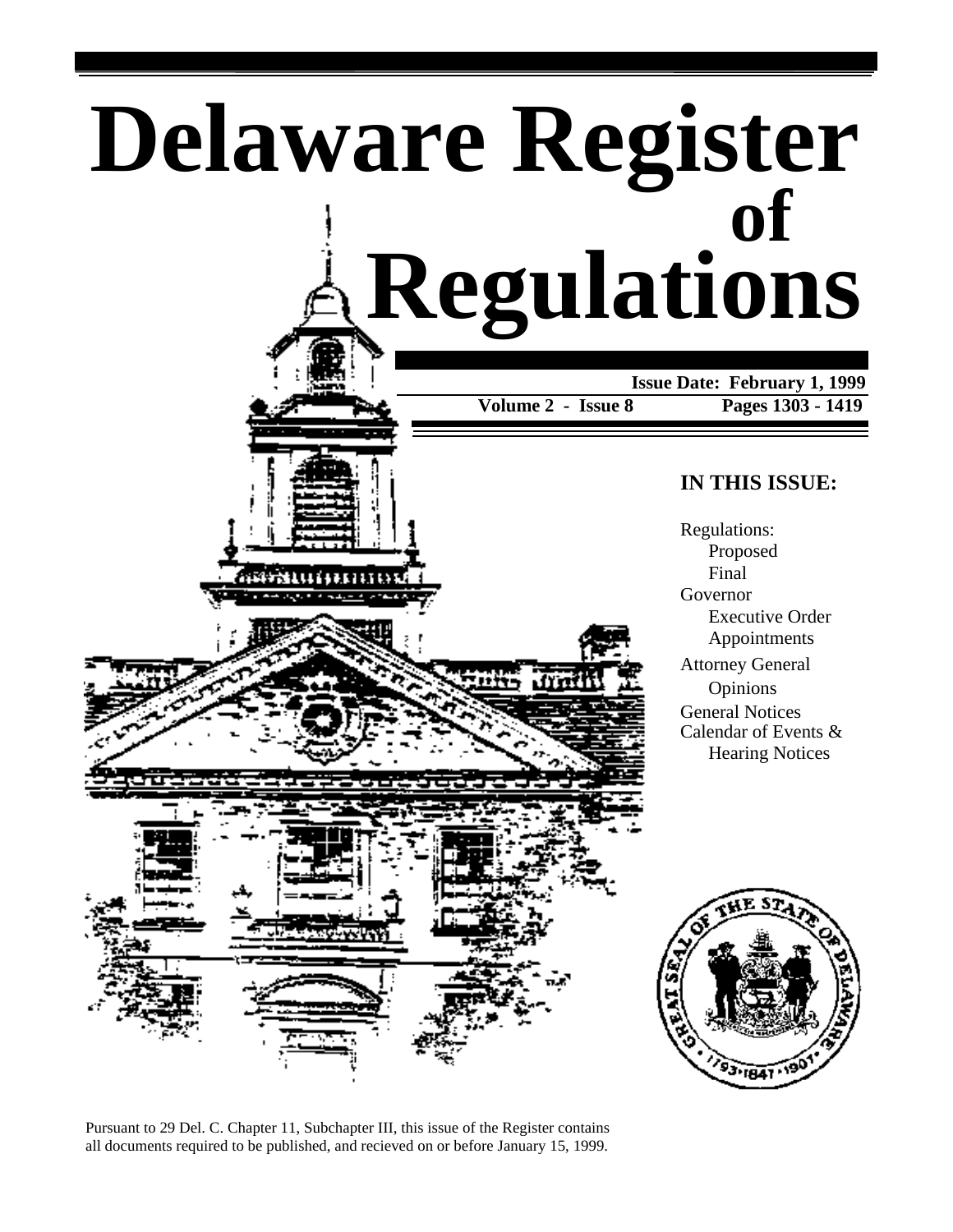### **INFORMATION ABOUT THE DELAWARE REGISTER OF REGULATIONS**

### **DELAWARE REGISTER OF REGULATIONS**

The Delaware Register of Regulations is an official State publication established by authority of 69 Del. Laws, c. 107 and is published on the first of each month throughout the year.

The Delaware Register will publish any regulations that are proposed to be adopted, amended or repealed and any emergency regulations promulgated.

The Register will also publish some or all of the following information:

- Governor's Executive Orders
- Governor's Appointments
- Attorney General's Opinions in full text
- Agency Hearing and Meeting Notices
- Other documents considered to be in the public interest.

### **CITATION TO THE DELAWARE REGISTER**

The Delaware Register of Regulations is cited by volume, issue, page number and date. An example would be:

2:6 **Del. R.** 1000 - 1010 (December 1, 1998) refers to Volume 2, Issue 6, pages 1000 - 1010 of the Delaware Register issued on December 1, 1998.

### **SUBSCRIPTION INFORMATION**

The cost of a yearly subscription (12 issues) for the Delaware Register of Regulations is \$120.00. Single copies are available at a cost of \$12.00 per issue, including postage. For more information contact the Division of Research at 302-739-4114 or 1-800-282-8545 in Delaware.

### **CITIZEN PARTICIPATION IN THE REGULATORY PROCESS**

Delaware citizens and other interested parties may participate in the process by which administrative regulations are adopted, amended or repealed, and may initiate the process by which the validity and applicability of regulations is determined.

Under 29 **Del.C.** §10115 whenever an agency proposes to formulate, adopt, amend or repeal a regulation, it shall file notice and full text of such proposals, together with copies of the existing regulation being adopted, amended or repealed, with the Registrar for publication in the Register of Regulations pursuant to §1134 of this title. The notice shall describe the nature of the proceedings including a brief synopsis of the subject, substance, issues, possible terms of the agency action, a reference to the legal authority of the agency to act, and reference to any other regulations that may be impacted or affected by the proposal, and shall state the manner in which persons may present their views; if in writing, of the place to which and the final date by which such views may be submitted; or if at a public hearing, the date, time and place of the hearing. If a public hearing is to be held, such public hearing shall not be scheduled less than 20 days following publication of notice of the proposal in the Register of Regulations. If a public hearing will be held on the proposal, notice of the time, date, place and a summary of the nature of the proposal shall also be published in at least 2 Delaware newspapers of general circulation. The notice shall also be mailed to all persons who have made timely written requests of the agency for advance notice of its regulation-making proceedings.

The opportunity for public comment shall be held open for a minimum of 30 days after the proposal is published in the Register of Regulations. At the conclusion of all hearings and after receipt, within the time allowed, of all written materials, upon all the testimonial and written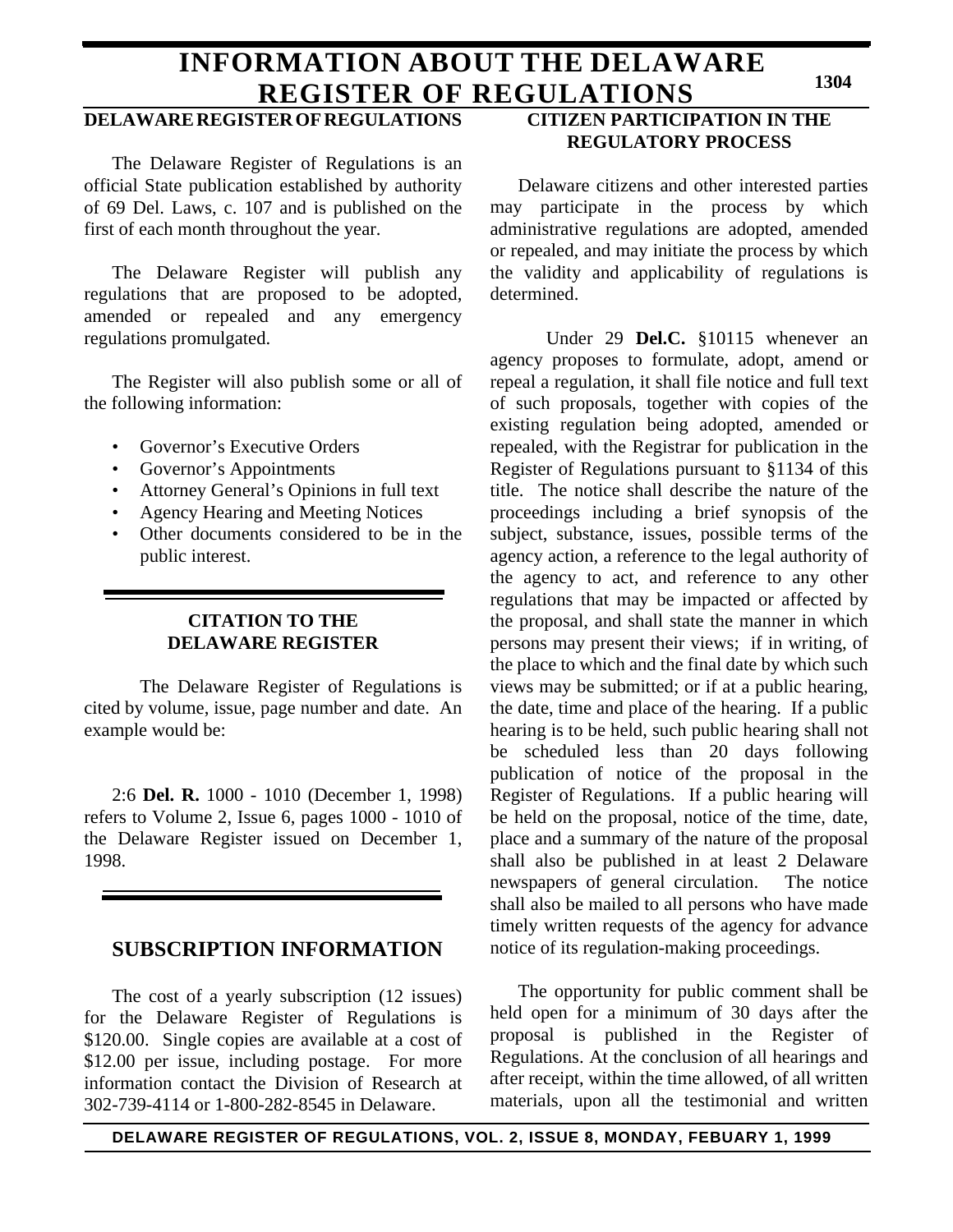### **INFORMATION ABOUT THE DELAWARE REGISTER OF REGULATIONS**

evidence and information submitted, together with summaries of the evidence and information by subordinates, the agency shall determine whether a regulation should be adopted, amended or repealed and shall issue its conclusion in an order which shall include: (1) A brief summary of the evidence and information submitted; (2) A brief summary of its findings of fact with respect to the evidence and information, except where a rule of procedure is being adopted or amended; (3) A decision to adopt, amend or repeal a regulation or to take no action and the decision shall be supported by its findings on the evidence and information received; (4) The exact text and citation of such regulation adopted, amended or repealed; (5) The effective date of the order; (6) Any other findings or conclusions required by the law under which the agency has authority to act; and (7) The signature of at least a quorum of the agency members.

The effective date of an order which adopts, amends or repeals a regulation shall be not less than 10 days from the date the order adopting, amending or repealing a regulation has been published in its final form in the Register of Regulations, unless such adoption, amendment or repeal qualifies as an emergency under §10119.

Any person aggrieved by and claiming the unlawfulness of any regulation may bring an action in the Court for declaratory relief.

No action of an agency with respect to the making or consideration of a proposed adoption, amendment or repeal of a regulation shall be subject to review until final agency action on the proposal has been taken.

When any regulation is the subject of an enforcement action in the Court, the lawfulness of such regulation may be reviewed by the Court as a defense in the action.

Except as provided in the preceding section, no judicial review of a regulation is available unless a complaint therefor is filed in the Court within 30 days of the day the agency order with respect to the regulation was published in the Register of Regulations.

### **CLOSING DATES AND ISSUE DATES FOR THE DELAWARE REGISTER OF REGULATIONS**

| <b>ISSUE</b><br><b>DATE</b> | <b>CLOSING</b><br><b>DATE</b> | <b>CLOSING</b><br><b>TIME</b> |
|-----------------------------|-------------------------------|-------------------------------|
| MARCH <sub>1</sub>          | FEBRUARY 15                   | $4:30$ P.M.                   |
| APRII.1                     | <b>MARCH 15</b>               | $4:30$ P.M.                   |
| $MAY$ 1                     | APRII.15                      | $4:30$ P.M.                   |
| June 1                      | <b>MAY 15</b>                 | $4:30$ P.M.                   |
| JULY 1                      | JUNE 15                       | $4:30$ P.M.                   |

### **DIVISION OF RESEARCH STAFF:**

**William S. Montgomery**, Director, Division of Research; **Walter G. Feindt**, Deputy Director; **Kathleen K. Amalfitano**, Secretary; **Jeffrey W. Hague**, Registrar of Regulations; **Maryanne McGonegal**, Research Analyst; **Ruth Ann Melson**, Legislative Librarian; **Deborah J. Messina,** Print Shop Supervisor; **Alex W. Mull,** Assistant Registrar; **Deborah A. Porter**, Administrative Secretary; **Virginia L. Potts**, Administrative Assistant; **Barbara Ryan,** Public Information Clerk; **Don Sellers,** Printer; **Thom Shiels**, Legislative Attorney; **Marguerite P. Smith**, Public Information Clerk; **Mary Jane Starkey**, Senior Secretary; **Marvin L. Stayton**, Printer; **Rochelle Yerkes**, Senior Secretary.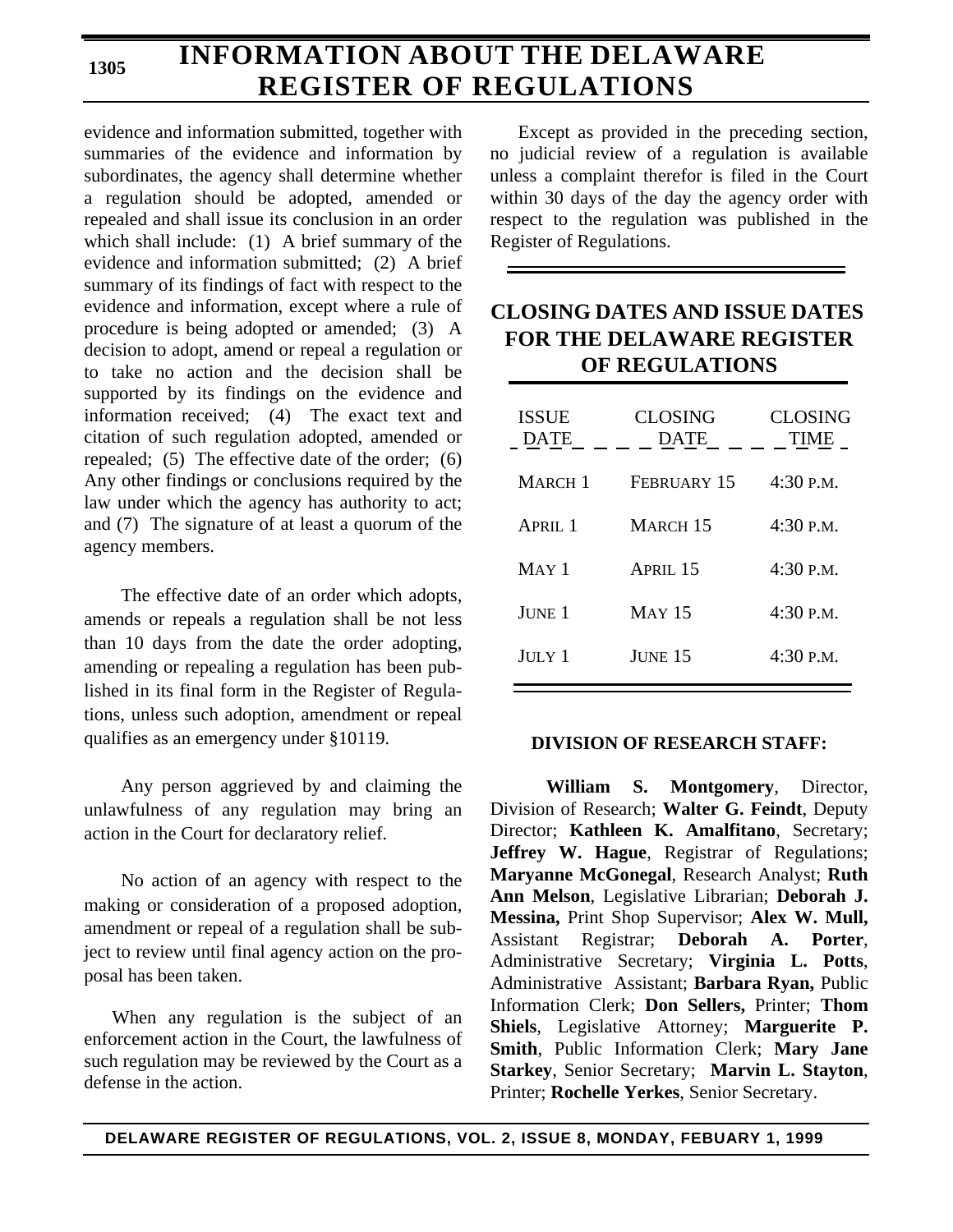### **TABLE OF CONTENTS**

<span id="page-3-1"></span><span id="page-3-0"></span>[Cumulative Tables.................................................](#page-5-0) ....... 1308

#### **PROPOSED REGULATIONS**

### **DELAWARE SOLID WASTE AUTHORITY**

| Proposed Amendment to the Statewide Solid Waste |  |
|-------------------------------------------------|--|
|                                                 |  |

#### **DELAWARE [STATE FIRE PREVENTION COMMISSION](http://www.state.de.us/dvfa/html/commission.html)**

| Part V, Chapter 5 Standard for the Marking,      |  |
|--------------------------------------------------|--|
| Identification, and Accessibility Of Fire Lanes, |  |
| Exits, Fire Hydrants, Sprinkler, and Standpipe   |  |
|                                                  |  |
|                                                  |  |

### **DEPARTMENT OF ADMINISTRATIVE SERVICES DIVISION OF PROFESSIONAL REGULATION**

| Delaware Board of Occupational Therapy1340             |  |
|--------------------------------------------------------|--|
|                                                        |  |
| <b>Regulations Governing Charitable Gambling Other</b> |  |
|                                                        |  |
|                                                        |  |

#### **[DEPARTMENT](http://www.doe.state.de.us/index_js.htm) OF EDUCATION**

| School Calendar And Required Days And Hours |  |
|---------------------------------------------|--|
|                                             |  |
|                                             |  |

### **DEPARTMENT [OF HEALTH & SOCIAL SERVICES](http://www.state.de.us/govern/agencies/dhss/irm/dph/dphhome.htm) DIVISION OF PUBLIC HEALTH OFFICE OF VITLA STATISTICS**

[Regulations for the Vital Statistics Code..............](#page-48-0) .......1351

#### **DIVISION [OF MENTAL RETARDATION](http://www.state.de.us/govern/agencies/dhss/irm/dmr/dmrhome.htm)**

|--|--|--|

### **DEPARTMENT OF NATURAL RESOURCES AND ENVIRONMENTAL CONTROL DIVISION OF AIR & WASTE MANAGEMENT [AIR QUALITY MANAGEMENT SECTION](http://www.dnrec.state.de.us/aandw.htm)**

[Delaware 1999 Rate-of-progress Plan for Kent and](#page-56-0) New Castle Counties...................................... ...... 1359

### **DIVISION [OF FISH & WILDLIFE](http://www.dnrec.state.de.us/fandw.htm)**

| Shellfish Reg. No. S-23, Lobster - Pot Design  1373       |  |
|-----------------------------------------------------------|--|
| Shellfish Reg. No. S-25, Lobster - Pot, Season and Limits |  |
|                                                           |  |
| Shellfish Reg. No. S-26 Possession of V-Notched           |  |
|                                                           |  |
| Tidal Finfish Regulation No. 4 Summer Flounder Size       |  |
| Limits; Possession Limits; Season 1375                    |  |
| Tidal Finfish Regulation No. 23 Black Sea Bass Size       |  |
| Limit; Trip Limits; Seasons; Quotas 1376                  |  |
|                                                           |  |

### **FINAL REGULATIONS**

### **DEPARTMENT OF ADMINISTRATIVE SERVICES DIVISION OF PROFESSIONAL REGULATION**

[Board of Cosmetology and Barbering...................](#page-75-0) ...... 1378

#### **DEPARTMENT [OF AGRICULTURE](http://www.state.de.us/deptagri/index.htm)**

[Pesticide Regulations.............................................](#page-77-0) ...... 1380

### **[DEPARTMENT](http://www.doe.state.de.us/index_js.htm) OF EDUCATION**

|--|--|--|--|

### **DEPARTMENT [OF HEALTH & SOCIAL SERVICES](http://www.state.de.us/govern/agencies/dhss/irm/dss/dsshome.htm) DIVISION OF SOCIAL SERVICES**

| <b>Outpatient Hospital, Practitioner, Non-Emergency</b> |  |
|---------------------------------------------------------|--|
| <b>Medical Transportation, Private Duty Nursing</b>     |  |
| <b>Community Support Services, and</b>                  |  |
|                                                         |  |
| <b>DSSM 3024, Citizens and Aliens Eligibility</b>       |  |
|                                                         |  |
| DSSM 3031, Work For Your Welfare 1386                   |  |
|                                                         |  |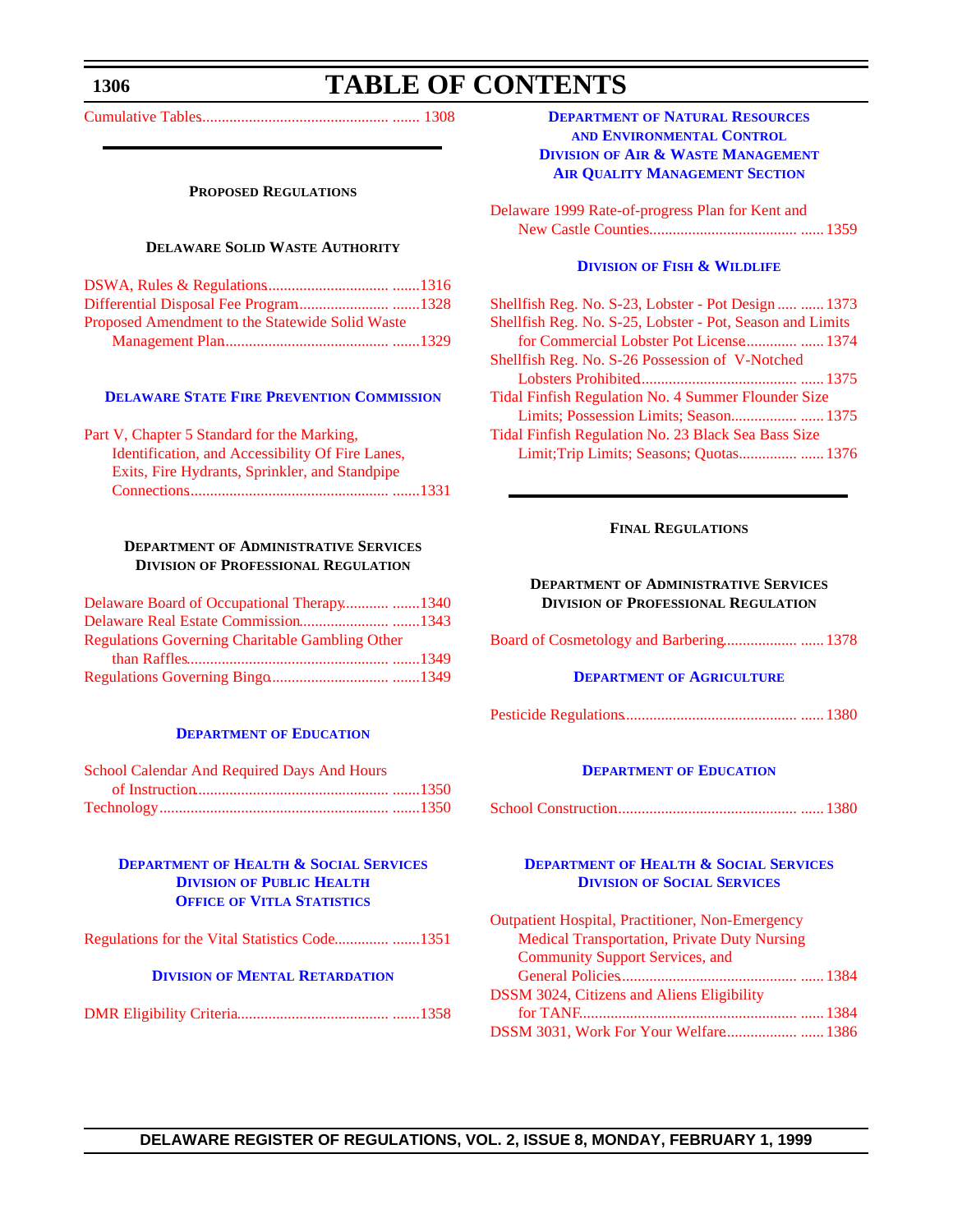### **TABLE OF CONTENTS**

### **DEPARTMENT OF NATURAL RESOURCES AND ENVIRONMENTAL CONTROL DIVISION [OF AIR & WASTE MANAGEMENT](http://www.dnrec.state.de.us/aandw.htm) AIR QUALITY MANAGEMENT SECTION**

| Regulation 38, Amendment M, Air Emission Standards |  |
|----------------------------------------------------|--|
|                                                    |  |

#### **[GOVERNOR](http://www.state.de.us/governor/index.htm)**

| Executive Order Number Fifty-Seven1394 |  |
|----------------------------------------|--|
|                                        |  |

#### **[ATTORNEY](http://www.state.de.us/attgen/index.htm) GENERAL**

| Opinion No. 98-IB09, FOIA Complaint                    |
|--------------------------------------------------------|
|                                                        |
| Opinion No. 98-IB10, Candidacy of Douglas Salter  1397 |
| Opinion No. 98-IB11, Opinion of the Attorney           |
| General concerning the licensing of oral maxillofacial |
|                                                        |
| Opinion No. 98-IB12, FOIA Complaint                    |
|                                                        |
| Opinion No. 98-IB13, FOIA Complaint Against            |
|                                                        |
| Opinion No. 98-IB14, FOIA Complaint Against City       |
|                                                        |
|                                                        |

### **DELAWARE RIVER BASIN COMMISSION**

[Proposed Amendments to the Commission's Ground](#page-109-0)  Water Protected Area Regulations for Southeastern Pennsylvania................................................... ...... 1412

#### **CALENDAR OF EVENTS/HEARING NOTICES**

| DSWA, Rules and Regulations, Solid Waste Management          |  |
|--------------------------------------------------------------|--|
| Plan, Differential Disposal Fee, Notice of                   |  |
|                                                              |  |
| Fire Prevention Commission, Part V, Chapter 5,               |  |
|                                                              |  |
| Board of Occupational Therapy, Notice of                     |  |
|                                                              |  |
| Real Estate Commission, Notice of Public Hearing  1416       |  |
| Gaming Control Board, Notice of Public Hearing  1416         |  |
| Department of Education, Notice of Monthly                   |  |
|                                                              |  |
| Office of Vital Statistics, Regulations for Vital Statistics |  |
|                                                              |  |
| Div. of Mental Retardation, DMR Eligibility Criteria,        |  |
|                                                              |  |
| DNREC, 1999 Rate of Progress Plan for Kent and               |  |
| New Castle Counties, Notice of Public Hearing  1417          |  |
| DNREC, Shellfish Regulations S-23, S-25, and S-26,           |  |
|                                                              |  |
| DNREC, Tidal Finfish Regulation No. 4, Notice of             |  |
|                                                              |  |
| DNREC, Tidal Finfish Regulation No. 23, Notice of            |  |
|                                                              |  |
|                                                              |  |

### **GENERAL NOTICES**

### **DEPARTMENT OF EDUCATION**

[Master Schedule for the Regulations Required](#page-103-0) Under Senate Bill No. 250, Section 10.......... ....... 1406

#### **DEPARTMENT OF NATURAL RESOURCES AND ENVIRONMENTAL CONTROL**

[Delaware's State Implementation Plan \(SIP\) Revision](#page-106-0) For the Implementation of the National Low Emission Vehicle (NLEV) Program.............. ....... 1409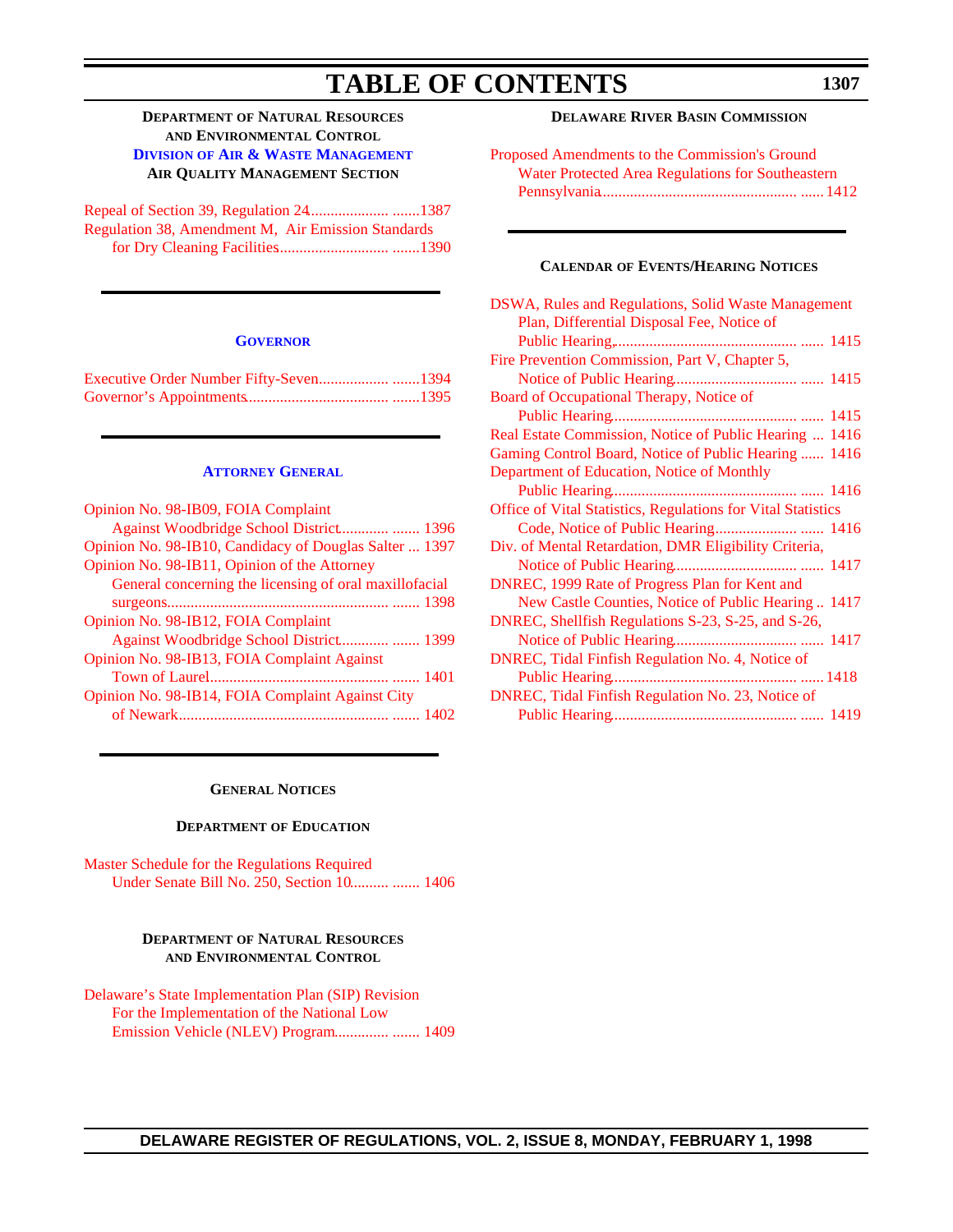### **[CUMULATIVE TABLES](#page-3-0)**

<span id="page-5-0"></span>The table printed below lists the regulations that have been proposed, adopted, amended or repealed in the preceding issues of the current volume of the Delaware Register of Regulations.

The regulations are listed alphabetically by the promulgating agency, followed by a citation to that issue of the Register in which the regulation was published. Proposed regulations are designated with (Prop.); Final regulations are designated with (Final); Emergency regulations are designated with (Emer.); and regulations that have been repealed are designated with (Rep.).

| <b>Attorney General</b>                                                                               |                               |    |             |
|-------------------------------------------------------------------------------------------------------|-------------------------------|----|-------------|
| Opinion No. 98-IB03, Authority to Delegate Approval of Certain Personnel Transactions. 2:2 Del.R. 324 |                               |    |             |
| Opinion No. 98-IB04, FOIA Complaint Against Appoquinimink School District 2:2 Del.R. 325              |                               |    |             |
| Opinion No. 98-IB05, FOIA Complaint Against Appoquinimink School District 2:4 Del.R. 699              |                               |    |             |
|                                                                                                       |                               |    |             |
|                                                                                                       |                               |    |             |
|                                                                                                       |                               |    |             |
|                                                                                                       |                               |    |             |
| Department of Administrative Services                                                                 |                               |    |             |
| Division of Professional Regulation                                                                   |                               |    |             |
|                                                                                                       |                               |    |             |
|                                                                                                       | 2:5 Del.R. 775 (Final)        |    |             |
|                                                                                                       |                               |    |             |
|                                                                                                       |                               |    | (Final)     |
|                                                                                                       |                               | 95 | (Final)     |
|                                                                                                       |                               |    | (Final)     |
|                                                                                                       | 2:3 Del.R. 341 (Prop.)        |    |             |
|                                                                                                       | 2:5 Del.R. 776 (Final)        |    |             |
| Board of Examiners of Speech/Language Pathologists, Audiologists & Hearing Aid                        |                               |    |             |
|                                                                                                       |                               |    |             |
|                                                                                                       |                               |    |             |
|                                                                                                       |                               |    |             |
|                                                                                                       |                               |    | 6 (Prop.)   |
|                                                                                                       | 2:4 <b>Del.R.</b> 683 (Final) |    |             |
|                                                                                                       |                               |    |             |
|                                                                                                       |                               |    | 12 (Prop.)  |
|                                                                                                       | 2:3 Del.R. 371 (Final)        |    |             |
|                                                                                                       |                               |    | 372 (Final) |
|                                                                                                       |                               |    |             |
|                                                                                                       | 2:7 Del.R. 1224 (Final)       |    |             |
|                                                                                                       |                               |    |             |
| Department of Agriculture                                                                             |                               |    |             |
|                                                                                                       |                               |    |             |
| Harness Racing Commission                                                                             |                               |    |             |
|                                                                                                       |                               |    |             |
|                                                                                                       | 2:7 Del.R. 1239 (Final)       |    |             |
|                                                                                                       |                               |    |             |
| 2:7 <b>Del.R.</b> 1240 (Final)                                                                        |                               |    |             |
|                                                                                                       |                               |    | (Prop.)     |
|                                                                                                       | 2:7 Del.R. 1244               |    | (Final)     |
|                                                                                                       |                               |    | (Prop.)     |
|                                                                                                       |                               |    | (Prop.)     |
|                                                                                                       | 2:7 Del.R. 1238               |    | (Final)     |
|                                                                                                       |                               |    | (Prop.)     |
|                                                                                                       |                               |    |             |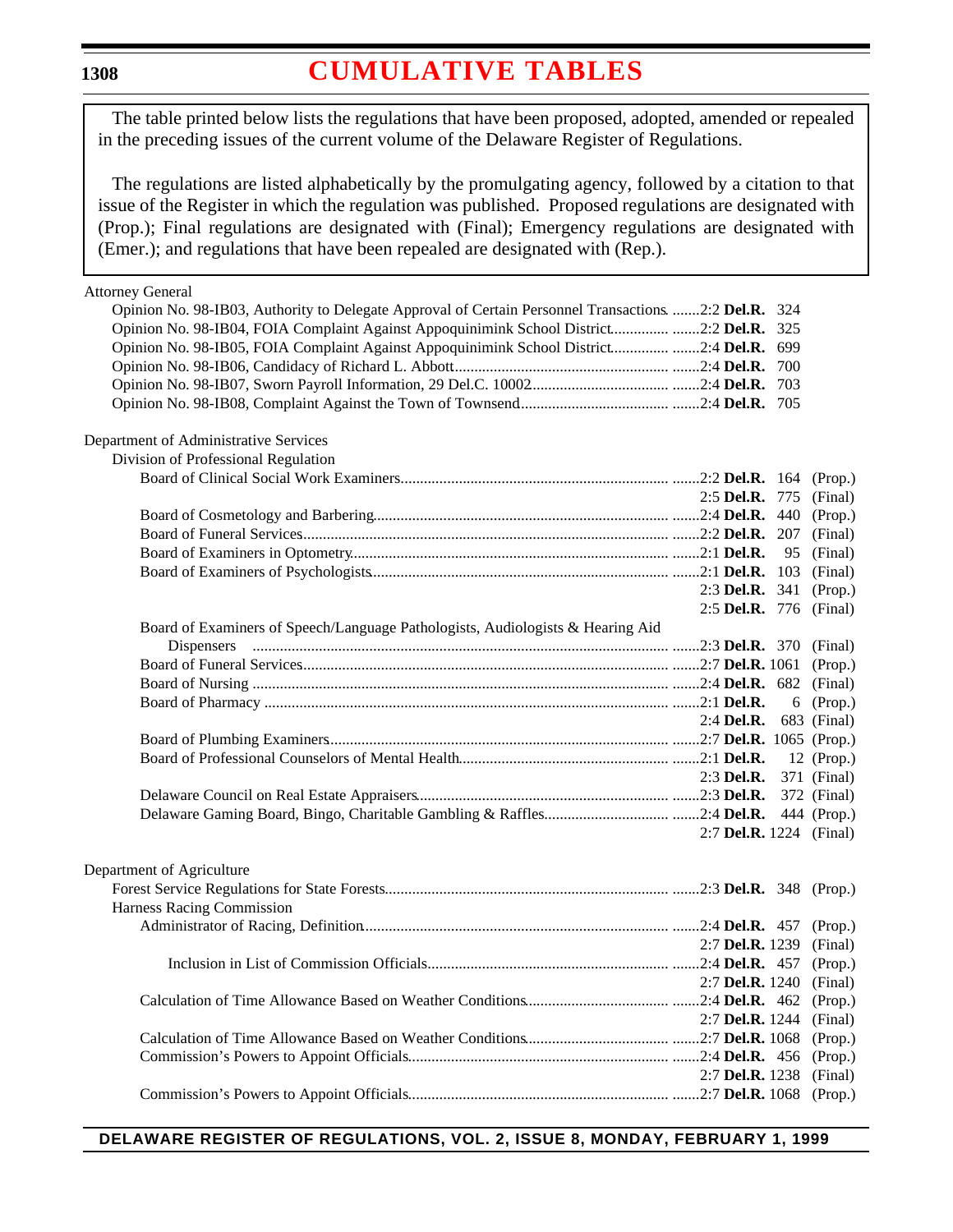|                                                                                                   | 2:7 Del.R. 1240 |     | (Final) |
|---------------------------------------------------------------------------------------------------|-----------------|-----|---------|
|                                                                                                   |                 |     | (Prop.) |
|                                                                                                   | 2:7 Del.R. 1243 |     | (Final) |
|                                                                                                   |                 |     | (Prop.) |
|                                                                                                   | 2:7 Del.R. 1244 |     | (Final) |
|                                                                                                   |                 |     | (Prop.) |
|                                                                                                   |                 |     | (Prop.) |
|                                                                                                   | 2:7 Del.R. 1239 |     | (Final) |
|                                                                                                   |                 |     | (Prop.) |
|                                                                                                   | 2:7 Del.R. 1240 |     | (Final) |
|                                                                                                   |                 |     | (Prop.) |
|                                                                                                   | 2:7 Del.R. 1240 |     | (Final) |
|                                                                                                   |                 |     | (Prop.) |
|                                                                                                   | 2:7 Del.R. 1240 |     | (Final) |
| Filing of Claiming Authorization at Time of Declaration, Requirement of2:4 Del.R. 460             |                 |     | (Prop.) |
|                                                                                                   | 2:7 Del.R. 1242 |     | (Final) |
|                                                                                                   |                 |     | (Prop.) |
|                                                                                                   |                 |     | (Prop.) |
|                                                                                                   | 2:7 Del.R. 1243 |     | (Final) |
|                                                                                                   |                 |     | (Prop.) |
|                                                                                                   | 2:7 Del.R. 1244 |     | (Final) |
|                                                                                                   |                 |     | (Prop.) |
|                                                                                                   |                 |     | (Prop.) |
|                                                                                                   | 2:7 Del.R. 1243 |     | (Final) |
|                                                                                                   |                 |     | (Prop.) |
|                                                                                                   |                 |     | (Prop.) |
|                                                                                                   | 2:7 Del.R. 1243 |     | (Final) |
| Revision of Procedures for Claiming Horse that Tests Positive for Illegal Substance2:4 Del.R. 460 |                 |     | (Prop.) |
|                                                                                                   | 2:7 Del.R. 1242 |     | (Final) |
|                                                                                                   |                 |     | (Prop.) |
|                                                                                                   | 2:7 Del.R. 1243 |     | (Final) |
| Whipping                                                                                          |                 |     | (Final) |
|                                                                                                   |                 |     |         |
| Thoroughbred Racing Commission                                                                    |                 |     |         |
|                                                                                                   |                 |     |         |
|                                                                                                   |                 |     |         |
|                                                                                                   |                 |     |         |
|                                                                                                   |                 |     | (Prop.) |
|                                                                                                   |                 | 93  | (Final) |
|                                                                                                   |                 |     | (Prop.) |
|                                                                                                   |                 | 6   | (Prop.) |
|                                                                                                   | 2:3 Del.R. 373  |     | (Final) |
|                                                                                                   |                 |     | (Prop.) |
|                                                                                                   |                 |     |         |
| Department of Education                                                                           |                 |     |         |
|                                                                                                   |                 |     | (Prop.) |
|                                                                                                   |                 |     | (Final) |
|                                                                                                   |                 | 113 | (Final) |
|                                                                                                   |                 | 110 | (Final) |
|                                                                                                   |                 | 32  | (Prop.) |
|                                                                                                   |                 | 111 | (Final) |
|                                                                                                   |                 |     | (Prop.) |
|                                                                                                   |                 |     |         |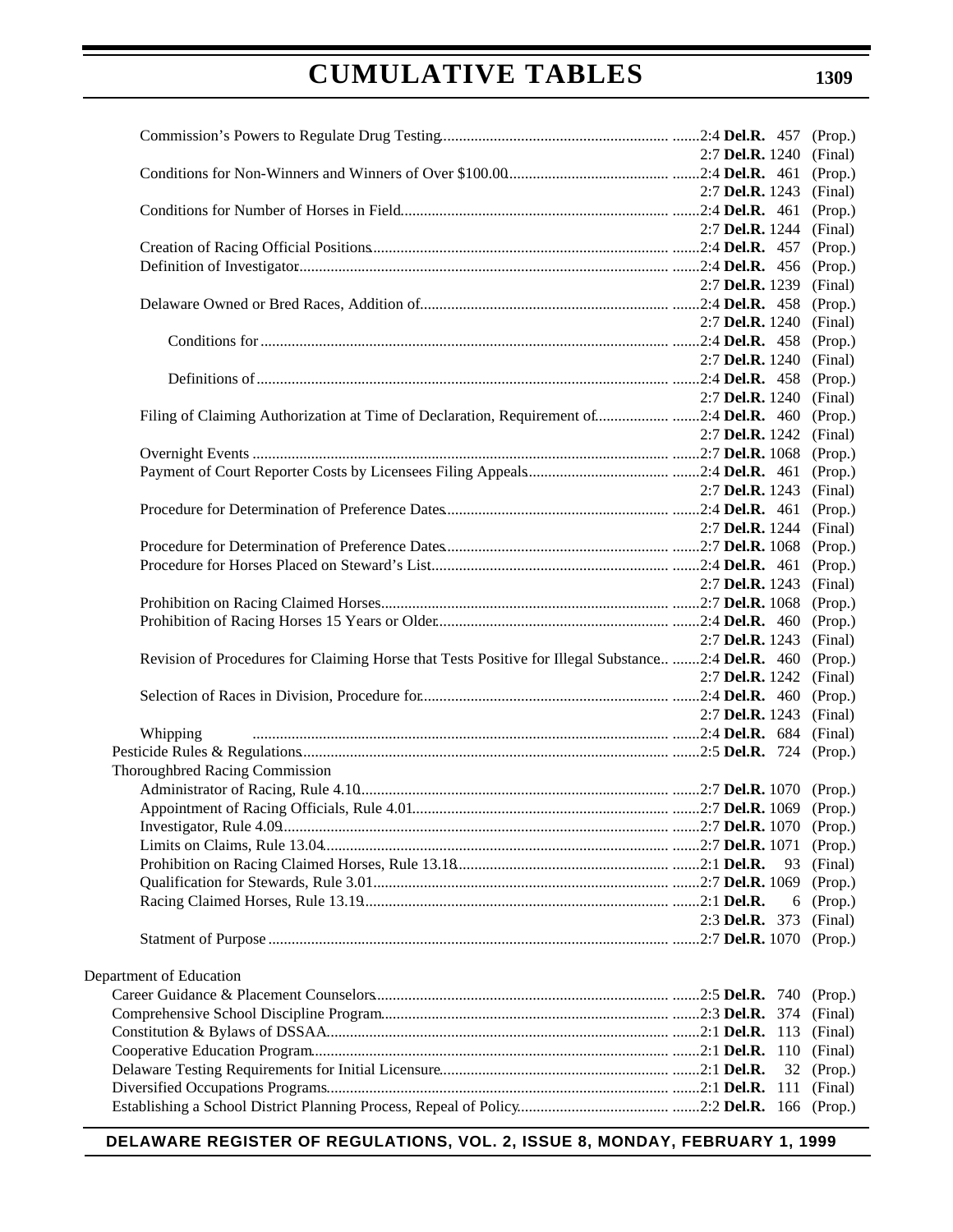# **CUMULATIVE TABLES**

|                                                                                                     |                               |    | 16 (Prop.)         |
|-----------------------------------------------------------------------------------------------------|-------------------------------|----|--------------------|
|                                                                                                     | 2:3 Del.R. $376$              |    | (Final)            |
|                                                                                                     |                               | 17 | (Prop.)            |
|                                                                                                     | $2:3$ Del.R. 378              |    | (Final)            |
|                                                                                                     |                               |    | (Prop.)            |
|                                                                                                     |                               |    | (Prop.)            |
| Middle Level Education Section of Handbook for K-12 Education, Repeal of2:1 Del.R.                  |                               | 23 | (Prop.)            |
|                                                                                                     |                               | 21 | (Prop.)            |
|                                                                                                     | 2:3 Del.R. 377                |    | (Final)            |
|                                                                                                     |                               |    | (Prop.)            |
|                                                                                                     | 2:7 <b>Del.R.</b> 1244        |    | (Final)            |
|                                                                                                     |                               |    | (Prop.)            |
|                                                                                                     |                               |    | (Prop.)            |
| Policy for School Districts on the Possession, Use & Distribution of Drugs & Alcohol 2:2 Del.R. 213 | 2:6 Del.R. $960$              |    | (Final)<br>(Final) |
|                                                                                                     |                               |    | (Prop.)            |
|                                                                                                     | 2:7 Del.R. 1276               |    | (Final)            |
| Promotion Policy                                                                                    |                               |    | (Prop.)            |
|                                                                                                     |                               |    | (Prop.)            |
|                                                                                                     | 2:7 Del.R. 1247               |    | (Final)            |
|                                                                                                     |                               |    | (Prop.)            |
|                                                                                                     | 2:5 Del.R. 778                |    | (Final)            |
| Safety                                                                                              |                               |    | (Final)            |
| School Attendance                                                                                   |                               |    | (Prop.)            |
|                                                                                                     | 2:4 Del.R. $685$              |    | (Final)            |
| <b>School Construction</b>                                                                          |                               |    | (Prop.)            |
| <b>School Custodians</b>                                                                            |                               |    | (Prop.)            |
|                                                                                                     | 2:5 Del.R. 778                |    | (Final)            |
|                                                                                                     |                               |    | (Prop.)            |
|                                                                                                     | 2:4 <b>Del.R.</b> $686$       |    | (Final)            |
|                                                                                                     |                               |    | (Final)            |
|                                                                                                     |                               |    | (Prop.)            |
|                                                                                                     | 2:4 <b>Del.R.</b> 687         |    | (Final)            |
|                                                                                                     |                               |    | (Final)            |
| Unit Count                                                                                          |                               | 25 | (Prop.)            |
|                                                                                                     | 2:3 <b>Del.R.</b> 382 (Final) |    |                    |
| Department of Finance                                                                               |                               |    |                    |
| Division of Revenue                                                                                 |                               |    |                    |
| Proposed Technical Information Memorandum 98-2, Effect of Federal                                   |                               |    | 40 (Prop.)         |
|                                                                                                     |                               |    | 41 (Prop.)         |
|                                                                                                     | 2:3 <b>Del.R.</b> 384 (Final) |    |                    |
| Office of the State Lottery                                                                         |                               |    |                    |
| Video Lottery Regulations, Operations Employees, License Renewal, etc2:1 Del.R. 115 (Final)         |                               |    |                    |
| Video Lottery Regulations, 5.2(2) Maximum Bet Limit & 7.9 Redemption Period 2:3 Del.R. 358 (Prop.)  |                               |    |                    |
|                                                                                                     | 2:5 Del.R. 779 (Final)        |    |                    |
|                                                                                                     |                               |    |                    |
| Department of Health & Social Services                                                              |                               |    |                    |
| Division of Public Health                                                                           |                               |    |                    |
|                                                                                                     |                               |    |                    |
| Office of Health Facilities Licensing & Certification                                               |                               |    |                    |
|                                                                                                     |                               |    | 42 (Prop.)         |
|                                                                                                     | 2:6 Del.R. 962 (Final)        |    |                    |
|                                                                                                     |                               |    |                    |
|                                                                                                     |                               |    |                    |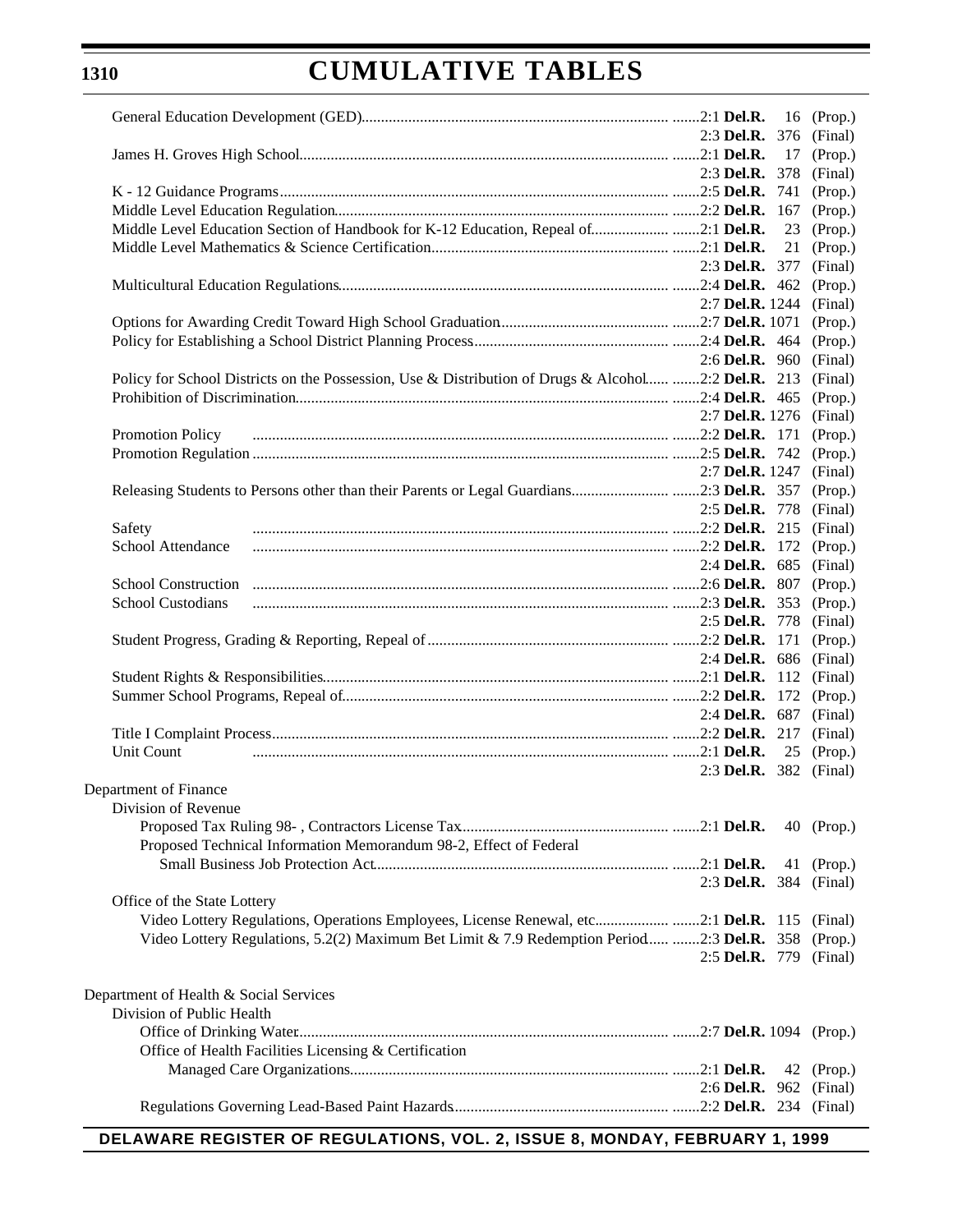| Division of Social Services                                                                  |                                |    |            |
|----------------------------------------------------------------------------------------------|--------------------------------|----|------------|
|                                                                                              |                                |    |            |
|                                                                                              |                                |    | (Prop.)    |
|                                                                                              |                                |    |            |
|                                                                                              |                                |    | (Final)    |
|                                                                                              |                                |    |            |
|                                                                                              |                                |    | (Final)    |
|                                                                                              |                                |    |            |
|                                                                                              | 2:6 Del.R. 985 (Final)         |    |            |
| DMAP Durable Medical Equipment, EPSDT & Practitioner Provider Manuals 2:2 Del.R. 221 (Final) |                                |    |            |
|                                                                                              |                                |    |            |
|                                                                                              | 2:6 Del.R. 986 (Final)         |    |            |
|                                                                                              |                                |    |            |
|                                                                                              |                                |    | 67 (Prop.) |
|                                                                                              | 2:3 Del.R. 389 (Final)         |    |            |
| DMAP, General Policy Manual, Medicaid Credit Balance Report (MCBR)2:7 Del.R. 1076 (Prop.)    |                                |    |            |
|                                                                                              |                                |    |            |
|                                                                                              | 2:6 Del.R. 986 (Final)         |    |            |
|                                                                                              |                                |    |            |
|                                                                                              | 2:6 <b>Del.R.</b> 986 (Final)  |    |            |
|                                                                                              |                                |    |            |
|                                                                                              | 2:6 Del.R. 985 (Final)         |    |            |
|                                                                                              |                                |    | 66 (Prop.) |
|                                                                                              | 2:3 Del.R. 389 (Final)         |    |            |
|                                                                                              |                                |    |            |
|                                                                                              | 2:7 <b>DEI.R.</b> 1249 (Final) |    |            |
|                                                                                              | 2:6 Del.R. 981 (Final)         |    | 65 (Prop.) |
|                                                                                              |                                |    |            |
|                                                                                              | 2:6 Del.R. 982 (Final)         |    |            |
|                                                                                              |                                |    |            |
|                                                                                              | 2:7 Del.R. 1251 (Final)        |    |            |
|                                                                                              |                                |    |            |
|                                                                                              | 2:7 Del.R. 1074 (Prop.)        |    |            |
|                                                                                              |                                |    |            |
|                                                                                              | 2:7 Del.R. 1251 (Final)        |    |            |
|                                                                                              |                                |    |            |
| 2:7 <b>Del.R.</b> 1249 (Final)                                                               |                                |    |            |
|                                                                                              |                                |    |            |
|                                                                                              | 2:6 Del.R. 984                 |    | (Final)    |
|                                                                                              |                                |    | (Prop.)    |
|                                                                                              | 2:6 Del.R. 984 (Final)         |    |            |
|                                                                                              |                                |    |            |
| DSSM, Title XXI, Delaware Healthy Children Program, General Policy Manual and                |                                |    |            |
|                                                                                              |                                |    |            |
| Long Term Care, Home Health, Ground Ambulance & Hospice Provider Manuals 2:3 Del.R. 389      |                                |    | (Final)    |
|                                                                                              |                                | 68 | (Prop.)    |
|                                                                                              | 2:3 Del.R. 389                 |    | (Final)    |
|                                                                                              |                                |    | (Prop.)    |
|                                                                                              | 2:5 Del.R. $780$               |    | (Final)    |
|                                                                                              |                                |    | (Prop.)    |
|                                                                                              | 2:7 <b>Del.R.</b> 1249         |    | (Final)    |
|                                                                                              |                                |    | (Prop.)    |
| Non-Emergency Transportation Provider Manual, Unloaded Mileage2:3 Del.R. 389                 |                                |    | (Final)    |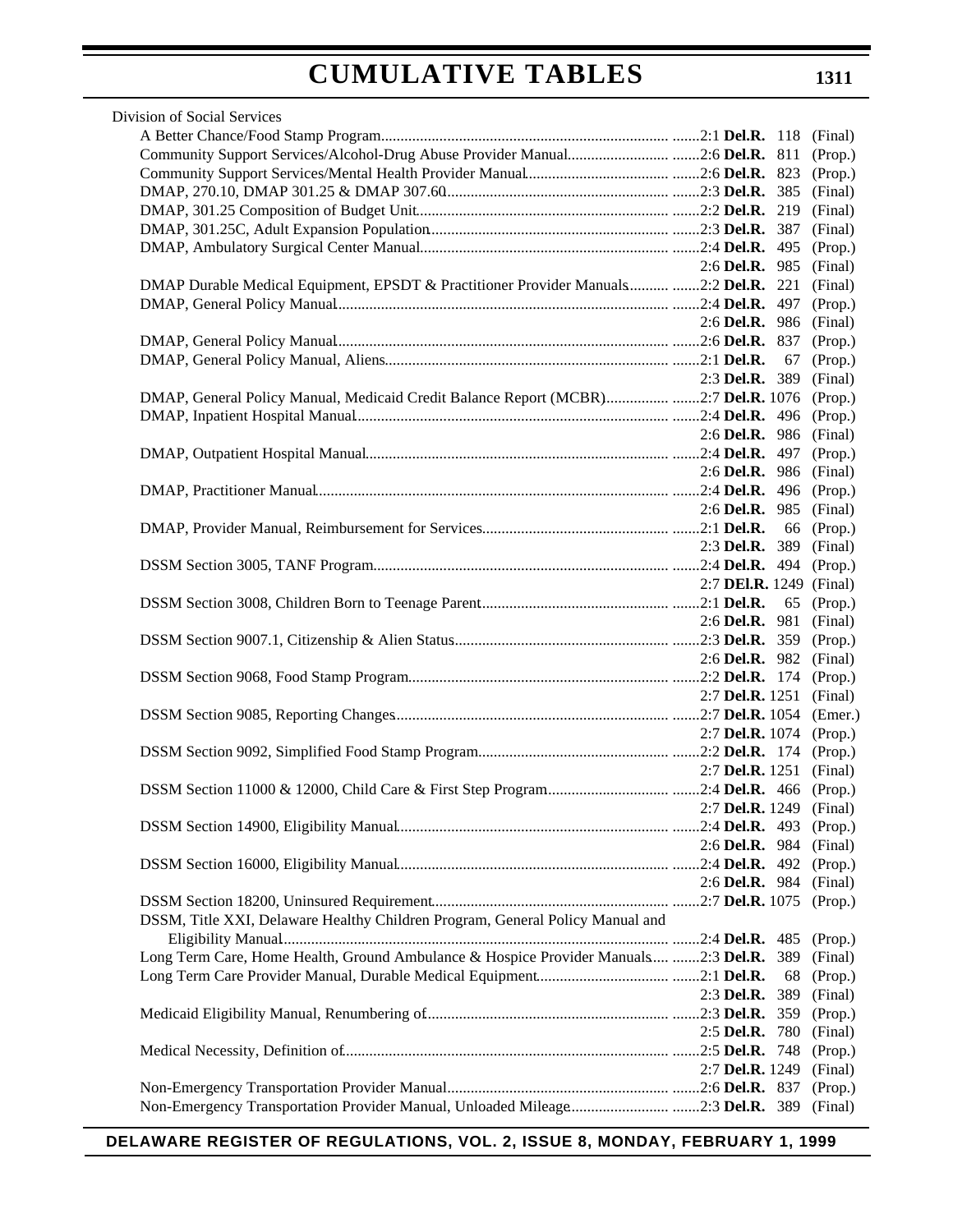# **CUMULATIVE TABLES**

|                                                                                              |                        | 67  | (Prop.)                           |
|----------------------------------------------------------------------------------------------|------------------------|-----|-----------------------------------|
|                                                                                              | 2:3 <b>Del.R.</b> 389  |     | (Final)                           |
|                                                                                              |                        |     |                                   |
|                                                                                              |                        |     |                                   |
|                                                                                              |                        | 120 | (Final)                           |
|                                                                                              |                        | 60  | (Prop.)                           |
|                                                                                              | 2:4 <b>Del.R.</b> 688  |     | (Final)                           |
|                                                                                              |                        |     | 2:5 Del.R. 744 (Prop.)            |
|                                                                                              |                        |     |                                   |
| Department of Insurance                                                                      |                        |     |                                   |
| Regulation No. 37, Defensive Driving Course Discount (Automobiles & Motorcycles)  2:1 Del.R. |                        |     | 68 (Prop.)                        |
|                                                                                              | 2:6 Del.R. 989         |     | (Final)                           |
| Regulation No. 47, Education for Insurance Adjusters, Agents, Brokers, Surplus               |                        |     |                                   |
|                                                                                              |                        |     |                                   |
|                                                                                              |                        |     | (Prop.)                           |
|                                                                                              |                        | 71  | (Prop.)                           |
|                                                                                              |                        |     | 2:4 Del.R. 688 (Final)            |
| Regulation No. 80, Standards for Prompt, Fair and Equitable Settlements of Claims for        |                        |     |                                   |
|                                                                                              |                        |     |                                   |
|                                                                                              |                        |     |                                   |
| Department of Natural Resources & Environmental Control                                      |                        |     |                                   |
|                                                                                              |                        |     |                                   |
|                                                                                              |                        |     |                                   |
| Division of Air & Waste Management                                                           |                        |     |                                   |
| Air Quality Management Section                                                               |                        |     |                                   |
|                                                                                              |                        |     |                                   |
|                                                                                              | 2:7 <b>Del.R.</b> 1252 |     | (Final)                           |
| Delaware Low Enhanced Inspection & Maintenance (LEIM) Program2:2 Del.R. 234 (Final)          |                        |     |                                   |
| Regulation 20, New Source Performance Standards for Hospital/Medical/Infectious              |                        |     |                                   |
|                                                                                              |                        |     | 75 (Prop.)                        |
|                                                                                              |                        |     | 2:3 <b>Del.R.</b> 390 (Final)     |
| Regulation 1 & 24, Definition of Volatile Organic Compounds (VOC)2:1 Del.R.                  |                        |     | 74 (Prop.)                        |
|                                                                                              |                        |     | 2:4 <b>Del.R.</b> 690 (Final)     |
|                                                                                              |                        |     |                                   |
|                                                                                              |                        |     |                                   |
|                                                                                              |                        |     |                                   |
| Regulation 38, Emission Standards for Hazardous Air Pollutants for                           |                        |     |                                   |
|                                                                                              |                        |     |                                   |
| <b>Waste Management Section</b>                                                              |                        |     |                                   |
|                                                                                              |                        |     |                                   |
|                                                                                              |                        |     | (Prop.)<br>2:6 Del.R. 838 (Prop.) |
| Division of Fish & Wildlife                                                                  |                        |     |                                   |
|                                                                                              |                        |     | (Prop.)                           |
|                                                                                              |                        |     | (Prop.)                           |
| Shellfish Reg. No. S-55-A, Public Lottery for Horseshoe Crab Dredge Permits 2:7 Del.R. 1055  |                        |     | (Emer.)                           |
| Tidal Finfish Reg. No. 10, Weakfish Size Limits, Possession Limits, Seasons 2:7 Del.R. 1213  |                        |     | (Prop.)                           |
|                                                                                              |                        |     | (Prop.)                           |
| Tidal Finfish Reg. No. 26, American Shad & Hickory Shad Creel Limits 2:7 Del.R. 1216         |                        |     | (Prop.)                           |
|                                                                                              |                        |     | (Prop.)                           |
|                                                                                              |                        |     |                                   |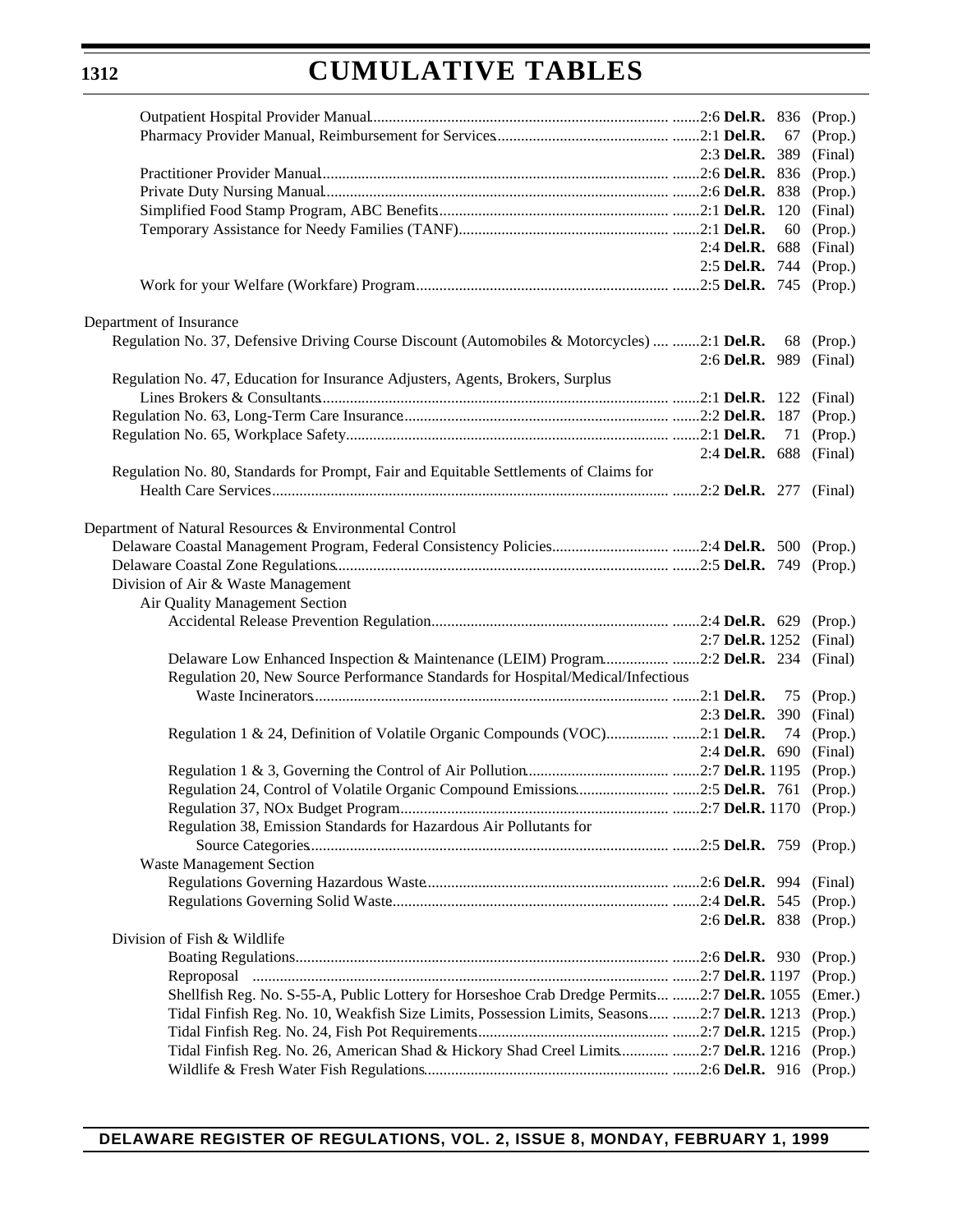| Division of Water Resources                                                                           |                               |         |
|-------------------------------------------------------------------------------------------------------|-------------------------------|---------|
| NPDES General Permit Program Regulations Governing Storm Water Discharges                             |                               |         |
|                                                                                                       |                               |         |
| <b>Water Supply Section</b>                                                                           |                               |         |
| Regulations for Licensing Water Well Contractors, Pump Installer Contractors, Well                    |                               |         |
|                                                                                                       |                               |         |
|                                                                                                       | 2:6 Del.R. 997 (Final)        |         |
|                                                                                                       |                               |         |
| Watershed Assessment Section                                                                          |                               |         |
| Total Maximum Daily Loads (TMDLs) for Indian River, Indian River Bay, and                             |                               |         |
|                                                                                                       |                               |         |
|                                                                                                       | 2:6 Del.R. 1004 (Final)       |         |
| Total Maximum Daily Loads (TMDLs) for Nanticoke River & Broad Creek, 2:2 Del.R. 185 (Prop.)           |                               |         |
|                                                                                                       | 2:6 Del.R. 1006 (Final)       |         |
|                                                                                                       |                               |         |
| Department of Pubic Safety                                                                            |                               |         |
|                                                                                                       |                               |         |
| Department of Services for Children, Youth & Their Families                                           |                               |         |
| Office of Child Care Licensing                                                                        |                               |         |
|                                                                                                       |                               |         |
|                                                                                                       |                               |         |
| Department of State                                                                                   |                               |         |
| Office of the State Banking Commissioner                                                              |                               |         |
| Regulation No. 5.121.0002, Procedures Governing the Creation & Existence                              |                               |         |
|                                                                                                       |                               |         |
|                                                                                                       |                               |         |
|                                                                                                       | 2:6 Del.R. 1021 (Final)       |         |
| Regulation No. 5.1403.0001, Procedures Governing Filings and Determinations Respecting                |                               |         |
| Applications for a Foreign Bank Limited Purpose Branch or Foreign Bank Agency 2:2 Del.R. 299 (Final)  |                               |         |
| Regulation No. 5.1403.0002, Application by a Foreign Bank for a Certificate of Authority              |                               |         |
| to Establish a Foreign Bank Limited Purpose Branch or Foreign Bank Agency                             |                               |         |
|                                                                                                       |                               |         |
| Regulation No. 5.1403/1101.0003, Regulations Governing the Organization, Chartering                   |                               |         |
| Supervision, Operation and Authority of a Delaware Foreign Bank Limited Purpose                       |                               |         |
| Branch, a Delaware Foreign Bank Agency and a Delaware Foreign Bank                                    |                               |         |
|                                                                                                       |                               |         |
| Regulation No. 5.1422.0004, Application by a Foreign Bank for a License to Establish                  |                               |         |
| a Foreign Bank Representative Office Pursuant to Subchapter II, Chapter 14,                           |                               |         |
|                                                                                                       |                               |         |
| Regulation No. 5.2102(b)/2112.0001, Mortgage Loan Brokers Operating Regulations2:3 Del.R. 361 (Prop.) |                               |         |
|                                                                                                       | 2:5 Del.R. 782 (Final)        |         |
|                                                                                                       |                               |         |
| Regulation No. 5.2210(d).0001, Licensed Lenders Operating Regulations2:3 Del.R. 362 (Prop.)           |                               |         |
|                                                                                                       | 2:5 Del.R. 782 (Final)        |         |
| Regulation No. 5.2218/2231.0003, Licensed Lenders Regulations Itemized Schedule                       |                               |         |
|                                                                                                       |                               |         |
|                                                                                                       | 2:5 <b>Del.R.</b> 784 (Final) |         |
| Regulation No. 5.2741.0001, Licensed Casher of Checks, Drafts or Money Orders                         |                               |         |
|                                                                                                       |                               |         |
|                                                                                                       | 2:5 Del.R. 786 (Final)        |         |
| Regulation No. 5.2743.0002, Licensed Casher of Checks, Drafts or Money Orders                         |                               |         |
| Posting of the Fee Schedule & Minimum Requirements for Content of Books                               |                               |         |
|                                                                                                       |                               |         |
|                                                                                                       | 2:5 Del.R. 786 (Final)        |         |
| Regulation No. 5.2905(e)/122(b).0001, Motor Vehicle Sales Finance Companies Minimum                   |                               |         |
|                                                                                                       |                               |         |
|                                                                                                       | 2:5 Del.R. 787                | (Final) |
|                                                                                                       |                               |         |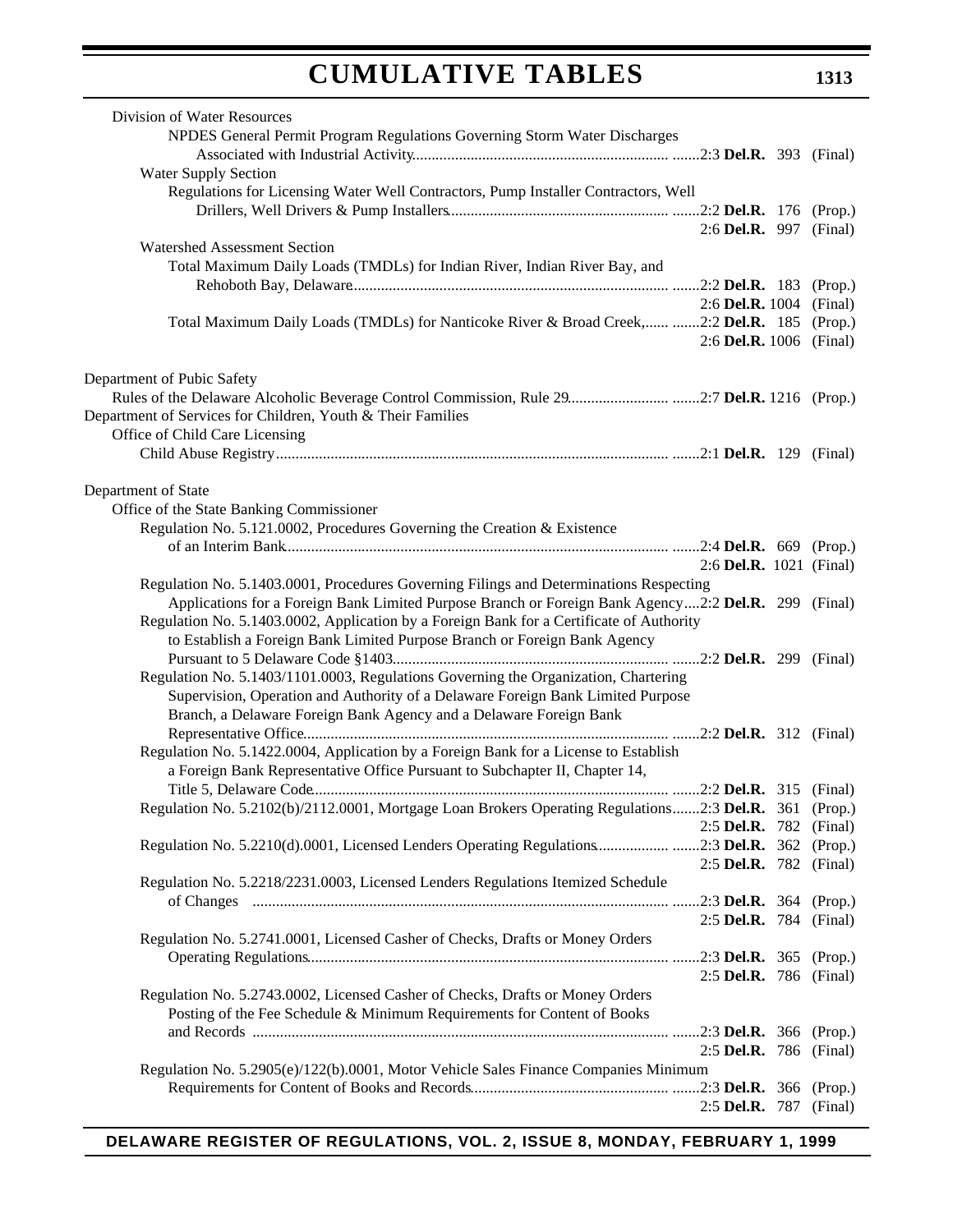| Regulation No. 5.2905(e).0002, Motor Vehicle Sales Finance Companies Operating                        |                         |            |
|-------------------------------------------------------------------------------------------------------|-------------------------|------------|
|                                                                                                       |                         |            |
|                                                                                                       | 2:5 Del.R. 788 (Final)  |            |
| Regulation No. 5.3404.0001, Preneed Funeral Contracts Regulations Governing                           |                         |            |
|                                                                                                       |                         |            |
| Regulation No. 5.701/774.0001, Procedures for Applications to Form a Bank, Bank &                     |                         |            |
| Trust Company or Limited Purpose Trust Company, Pursuant to Chapter 7 of                              |                         |            |
|                                                                                                       |                         |            |
|                                                                                                       | 2:6 Del.R. 1023 (Final) |            |
| Regulation No. 5.751.0013, Procedures Governing the Dissolution of a State Chartered                  |                         |            |
|                                                                                                       |                         |            |
| Regulation No. 5.833.0004, Application by an Out-of-State Savings Institution,                        |                         |            |
| Out-of-State Savings & Loan Holding Company or Out-of-State Bank Holding                              |                         |            |
| Company to Acquire a Delaware Savings Bank or Delaware Savings and                                    |                         |            |
|                                                                                                       |                         |            |
|                                                                                                       | 2:6 Del.R. 1025 (Final) |            |
| Regulation No. 5.844.0009, Application by an Out-of-State Bank Holding Company to                     |                         |            |
| Acquire a Delaware Bank or Bank Holding Company, 5 Del.C. 8442:4 Del.R. 676 (Prop.)                   |                         |            |
|                                                                                                       | 2:6 Del.R. 1029 (Final) |            |
| Regulation No. 5.853.0001P, Procedures Governing the Registration of Delaware Bank                    |                         |            |
| Holding Companies with the Bank Commissioner Pursuant to the Provision of                             |                         |            |
|                                                                                                       |                         |            |
| Regulation No. 5.852.0002, Application to Become a Delaware Bank Holding Company2:2 Del.R. 297 (Rep.) |                         |            |
|                                                                                                       |                         |            |
| Department of Transportation                                                                          |                         |            |
|                                                                                                       |                         |            |
|                                                                                                       |                         |            |
|                                                                                                       |                         |            |
| Governor's Office                                                                                     |                         |            |
|                                                                                                       |                         |            |
|                                                                                                       | 2:2 Del.R. 322          |            |
|                                                                                                       | 2:3 Del.R. 425          |            |
|                                                                                                       | 2:4 Del.R. 696          |            |
|                                                                                                       | 2:5 Del.R. 790          |            |
|                                                                                                       | 2:6 Del.R. 1037         |            |
|                                                                                                       | 2:7 Del.R. 1295         |            |
|                                                                                                       |                         |            |
|                                                                                                       |                         |            |
|                                                                                                       |                         |            |
|                                                                                                       |                         |            |
| <b>Public Service Commission</b>                                                                      |                         |            |
| PSC Regulation Docket No. 4, Minimum Filing Requirements for all Regulated                            |                         |            |
| Companies Subject to the Jurisdiction of the Public Service Commission2:1 Del.R.                      |                         | 81 (Prop.) |
|                                                                                                       |                         |            |
| PSC Regulation Docket No. 12 (Track III), Rules to Govern Payphone Services 2:4 Del.R. 695 (Final)    |                         |            |
| PSC Regulation Docket No. 41, Implementation of the Telecommunications Technology                     |                         |            |
|                                                                                                       |                         |            |
| PSC Regulation Docket No. 44, Information Required to be Filed by a Manufacturer to                   |                         |            |
| Establish an Additional Dealer or to Relocate an Existing Dealership Pursuant to                      |                         |            |
|                                                                                                       |                         |            |
|                                                                                                       | 2:6 Del.R. 1009 (Final) |            |
|                                                                                                       |                         |            |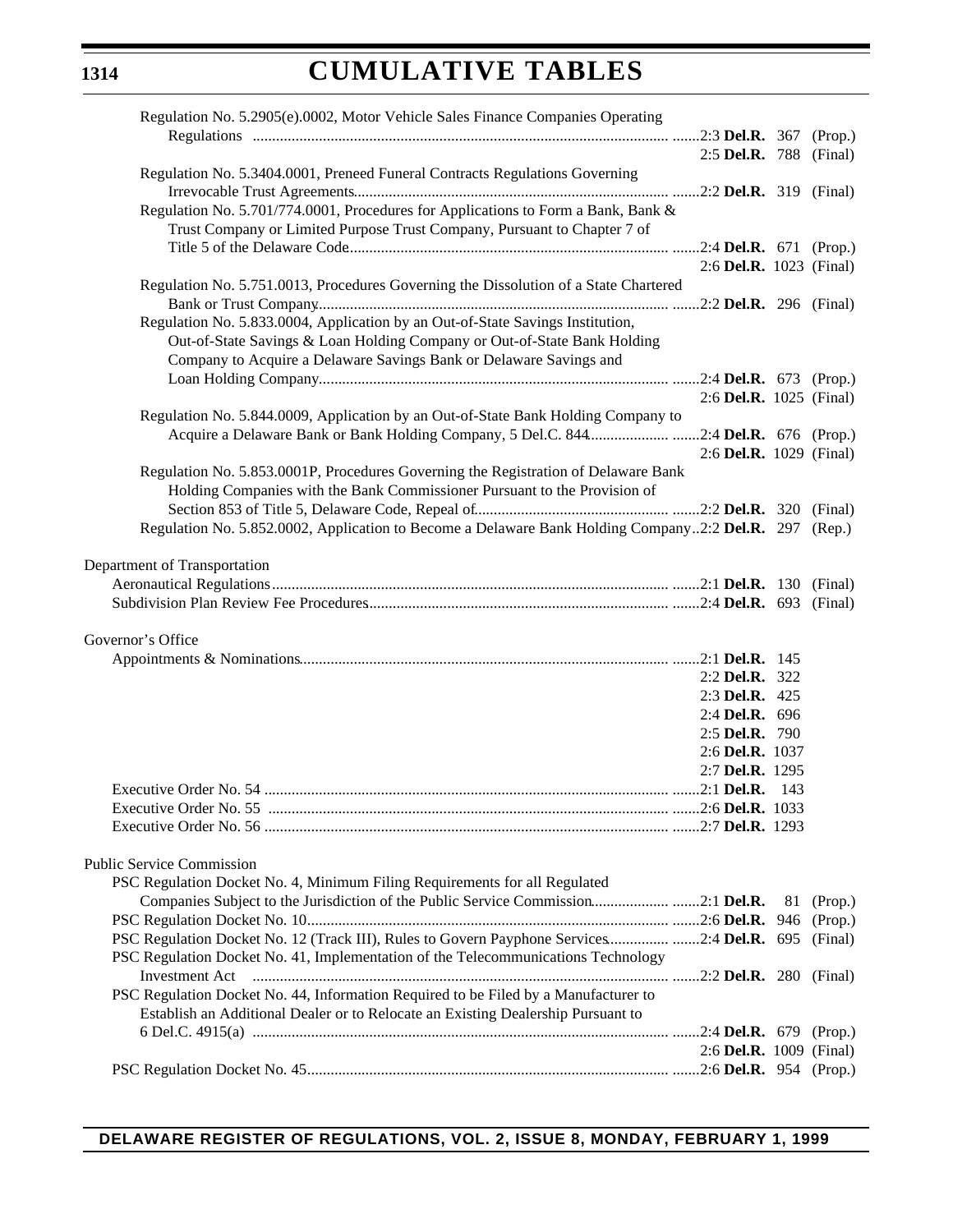| PSC Regulation Docket No. 47, Discounts for Intrastate Telecommunications and Information     |                                |  |  |
|-----------------------------------------------------------------------------------------------|--------------------------------|--|--|
|                                                                                               |                                |  |  |
|                                                                                               | 2:7 <b>Del.R.</b> 1220 (Prop.) |  |  |
| <b>State Fire Prevention Commission</b>                                                       |                                |  |  |
| Part V, Chapter 5, Standard for the Marking, Identification, and Accessibility of Fire Lanes, |                                |  |  |
|                                                                                               |                                |  |  |
| Violent Crimes Compensation Board                                                             |                                |  |  |
|                                                                                               |                                |  |  |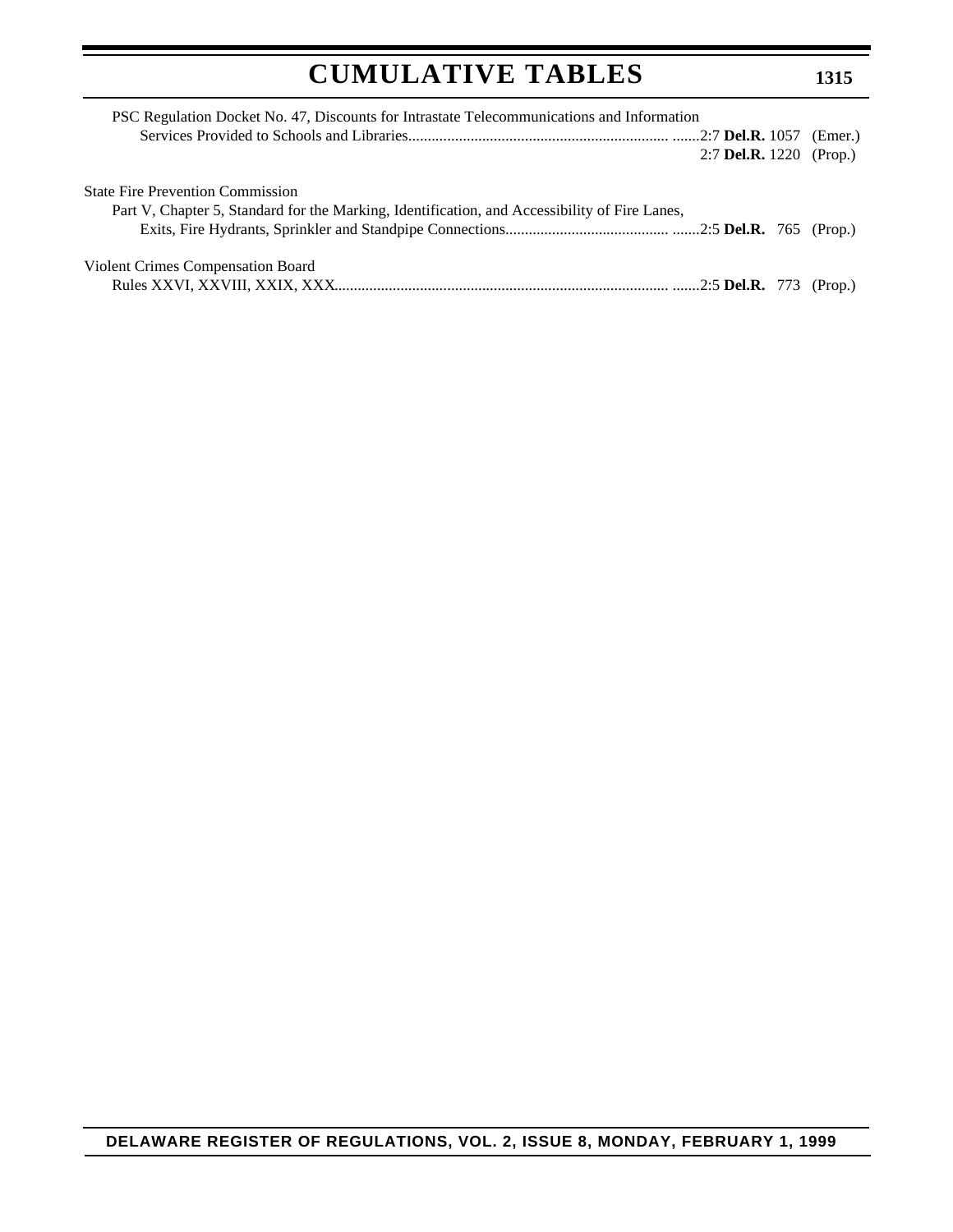### **PROPOSED REGULATIONS**

### **Symbol Key**

Roman type indicates the text existing prior to the regulation being promulgated. Underlined text indicates new text. Language which is stricken through indicates text being deleted.

### **Proposed Regulations**

<span id="page-13-0"></span>Under 29 **Del.C.** §10115 whenever an agency proposes to formulate, adopt, amend or repeal a regulation, it shall file notice and full text of such proposals, together with copies of the existing regulation being adopted, amended or repealed, with the Registrar for publication in the Register of Regulations pursuant to §1134 of this title. The notice shall describe the nature of the proceedings including a brief synopsis of the subject, substance, issues, possible terms of the agency action, a reference to the legal authority of the agency to act, and reference to any other regulations that may be impacted or affected by the proposal, and shall state the manner in which persons may present their views; if in writing, of the place to which and the final date by which such views may be submitted; or if at a public hearing, the date, time and place of the hearing. If a public hearing is to be held, such public hearing shall not be scheduled less than 20 days following publication of notice of the proposal in the Register of Regulations. If a public hearing will be held on the proposal, notice of the time, date, place and a summary of the nature of the proposal shall also be published in at least 2 Delaware newspapers of general circulation; The notice shall also be mailed to all persons who have made timely written requests of the agency for advance notice of its regulation-making proceedings.

### **DELAWARE SOLID WASTE AUTHORITY**

Statutory Authority: 7 Delaware Code Chapter 64 (7 **Del.C.** Ch. 64)

### PUBLIC NOTICE

Pursuant to 7 Delaware Code, Section 6403 (i), 6403 (j), 6403 (k), 6403 (l), 6406 (a) (11), 6406 (a) (13), 6421 and other pertinent provisions of 7 Delaware Code, Chapter 64, the Delaware Solid Waste Authority (DSWA) will conduct a hearing to consider an amendment to the following documents:

(a) Statewide Solid Waste Management Plan (adopted May, 1994), and

[\(b\) Regulations of the Delaware Solid Waste Authority](#page-3-0) (adopted October 1997)

(c) Differential Disposal Fee Program (new fee structure)

The hearing is to provide opportunity for public comment on the proposed amendments. The public record will close at the close of the Hearing.

The hearing will be held February 23, 1999 at 7:00 p.m. in the Public Meeting Room of the Delaware Solid Waste Authority, 1128 South Bradford Street, Dover, DE 19903.

Copies of the proposed amendments will be available

February 1, 1999 from the Delaware Solid Waste Authority upon request. The proposed amendments will also be published in the February 1, 1999 edition of the "Register of Regulations."

If you have any questions regarding the hearing, please contact T. E. Houska, Chief of Administrative Services, Delaware Solid Waste Authority, P.O. Box 455, Dover, Delaware 19903-0455 or call (302) 739-5361. Mr. Houska can also be reached by e-mail: teh@dswa.com.

T. E. Houska II, P.E. Chief of Administrative Service

Statewide Solid Waste Management Plan (adopted May, 1994)

### **Contents**

| I.    | Purpose And Authorization             |    |
|-------|---------------------------------------|----|
| H.    | Definitions                           | 2  |
| HI.   | Collection And Licensing              | 4  |
| IV.   | Use of Solid Waste Facilities         | 11 |
| V.    | <b>Industrial Process Solid Waste</b> | 12 |
| VI.   | Other Solid Waste Projects            | 13 |
| VII.  | Operating in a Solid Waste Facility   | 13 |
| VIII. | Recycling                             | 15 |
| IX.   | <b>Transfer Station Requirements</b>  | 16 |
| X.    | Infectious Waste (Reserved)           | 47 |
| XI. X | Review, Enforcement And Sanctions     | 17 |
|       |                                       |    |

Exihibit ALicense Application Form Exihibit BTransfer Station Monthly Solid Waste Report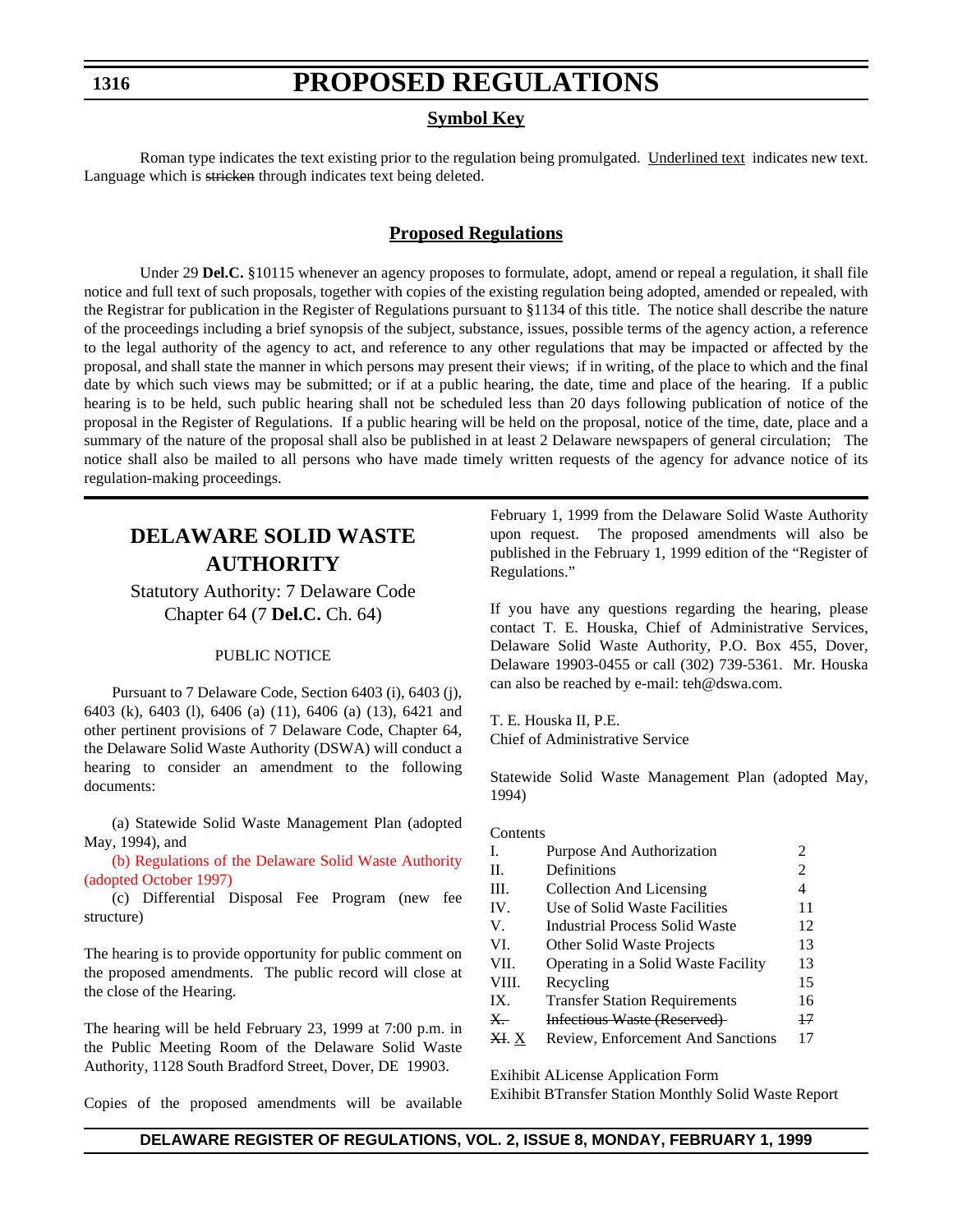**\*PLEASE NOTE THAT THE ABOVE PAGE NUMBERS REFER TO THE ORIGINAL DOCUMENT AND NOT TO THE REGISTER.**

### I. PURPOSE AND AUTHORIZATION

These Regulations*\** are adopted pursuant to the Act to achieve the goals set forth therein.

#### II. DEFINITIONS

"Act" means the Delaware Solid Waste Authority Act, 7 Del. C. Ch. 64.

"CEO" means Chief Executive Officer and Manager of DSWA.

"Chairman" means the Director designated by the Governor as chairman of DSWA in accordance with 7 Del. C. Section 6403(a).

"Department" means the Department of Natural Resources and Environmental Control of the State of Delaware.

"Directors" means the directors of DSWA holding office in accordance with 7 Del. C. Section 6403.

"Dry Waste" means wastes including, but not limited to, plastics, rubber, lumber, trees, stumps, vegetative matter, asphalt pavement, asphaltic products incidental to construction/demolition debris, or other materials which have reduced potential for environmental degradation and leachate production.

"DSWA" means the Delaware Solid Waste Authority, an instrumentality of the State of Delaware, existing pursuant to the Act.

"Hazardous Waste" means a solid waste, or combination of solid wastes, which because of its quantity, concentration, or physical, or chemical characteristics may cause or significantly contribute to an increase in mortality or an increase in serious irreversible, or incapacitating irreversible illness, or poses a substantial present or potential hazard to human health or the environment when improperly treated, stored, transported or disposed of, or otherwise managed. Without limitation, included within this definition are those hazardous wastes listed in Sections 261.31, 261.32 and 261.33 of the Delaware Regulations Governing Hazardous Waste and those solid wastes which otherwise exhibit the characteristics of a hazardous waste as defined in Part 261 of the Delaware Regulations Governing Hazardous Waste.

"Industrial Process Solid Waste" means solid waste produced by or resulting from industrial applications, processes or operations and includes, by way of example and not by way of limitation, sludges of chemical processes, waste treatment plants, water supply treatment plants, and air pollution control facilities and incinerator residues, but does not include the solid waste generated at an industrial facility which is comparable to municipal solid waste, such as cafeteria waste, cardboard, paper and pallets, crates or other containers constructed of and containing non-hazardous

combustible material.

\* The Department also has promulgated regulations pertaining to solid waste disposal.

"Junkyard" means an establishment or place of business which is maintained, operated or used for storing, keeping, buying or selling junk or wrecked, scrapped, ruined or dismantled motor vehicles or motor vehicle parts.

"Licensee" means a person holding a license issued by DSWA pursuant to Article III of these Regulations.

"Municipality" means a county, city, town or other public body of the State of Delaware.

"Person" means any individual, partnership, corporation, association, institution, cooperative enterprise, municipality, commission, political subdivision, or other duly established legal entity.

"Solid Waste" means any garbage, refuse, sludge from a waste treatment plant, water supply treatment plant or water pollution control facility and other discarded material, including solid, liquid, semi-solid or contained gaseous material, resulting from industrial, commercial, mining and agricultural operations, and from community activities, but does not include solid or dissolved material in domestic sewage, or solid or dissolved materials in irrigation return flows or industrial discharges which are point sources subject to permits under Section 402 of the Federal Water Pollution Control Act, as amended, or source, special nuclear, or by-product materials defined by the Atomic Energy Act of 1954, as amended, or materials separated onsite by the generator thereof for further use, service or value.

"Solid Waste Facility" means any landfill, recycling project, including waste to energy projects, collection station, transfer station, or other solid waste processing or disposal facility or project operated by, on behalf of, or under contract with DSWA.

"Toxic Substance" means any chemical substance or mixture that may present an unreasonable risk of injury to health or the environment.

"Transfer Station" means any facility where quantities of solid waste delivered by vehicle are consolidated or aggregated for subsequent transfer by vehicle for processing, recycling or disposal.

#### III. COLLECTION AND LICENSING

3.01 No person shall collect, transport, and/or deliver solid waste in the State of Delaware without first having obtained a license from DSWA, provided, however, that:

a. persons transporting and delivering solid waste that they created on their premises resulting from their activities shall not be required to obtain a license therefore; and

b. persons collecting, transporting and/or delivering solid waste in the course of their employment by a person holding a license from DSWA shall not be required to obtain a license therefore; and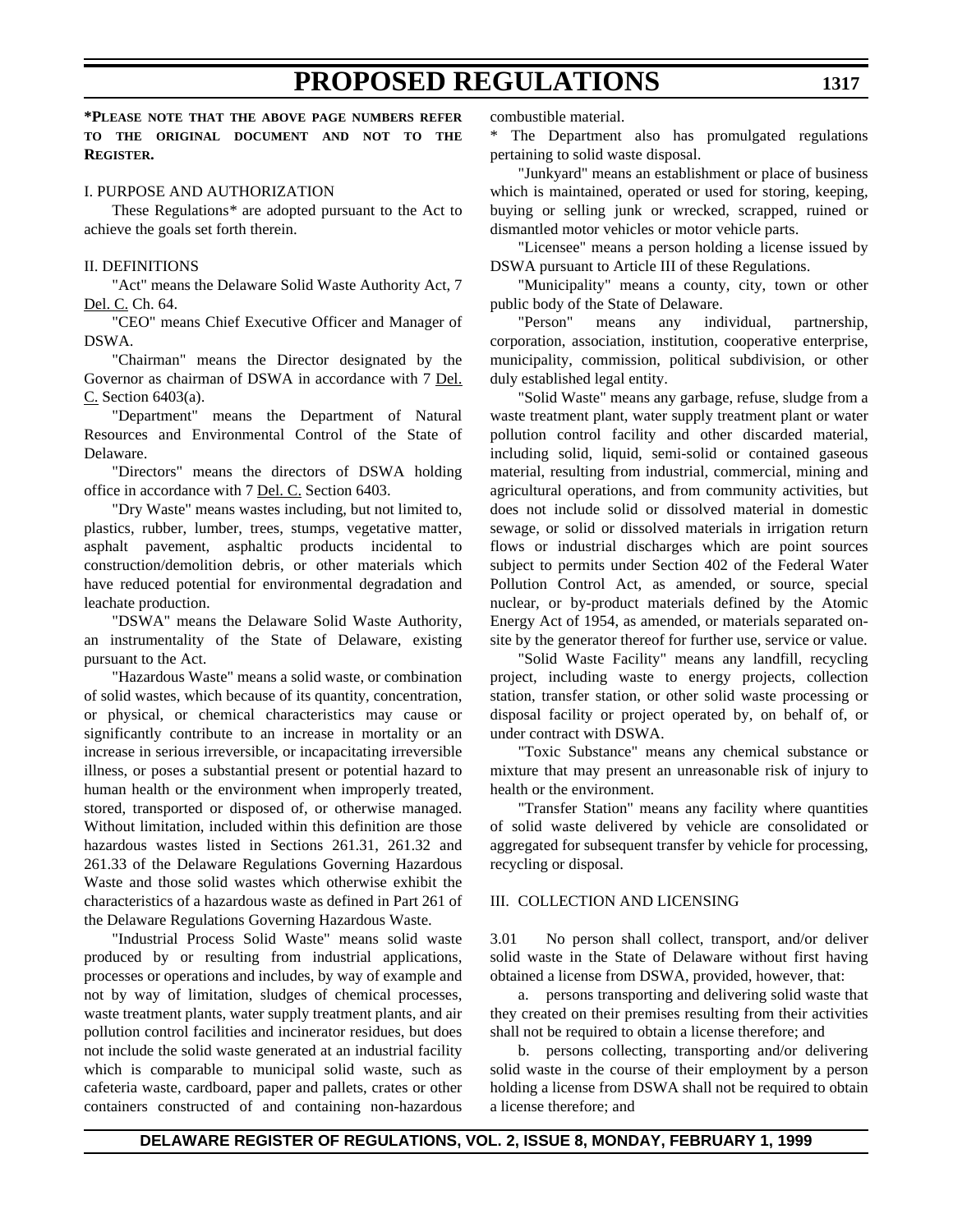c. a license shall not be required for the collection, transportation, or delivery exclusively of dry waste, leaves, street and storm sewer cleaning materials, agricultural wastes or those materials identified in paragraph 4.02 (a) - (e) of these Regulations.

3.02 Each Licensee shall deliver solid waste collected in Delaware to a Solid Waste Facility. DSWA, based upon the CEO's determination of threat to public health or welfare or other emergency, may designate a specific Solid Waste Facility.

3.02 With respect to solid waste delivered to Solid Waste Facilities, the CEO, based upon a determination of threat to public health or welfare or other emergency, may designate a specific Solid Waste Facility for use.

#### 3.03

a. Each Licensee shall clearly display on both sides of the vehicle:

i. the license stickers provided by DSWA which are the property of DSWA and subject to cancellation, suspension and/or revocation. The license stickers shall be legible at all times and shall be placed in an area of high visibility to allow immediate identification by DSWA Weighmasters and Compliance Officers. License stickers shall be not be placed on fuel or hydraulic tanks or reservoirs, or areas where the operation of mechanical parts would impair the visibility of stickers;

ii. the Licensee's business name with letters at least three (3) inches high and of a color that contrasts with the color of the vehicle. No name other than the Licensee's business name shall be displayed. A regularly used business logo may also be displayed.

b. Licensees shall maintain business offices and phone numbers as follows:

i. Licensees who collect on a yearly average 100 tons per month or more:

(a) each Licensee shall maintain a manned business office location or locations and designate a representative in responsible charge thereof;

(b) each Licensee shall provide his business office street address in addition to a Post Office Box;

(c) telephone coverage with a Delaware telephone number listed in the appropriate Delaware Telephone Directory in the business name of the Licensee shall be maintained by a responsible and authorized person at the main office during normal business hours. Licensees with main offices located outside of the State of Delaware may utilize a call forwarding service so that a Delaware telephone number may be dialed to reach an out-of-state office. An answering machine shall not satisfy this; and

(d) notification regarding any change of business location or telephone number shall be provided to

DSWA in writing at least fifteen (15) days prior to such change.

ii. Licensees who collect on a yearly average less than 100 tons per month:

(a) each Licensee shall provide a street address in addition to a Post Office Box for the business office or dwelling that is able to receive correspondence. A Post Office Box shall not satisfy this requirement;

(b) telephone coverage with a Delaware telephone number listed in the appropriate Delaware Telephone Directory in the business name of the Licensee shall be maintained by the Licensee during normal business hours. Licensees with main offices located outside of the State of Delaware may utilize a call forwarding service so that a Delaware telephone number may be dialed to reach an out-of-state office. An answering service may be utilized. An answering machine shall not satisfy this requirement; and

(c) notification regarding any change of business location or telephone number shall be provided to DSWA in writing at least fifteen (15) days prior to such change.

#### 3.04

a. Each Licensee shall maintain insurance at the following minimum amounts:

i. Automobile liability: \$350,000 combined bodily injury and property damage per occurrence;

ii. General liability: bodily injury \$300,000 per occurrence; property damage: \$100,000 per occurrence; and

iii. Workman's Compensation as required by law.

b. Each Licensee shall provide to DSWA new certification of the coverages specified in subsection 3.04(a) including a certification within ten (10) days of renewal. Each such certification of insurance shall provide that DSWA receive at least thirty (30) days advance notice of any canceled, discontinued, or diminished coverage.

3.05 Each Licensee shall maintain collection vehicles to comply with the following minimum requirements:

a. Each collection vehicle body shall be maintained to prevent fluids from discharging onto the surface of the ground.

b. Each collection vehicle body shall be capable of being readily emptied.

c. Each collection vehicle shall be kept in a as much of a sanitary condition as to control the presence of vectors.

d. Containers, boxes, and other devices excluding open top trailers referred to as roll-offs, used by Licensees for collection of solid waste in excess of thirty (30) gallon capacity shall be enclosed to reduce fluid leakage or collection of water.

e. Each collection vehicle shall be equipped so that it can be readily towed, and maintained in good operational condition for safe and stable operation and/or navigation in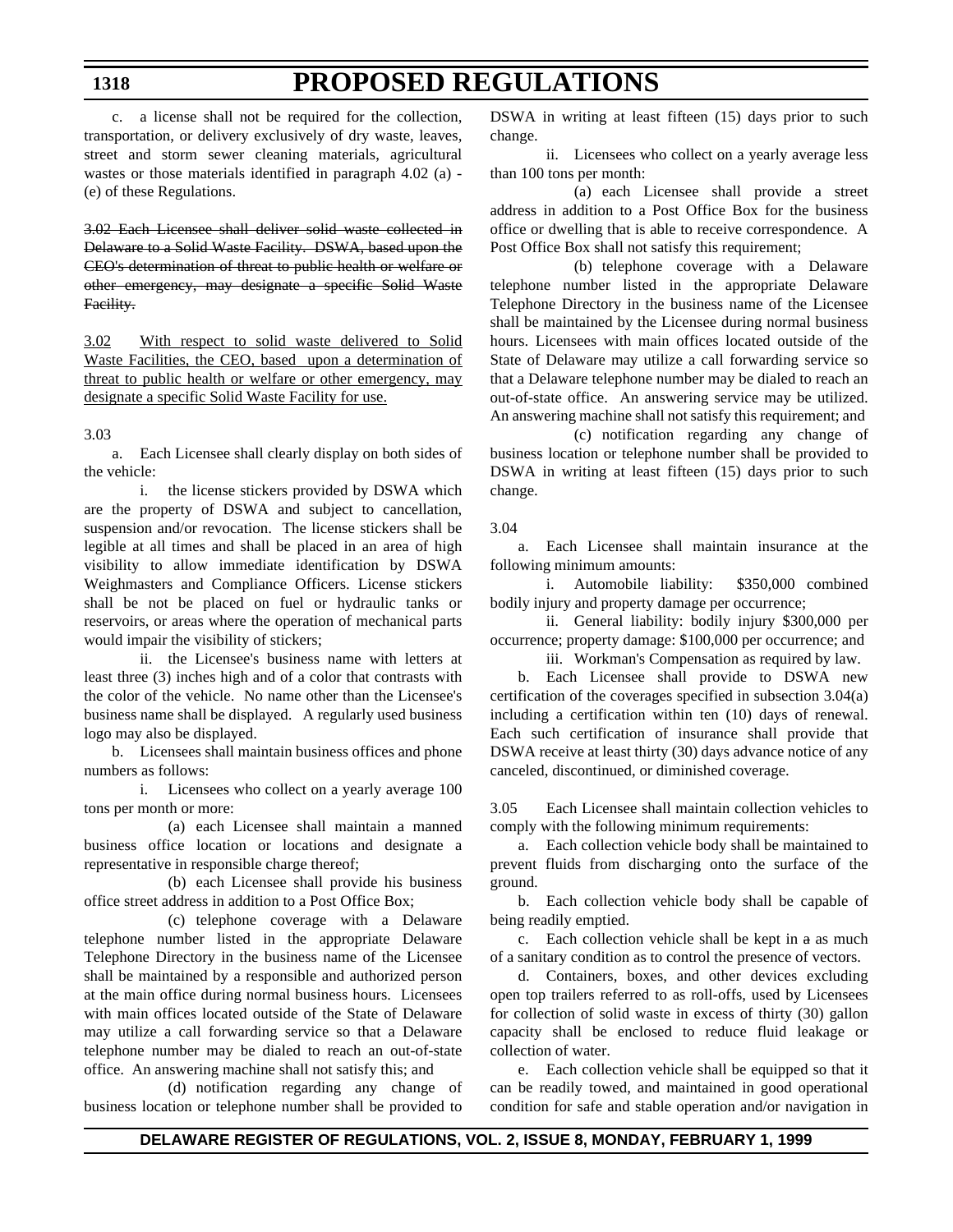f. Each collection vehicle used or proposed for use by an applicant or Licensee and the contents of any collection vehicle shall be subject at all times to inspection by DSWA.

g. All roll-off containers used for collecting, transporting and delivering of solid waste generated within the State of Delaware shall display stickers issued by DSWA near the bottom and front of both sides of each roll-off. Solid waste described in Section 4.03 shall be exempt from this requirement.

3.06 Each Licensee shall comply with the following requirements while collecting, transporting and/or delivering solid waste.

a. Solid waste shall not be processed, scavenged, modified, or altered except that it may be compacted and/or unloaded and reloaded at a transfer station not in violation of Article IX of these Regulations.

a. Solid waste shall not be processed, scavenged, modified, or altered unless in compliance with applicable laws and regulations.

b. Solid waste shall be suitably enclosed or covered to prevent littering or spillage of solid waste or fluids.

c. Solid waste shall not be stored in a collection vehicle for more than twenty-four (24) hours, except when the Solid Waste Facility is closed for the entire day when the twentyfour period expires; in that event, the collection vehicle shall discharge the solid waste at a Solid Waste Facility on the next day that a Solid Waste Facility is open.

c. Solid waste shall not be stored in a collection vehicle for more than twenty-four (24) hours unless the solid waste is being delivered to a Solid Waste Facility and the facility is closed for the entire day when the twenty four hour period expires, in which case the collection vehicle may discharge the solid waste at the facility on the next day that the facility is open.

d. Any spillage of solid waste shall be immediately cleaned up and removed.

e. No undue disturbance shall be caused in residential areas as a result of collection operations.

3.07 All collection vehicles shall be owned in the name of the Licensee or leased in the name of the Licensee. Upon submission of an application for a license each applicant shall provide a copy of a valid motor vehicle registration card for each collection vehicle. If the collection vehicle is not owned by the applicant, a copy of a written motor vehicle lease agreement shall also be submitted with the application.

3.08 Each Licensee shall provide and continuously maintain backup capability to allow for continued collection, transportation and/or delivery of solid waste in the event of equipment breakdown. As a minimum each Licensee, except for municipalities with a written agreement with another municipality for such backup, shall own and/or lease, in the name of the licensee, at least two fully and continuously operational collection vehicles, except for down time for routine maintenance.

3.09 Only enclosed compactor type vehicles or "rolloffs" with a cover sufficient to prevent any spillage of, loss of, or littering of solid waste shall be used by Licensees for collection, transportation, or delivery of solid waste, except for vehicles utilized only to collect, transport or deliver the solid wastes referenced in Section 4.02 (a-e) and Section 4.03, infra, or oversized bulky waste, such as couches and refrigerators. Such vehicles used for oversized bulky waste shall not satisfy part or all of the Section 3.08 requirement that each Licensee own and/or lease at least two fully and continuously operational vehicles. An exception to the requirements of the first sentence of this section may be authorized by the CEO or his designee in circumstances where it is physically impossible to provide solid waste collection services with such vehicles.

3.10

a. With the exception of any municipality, each applicant for a license and each Licensee shall provide to DSWA and maintain a bond under which the Licensee shall be jointly and severally bound with a corporate surety qualified to act in the Courts of Delaware to DSWA for amounts due to DSWA for fees or charges for services.

b. In lieu of corporate surety, the applicant or Licensee may provide security for its bond by depositing with DSWA, one of the following in an amount at least equal to the amount of the bond:

i. United States Treasury bonds, United States Treasury notes, United States Treasury certificates of indebtedness, or United States Treasury bills; or

ii. bonds or notes of the State of Delaware; or

iii. bonds of any political subdivision of the State of Delaware; or

iv. certificates of deposit or irrevocable letters of credit from any state or national bank located within the United States; or

v. United States currency, or check for certified funds from any state or national bank located within the United States.

c. The amount of the bond specified in paragraph 3.10 (a) shall be based upon the total solid waste tonnage charged by the Licensee at Solid Waste Facilities during for the month of November immediately preceding the license year for which the license is issued in accordance with the following schedule: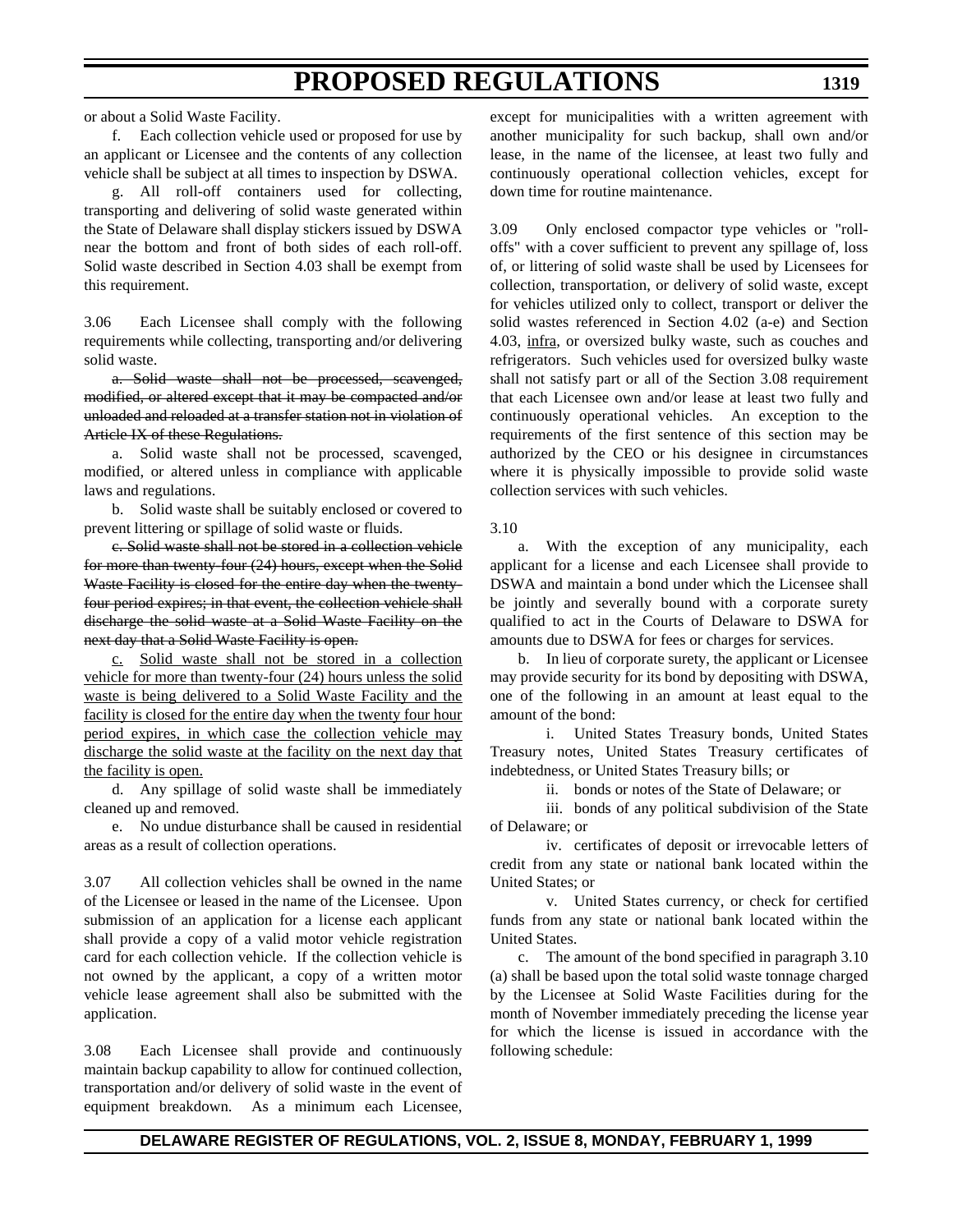| "TONNAGE CHARGED FOR PRIOR<br>NOVEMBER"                       | <b>AMOUNT</b><br><b>BOND</b> | ΟF |
|---------------------------------------------------------------|------------------------------|----|
| Less than or equal to 750 tons                                | (minimum)<br>\$5,000         |    |
| Greater than 750 tons but less than or<br>equal to 1,500 tons | \$25,000                     |    |
| Greater than 1,500 tons                                       | \$50,000                     |    |

If the Licensee has expanded or acquired its business since the preceding November, then the total tonnage for November and Bond amount will be adjusted to account for such increase. By reference to the accounts, business, or assets acquired, an estimate will be made of what the charges in November would have been if the Licensee had been operating the newly acquired accounts, business, or assets at that time.

3.11 Any person desiring to collect, transport, and/or deliver solid waste in the State of Delaware shall submit a completed application for license to DSWA on forms provided by DSWA substantially in the form set forth in Appendix "A" of these Regulations. DSWA shall approve or deny license applications within thirty (30) days of receipt of a completed application.

3.12 DSWA may require information to supplement that requested in Appendix "A" in reviewing license applications.

3.13 The license period shall be July 1 to June 30 annually. Applications for license renewal shall be submitted to DSWA at least thirty (30) days prior to the expiration date.

3.14 Before any additional collection vehicle or substitute collection vehicle is utilized for the collection, transportation, and/or delivery of solid waste, the Licensee shall submit to DSWA the following:

a. The name, address and telephone number of the owner of the vehicle.

b. The state motor vehicle registration number.

c. A description of chassis by year and manufacturer.

d. A description of the body by year and manufacturer.

e. The legal weight limit of the vehicle.

f. The volume of the body of the vehicle in cubic yards.

g. Evidence of the insurance coverage required by this Article.

3.15 Each license shall contain the following: a. Name and address of the Licensee.

b. A listing of all collection vehicles under the license.

c. The location or locations for delivery of solid waste for each collection vehicle.

d. Special license conditions regarding collection, transportation, and/or delivery of solid waste, as specified by DSWA.

3.16 Each license and/or collection vehicle may be transferred subject to prior approval of DSWA. Except for a municipality with a written agreement with another municipality for backup capacity, no person shall be entitled to collect, transport and/or deliver solid waste under another person's license.

3.17 Notwithstanding anything to the contrary contained in these Regulations, a Licensee may operate a replacement vehicle on a temporary basis for a period of fifteen (15) days; provided further, that the licensee shall provide DSWA an original signed letter on company letterhead providing the information listed in Section 3.14 of these Regulations. An original letter must be submitted for each day of operation until DSWA license stickers are properly displayed on the vehicle or the vehicle is removed from temporary service. Letters must be taken to the weighstation of the Solid Waste Facility.

3.18 No license shall be issued to any person who:

a. has an account with DSWA that is past due in accordance with DSWA policies or

b. is obligated to file a report in accordance with Section 8.02 of these Regulations and has not done so for the immediately preceding calendar year.

3.19 Any person who first collects and transports solid waste within the State of Delaware, without having first obtained a license under this Article, shall not be issued a license under this Article, until the expiration of one hundred twenty (120) days after the last day on which such collection and transportation without a license occurred, as determined by the CEO, or his designee.

3.20 Any Licensee who does not maintain his principal place of business in Delaware shall designate an agent, by name and street address (box number not acceptable), for service of process within Delaware. The agent shall be either an individual resident in Delaware or a corporation authorized under Title 8 of the Delaware Code to transact business in Delaware.

3.21 Before a license application is approved or denied, DSWA shall determine whether the applicant is able and reasonably certain to comply with these Regulations. Such determination may take into account any relevant factors including, but not limited to, the prior conduct of the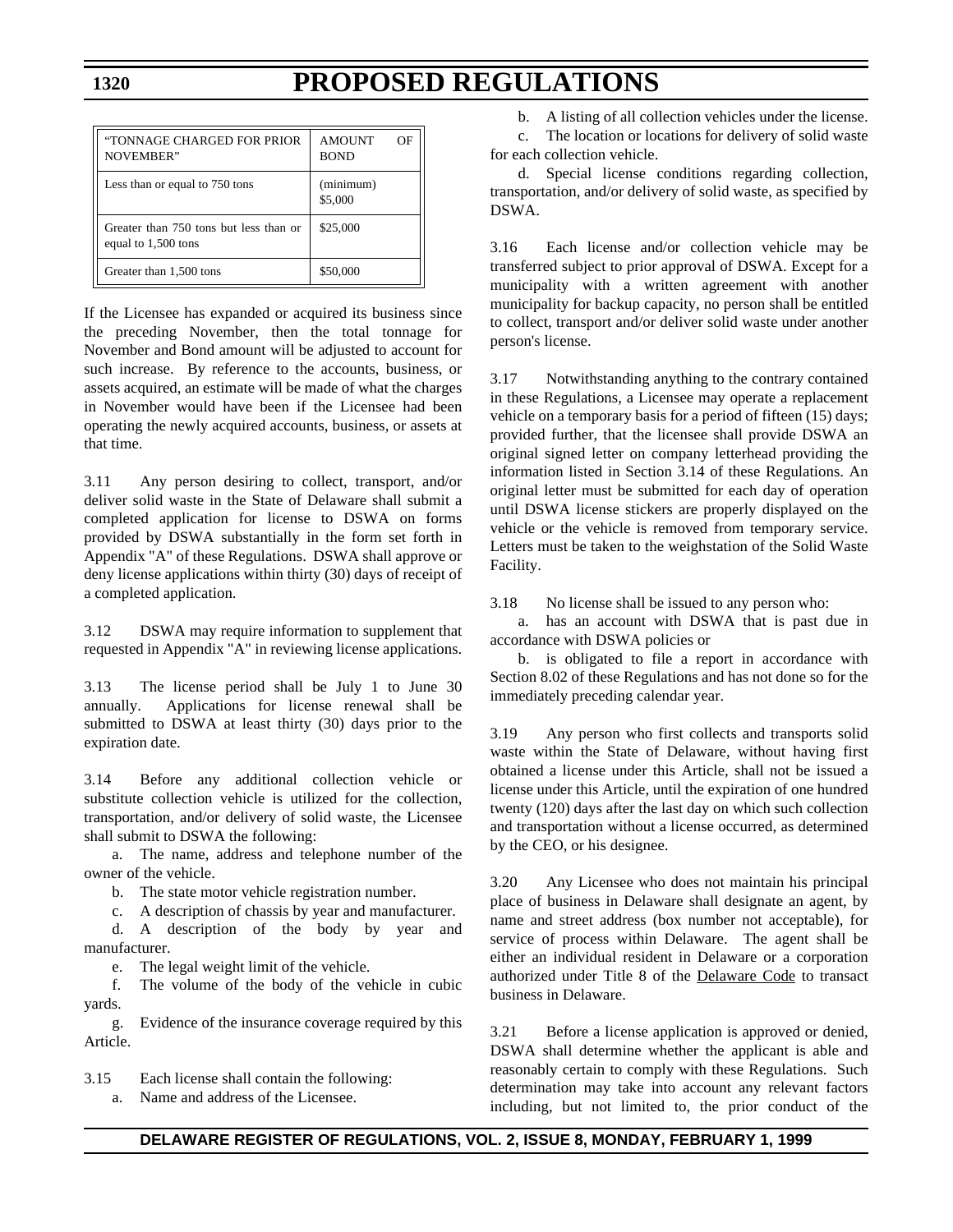applicant or any person, as defined herein, who is employed by or is otherwise associated with the applicant and may significantly affect the applicant's performance as it is related to the licensed activities. If the application is denied, the determination shall be reduced to writing and include the rationale for denial. Any person denied a license shall be entitled to request a hearing on such determination before the Directors of DSWA in accordance with paragraph 11.01 (b) hereof.

3.22 No license shall be issued to any person who:

a. holds or has held a license from DSWA which has been revoked;

b. holds or has held a license from DSWA which has been suspended, for such period as the license is suspended.

c. holds or has held an interest in any Licensee whose license from DSWA has been revoked;

d. holds or has held an interest in any Licensee whose license from DSWA has been suspended, for such period as the license is suspended.

e. owns, in whole or in part, solid waste operating assets, including vehicles and routes, which were acquired from a Licensee whose license from DSWA was revoked or suspended and who acquired such assets from such Licensee for less than fair market value. Applicants for a license may be required to produce records and other information to demonstrate that they comply with this paragraph before a license will be issued.

3.23 A Licensee shall give written notice to DSWA at least seven (7) days in advance of any of the following:

a. sale or conveyance of a significant portion of its assets;

b. sale or conveyance of a significant portion of the equity interest (e.g. stock) held in it;

c. purchase or other acquisition of a significant portion of the assets of another Licensee;

d. purchase or other acquisition of a significant portion of the equity interest in another Licensee. For purposes of this paragraph, a significant portion shall mean one-half. Fragmentation of a transfer into smaller portions shall not be used to avoid the requirements of this paragraph.

#### IV. USE OF SOLID WASTE FACILITIES

#### 4.01

a. Except as otherwise provided in this Article:

i. All solid waste generated within the State of Delaware shall be delivered to and disposed of at a Solid Waste Facility;

ii. The owners and occupants of all lands, buildings, and premises located within the State of Delaware, and all those persons acting for them or under contract with them, shall use only Solid Waste Facilities for the disposal of solid waste generated within the State of Delaware.

4.01

a.

i. All solid waste generated within the State of Delaware shall be delivered to and disposed of at a Solid Waste Facility or some other duly licensed or permitted facility.

ii. The owners and occupants of all lands, buildings, and premises located within the State of Delaware, and all of those acting for them or under contract with them, shall use only Solid Waste Facilities or other duly licensed or permitted facilities for the disposal of solid waste generated within the State of Delaware.

b. Subject to the provisions of Section 3.02 and 3.18 of these Regulations, solid waste generated within the State of Delaware shall be delivered to a Solid Waste Facility or other duly licensed or permitted facility.

c. Persons delivering solid waste to a Solid Waste Facility shall pay to DSWA the applicable fees and user charges.

4.02 The following solid wastes shall not be delivered to a Solid Waste Facility:

- a. Hazardous wastes
- b. Explosives
- c. Toxic substances
- d. Pathological and infectious wastes
- e. Radioactive wastes

f. Solid wastes, as determined by the CEO or his designee, which will, because of their quantity, physical properties, or chemical composition, have an adverse effect on the Solid Waste Facility, or the operation of the Solid Waste Facility, or if an effective means of risk and cost allocation cannot be achieved.

g. Solid waste generated outside the State of Delaware.

4.03 The following solid waste may be delivered to a Solid Waste Facility for disposal, but need not be, upon payment of the appropriate fee or user charge, provided that delivery of such solid waste is not otherwise proscribed by Section 4.02:

a. Agricultural waste generated on a farm.

b. Dirt, sand, crushed rock, concrete, asphalt, inert demolition and construction debris, trees, bushes, branches, leaves, and material collected in street and storm sewer eleaning. Dry waste.

c. Tires.

d. Non-hazardous waste resulting from emergency clean-up actions of the Department.

e. Industrial process solid waste exempted by Section 5.03 (b).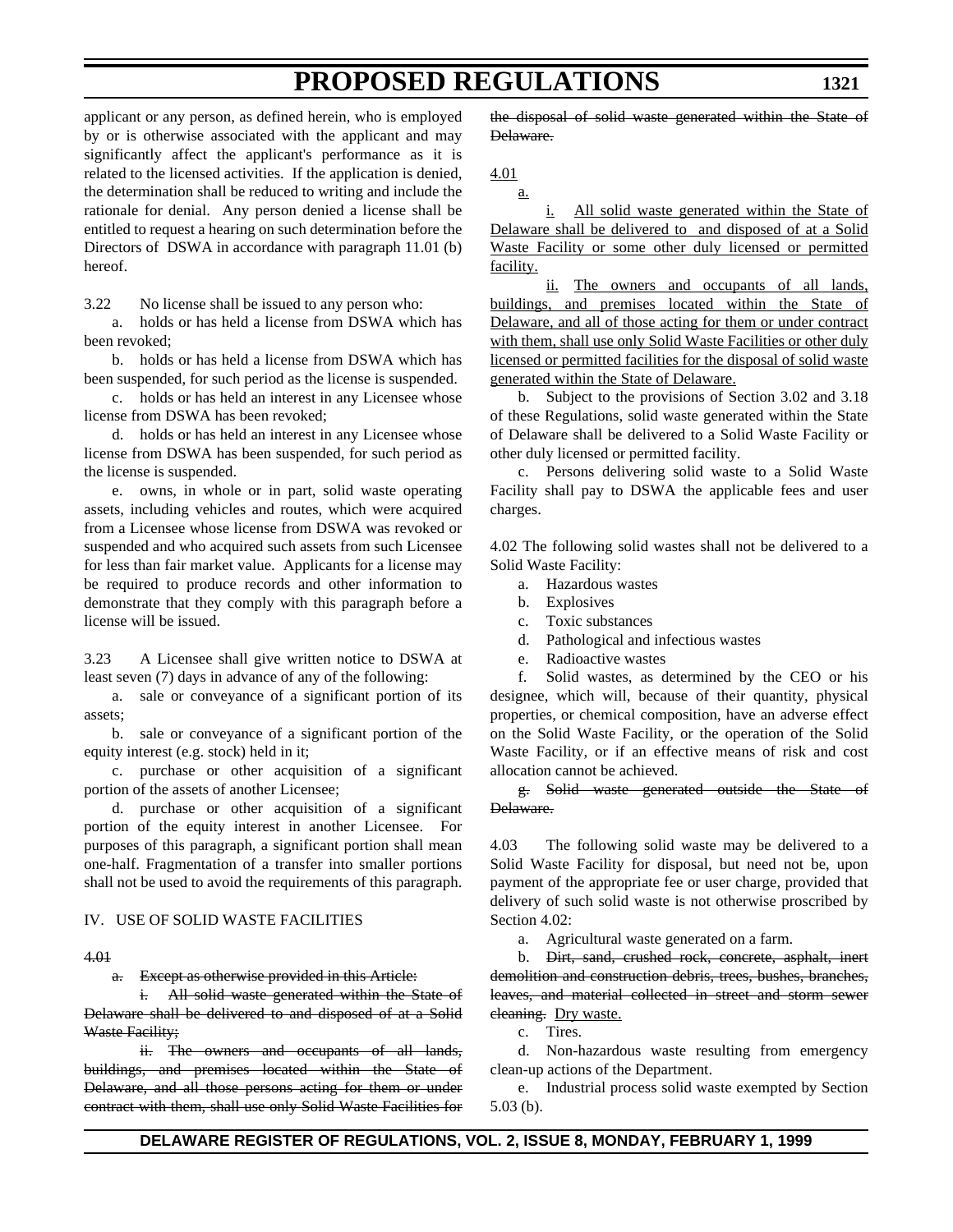4.04 In the event that an invoice generated from the charging of fees or user charges at a Solid Waste Facility is not paid in accordance with DSWA credit policies the license may be revoked and/or the right to use Solid Waste Disposal Facilities may be denied to the user. Before the license revocation and/or denial of use, the user shall have a hearing before the Directors of DSWA, and the user shall be given at least ten (10) days notice of the hearing. Otherwise, the procedure for the hearing shall be as set forth in paragraph  $\ddagger$  10.01 (b) (ii)-(v) of these Regulations.

### V. INDUSTRIAL PROCESS SOLID WASTE

### 5.01

a. Any person causing or allowing industrial process solid waste to be delivered to any Solid Waste Facility for disposal shall obtain the approval of DSWA prior to commencement of such disposal; provided however, that where more than one person is involved in the generation and delivery of a particular industrial process solid waste, approval of DSWA obtained by one person shall be sufficient.

b. In the event that there are any risks or additional costs involved in accepting any industrial process solid wastes, the CEO may impose an industrial process solid waste disposal surcharge to compensate DSWA for such risks and additional costs, including administrative expenses and overhead. The following factors shall be considered in determining the amount of such industrial process solid waste surcharge:

i. Quantity of waste to be disposed of;

ii. Degree of risk associated with such disposal;

iii. Additional handling, processing and disposal costs;

iv. Additional administrative expenses and overhead;

v. Additional environmental protection controls including monitoring.

c. The industrial process solid waste surcharge shall be set by the CEO, without notice and public hearing thereon, and may be done on a case by case basis.

5.02 Any person causing or allowing industrial process solid waste to be delivered to a Solid Waste Facility operated by or on behalf of DSWA shall be deemed to have agreed to indemnify and hold harmless DSWA from any liability arising from disposal of such industrial process solid waste and to have agreed to reimburse DSWA for any costs reasonably incurred to protect against or reduce any risk resulting therefrom; provided, however, such person, if such person has not caused or allowed the delivery of a hazardous substance within the meaning of the Comprehensive Environmental Response Compensation Liability Act (CERCLA), as amended, 42 USC Section 9601, et.seq., shall

not be liable under this subsection to DSWA for harm or damage caused by the negligence of DSWA.

5.03 It shall be the responsibility of each generator of industrial process solid waste, in addition to the person collecting, transporting and delivering it, to obtain the approval of DSWA for disposal of industrial process solid waste at the Solid Waste Facility and to assure that such waste is delivered to the Solid Waste Facility of DSWA for disposal. Such solid waste shall be exempted from the requirement of disposal in a Solid Waste Facility if:

a. DSWA refuses to approve the disposal of such waste at a Solid Waste Facility; or

b. the generator of such waste determines or agrees to have such waste disposed of at another properly licensed or permitted facility;

c. the solid waste is described in Section 4.02 of Article IV.

5.04 Any person aggrieved by a determination of the CEO or his designee, under this Article or subsection 4.02(f) of Article IV, may seek review thereof by the Directors of DSWA in accordance with Section 6427 (f) of the Act, and Section  $\overline{11}$  10.01 of these Regulations.

### VI. OTHER SOLID WASTE PROJECTS

6.01 No person shall finance, acquire, license, construct, maintain, operate, or use a solid waste disposal, processing, or recycling project in the State of Delaware that is neither owned nor operated by, on behalf of, or at the request of DSWA.

6.02 No person shall cause or assist in the financing, acquiring, licensing, constructing, maintaining, or operating of a solid waste disposal, processing, or recycling facility in the State of Delaware, that is neither owned nor operated by, on behalf of, or at the request of DSWA.

6.03 This Article VI shall not apply to:

a. Projects dedicated exclusively to the disposal of dry waste, hazardous waste, agricultural waste, explosives, toxic substances, radioactive waste, or tires;

b. Projects used exclusively as transfer stations;

c. Recycle centers for source separated materials, such as aluminum cans;

d. Junkyards;

e. Projects dedicated exclusively to the disposal of industrial process solid waste that are lawfully permitted for the disposal of such industrial solid waste.

f. Projects dedicated exclusively to the disposal of solid waste generated outside the State of Delaware.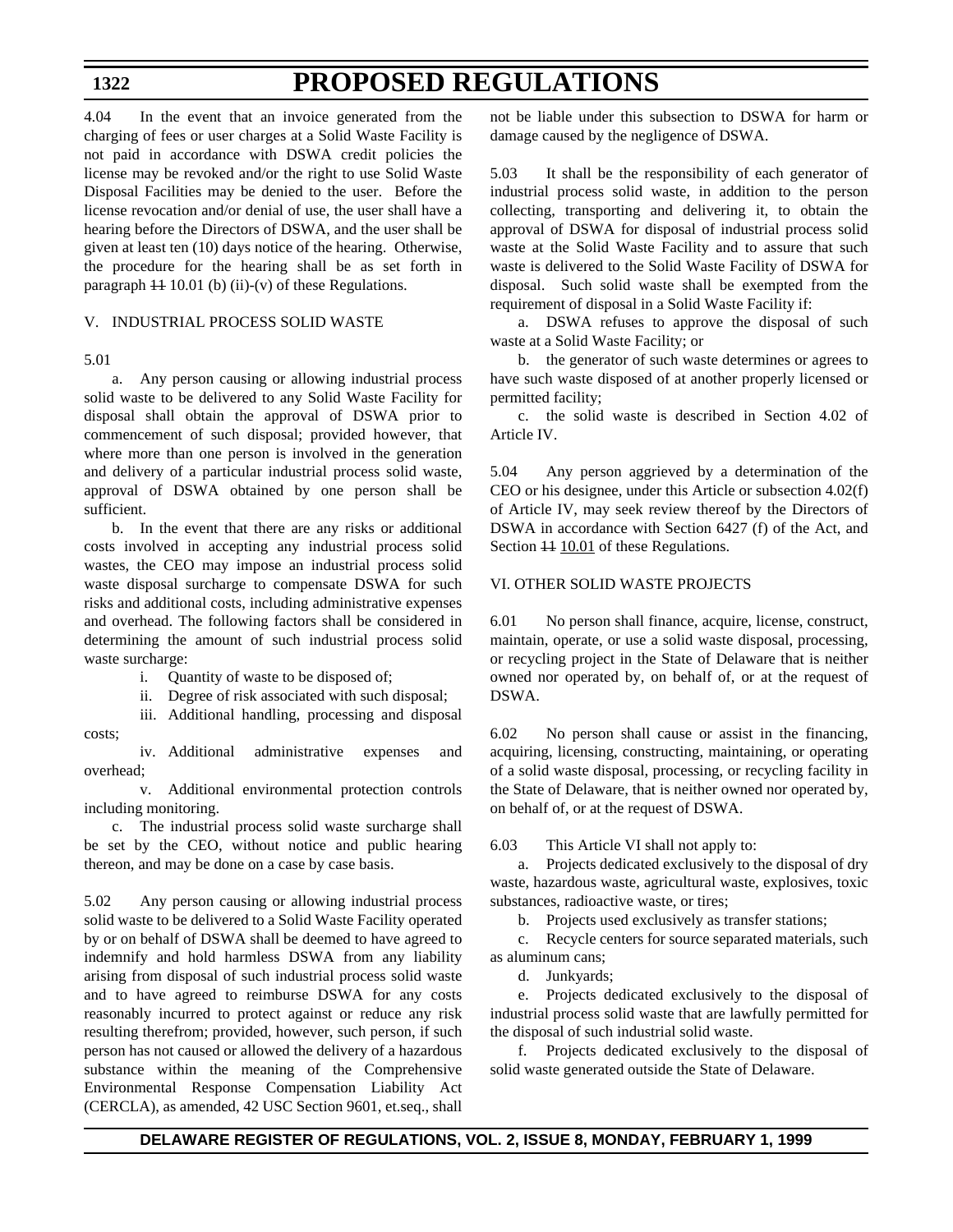### VII. OPERATING IN A SOLID WASTE FACILITY

7.01 All vehicles entering a Solid Waste Facility to dispose of solid waste shall proceed to the appropriate scale. Each vehicle shall come to a full stop before driving onto the scale, for weighing in or for weighing out. Quick stopping or starting on the scales will not be permitted. All personnel must remain in the vehicle unless directed by the Weighmaster to come to the scale house window. After weighing, the vehicle must not leave the scales until authorized to do so by the Weighmaster and must proceed to the area designated for disposal of the quantity and type of waste that is carried in the vehicle.

7.02 After weighing and at the direction of the Weighmaster, each vehicle shall proceed to the area designated. Spotters at the landfill face or on the tipping floor shall direct the vehicles to a dumping location. At small load facilities, waste shall be disposed only in the containers that have been provided. The contents of each vehicle shall be discharged as quickly as possible and the vehicle shall leave as directed by the operating contractor. Clean-up is allowed only at designated locations. No roll-off boxes will be dropped anywhere in a Solid Waste Facility without the express approval from a DSWA representative.

7.03 Each vehicle operator shall exercise caution, due care, and safe procedures in all operations at the Solid Waste Facility. The speed limit on the facility roads is 25 miles per hour except where a lower speed limit is indicated. Vehicle operators shall follow directions from the DSWA representative or the operating contractor in all cases of emergency.

7.04 No hand sorting, picking over, or scavenging of solid waste will be permitted at any time.

7.05 All vehicle operators and other personnel proceed onto the landfill at their own risk. DSWA shall not be liable for acts or omissions of its contractors, persons using a Solid Waste Facility, or other third persons in or about a Solid Waste Facility.

7.06 Persons under the age of 18 are not allowed to enter any Solid Waste Facility in waste collection and disposal vehicles.

7.07 No loitering will be permitted in any Solid Waste Facility.

7.08 DSWA reserves the right to redirect vehicles to alternate locations within the Solid Waste Facility, if for any reason in the opinion of DSWA's representative, the original location cannot handle the load or type of material.

7.09 There shall be no smoking in any Solid Waste Facility except in areas where smoking is expressly permitted.

7.10 The Directors of DSWA from time to time may adopt and post other rules for Solid Waste Disposal Facilities. It is the responsibility of Licensees and other persons using Solid Waste Disposal Facilities to familiarize themselves with and to obey such rules.

7.11 Any vehicle that is immobile and obstructing facility operations shall be moved to a non-conflicting area by DSWA representatives after notifying the Licensee's driver. The Licensee's driver will be given reasonable time to contact his office either through radio or telephone. If the blocking vehicle poses a safety or fire hazard, it will be removed immediately after giving notice to the driver. Licensee shall also give written instructions to drivers on proper procedures for towing.

7.12 To prevent material from falling off vehicles and to minimize litter, all open vehicles, including but not limited to pick-up trucks, entering a Solid Waste Facility to dispose solid waste shall be sufficiently secured through the use of tarpaulins or ropes or netting or enclosures sufficient to prevent the material from falling off the vehicles.

7.13

a. DSWA shall have the right to require unloading of the contents of the vehicle hauling solid waste to any solid waste facility for the purpose of inspection.

b. If any hazardous wastes, explosives, toxic substance, pathological and infectious wastes, radioactive wastes, or solid wastes generated outside the State of Delaware are found, then the person delivering such waste to a Solid Waste Facility shall be subject to the sanctions that may be imposed under Section 11.02 for violation of Section 4.02 and sanctions for violation of other applicable laws and regulations and that person shall be notified and given an opportunity to remove properly all of the waste emptied from the solid waste collection vehicle at his expense. If that is not accomplished within four (4) hours of such notice, which shall be either in person or by telephone, or, if the person cannot be reached immediately, either in person or by telephone, DSWA may proceed to arrange for removal and proper disposal of the entire load and the person bringing such material to the Solid Waste Facility shall be liable to DSWA for all costs incurred by DSWA in arranging for proper disposal, including, without limitation, DSWA's outof-pocket expenses, contractor's fees, disposal costs, overhead supervisory costs, legal fees, testing costs, and transportation costs.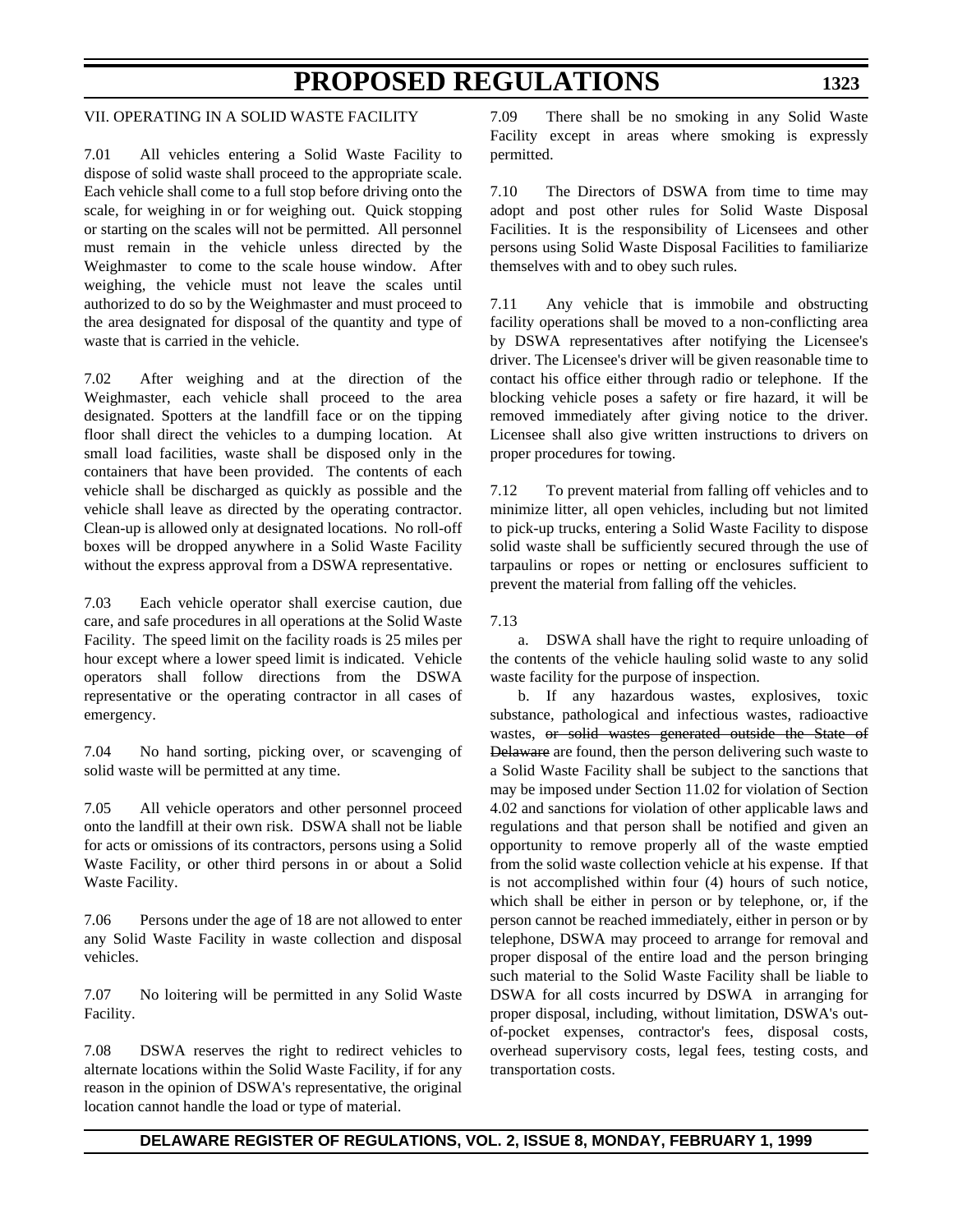#### VIII. RECYCLING

8.01 The following definitions shall apply to this subarticle:

"Recycling Center" means a facility, established pursuant to 7 <u>Del. C.</u> S6450 et seq., to receive recyclable materials. The Recycling Center includes the recycling containers marked for the specific recyclable materials which are to be deposited therein and the area immediately surrounding them necessary for the purposes of such recycling centers. Recycling Centers shall be known as 'RECYCLE DELAWARE' Centers.

"Recyclable Materials" mean those materials which have been source-separated by the generator thereof for recycling. Source separated materials must remain separate throughout the journey and are not to be re-combined for transport.

"Recycling" means the process by which solid waste is transformed or converted into usable material(s) or product(s).

"Recycler" means a person in the business of collecting, transporting, and delivering recyclable materials.

8.02 All persons operating facilities within Delaware for the purpose of recycling solid waste or recyclable materials other than 'RECYCLE DELAWARE' Recycling Centers shall file annually with DSWA, on forms prescribed by DSWA, a report on the nature of the recycling activities conducted, the quantity and type of materials recycled, and the disposition of the materials recycled. Such reports will be due on April 30 of each year and shall be for the immediately preceding calendar year.

8.03 At a Recycling Center, no person shall:

- a. dispose of solid waste or litter;
- b. leave materials outside of recycling containers;

c. deposit into a recycling container any material other than the specific recyclable material for which the recycling container is marked to receive;

d. damage, deface, or abuse a recycling container;

e. block or obstruct vehicles using or serving the Recycling Center;

f. loiter;

g. scavenge any Recyclable Material; or

h. deposit Recyclable Material that has been collected from or by a Recycler.

8.04 Each container used for the collection of Recyclable Material must be clearly marked to prevent normal trash from being placed into the container, i.e., "RECYCLABLE MATERIAL ONLY" - "NO TRASH".

### IX. TRANSFER STATION REQUIREMENTS

9.01 Any person operating a transfer station for solid waste within the State of Delaware shall;

a. prepare daily and maintain (for minimum period of three years after preparation) records of the solid waste handled at the transfer station showing the source and final disposition of such waste after removal from transfer station, including address of such final disposition. The records to be maintained shall be adequate to provide all information required by the Transfer Station Monthly Solid Waste Report, annexed hereto as Exhibit B;

b. submit the report required by paragraph  $9.01(a)$  of these Regulations and verify the accuracy thereof to DSWA on or before the twentieth (20th) day of the month following the month for which the report is compiled. The report shall be in the form of the Transfer Station Monthly Solid Waste Report, annexed hereto as Exhibit B;

c. make the records required to be maintained and preserved by paragraph 9.01(a) of these Regulations available for inspection by representatives of DSWA during normal business hours.

9.02 Solid waste originating or collected outside the State of Delaware shall not be mixed, combined, or aggregated at any transfer station with solid waste originating or collected within the State of Delaware that, in accordance with these Regulations, must be delivered to a Solid Waste Facility.

9.03 It shall be the responsibility of the transfer station operator and those persons hauling to and from the transfer station to assure that all solid waste collected within the State of Delaware, and required to be delivered to a Solid Waste Facility by these Regulations, be delivered to the appropriate Solid Waste Facility.

9.04 9.02 DSWA through its designated representatives shall have the right to inspect the transfer station and solid waste hauling vehicles entering and leaving the transfer station.

#### X. INFECTIOUS WASTE (RESERVED)

#### XI. XREVIEW, ENFORCEMENT AND SANCTIONS

#### 11.01 10.01

a. Any person seeking a license or to have solid waste disposed of at a Solid Waste Facility who has been aggrieved by a determination of the CEO or his designee under Section 3.19, 3.21, 4.02, 4.04, 5.01 (b) or 5.04 of these Regulations may seek review thereof by the Directors of DSWA by filing a request for review with the CEO within fifteen (15) days of receipt of notice of such determination. The hearing shall be held in accordance with the paragraph of Section  $\ddagger$  10.01 (b) of these Regulations.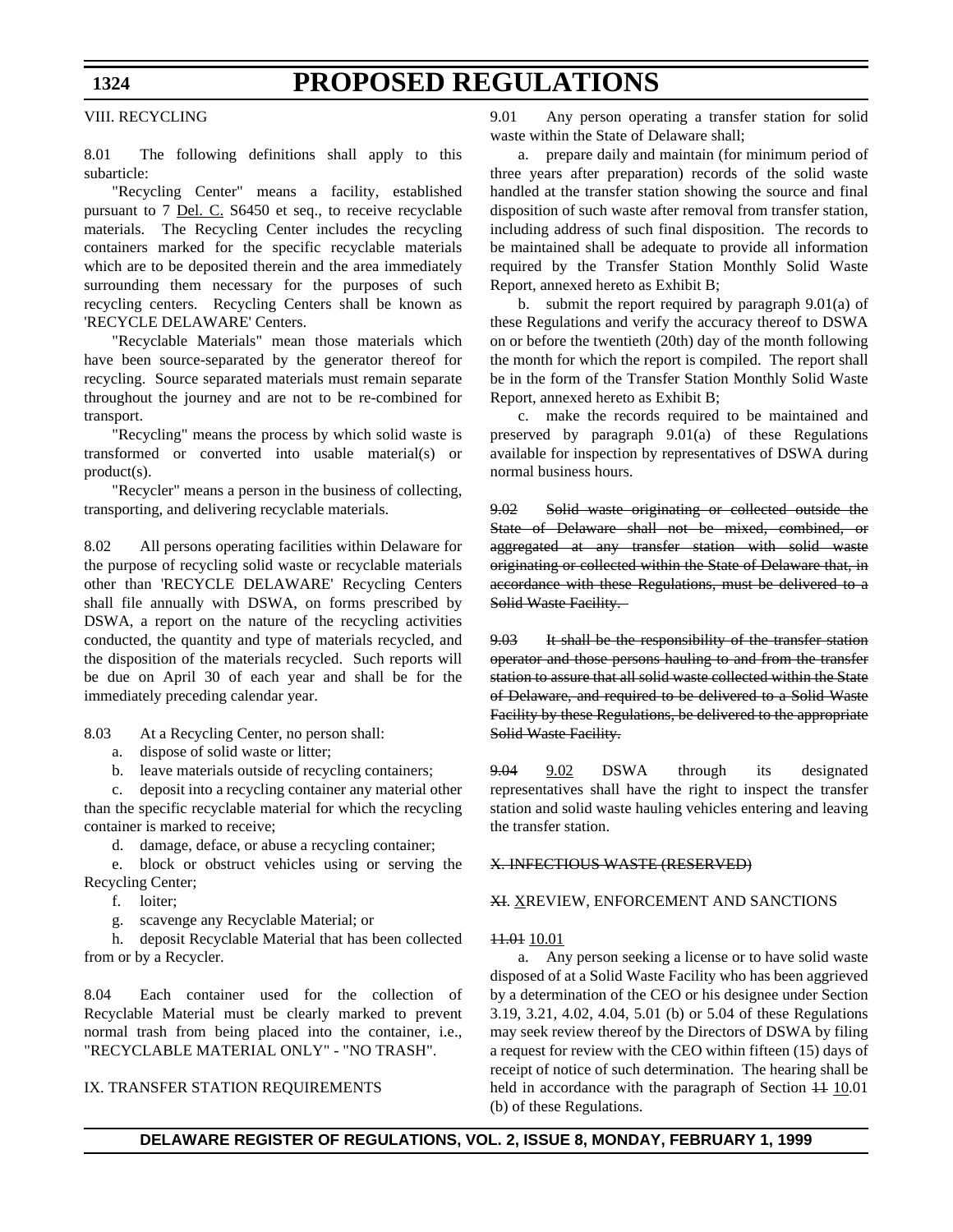b.

i. The person filing the request for review under paragraph  $11 \t10.01$  (a) of these Regulations shall be provided notice by registered mail at least fifteen (15) days before the time set for the hearing. The person filing the request for the hearing shall bear the burden of proof.

ii. The person requesting the hearing may appear personally or by counsel and may produce competent evidence in his behalf. Upon the request of the person requesting the hearing or the CEO, the Chairman of DSWA shall issue subpoenas requiring the testimony of witnesses and the production of books, records, or other documents relevant to the material involved in such hearing.

iii. All testimony at the hearing shall be given under oath and the Chairman shall administer oaths and all Directors shall be entitled to examine witnesses.

iv. The hearing may be held as part of a regular meeting or a special meeting of the Directors of DSWA. Deliberation shall be held in executive session.

v. The decision of the Directors of DSWA shall be announced at a public meeting and shall be forwarded to the person requesting the hearing in written form by registered mail.

11.02 10.02 Any person who violates a provision of these Regulations shall be subject to the following sanctions:

a. If the violation has been committed, a civil penalty of not less than One Hundred (\$100) Dollars and not more than Five Thousand (\$5000) Dollars shall be assessed;

b. If a violation continues for a number of days, each day of such violation shall be considered a separate violation;

c. If the violation is continuous, or there is substantial likelihood that it will reoccur, DSWA may seek a temporary restraining order, a preliminary injunction or permanent injunction;

d. Any person holding a license issued by DSWA who violates these Regulations shall be subject to revocation of such license, or suspension of such license for such period as determined by DSWA.

e. DSWA personnel are empowered to issue written notices of violations of these Regulations, without the need to employ the sanctions set forth above.

11.03 10.03 Any person who violates a provision of these Regulations may be prevented from entering a Solid Waste Facility, as determined by the CEO or his designee, until that person is in compliance with these Regulations.

### EXHIBIT A

TO: DELAWARE SOLID WASTE AUTHORITY P. O. BOX 455 DOVER, DE 19903-0455

I hereby apply for a Solid Waste Collectors License for the period of July 1,  $19$  through June 30,  $19$ , in accordance with the Regulations of the Delaware Solid Waste Authority. Accordingly, the following is submitted:

(Note: This application will not be processed unless all requested information is provided. Each application must be accompanied by:

1. Proof of insurances as required by Section 3.04;

2. The minimum Bond or Surety, as required by Section 3.10; and,

3. The vehicle information as requested in Attachment A of this application.)

4. A copy of your Delaware Business License.

1. Name of Applicant (Individual or Firm Name):

2. Company/Trade Name:

3. Business Office address/telephone numbers (One number MUST be a Delaware number):



4. Name, address & telephone number of answering service if applicable:

| <b>NAME</b> | <b>ADDRESS</b>        | PHONE # |  |
|-------------|-----------------------|---------|--|
|             |                       |         |  |
|             | Street City State Zip |         |  |
|             |                       |         |  |
|             |                       |         |  |
|             | Street City State Zip |         |  |
|             |                       |         |  |
|             |                       |         |  |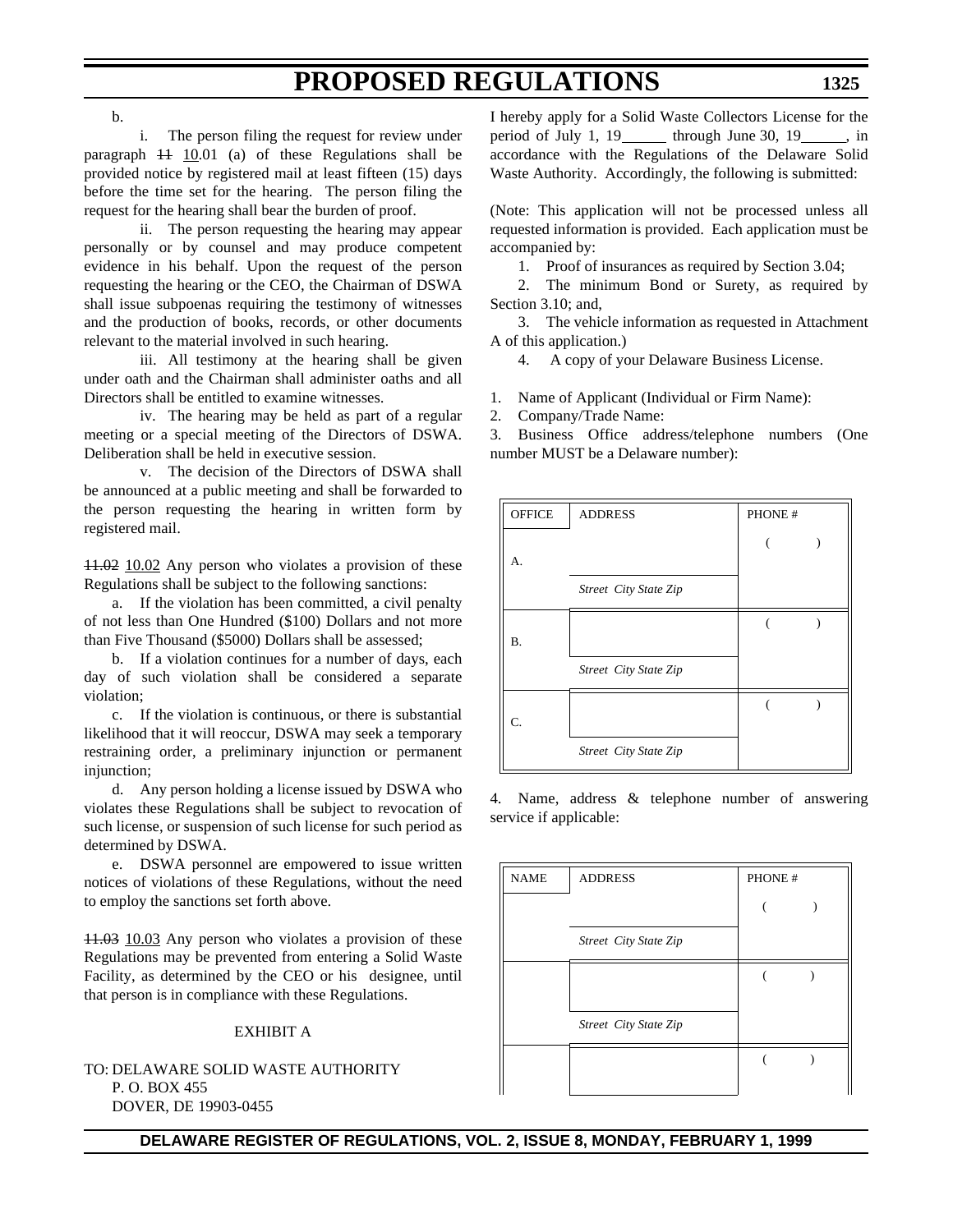*Street City State Zip*

5. Name of individuals having administrative responsibility at each business location:

| <b>NAME</b> | <b>ADDRESS</b>        | PHONE # |  |
|-------------|-----------------------|---------|--|
|             |                       |         |  |
|             | Street City State Zip |         |  |
|             |                       |         |  |
|             | Street City State Zip |         |  |
|             |                       |         |  |
|             | Street City State Zip |         |  |

6. Name, address, telephone number of Registered Agents or Authorized Representatives:

| <b>NAME</b> | <b>ADDRESS</b>        | PHONE # |  |
|-------------|-----------------------|---------|--|
|             |                       |         |  |
|             | Street City State Zip |         |  |
|             |                       |         |  |
|             | Street City State Zip |         |  |
|             |                       |         |  |
|             | Street City State Zip |         |  |

7. Type of Business:

 Sole Proprietorship Partnership Municipality Corporation\*

\* If Non-Delaware Corporation, provide proof of Delaware Registration

8. Date Business was Established:

9. Delaware Business License Number: (contact Division of Revenue)

10. DNREC Waste Haulers Permit Number:

11. Delaware Business License Renewal Date:

12. Federal Taxpayer Identification Number:

13. Name & address of owners or partners in unincorporated business. Indicate respective ownership interest on a percentage basis:

| <b>NAME</b> | <b>ADDRESS</b>               | $\%$ |
|-------------|------------------------------|------|
|             |                              |      |
|             | <b>Street</b> City State Zip |      |
|             |                              |      |
|             | <b>Street City State Zip</b> |      |
|             |                              |      |
|             | <b>Street City State Zip</b> |      |
|             |                              |      |
|             | <b>Street City State Zip</b> |      |
|             |                              |      |
|             | <b>Street City State Zip</b> |      |
|             |                              |      |
|             | <b>Street City State Zip</b> |      |

14. Name & address of Officers, Directors, Shareholders holding in excess of 10% of issued Stock in incorporated business:

| <b>NAME</b> | <b>ADDRESS</b>        | % |
|-------------|-----------------------|---|
|             |                       |   |
|             | Street City State Zip |   |
|             |                       |   |
|             | Street City State Zip |   |
|             |                       |   |
|             |                       |   |
|             | Street City State Zip |   |

### **DELAWARE REGISTER OF REGULATIONS, VOL. 2, ISSUE 8, MONDAY, FEBRUARY 1, 1999**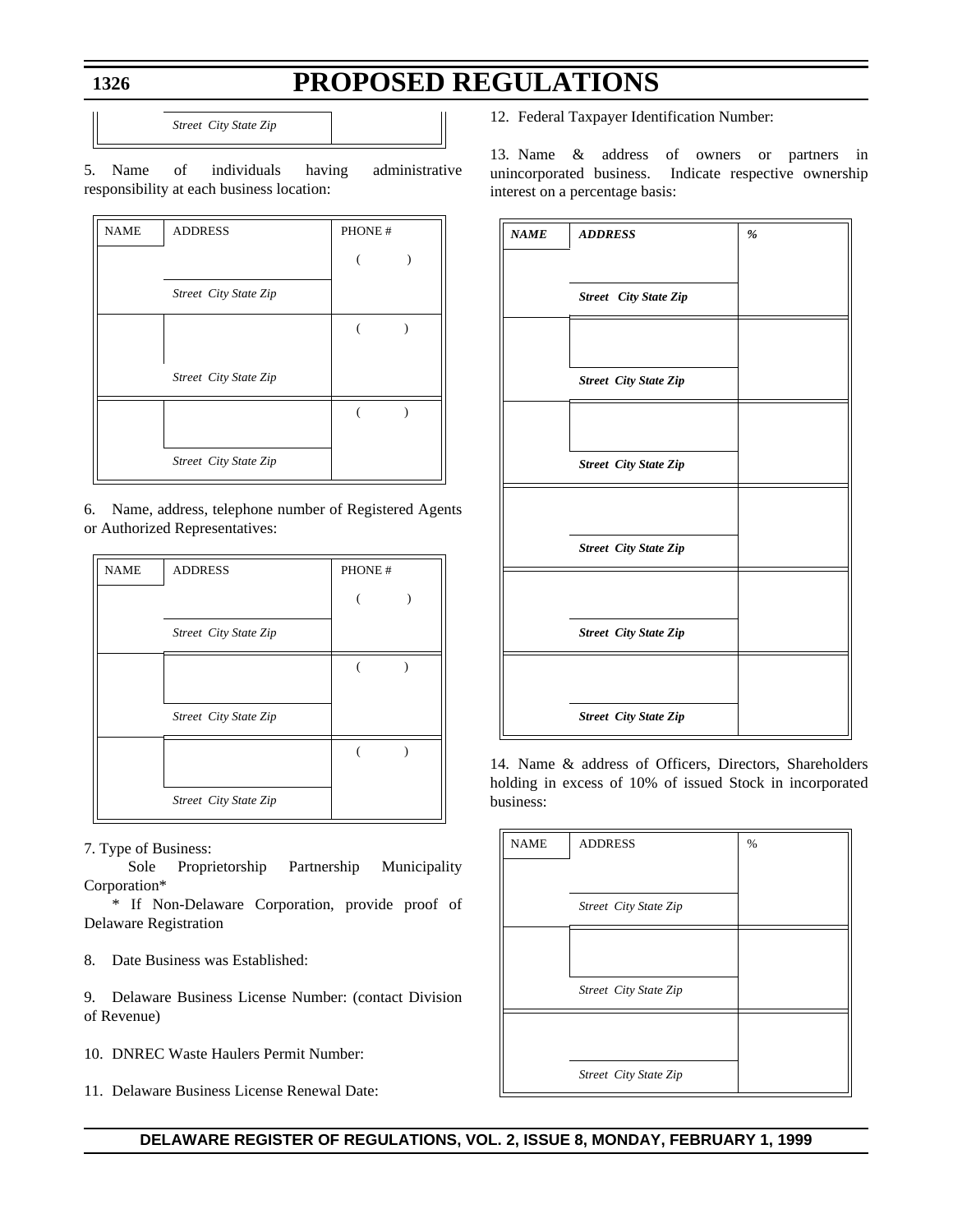*Street City State Zip Street City State Zip Street City State Zip*

15. Indicate if any partnership or corporation other than applicant has any interest, direct or indirect, in the license applied for, or in the business conducted under such license. (If so, state names & addresses and interest of the partnerships, corporations and principles involved, indicating the nature and extent of the interest.)

\_\_\_\_\_\_\_\_\_\_\_\_\_\_\_\_\_\_\_\_\_\_\_\_\_\_\_\_\_\_\_\_\_\_\_\_\_\_\_\_\_\_\_\_\_\_\_\_ \_\_\_\_\_\_\_\_\_\_\_\_\_\_\_\_\_\_\_\_\_\_\_\_\_\_\_\_\_\_\_\_\_\_\_\_\_\_\_\_\_\_\_\_\_\_\_\_ \_\_\_\_\_\_\_\_\_\_\_\_\_\_\_\_\_\_\_\_\_\_\_\_\_\_\_\_\_\_\_\_\_\_\_\_\_\_\_\_\_\_\_\_\_\_\_\_ \_\_\_\_\_\_\_\_\_\_\_\_\_\_\_\_\_\_\_\_\_\_\_\_\_\_\_\_\_\_\_\_\_\_\_\_\_\_\_\_\_\_\_\_\_\_\_\_

Not applicable Provide details if applicable:

16. Indicate if any individual, partnership or corporation other than applicant receives or will receive (by way of rent, salary or otherwise) all or any portion of percentage of the gross or net profits or income derived from business conducted under license applied for:

Not applicable Provide details if applicable:

17. Indicate if your company or parent company has ever been convicted of civil or criminal offenses concerning waste transporting, processing, or disposal.

\_\_\_\_\_\_\_\_\_\_\_\_\_\_\_\_\_\_\_\_\_\_\_\_\_\_\_\_\_\_\_\_\_\_\_\_\_\_\_\_\_\_\_\_\_\_\_\_

\_\_\_\_\_\_\_\_\_\_\_\_\_\_\_\_\_\_\_\_\_\_\_\_\_\_\_\_\_\_\_\_\_\_\_\_\_\_\_\_\_\_\_\_\_\_\_\_

No Yes (provide details on separate sheet)

18. Indicate if the applicant, any person mentioned in the application, or any person having a beneficial interest in the application has ever been denied an application to collect solid waste.

Not applicable

Provide details if applicable:

19. State general area served by applicant:

20. Indicate days of the week collections are made:

Mon Tue Wed Thur Fri Sat Sun

21. Daily average weight of Household solid waste collected:\_\_\_\_\_\_\_\_\_\_\_\_\_\_\_\_\_ Tons

\_\_\_\_\_\_\_\_\_\_\_\_\_\_\_\_\_\_\_\_\_\_\_\_\_\_\_\_\_\_\_\_\_\_\_\_\_\_\_\_\_\_\_\_\_\_\_\_ \_\_\_\_\_\_\_\_\_\_\_\_\_\_\_\_\_\_\_\_\_\_\_\_\_\_\_\_\_\_\_\_\_\_\_\_\_\_\_\_\_\_\_\_\_\_\_\_ \_\_\_\_\_\_\_\_\_\_\_\_\_\_\_\_\_\_\_\_\_\_\_\_\_\_\_\_\_\_\_\_\_\_\_\_\_\_\_\_\_\_\_\_\_\_\_\_ \_\_\_\_\_\_\_\_\_\_\_\_\_\_\_\_\_\_\_\_\_\_\_\_\_\_\_\_\_\_\_\_\_\_\_\_\_\_\_\_\_\_\_\_\_\_\_\_

\_\_\_\_\_\_\_\_\_\_\_\_\_\_\_\_\_\_\_\_\_\_\_\_\_\_\_\_\_\_\_\_\_\_\_\_\_\_\_\_\_\_\_\_\_\_\_\_ \_\_\_\_\_\_\_\_\_\_\_\_\_\_\_\_\_\_\_\_\_\_\_\_\_\_\_\_\_\_\_\_\_\_\_\_\_\_\_\_\_\_\_\_\_\_\_\_ \_\_\_\_\_\_\_\_\_\_\_\_\_\_\_\_\_\_\_\_\_\_\_\_\_\_\_\_\_\_\_\_\_\_\_\_\_\_\_\_\_\_\_\_\_\_\_\_ \_\_\_\_\_\_\_\_\_\_\_\_\_\_\_\_\_\_\_\_\_\_\_\_\_\_\_\_\_\_\_\_\_\_\_\_\_\_\_\_\_\_\_\_\_\_\_\_

22. Daily average weight of Municipal solid waste collected: Tons

23. Daily average weight of Commercial/Industrial solid waste collected: Tons

24. Indicate location(s) where solid waste is being or will be delivered:\_\_\_\_\_\_\_\_\_\_\_\_\_\_\_\_\_\_\_\_\_\_\_\_Tons

| TYPE OF WASTE | <b>LOCATION</b><br><b>DELIVERED</b> |
|---------------|-------------------------------------|
|               |                                     |
|               |                                     |
|               |                                     |
|               |                                     |
|               |                                     |

25. Statement of experience in solid waste collection, transportation, and/or disposal: \_\_\_\_\_\_\_\_\_\_\_\_\_\_\_\_\_\_\_\_\_\_\_\_\_\_\_\_\_\_\_\_\_\_\_\_\_\_\_\_\_\_\_\_\_\_\_\_

\_\_\_\_\_\_\_\_\_\_\_\_\_\_\_\_\_\_\_\_\_\_\_\_\_\_\_\_\_\_\_\_\_\_\_\_\_\_\_\_\_\_\_\_\_\_\_\_

\_\_\_\_\_\_\_\_\_\_\_\_\_\_\_\_\_\_\_\_\_\_\_\_\_\_\_\_\_\_\_\_\_\_\_\_\_\_\_\_\_\_\_\_\_\_\_\_

I HEREBY CERTIFY THAT THE INFORMATION PROVIDED HEREIN AND ATTACHED HERETO IS TRUE AND CORRECT AND THAT I HAVE READ AND AM FAMILIAR WITH THE REQUIREMENTS OF THE REGULATIONS OF THE DELAWARE SOLID WASTE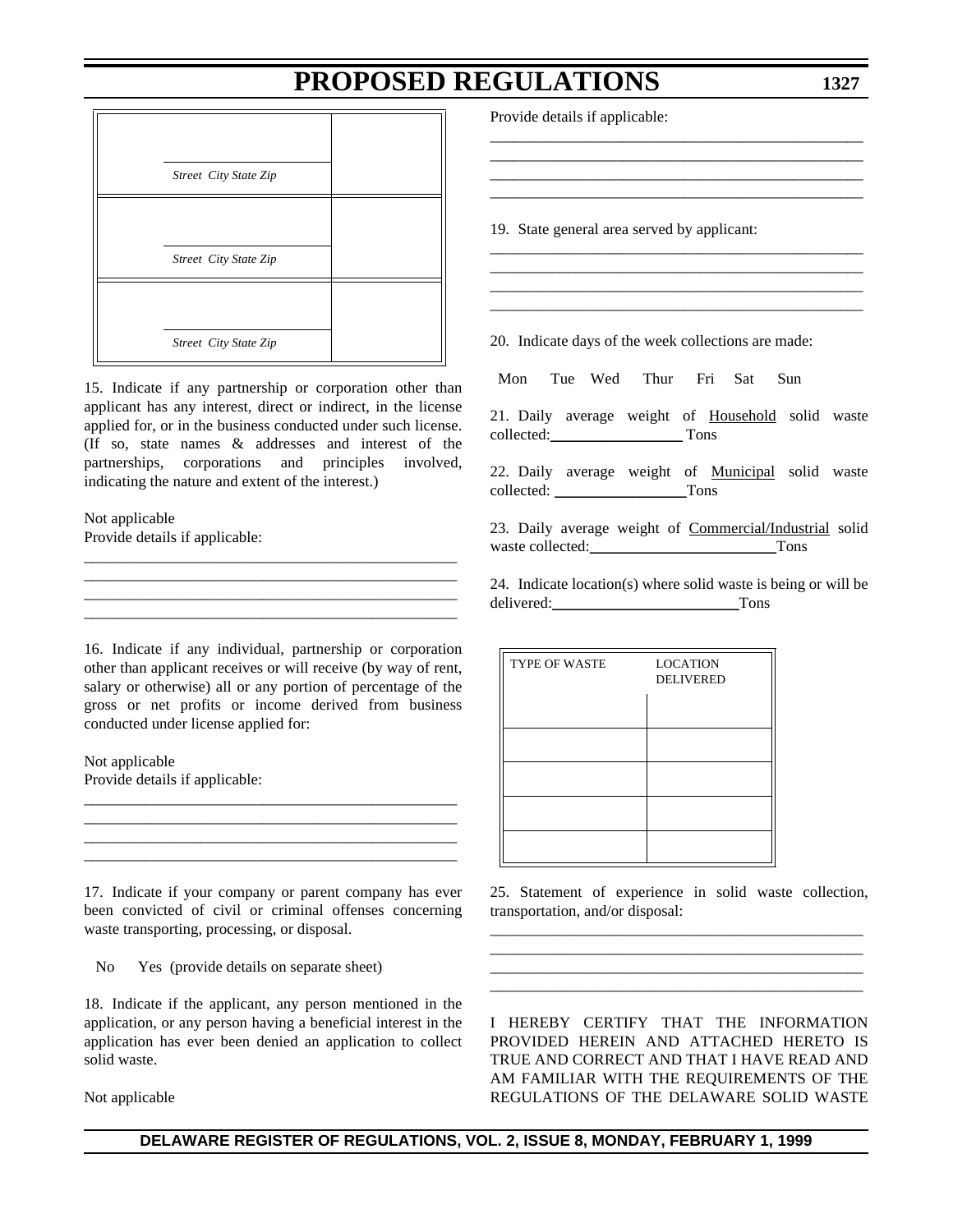### **PROPOSED REGULATIONS**

#### <span id="page-25-0"></span>AUTHORITY.

Date Signature of Applicant Title

STATE OF COUNTY OF

Before me appeared , who under oath certifies that the information provided in this application is true and correct.

Date Notary Public

#### EXHIBIT B

### TRANSFER STATION MONTHLY SOLID WASTE REPORT

From: Reporting Period: To: Delaware Solid Waste AuthorityDate:

| TYPE<br>OF<br><b>WASTE</b>              | <b>TONS</b><br><b>RECEIVED</b>                       | <b>TONS</b><br><b>DISPOSED</b> | DISPOSAL FACILITY<br>Tons Location |  |
|-----------------------------------------|------------------------------------------------------|--------------------------------|------------------------------------|--|
| SOLID WASTE DSWA REGULATIONS, SECTION 5 |                                                      |                                |                                    |  |
| a. Delaware                             |                                                      |                                | 1.                                 |  |
|                                         |                                                      |                                | $\overline{2}$ .                   |  |
|                                         |                                                      |                                | 3.                                 |  |
|                                         |                                                      |                                | 4.                                 |  |
| b. Other                                |                                                      |                                | 1.                                 |  |
|                                         |                                                      |                                | 2.                                 |  |
|                                         |                                                      |                                | 3.                                 |  |
|                                         |                                                      |                                | 4.                                 |  |
| <b>TOTAL</b>                            |                                                      |                                |                                    |  |
|                                         | INDUSTRIAL PROCESS WASTE DSWA REGULATIONS, SECTION 3 |                                |                                    |  |
| a. Delaware                             |                                                      |                                | 1.                                 |  |
|                                         |                                                      |                                | $\overline{2}$ .                   |  |
|                                         |                                                      |                                | 3.                                 |  |
|                                         |                                                      |                                | 4.                                 |  |
| b. Other                                |                                                      |                                | 1.                                 |  |
|                                         |                                                      |                                | 2.                                 |  |

|                       |  | 3. |  |
|-----------------------|--|----|--|
|                       |  | 4. |  |
| <b>TOTAL</b>          |  |    |  |
| <b>GRAND</b><br>TOTAL |  |    |  |

CERTIFICATION I hereby certify that the above information is true and correct, to the best of my knowledge, this day of  $\_\_\_\$ , A.D. 19

Notary Public President

#### [Differential Disposal Fee Program](#page-3-1)

 The Delaware Solid Waste Authority ("Authority"), pursuant to the provisions of 7 Del. C. Ch. 64, hereby adopts the following program applicable to the fee for disposal of solid waste at authority facilities:

1. The base rate for disposal of solid waste (excluding special and industrial process solid waste) shall be \$58.50 per ton.

2. For those persons entering into a contract with the Authority to bring all of their solid waste (excluding special and industrial process solid waste) which has been collected in the State of Delaware to Authority facilities, the rebates set forth shall be paid by the Authority subject to the folowing:

a. The contract term shall be from the effective date to June 30, 2002, July 1, 2000 to June 30, 2002, or July 1, 2001 to June 30, 2002.

b. A rebate of \$10.00 shall be paid for each ton of solid waste (excluding special and industrial process solid waste) delivered to Authority facilities and for which the base rate disposal fee of \$58.50 per ton has been paid to the Authority. The rebate shall be paid for the following periods in which the solid waste (excluding special and industrial process solid waste) has been delivered:

- (i) Effective date through June 30, 1999
- (ii) July 1, 1999 through June 30, 2000
- (iii) July 1, 2000 through June 30, 2001
- (iv) July 2001 through June 30, 2002

c. The rebate for the periods set forth in Paragraph 2(b) above shall be paid within forty-five (45) days after full payment has been made to the Authority by the person entitled to the rebate, for the solid waste (excluding special and industrial process solid waste) delivered during the applicable period.

d. An additional rebate shall also be paid in the event that the solid waste (excluding special and industrial process solid waste) delivered to the authority facilities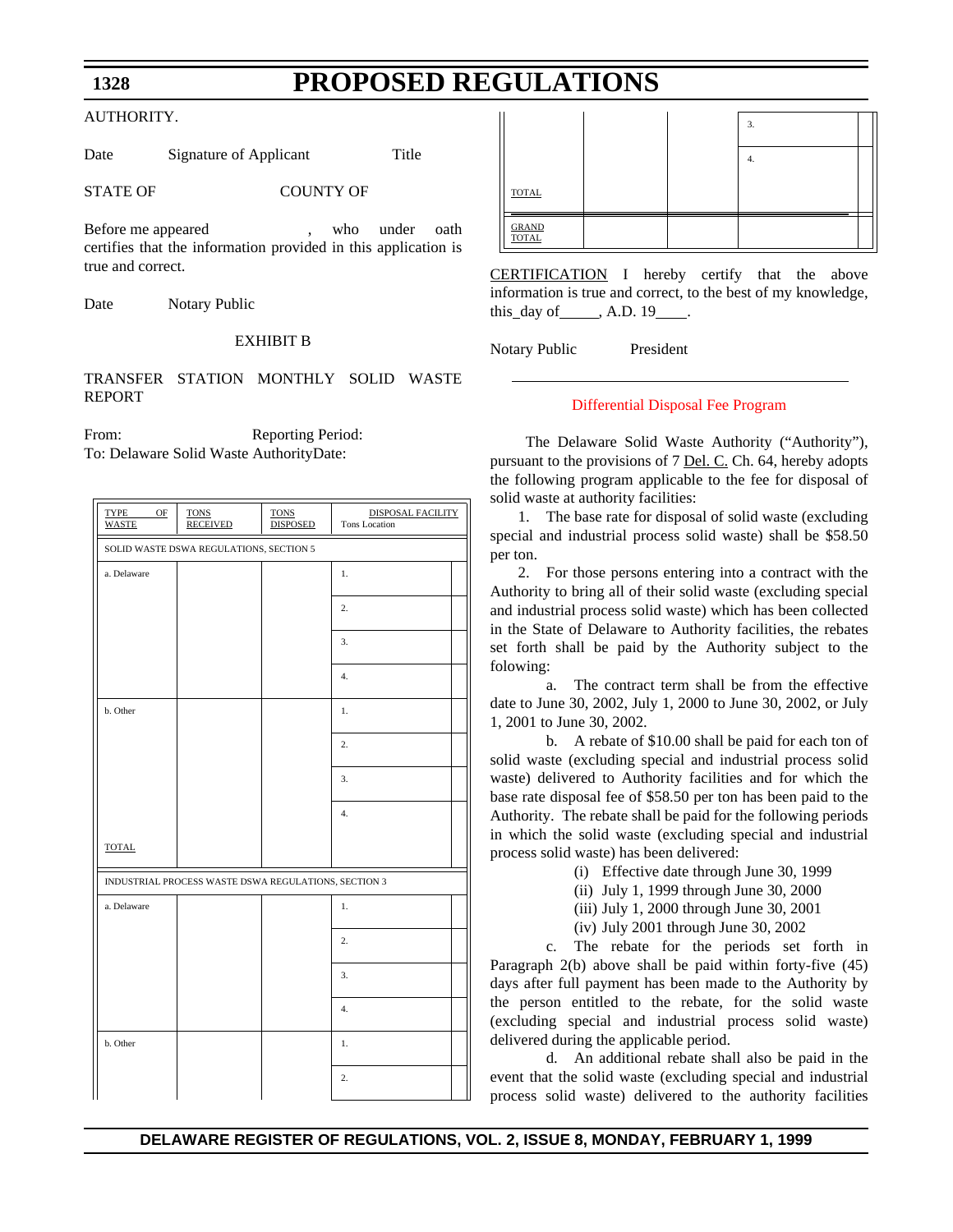exceeds 800,000 tons for any of the following periods:

(i) July 1, 1999 to June 30, 2000 (ii) July 1, 2000 to June 30, 2001

(iii) July 1, 2001 to June 30, 2002

For each ton of solid waste (excluding special and industrial process solid waste) in excess of 800,000 tons paid for at the base rate and delivered to Authority facilities during each period identified immediately above, the Authority shall set aside the sum of \$8.50 per ton in a fund which shall be divided among those persons entering into contracts with the Authority and/or participating in this program. Each such person shall be entitled to a share of the fund based on the percentage of solid waste (excluding special and industrial process solid waste) which such person delivers to Authority facilities as a part of the total of all solid waste (excluding special and industrial process solid waste) delivered to authority facilities by (1) all persons under contract with the authority, and (2) all the municipalities, political subdivisions and governmental instrumentalities and entities. The additional rebate for the periods set forth in this Paragraph 2(d) shall be paid within forty-five (45) days after full payment has been made to the Authority by the persons entitled to the rebate.

<span id="page-26-0"></span>e. In order to enter into the program, persons delivering solid waste (excluding special and industrial process solid waste) collected in the State of Delaware shall execute contracts with the Authority (I) prior to the effective date for the contract term from the effective date to June 30, 2002; (ii) on or before June 30, 2000 for the contract term July 1, 2000 to June 30, 2002; and (iii) on or before June 30, 2001 for the contract term July 1, 2001 to June 30, 2002.

3. Those persons not under contract with the authority shall be entitled to use the Authority facilities for disposal of solid waste collected in the State of Delaware, subject to payment of such rate or rates established by the Authority, and subject to compliance with the regulations and requirements of the authority and other applicable laws and regulations.

4. The contracts utilized to effectuate this program shall be uniform and shall be consistent with the operative provisions of the program as set forth herein, and shall contain such other terms and conditions deemed desirable and acceptable to the Authority. Anything to the contrary contained herein not withstanding, municipalities, political subdivisions and governmental instrumentalities and entities which deliver to Authority facilities all their solid waste (excluding special and industrial process solid waste) collected in the State of Delaware shall be entitled to the full benefits of this program, without the need of entering into a contract with the authority. The contracts shall inure to the benefit of and be binding on the persons, including their successors, assigns, parents, subsidiaries, affiliates, partners, joint venturers, divisions, and all other entities existing or newly formed, controlled directly or indirectly by such persons, through change in ownership or status by transfer of assets or otherwise, and which engage in the collection and/ or transportation of solid waste (excluding special industrial process solid waste) generated in the State of Delaware.

5. This Program shall be available to all persons having active accounts with the Authority effective January 1, 1999 and who have delivered to authority facilities during the preceding twelve (12) month period a total of at least one hundred (100) tons of solid waste (excluding special and industrial process solid waste). For new accounts with the Authority after January 1, 1999, persons establishing such accounts shall be entitled to enter the program provided:

(a) the uniform contract referenced in Paragraph 4 herein is executed within sixty (60) days of the date the new account is established;

(b) the term of the contract extends to June 30, 2002;

(c) the new account is with a new person, and not a person having an account with the authority as of January 1, 1999; and

(d) the program benefits do not come into effect until sixty (60) days after the new account is established.

6. For purposes of this program the term "person" is defined to mean any individual, partnership, corporation, association, institution, cooperative enterprise, municipality, commission, political subdivision or other duly established legal entity. The term "person" shall also include successors, assigns, parents, subsidiaries, affiliates, partners, joint venturers, divisions, and all other entities existing or newly formed, controlled directly or indirectly by the person, through change in ownership or status by transfer of assets or otherwise.

7. This program shall become effective on the effective date established by the Authority and continue until June 30, 2002.

### [Proposed Amendment to the Statewide Solid Waste](#page-3-1) Management Plan

### INTRODUCTION

On August 31, 1998 the Delaware Solid Waste Authority ("DSWA") announced that it was initiating the process of updating its Statewide Solid Waste Management Plan ("Plan") which was last amended on May 24, 1994. As part of the process, written comments were solicited from the public by October 2, 1998, and it was indicated that public workshops would be held to discuss comments and develop a framework/outline for the initial draft of the Plan revision.

In addition to the comprehensive process of updating the Plan, the DSWA is undertaking this limited Plan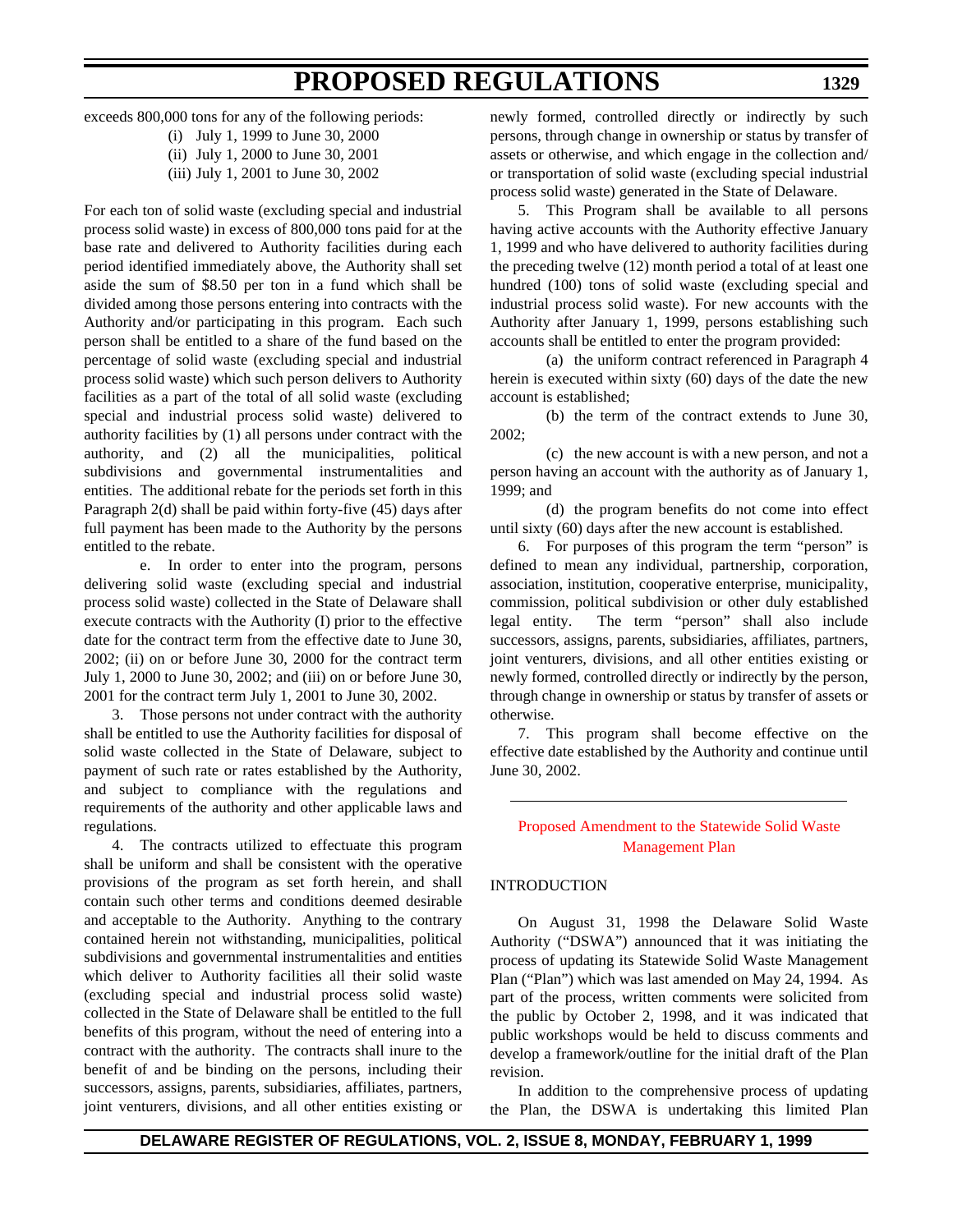# **PROPOSED REGULATIONS**

amendment in conjunction with regulation changes to afford the DSWA greater solid waste management program flexibility. The management flexibility is set forth hereafter and is intended to supplement the existing Plan. To the extent that there is any inconsistency, this proposed Plan amendment supercedes.

### BACKGROUND

The DSWA has been directed by the Delaware General Assembly to carry out specific statutory responsibilities under 7 Delaware Code Chapter 64 (see appendix A of the Plan as adopted May 1994). Some of those responsibilities include:

1. That a statewide comprehensive program for management, storage, collection, transportation, utilization, processing and disposal of solid waste be established.

2. That a program for the maximum recovery and reuse of materials and energy resources derived from solid wastes be established.

3. That a program for protecting the land, air, surface, and groundwater resources of the State from depletion and degradation caused by improper disposal of solid waste be established.

4. That a statewide solid waste management plan be developed and implemented by DSWA.

In order to fulfill those responsibilities, the Delaware General Assembly provided DSWA with statutory capabilities. Some of those capabilities include:

1. Plan, design, construct, finance, manage, own, operate and maintain solid waste management facilities.

2. The receipt, transfer, storage, transportation, and handling of solid waste and development of support facilities as deemed necessary by DSWA.

3. Being granted all powers necessary to fulfill these purposes and to carry out assigned responsibilities.

4. Develop, implement and supervise a program requiring all persons who haul, convey or transport any solid waste to obtain a license from DSWA.

5. Charge reasonable fees for services.

6. Control, through regulation or otherwise, the collection, transportation, storage and disposal of solid waste, and sanction any person who violates a regulation or a license condition.

7. Establishment of fees and charges for owners and occupants of real estate to support budgeting needs.

8. Utilize private industry to the maximum extent feasible to perform planning, design, management, collection, construction, operation, manufacturing, and marketing functions related to solid waste disposal and resources recovery.

9. Assist in the development of industrial enterprises based upon resources recovery, recycling, and reuse.

10. Purchase, manage, lease or rent real and personal property.

11. Do all things necessary for the performance of its duties, the fulfillment of its obligations, the conduct of its operations and the conduct of a comprehensive program for solid waste disposal and resources recovery, and for solid waste management services.

12. Make short and long range plans for the storage, collection, transportation or processing and disposal of solid wastes and recovered resources by the DSWA-owned facilities.

13. Contract with municipal, county and regional authorities, state agencies and persons to provide waste management service in accordance with this chapter and to plan, design, construct, manage, operate and maintain solid waste disposal and processing facilities on their behalf.

14. Utilize private industry, by contract, to carry out the business, design, operating, management, marketing, planning and research and development functions of the DSWA or the DSWA may determine that it is in the public interest to adopt other courses of action.

15. Enter into a contract or contracts with any municipality providing for or relating to the collection or treatment and disposal of garbage, solid wastes and refuse originating in the municipality and the cost and expense of such collection or treatment and disposal.

The DSWA has, under its statutory provisions implemented projects to meet the legislated mandate. Such projects include:

Delaware Reclamation Project Cherry Island Landfill Phases I – V Intermediate Processing Center Pigeon Point Transfer Station Pinetree Corners Transfer Station Sandtown Landfill Areas A – E Jones Crossroads Landfill Cells 1 –3 Recycle Delaware Centers (120 locations) Recyclables Marketing Program Collection Stations (5 locations) Household Hazardous Waste Collection Public Education Program

DSWA by contract has participated as a customer in private sector owned facilities such as Waste to Energy projects and recycling centers.

The DSWA has identified several future projects to continue to meet its legislative mandate. Such projects include:

Delaware Recycling Center / Materials Recovery Facility

Central Solid Waste Management Center: Transfer Station / Materials Recovery Facility

Southern Solid Waste Management Center: Transfer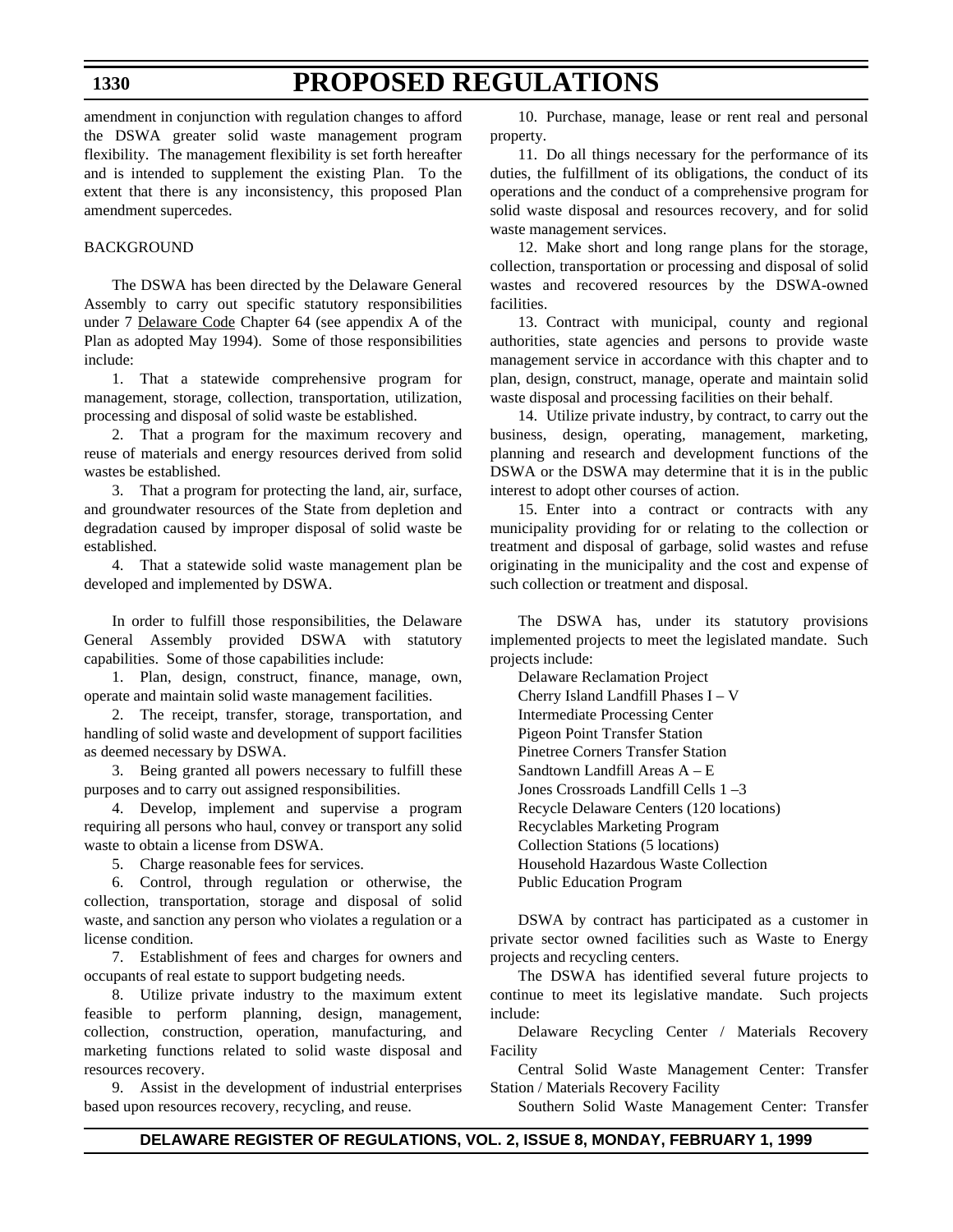<span id="page-28-0"></span>Station / Materials Recovery Facility Cherry Island Landfill Phase VI Pine Tree Corners Transfers Station Expansion Sandtown Landfill Areas F – H Jones Crossroads Landfill Cells 4 –6 Statewide Site Development Transportation Operations and Maintenance Centers

The DSWA's enabling legislation establishes a statewide solid waste management system which is unique. The scope of the DSWA's responsibilities are broad and the DSWA has implemented a program which not only meets state needs, but which is regional in nature. To support the DSWA's program, which has involved significant out of state disposal of solid waste, the DSWA has chosen among available management options, a statutorily authorized method of directing the flow of certain solid waste generated in the state to DSWA facilities. Although the DSWA's method of controlling waste flow is considered valid, the decision of the United States Supreme Court rendered in C. A. Carbone, Inc. v. Town of Clarkstown has caused all flow methods to be scrutinized.

Faced with constantly changing solid waste disposal objectives and alternatives, many of which could decrease the DSWA's participation in out of state disposal activities and involvement with out of state interests, the DSWA finds it necessary to have available the maximum flexibility possible to structure a program which best meets the needs of the citizens of the state and protects the public health and the environment. Accordingly the DSWA by this amendment to the Plan identifies the alternatives available to the DSWA for replacing the current method of flow control.

#### SOLID WASTE MANAGEMENT OPTIONS

In addition to the alternatives set forth in Chapter IV of the Plan, the DSWA shall have available the following solid waste management options:

1. The provision by contract with solid waste haulers for solid waste collection and transportation services.

2. The provision of recycling services.

3. Use of differential pricing for solid waste disposal fees.

4. Establishment of fees and charges for owners and occupants of real estate to satisfy budgetary needs.

5. Construction or acquisition in whole or in part of facilities to satisfy solid waste collection, transportation, transfer, recycling or disposal needs.

The DSWA, in reviewing the management system options available for establishing user fees, considers differential pricing for solid waste disposal to be the preferable alternative of the options set forth above. The DSWA in implementing management options may utilize DSWA staff or contract for services. The DSWA may enter into short or long-term agreements under such terms and conditions considered desirable by the DSWA. The DSWA may set and modify the fees it charges in implementing any of the management options. In selecting and implementing options, alternatives and ancillary program features, including the establishment and modification of fees, the DSWA shall act through Resolution of its Board of Directors.

### **[STATE FIRE PREVENTION](http://www.state.de.us/dvfa/html/commission.html) COMMISSION**

### **[STATE FIRE MARSHALLS OFFICE](#page-3-1)**

Statutory Authority: 16 Delaware Code, Section 6603 (16 **Del.C.** 6603)

#### NOTICE OF PUBLIC HEARING

The Delaware State Fire Prevention Commission will hold a hearing pursuant to 16 Del. C. §6603 and 29 Del. C. 101 on Tuesday, February 16, 1999, at 2:00 P.M. and 7:00 P.M. in the Commission Chamber, Delaware State Fire School, Delaware Fire Service Center, 1463 Chestnut Grove Road, Dover, Delaware. The Commission is proposing changes to the following Regulations.

Part V, Chapter 5 Standard for the Marking, Identification, and Accessibility Of Fire Lanes, Exits, Fire Hydrants, Sprinkler, and Standpipe Connections.

Persons may view the proposed changes to the Regulations between the hours of 8:00 a.m. to 4:30 p.m., Monday through Friday, at the Delaware State Fire Prevention Commission, Delaware State Fire School, Delaware Fire Service Center, 1463 Chestnut Grove Road, Dover, Delaware, 19904, or the Administrative Office of the State Fire Marshal located at the Delaware Fire Service Center, 1537 Chestnut Grove Road, Dover, Delaware, 19904, or the Regional State Fire Marshal's Offices located in the First Federal Plaza Building, 704 King Street, Suite 200, Wilmington, Delaware, 19801, and Road 321, Georgetown, Delaware, 19947.

Persons may present their views in writing by mailing their views to the Commission at the above addresses prior to the hearing, and the Commission will consider those responses received before 10:a.m. on February 16, 1999, or by offering testimony at the Public Hearing. If the number of persons desiring to testify at the Public Hearing is large, the amount of time allotted to each speaker will be limited. There will be a reasonable fee charge for copies of the proposed changes.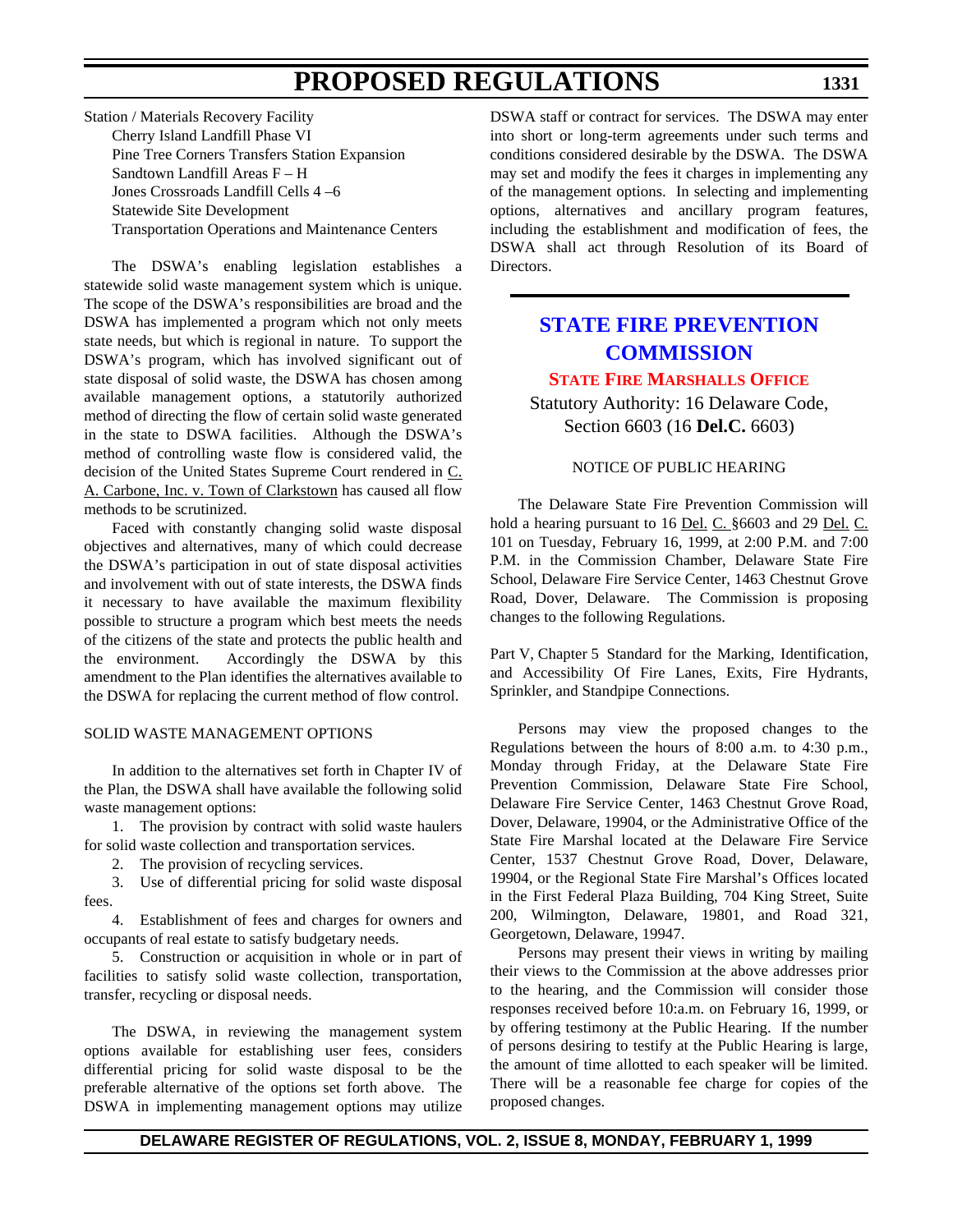### **PROPOSED REGULATIONS**

Part V

### Chapter 5

Standard For The Marking, Identification, And Accessibility Of Fire Lanes, Exits, Fire Hydrants, Sprinkler, And Standpipe

5-1 General.

5-1.1 Scope.

5-1.1.1 This Regulation establishes the minimum requirements for the design criteria and marking of fire lanes so as to provide access by emergency services to buildings and structures, fire hydrants, standpipes and sprinkler connections.

5-1.1.2 This Regulation also establishes the minimum requirements for the design criteria and marking of free and unobstructed areas or zones around fire hydrants; standpipe and sprinkler connections; building exits for access by emergency services and to prohibit the blocking of such areas.

5-1.2 Purpose.

5-1.2.1 The purpose of this Regulation is to provide for requirements that ensure a reasonable degree of operational access by emergency services to buildings and structures for those fire protection and life safety features routinely utilized by the emergency services.

5-1.3 Application.

5-1.3.1 For the purpose of meeting 5-1.1.1, this regulation shall apply to:

(a) All buildings  $>10,000$  square feet in gross floor area

- (b) All buildings:
	- (1) 3 or more stories in height OR
	- (2) Over 35 feet in height

(c) All buildings or operations whose primary occupancy is classified as "High Hazard Occupancy"

5-1.3.2 For the purpose of meeting 5-1.1.2, this regulation shall apply to all fire hydrants and fire department connections which are part of a specific buildings fire protection features.

5-1.3.3 This Regulation shall apply to all buildings, additions or those buildings undergoing a change in occupancy as specified in Part I, Chapter 1 of these Regulations.

5-1.3.4 This Regulation does not apply to:

(a) One- and two-family dwellings as defined in Part I, Chapter 1 of these Regulations.

(b) Residential units occupied as one- and two-family units when constructed in a "townhouse" configuration.

5-1.3.5\* Where, in the opinion of the State Fire Marshal, an occupancy's fire protection features are such that fire lanes do not contribute to the overall level of life safety and/or property conservation, the State Fire Marshal may modify the requirements of this Chapter. Such occupancies shall be identified on a case by case basis and listed by the State Fire Marshal.

A-5-1.3.5 The intent of this section is to allow the State Fire Marshal, on a case by case basis, to modify the fire lane requirements (including the use of forestry lanes) based on the occupancy's site configuration, building size and construction, occupancy classification, and internal features of fire protection, such as fire alarm signaling and fire suppression systems.

5-1.4 Definitions.

5-1.4.1 The definitions as found in this section shall be in addition to the definitions found in other sections of these Regulations and shall be applicable to Part V, Chapter 5.

Edge of Roadway. Shall be defined as:

- 1. Alongside of a curb, or
- 2. The outer edge of a roadway, or
- 3. The outer edge of the designated fire lane

Yellow Color. The specific color yellow shall be uniformly accepted yellow as utilized by State of Delaware Department of Transportation (DelDOT).

High Hazard Occupancy. Any building or area classified as high hazard within the Life Safety Code, NFPA 101, or as extra hazard within the Standard for the Installation of Sprinkler Systems, NFPA 13.

5-2 Fundamental Requirements.

5-2.1 Every building, structure or property shall be provided with sufficient emergency access to and from both primary and secondary entrances, exits, and necessary equipment such as fire hydrants, fire department connections, drafting pads, and like items.

5-2.2 Every fire lane, fire hydrant, fire department connection and other like items shall be clearly marked in accordance with applicable sections of this Chapter.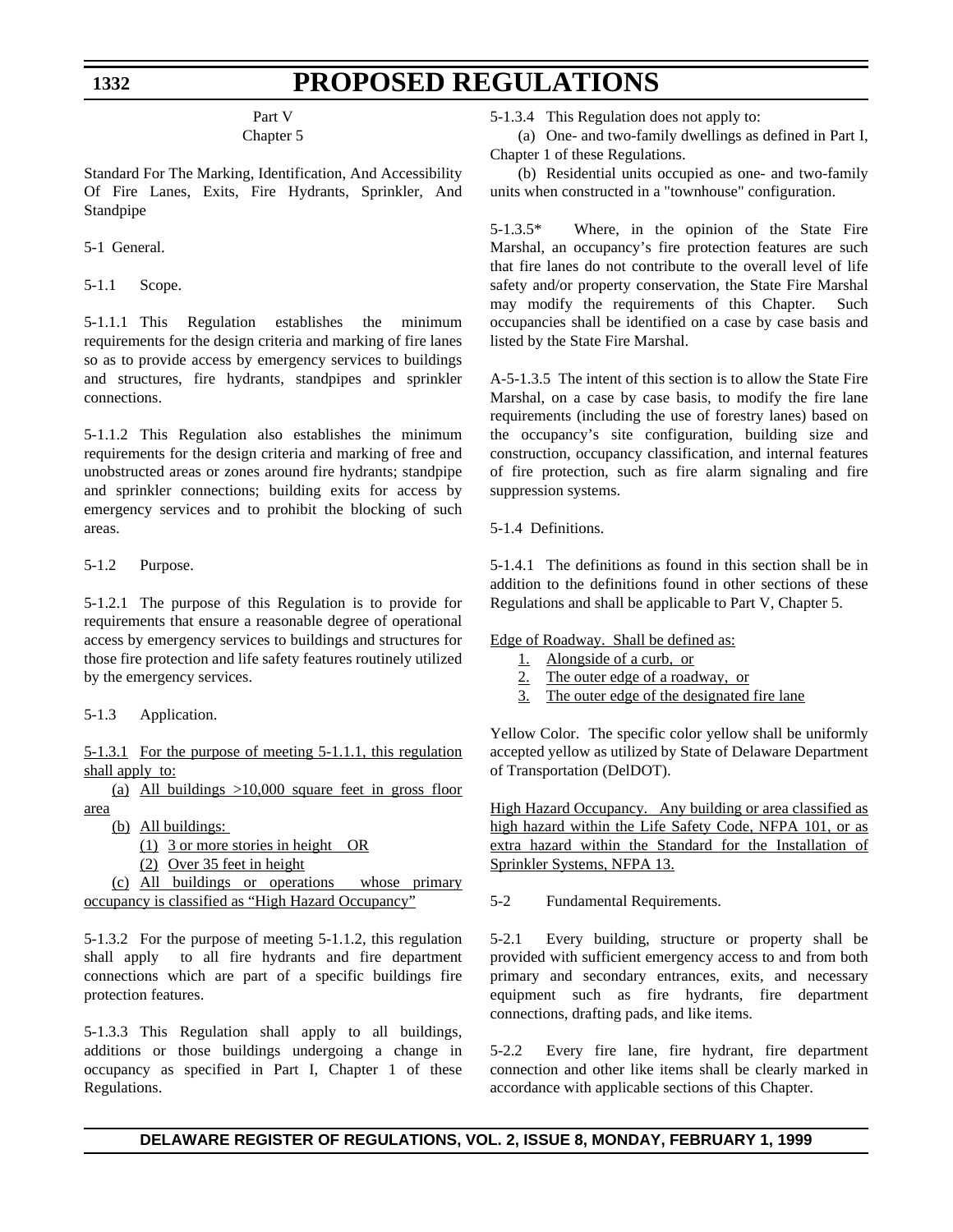**1333**

5-2.3 Every fire lane, fire hydrant, fire department connection and other like items shall be continuously maintained free of all obstructions or impediments allowing full and instant use in case of an emergency.

5-2.4 Every fire lane, fire hydrant, fire department connection, and other like items shall be maintained by the property owner to such a degree so as to keep said equipment properly marked, accessible, and visible at all times.

5-2.5 Where, in the absence of specific instructions, signs or other notification, the color yellow shall denote "NO PARKING."

5-2.6 Where required by this regulation, fire lanes, fire hydrants, fire department connections and other like items shall use demarcation lines to define specific areas.

5-2.7 All demarcation lines shall be a minimum of four inches (4") in width.

5-2.8 All demarcation lines shall be yellow in color and only a vivid and durable paint shall be used which is suitable for road surfaces.

5-2.9 Enforcement action to require the appropriate design and marking of fire lanes and other like items shall be as prescribed in this Regulation and 16 Del. C. §6611.

5-2.10 Enforcement action regarding stopping, standing or parking a vehicle in a fire lane shall be as prescribed in this regulation and 21 Del. C. §7001.

5-2.11 Enforcement action regarding stopping, standing or parking a vehicle within 15 feet of a fire hydrant shall be as prescribed in this regulation and 21 Del. C. 4179

5-2.12 Four copies of an independent and specific record type plan, shall be submitted to the State Fire Marshal's Office providing specific identification and marking details of access roadways, fire lanes, fire department connections and fire hydrants.

5-3 Access Roadways.

5-3.1 Where emergency services have to utilize access roadways between public streets or roads to reach designated fire lanes, etc. such access roadways shall be constructed to meet the minimum engineering specifications and/or requirements to support emergency apparatus.

5-3.2 Access roadways with no parking on one or both sides shall be marked as follows:

(1) Curbs painted yellow or a yellow line pursuant to

Figure 1 of these Regulations and

(2) Signs posted along the curb, building line, or side of the roadway placed at each end of the access roadway and spaced at 150 foot intervals maximum; all signs shall be located no less than six feet above the pavement and no higher than eight feet

5-3.3 Access roadways with parking on both sides shall not require marking

5-4 Design Of Fire Lanes.

5-4.1 Design and location of fire lanes around buildings, structures or properties are dependent on many considerations, such as occupancy, building height, construction, property grades, etc. As a result, only those persons having a good working knowledge of fire department operations and equipment limitations should determine fire lane locations. The following criteria shall be followed to effect a proposed design for submittal to the State Fire Marshal or his duly authorized representative for review and approval.

5-4.2 Primary fire lanes shall be a minimum 24 feet in width.

5-4.3 Secondary fire lanes shall be a minimum 16 feet in width.

5-4.4\* The minimum width of primary and/or secondary fire lanes may be reduced when, in the opinion of the State Fire Marshal, the reduced width will not impact on the accessibility of fire department emergency vehicles.

A-5.4.4 The intent of this section is to allow the State Fire Marshall to accept a primary and/or secondary fire lane width less than what is required by these Regulations.

5-4.5 Fire lanes shall be constructed to meet the minimum engineering specifications and/or requirements to support emergency apparatus.

5-4.6 "Speed Bumps" or any other like device used to reduce vehicle speed will be installed pursuant to the State of Delaware Department of Transportation specifications.

5-4.7 No parking shall be permitted between a primary fire lane and the building. One row of parking shall be permitted between a secondary fire lane and the building.

5-4.8 Overhangs, canopies, balconies, or any other building feature shall not project over any primary or secondary fire lane.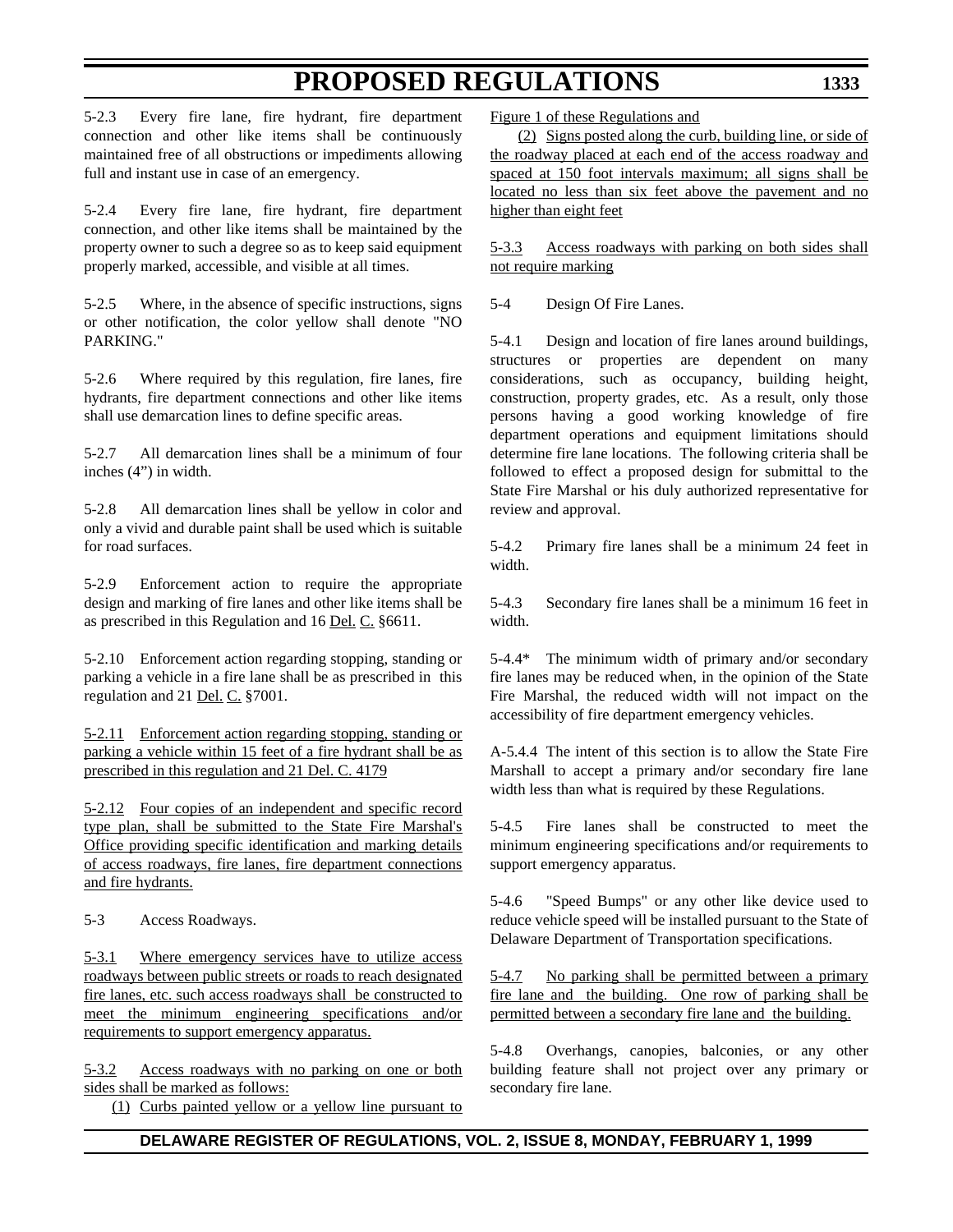5-5 Location Of Fire Lanes.

5-5.1 Primary fire lanes shall be required to run along the "front of the building" as determined by the primary entrance/exit, windows, balconies, etc. In cases where there is more than one primary entrance/exit, each shall be served by a primary fire lane even if this exceeds the accessibility percentage as required in Table 5-7.

5-5.2 Secondary fire lanes are acceptable to achieve the remaining required perimeter accessibility percentage and to provide access to fire department connections and secondary exits.

5-5.3 The closest edge of both primary and secondary fire lanes shall not be located further than 50 feet from an exterior wall if one or two stories; 40 feet if three or four stories and 30 feet if over four stories in height.

5-6 Marking Of Fire Lanes.

5-6.1 General.

5-6.1.1 All fire lanes shall be marked in accordance with figures 1, 3 and 4 of these regulations

5-6.1.2 Fire lanes with no parking between the fire lane and the building shall be marked as follows:

(1) Curbs painted yellow or 4 inch yellow demarcation lines on both the inner and outer edges as illustrated in Figures 1 and 3 of these regulations and

(2) Signs meeting the design of figure 9, posted along the curb, building line, or edge of the roadway placed at each end of the fire lane and spaced at 150 foot intervals maximum; all signs shall be located no less than six feet above the pavement and no higher than eight feet

5-6.1.3 Fire lanes with parking between the fire lane and the building shall not require any form of marking as illustrated in Figures 2 and 4 of these regulations

5-7 Perimeter Accessibility.

5-7.1 Perimeter accessibility is calculated based on building occupancy, height, and internal fire protection features.

5-7.2 Table 5-7 shall be used in determining perimeter accessibility in new buildings.

5-7.3 Table 5-7 shall be used for existing buildings also, except that only 50 percent of the determined perimeter accessibility percentage will be required.

5-7.4 For this regulations purpose, building height shall be measured from the lowest level of fire department vehicle access to the floor of the highest occupiable story.

5-7.5 Perimeter accessibility may be reduced by up to 50 percent when the building is completely protected by an automatic sprinkler system installed pursuant to the specifications and standards of the Standard for the Installation of Sprinkler Systems, NFPA 13, as adopted and/ or modified by these Regulations.

Exception: Perimeter accessibility shall not be reduced for Health-Care or Detention and Correctional occupancies.

5-8 Forestry Lanes.

5-8.1 Forestry lanes may only be utilized pursuant to §5- 1.3.5 of this Regulation.

5-8.2 Forestry lanes shall be a minimum of 16 feet in width.

5-8.3 Forestry lanes shall be constructed of no less than six inches (6") of crusher run on a well compacted base of select material with a two inch (2") maximum cover of top soil and seed

5.8.4 All forestry lanes shall be marked by use of no smaller than three foot  $(3')$  and no longer than five foot  $(5')$ trees or shrubs spaced 20 feet on center. Trees and shrubs of the same size and type shall be placed at the end of the forestry lane to denote its end

5-8.5 All forestry lanes shall be provided with adequate curb cuts and each side of the curb cuts shall be provided with signs the same type of which are specified in §5-6.1.2 of this chapter

5-9 Marking And Identification Of Exits.

5-9.1 This regulation may be applied to exits which are obstructed by the parking of vehicles or other obstructions.

5-9.2 Exits shall have demarcation lines to define specific areas.

5-9.3 Demarcation lines shall be a minimum of four inches (4") in width.

5-9.4 Demarcation lines shall be yellow in color and only a vivid and durable paint shall be used which is suitable for road surfaces.

5-9.5 Demarcation lines on secondary exits shall be measured from the center line of the exit way and shall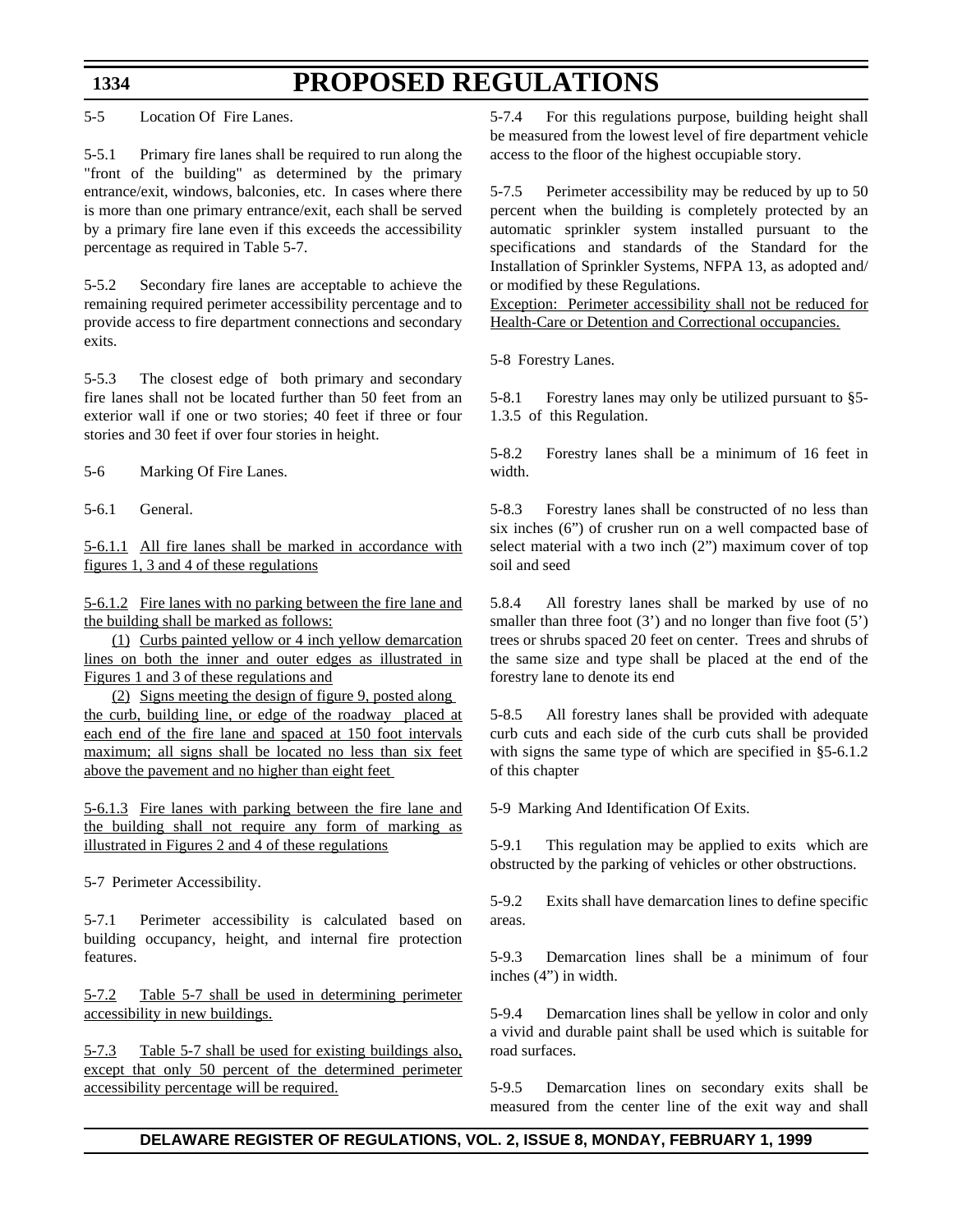extend for a distance of six feet (6') on either side to the public way (fire lane).

5.9.6 Demarcation lines need not be located on sidewalk surfaces or other pedestrian surfaces not subject to vehicular traffic but shall extend from the end of the sidewalk surface to the fire lane.

5-9.7 No objects, stands, displays, or other impediments shall be located within the demarcation area.

5-9.8 Four inch steel bollards filled with concrete shall be installed at the corners of the exit demarcation area.

5-10 Marking And Identification Of Fire Hydrant Location.

5-10.1 All fire hydrants shall be marked in accordance with Figures 5, 6 and/or 7.

5-10.2 When fire hydrants are located along the curb line, the area between the fire hydrant and the fire lane shall be stenciled with the words "NO PARKING" which shall extend to a distance of 15 feet on either side to be measured from the center line of the fire hydrant (See Figure 5).

5-10.3 Where fire hydrants are located on a curb island extension in such a manner that the hydrant is directly accessible to the access or fire lane, it will only be necessary to paint the curb island extension for the distance it traverses the access lane. (See Figure 7)

5-10.4 The distance between a fire hydrant and the nearest demarcation line of a fire lane shall not be greater than seven feet (7') unless an alternate distance is approved by the State Fire Marshal.

5-10.5 The steamer connection of all fire hydrants shall be so positioned so as to be facing the fire lane.

5-10.6 Where fire hydrants are located in parking lots or other areas susceptible to blockage by parked vehicles they shall be treated as follows (See Figure 6):

(a) Fire hydrants shall be protected in all directions for a distance of seven feet (7') with barriers or curbing

(b) A fire lane or vehicle access roadway, a minimum of 16 feet in width, shall run through the parking area and adjacent to the demarcation area of the fire hydrant.

5-10.7 All fire hydrants shall have demarcation lines to define specific areas.

5-10.8 All demarcation lines shall be a minimum of four inches (4") in width.

5-10.9 All demarcation lines shall be yellow in color and only a vivid and durable paint shall be used which is suitable for road surfaces.

5-10.10 Four inch steel bollards filled with concrete shall be installed at the corners of the fire hydrant demarcation area

5-11 Marking And Identification Of Standpipes And Sprinkler Connections.

5-11.1 In addition to the requirements outlined in Part III, Chapter 1, §1-1.4.1 of these Regulations, all standpipe and sprinkler connections shall also be marked in accordance with Figure 8.

5-11.2 Demarcation lines shall be measured from the center line of connection and extend for a distance of four feet (4') on either side.

5-11.3 Demarcation lines need not be located on sidewalk surfaces but should extend from the end of the sidewalk surface to the fire lane.

5-11.4 No objects, stands, displays, or other impediments shall be located within the demarcation area.

5-11.5 All standpipe and sprinkler connections and other such like items shall have demarcation lines to define specific areas.

5-11.6 All demarcation lines shall be a minimum of four inches (4") in width.

5-11.7 All demarcation lines shall be yellow in color and only a vivid and durable paint shall be used which is suitable for road surfaces.

5-11.8 Four inch steel bollards filled with concrete shall be installed at the corners of the standpipe and sprinkler

### Table 5-7 Perimeter Accessibility

| Number of Stories |                |           |               |  |
|-------------------|----------------|-----------|---------------|--|
|                   | $1 - 2$        | $3-4$     | Over 4        |  |
| Type of Occupancy | (Up to $25'$ ) | $(26-50)$ | (Over $50'$ ) |  |
|                   |                |           |               |  |
| Place of Assembly |                |           |               |  |
| Class A           | 100%           | 100%      | 100\%         |  |
| Class B           | 75%            | 100%      | 100\%         |  |
| Class C           | 50%            | 100%      | 100%          |  |
| Educational       |                |           |               |  |
| All Schools       | 100%           | 100%      | 100\%         |  |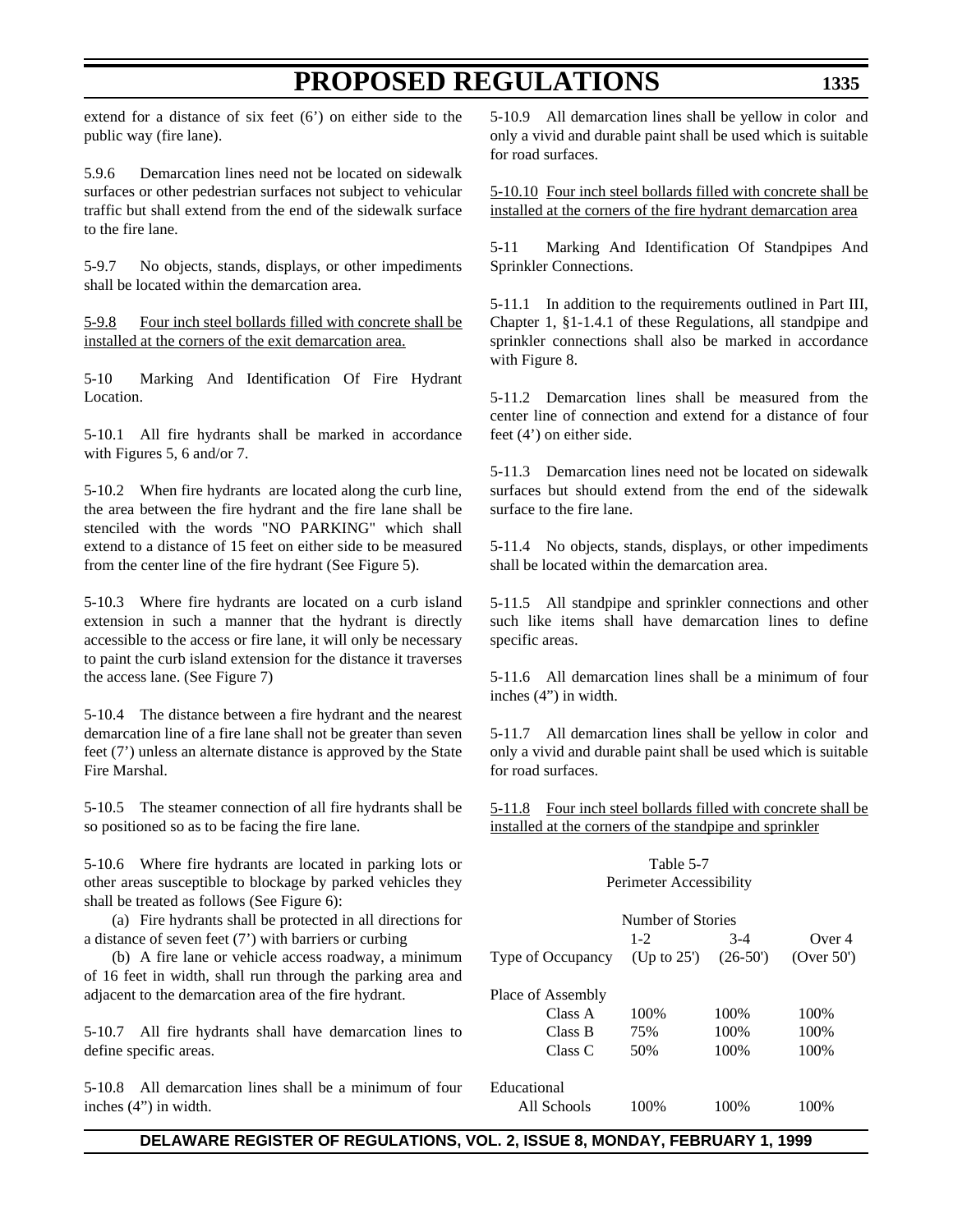| Day Care Facilities 75%                     |                    | 100\%                 | 100\%                |
|---------------------------------------------|--------------------|-----------------------|----------------------|
| Health Care $\&$ Penal $-100\%$             |                    | 100\%                 | 100\%                |
| <b>Business</b>                             | 50%                | 100\%                 | 100\%                |
| Mercantile<br>Class A<br>Class B<br>Class C | 100%<br>75%<br>50% | 100%<br>100\%<br>100% | 100%<br>100%<br>100% |
| Residential                                 |                    |                       |                      |

**1336**

NOTE 1: Industrial, Storage, special hazards, and any occupancy not listed in Table 5-7 will be reviewed on an individual basis with the nature and degree of the hazard to be considered.

NOTE 2: See §5-1.3.3 for buildings that are not required to comply with this Table.

NOTE 3: Perimeter accessibility may be reduced by up to 50 percent when the building is completely protected by an automatic sprinkler system installed pursuant to the specifications and standards of the Standard for the Installation of Sprinkler Systems, NFPA 13, as adopted and/ or modified by these regulations Exception: Perimeter accessibility shall not be reduced for

Health-Care or Detention and Correction occupancies

NOTE 4: Where, in the opinion of the State Fire Marshal, an occupancy's fire protection features are such that fire lanes do not contribute to the overall level of life safety and/or property conservation, the State Fire Marshal may modify the requirements of this Chapter. Such occupancies shall be identified on a case by case basis and listed by the State Fire Marshal.



Figure Two

### RESERVED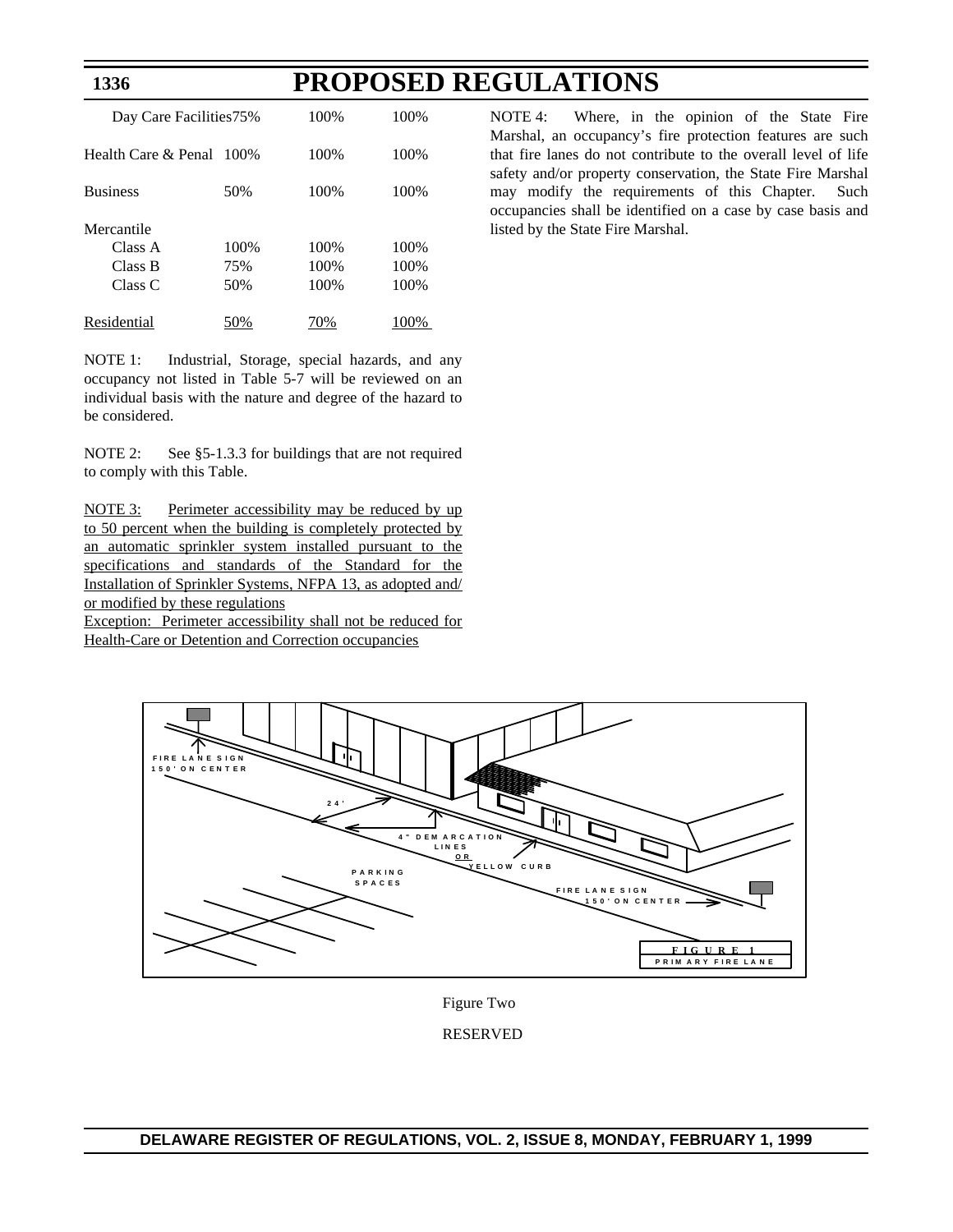

**F igure Three M ark ing of Secondary F ire Lane W ith a S idew a l k**

**F i gure Four M ark i ng o f Secondary F i re Lane W i t hou t a S i d e w a l k**

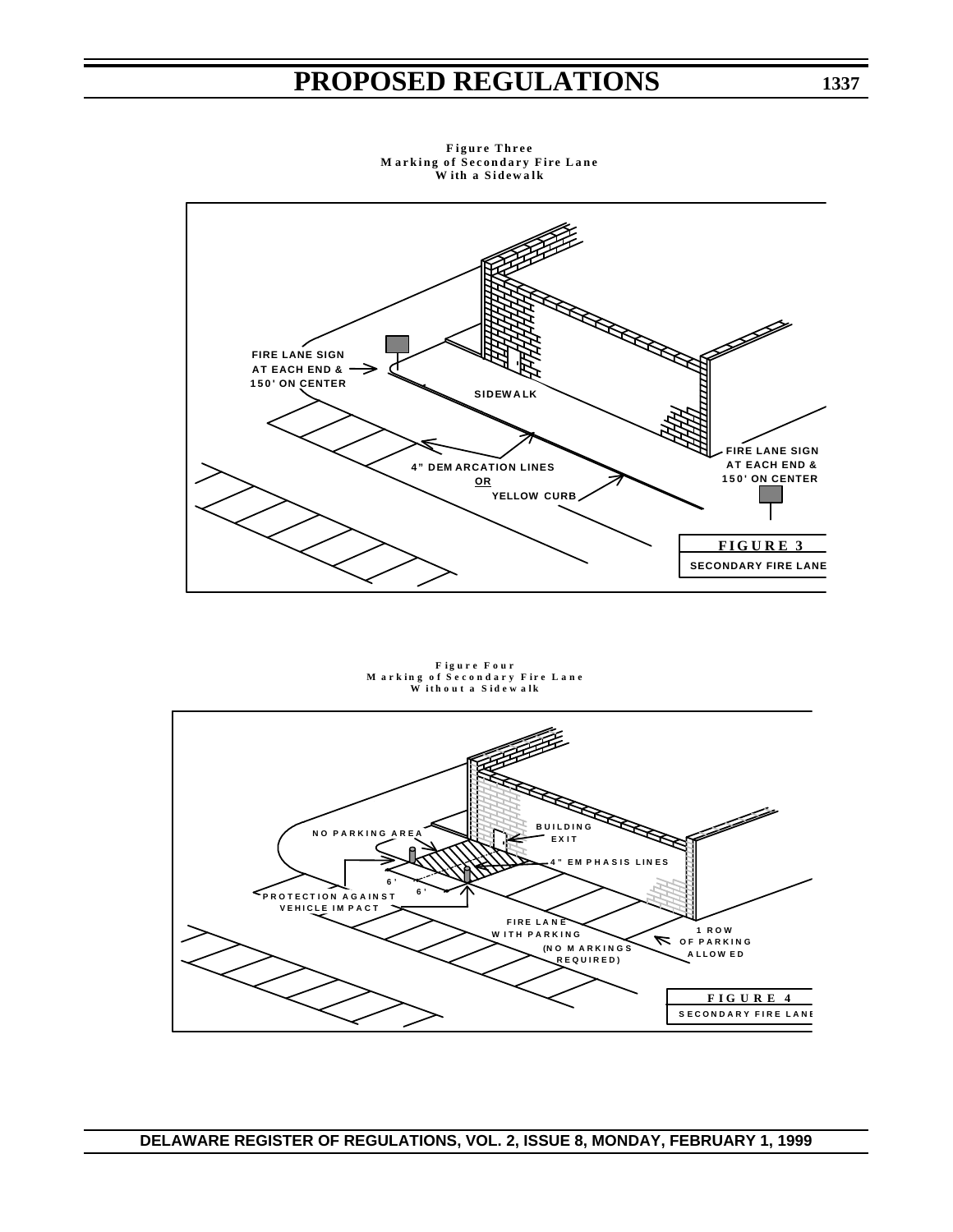

**F igure F iv e M ark ing o f Fire H ydran t A long A C urb L in e**

**F igure S ix M ark ing and Pro tection of F ire H ydran t in V e h icle Park ing A rea**

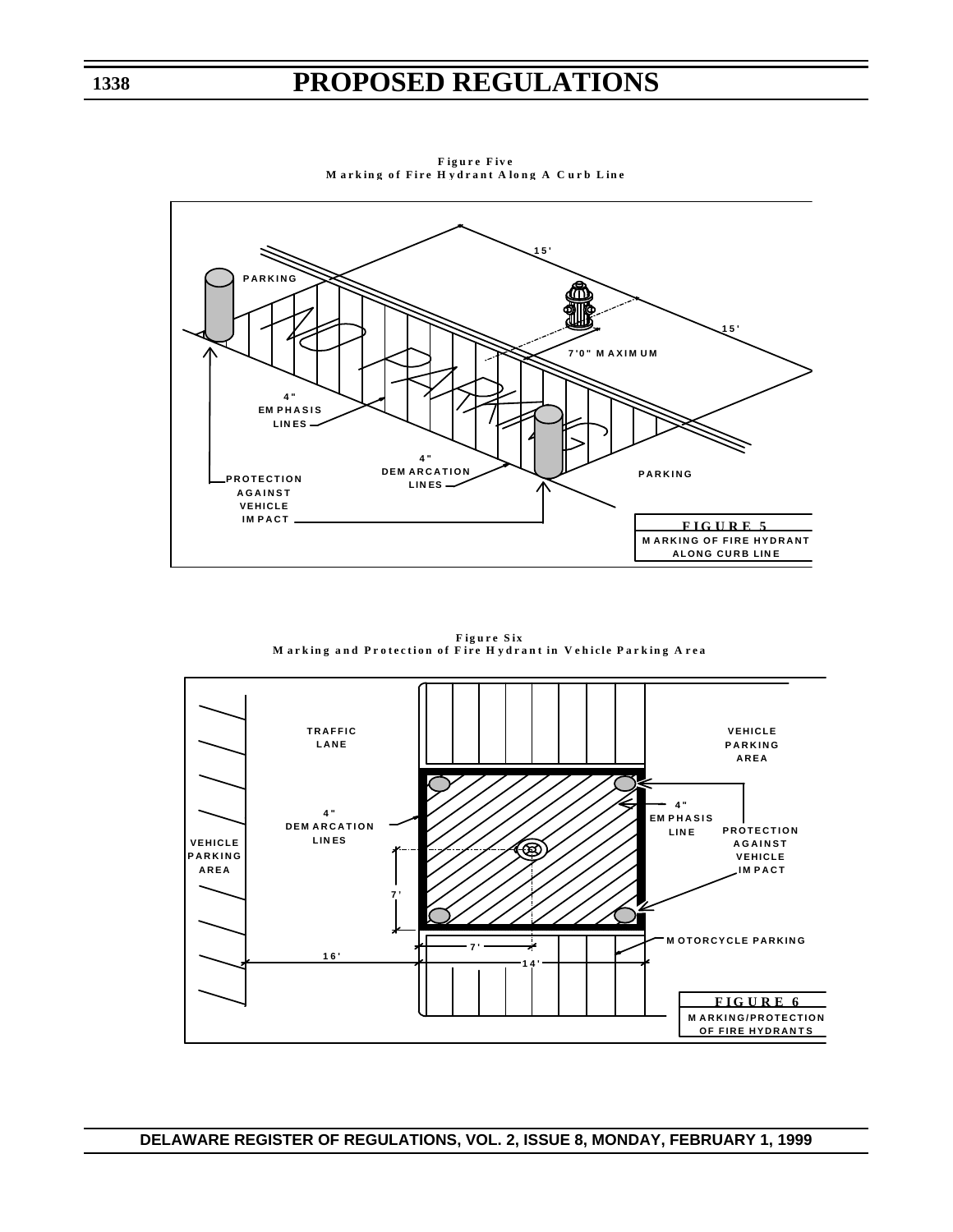

**F igure Seven M ark ing of Fire Hydrant on a Curb Island Extension**

**F igure E ig h t M ark ing o f Standp ipe and Spr in k ler C onnec t i o n s**

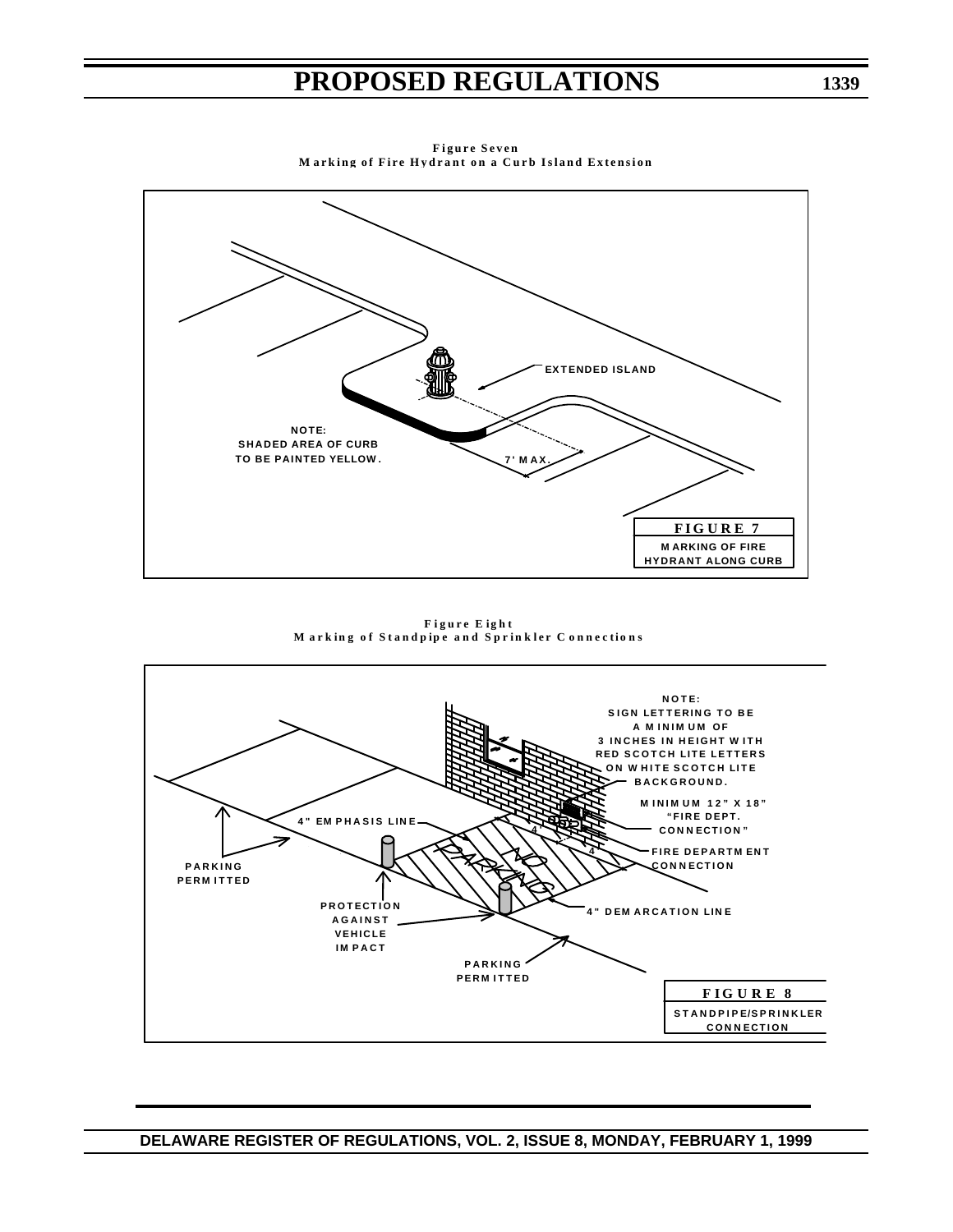### **DEPARTMENT OF ADMINISTRATIVE SERVICES DIVISION OF PROFESSIONAL REGULATION [DELAWARE BOARD](#page-3-0) OF OCCUPATIONAL**

### **THERAPY**

Statutory Authority: 24 Delaware Code, Section 2007(a)(1) (24 **Del.C.** 2007(a)(1)

Notice of Public Hearing

Please Take Notice, pursuant to 29 Del.C., Chapter 101 and 24 Del.C., §2007(a)(1), the Delaware Board of Occupational Therapy has developed and proposes to adopt comprehensive Rules and Regulations. The regulations will describe the Board's organization, operations and rules of procedure, the process and requirements for licensure and certain standards of conduct applicable to the practice of occupational therapy.

A public hearing will be held on the proposed Rules and Regulations on Wednesday, March 17, 1999 at 4:30 p.m. in the Second Floor Conference Room A of the Cannon Building, 861 Silver Lake Blvd., Dover, DE 19904. The Board will receive and consider input in writing from any person on the proposed Rules and Regulations. Written comments should be submitted to the Board in care of Mary Paskey at the above address. Final date to submit written comments shall be at the above scheduled public hearing. Anyone wishing to obtain a copy of the proposed Rules and Regulations or to make comments at the public hearing should contact Mary Paskey at the above address or by calling (302) 739-4522, ext. 207.

This notice will be published in two newspapers of general circulation not less than twenty (20) days prior to the date of the hearing.

### FINAL DRAFT

### Delaware State Board of Occupational Therapy Proposed Rules And Regulations Draft Effective 01/06/99

Table of Contents

| RULE 1: | Definitions/Requirements for Supervision of |
|---------|---------------------------------------------|
|         | OTA/L                                       |
| RULE 2: | Licensure Procedure                         |
| RULE 3: | Temporary Licensure/Examination             |
|         | Eligible OT                                 |
| RULE 4: | Temporary Licensure/Examination             |
|         | Eligible OTA                                |
| RULE 5: | <b>Continuing Education</b>                 |
|         |                                             |

Rule 1: Supervision/consultation Requirements for Occupational Therapy Assistants:

(A) "Occupational therapy assistant" shall mean a person licensed to assist in the practice of occupational therapy under the supervision of an occupational therapist. Title 24, Delaware Code, §2002(4). (emphasis added)

"Under the supervision of an occupational therapist" means the interactive process between the licensed occupational therapist and the occupational therapy assistant. It shall be more than a paper review or co-signature. The supervising occupational therapist is responsible for insuring the extent, kind, and quality of the services rendered by the occupational therapy assistant.

The phrase, "Under the supervision of an occupational therapist," as used in the definition of occupational therapist assistant includes, but is not limited to the following requirements:

1. Communicating to the occupational therapy assistant the results of patient/client evaluation and discussing the goals and program plan for the patient/client;

2. In accordance with supervision level and applicable health care, educational, professional and institutional regulations, reevaluating the patient/client, reviewing the documentation, modifying the program plan if necessary and co-signing the plan.

3. Case management;

4. Determining program termination;

5. Providing information, instruction and assistance as needed;

6. Observing the occupational therapy assistant periodically; and

7. Preparing on a regular basis, but at least annually, a written appraisal of the occupational therapy assistant's performance and discussion of that appraisal with the assistant.

The supervisor may assign to a competent occupational therapy assistant the administration of standardized tests, the performance of activities of daily living evaluations and other elements of patient/client evaluation and reevaluation that do not require the professional judgment and skill of an occupational therapist.

(B) Supervision for Occupational Therapy Assistants is defined as follows:

1. Direct Supervision requires the supervising occupational therapist to be on the premises and immediately available to provide aid, direction, and instruction while treatment is performed in any setting including home care. Occupational therapy assistants with experience of less than one (1) full year are required to have direct supervision.

### **DELAWARE REGISTER OF REGULATIONS, VOL. 2, ISSUE 8, MONDAY, FEBRUARY 1, 1999**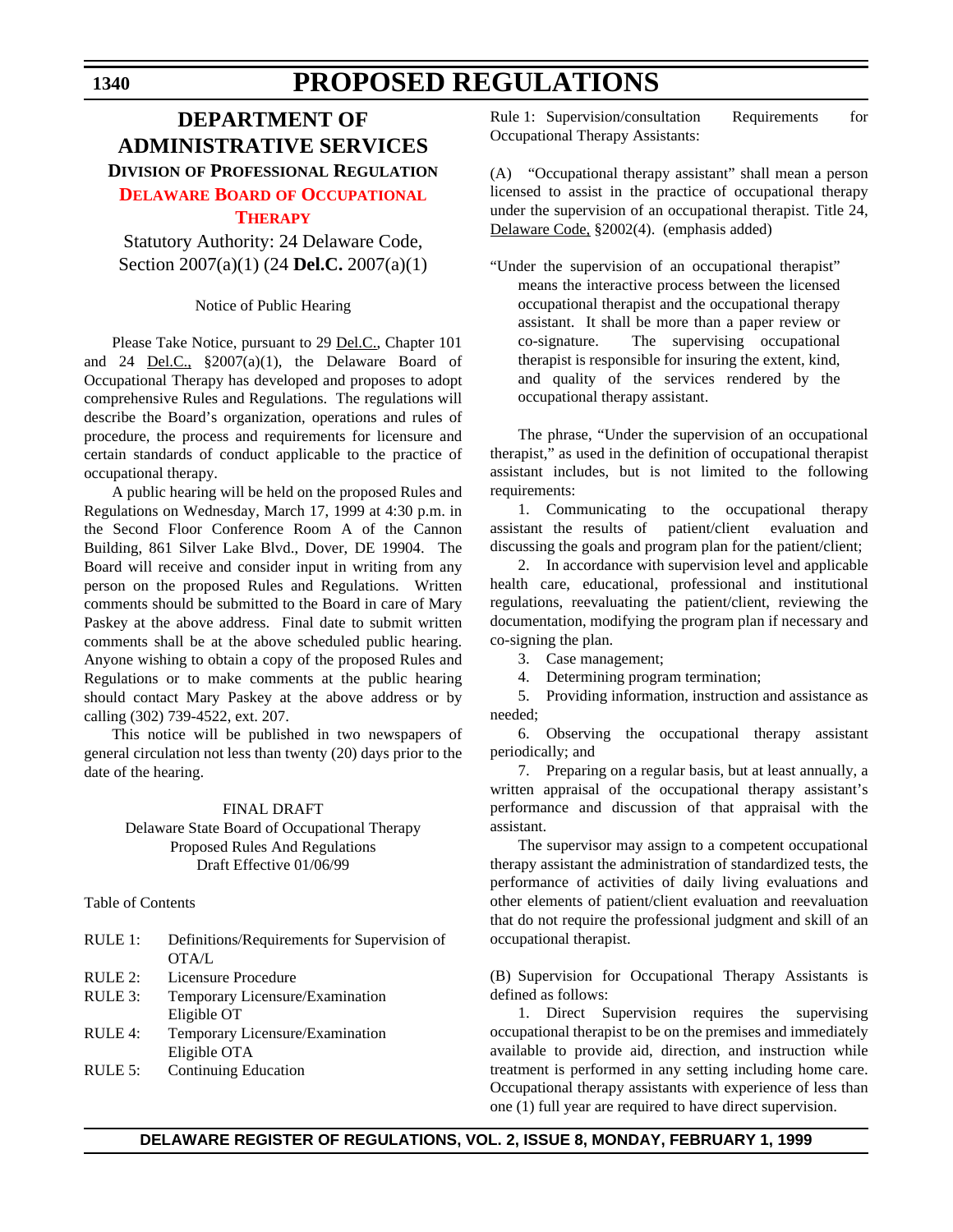2. Routine Supervision requires direct contact at least every two (2) weeks at the site of work, with interim supervision occurring by other methods, such as telephonic or written communication.

3. General Supervision requires at least monthly direct contact, with supervision available as needed by other methods.

(C) Minimum supervision requirements:

1. Occupational therapy assistants with experience of less than one (1) full year are required to have direct supervision.

Occupational therapy assistants with experience greater than one (1) full year must be supervised under either direct, routine or general supervision based upon skill and experience in the field as determined by the supervising OT.

2. Supervising occupational therapists must have at least one (1) year clinical experience after they have received permanent licensure.

3. An occupational therapist can supervise no more than three  $(3)$  occupational therapy assistants (two  $(2)$ ) if in separate locations).

4. Levels of supervision should be determined by the occupational therapist before the individuals enter into a supervisor/supervisee relationship. The chosen level of supervision should be reevaluated regularly for effectiveness.

5. The supervising occupational therapist, in collaboration with the occupational therapy assistant, shall maintain a written supervisory plan specifying the level of supervision and shall document the supervision of each occupational therapy assistant. Levels of supervision should be determined by the occupational therapist before the individuals enter into a supervisor/supervisee relationship. The chosen level of supervision should be reevaluated regularly for effectiveness.

This plan shall be reviewed at least every six months or more frequently as demands of service changes.

6. A supervisor who is temporarily unable to provide supervision shall arrange for substitute supervision by an occupational therapist licensed by the Board with at least one (1) year of clinical experience, as defined above, to provide supervision as specified by Rule 1 of these rules and regulations.

### RULE 2:LICENSURE PROCEDURES:

(A) To apply for an initial license, an applicant shall submit to the Board:

(1) A completed notarized application on the form approved by the Board;

(2) Verification of a passing score on the NBCOT standardized exam submitted by the exam service or NBCOT;

(3) Official transcript and proof of successful completion of field work submitted by the school directly to the Board office;

(4) Fee payable to the State of Delaware.

(B) To apply for a reciprocal license, in addition to the requirements listed in Title 24, Delaware Code, §2011, an applicant shall submit the following to the Board:

(1) A completed notarized application on the form approved by the Board;

(2) Verification of a passing score on the NBCOT standardized exam submitted by the exam service or NBCOT;

(3) Letter of verification from any state in which the applicant has been licensed ( the applicant is responsible for forwarding the blank verification form to all states where they are now or ever have been licensed);

(4) Fee payable to the State of Delaware.

(C) To apply for renewal, an applicant shall submit:

(1) A completed renewal application on the form approved by the Board;

(2) Evidence of meeting continuing education requirements as designated by the Board in Rule 5;

(3) Renewal fee payable to the State of Delaware.

(D) To apply for inactive status:

A licensee may, upon written request to the Board, have his/her license placed on inactive status if he/she is not actively engaged in the practice of occupational therapy in the State.

(E) To apply for reactivation of an inactive license, a licensee shall submit:

(1) A letter requesting reactivation;

(2) A completed application for renewal

(3) Proof of continuing education attained within the past two years (20 contact hours) The twenty (20) hours must be in accordance with Rule 5 of these rules and regulations;

(4) Fee payable to the State of Delaware.

(F) To apply for reinstatement of an expired license, an applicant shall submit (within three (3) years of the expiration date):

(1) A completed application for renewal;

(2) Proof of continuing education attained within the past two years (20 contact hours). The twenty (20) hours must be in accordance with Rule 5 of these rules and regulations;

(3) Licensure and late fee payable to the State of Delaware.

### **DELAWARE REGISTER OF REGULATIONS, VOL. 2, ISSUE 8, MONDAY, FEBRUARY 1, 1999**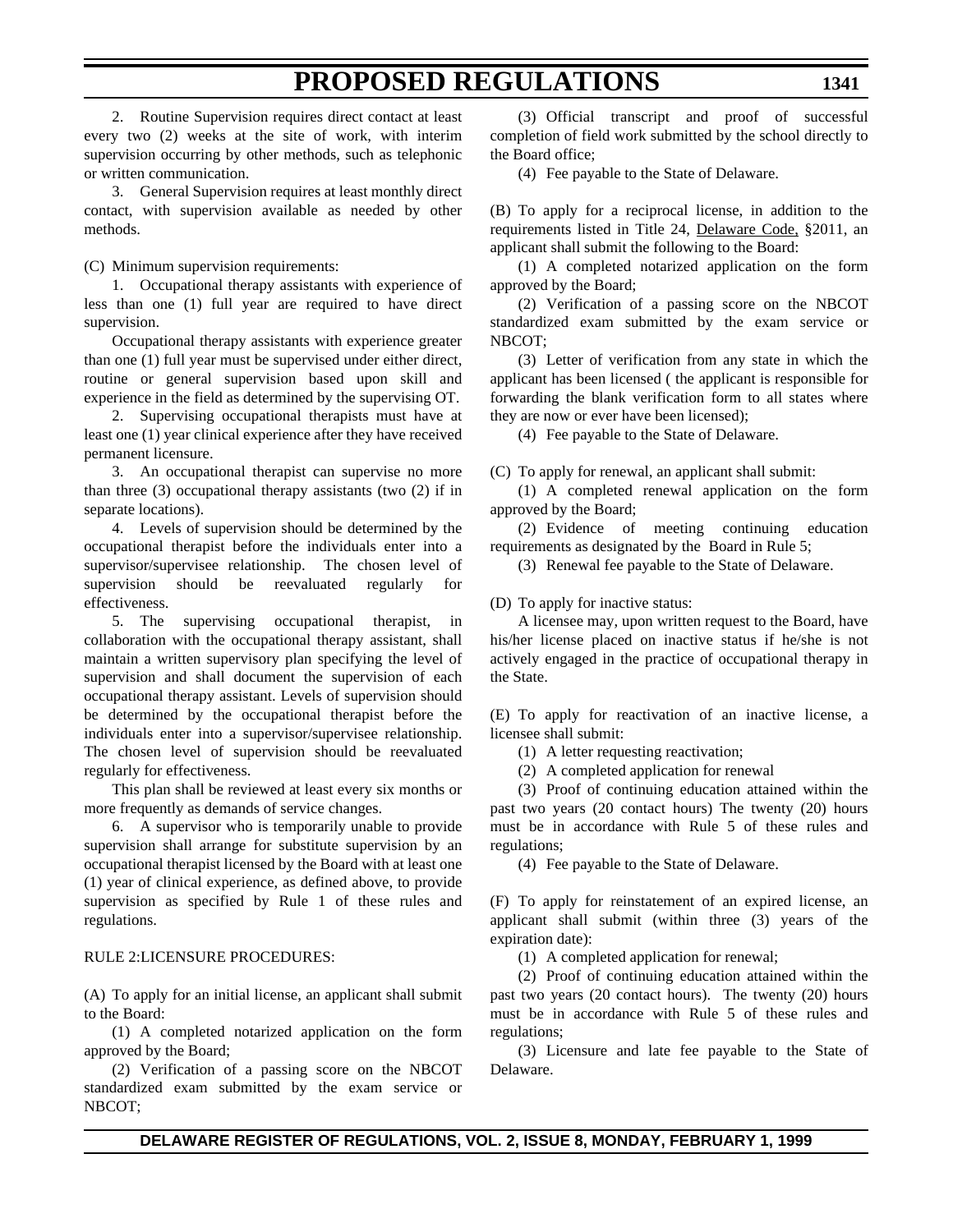### RULE 3: TEMPORARYLICENSURE/EXAMINATION ELIGIBLE OT:

(A) To apply for a temporary license, an applicant shall submit to the Board:

(1) A completed, notarized application on the form approved by the Board;

(2) Official transcript and proof of successful completion of field work submitted by the school directly to the Board office;

(3) A letter indicating the date on which the applicant proposes to take the NBCOT examination;

(4) A signed agreement from an occupational therapist currently licensed by the state of Delaware certifying that the applicant will be supervised while practicing, in accordance with the definitions for supervision as stated herein,

in paragraph (c);

(5) Fee payable to the State of Delaware.

(B) Following the examination, the temporary licensee shall submit to the Board a notarized copy of the verification of exam scores , if the Board has not directly received the results of the examination. If the temporary licensee has not successfully passed the examination the temporary license will be surrendered to the Board immediately upon notification of exam results.

(C) Supervision of the exam-eligible occupational therapist with a temporary license shall be defined as follows:

(1) The supervising occupational therapist must hold a current license to practice in the state of Delaware;

(2) Must have completed a minimum of one year of practice from the date of their permanent licensure status;

(3) Supervision must consist of daily face to face contact between the supervisor and the temporary licensee;

(4) The supervising occupational therapist shall at no time supervise more than four (4) temporarily licensed occupational therapists. In the event that the temporary licensees should be working at separate sites, the supervising therapist shall supervise no more than two (2) temporarilylicensed therapists. A supervising therapist can assume responsibility for no more than five (5) including temporarily licensed OTs and OTAs and licensed OTAs.

### RULE 4: TEMPORARY LICENSURE/EXAMINATION ELIGIBLE OTA:

(A) To apply for a temporary license, an applicant shall submit to the Board:

(1) A completed, notarized, application on the form provided by the Board;

(2) Official transcript and proof of successful completion of field work submitted by the school directly to the Board Office;

(3) A letter indicating the date on which the applicant proposes to take the NBCOT examination;

(4) A signed agreement from an occupational therapist currently licensed by the state of Delaware certifying that the applicant will be supervised while practicing, in accordance with the definitions for supervision as stated herein, in paragraph (c);

(5) Fee payable to the State of Delaware.

(B) Following the examination, if the Board has not directly received the results of the examination, the temporary licensee shall submit to the Board a notarized copy of the verification of exam scores,. If the temporary licensee has not successfully passed the examination, the temporary license will be surrendered to the Board immediately upon notification of exam results.

(C) Supervision for the examination-eligible occupational therapy assistant with a temporary license shall be defined as follows:

(1) The supervising occupational therapist must hold a current license to practice in the state of Delaware;

(2) Must have completed a minimum of one year of practice from the date of their permanent licensure status;

(3) Direct Supervision as defined in Rule 1 shall be required of all temporarily licensed occupational therapy assistants;

(4) The supervising occupational therapist shall at no time supervise more than three (3) temporarily licensed occupational therapy assistants. A supervising therapist can assume responsibility for no more than five (5) including temporarily licensed OT, OTAs and licensed OTAs).

#### RULE 5: CONTINUING EDUCATION:

(A) Continuing Education Units (CEUs):

Contact hours shall be prorated for new licensees in accordance with the following schedule:

\*\*21 months up to and including 24 months remaining in the licensing cycle requires ......... 20 hours

\*\*16 months up to and including 20 months remaining in the licensing cycle requires ......... 15 hours

\*\*11 months up to and including 15 months remaining in the licensing cycle requires ........ 10 hours

\*\*10 months or less remaining in the licensing cycle........ exempt

(B) Definition of Acceptable Continuing Education Credits:

Credits must be earned in two (2) or more of the seven (7) categories for continuing education beginning on page 8.

(C) Continuing Education Content:

Activities must be in a field of health and social services related to occupational therapy. Approval will be at the

### **1342**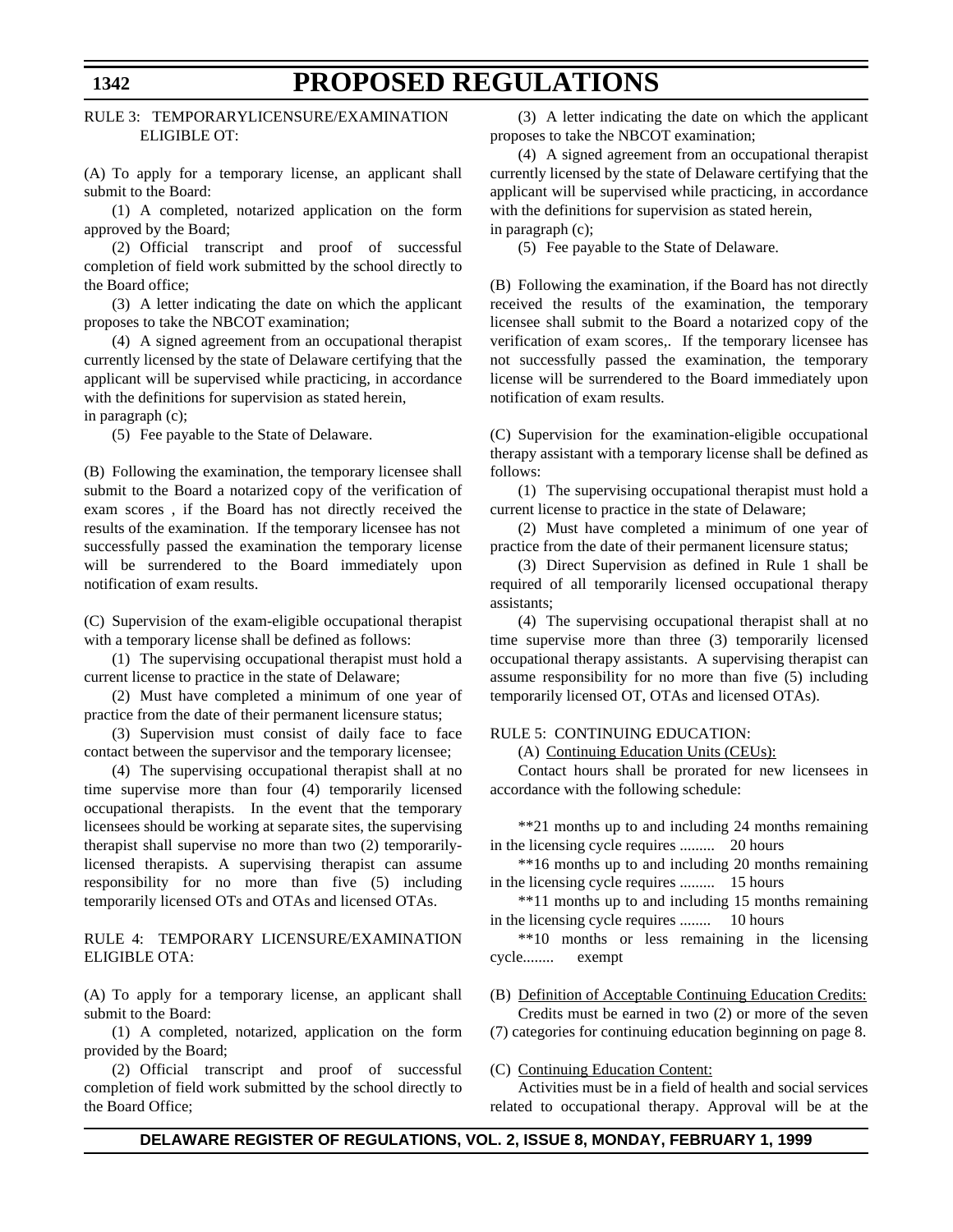discretion of the Board. CEUs earned in excess of the required credits for the two (2) year period may not be carried over to the next biennial period.

#### (D) Definition of Contact Hours:

(1) Academic course work, correspondence courses, or seminar/workshop shall be equivalent to one (1) contact hour.

(2) One (1) academic semester hour shall be equal to fifteen (15) contact hours.

(3) One (1) academic quarter hour shall be equal to ten (10) contact hours.

(4) The preparing of original lectures, seminars, or workshops in occupational therapy or health care subjects shall be granted one (1) contact hour for preparation for each contact hour of presentation. Credit for preparation shall be given for the first presentation only.

(E) Categories for Continuing Education:

(1) COURSES: The maximum number of hours for course work which shall not exceed nineteen (19) hours, (1.9 CEUs), are hour-for-hour program content only, courses from extension courses, refresher courses, workshops, seminars, lectures, conferences, in-services, as long as they enhance occupational therapy services. Excluded are any job related duties in the workplace such as fire safety, OSHA or CPR.

(2) PROFESSIONAL MEETINGS & ACTIVITIES: The maximum number of credit hours shall not exceed ten (10) hours, (1.0 CEUs). Approved credit includes attendance at: DOTA business meetings, AOTA

business meetings, AOTA Representative Assembly meetings, NBCOT meetings, OT Licensure Board meetings and AOTA National Round Table discussions. Credit will be given for participation as an elected or appointed member/officer on a board, committee or council in the field of health and social service related to occupational therapy. Excluded are any job related meetings such as department meetings, supervision of students and business meetings within the work setting.

(3) PUBLICATIONS: The maximum number of credit hours shall not exceed fifteen (15) hours, (1.5 CEUs). These include writing chapters, books, abstracts, book reviews accepted for publication and media/video for professional development in any venue. Prior approval by the Board for individual credit is mandatory for the licensee. Publications submitted at the close of the licensure period, which have not been previously reviewed and approved by the Board, will not be considered for continuing education credits.

(4) PRESENTATIONS: The maximum number of credit hours shall not exceed fifteen (15) hours, (1.5 CEUs). This includes workshops and community service organizations presentations that the licensee presents. Credit will not be given for the presentation of information that the licensee has already been given credit for under another category.

(5) RESEARCH/GRANTS: May be used one time for CEUs per study/topic regardless of length of project, not to exceed ten (10) hours, (1.0 CEUs). CEUs accumulated under this category may not be used under the publication category. Licensee must submit documentation of authorship or letters from authorizing entity to receive continuing education credit. Documentation must be presented for prior Board approval to determine the number of CEU hours.

(6) SPECIALTY CERTIFICATION: Approval of credit hours for specialty certification, requiring successful completion of courses and exams attained during the current licensure period will be at the discretion of the Board. Examples include Certified Hand Therapist (CHT) and Certified Pediatric Occupational Therapist (BCP).

(7) HOME STUDY COURSES: The maximum number of credit hours shall not exceed ten (10) hours, (1.0 CEUs). These include distance learning and correspondence courses. Documentation must be presented for prior Board approval for home study courses.

### **DEPARTMENT OF ADMINISTRATIVE SERVICES**

**DIVISION OF PROFESSIONAL REGULATION [DELAWARE REAL ESTATE COMMISSION](#page-3-1)** Statutory Authority: 24 Delaware Code, Section 2905 (24 Del. C. Section 2905)

### Notice of Public Hearing

The Delaware Real Estate Commission, in accordance with 24 Delaware Code, Section 2905(a)(1) and 29 Delaware Code, Section 10115 of the Administrative Procedures Act, hereby give notice that it shall hold a public hearing on March 18, 1999 at 1:30 p.m. in the second floor Conference Room A of the Cannon Building, 861 Silver Lake Boulevard, Dover Delaware.

The Commission shall receive input in writing or by oral testimony from interested persons regarding revisions of the rules and regulations: Rule I.C.I (Responsibility). Add sentence specifying responsibility of broker to see that all agents affiliated with his/her office are currently licensed; Rule II.A.2. Non-substantive changes updating the title of the education guidelines. Rule XII. (Inducements). Add subsection B permitting a broker or salesperson who must be a resident or non-resident licensee to give a rebate/discount/ any other thing of value to a purchaser or seller and C which requires the licensee to disclose to his or her principal any rebate or discount made to buyer.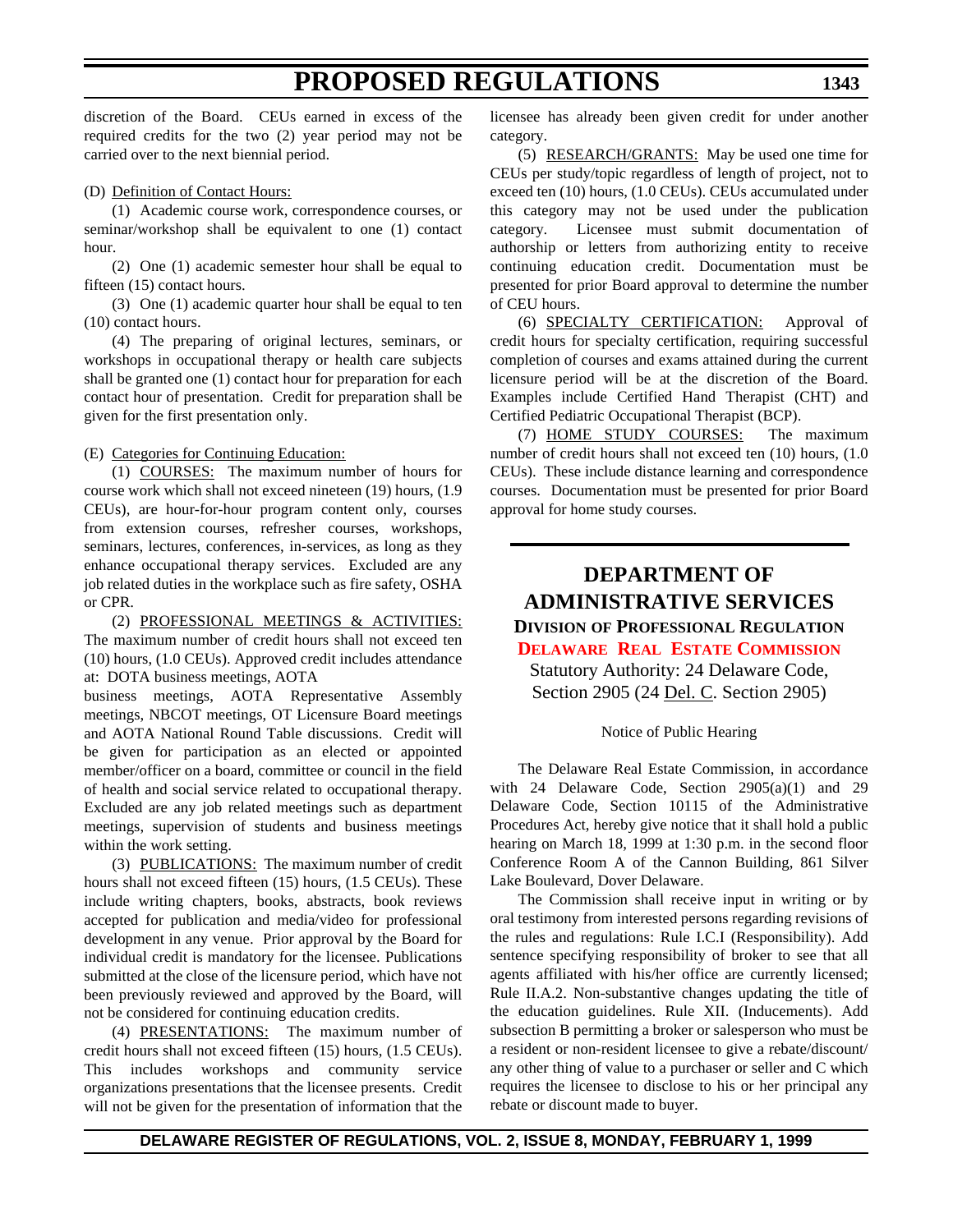The final date for interested persons to submit views in writing or orally shall be at the above scheduled public hearing. Anyone wishing to make oral or written comments or who would like a copy of the proposed changes may contact the Commission office at 302-739-4522, extension 219, or write to the Delaware Real Estate Commission , 861 Silver Lake Boulevard Suite 203, Dover, DE 19904-2467.

### Delaware Real Estate Commission Rules And Regulations

### Table of Contents Section II

SECTIONS: PAGE

| Introduction                                       |    |
|----------------------------------------------------|----|
| Requirements for Obtaining a Salesperson's License | 2  |
| Requirements for Obtaining a Real Estate Broker's  |    |
| License                                            | 3  |
| Reciprocal Licenses                                | 5  |
| <b>Escrow Accounts</b>                             | 5  |
| Transfer of Broker or Salesperson                  | 6  |
| <b>Business Transactions and Practices</b>         | 6  |
| Renewal of Licenses                                | 8  |
| Availability of Rules and Regulations              | 9  |
| Disclosure                                         | 9  |
| <b>Hearings</b>                                    | 11 |
| Inducements                                        | 11 |
| Necessity of License                               | 11 |
| Out of State Land Sales Applications               | 11 |
|                                                    |    |

**\*PLEASE NOTE THAT THE ABOVE PAGE NUMBERS REFER TO THE ORIGINAL DOCUMENT AND NOT TO THE REGISTER.**

#### For Revision-Effective May  $13$  14, 1999

Delaware Real Estate Commission Rules And Regulations

- I. Introduction
	- A. Authority

1. Pursuant to 24 Del. C. Section 2905, the Delaware Real Estate Commission is authorized and empowered and hereby adopts the rules and regulations contained herein.

2. The Commission reserves the right to make any amendments, modifications or additions hereto, that, in its discretion are necessary or desirable.

3. The Commission reserves the right to grant exceptions to the requirements of the rules and regulations contained herein upon a showing of good cause by the party requesting such exception, provided such exception is not inconsistent with the requirements of 24 Del. C. Chapter 29.

B. Applicability

The rules and regulations contained herein, and any amendments, modifications or additions hereto are applicable to all persons presently licensed as real estate brokers or real estate salespersons, and to all persons who apply for such licenses.

C. Responsibility

1. It is the responsibility of the employing broker to insure that the rules and regulations of the Commission are complied with by licensees. Every broker is responsible for making certain that all of his or her sales agents are currently licensed, and that their agents make timely application for license renewal. A broker's failure to meet that responsibility may result in a civil fine against the broker of up to \$1,000.00 per agent.

2. Each office location shall be under the direction of a broker of record, who shall provide complete and adequate supervision of that office. A broker serving as broker of record for more than one office location within the State shall apply for and obtain an additional license in his name at each branch office. The application for such additional license shall state the location of the branch office and the name of a real estate broker or salesperson licensed in this State who shall be in charge of managing the branch office on a full time basis.

A broker shall not serve as broker of record unless said broker has been actively engaged in the practice of real estate, either as a licensed salesperson or a licensed broker, for the preceding three (3) years.

Where an unforeseen event, such as a resignation or termination from employment, death, emergency, illness, call to military service or training, or a sanction imposed by the Commission causes or necessitates the removal of the sole licensed broker in an office, arrangements may be made with the Commission for another broker to serve as broker of record for said office on a temporary basis.

The employment of a sales manager, administrative manager, trainer, or other similar administrator shall not relieve the broker of record of the responsibilities contained and defined herein.

3. The failure of any licensee to comply with the Real Estate Licensing Act and the rules and regulations of the Commission may result in disciplinary action in the form of a reprimand, civil penalty, suspension or revocation of the broker's and/or salesperson's license.

### II. REQUIREMENTS FOR OBTAINING A SALESPERSON'S LICENSE

The Commission shall consider any applicant who has successfully completed the following:

A. Course

1. The Commission shall consider any applicant who has successfully completed an accredited course in Real Estate Practice.

### **1344**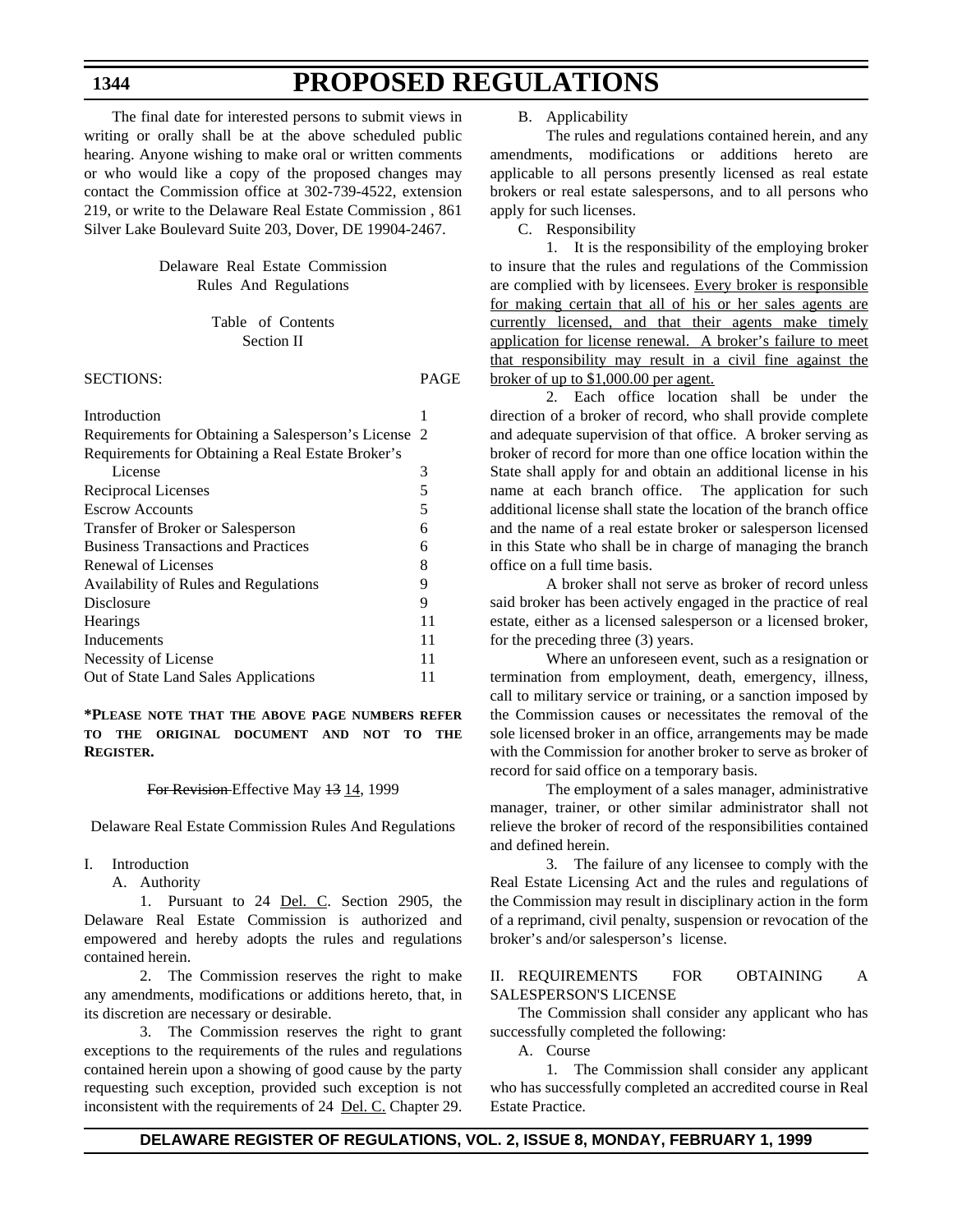2. Effective May 1, 1978, all real estate courses shall be limited to thirty-five (35) students in each class. This applies to both day and night courses. All other regulations regarding real estate courses are issued under the "Guidelines for Fulfilling the Delaware Real Estate Continuing Education Requirements". The Commission reserves the right to grant exception to this limitation.

B. Examination

1. Within twelve (12) months of completing an accredited course, the applicant must make application to the Commission by submitting a score report showing successful completion of the examination required by the Commission. The applicant must forward all necessary documentation to the Commission to be considered for licensure.

2. An applicant may sit for the examination a maximum of three (3) times after successful completion of an approved course in real estate practice. If an applicant fails to pass the examination after three (3) attempts at such, the applicant shall be required to retake and successfully complete an approved course in real estate practice before being permitted to sit for the examination again.

C. Ability to conduct business

1. The Commission reserves the right to reject an applicant based on his or her inability to transact real estate business in a competent manner or if it determines that the applicant lacks a reputation for honesty, truthfulness and fair dealings.

2. The minimum age at which a salesperson's license can be issued is eighteen (18).

D. Fees

The Commission shall not consider an application for a salesperson's license unless such application is submitted with evidence of payment of the following fees:

1. Salesperson's application fee established by the Division of Professional Regulation pursuant to 29 Del. C. Section 8807(d).

III. REQUIREMENTS FOR OBTAINING A REAL ESTATE BROKER'S LICENSE

The Commission shall consider the application of any person for a broker's license upon completion of the following:

A. Course

1. The Commission shall consider the application of any person for a license after said applicant has successfully completed an accredited course.

2. Effective May 1, 1978, all courses shall be limited to thirty-five (35) students in each class.

B. Experience

1. A salesperson must hold an active license in the real estate profession for five (5) continuous years immediately preceding application for a broker's license.

2. The applicant shall submit to the Commission a

list of at least thirty (30) sales or other qualified transactions, showing dates, location, purchaser's name and seller's name. These sales must have been made by the applicant within the previous five (5) years through the general brokerage business and not as a representative of a builder, developer, and/or subdivider. Transactions involving time-shares, leases, or property management are not qualified transactions for purposes of obtaining a real estate broker's license. The Commission reserves the right to waive any of the above requirements, upon evidence that the applicant possesses sufficient experience in the real estate business or demonstrates collateral experience to the Commission.

3. The list of thirty (30) sales or other qualified transactions and/or the variety of the licensee's experience must be approved by the Commission.

C. Examination

Within twelve (12) months of completing an accredited course, the applicant must submit a score report showing successful completion of the examination required by the Commission and submit all necessary documentation including the credit report required by Paragraph E of this rule to the Commission to be considered for licensure.

D. Ability to conduct business

1. The Commission reserves the right to reject an applicant based on his or her ability to transact real estate business in a competent manner or if it determines that the applicant lacks experience, a reputation for honesty, truthfulness and fair dealings.

2. The minimum age at which a person can be issued a broker's license is twenty-three (23).

E. Credit Report

Each applicant shall submit a credit report from an approved credit reporting agency, which report shall be made directly to the Commission.

F. Fees

The Commission shall not consider an application for a broker's license unless such application is submitted with evidence of payment of the following fees:

1. Broker's application fee established by the Division of Professional Regulation pursuant to 29 Del. C. Sec. 8807(d).

### IV. RECIPROCAL LICENSES

A. Requirements

1. A non-resident of this State who is duly licensed as a broker in another state and who is actually engaged in the business of real estate in the other state may be issued a non-resident broker's license under 24 Del. C. Sec. 2909(a).

2. A non- resident salesperson who is duly licensed as a salesperson in another state and who is actually engaged in the business of real estate in the other state may be issued a non-resident salesperson's license provided such non-resident salesperson is employed by a broker holding a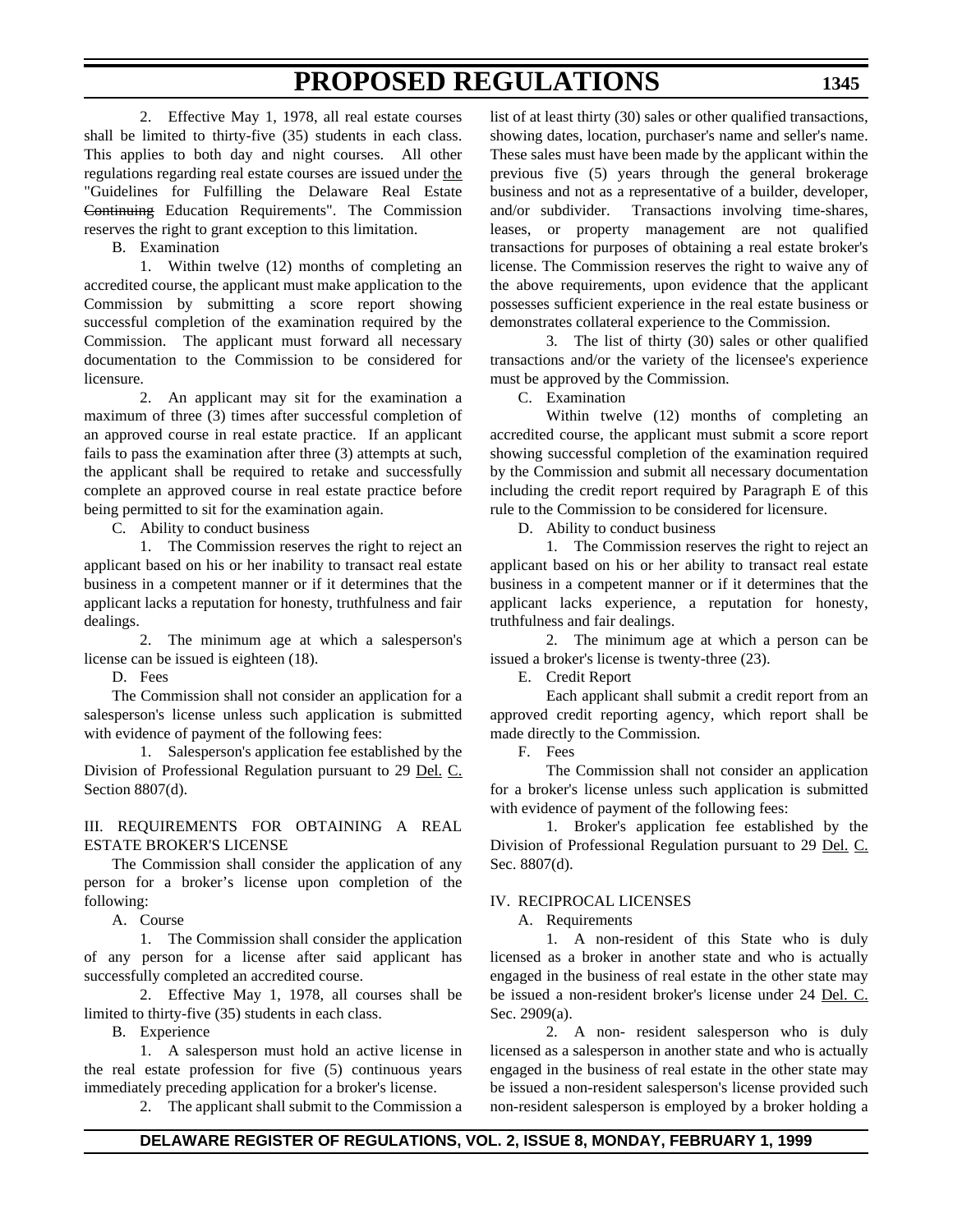broker's license issued by the Commission.

3. The Commission, at its discretion, may issue a non-resident broker's or salesperson's license without the course and examination required by Rules II.B. or III.C. provided the non-resident broker or salesperson passed an equivalent course and examination in his/her resident state and provided that such other state extends the same privilege to Delaware real estate licensees.

### V. ESCROW ACCOUNTS

A. All moneys received by a broker as agent for his principal in a real estate transaction shall be deposited within three (3) banking days after a contract of sale or lease has been signed by both parties, in a separate escrow account so designated, and remain there until settlement or termination of the transaction at which time the broker shall make a full accounting thereof to his or her principal.

B. All moneys received by a salesperson in connection with a real estate transaction shall be immediately delivered to the appropriate broker.

C. A broker shall not co-mingle money or any other property entrusted to him with his money or property, except that a broker may maintain up to \$100.00 of his/her own funds in the escrow account to cover bank service charges and to maintain the minimum balance necessary to avoid the account being closed.

D. A broker shall maintain in his office a complete record of all moneys received or escrowed on real estate transactions, including the sources of the money, the date of receipt, depository, and date of deposit; and when a transaction has been completed, the final disposition of the moneys. The records shall clearly show the amount of the broker's personal funds in escrow at all times.

E. An escrow account must be opened by the broker in a bank with an office located in Delaware in order to receive, maintain or renew a valid license.

F. The Commission may summarily suspend the license of any broker who fails to comply with Paragraph D, who fails to promptly account for any funds held in escrow, or who fails to produce all records, books, and accounts of such funds upon demand. The suspension shall continue until such time as the licensee appears for a hearing and furnishes evidence of compliance with the Rules and Regulations of the Commission.

G. Interest accruing on money held in escrow belongs to the owner of the funds unless otherwise stated in the contract of sale or lease.

### VI. TRANSFER OF BROKER OR SALESPERSON

A. All licensees who transfer to another office, or brokers who open their own offices, but who were associated previously with another broker or company, must present a completed transfer form to the Commission signed by the individual broker or company with whom they were formerly associated, before the broker's or salesperson's license will be transferred. In addition all brokers who are non-resident licensees must also provide a current certificate of licensure.

B. The Commission reserves the right to waive this requirement upon a determination of good cause.

C. All brokers of record who move the physical location of their office shall notify the Commission in writing at least 30 days, or as soon as practical, prior to such move by filing a new office application.

### VII. BUSINESS TRANSACTIONS AND PRACTICES

A. Written Listing Agreements

Listing Agreements for the rental, sale, lease or exchange of real property, whether exclusive, co-exclusive or open shall be in writing and shall be signed by the seller or owner.

B. Copy of agreements

Every party to a listing agreement, agreement of purchase and sale, or lease shall be furnished with an executed copy of such contract or contracts. It shall be the responsibility of the licensee to deliver an executed copy of the agreements to the principals within a reasonable length of time after execution.

C. Advertising

1. Any licensee who advertises, on signs, newspapers or any other media, property personally owned and/or property in which a licensee has any ownership interest, and said property is not listed with a broker, must include in the advertisement that he/she is the owner of said property and that he/she is a real estate licensee.

2. Any licensee who advertises in newspapers or any other media, property personally owned and/or property in which the licensee has any ownership interest, and said property is listed with a broker, must include in the advertisement the name of the broker under whom he/she is licensed, that he/she is the owner of said property, and that he/she is a real estate licensee. This subsection does not apply to signs.

3. Any licensee who advertises, by signs, newspaper, or any other media, any property for sale, lease, exchange, or transfer that is listed with a broker must include in the advertisement the name of the broker under whom the licensee is licensed.

4. All advertisements for personal promotion of licensees must include the name of the company under whom the licensee is licensed.

D. Separate Office

1. Applicants for broker's licenses and those presently licensed must maintain separate offices in which to conduct the real estate business. Nothing contained herein, however, shall preclude said persons from sharing facilities with such other businesses as insurance, banking, or others that the Commission shall deem compatible.

### **1346**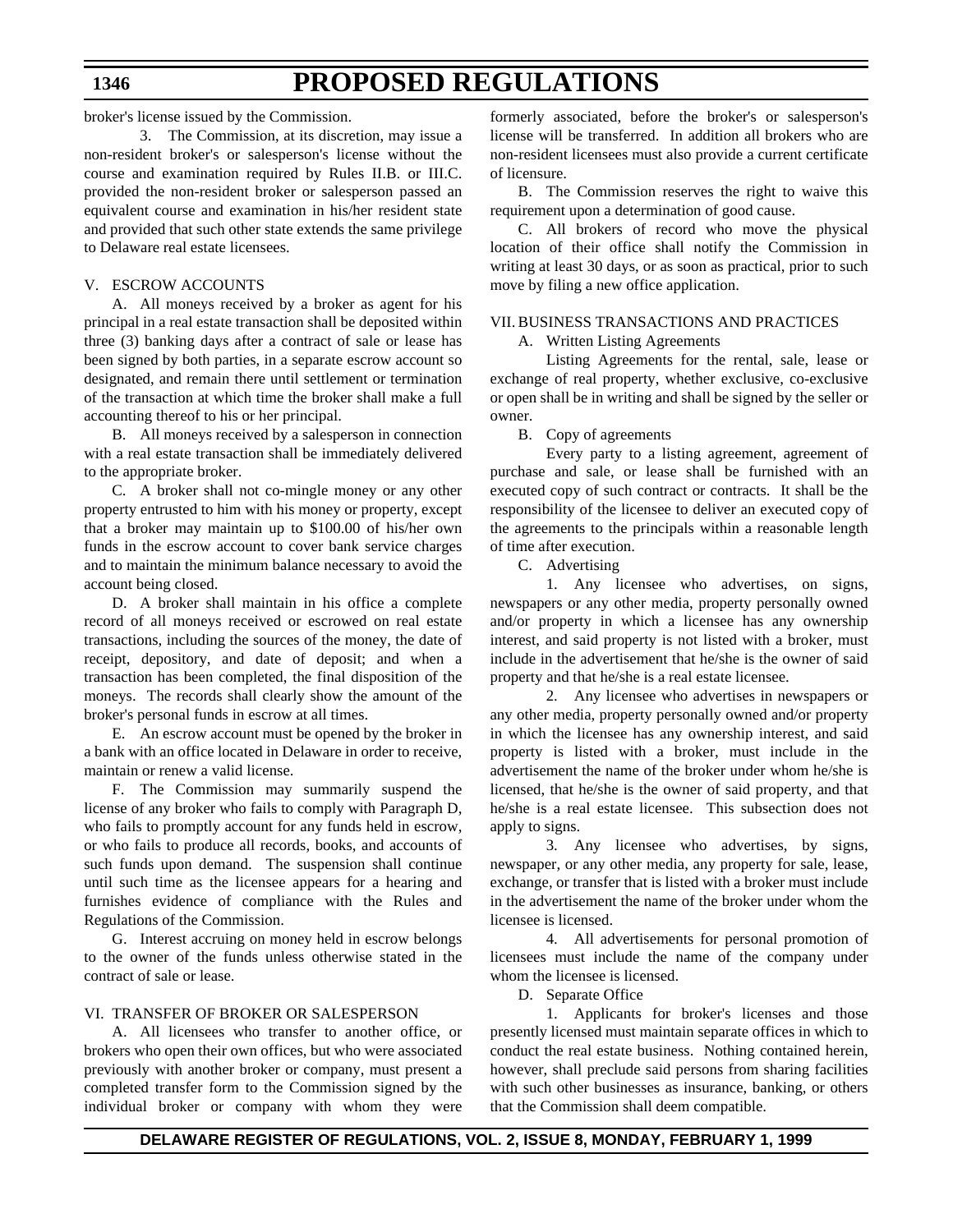2. Where the office is located in a private home, said office must have a separate entrance and must be approved by the Commission. The broker must place a permanent sign indicating the name under which the office is licensed, in a conspicuous location.

E. Compensation

1. Licensees shall not accept compensation from more than one party to a transaction, even if permitted by law, without timely disclosure to all parties to the transaction.

2. When acting as agent, a licensee shall not accept any commission, rebate, or profit on expenditures made for his principal-owner without the principal's knowledge and informed consent.

F. Duty to Cooperate

Brokers and salespersons shall cooperate with all other brokers and salespersons involved in a transaction except when cooperation is not in the client's best interest. The obligation to cooperate does not include the obligation to share commissions or to otherwise compensate another broker or salesperson.

### VIII. RENEWAL OF LICENSES

A. Renewal Required by Expiration Date on License

In order to qualify for license renewal as a real estate salesperson or broker in Delaware, a licensee shall have completed 15 hours of continuing education within the two year period immediately preceding the renewal. The broker of record for the licensee seeking renewal shall certify to the Commission, on a form supplied by the Commission, that the licensee has complied with the necessary continuing education requirements. This certification form shall be submitted by the licensee together with his/her renewal application and renewal fee. The broker of record shall retain for a period of one (1) year, the documents supporting his/her certification that the licensee has complied with the continuing education requirement. A licensee who has not paid the fees and/or met the requirements for the renewal of his or her license by the expiration date shown thereon, shall not list, sell, lease or negotiate for others after such date.

B. Delinquency Fee

1. If a licensee fails to renew his or her license prior to the expiration date shown thereon, he or she shall be required to pay the full license fee and an additional delinquency fee equal to one half of the license fee. If a licensee fails to renew his or her license within 60 days of the expiration date shown thereon, the license shall be cancelled.

2. Failure to receive notice of renewal by a licensee shall not constitute a reason for reinstatement.

C. Reinstatement of License

1. A cancelled license shall be reinstated only after the licensee pays the necessary fees, including the delinquency fee, and passes any examinations required by the Commission. If the licensee fails to apply for renewal within 6 months of the cancellation date, the licensee shall be required to take the state portion of the examination. If the licensee fails to apply for renewal before the next renewal period commences (two years), the licensee shall be required to pass both the state and the national portions of the examination.

2. No person whose license has been revoked will be considered for the issuance of a new license for a period of at least two (2) years from the date of the revocation of the license. Such person shall then fulfill the following requirements: he or she shall attend and pass the real estate course for salespersons; take and pass the Commission's examination for salespersons; and any other criteria established by the Commission. Nothing above shall be construed to allow anyone to take the course for the purpose of licensing until after the waiting period of two (2) years. Nothing contained herein shall require the Commission to issue a new license upon completion of the above mentioned requirements, as the Commission retains the right to deny any such application.

### IX. AVAILABILITY OF RULES AND REGULATIONS A. Fee Charge for Primers

Since licensees are required to conform to the Commission's Rules and Regulations and the Laws of the State of Delaware, these Rules and Regulations shall be made available to licensees without charge. However, in order to help defray the cost of printing, students in the real estate courses and other interested parties may be required to pay such fee as stipulated by the Division of Professional Regulation for the booklet or printed material.

### X. DISCLOSURE

A. A licensee who is the owner, the prospective purchaser, lessor or lessee or who has any personal interest in a transaction, must disclose his or her status as a licensee to ALL persons with whom he or she is transacting such business, prior to the execution of any agreements and shall include on the agreement such status.

B. Any licensee advertising real estate for sale stating in such advertisement, "If we cannot sell your home, we will BUY your home", or words to that effect, shall disclose in the original listing contract at the time he or she obtains the signature on the listing contract, the price he will pay for the property if no sales contract is executed during the term of the listing. Said licensee shall have no more than sixty (60) days to purchase and settle for the subject property upon expiration of the original listing or any extension thereof.

C. A licensee who has direct contact with a potential purchaser or seller shall disclose in writing whom he/she represents in any real estate negotiation or transaction. The disclosure as to whom the licensee represents should be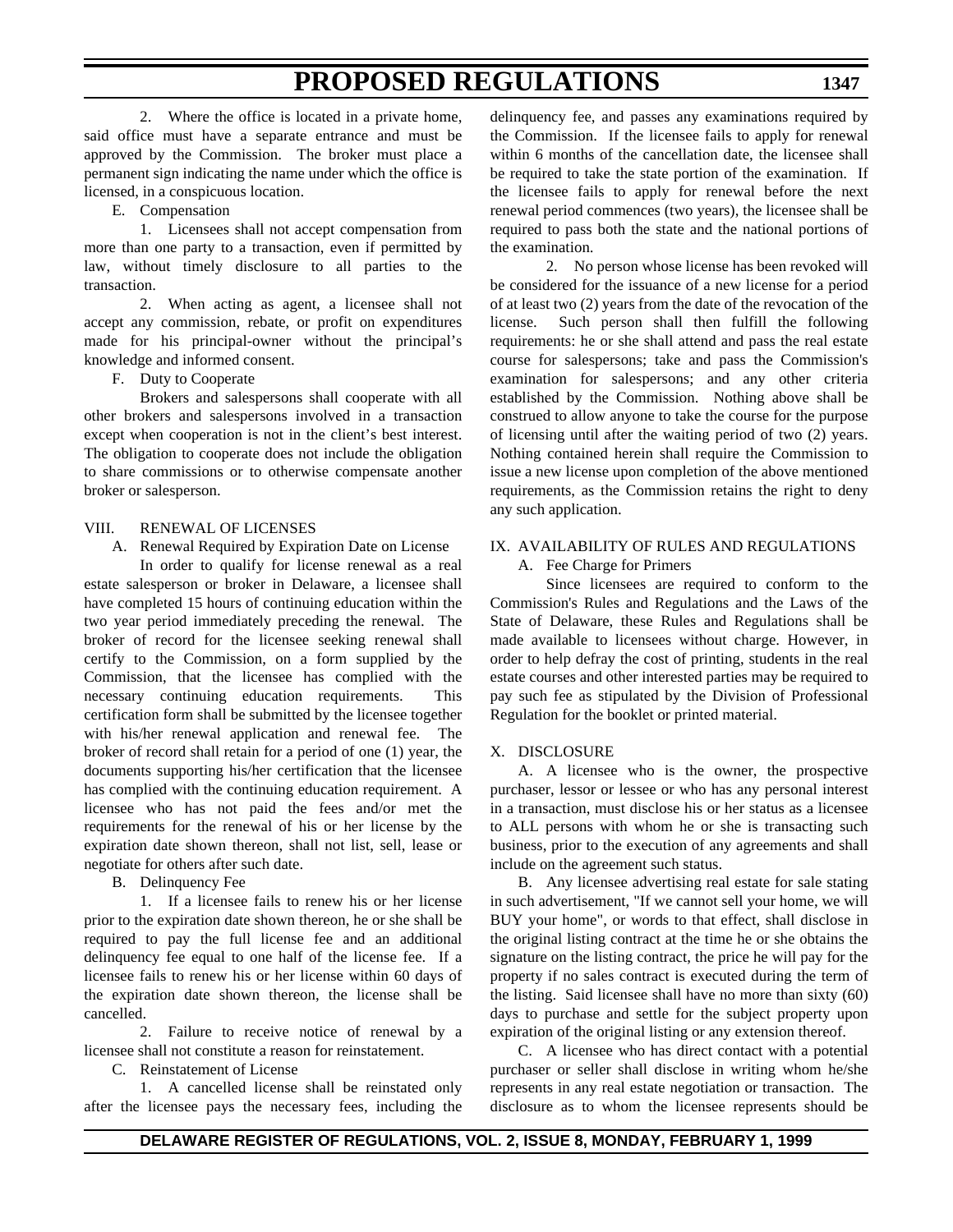### made at the 1st substantive contact to each party to the negotiation or transaction. In all cases such disclosure must be made prior to the presentation of an offer to purchase. A written confirmation of disclosure shall also be included in the contract for the real estate transaction.

The written confirmation of disclosure in the contract shall be worded as follows:

With respect to agent for seller: "This broker, any cooperating broker, and any salesperson working with either, are representing the seller's interest and have fiduciary responsibilities to the seller, but are obligated to treat all parties with honesty. The broker, any cooperating broker, and any salesperson working with either, without breaching the fiduciary responsibilities to the seller, may, among other services, provide a potential purchaser with information about the attributes of properties and available financing, show properties, and assist in preparing an offer to purchase. The broker, any cooperating broker, and any salesperson working with either, also have the duty to respond accurately and honestly to a potential purchaser's questions and disclose material facts about properties, submit promptly all offers to purchase and offer properties without unlawful discrimination."

With respect to agent for buyer: "This broker, and any salesperson working for this broker, is representing the buyer's interests and has fiduciary responsibilities to the buyer, but is obligated to treat all parties with honesty. The broker, and any salesperson working for the broker, without breaching the fiduciary responsibilities to the buyer, may, among other services, provide a seller with information about the transaction. The broker, and any salesperson working for the broker, also has the duty to respond accurately and honestly to a seller's questions and disclose material facts about the transaction, submit promptly all offers to purchase through proper procedures, and serve without unlawful discrimination."

In the case of a transaction involving a lease in excess of 120 days, substitute the term "lessor" for the term "seller", substitute the term "lessee" for the terms "buyer" and "purchaser", and substitute the term "lease" for "purchase" as they appear above.

D. If a property is the subject of an agreement of sale but being left on the market for backup offers, or is the subject of an agreement of sale which contains a right of first refusal clause, the existence of such agreement must be disclosed by the listing broker to any individual who makes an appointment to see such property at the time such appointment is made.

### XI. HEARINGS

A. When a complaint is filed with the Commission against a licensee, the status of the broker of record in that office shall not change.

B. There shall be a maximum of one (1) postponement

for each side allowed on any hearing which has been scheduled by the Commission. If any of the parties are absent from a scheduled hearing, the Commission reserves the right to act based upon the evidence presented.

### XII. INDUCEMENTS

A. Real Estate licensees cannot use commissions or income received from commissions as rebates or compensation paid to or given to NON-LICENSED PERSONS, partnerships or corporations as inducements to do or secure business, or as a finder's fee.

B. This Rule does not prohibit a real estate broker or salesperson from giving a rebate or discount or any other thing of value directly to the purchaser or seller of real estate. The real estate broker or salesperson, however, must be licensed as a resident or non-resident licensee by the Commission under the laws of the State of Delaware.

C. A real estate broker or salesperson has an affirmative obligation to make timely disclosure, in writing, to his or her principal of any rebate or discout that may be made to the buyer.

#### XIII. NECESSITY OF LICENSE

A. For any property listed with a broker for sale, lease or exchange, only a licensee shall be permitted to host or staff an open house or otherwise show a listed property. That licensee may be assisted by non-licensed persons provided a licensee is on site. This subsection shall not prohibit a seller from showing their own house.

B. For new construction, subdivision, or development listed with a broker for sale, lease or exchange, a licensee shall always be on site when the site is open to the general public, except where a builder and/or developer has hired a non-licensed person who is under the direct supervision of said builder and/or developer for the purpose of staffing said project.

### XIV. OUT OF STATE LAND SALES APPLICATIONS

A. All applications for registration of an out of state land sale must include the following:

1. A completed license application on the form provided by the Commission.

2. A \$100 filing fee made payable to the State of Delaware.

3. A valid Business License issued by the State of Delaware, Division of Revenue.

4. A signed Appointment and Agreement designating the Delaware Secretary of State as the applicant's registered agent for service of process. The form of Appointment and Agreement shall be provided by the Commission. In the case of an applicant which is a Delaware corporation, the Commission may, in lieu of the foregoing Appointment and Agreement, accept a current certificate of good standing from the Delaware Secretary of

### **1348**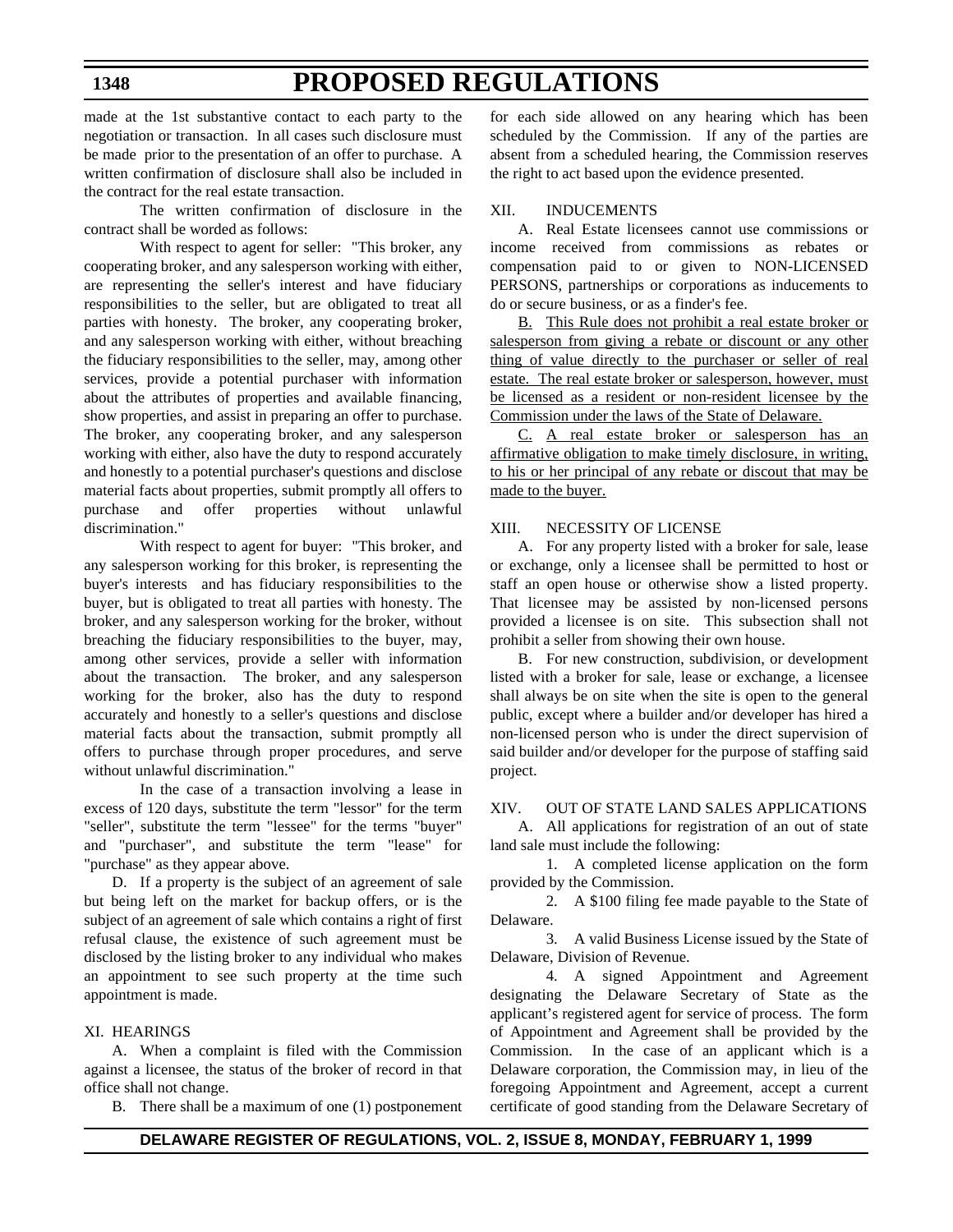**1349**

State and a letter identifying the applicant's registered agent in the State of Delaware.

5. The name and address of the applicant's resident broker in Delaware and a completed Consent of Broker form provided by the Commission. Designation of a resident broker is required for all registrations regardless of whether sales will occur in Delaware.

6. A bond on the form provided by the Commission in an amount equal to ten (10) times the amount of the required deposit.

7. Copies of any agreements or contracts to be utilized in transactions completed pursuant to the registration.

B. Each registration of an out of state land sale must be renewed on an annual basis. Each application for renewal must include the items identified in sub-sections 2 through 4 of Section A above and a statement indicating whether there are any material changes to information provided in the initial registration. Material changes may include, but are not limited to, the change of the applicant's resident broker in Delaware; any changes to the partners, officers and directors' disclosure form included with the initial application; and any changes in the condition of title.

C. If, subsequent to the approval of an out of state land sales registration, the applicant adds any new lots or units or the like to the development, then the applicant must, within thirty days, amend its registration to include this material change. A new registration statement is not required, and the amount of the bond will remain the same.

### **DEPARTMENT OF ADMINISTRATIVE SERVICES DIVISION OF PROFESSIONAL REGULATION DELAWARE GAMING CONTROL BOARD** Statutory Authority: 28 Delaware Code, Section 1122 (28 **Del.C**. 1122)

The Delaware Gaming Control Board proposed amendments to the Bingo Regulations and charitable Gambling Regulations. The Board proposes these regulations pursuant to 28 Del. C. §1122 and 29 Del. C. §10111. A copy of the proposed regulations are attached to this letter.

The public may obtain copies of the existing regulations and proposed regulations from the Board's office, Division of Professional Regulations, c/o Lynn Houska, Cannon Building, Suite #203, 861 Silver Lake Boulevard, Dover, DE 19904, phone (302) 739-4522. The Board will accept written comments from February 1, 1999, until March 2, 1999. A public hearing will be held at the Board's monthly meeting on March 3, 1999, at 1:00 p.m. at the Common Building, second floor conference room.

The Board proposes to amend Charitable Gambling Regulation 3.12 to provide for filing of an after occasion report within fifteen (15) days of the last day of the function consistent with 28 Del. C. §1140. The Board proposes to amend Bingo Regulation 1.04(7) to further define the cookie jar bingo games by providing: 1) that no licensee can start a third cookie jar bingo jackpot without first giving away their first cookie jar bingo jackpot; and, 2) if a licensee has not given away a first cookie jar jackpot as required, then the licensee must hold a separate bingo coverall game as the last game to award the jackpot.

### [Regulations Governing Charitable Gambling](#page-3-1) Other than Raffles

3.12: Reports After the Function.

Within fifteen (15) days of the last day of the Function, the member-in-charge shall submit a report to the Board stating the amount of Gross Receipts, the Net Proceeds and the list of expenses incurred. This report must indicate the specific charitable purposes for which the proceeds will be used.

### [Regulations Governing Bingo](#page-3-1)

### 1.04(7): Conduct of Bingo.

No prizes greater in an amount or value than \$250 shall be offered or given in any single game and the aggregate amount or value of all prizes offered or given in all games played on a single occasion shall not exceed \$1,000. All winners shall be determined and all prizes shall be awarded in any game played on any occasion within the same calendar day as that upon which the game is played. The value of any promotional giveaways, which shall be no more than \$500 per annum to be distributed at an organizational anniversary date and no more than three (3) holiday dates per year shall not be counted towards the dollar amounts described in this section. However, a licensee may offer inducements, including but not limited to cookie-jar bingo games that do not exceed \$500 per game per night, free refreshments, and free transportation of players to and from bingo events, to attract bingo players to the bingo event, provided that the fair market value of inducements is limited to 15% of the total amount of all other prizes offered or given during the bingo event.

Any amounts in any cookie-jar bingo games shall not be included in the limitations of this section or in any prize money limitations. A bingo licensee may not have more than two \$500 cookie jar bingo pots at any one time which are to be awarded to players. The licensee must award the first cookie jar bingo pot before it may start a third cookie jar bingo pot. In the event that a licensee has a first cookie jar bingo pot of \$500 and then accrues a second cookie jar bingo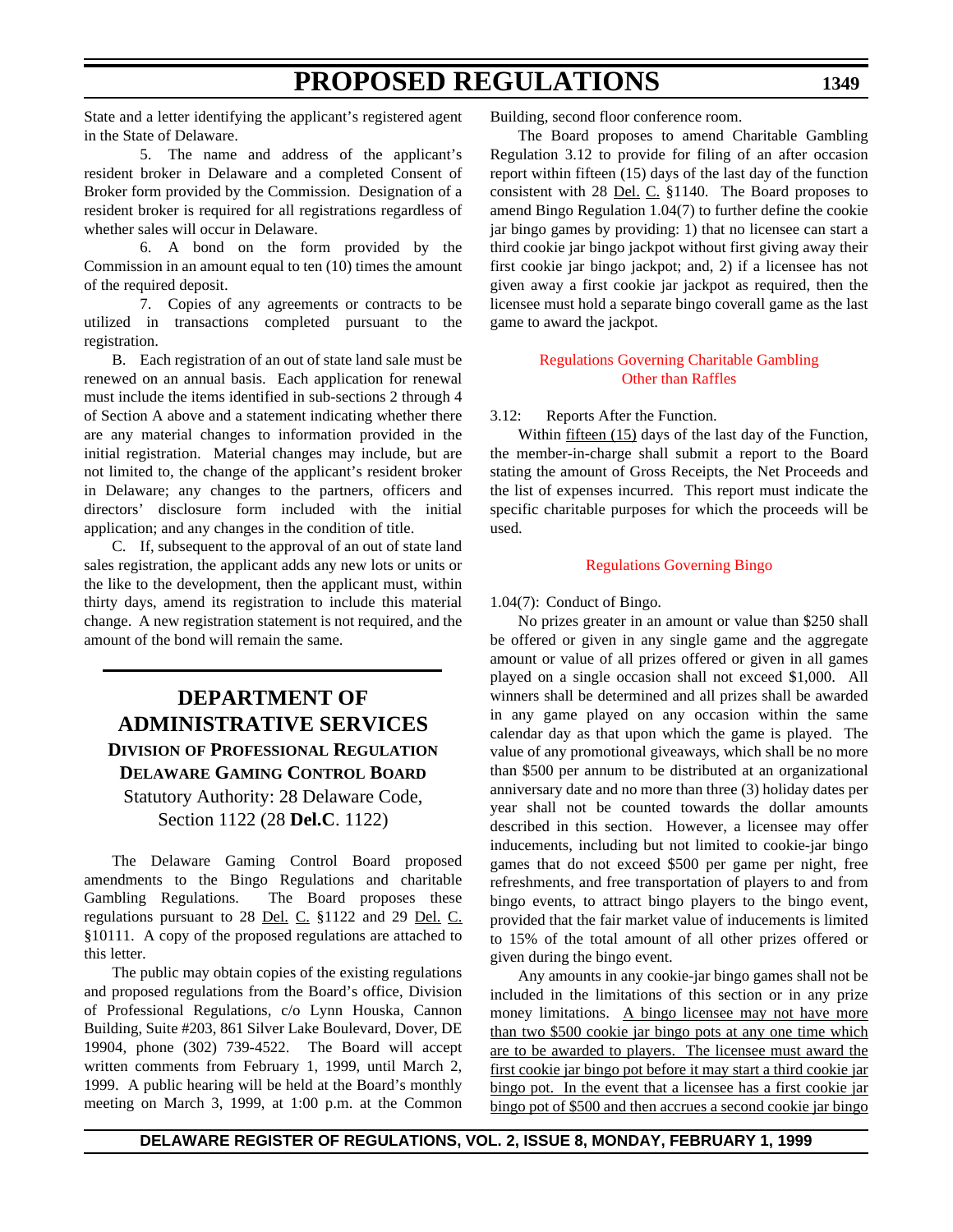### **PROPOSED REGULATIONS**

pot of \$500, the licensee must award the first cookie jar pot to a player on the occasion at which the second cookie jar pot reaches the \$500 limit. On such occasion, if the first cookie jar pot is not awarded by the end of the occasion, the licensee shall conduct a final special bingo game of "full card" or "black out" bingo using a separate, single card, and the first \$500 cookie jar shall be won by the player or players who first covers al spaces on their entire card.

### **[DEPARTMENT OF EDUCATION](http://www.doe.state.de.us/index_js.htm)**

Statutory Authority: 14 Delaware Code, Section 122(d) (14 **Del.C.** 122(d))

The Secretary seeks the consent of the State Board of Education to repeal the regulation School Calendar and Required Days and Hours of Instruction, I.D.2., page A-7 in the Handbook for K-12 Education. The repeal is necessary because the regulation is simply a repeat of Del. C., Section 1049, and does not need to be in regulation since it is already in the Del. C.

### [School Calendar And Required Days And](#page-3-2) Hours of Instruction

From Handbook For K-12 Education

2. School Calendar And Required Days And Hours of **Instruction** 

Delaware Code, Title 14, Section 1049 as amended in January 1996 gives local school boards the following authority concerning the school calendar and hours of instruction:

a. Local school boards will determine the hours of daily school sessions, holidays when district schools will be closed and days on which teachers attend educational improvement activities.

b. District calendars shall be adopted by April 30 for the ensuing year and may only be amended following 30 days public notice.

c. Requirements Related to Calendar Days

(1) Grades 1-12 must attend at least 180 days of school.

(2) Kindergarten students must attend 176 days of school in either a morning or afternoon session or the equivalent.

(3) Up to 4 days per semester may be abbreviated for parent-teacher conferences, curriculum development, semester examinations, or other school improvement activities.

(a) Except for the first and last day of the school year any such abbreviated day shall be at least  $3\frac{1}{2}$  hours exclusive of lunch and shall not be scheduled on a school day preceding a scheduled holiday.

(b) Morning and afternoon sessions of kindergarten shall be alternated on such abbreviated days.

d. Requirements Related to Hours

(1) For grades 1-12 the length of the regular school day shall be at least six hours exclusive of lunch.

(a) A district may schedule days with fewer than six hours so long as the total scheduled hours of instruction do not fall below 1,060 hours.

(2) The actual hours of instruction may be less than 1,060 hours due to unplanned delays or early dismissals of not more than two hours in each instance which are caused by weather or other unforeseen emergency circumstances.

The Secretary seeks the consent of the State Board of Education to repeal the regulation on Technology, I.L.7., page A-39 in the Handbook for K-12 Education. The repeal is necessary because it is simply a technical assistance statement and does not regulate anything.

### **[TECHNOLOGY](#page-3-2)**

#### FROM HANDBOOK FOR K-12 EDUCATION

### 7. TECHNOLOGY

a. Philosophy

Technological advancements have become a part of our society affecting all segments of our lives. Educators recognize the potential of these advancements in supporting instruction, preparing students for a technological age and assisting with information management.

At all levels of education, educators are very interested in the effect technology has on instruction and have implemented various technologies to enhance instruction. The state recognizes the need to establish priorities for instructional technology, coordinate the use of technology, and promote training and staff development to assure full benefit of technology.

b. Specific information on the Technology issues can be found in the State Instructional Technology Plan.

#### (State Board Approved April 1990)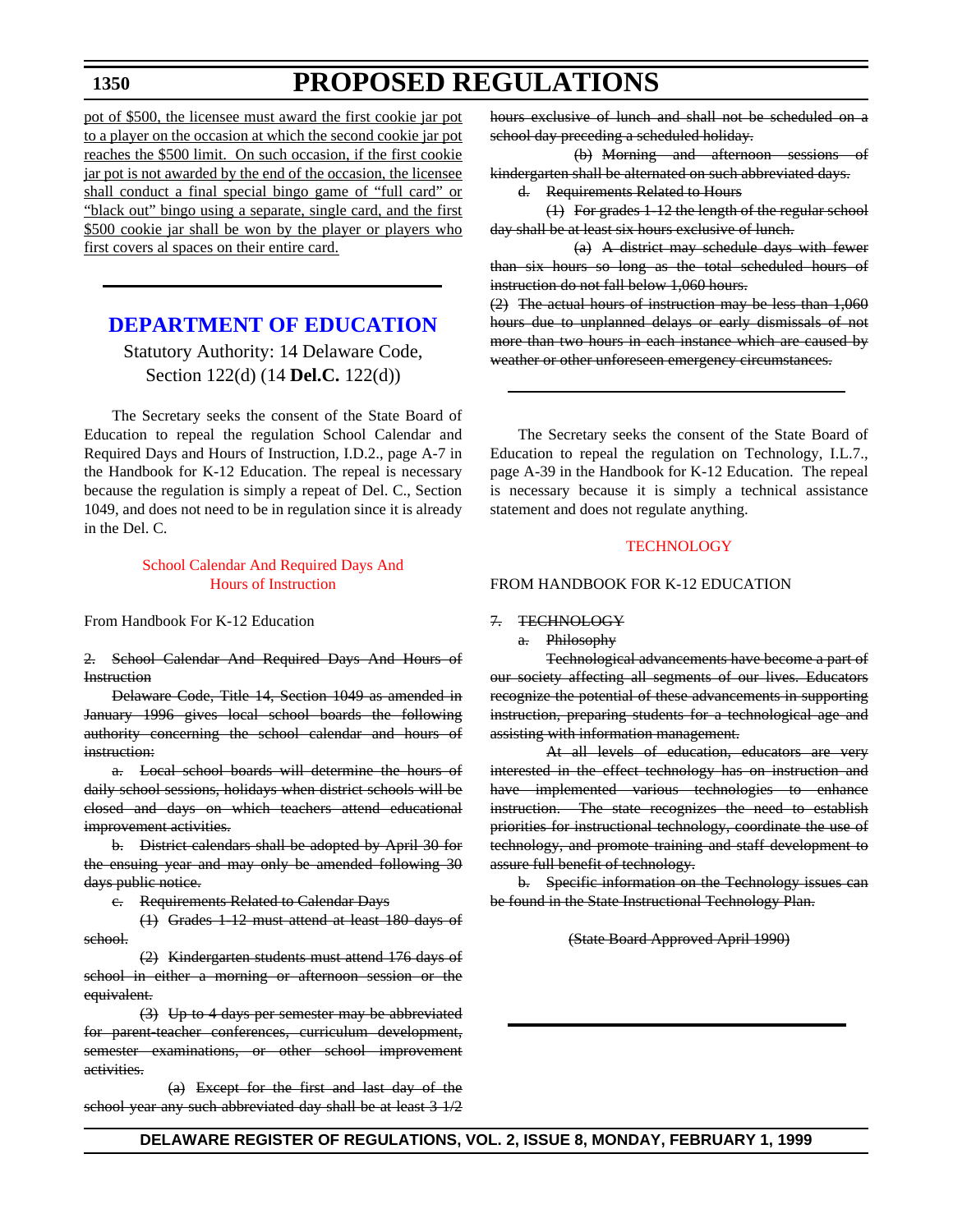### **DIVISION [OF PUBLIC HEALTH](http://www.state.de.us/govern/agencies/dhss/irm/dph/dphhome.htm)**

**OFFICE OF [VITAL STATISTICS](#page-3-2)**

Statutory Authority: 16 Delaware Code, Section 3102 (16 **Del.C.** 3102)

Notice of Public Hearing

The Office of Vital Statistics, Division of Public Health of the Department of Health and Social Services, will hold a public hearing to discuss proposed Regulations for the Vital Statistics Code (Title XVI, Chapter 31, Delaware Code). These proposed regulations describe procedures the Office of Vital Statistics will utilize in registering, maintaining, and releasing vital events for the State of Delaware.

This public hearing will be held on Monday, March 15, 1999 beginning at 10:00 a.m. in Room 309, Jesse Cooper Building, Dover, Delaware.

Copies of the proposed regulations are available for review by contacting:

> Mr. Michael Richards Office of Vital Statistics Division of Public Health Jesse Cooper Building P. O. Box 637 Dover, Delaware 19903 Telephone: 302.739.4721

Anyone wishing to present their oral comments at this hearing should contact Mr. Michael Richards at (302) 577- 6666 by March 8, 1999. Anyone wishing to submit written comments as a supplement to, or in lieu of oral testimony should submit such comments by March 19, 1999 to:

> Mr. Michael Richards, Director Office of Vital Statistics Division of Public Health PO Box 637 Dover, Delaware 19903

### Regulations for Title 16, Chapter 31 Relating to Vital Statistics

Del. Code. §3104 has established in the Division of Public Health an Office of Vital Statistics which shall install, maintain and operate the only system of vital statistics throughout this State. The Office of Vital Statistics shall have branch offices in each county. The Department of Health and Social Services shall designate one such branch as the central Office of Vital Statistics, and this branch shall

be responsible for the supervision of the operation of the other vital statistics offices throughout this State.

Regulation 1. Duties and Responsibilities of Branch Offices (Authorization: Section 3105)

The State Registrar may delegate such duties and responsibilities to branch offices as he or she deems necessary to insure the efficient operation of the system of vital statistics. These duties may include any or all of the following:

(a) The receipt, processing, and maintenance of records of birth, death, fetal death, and marriage occurring within their respective counties. This includes the receipt of these records from the person responsible for their filing, checking them for accuracy and completeness, and forwarding them to the central Office of Vital Statistics at intervals prescribed by the State Registrar.

(b) Issuance of certified copies of birth, death, fetal death and marriage records. The records from which the certified copies are issued shall be those maintained in the branch office or shall be provided by the central Office of Vital Statistics. All forms and procedures used to issue the certified copies shall be provided or approved by the State Registrar. If it is deemed appropriate and feasible, any branch office may be provided access to all birth, death and marriage records filed in Delaware.

(c) Acting as the agent of the State Registrar in their designated area and providing assistance to physicians, hospitals, funeral directors, and others in matters related to the system of vital statistics.

(d) Performing such other duties as may be prescribed by the State Registrar.

> Regulation 2. Record Preservation (Authorization: Section 3107)

When an authorized reproduction of a vital record has been properly prepared by the State Registrar in accordance with Title 29, Chapter 5 of the Delaware Code and when all steps have been taken to insure the continued preservation of the information, the record from which such authorized reproduction was made may be disposed of in accordance with an approved disposition schedule. Such record may not be disposed of, however, until the quality of the authorized reproduction has been tested in accordance with Title 29, Chapter 5 of the Delaware Code to insure that acceptable certified copies can be issued and until a security copy of such document has been placed in a secure location removed from the building where the authorized reproduction is housed. Such security copy shall be maintained in such a manner to insure that it can replace the authorized reproduction should the authorized reproduction be lost or destroyed.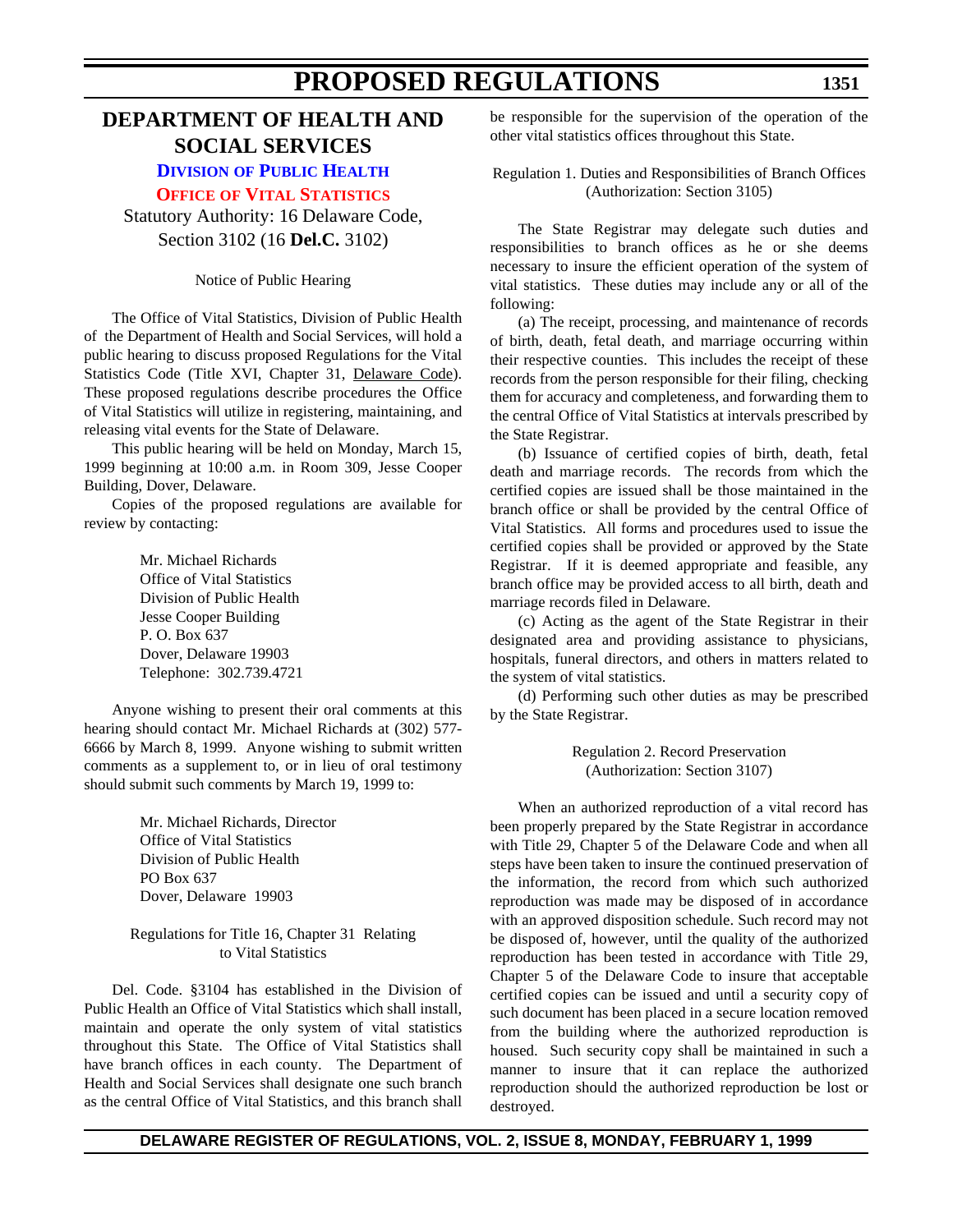The State Registrar shall update the appropriate retention and disposition schedules as necessary. The State Division of Historical and Cultural Affairs shall adhere to applicable state laws and regulations pertaining to vital records.

Regulation 3. Form and Completion of Certificates and Reports (Authorization: Sections 3108 & 3109)

Regulation 3.1. Media, Forms, Certificates, Electronic Data Files.

All forms, certificates, records, electronic data files, and reports used in the system of vital statistics are the property of the Department of Health and Social Services and shall be surrendered to the State Registrar upon demand. The forms prescribed and distributed by the State Registrar for reporting vital statistics shall be used only for official purposes. Only those forms furnished or approved by the State Registrar shall be used in the reporting of vital statistics or in making copies thereof. Electronic data records shall be accepted only when standards set by the State Registrar are met.

Regulation 3.2. Requirements for Preparation of Certificates.

All forms, certificates, and reports relating to vital statistics must either be type written or printed legibly in black, unfading ink, or stored on electronic media approved by the State Registrar. All signatures required shall be entered in black, unfading ink or stored electronically. Unless otherwise directed by the State Registrar, no certificate shall be complete and correct and acceptable for registration:

(a) That does not contain the certifier's name typed or printed legibly;

(b) that does not supply all items of information called for thereon or satisfactorily account for their omission;

(c) that contains alterations or erasures;

(d) that does not contain handwritten signatures as required;

- (e) that is marked "copy" or "duplicate";
- (f) that is a carbon copy;
- (g) that is prepared on an improper form;

(h) that contains improper or inconsistent data;

(i) that contains an indefinite cause of death which denotes only symptoms of disease or conditions resulting from disease;

(j) that is not prepared in conformity with regulations or instructions issued by the State Registrar.

Regulation 4. Disclosure and Copies of Data from Vital Records (Authorization: Section 3110)

To protect the integrity of vital records:

(a) The State Registrar or other custodians of vital records shall not permit inspection of these records, or disclose information contained in vital statistics records, or copy or issue a copy of all or part of any such record unless he or she is satisfied that the applicant is authorized to obtain a copy or abstract of such record.

(1) Family members doing genealogical research and genealogists representing a family member may obtain copies of records needed for their research. Unless the registrant is deceased, appropriate authorizations shall be required from the registrant or relevant family members as defined in section 3110(b) for the release of the records. If family members, or genealogists representing them, are unable to establish the death of a registrant or to identify those closer family members authorized by Section 3110(b), they may obtain copies of marriage and death records only upon presentation of evidence satisfactory to the State Registrar that they are directly descended from a parent or grandparent of the registrant.

(2) The term "authorized representative" shall include an attorney, physician, funeral director, or other designated agent acting in behalf of the registrant or his or her family.

(3) The natural parents of adopted children, when neither has custody, and commercial firms or agencies requesting listings of names and addresses shall not be authorized to obtain copies or abstracts of the record.

(b) The State Registrar or local custodian shall not issue a certified copy of a record until the applicant has provided sufficient information to locate the record. Whenever it shall be deemed necessary to establish an applicant's right to information from a vital record, the State Registrar or local custodian may also require identification of the applicant or a sworn statement.

(c) When 72 years have elapsed after the date of birth, or 40 years have elapsed after the date of death or marriage, such records in the custody of the State Registrar shall become available to any person upon submission of an application containing sufficient information to locate the record. The State Registrar shall collect the same fee for each copy issued or search of the files made, as is charged for a single certified copy. The same fee shall apply for vital records in the possession of the Division of Historical and Cultural Affairs.

(d) All forms and procedures used in the issuance of certified copies of vital records in the state shall be uniform and provided or approved by the State Registrar. All certified copies issued shall have security features that deter the document from being altered, counterfeited, duplicated, or simulated without ready detection. All certified copies

**1352**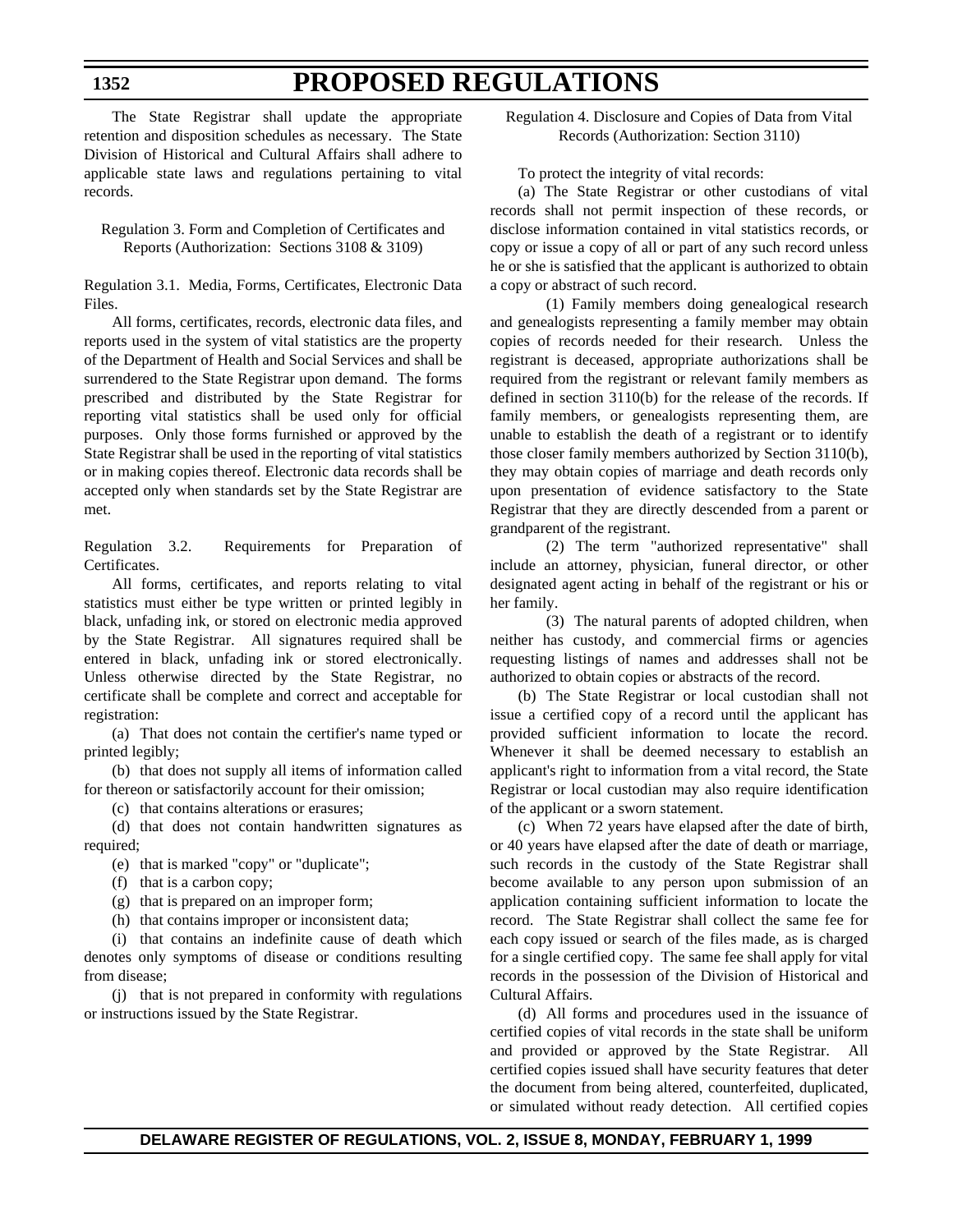shall include, at a minimum, the following security features:

- (1) sensitized security paper;
- (2) background security design;
- (3) copy void pantograph;
- (4) consecutive numbering;
- (5) engraved border;

(e) A certified copy or other copy of a death certificate containing the cause of death information shall not be issued except as follows:

(1) Upon specific request of the spouse, children, parents, or other next of kin of the decedent or their respective authorized representatives; or

(2) when a documented need for the cause of death to establish a legal right or claim has been demonstrated; or

(3) when the request for the copy is made by or on behalf of an organization that provides benefits to the decedent's survivors or beneficiaries; or

(4) upon specific request by local, state, or Federal agencies for research or administrative purposes approved by the Department of Health and Social Services; or

(5) when needed for statistical or research activities provided requests for such information conform to the Regulations Governing The Release of Vital Statistics Data For Research And Statistical Purposes established by the Department of Health and Social Services; or

(6) upon receipt of an order from a court of competent jurisdiction ordering such release.

(f) Nothing in these regulations shall be construed to permit disclosure of information contained in the "Information for Medical and Health Use Only" section of the certificate of birth or the "Information for Statistical Purposes Only" section of the certificate of marriage or certificate of divorce or annulment unless specifically authorized by the Department of Health and Social Services for statistical or research purposes. Such data shall not be subject to subpoena or court order and shall not be admissible before any court, tribunal, or other judicial body.

(g) When the State Registrar receives information that a certificate may have been registered through fraud or misrepresentation, he or she shall withhold issuance of any copy of that certificate pending an administrative hearing. The sole purpose of the hearing shall be to determine whether their is sufficient evidence to continue to withhold issuance of copies of said certificate. The State Registrar shall offer the registrant or the registrant's authorized representative notice and opportunity to be heard. If upon conclusion of the hearing no fraud or misrepresentation is found, copies may be issued. If upon conclusion of the hearing fraud or misrepresentation is found, the State Registrar shall remove the certificate from the file. The certificate and evidence shall be retained but shall not be subject to inspection or copying except upon order of a court of competent jurisdiction or by the State Registrar for purposes of administering the vital statistics program.

Regulation 5. Birth Registration (Authorization: Section 3121)

Regulation 5.1. Out-of-Institution Birth - Documentary Evidence.

When a birth occurs in Delaware outside of a hospital or institution, and the birth certificate is filed before six months, additional evidence in support of the facts of birth may be required.

A certificate for the birth shall be completed and filed upon presentation of the following evidence by the individual responsible for filing the certificate:

(a) Evidence of pregnancy, such as but not limited to:

(1) Prenatal record, or

(2) a statement from a physician or other health care provider qualified to determine pregnancy, or

(3) a home visit by a public health nurse or other health care provider, or

(4) other evidence acceptable to the State Registrar.

(b) Evidence that the infant was born alive, such as but not limited to:

(1) A statement from the physician or other health care provider who saw or examined the infant, or

(2) an observation of the infant during a home visit by a public health nurse, or

(3) other evidence acceptable to the State Registrar.

(c) Evidence of the mother's presence in this state on the date of the birth, such as but not limited to:

(1) If the birth occurred in the mother's residence,

(a) A driver's license, or a state-issued identification card, which includes the mother's current residence on the face of the license/card, or

(b) a rent receipt that includes the mother's name and address, or

(c) any type of utility, telephone, or other bill that includes the mother's name and address, or

(d) other evidence acceptable to the State Registrar.

(2) If the birth occurred outside of the mother's place of residence, and the mother is a resident of Delaware, such evidence shall consist of:

(a) An affidavit from the tenant of the premises where the birth occurred, that the mother was present on those premises at the time of the birth, and

(b) evidence of the affiant's residence similar to that required in paragraph  $(c)(1)$  of this regulation, and

(c) evidence of the mother's residence in Delaware similar to that required in paragraph  $(c)(1)$  of this regulation, or

(d) Other evidence acceptable to the State Registrar.

(3) If the mother is not a resident of Delaware,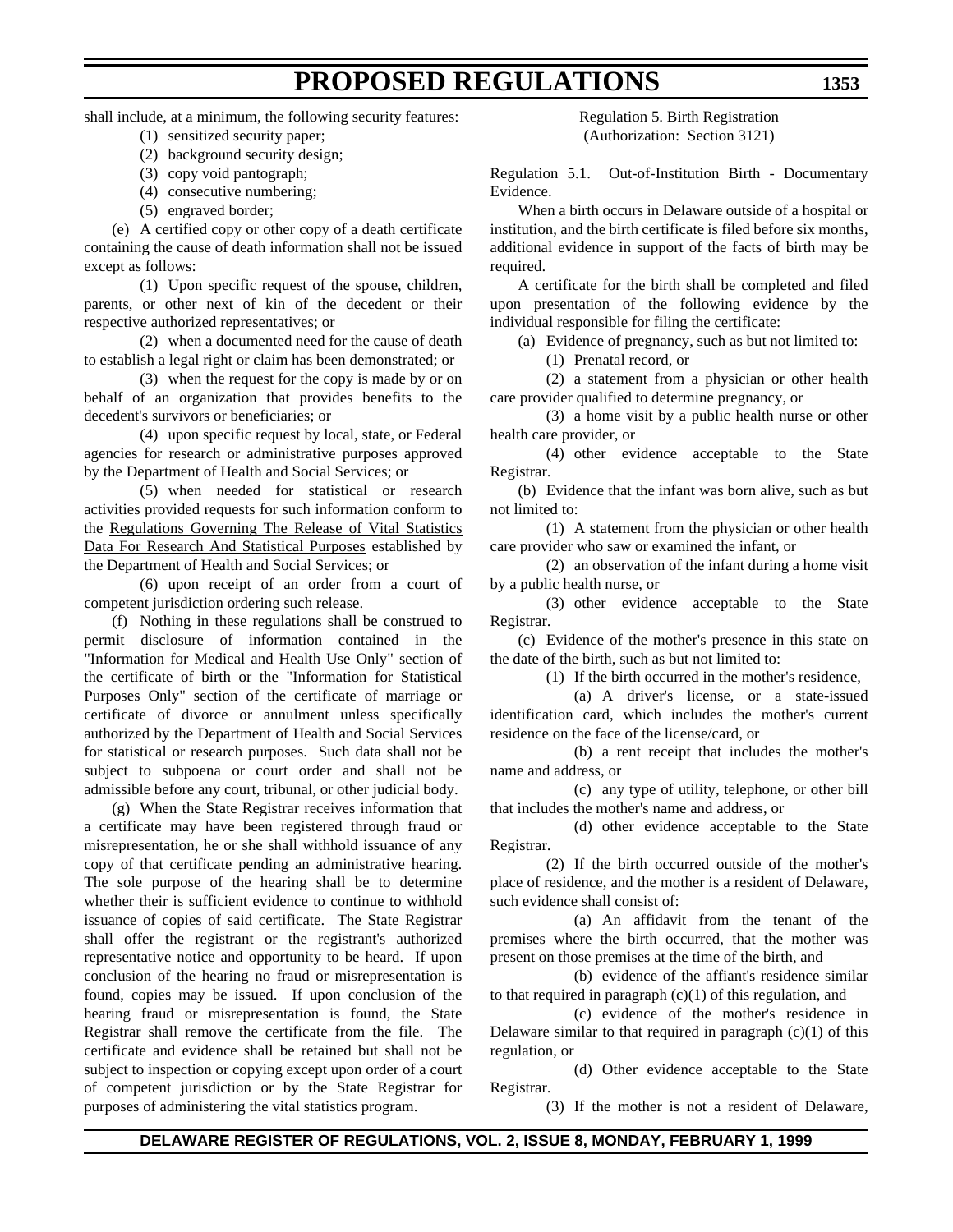# **PROPOSED REGULATIONS**

such evidence must consist of clear and convincing evidence acceptable to the State Registrar.

Regulation 5.2. Determination of Mother.

For the purposes of birth registration, the mother is deemed to be the woman who gives birth to the child, unless otherwise provided by state law or determined by a court of competent jurisdiction prior to the filing of the birth certificate.

Regulation 6. Infants of Unknown Parentage;Foundling Registration (Authorization: Section 3122)

The report for an infant of unknown parentage shall be registered on a current certificate of live birth and shall:

(a) Have "foundling" plainly marked in the top margin of the certificate;

(b) show the required facts as determined by approximation and have parentage data left blank;

(c) show the name and title of the custodian in lieu of the attendant.

If a report of a foundling is later placed in a special file as provided by Section 3122(d) of the Delaware Code, the State Registrar may inspect such information for purposes of properly administering the vital statistics program or as otherwise provided by state law.

> Regulation 7. Death Registration (Authorization: Section 3123)

Regulation 7.1. Acceptance of Death Certificate with Incomplete Personal Information.

If all the personal information necessary to complete a certificate of death is not available within the time prescribed for filing of the certificate, the funeral director or person acting as such, shall file the certificate with all information that is available and satisfactorily account for all the items that are omitted.

A supplemental report providing the personal information omitted from the original certificate shall be filed by the funeral director or person acting as such with the State Registrar as soon as possible, but in all cases within 30 days of the date the death occurred.

The supplemental report shall be used to revise the existing certificate of death; and the certificate of death shall be marked "Revised".

Regulation 7.2. Replacement of Pending Certificate

When a pending certificate of death is filed pursuant to Section 3123(e), a revised certificate of death providing the medical information omitted from the original certificate shall be completed by the certifier within thirty days of the date the death occurred, or within sixty days if an extension has been applied for through the State Registrar. The revised certificate shall be forwarded to the funeral director or person acting as such. The funeral director will complete all the personal information and file the revised certificate of death with the Office of Vital Statistics. The revised certificate of death shall replace the pending certificate of death and shall be considered the original. Such certificate shall not be marked "Revised".

Regulation 7.3. Hospital or Institution May Assist in Preparation of Certificate.

When a death occurs in a hospital or other institution and the death is not under the jurisdiction of the medical examiner, the person in charge of such institution, or his or her designated representative, may initiate the preparation of the certificate of death as follows:

(a) (1) Place the full name of the decedent and the date, time, and place of death on the certificate of death and obtain the medical certification of cause of death from the attending physician or;

(2) place the full name of the decedent and the date, time, and place of death on the certificate of death and obtain the pronouncing physician's attestation.

(b) present the partially completed certificate of death to the funeral director or person acting as such.

> Regulation 8. Adoption (Authorization: Section 3126)

Regulation 8.1. Certificates.

(a) Whenever an adoption decree is amended or annulled, the clerk of the court shall prepare a report thereof. This report shall include such facts as are necessary to identify the original certificate of adoption and the facts amended in the adoption decree as shall be necessary to properly amend the birth record.

(b) When the State Registrar shall receive a certificate of adoption, report of annulment of adoption, or amendment of a decree of adoption for a person born outside Delaware, he or she shall forward such certificate or report to the State Registrar in the state of birth.

Regulation 8.2. New Certificate.

The new certificate of birth prepared after adoption shall be on the form in use at the time of its preparation and shall include the following items and such other information necessary to complete the certificate:

(a) The name of the child;

(b) the date and city and/or county of birth as transcribed from the original certificate;

(c) the names and personal particulars of the adoptive parents;

(d) the name of the attendant, printed or typed;

(e) the State File number assigned to the original certificate of birth;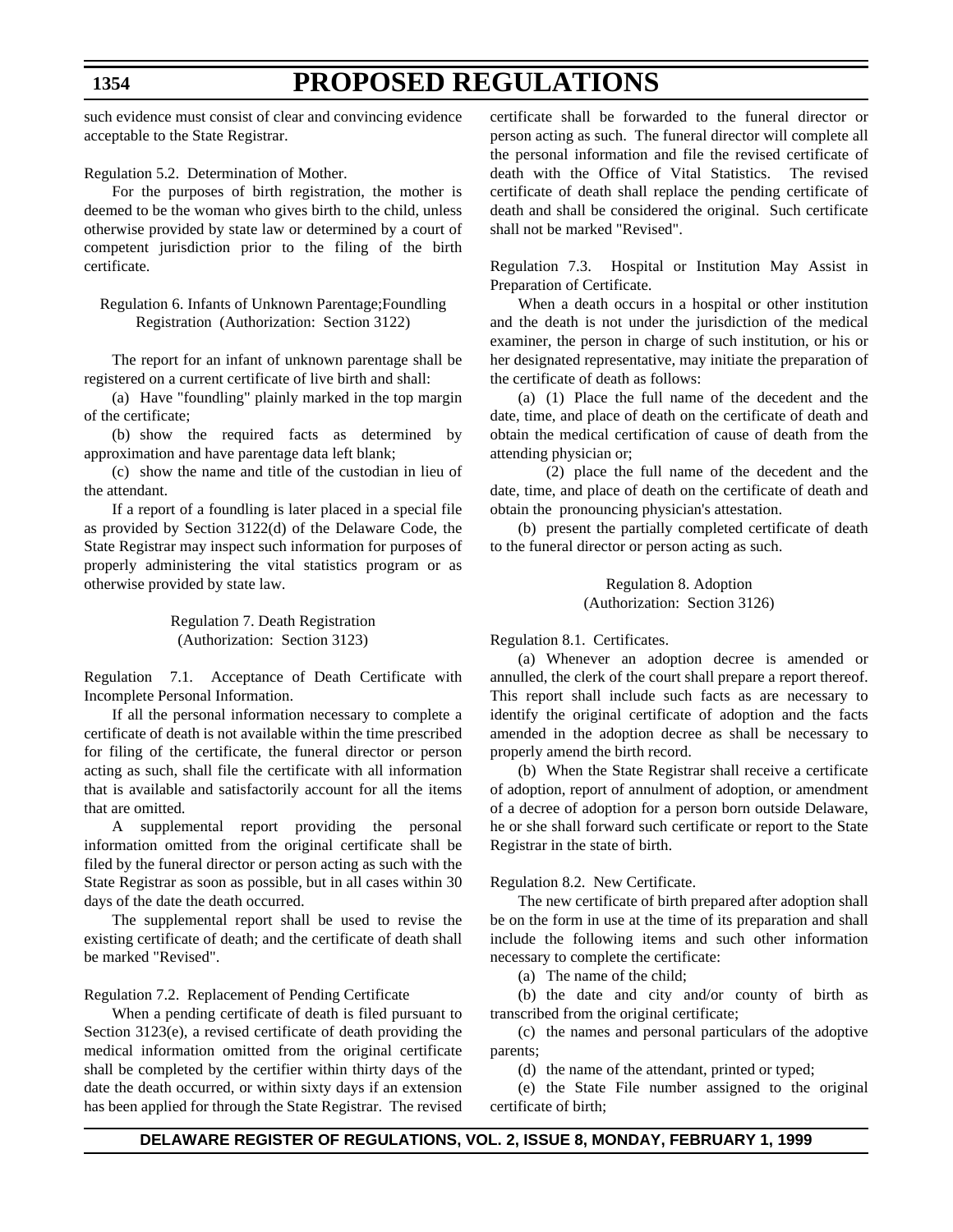(f) the original filing date

The information necessary to locate the existing certificate and to complete the new certificate shall be submitted to the State Registrar on forms prescribed or approved by him or her.

Regulation 8.3. Existing Certificate to Be Placed in a Special File.

After preparation of the new certificate, the existing certificate and the evidence upon which the new certificate was based shall be placed in a special file. Such file shall not be subject to inspection except upon order of a court of competent jurisdiction or by the State Registrar for purposes of properly administering the vital statistics program or as otherwise provided by state law.

### Regulation 9. Acknowledgement or Establishment of Paternity (Authorization: Section 3127)

The new certificate of birth prepared after acknowledgement or establishment of paternity shall be on the form in use at the time of its preparation and shall include the following items and such other information necessary to complete the certificate:

(a) The name of the child;

(b) the date and city and/or county of birth as transcribed from the original certificate;

(c) the names and personal particulars of the natural parents;

(d) the name of the attendant, printed or typed;

(e) the State File number assigned to the original certificate of birth;

(f) the original filing date.

The information necessary to locate the existing certificate and to complete the new certificate shall be submitted to the State Registrar on forms prescribed or approved by him or her.

### Regulation 10. Amendment of Vital Records (Authorization: Section 3131)

Regulation 10.1. Amendment of Minor Errors on Birth Certificates During the First Year.

Amendment of obvious errors, transposition of letters in words of common knowledge, or obvious omissions may be made by the State Registrar within the first year after the date of birth either upon his or her own observation or query or upon request of a person as defined in Regulation 10.3. When such additions or minor amendments are made by the State Registrar, a notation as to the source of the information, together with the date the change was made and the initials of the authorized agent making the change shall be made on the certificate in such a way as not to become a part of any certified copy issued. The certificate shall not be

marked "Amended."

Regulation 10.2. All Other Amendments.

Unless otherwise provided in these regulations or in the statute, all other amendments to vital records shall be supported by:

(a) An affidavit setting forth:

(1) Information to identify the certificate;

(2) the incorrect data as it is listed on the certificate;

(3) the correct data as it should appear; and

(b) One or more items of documentary evidence which support the alleged facts and which were established at least five years prior to the date of application for amendment or within seven years of the date of the event.

The State Registrar shall evaluate the evidence submitted in support of any amendment, and when he or she finds reason to doubt its validity or adequacy, the amendment may be rejected and the applicant advised of the reasons for this action.

Regulation 10.3. Who May Apply.

(a) To amend a certificate of birth, application may be made by one of the parents, if the registrant is under age 18; the guardian, the registrant if 18 years of age or over; or the individual responsible for filing the certificate.

(b) To amend a certificate of death, application may be made by the next of kin, the informant listed on the certificate of death, or the funeral director or person acting as such who submitted the certificate of death. Applications to amend the medical certification of cause of death may be made only by the physician who provided the medical certification or the medical examiner.

(c) To amend a certificate of marriage, application must be made jointly by both parties to the marriage or by the survivor. In the event the marriage to which the application relates was terminated by divorce or annulment on or before the date of application for amendment, the applicant may request amendment only of those items on the certificate of marriage which relate to the applicant.

Regulation 10.4. Amendment of Registrant's Given Names on Certificates of Birth Within the First Year.

Until the registrant's first birthday, given names may be amended upon receipt of an affidavit signed by the parent(s) named on the certificate or the guardian, person, or agency having legal custody of the registrant.

After one year from the date of birth the provisions of Regulation 10.2 must be followed to amend a given name if the name was entered incorrectly on the certificate of birth. A legal change of name order must be submitted from a court of competent jurisdiction to change a given name after one year.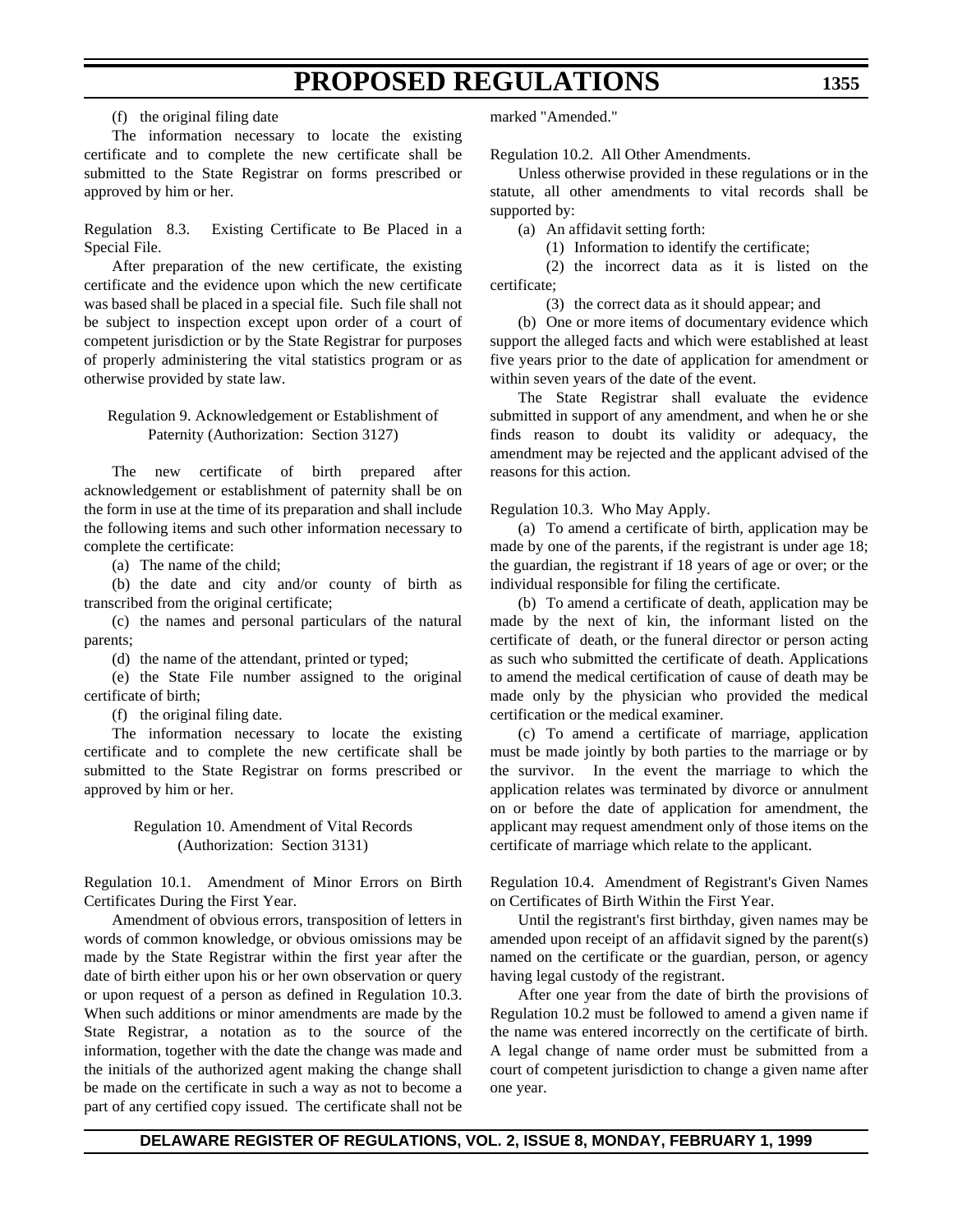Regulation 10.5. Addition of Given Names on Certificates of Birth.

Until the registrant's seventh birthday, given names, for a child whose birth was recorded without given names, may be added to the certificate upon receipt of an affidavit signed by the parent(s) named on the certificate or the guardian, person, or agency having legal custody of the registrant.

After seven years the provisions of Regulation 10.2 must be followed to add a given name.

#### Regulation 10.6. Legal Change of Name.

Upon receipt of a certified copy of an order of a court of competent jurisdiction changing the name of a person born in Delaware and upon request of such person or his or her parents, guardian, or legal representative, the State Registrar shall amend the certificate of birth to show the new name.

Regulation 10.7. Amendment of Cause of Death.

The cause of death may be amended only upon receipt of a signed statement or an approved electronic notification from the physician or medical examiner who originally certified the cause of death. In the absence or inability of the physician or with his or her approval the cause of death may be amended upon receipt of a signed statement or an approved electronic notification from his or her associate physician, or the chief medical officer of the institution in which death occurred, or a medical examiner who assumes jurisdiction of the case provided such individual has access to the medical history of the case. The State Registrar may require documentary evidence to substantiate the requested amendment.

Regulation 10.8. Amendment of the Same Item More than Once.

Once an amendment of an item is made on a vital record, that item shall not be amended again except upon receipt of a court order from a court of competent jurisdiction.

Regulation 10.9*.* Methods of Amending Certificates.

Certificates of birth, death, and marriage may be amended by the State Registrar in the following manner:

(a) Completing the item in any case where the item was left blank on the existing certificate.

(b) Drawing a single line through the item to be amended and inserting the correct data immediately above or to the side thereof. The line drawn through the original entry shall not obliterate such entry.

(c) Amending a record maintained in an electronic file by changing the item(s) to be amended. The date of the amendment must be made part of the record and the original information must also be retained.

(d) Upon receipt of a certified copy of an order of a court of competent jurisdiction indicating the sex of an individual born in Delaware has been changed by surgical procedure and whether such individual's name has been changed, the certificate of birth of such individual shall be amended by preparing a new certificate. The item numbers of the entries that were amended shall not, however, be identified on the new certificate or on any certified copies that may be issued of that certificate.

Regulation 10.10. Denial of Amendment.

When an applicant does not submit the minimum documentation required for amending a vital record or when the State Registrar has cause to question the validity or adequacy of the applicant's sworn statements or the documentary evidence, and if the deficiencies are not corrected, the State Registrar shall not amend the vital record and shall advise the applicant of the reason for this action and shall further advise the applicant of the right of appeal to a court of competent jurisdiction.

Regulation 10.11. Notification of Amendment.

(a) When a certificate or report is amended under this section by the State Registrar, the State Registrar shall report the amendment to any other custodian of the vital record and their record shall be amended accordingly.

(b) When an amendment is made to a certificate of marriage by the local official issuing the marriage license, copies of such amendment shall be forwarded to the State Registrar.

> Regulation 11. Delayed Registration of Birth (Authorization: Section 3131)

Regulation 11.1. Delayed Certificate of Birth Form.

All certificates registered six months or more after the date of birth are to be registered on a delayed certificate of birth form prescribed and furnished by the State Registrar.

Regulation 11.2. Who May Request the Registration of a Delayed Certificate of Birth.

Any person born in Delaware whose birth is not recorded in the state, his/her parent or guardian, or any other person age 18 or older acting for the registrant and having personal knowledge of the facts of birth may request the registration of a delayed certificate of birth, subject to these regulations and instructions issued by the State Registrar.

Each application for a delayed certificate of birth shall be signed and sworn to before an official authorized to administer oaths by the person whose birth is to be registered if such person is 18 years of age or over and is competent to sign and swear to the accuracy of the facts stated therein; otherwise the application shall be signed and sworn to by one of the parents of the registrant, his/her guardian, or any other person age 18 or older having personal knowledge of the facts of birth.

### **1356**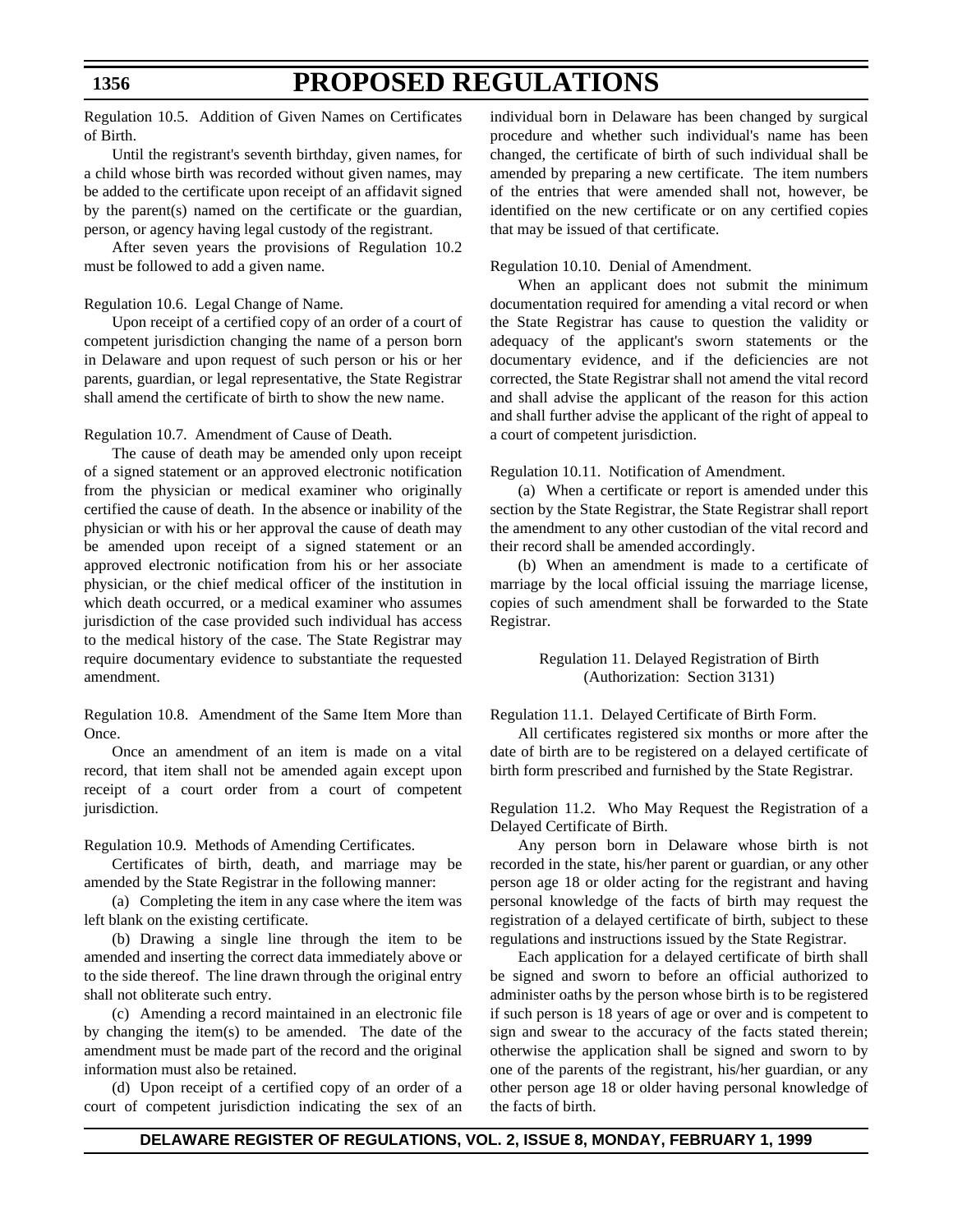Regulation 11.3. Facts to be Established for a Delayed Registration of Birth.

The minimum facts which must be established by documentary evidence shall be the following:

- (a) The full name of the person at the time of birth;
- (b) the date of birth and state of birth;
- (c) the full maiden name of the mother;

(d) the full name of the father; except that if the mother was not married either at the time of conception or birth the name of the father shall not be entered on the delayed certificate except as provided in Regulation 11.4.

Regulation 11.4. Delayed Registration Following a Legal Change of Status.

When evidence is presented reflecting a legal change of status by adoption, legitimation, or acknowledgment of paternity, a new delayed certificate may be established to reflect such change. The existing certificate and the evidence upon which the new certificate was based shall be placed in a special file. Such file shall not be subject to inspection except upon order of a court of competent jurisdiction or by the State Registrar for purposes of properly administering the vital statistics program.

Regulation 11.5. Documentary Evidence - Requirements.

To be acceptable for filing, the name of the registrant at the time of the birth and the date and place of birth entered on a delayed certificate of birth shall be supported by at least:

(a) A hospital record created at the time of birth, or two pieces of acceptable documentary evidence, if the record is filed within ten years after the date of birth; or

(b) three pieces of acceptable documentary evidence, if the record is filed ten years or more after the date of birth.

Facts of parentage shall be supported by at least one document.

Regulation 11.6. Documentary Evidence - Acceptability.

The State Registrar shall determine the acceptability of all documentary evidence submitted.

(a) Documents presented, including but not limited to census, hospital, church, and school records, must be from independent sources and shall be in the form of the original record or a duly certified copy thereof or a signed statement from the custodian of the record or document. Affidavits of personal knowledge are not acceptable as evidence to establish a delayed certificate of birth.

(b) All documents submitted in evidence:

(1) For persons aged ten or older, must have been established at least ten years prior to the date of application, or within three years of the date of birth;

(2) for persons under ten, must be dated at least one year prior to the date of application or within the first year of life.

Regulation 11.7. Abstraction of Documentary Evidence.

The State Registrar, or his or her designated representative, shall abstract on the delayed certificate of birth a description of each document submitted to support the facts shown on the delayed birth certificate. This description shall include:

(a) The title or description of the document;

(b) the name and address of the custodian.

(c) the date of the original filing of the document being abstracted;

(d) all birth facts required by Regulation 11.3 contained in each document accepted as evidence.

All documents submitted in support of the delayed birth registration shall be returned to the applicant after review.

Regulation 11.8. Verification by the State Registrar.

The State Registrar, or his or her designated representative shall verify:

(a) That no prior birth certificate is on file for the person whose birth is to be recorded;

(b) That he or she has reviewed the evidence submitted to establish the facts of birth;

(c) That the abstract of the evidence appearing on the delayed certificate of birth accurately reflects the nature and content of the document.

Regulation 11.9. Dismissal After One Year.

Applications for delayed certificates which have not been completed within one year from the date of application may be dismissed at the discretion of the State Registrar. Upon dismissal, the State Registrar shall so advise the applicant and all documents submitted in support of such registration shall be returned to the applicant.

Regulation 11.10. Delayed Registration for the Deceased.

No delayed certificate of birth shall be registered for a deceased person.

Regulation 11.11. Denial of Registration.

When an applicant does not submit the minimum documentation required for delayed registration or when the State Registrar has cause to question the validity or adequacy of the applicant's sworn statement or the documentary evidence, and if the deficiencies are not corrected, the State Registrar shall not register the delayed certificate of birth and shall advise the applicant of the reasons for this action, and shall further advise the applicant of his or her right to seek an order from a court of competent jurisdiction.

> Regulation 12. Delayed Registration of Death (Authorization: Section 3131)

The registration of a death after the time prescribed by statute and regulations shall be registered on the current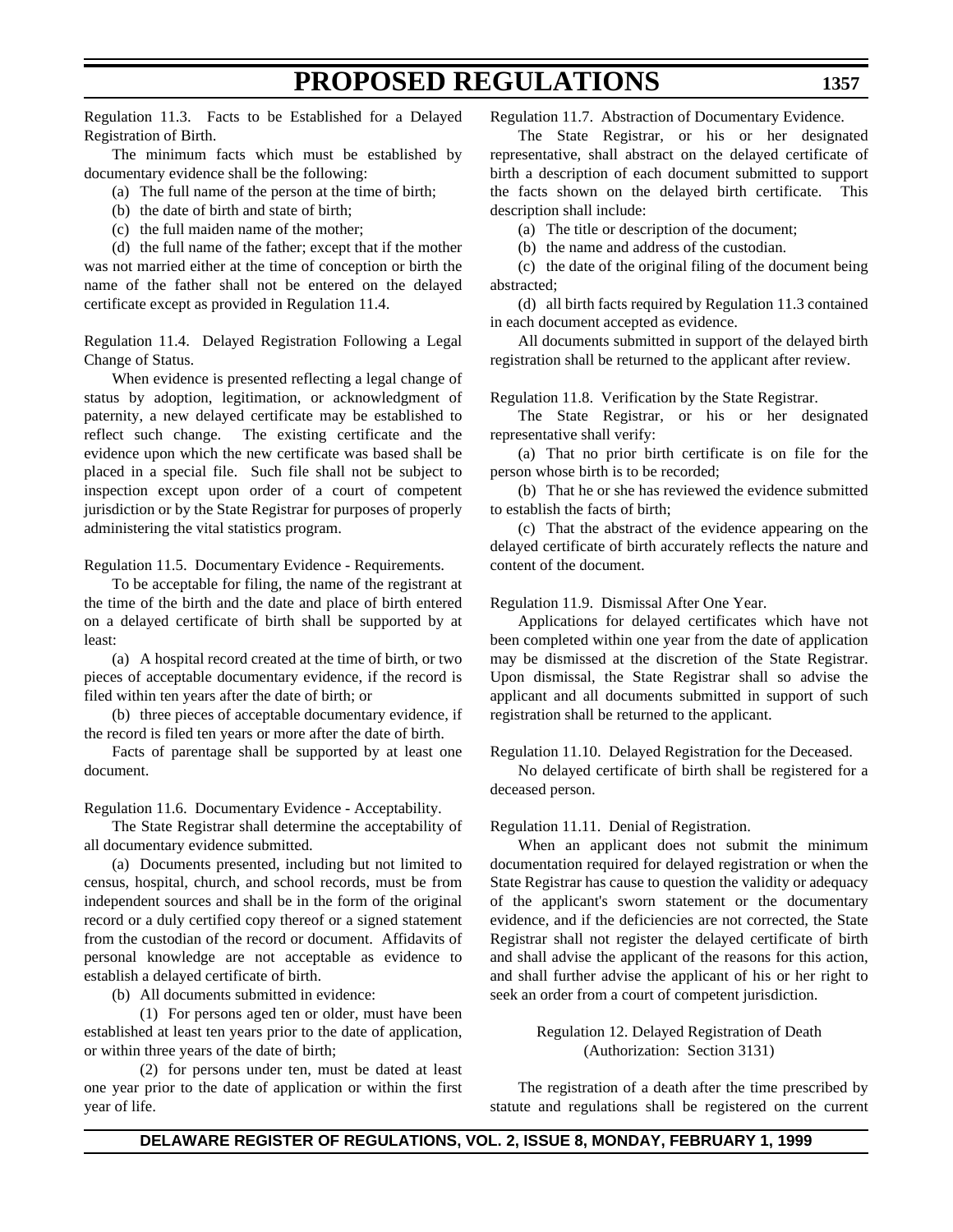## **PROPOSED REGULATIONS**

certificate of death form in the manner prescribed below:

(a) If the attending physician or medical examiner at the time of death and the attending funeral director or person who acted as such are available to complete the certificate of death, it may be completed without additional evidence and filed with the State Registrar. For those certificates filed six months or more after the date of death, the physician or medical examiner and the funeral director or person who acted as such must state in accompanying affidavits that the information on the certificate is based on records kept in their files.

(b) In the absence of the attending physician or medical examiner and the funeral director or person who acted as such, the certificate may be filed by the next of kin of the decedent and shall be accompanied by two documents which identify the decedent and his or her date and place of death.

In all cases, the State Registrar may require additional documentary evidence to prove the facts of death.

A summary statement of the evidence submitted in support of the delayed registration shall be endorsed on the certificate.

### Regulation 13. Delayed Registration of Marriage (Authorization: Section 3131)

The registration of a marriage after the time prescribed by statute shall be made on the current certificate of marriage form in the manner prescribed below:

(a) The certificate must be filed with the Clerk of the Peace where the marriage license was originally issued.

(b) To be acceptable for registration by the State Registrar the delayed certificate of marriage must be supported by:

(1) A copy of the license or of the application for license if the license was granted, and

(2) a signed statement from the officiant or the custodian of the records of the officiant and from one witness to the wedding ceremony indicating that a marriage ceremony was performed and the date and place of the marriage.

(c) In all cases, the State Registrar may require additional documentary evidence to prove the facts of marriage.

(d) When an applicant does not submit the minimum documentation required for delayed registration or when the State Registrar has cause to question the validity or adequacy of the statements or the documentary evidence, and if the deficiencies are not corrected, the State Registrar shall not register the delayed certificate of marriage and shall advise the applicant of the reasons for this action, and shall further advise the applicant of his or her right to seek an order from a court of competent jurisdiction.

### **DIVISION [OF MENTAL RETARDATION](http://www.state.de.us/govern/agencies/dhss/irm/dmr/dmrhome.htm)**

Statutory Authority: 31 Delaware Code, Section 505 (31 **Del.C.** 505)

### **Public Notice [DMR Eligibility Criteria](#page-3-3)**

In compliance with the State's Administrative Procedures Act (APA - Title 29, Chapter 101 of the Delaware Code) and with 42CFR §447.205, and under the authority of Title 31 of the Delaware Code, Chapter 5, Section 505, the Delaware Department of Health and Social Services (DHSS)/Division of Mental Retardation is amending its eligibility criteria.

Comments, written suggestions, compilations of data, testimony, briefs or other written materials concerning this change must be received by mail no later than March 3, 1999, at the DMR Administrative Office, Jesse Cooper Building, Federal Street, Dover, DE 19903, attention Susan Morrison Smith. Materials filed thereafter will not be considered except where good cause for lateness is demonstrated. Copies of all written submissions filed with the Division of Mental Retardation office will be available for public inspection in the DMR Administrative Office at the address given above. Please call (302) 739-4881, for an appointment if you wish to review the materials. Individuals with disabilities who wish to participate in these proceedings, or review the materials submitted, should contact the Division to discuss auxiliary aids or services needed to facilitate such review or participation. Such contact may be in person, in writing or by telephone by using the Telecommunications Relay Service, or otherwise.

#### Revision:

"*Mental retardation* refers to substantial limitations in present functioning. It is characterized by significantly subaverage intellectual functioning, existing concurrently with related limitations in two or more of the following applicable adaptive skill areas: communication, self-care, home living, social skills, community use, self-direction, health and safety, functional academics, leisure, and work. Mental retardation manifests before age 18."

The Division of Mental Retardation provides services to those individuals whose disability meets all of the following conditions:

(A) (i) is attributable to mental retardation (1992 AAMR definition) and/or (ii) Autism (DSM IV) and/or (iii)Prader Willi (documented medical diagnosis) and/or (iv) is attributable to a neurological condition closely related to mental retardation because such condition results in an impairment of general intellectual functioning and adaptive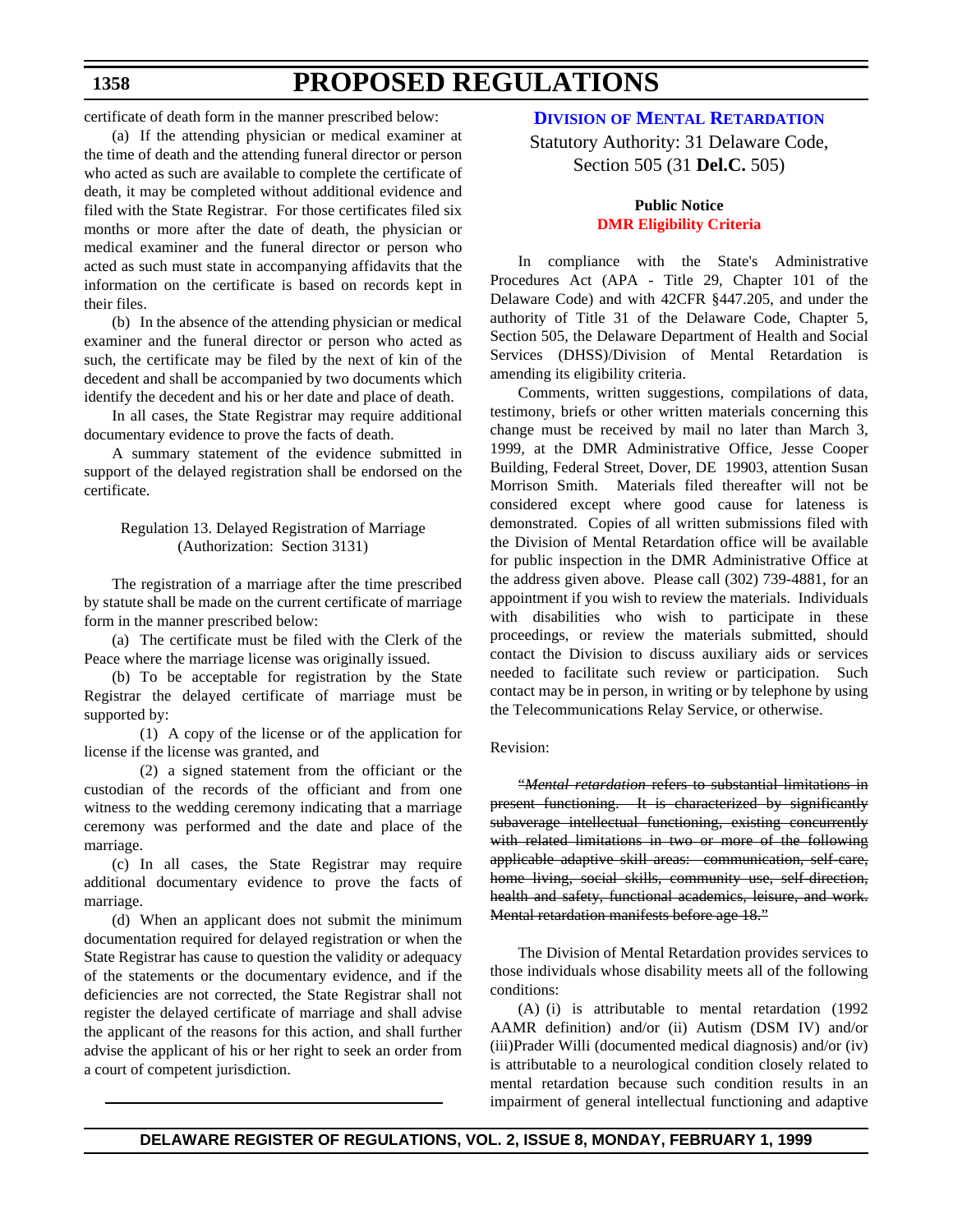**1359**

behavior similar to persons with mental retardation and requires treatment and services similar to those required for persons with impairments of general intellectual functioning

- (B) manifested before age 22
- (C) is expected to continue indefinitely

(D) results in substantial functional limitations in 2 or more of the following adaptive skill areas:

- 1) communication
- 2) self-care
- 3) home living
- 4) social skills
- 5) community use
- 6) self-direction
- 7) health and safety
- 8) functional academics
- 9) leisure
- 10) work

(E) reflects the need for lifelong and individually planned services

(F) intellectual functioning and adaptive behavior is determined by using established standardized tests approved by the Division.

### **DEPARTMENT OF NATURAL RESOURCES AND ENVIRONMENTAL CONTROL**

### **DIVISION OF AIR AND WASTE [MANAGEMENT](http://www.dnrec.state.de.us/aandw.htm) [AIR QUALITY MANAGEMENT SECTION](#page-3-4)**

Statutory Authority: 7 Delaware Code, Chapter 60 (7 **Del.C.** Ch. 60)

### REGISTER NOTICE

1. Title of the Regulations:

Amendments to the Delaware 1999 Rate-of-progress Plan for Kent and New Castle Counties: for Demonstrating Progress Toward Attainment of the National Ambient Air Quality Standard for Ground Level Ozone

2. Brief Synopsis of the Subject, Substance and Issues:

The Amendments consist of 1) updated calculations of emission reduction credits resulting from the imposition of facility caps on NOx emissions as required by Air Quality Regulation #37; 2) the removal from the original Plan of the peak ozone season equivalent of 8.5 tons per year of credited reductions attributed to emission controls on the spill diversion tank at Motiva Enterprises' waste water treatment system; 3) the inclusion of a contingency plan to cover the Clean Air Act requirement for a minimum of an additional 3 percent reduction held in reserve in case of failure to meet the emission target levels in 1999.

- 3. Possible Terms of The Agency Action: None
- 4. Statutory Basis or Legal Authority to Act:
	- 7 Del. C., Chapter 60 Section 6010
		- Clean Air Act Amendments of 1990

5. OTHER REGULATIONS THAT MAY BE AFFECTED BY THE PROPOSAL: None

6. Notice of Public Comment: March 16, 1999 6:00 p.m. DNREC Auditorium, 89 Kings Highway, Dover, DE

7. Prepared by:

Alfred\_R. Deramo, Program Manager (302) 739-4791 January 15, 1999

Amendments to The Delaware 1999 Rate-of-Progress Plan for Kent and New Castle Counties (Submitted to US EPA in December 1997)

For Demonstrating Progress Toward Attainment of the National Ambient Air Quality Standard for Ground-Level Ozone

Submitted by Delaware Department of Natural Resources and Environmental Control, Dover, Delaware

January 1999

Table of Contents Page

| 1. | Introduction                                     |                       |
|----|--------------------------------------------------|-----------------------|
| 2. | Reevaluations of voc and nox emission reductions | $\mathcal{D}_{\cdot}$ |
|    | 2.1 VOC Emission Reductions from Benzene         |                       |
|    | Waste Rule and Delaware Regulation 24.28         | $\mathcal{L}$         |
|    | 2.2 NOx Emission Reductions from Delaware        |                       |
|    | RACT Applicable Point Sources in Kent County 2   |                       |
|    | 2.3 NO <sub>x</sub> Emission Reductions from OTC |                       |
|    | Regional Controls and Delaware Regulation 37     | 5                     |
|    | 2.4 Summary of VOC and NO <sub>x</sub> Emission  |                       |
|    | <b>Reductions after Amendments</b>               | 9                     |
|    | 2.5 Requirements for VOC and NO <sub>x</sub>     |                       |
|    | <b>Emission Reductions</b>                       | 9                     |
| 3. | Contingency Plan of Delaware's 1999              |                       |
|    | Rate-Of-Progress Plan                            | 12                    |
|    | 3.1 Contingency Requirements for                 |                       |
|    | <b>Emission Reductions</b>                       | 12                    |
|    | 3.2 Control Measures to Meet                     |                       |

### **DELAWARE REGISTER OF REGULATIONS, VOL. 2, ISSUE 8, MONDAY, FEBRUARY 1, 1999**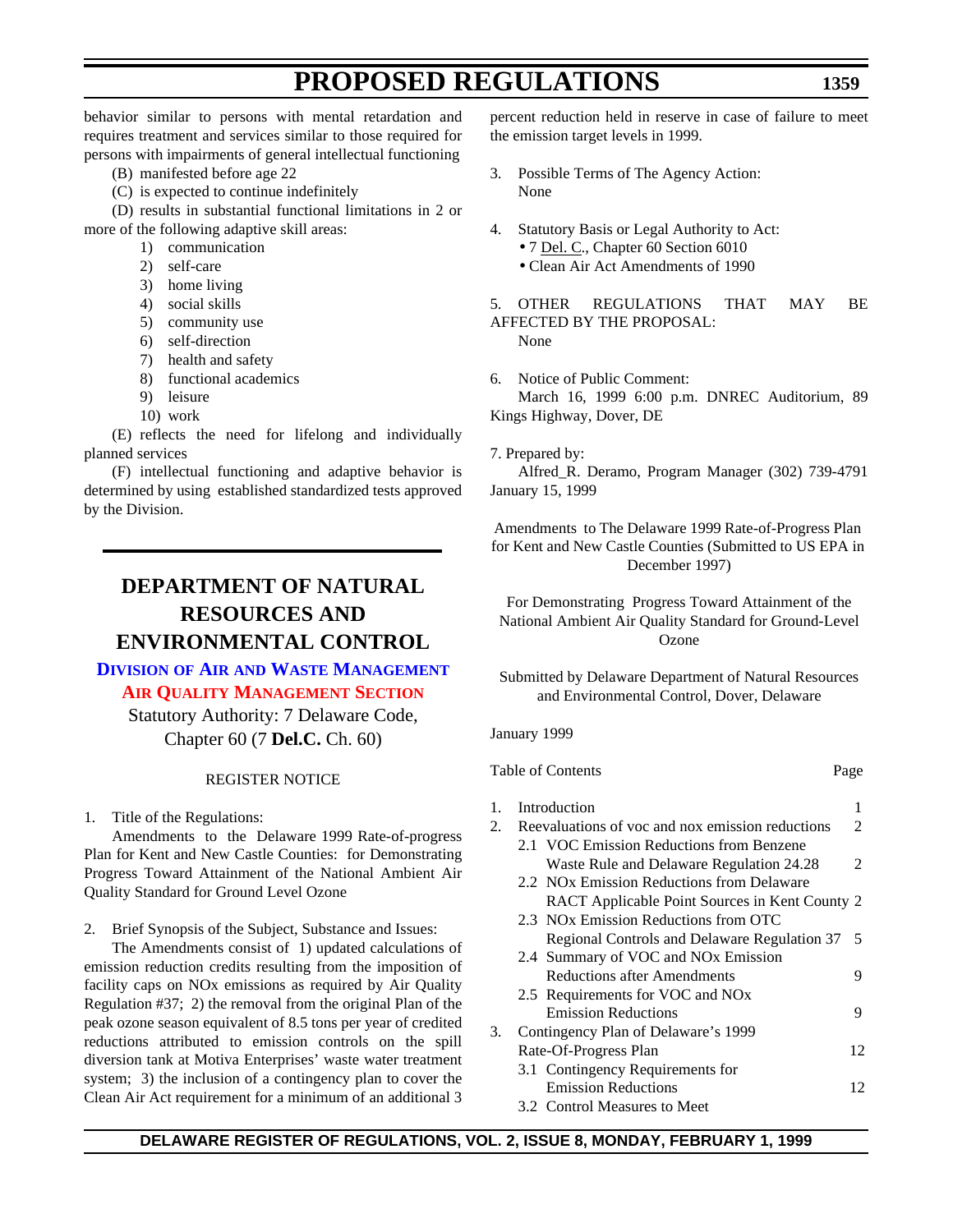| <b>Contingency Requirements</b>                                                                                                                                                                                                                                                                                                                                                                                                            | 12    |
|--------------------------------------------------------------------------------------------------------------------------------------------------------------------------------------------------------------------------------------------------------------------------------------------------------------------------------------------------------------------------------------------------------------------------------------------|-------|
| Appendix M (Amended). VOC Emission Reductions<br>from Federal Benzene Waste Rule<br>and Delaware Regulation 24.28<br>Appendix P. MOBILE5a Input and Output Files for<br>Stage II Vapor Recovery Program with                                                                                                                                                                                                                               | $M-0$ |
| <b>Annual Inspections</b>                                                                                                                                                                                                                                                                                                                                                                                                                  | $P-0$ |
| List of Tables                                                                                                                                                                                                                                                                                                                                                                                                                             | Page  |
| Table 3-15 (Amended). NOx Emission Reductions<br>from Delaware RACT Applicable Point Sources<br>in Kent County                                                                                                                                                                                                                                                                                                                             | 4     |
| Table 3-19 (Amended). NOx Emission Reductions<br>from OTC Regional Control Requirements<br>and Delaware Regulation 37                                                                                                                                                                                                                                                                                                                      | 7     |
| Table 1. Summary of 1999 VOC and NOx<br>Emission Reductions (in TPD)                                                                                                                                                                                                                                                                                                                                                                       | 9     |
| Table 1-16 (Amended). Calculation of Creditable<br>VOC Emission Reductions (in TPD) for 1999 RPP                                                                                                                                                                                                                                                                                                                                           | 10    |
| Table 1-17 (Amended). Percents of VOC and NOx<br>Emission Reductions for 1996-1999 Period                                                                                                                                                                                                                                                                                                                                                  | 10    |
| Table 2. Summary of Contingency Measures and<br><b>Emission Reductions</b>                                                                                                                                                                                                                                                                                                                                                                 | 17    |
| Table M-1. 1990 Base Year Uncontrolled VOC<br>Emissions from Motiva's Wastewater Treatment<br>Plant                                                                                                                                                                                                                                                                                                                                        | $M-1$ |
| Table M-2. Summary of VOC Emissions at<br>Motiva's Wastewater Treatment Plant                                                                                                                                                                                                                                                                                                                                                              | $M-5$ |
| List of Acronyms                                                                                                                                                                                                                                                                                                                                                                                                                           |       |
| AQM:<br>Air Quality Management Section<br>BEA:<br>Bureau of Economic Analysis<br>CAAA: Clean Air Act Amendments of 1990<br>CE:<br><b>Control Efficiency</b><br>CMSA: Consolidated Metropolitan Statistical Area<br>Carbon Monoxide<br>CO:<br>DelDOT: Delaware Department of Transportation<br><b>DNREC: Delaware Department of Natural Resources</b><br>and Environmental Control<br>United States Environmental Protection Agency<br>EPA: |       |
| ER:<br><b>Emission Reduction</b><br>GF:<br><b>Growth Factor</b>                                                                                                                                                                                                                                                                                                                                                                            |       |
| mmBTU:Million British Thermal Unit<br>MOU: Memorandum Of Understanding                                                                                                                                                                                                                                                                                                                                                                     |       |

**1360**

|                 | <b>ALLATION</b>                                                                                                                                                                                                                                                                                                                                                                                                                                                                                                                                                                    |
|-----------------|------------------------------------------------------------------------------------------------------------------------------------------------------------------------------------------------------------------------------------------------------------------------------------------------------------------------------------------------------------------------------------------------------------------------------------------------------------------------------------------------------------------------------------------------------------------------------------|
| MW:             | Megawatt                                                                                                                                                                                                                                                                                                                                                                                                                                                                                                                                                                           |
| NAA:            | Non-Attainment Area                                                                                                                                                                                                                                                                                                                                                                                                                                                                                                                                                                |
|                 | NAAQS:National Ambient Air Quality Standard                                                                                                                                                                                                                                                                                                                                                                                                                                                                                                                                        |
| $NOx$ :         | Oxides of Nitrogen                                                                                                                                                                                                                                                                                                                                                                                                                                                                                                                                                                 |
| OTC:            | <b>Ozone Transport Commission</b>                                                                                                                                                                                                                                                                                                                                                                                                                                                                                                                                                  |
| OTR:            | <b>Ozone Transport Region</b>                                                                                                                                                                                                                                                                                                                                                                                                                                                                                                                                                      |
| RACT:           | Reasonably Available Control Technology                                                                                                                                                                                                                                                                                                                                                                                                                                                                                                                                            |
| RE:             | <b>Rule Effectiveness</b>                                                                                                                                                                                                                                                                                                                                                                                                                                                                                                                                                          |
| RP:             | <b>Rule Penetration</b>                                                                                                                                                                                                                                                                                                                                                                                                                                                                                                                                                            |
| RPP:            | Rate-of-Progress Plan                                                                                                                                                                                                                                                                                                                                                                                                                                                                                                                                                              |
| SCC:            | Source Classification Code                                                                                                                                                                                                                                                                                                                                                                                                                                                                                                                                                         |
| SIC:            | <b>Standard Industrial Classification</b>                                                                                                                                                                                                                                                                                                                                                                                                                                                                                                                                          |
| SIP:            | <b>State Implementation Plan</b>                                                                                                                                                                                                                                                                                                                                                                                                                                                                                                                                                   |
| TPD:            | Tons Per Day                                                                                                                                                                                                                                                                                                                                                                                                                                                                                                                                                                       |
| TPY:            | <b>Tons Per Year</b>                                                                                                                                                                                                                                                                                                                                                                                                                                                                                                                                                               |
|                 |                                                                                                                                                                                                                                                                                                                                                                                                                                                                                                                                                                                    |
| VOC:            | Volatile Organic Compound                                                                                                                                                                                                                                                                                                                                                                                                                                                                                                                                                          |
| VRS:            | Vapor Recovery System                                                                                                                                                                                                                                                                                                                                                                                                                                                                                                                                                              |
| 1993.           | List of References<br>1. Federal Clean Air Act, 42 U.S.C.A. '7401 et seq., as<br>amended by the Clean Air Act Amendments of 1990, P.L.<br>101-549, November 15, 1990.<br>2. NO <sub>x</sub> Substitution Guidance, Office of Air Quality<br>Planning and Standards, U.S. Environmental Protection<br>Agency, Research Triangle Park, North Carolina, December,<br>3. The Delaware 1999 Rate-of-Progress Plan for Kent<br>and New Castle Counties, Department of Natural Resources<br>and Environmental Control, Air Quality Management<br>Section, Dover, Delaware, December 1997. |
| 4.              | The Delaware 15% Rate-of-Progress Plan,                                                                                                                                                                                                                                                                                                                                                                                                                                                                                                                                            |
|                 | Department of Natural Resources and Environmental                                                                                                                                                                                                                                                                                                                                                                                                                                                                                                                                  |
|                 | Control, Air Quality Management Section, Dover, Delaware,                                                                                                                                                                                                                                                                                                                                                                                                                                                                                                                          |
| February, 1995. |                                                                                                                                                                                                                                                                                                                                                                                                                                                                                                                                                                                    |
|                 | 5. Delaware Regulations Governing the Control of Air                                                                                                                                                                                                                                                                                                                                                                                                                                                                                                                               |
|                 | Pollution, Division of Air and Waste Management,                                                                                                                                                                                                                                                                                                                                                                                                                                                                                                                                   |
|                 | Delaware Department of Natural Resources and                                                                                                                                                                                                                                                                                                                                                                                                                                                                                                                                       |
|                 | Environmental Control, Dover, Delaware, Updated to March                                                                                                                                                                                                                                                                                                                                                                                                                                                                                                                           |
| 8.1995.         |                                                                                                                                                                                                                                                                                                                                                                                                                                                                                                                                                                                    |
|                 | 6. Memorandum of Understanding among the States of                                                                                                                                                                                                                                                                                                                                                                                                                                                                                                                                 |
|                 | the Ozone Transport Commission on Development of a                                                                                                                                                                                                                                                                                                                                                                                                                                                                                                                                 |
|                 | Regional Strategy Concerning the Control of Stationary                                                                                                                                                                                                                                                                                                                                                                                                                                                                                                                             |
|                 | Source Nitrogen Oxide Emissions, Stationary and Area                                                                                                                                                                                                                                                                                                                                                                                                                                                                                                                               |
|                 | Source Committee, Ozone Transport Commission,                                                                                                                                                                                                                                                                                                                                                                                                                                                                                                                                      |

Washington, D.C., September 1994.

Carolina, July 1995.

7. The 1990 OTC NOx Baseline Emission Inventory, EPA-454/R-95-013, Office of Air Quality Planning and Standards, US EPA, Research Triangle Park, North

8. NOx Budget Program Regulation No. 27, Department of Natural Resources and Environmental Control, Air Quality Management Section, Dover, Delaware, December

9. Guidance on the Post-1996 Rate-of-Progress Plan and

1997.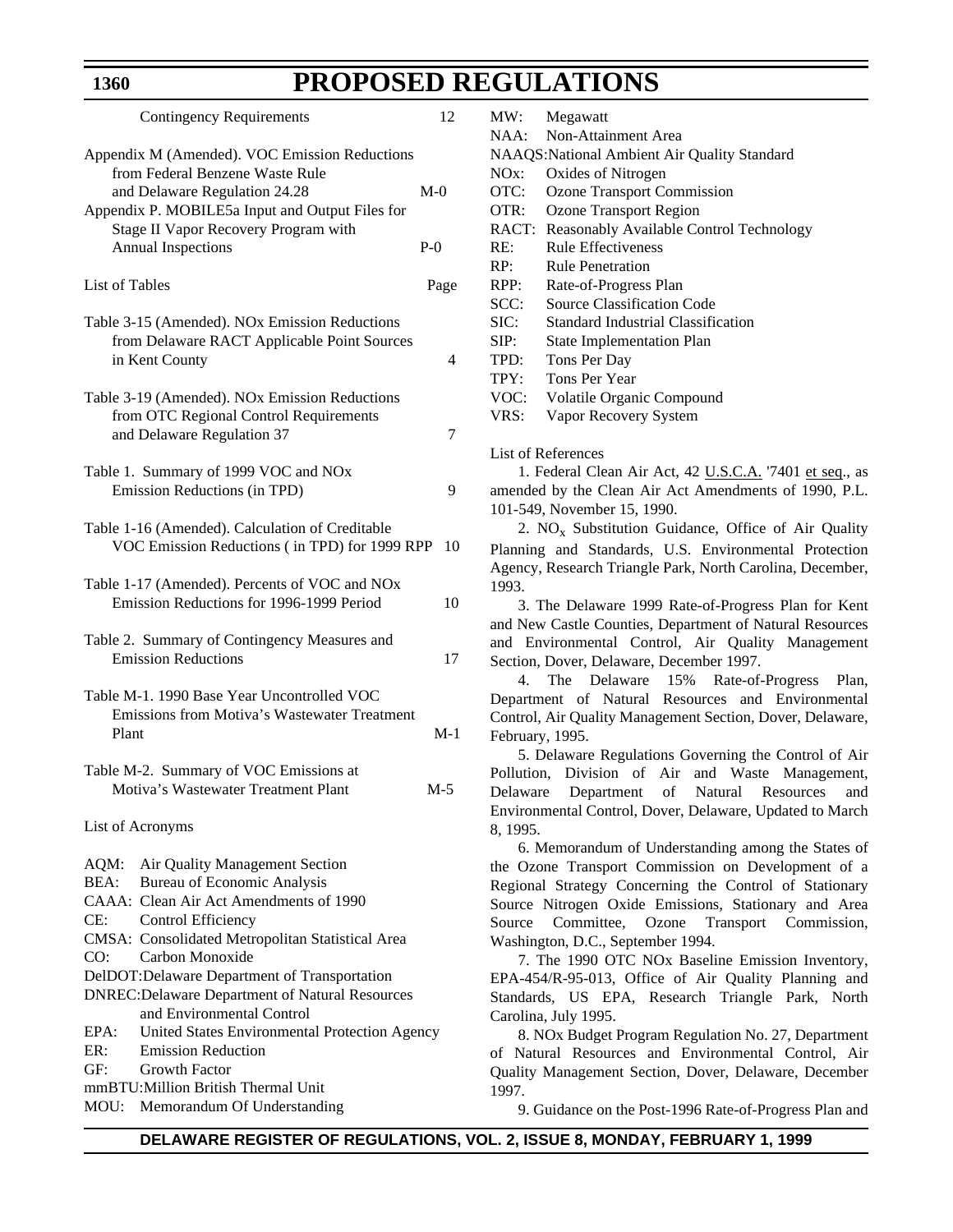the Attainment Demonstration, Office of Air Quality Planning and Standards, US EPA, Research Triangle Park, North Carolina, February 1994.

10. Guidance on Issues Related to 15 Percent Rate-of-Progress Plans, Policy memorandum, M.H. Shapiro, Acting Assistant Administrator for Air and Radiation, US EPA, Washington D.C., August 23, 1993.

11. Procedures for Emission Inventory Preparation Vol. IV: Mobile Sources, EPA-450/4-81-026d (Revised), Office of Air and Radiation and Office of Mobile Sources, US EPA, Ann Arbor, Michigan, and Office of Air Quality Planning and Standards, US EPA, Research Triangle Park, North Carolina, 1992.

### 1. INTRODUCTION

The Clean Air Act Amendments of 1990 (Ref. 1, hereafter referred to as CAAA) set forth National Ambient Air Quality Standards (NAAQS) for six air pollutants. Two counties in Delaware, i.e., Kent and New Castle, exceed the 1-hour ground-level ozone standard, and have been classified by US Environmental Protection Agency (EPA) as severe nonattainment areas. Under Section 182(d) of the CAAA, Delaware is required to submit to EPA a revision of its State Implementation Plan (SIP), for every 3-year period after 1996, that achieves an actual VOC emission reduction of at least 3% per year over the 3-year period for these two counties. Under certain conditions, the CAAA allows substitution of anthropogenic nitrogen oxides  $(NO_x)$ emission reductions for the post-1996 VOC emission reduction requirements (Ref. 2). The revision of Delaware's SIP for the period of 1996-1999, termed as Delaware 1999 Rate-of-Progress Plan was submitted to EPA in December, 1997 (Ref. 3, hereafter referred to as the Delaware 1999 RPP or simply 1999 RPP). Detailed information regarding the CAAA's requirements for attaining the 1-hour NAAQS for the ground-level ozone, as well as Delaware's state implementation plans for meeting these requirements, can be found in Delaware's 1999 RPP (Ref. 3).

This document contains amendments to Delaware's 1999 Rate-of-Progress Plan submitted to EPA in December, 1997. The document will specify individual portions of the original 1999 RPP that are being amended. In brief, the amendments include (1) reevaluations of some VOC and NOx emission reductions in Part III of the 1999 RPP, (2) recalculation of VOC and NOx emission reductions in the milestone year of 1999 to meet the rate-of-progress requirements, and (3) development of a contingency plan for the 1999 RPP. The portions in the original 1999 RPP that are not amended by this document remain valid.

The agency with direct responsibility for preparing and submitting this document is the Delaware Department of Natural Resources and Environmental Control (DNREC), Division of Air and Waste Management, Air Quality Management Section (AQM), under the direction of Darryl D. Tyler, Program Administrator. The working responsibility for Delaware's air quality planning falls within the Planning and Community Protection Branch of the Air Quality Management Section of DNREC, under the management of Raymond H. Malenfant, Program Manager. Alfred R. Deramo, Program Manager of Emissions Research, Planning and Attainment Group within the Planning and Community Protection Branch, is the project manager and chief editor of this document. The following personnel under Alfred R. Deramo are instrumental in preparing this document:

Principal Author:

Frank F. Gao, Ph.D., P.E., Environmental Engineer. Technical Advisor and Quality Assurance Reviewer: Mohammed A. Mazeed, Ph.D., P.E., Environmental Engineer.

Technical Supporting Staff:

Point sources: John L. Outten, Environmental Scientist. Area Sources: Jack L. Sipple, Environmental Scientist. Mobile Sources: Mark H. Glaze, Resource Planner

2. Reevaluations of VOC and NOx emission reductions

2.1 VOC Emission Reductions from Benzene Waste Rule and Delaware Regulation 24.28

This subsection shall replace the corresponding subsection on page 3-43 of the 1999 RPP, entitled "3. Benzene Waste Rule".

The waste water treatment system at the facility of Motiva Enterprises (formerly Star Enterprise) in New Castle County (Point 50, SCC 30600503) is subject to the National Emission Standards for Hazardous Air Pollutants (NESHAP), Benzene Waste Rule (40CFR61 Subpart FF), and Section 28 of Delaware Air Regulation 24 (Ref. 5, hereafter referred to as Regulation 24.28). Process modifications and emission controls having been planned and implemented for the system to comply with the above rule and regulation can reduce VOC emissions significantly. A detailed discussion of these process modifications and the associated VOC emission reductions is included in Appendix M, as amended in and attached to this document. The 1999 Control Strategy Projection emissions are determined using point source projection Equation P-3 (page 3-10, 1999 RPP) with a control efficiency of 86.6% as derived and explained in the amended Appendix M.

As calculated in the amended Appendix M, the 1999 Control Strategy Projection for VOC emissions from Motiva's wastewater treatment plant is 0.763 TPD in the peak ozone season. The corresponding 1999 Current Control Projection for this source is 2.485 TPD. Thus, the total VOC emission reduction from this source is:

ER<sub>1999</sub> (TPD) = 2.485 - 0.763 = 1.722 TPD in the peak ozone season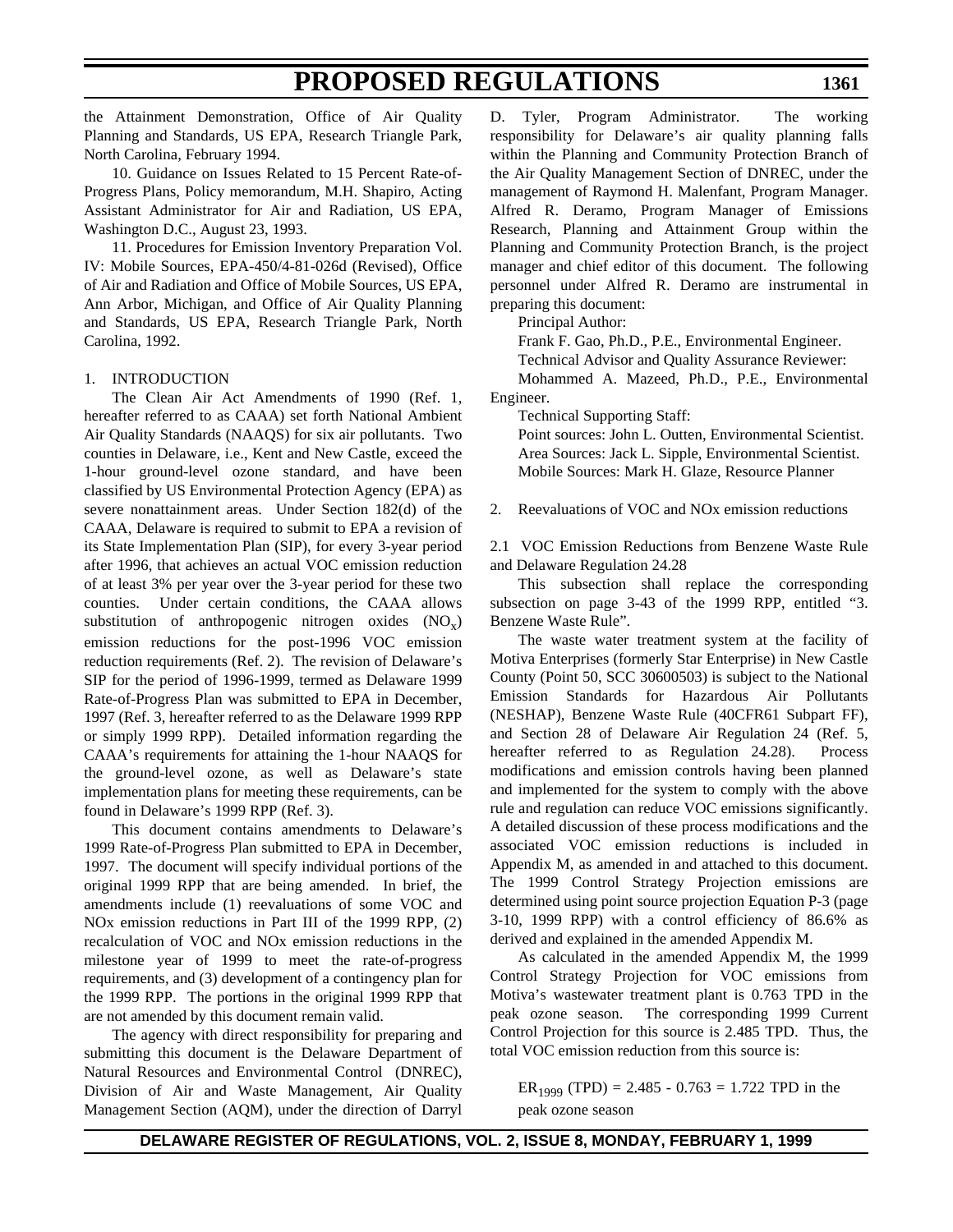## **PROPOSED REGULATIONS**

The VOC emission reductions expected at Motiva's wastewater treatment plant are from process modifications and controls planned by Motiva to comply with either the Federal Benzene Waste Rule or Delaware Air Regulation 24.28 for petroleum refinery. In July 1992, DNREC acknowledged a total of 75 TPY VOC emission reductions from the spill diversion tank (a component unit of the wastewater treatment system) to offset VOC emissions from Motiva's then-planned ether project (DNREC Secretary's Order No. 92-0044, July 14, 1992). Since Motiva has estimated that the ether project would lead to a VOC emission increase of only 66.5 TPY, an extra credit of 8.5 TPY (i.e.,  $75 - 66.5 = 8.5$  TPY) could remain unused. Delaware decides not to use this extra 8.5 TPY credit in its 1999 RPP. It should be pointed out that the 1.722 TPD VOC emission reductions calculated above do not include this extra acknowledged credit (Appendix M).

2.2 NOx Emission Reductions from Delaware RACT Applicable Point Sources in Kent County

This subsection amends Table 3-15 of the original 1999 RPP (page 3-50), entitled "NOx Emission Reductions from Delaware NOx RACT Applicable Sources in Kent County". The amended Table 3-15 provided herein shall replace the original Table 3-15.

In the original Table 3-15, six sources (or nine records) in Kent County are listed as affected by Delaware NOx RACT regulations (Ref. 5). Among them, the sources of Dover Electric and the source of Kraft General Foods have become affected by Delaware Air Regulation 37, the NOx Budget Program (Ref. 8), after the regulation was promulgated in December 1997. Emission reductions from these sources will be discussed in the next subsection of this document. As a result, only the three sources at Dover Air Force Base are still affected by the relevant NOx RACT controls. The amended Table 3-15 lists these three sources and the corresponding NOx emission reductions from them. Calculations of emission reductions from these three sources presented in the original 1999 RPP remain valid. As shown in the amended table, the total NOx emission reductions from these three sources are 0.018 TPD. Delaware will take this 0.018 TPD reduction, instead of 1.051 TPD as indicated in the original Table 3-15, as reduction credit to meet the rate-of-progress requirements for the milestone year of 1999.

### Table 3-15 (Amended)

NOx Emission Reductions from Delaware NOx RACT Applicable Point sources in Kent County (in TPD)

|                               |                |                      |          | 1990          | Applicabl<br>e                        | 1990     |            |        | Current | Control  | 1999<br>NOx             |
|-------------------------------|----------------|----------------------|----------|---------------|---------------------------------------|----------|------------|--------|---------|----------|-------------------------|
|                               |                | Source               | 1990     | Emission      | Control                               | Capacity | Control    | Growth | Control | Strategy | Emission                |
| Plant<br>Name                 | Point          | SCC                  | Emission | Rate          | Technolo<br>gy                        | Factor   | Efficiency | Factor | Proj.   | Proj.    | Reductio<br>$\mathbf n$ |
|                               |                |                      | (TPD)    | (lb)<br>mmBTU |                                       | (% )     | (96)       |        | (a)     | (b)      | $(c)=(a)-$<br>(b)       |
| Dover<br>Air<br>Force<br>Base | $\mathbf{1}$   | $1 - 03 -$<br>004-01 | 0.050    | 0.367         | LNB1                                  | $\sim$   | 35.0       | 1.10   | 0.055   | 0.040    | 0.015                   |
|                               | 2              | $1 - 03 -$<br>004-01 | 0.030    | 0.368         | $< 5\%$<br>Capacity<br>$\overline{2}$ | 13.38    | 8.4        | 1.10   | 0.033   | 0.031    | 0.002                   |
|                               | $\overline{4}$ | $1 - 03 -$<br>004-01 | 0.017    | 0.372         | $< 5\%$<br>Capacity                   | 7.63     | 2.6        | 1.10   | 0.019   | 0.018    | 0.001                   |
| Total<br>Reduc<br>tion        |                |                      |          |               |                                       |          |            |        |         |          | 0.018                   |
| (TPD)                         |                |                      |          |               |                                       |          |            |        |         |          |                         |

 $1$  Low NOx Burning technology.

Operation at less than 5% maximum capacity during the peak ozone season.

2.3 NOx Emission Reductions from OTC Regional Controls and Delaware Regulation 37

This subsection shall replace a corresponding subsection from page 3-53 to page 3-57 in the 1999 RPP, entitled "7. OTC Regional NOx MOU Controls for

Stationary Sources".

In late 1994, the States of the Ozone Transport Commission (OTC), including Delaware, adopted a Memorandum of Understanding (MOU) on emission reductions from certain large stationary NOx sources within the Ozone Transprt Region (Ref. 6). The OTC MOU specifies regional control strategies that require reductions in NOx emissions from fossil fuel-fired boilers and indirect heat exchangers with maximum gross heat input of at least 250 million British thermal units per hour (mmBTU/hr) and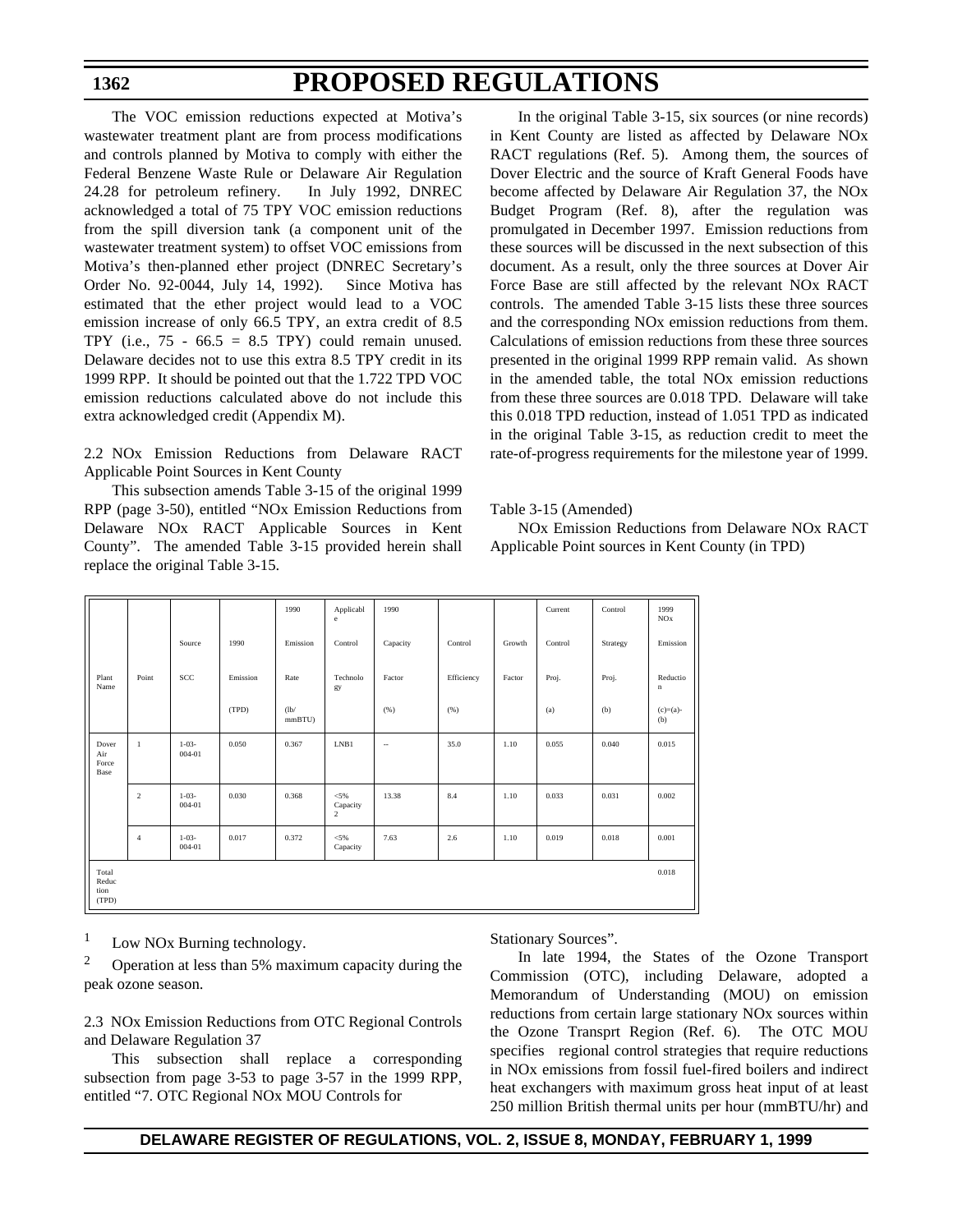electric generating units greater or equal to 15 megawatts (MW). The MOU requires the OTC States to develop regulations for the control of NOx emissions from those NOx sources in two phases, i.e., Phase II and Phase III. Further, the MOU specifies the level of reductions in the OTC's "Inner Zone" consisting of central eastern portion of the OTC, and the "Outer Zone" consisting of the remainder of the OTR. For Delaware, Kent and New Castle Counties fall in the inner zone and Sussex in the outer zone.

The Phase II of the OTC regional control strategy requires the affected sources to reduce NOx emissions by 65% of their 1990 emission levels, or to limit NOx emission rates below 0.20 lbs/mmBTU, by May 1, 1999. The Phase III strategy requires a NOx emission reduction of 75% of the 1990 level, or an emission rate limit of 0.15 lbs/mmBTU, by May 1, 2003. The OTC States have developed the 1990 OTC NOx Baseline Emission Inventory (Ref. 7). In this document, the OTC States have (1) developed the 1990 NOx emission baselines for all relevant sources, and (2) established for these sources emission budgets in terms of total emissions to be allowed between May 1 and September 30 starting from 1999 (Phase II) and from 2003 (Phase III). The established 5-month budgets, with limited reserves, will serve as NOx emission caps for the affected sources during the regulated season, i.e., from May 1 to September 30, in the years of corresponding phases.

The OTC MOU Phase II requirements affect Delaware's 1999 Rate-of-Progress Plan. To fulfill the Phase II requirements, Delaware has promulgated its Air Regulation 37, which contains a compliance deadline of May 1999 (Ref. 8, hereafter referred to as Regulation 37). Sources in Kent and New Castle Counties covered by Regulation 37 are listed in Table 3-19 (Amended) along with their SCC codes and 1990 baseline 5-month emission levels.

Based on the OTC MOU Phase II allocated budgets and reserves, the 5-month emission allowances (i.e., the total emissions allowed between May 1 and September 30) have been set forth in Regulation 37 for individual sources listed in Table 3-19 (Amended). Due to the capping nature of the allowances, the control strategy projections for all these sources are calculated using point source projection Equation P-5, as presented in the 1999 RPP (page 3-11). The emission reductions from these sources in 1999  $(ER<sub>1999</sub>)$  are obtained using the following equation

$$
ER_{1999} = E MIS_{1999-current control} - E MIS_{1999-control strategy}
$$

where EMIS<sub>1999-current control</sub> is the current control projection emission as determined in Part II of the 1999 RPP, and  $EMIS<sub>1999</sub>$ -control strategy is the control strategy projection emission as determined using Equation P-5. The following is an example of how to calculate NOx emission reduction from an affected source.

Example: NOx Emission Reduction from Implementing OTC Regional Control and Delaware Regulation 37

Delmarva Power Edge Moor Point 002 (Table 3-19, amended) in New Castle County is a source covered by Regulation 37. Emission and control data for this source are as follows:

 $CRTPOL = 4.552 TPD$  in peak ozone season;

 $EMIS<sub>by5</sub> = 655.8$  tons in 5 months (May 1 to Sept. 30 in 1990 Base Year);

 $ER<sub>py5</sub> = 242$  tons in 5 months (Regulation 37 allowance,

May 1 to Sept. 30 in 1999);

RULEFF= 100% (i.e., no rule effectiveness)  $RE_{\text{pv}} = 80\%$ .

The 1999 control strategy projection for this source can be obtained using Equation P-5:

$$
EMISpy(TPD) = 4.552(TPD) \times \frac{242(\text{ton/5mon})}{655.8(\text{ton/5mon})} \times \frac{(200-80) = 2.016TPD}{(200-100)}
$$

The 1999 current control projection of this source is 4.134 TPD (from page F-76, Appendix F, 1999 RPP). Thus, the NOx emission reduction from this source for the 1999 RPP is

$$
ER_{1999} = 4.134 \text{ TPD} - 2.016 \text{ TPD} = 2.118 \text{ TPD}
$$

Following the same procedures, the NOx emission reductions from all sources in Kent and New Castle Counties covered by Regulation 37 can be obtained. The results are summarized in Table 3-19 (Amended). In Table 3-19 (Amended), sources of Dover Electric and First State Power are located in Kent County, and all other sources are located in New Castle County. The sum of NOx emission reductions from sources in Kent County is 1.491 TPD, while the sum of NOx emission reductions from sources in New Castle County is 27.416 TPD. The total NOx emission reductions from the two counties due to implementation of Regulation 37 is 28.907 TPD in the peak ozone season. Delaware will take this 28.907 TPD NOx emission reduction, instead of 24.650 TPD as indicated in the original Table 3-19 in the 1999 RPP, as reduction credit to meet the rate-of-progress requirements for the milestone year of 1999.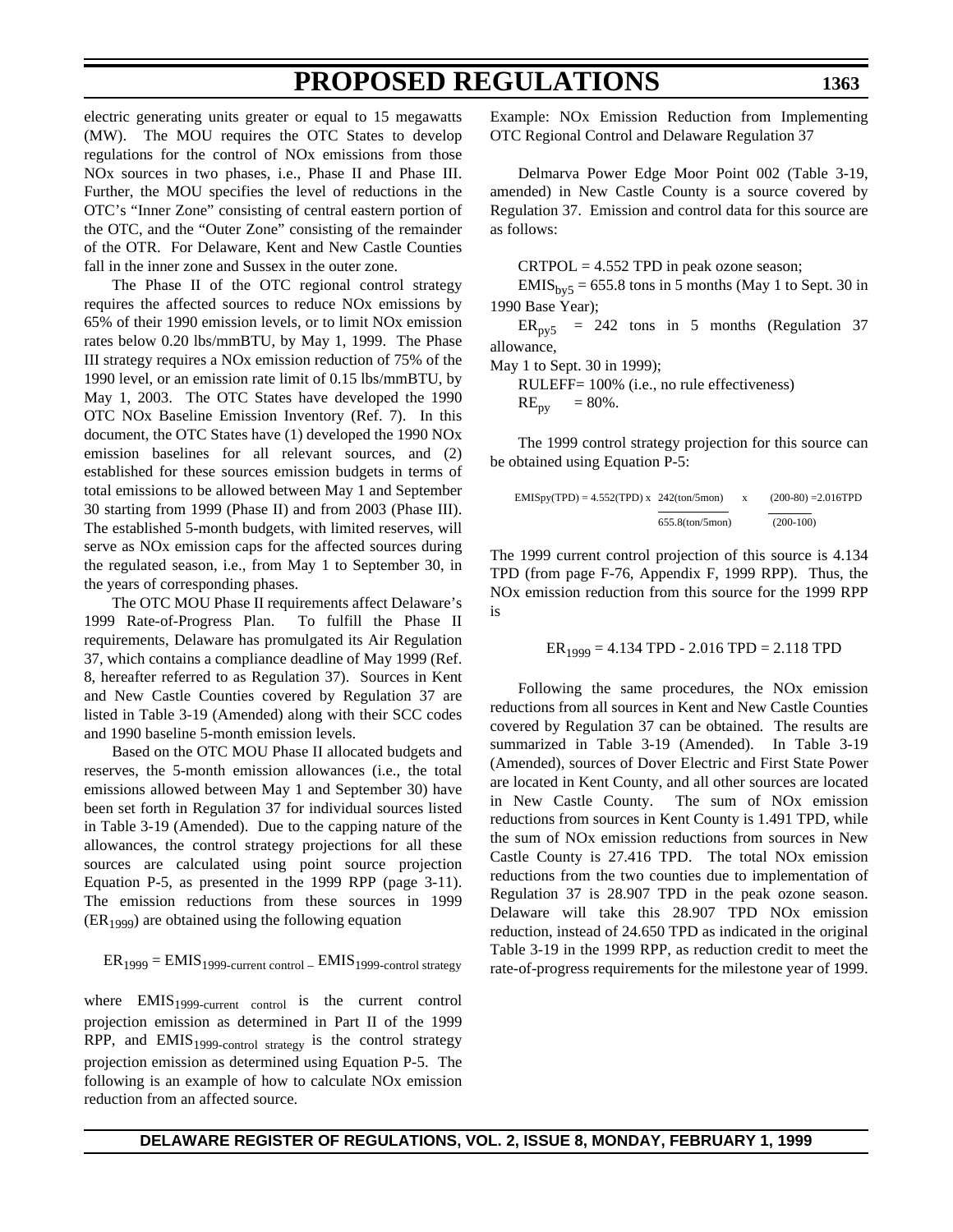### **PROPOSED REGULATIONS**

Table 3-19 (Amended). Sources Affected by OTC NOx MOU Phase II Regional Controls\* and Projected Emission Reductions (in TPD)

| <b>Plant Name***</b>                             | Point      | <b>Source</b><br>SCC                                                               | 1990<br><b>Emission</b><br>(TPD) | 1990<br><b>Emission</b><br><b>Baseline</b><br>(Ton/5month) | <b>MOU Phase II</b><br><b>Emission</b><br><b>Allowance</b><br>(Ton/5month) | 1999 Current<br><b>Control</b><br>Projection<br>(TPD) | 1999 Control<br><b>Strategy</b><br>Projection<br>(TPD) | <b>NOx</b><br><b>Emission</b><br>Reduction**<br>(TPD) |
|--------------------------------------------------|------------|------------------------------------------------------------------------------------|----------------------------------|------------------------------------------------------------|----------------------------------------------------------------------------|-------------------------------------------------------|--------------------------------------------------------|-------------------------------------------------------|
| Delmarva Power<br>Delaware City                  | 002        | 2-01-001-01                                                                        | 0.003                            | 0.6                                                        | 2.0                                                                        | 0.003                                                 | 0.013                                                  | $-0.010$                                              |
| Delmarva Power<br>Edge Moor<br>New Castle County | 001<br>002 | 2-01-001-01<br>$1 - 01 - 002 - 12$<br>$1 - 01 - 004 - 04$<br>$1-01-005-01$         | 0.012<br>4.552                   | 0.7<br>655.8                                               | 2.0<br>242.0                                                               | 0.011<br>4.134                                        | 0.041<br>2.016                                         | $-0.030$<br>2.118                                     |
|                                                  | 003        | $1 - 01 - 002 - 12$<br>$1 - 01 - 004 - 04$<br>$1-01-005-01$<br>$1 - 01 - 006 - 04$ | 8.009                            | 928.7                                                      | 346.0                                                                      | 8.581                                                 | 3.580                                                  | 5.001                                                 |
|                                                  | 004        | 1-01-004-01<br>1-01-005-01<br>$1 - 01 - 006 - 01$                                  | 12.138                           | 1,436.0                                                    | 650.0                                                                      | 17.865                                                | 6.589                                                  | 11.276                                                |
| Delmarva Power<br>Hay Road                       | 001        | 2-01-001-01<br>2-01-002-01                                                         | 0.575                            | 49.0                                                       | 50.0                                                                       | 0.791                                                 | 0.704                                                  | 0.087                                                 |
| New Castle County                                | 002        | 2-01-001-01<br>2-01-002-01                                                         | 0.329                            | 33.6                                                       | 35.0                                                                       | 0.450                                                 | 0.411                                                  | 0.039                                                 |
| Dover Electric<br>McKee Run<br>Kent County       | 001        | $1-01-004-01$<br>$1-01-005-01$<br>1-01-006-01                                      | 1.741                            | 91.6                                                       | 73.0                                                                       | 0.660                                                 | 0.863                                                  | $-0.203$                                              |
|                                                  | 002        | $1 - 01 - 004 - 01$<br>$1 - 01 - 005 - 01$<br>$1-01-006-01$                        | 0.429                            | 56.3                                                       | 45.0                                                                       | 0.445                                                 | 0.411                                                  | 0.034                                                 |
|                                                  | 003        | $1-01-004-01$<br>$1-01-005-01$<br>$1-01-006-01$                                    | 2.980                            | 411.7                                                      | 186.0                                                                      | 3.577                                                 | 1.615                                                  | 1.962                                                 |
| <b>First State Power</b><br>Kent County          | 001        | $1 - 02 - 002 - 19$<br>$1 - 02 - 004 - 05$                                         | 1.431                            | 201.2                                                      | 203.0                                                                      | 1.431                                                 | 1.732                                                  | $-0.301$                                              |
| <b>Motiva Enterprises</b><br>Delaware City       | 006        | 3-06-001-06<br>3-06-001-11                                                         | 0.370                            | 104.3                                                      | 105.0                                                                      | 0.399                                                 | 0.446                                                  | $-0.047$                                              |
| New Castle County                                | 019        | 3-06-001-06                                                                        | 0.137                            | 20.1                                                       | 21.0                                                                       | 0.147                                                 | 0.171                                                  | $-0.024$                                              |
|                                                  | 034        | 3-06-001-06                                                                        | 0.470                            | 69.5                                                       | 71.0                                                                       | 0.507                                                 | 0.576                                                  | $-0.069$                                              |
|                                                  | 067        | $1 - 01 - 004 - 01$<br>$1 - 01 - 007 - 01$                                         | 1.354                            | 229.0                                                      | 94.0                                                                       | 1.321                                                 | 0.667                                                  | 0.654                                                 |
|                                                  | 068        | $1 - 01 - 004 - 01$<br>$1-01-007-01$<br>1-01-008-01                                | 4.241                            | 588.5                                                      | 207.0                                                                      | 4.581                                                 | 1.790                                                  | 2.791                                                 |
|                                                  | 069        | 1-01-004-01<br>1-01-007-01<br>$1 - 01 - 008 - 01$                                  | 4.301                            | 647.4                                                      | 228.0                                                                      | 4.646                                                 | 1.818                                                  | 2.828                                                 |
|                                                  | 070        | $1 - 01 - 004 - 01$<br>1-01-007-01<br>$1 - 01 - 008 - 01$                          | 4.324                            | 610.7                                                      | 216.0                                                                      | 4.670                                                 | 1.835                                                  | 2.835                                                 |
|                                                  | 074        | 3-06-001-06                                                                        | 0.263                            | 116.7                                                      | 118.0                                                                      | 0.284                                                 | 0.318                                                  | $-0.034$                                              |
| <b>Total Reductions</b>                          | (TPD)      |                                                                                    |                                  |                                                            |                                                                            |                                                       |                                                        | 28.907                                                |

\* The OTC Phase II NOx Control Strategy has been implemented in Delaware via Delaware Air Pollution Regulation 37. This table does not include four small sources of Delmarva Power (Christiana Substations 1 and 2, Madison Street Substation, and West Substation). The NOx emissions from these four small sources were not included in Delaware's 1990 Base Year Emission Inventory because they were smaller than the 25 TPY threshold.

\*\* A negative sign indicates an actual emission increase.

\*\*\* Plant names changes since 1990: (1) First State Power Point 001 was formerly Kraft General Foods Point 001. (2) Motiva Enterprises was formerly Star Enterprise. Motiva's Point 067 was formerly Delmarva Power's Point 001 at Delaware City.

2.4 Summary of VOC and NOx Emission Reductions after Amendments

As a result of the amendments in the foregoing subsections, VOC and NOx emission reductions in 1999 from the affected sources have changed, and thus the total VOC and NOx emission reductions for the entire nonattainment area (i.e., Kent and New Castle counties) have changed as well. A summary of these changes is presented in Table 1.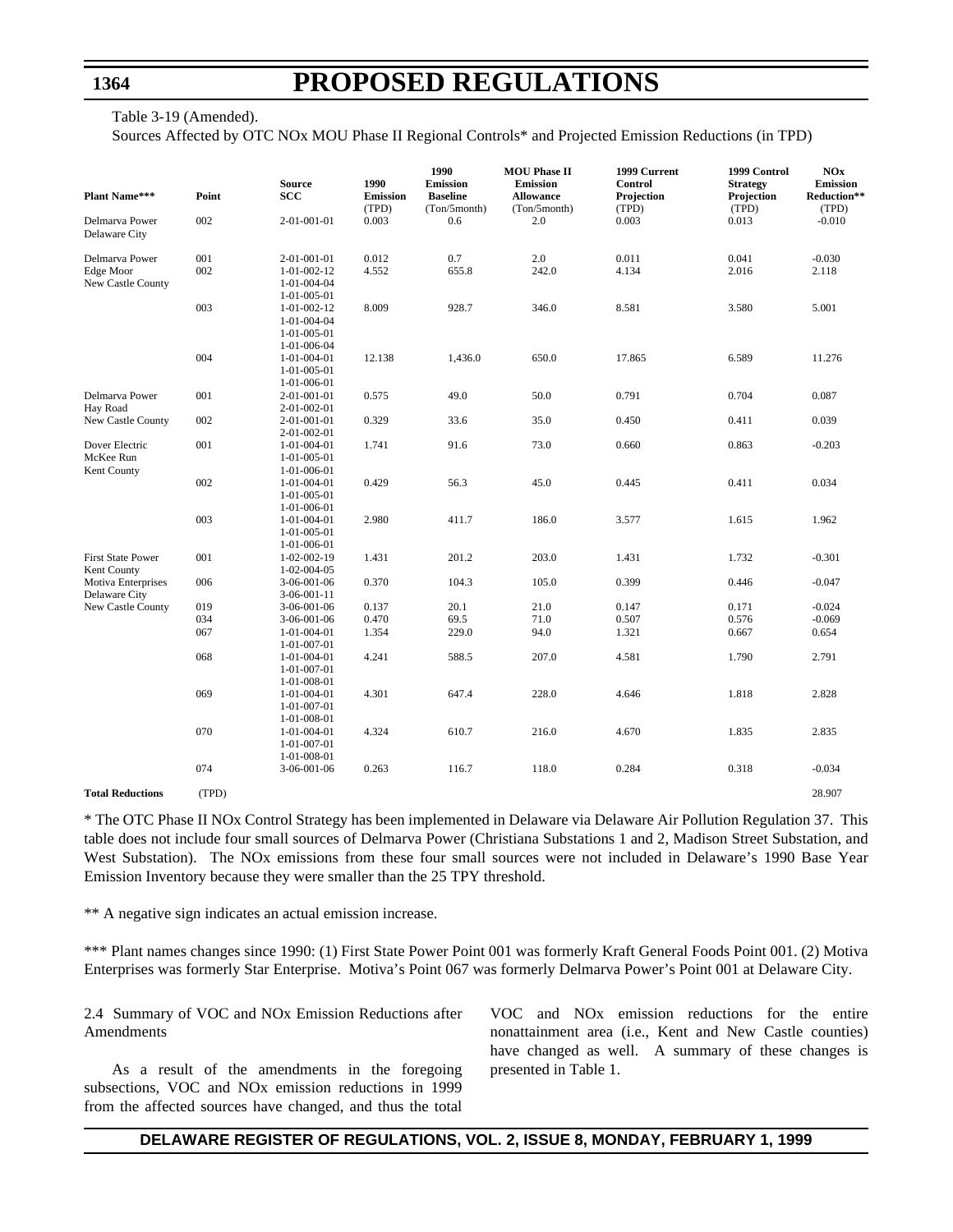Table 1. Summary of 1999 VOC and NOx Emission Reductions (in TPD)

| Requesions (iii) IFD)                                                           |           |         |           |         |
|---------------------------------------------------------------------------------|-----------|---------|-----------|---------|
|                                                                                 | VOC       |         | NOx       |         |
| Control Measure/Source                                                          | Original* | Amended | Original* | Amended |
| Benzene Waste Rule &<br>Delaware Reg. 24.28<br>Delaware NO <sub>x</sub> RACT in | 1.743     | 1.722   |           |         |
| Kent County                                                                     |           |         | 1.051     | 0.018   |
| OTC Regional Controls &<br>Delaware Reg. 37                                     |           |         | 24.650    | 28.907  |
| Nonattainment Area<br><b>Total Reductions</b>                                   | 49.553    | 49.532  | 36.856    | 40.080  |

\* Data are obtained from Table 3-8, page 3-26, Delaware 1999 RPP (Ref. 3).

2.5 Requirements for VOC and NOx Emission reductions

As required by the adequate rate-of-progress in emission reductions set forth in the CAAA, Delaware has determined that the required target level of total VOC emissions in its nonattainment areas (i.e., Kent and New Castle counties) in 1999 should be 101.814 tons per day (TPD) in the peak ozone season (page 1-24, 1999 RPP). In the 1999 RPP, Delaware has also shown that the 1999 control strategy projection for VOC emissions (or the actual target level) would be 110.185 TPD which is higher than the required target level (page 1-24, page 3-1, 1999 RPP). Thus, it is necessary for Delaware to use NOx emission reductions to substitute for VOC emission reductions. As explained in the 1999 RPP, Delaware meets all the conditions set forth by EPA for NOx substitution (Section 1.3, page 1-21, Section 1.4, page 1-25, 1999 RPP).

As determined in Part II of the 1999 RPP (Table 2-1, page 2-2), the 1999 current control projections of VOC emissions is 159.738 TPD. Delaware will use the total amended 49.532 TPD VOC emission reductions in its 1999 Rate-of-Progress Plan. As a result, the 1999 control strategy projection for VOC emissions shall be amended to be 110.206 TPD (i.e., 159.738 - 49.532 = 110.206 TPD). This amended control strategy projection shall serve as a new (or amended) 1999 VOC emission target level and replace the original target level of 110.185 TPD (page 1-29, 1999 RPP). Because of this amendment, the rate-of-progress requirements on VOC and NOx emission reductions in 1999 must be reassessed.

First, the creditable VOC emission reductions need to be recalculated. The calculation is shown in the amended Table 1-16, which shall replace the original Table 1-16, page 1-28 of the 1999 RPP, entitled "VOC Emissions Reductions Creditable for 3% per Year Rate of Progress Requirement for 1996-1999 Period in Tons per Peak Ozone Season Day".

**DELAWARE REGISTER OF REGULATIONS, VOL. 2, ISSUE 8, MONDAY, FEBRUARY 1, 1999**

Table 1-16 (Amended)

Calculation of Creditable VOC Emission Reductions ( in TPD) for 1999 RPP

| Description                             | <b>VOC Emissions</b> |                   |
|-----------------------------------------|----------------------|-------------------|
| 1996 VOC Emission Target Level*115.815  | (u)                  |                   |
| VOC Fleet Turnover for 1996-1999 Period | 1.910                | (v)               |
| 1999 VOC Control Strategy Projection    | 110.206              | (w)               |
| Creditable VOC Emission Reduction       | 3.699                | $(x)=(u)-(v)-(w)$ |

\*The 1996 VOC emission target level is obtained from Delaware 15% Rate-of-Progress Plan (Reference 4).

Second, the percentage of NOx emission reductions required for substitution needs to be determined. As indicated in the 1999 RPP, the 1990 adjusted base year VOC emission level is 134.343 TPD (page 1-23, 1999 RPP). The percentage of the creditable VOC emission reductions in Table 1-16 (Amended) with respect to the 1990 adjusted base year emission is 2.75% (i.e., 3.699/ 134.343=0.0275=2.75%). The percentage of NOx emission reductions required for substitution can be determined from EPA's requirement, that is, the total percentage of VOC and NOx emission reductions must be at least equal to 9% for the 3-year period of 1996-1999. Thus, the required NOx emission reduction for substitution will be  $9.00\%$  -  $2.75\%$  = 6.25%. In other words, the total percentage of VOC reduction plus NOx reduction must be at least 9%, as shown in Table 1-17 (Amended), which shall replace the original Table 1-17, page 1-28, 1999 RPP, entitled "Percent of VOC and NOx Emissions Reductions Needed for 1996-1999 Period".

Table 1-17 (Amended)

| Percents of VOC and NO <sub>x</sub> Emission Reductions for 1996- |  |  |                                                                                                                                                                                                                                                                                                                                                                                                                                                              |  |
|-------------------------------------------------------------------|--|--|--------------------------------------------------------------------------------------------------------------------------------------------------------------------------------------------------------------------------------------------------------------------------------------------------------------------------------------------------------------------------------------------------------------------------------------------------------------|--|
| 1999 Period                                                       |  |  |                                                                                                                                                                                                                                                                                                                                                                                                                                                              |  |
|                                                                   |  |  |                                                                                                                                                                                                                                                                                                                                                                                                                                                              |  |
| $   -$                                                            |  |  | $\mathbf{v} \cdot \mathbf{v} = \mathbf{v} \cdot \mathbf{v} = \mathbf{v} \cdot \mathbf{v} = \mathbf{v} \cdot \mathbf{v} = \mathbf{v} \cdot \mathbf{v} = \mathbf{v} \cdot \mathbf{v} = \mathbf{v} \cdot \mathbf{v} = \mathbf{v} \cdot \mathbf{v} = \mathbf{v} \cdot \mathbf{v} = \mathbf{v} \cdot \mathbf{v} = \mathbf{v} \cdot \mathbf{v} = \mathbf{v} \cdot \mathbf{v} = \mathbf{v} \cdot \mathbf{v} = \mathbf{v} \cdot \mathbf{v} = \mathbf{v} \cdot \math$ |  |

| Milestone   |      | VOC Reduction $(\%)$ NO <sub>x</sub> Reduction $(\%)$ | Total Reduction (%) |
|-------------|------|-------------------------------------------------------|---------------------|
| Period      | (a)  | (b)                                                   | $(c)=(a)+(b)$       |
| 1996 - 1999 | 2.75 | 6.25                                                  | 9.00                |

As indicated in Table 1-15 of the 1999 RPP, the total 1990 adjusted base year NOx emission is 158.895 TPD (page 1-27, 1999 RPP). By multiplying with the NOx substitution percentage in Table 1-17 (Amended), the NOx emission reductions in 1999 must be at least 158.895x6.25% = 9.931 TPD to meet the rate-of-progress requirements. As a result, the target level of NOx emissions in 1999 will be  $158.895 - 9.931 = 148.964$  TPD.

As determined in Part II of the 1999 RPP (Table 2-1, page 2-2), the 1999 current control projections of NOx emissions is 184.059 TPD. To meet the 1999 NOx emission target of 148.964 TPD, a NOx emission reduction of 35.095 TPD must be achieved (i.e., 184.095 - 148.964 = 35.095 TPD). Since the 1999 NOx emission reductions are expected to be 40.080 TPD, which is greater than the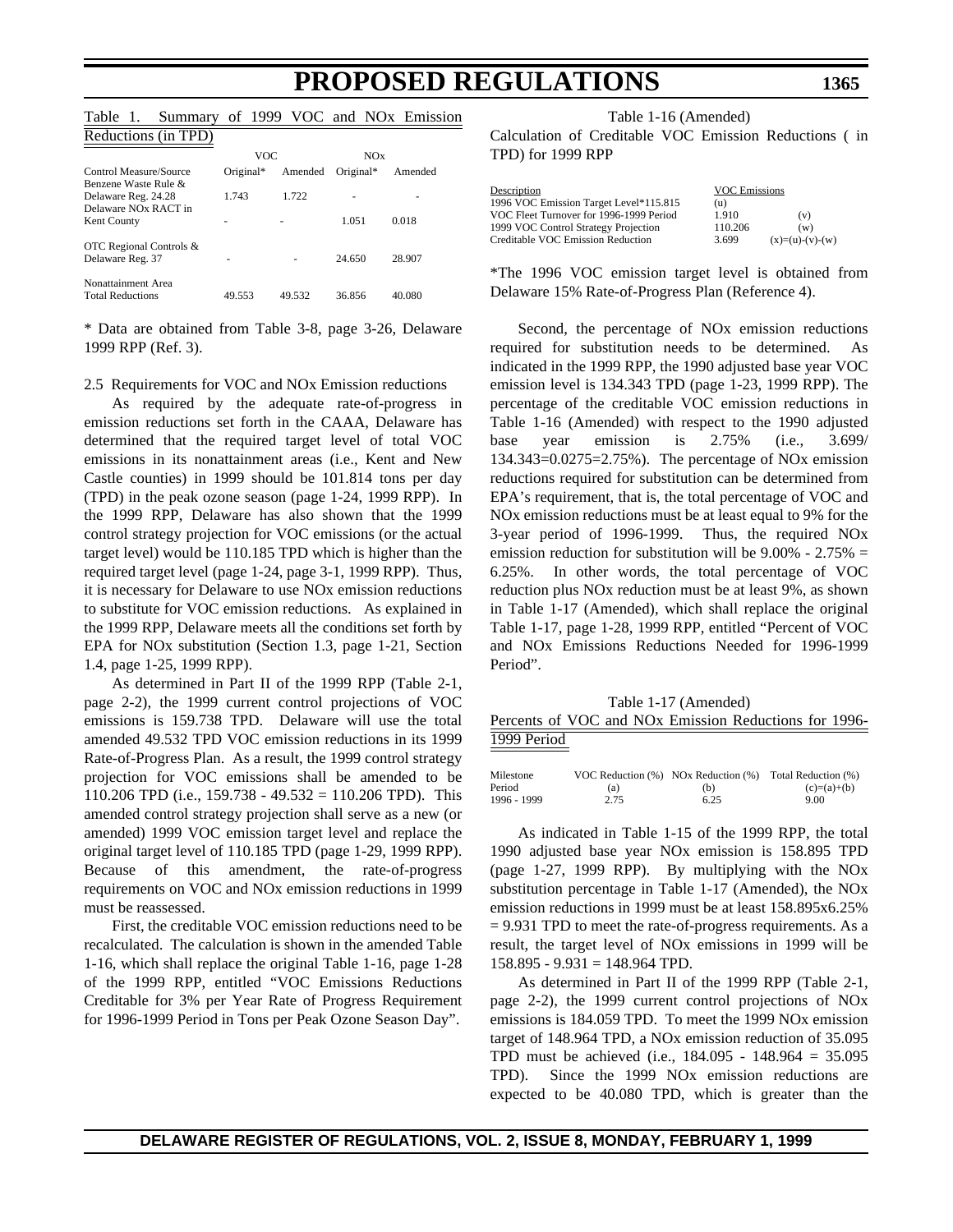## **PROPOSED REGULATIONS**

required 35.095 TPD, Delaware believes that the control measures proposed in the 1999 RPP, as amended by this document, are adequate for meeting the rate-of-progress requirements set forth by the CAAA. Delaware decides to use 35.095 TPD of the total expected 40.080 TPD (Table 1 in the previous subsection) in the main plan of the 1999 RPP, and use the remainder (i.e., 40.080 - 35.095 = 4.986 TPD) in the contingency plan of the 1999 RPP.

#### 3. Contingency Plan of Delaware's 1999 RPP

3.1 Contingency Requirements for Emission Reductions

The CAAA requires States with nonattainment areas to implement specific control measures if the area fails to make reasonable further progress, fails to meet any applicable milestone, or fails to attain the national ambient air quality standards by the applicable attainment date.<sup>1</sup> The EPA has interpreted this CAAA provision as a requirement for States with moderate and above ozone nonattainment areas to include sufficient contingency measures in their Rate-of-Progress Plans so that, upon implementation of such measures, additional emission reductions of at least 3% of the adjusted 1990 base year emissions would be achieved (Ref. 9). Under the same provision of the CAAA, EPA also requires that the contingency measures must be fullyadopted control measures or rules, so that, upon failure to meet milestone requirements or attain the standards, the contingency measures can be implemented without any further rulemaking activities by the States and/or EPA.

To meet the requirements for contingency emission reductions, EPA allows States to use NOx emission reductions to substitute for VOC emission reductions in their contingency plans. The condition set forth by EPA for NOx substitution is that States must achieve a minimum of 0.30% VOC reductions of the total 3% contingency reduction, and the remaining 2.70% reduction can be achieved through NOx emission controls (Ref. 10). Delaware decides to include both VOC and NOx emission controls in its contingency plan for the 1999 Rate-of-Progress Plan.

1 CAAA, Title I, Part D, Section 172(c)(9) and Section182 $(c)(9)$ .

3.2 Control Measures to Meet Contingency Requirements

Delaware proposes to achieve the required contingency emission reductions through controls over both VOC and NOx emissions. The VOC emission reductions will be obtained from implementing an annual inspection schedule for the Stage II Vapor Recovery Systems, and the NOx emission reductions will be achieved through a combination of controls on various sources in the peak ozone season. The contingency measures and the associated VOC and NOx emission reductions are discussed in detail in the following subsections.

3.2.1 Stage II Vapor Recovery System with Annual Inspections

The CAAA requires States with moderate and above ozone nonattainment areas to submit a SIP revision requiring owners or operators of gasoline dispensing facilities to install and operate a system for gasoline vapor recovery during refueling process for motor vehicles. $2$  Under this requirement, Delaware has developed its Stage II Vapor Recovery Program, which is defined in Section 36 of Delaware Air Regulation 24 (Ref. 5). The Delaware's stage II vapor recovery regulation gives the regulatory agency the right to perform compliance inspections as needed. Currently, a triennial inspection schedule is performed by the responsible agency (Underground Storage Tank Branch of DNREC). Delaware has taken credit for VOC emission reductions from this triennial inspection schedule in Part III of the 1999 RPP, where the emission reductions are estimated using a control efficiency (CE) of 95%, a rule penetration (RP) of 97%, and a rule effectiveness (RE) of 65.3% according to an EPA guidance document (page 3-69, 1999 RPP). The total creditable VOC emission reduction from the triennial inspection is 1.780 TPD, as indicated in Part III of the 1999 RPP (page 3-72).

Additional VOC emission reductions can be obtained from the Stage II Vapor Recovery Program when the inspection frequency is increased. If the program is conducted with an annual inspection schedule, the rule effectiveness (RE) value of this control will increase from 65.3% to 90.5%, resulting in additional VOC emission reductions. In other words, the program is more effective for reducing VOC emissions with a higher inspection frequency. Delaware proposes to perform an annual inspection schedule for its Stage II Vapor Recovery Program as a contingency measure. Based on a 95% control efficiency, a 97% rule penetration, and a 90.5% rule effectiveness, the emission factor generated from MOBILE5a is 0.92 grams of VOC per gallon of gasoline for both Kent and New Castle Counties. The MOBILE5a input and output files determining the 1999 stage II annual inspection emission factors for Kent and New Castle Counties are provided in Appendix P.

As per EPA's guidance document Procedures for Emissions Inventory Preparation, Volume IV: Mobile Sources (Ref. 11), the in-use efficiency of stage II vapor recovery system applies to both spillage and displacement. Therefore, the effect of the vapor recovery program on spillage and displacement will be determined separately.

<sup>2</sup> CAAA, Title I, Part D, Section  $182(b)(3)$ .

(a) Effect of Stage II Vapor Recovery with Annual Inspections on Spillage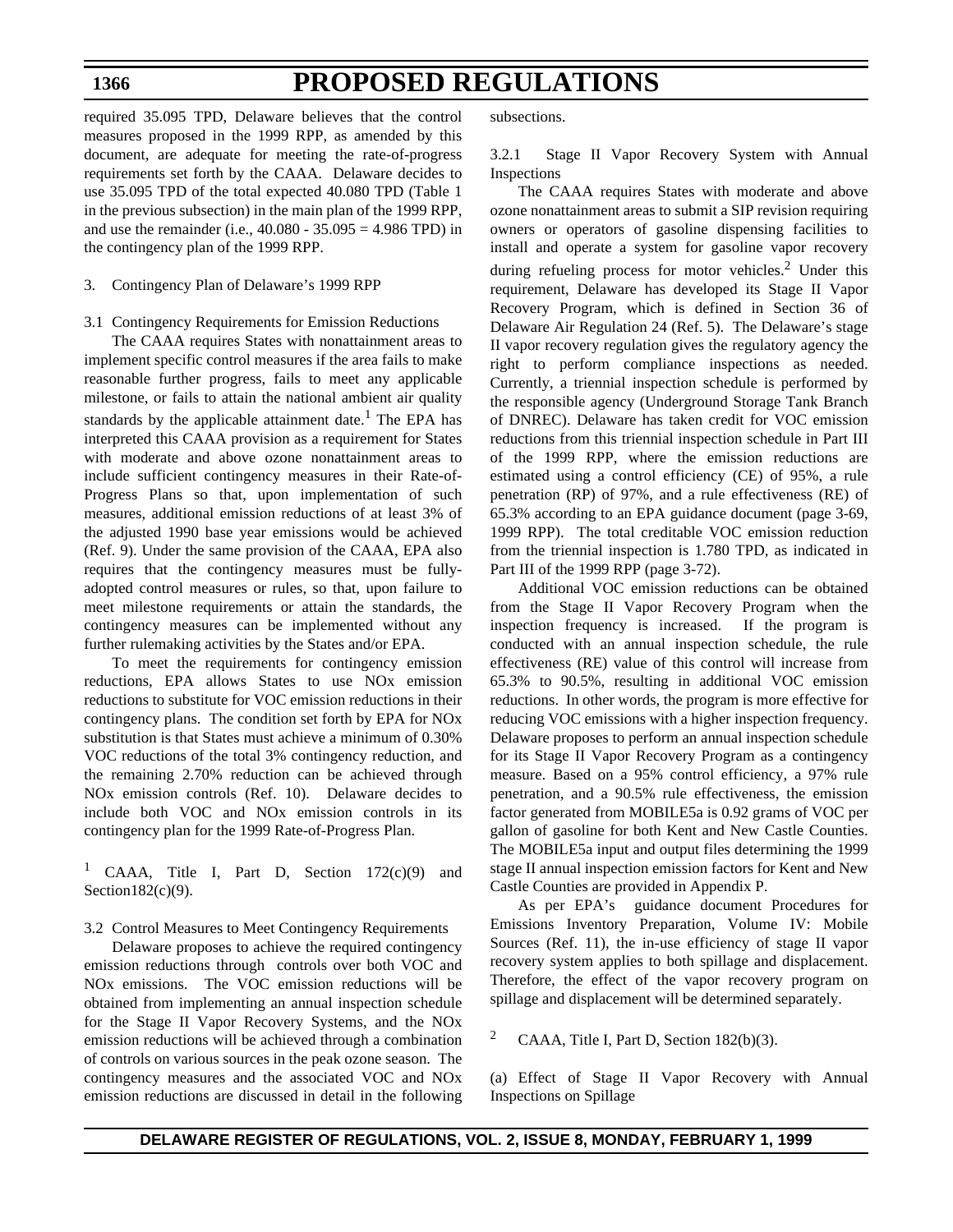As explained in Part III of the 1999 RPP (page 3-70), a baseline spillage factor of 0.31 g/gal has been used in the MOBILE5a modeling. The actual spillage factor can be estimated using the 95% control efficiency, 90.5% rule effectiveness, and 97% rule penetration, which gives

Spillage Factor= 0.31 - (0.31 x 95% x 90.5% x 97%)  $= 0.05$  grams VOC/gallon gasoline

The 1999 Control Strategy Projection of VOC emissions from spillage can be determined using Equation A-3 as explained in the 1999 RPP (page 3-16). Using the 0.05 g/gal emission factor, the projected emissions are:

Kent County:

ACTLEV= 183,131 gallons gasoline/day (1990 Baseline Inventory Throughput)  $EMF_{py}$  = 0.05 grams VOC/gallon gasoline

 $GF_{py} = 0.89$ 

Conversion Factor =  $0.0022$ lb/gram x ton 2000 lb

New Castle County

ACTLEV = 587,283 gallons gasoline/day (1990 Baseline Inventory Throughput)  $EMF_{py} = 0.05$  grams VOC/gallon gasoline  $GF_{py}$  = 0.89 Conversion Factor =  $0.0022$ lb/gram x ton 2000 lb

EMISpy=587,283 x 0.05 x 0.89 x 0.0022 = 0.029 TPD 2000

The additional VOC emission reductions for spillage by switching a triennial inspection schedule to an annual inspection schedule are the differences between the projected emissions for the triennial program and the annual program. The additional reductions are:

### Kent County

Projection with triennial inspection (page 3-70, 1999 RPP) =  $0.022$  TPD;

Projection with annual inspection (calculated above)  $= 0.009$  TPD;

Additional Emission Reduction = 0.022 - 0.009  $= 0.013$  TPD.

New Castle County Projection with triennial inspection (page 3-70, 1999 RPP) =  $0.069$  TPD; Projection with annual inspection (calculated above)  $= 0.029$  TPD; Additional Emission Reduction = 0.069 - 0.029  $= 0.040$  TPD.

Additional VOC Emission Reduction for Spillage:

 $ER_{\text{spill}} = 0.013 + 0.040 = 0.053 \text{ TPD}$  in the peak ozone season.

(b) Effect of Stage II Vapor Recovery with Annual Inspections on Displacement

As explained in Part III of the 1999 RPP (page 3-70), the emission factor of 0.92 g/gal from MOBILE5a accounts for emissions from both displacement and spillage. Thus, the emission factor for displacement can be determined by subtracting 0.05 g/gal (determined earlier) from 0.92 g/gal, which gives

Displacement Factor =  $0.92 - 0.05 = 0.87$  grams VOC/gallon gasoline

The 1999 Control Strategy Projection emissions from displacement can be determined using Equation A-3 as explained in the 1999 RPP (page 3-16). Using the 0.87 g/gal emission factor, the projected emissions are:

### Kent County

 $ACTLEY = 183,131$  gallons gasoline/day (1990 Baseline Inventory Throughput)  $EMF_{py} = 0.87$  grams VOC/gallon gasoline  $GF_{\text{pv}} = 0.89$ Conversion Factor =  $.0022$ lb/gram x ton 2000lb EMISpy=183,131 x 0.87 x 0.89 x 0.0022 = 0.500 TPD 2000 New Castle County

ACTLEV = 587,283 gallons gasoline/day (1990 Baseline Inventory Throughput)  $EMF_{py} = 0.87$  grams VOC/gallon gasoline  $GF_{py} = 0.90$ Conversion Factor = .0022lb/gram  $x \text{ ton}$ 2000 lb

EMISpy=587,283 x 0.87 x 0.89 x 0.0022 = 0.500 TPD 2000

The additional VOC emission reductions for displacement by switching a triennial inspection schedule to an annual inspection schedule are the differences between the projected emissions for the triennial program and the annual program. The additional reductions are:

Kent County Projection with triennial inspection (page 3-71, 1999 RPP) =  $0.294$  TPD; Projection with annual inspection (calculated above)  $= 0.156$  TPD;

### **DELAWARE REGISTER OF REGULATIONS, VOL. 2, ISSUE 8, MONDAY, FEBRUARY 1, 1999**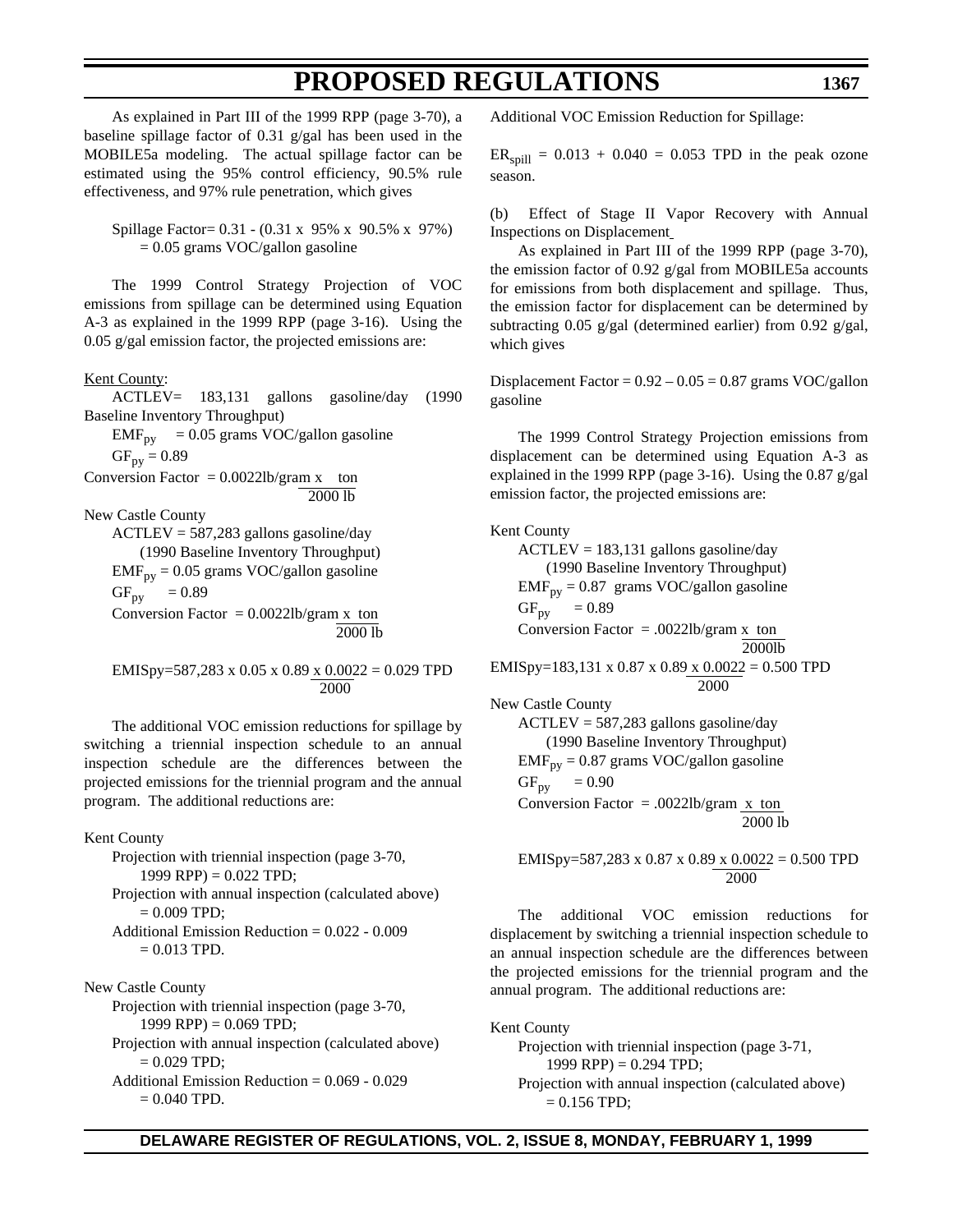Addition VOC Emission Reduction = 0.294 - 0.156  $= 0.138$  TPD.

New Castle County

Projection with triennial inspection (page 3-72, 1999 RPP) =  $0.943$  TPD;

Projection with annual inspection (calculated above)  $= 0.500$  TPD;

Additional VOC Emission Reduction = 0.943 - 0.500  $= 0.443$  TPD.

Additional VOC Emissions Reduction for Displacement:

 $ER_{displace} = 0.138 + 0.443 = 0.581$  TPD in the peak ozone season.

The total additional VOC emission reduction from Stage II Vapor Recovery Program with an annual inspection schedule is the sum of the additional reductions for spillage and displacement, that is,

 $ER_{total} = 0.053 + 0.581 = 0.634$  TPD in the peak ozone season.

In its 1999 Rate-of-Progress Plan, Delaware has determined its 1990 adjusted base year inventory level of VOC emissions to be 134.343 TPD (page 1-23, 1999 RPP). The additional 0.634 TPD VOC emission reduction estimated above is  $(0.634/134.343) = 0.0047 = 0.47\%$  of the 1990 adjusted base year VOC emissions, thus, satisfying the 0.30% minimum requirement on VOC emission reductions for the contingency plan. The rest of the contingency reductions will be obtained through NOx controls, which will be discussed in the following subsection.

3.2.2 NOx Emission Controls in Peak Ozone Season

As determined above, 0.47% of the 3.00% contingency requirement will be obtained by VOC emission reductions from annual inspection of Stage II vapor recovery systems. The remaining 2.53% (i.e., 3.00% - 0.47% = 2.53%) is the percentage required for NOx reduction substitution. The adjusted 1990 base year NOx emission level has been determined to be 158.895 TPD in the 1999 RPP (page 1-27, 1999 RPP). Thus, the NOx emission reductions for contingency purpose will be at least  $158.895 \times 2.53\% =$ 4.020 TPD.

In Subsection 2.5 of this document, Delaware has demonstrated that, through adequate NOx emission controls, a 4.985 TPD NOx emission reduction will be achieved, in addition to those needed to meet the minimum rate-ofprogress requirements for the 1999 RPP. Delaware shall use this additional 4.985 TPD NOx emission reduction in the contingency plan based on the following judgements. First, this additional reduction satisfies the required minimum amount of NOx reduction substitution for contingency purpose, i.e., 4.020 TPD as determined above. Second, this additional reduction is achieved from a combination of control measures included in Delaware's 1999 RPP as amended by this document. All these control measures are fully-adopted measures or rules. Thus, no further rulemaking actions by the State and/or EPA are needed when all or part of the 4.985 TPD NOx reduction becomes necessary to serve the contingency purpose. Third, unused part of the 4.985 TPD can be transferred to backfill shortfalls in the contingency plan and/or the overall control strategy in Delaware's 2002 and/or 2005 rate-of-progress plans without further rulemaking actions.

3.2.3 Summary of Contingency Measures and Emission Reductions

A summary of the contingency measures and the associated additional VOC and NOx emission reductions are presented in Table 2. As shown in Table 2 and in the discussions above, the contingency measures proposed in this plan are adequate for meeting the contingency requirements set forth by EPA.

Table 2. Summary of Contingency Measures and Emission Reductions

|                                               |       | EmissionReduction (TPD) |
|-----------------------------------------------|-------|-------------------------|
| <b>Contingency Measures</b>                   | VOC   | NOx                     |
| Stage II Vapor Rec. with Annual Inspection    | 0.634 | ۰                       |
| Required VOC Emission Reductions              | 0.634 | ۰                       |
| NO <sub>x</sub> Controls in Peak Ozone Season | -     | 4.986                   |
| Minimum NO <sub>x</sub> Emission Reductions   |       | 4.020                   |

### APPENDIX M (Amended)

### VOC EMISSION REDUCTIONS FROM THE FEDERAL BENZENE WASTE RULE AND DELAWARE AIR REGULATION 24.28 AT WASTEWATER TREATMENT PLANT OF MOTIVA ENTERPRISES

(Note: This amended Appendix M shall replace the original version in Delaware's 1999 RPP dated December 1997)

### 1. Background

In order to comply with the Federal Benzene Waste Rule and Section 28 of Delaware Air Pollution Control Regulation 24 (hereafter referred to as Regulation 24.28), Motiva Enterprises (formerly Star Enterprise) in New Castle County planned to implement a number of process modifications and emission controls to its waste water treatment plant prior to 1996. These modifications and controls include:

(1) Oily Water Sewer: Using passive ventilation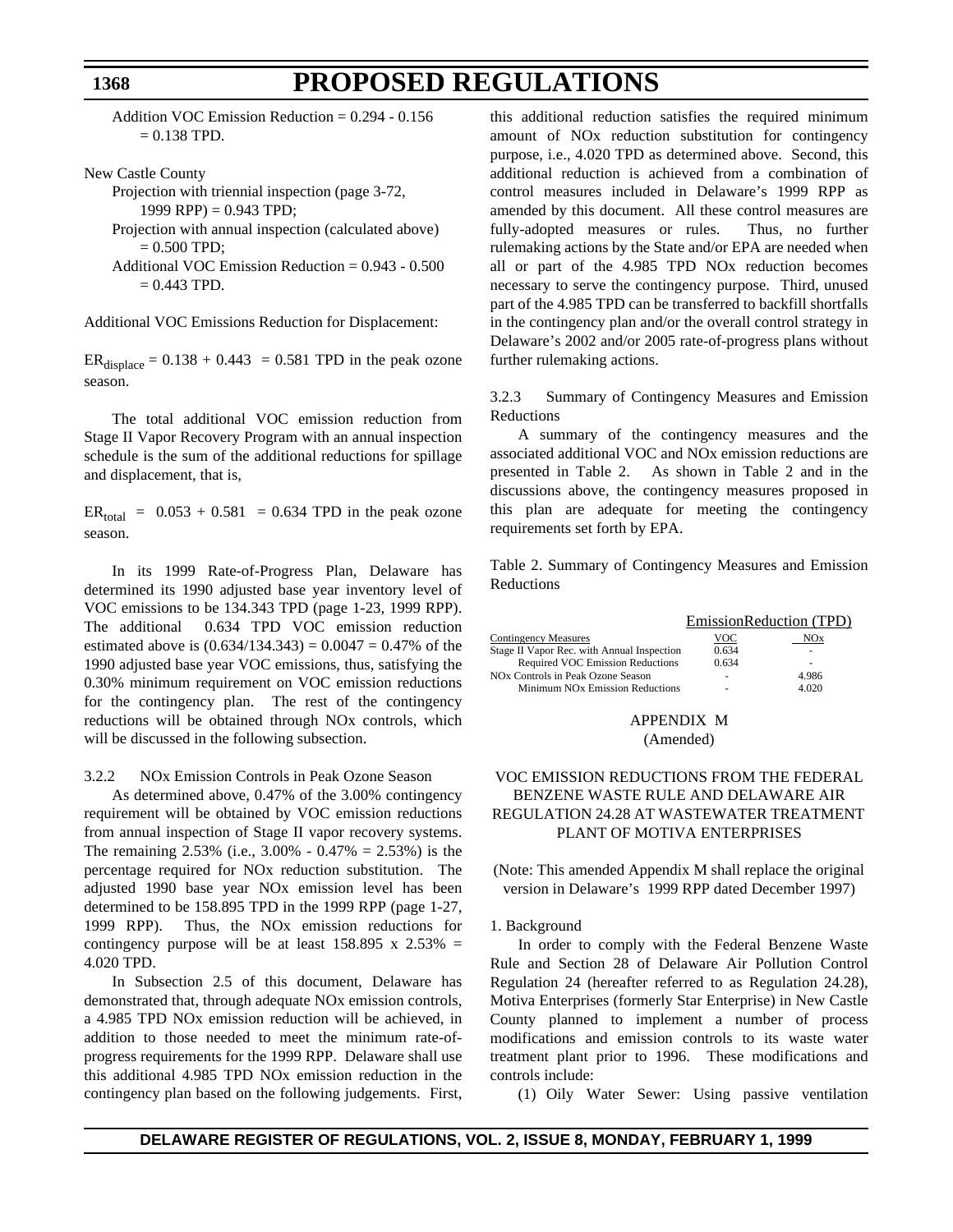**1369**

through carbon canisters for active manholes and sealing inactive manholes.

(2) CPI Separator: Sealing the existing fixed roof, adding a nitrogen blanket, and passively venting emissions to a carbon absorption canister.

(3) API Separator: Using a combination of fixed and floating covers and venting emissions to a carbon absorption canister.

(4) Equalization Tanks: Covering with floating roofs.

(5) Spill Diversion Tank: Covering with a floating roof.

(6) Dissolved Air Flotation Unit: Retrofitting with fixed roof covers and venting emissions to a control device.

In the 1990 Base Year Inventory, VOC emissions from the oily water sewer manholes, the CPI and API separators, the equalization tanks, the spill diversion tanks, and the dissolved air floatation unit were reported as a whole with one value of 2.3130 TPD in the per peak ozone season. In order to project future emissions from the treatment system, a breakdown of the 1990 emissions for individual units with modifications and/or new controls has been developed from information provided by Motiva Enterprises via a letter from Motiva's Plant Manager, R.G. Soehlke, to R. Taggart, Program Manager, Engineering and Compliance Section of DNREC, dated on March 6, 1992 (Attachment 1). A summary of the breakdown of 1990 base year emissions from Motiva's wastewater treatment system is presented in Table M-1.

### Table M-1 1990 Base Year Uncontrolled VOC Emissions from Motiva's Wastewater Treatment Plant

| Unit Description          | 1990 Base Year Emissions* |           |                       |
|---------------------------|---------------------------|-----------|-----------------------|
|                           | VOC (TPY)                 | VOC (TPD) | Non-Benzene VOC (TPY) |
| Oily Water Sewer          | 6.2                       | 0.017     | 5.0                   |
| <b>CPI</b> Separator      | 7.3                       | 0.020     | 5.8                   |
| <b>API</b> Separator      | 563.0                     | 1.542     | 562.5                 |
| <b>Equalization Tanks</b> | 115.9                     | 0.318     | 114.5                 |
| Spill Diversion Tank      | 75.0                      | 0.205     | 75.0                  |
| Dissolved Air Floatation  | 81.0                      | 0.222     | 80.0                  |
| Total                     | 848.4                     | 2.324     | 842.8                 |

Notes: (1) VOC emissions from oily water sewer was omitted in 1990 Base Year Inventory due to its small emission rate. (2) Total VOC emission in 1990 Base Year Inventory is 2.313 TPD. The small discrepancy herein resulted from rounding error and including the oily water sewer.

2. VOC Emission Reductions from Individual Units

Motiva Enterprises has provided information about the effect of the planned modifications and controls on VOC emissions for each unit. Such information has been used to project VOC emissions from the wastewater treatment system in the future milestone years. Details of VOC emission projections in 1999 are discussed in this section.

(1) Oily Water Sewer

Per the Benzene Waste Rule, hydrocarbon removal with carbon canisters must be 95 percent effective. Therefore, VOC emissions after modifications to the oily water sewer can be estimated using the 1990 emission in Table M-1 and a 95% control efficiency, which gives

$$
(0.017 \text{ TPD})x(1-95\%) = 0.001 \text{ TPD}
$$

### (2) CPI Separator

Per the Benzene Waste Rule, hydrocarbon removal with carbon canisters must be 95 percent effective. Therefore, VOC emissions after modifications to the CPI Separator can be estimated using the 1990 emission in Table M-1 and a 95% control efficiency as follows

$$
TPD(x(1-95\%) = 0.001 TPD
$$

### (3) API Separator

The emissions from the API Separator will be controlled by both covering the unit and venting emissions to a carbon absorption canister. Motiva has estimated the amount of VOC emissions that will be vented to the carbon absorption canister from the covered API Separator by using AP-42 methodology for determining breathing losses from the fixed-roof tanks. This emission rate is 61.7 TPY which is equal to a daily rate of 0.169 TPD. These emissions will be sent to a carbon absorption canister which must have a control efficiency of 95% per the Benzene Waste Rule. Therefore, the emissions to the atmosphere after the installation of controls on the API Separator can be determined as

$$
(0.169 \text{ TPD})x(1.00 - 95\%) = 0.008 \text{ TPD}
$$

Therefore, the amount of VOC that is captured by the carbon absorption canister is

#### $0.169$  TPD -  $0.008$  TPD =  $0.161$  TPD

The reduction in VOC emissions from the API Separator is due not only to the carbon absorption device, but also to the fact that the covers on the API Separator keep more volatile organic compounds in the liquid phase rather than vaporizing to the atmosphere. Therefore, a higher volume of VOCs in the liquid phase will go to downstream units in the wastewater treatment plant. Because they may eventually be emitted to the atmosphere from a downstream unit, these VOCs must be accounted for when determining overall emissions from the wastewater treatment plant. The additional amount of VOCs in the liquid phase that will go to the downstream units is determined as follows.

First, the decrease in VOC emissions due to the new controls is determined by subtracting the controlled emissions from the uncontrolled emissions. The controlled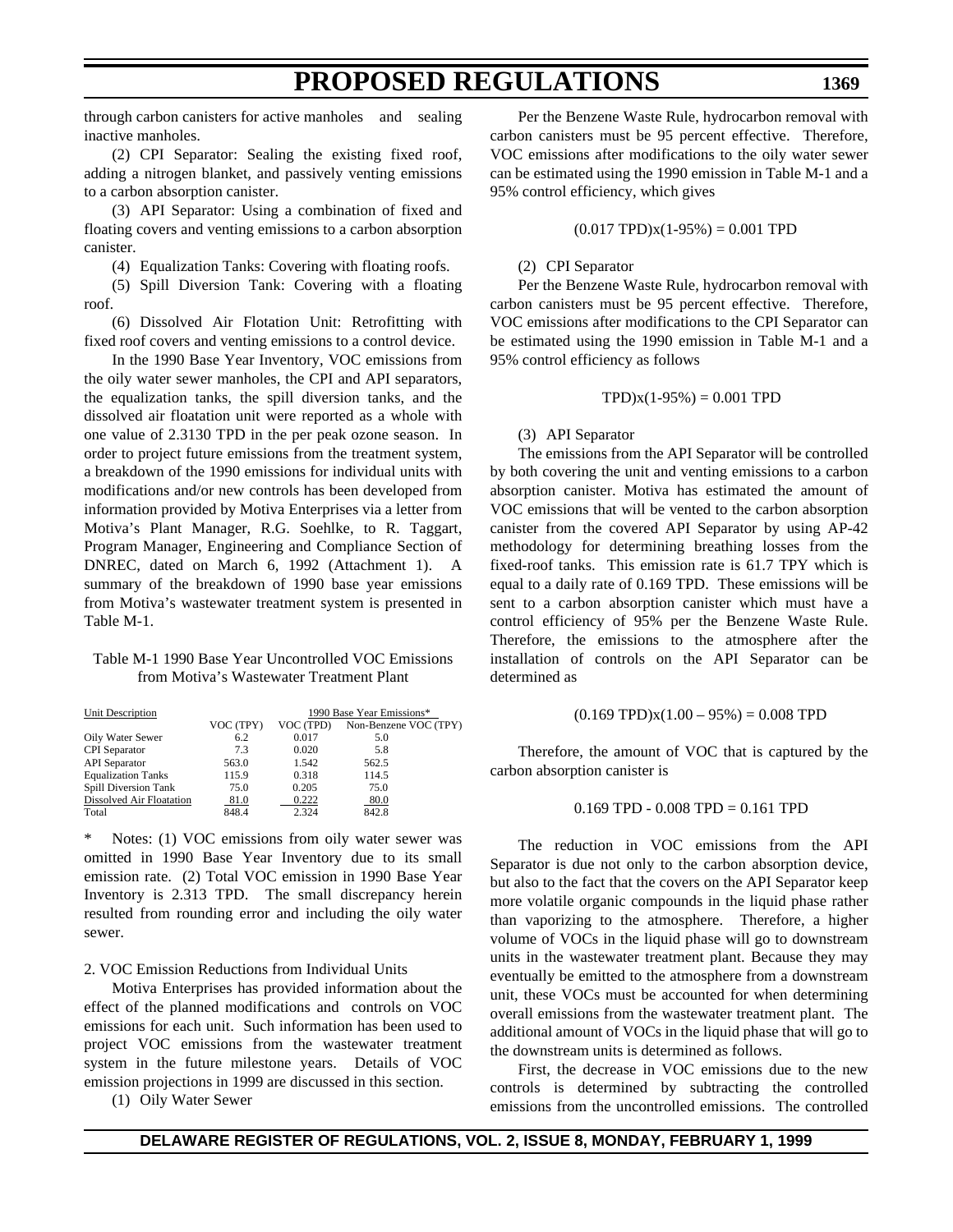### **PROPOSED REGULATIONS**

emissions have been previously calculated to be 0.008 TPD. The uncontrolled emissions are 1.542 TPD (Table M-1). Therefore, the total decrease in VOC emissions is

 $(1.542 \text{ TPD})_{\text{uncontrolled}} - (0.008 \text{ TPD})_{\text{controlled}} = 1.534 \text{ TPD}$ 

The vapor portion of the 1.534 TPD decrease is the amount of VOC that will be removed by the carbon absorption canister. This amount has been previously calculated to be 0.161 TPD. The portion of the total VOC reduction that remains in the liquid phase is the difference between the total VOC reduction and the vapor portion that is removed by the carbon absorption canister, which is

1.534 TPD -  $0.161$  TPD = 1.373 TPD remaining in liquid phase

According to Motiva Enterprises, 55 percent of the 1.373 TPD, or 0.755 TPD, will be removed in the API Separator and will go to the Coker. Therefore, the amount of VOCs that will remain in the liquid phase and go to downstream units is

#### 1.373 TPD - 0.755 TPD = 0.618 TPD

#### (4) Equalization Tanks

Based on AP-42 methodology, the emissions from the equalization tanks after installation of floating roofs will essentially be zero. Therefore, the decrease in VOC emissions from these tanks is equal to the 0.318 TPD as listed in Table M-1. The floating roofs on the equalization tanks will cause an increase in liquid VOCs to downstream units similar to the increase caused by the API Separator covers. The amount of VOCs from the equalization tanks that will remain in the liquid phase is equal to the emission reduction of 0.318 TPD. Therefore, the net increase in VOCs to downstream units is the sum of the 0.618 TPD liquid VOCs previously calculated from the API Separator covers and the 0.318 TPD liquid VOCs resulting from the floating roofs on the equalization tanks. Thus, the total increase is  $0.618 + 0.318 = 0.936$  TPD liquid phase VOCs that will go to the Dissolved Air Floatation Unit.

(5) Spill Diversion Tank

The VOC emissions from the spill diversion tank will essentially be zero after installation of the floating roof. The uncontrolled VOC emissions of 75 TPY (or 0.205 TPD) from the spill diversion tank (Table M-1) are the result of maintaining an oil layer on the top of the tank to control odor. This practice will no longer be necessary after installation of the floating roof, thus, the VOC emissions of 0.205 TPD from the spill diversion tank will be totally eliminated from the process. Consequently, there will be no increase in VOC loading on any downstream units from the Spill Diversion Tank.

A portion of the emission reduction from the spill diversion tank will be used to offset VOC emissions from a new Ether Project at Motiva Enterprises facility. This portion of the emission reduction is not creditable for meeting the Rate-of-Progress requirements. The Ether Project is expected to produce a VOC emission of 66.5 TPY, which is equal to a daily emission of 0.182 TPD. A 1:1 offset of the 0.182 TPD is needed from the VOC reduction at the spill diversion tank. Therefore, a controlled emission of 0.182 TPD is attributed to the spill diversion tank. In this manner, the amount of emission reductions to be credited to the 1999 RPP from the spill diversion tank will exclude the amount of reduction needed to offset the Ether Project, which gives

Creditable Reduction for 1999 RPP =  $0.205 - 0.182 = 0.023$ **TPD** 

#### (6) Dissolved Air Floatation (DAF) Unit

The VOC emissions from the DAF unit will be controlled by both covering the unit and venting emissions to a control device. Per the Benzene Waste Rule, the control device must have a 95% VOC removal efficiency. Based on design data, Motiva Enterprises have estimated the emissions that will be vented to the control device from the covered DAF unit to be 4.8 TPY, which is equal to a daily emission of 0.013 TPD. The emissions to the atmosphere from the control device are then determined to be

#### $(0.013 \text{ TPD})x(1.00 - 95%) = 0.001 \text{ TPD}$

The amount of VOC that will be removed by the control device is

#### 0.013 TPD - 0.001 TPD = 0.012 TPD

The covers on the DAF unit will cause an increase in liquid phase VOCs to downstream units similar to the increase caused by the API Separator and the equalization tanks. Similarly, the decrease in VOC emissions due to the new controls is determined by subtracting the controlled emissions from the uncontrolled emissions. The controlled emissions have been previously estimated to be 0.001 TPD, while the uncontrolled emissions are 0.222 TPD, as listed in Table M-1. Therefore, the total decrease in VOC emissions from the DAF unit is

### 0.222 TPD - 0.001 TPD = 0.221 TPD

The vapor portion of the 0.221 TPD reduction is the amount of VOC that is removed by the control device. This amount has been previously calculated to be 0.012 TPD. The portion of the total VOC reduction that remains in the liquid phase is the difference between the total VOC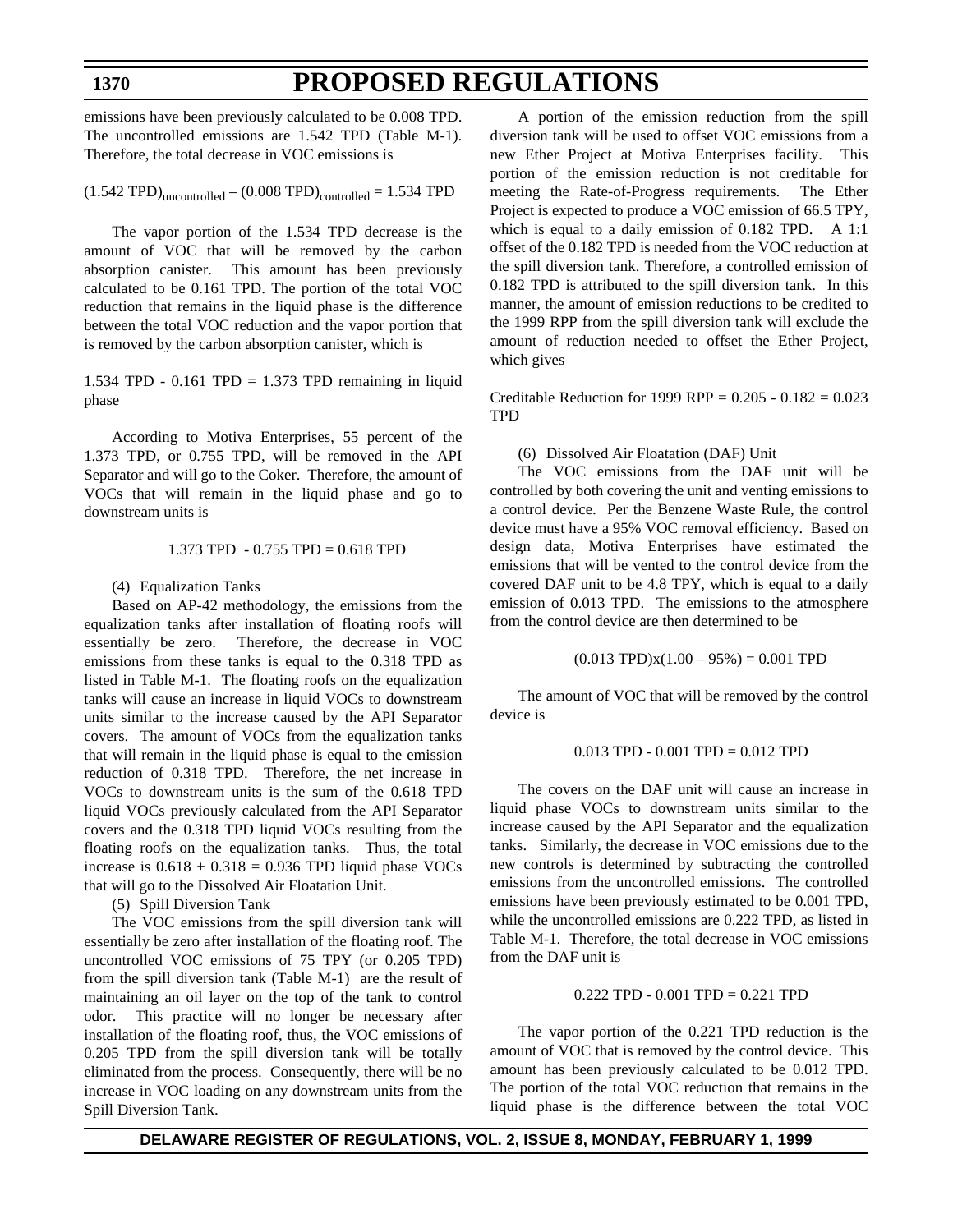reduction and the vapor portion, that is

$$
0.221 \text{ TPD} - 0.012 \text{ TPD} = 0.209 \text{ TPD}
$$

This amount is added to the previously calculated 0.936 TPD liquid phase VOCs, which comes to the DAF unit from the API Separators and the equalization tanks, resulting in a cumulative increase in liquid phase VOCs of 1.145 TPD. According to Motiva Enterprises, 80 percent of this 1.145 TPD, or 0.916 TPD, will be removed in the DAF unit and will go to the Coker. Therefore, the amount of liquid phase VOCs that will go to downstream units is

$$
1.145 \text{ TPD} - 0.916 \text{ TPD} = 0.229 \text{ TPD}
$$

Of the 0.229 TPD liquid phase VOCs going downstream from the DAF unit, Motiva Enterprises state that 50% will be bio-degraded in the first stage aeration unit. The remainder will be emitted to the atmosphere. Therefore, the net increase in VOC emissions to the atmosphere due to downstream loading from all units is

#### $(0.229 \text{ TPD})x(0.50) = 0.115 \text{ TPD}$  to the atmosphere

A summary of VOC emissions from individual units at Motiva's wastewater treatment plant after implementing the planned modifications and controls is presented in Table M-2.

| Table M-2                                       |
|-------------------------------------------------|
| Summary of VOC Emissions at Motiva's Wastewater |
| <b>Treatment Plant</b>                          |

| Source Unit                   | Controlled VOC Emissions (TPD) |
|-------------------------------|--------------------------------|
| Oily Water Sewer              | 0.001                          |
| <b>CPI</b> Separator          | 0.001                          |
| <b>API</b> Separator          | 0.008                          |
| <b>Equalization Tanks</b>     | 0.000                          |
| Spill Diversion Tank          | $0.182*$                       |
| Dissolved Air Floatation Unit | 0.001                          |
| Downstream Loading            | 0.115                          |
| <b>Total Emission</b>         | 0.308                          |

\*For offsetting VOC emissions from the ether project.

3. 1999 Control Strategy Projections and Emission Reductions

The 1999 Control Strategy Projection for the Motiva Enterprises wastewater treatment plant can be calculated using an overall control efficiency which accounts for VOC emission reductions from all process modifications and controls at the treatment plant. This 1999 Overall Control Efficiency ( $CE_{1999}$ ) can be determined using the 1990 uncontrolled emissions from Table M-1 and the estimated controlled emissions from Table M-2, which gives

CE<sub>1999</sub> = 
$$
\frac{2.324 - 0.308}{2.324}
$$
 x 100% = 86.8%

The VOC emissions from Motiva's wastewater treatment plant are projected to 1999 using projection Equation P-3 as presented in the 1999 RPP (page 3-10). The parameters needed for the projection are

| 1990 Actual Emissions   | $= 2.324$ TPD (From Table M-1)         |
|-------------------------|----------------------------------------|
| 1999 Overall Control    |                                        |
| Efficiency              | $= 86.8\% = 0.868$ (Calculated above)  |
| 1999 Rule Effectiveness | $= 80\% = 0.80$ (Default value)        |
| 1990 Control Efficiency | $= 0\% = 0$ (No controls in 1990)      |
| 1990 Rule Effectiveness | $= 100\% = 0$ (No rule effect in 1990) |
| 1999 Growth Factor      | $= 1.08$ (Page 2-9, 1999 RPP)          |

The 1999 control strategy projection of VOC emissions is

$$
EMIS1999 = 2.324 x 1-86.8% x 80% x 1.08=0.767 TPD
$$
  
1-0% x 100%

The VOC emission reduction at Motiva's wastewater treatment plant due to process modifications and new controls is the difference between the 1999 Current Control Projection emissions and the 1999 Control Strategy Projection emissions. The 1999 Current Control Projection emissions can be obtained using Equation P-6 (page 3-12, 1999 RPP), that is, multiplying the 1990 Base Year Emissions with the 1999 growth factor

$$
EMIS1999 - Current Control = 2.324 x 1.08 = 2.510 TPD
$$

Therefore, the VOC emission reduction in 1999  $(ER_{1999})$  from Motiva's wastewater treatment plant is expected to be

$$
ER_{1999} = 2.510 \text{ TPD} - 0.767 \text{ TPD} = 1.743 \text{ TPD}
$$

4. Emission Reduction Credit for 1999 Rate-of-Progress Plan

The VOC emission reductions at Motiva's wastewater treatment plant resulted from process modifications and controls planned by Motiva to comply with either the Federal Benzene Waste Rule or Delaware Air Regulation 24.28 for petroleum refinery. In July 1992, DNREC acknowledged the total VOC emission reduction of 75 TPY from the spill diversion tank to offset VOC emissions from Motiva's then-planned ether project (DNREC Secretary's Order No. 92-0044, July 14, 1992). Since Motiva estimated that the ether project would lead to a VOC emission increase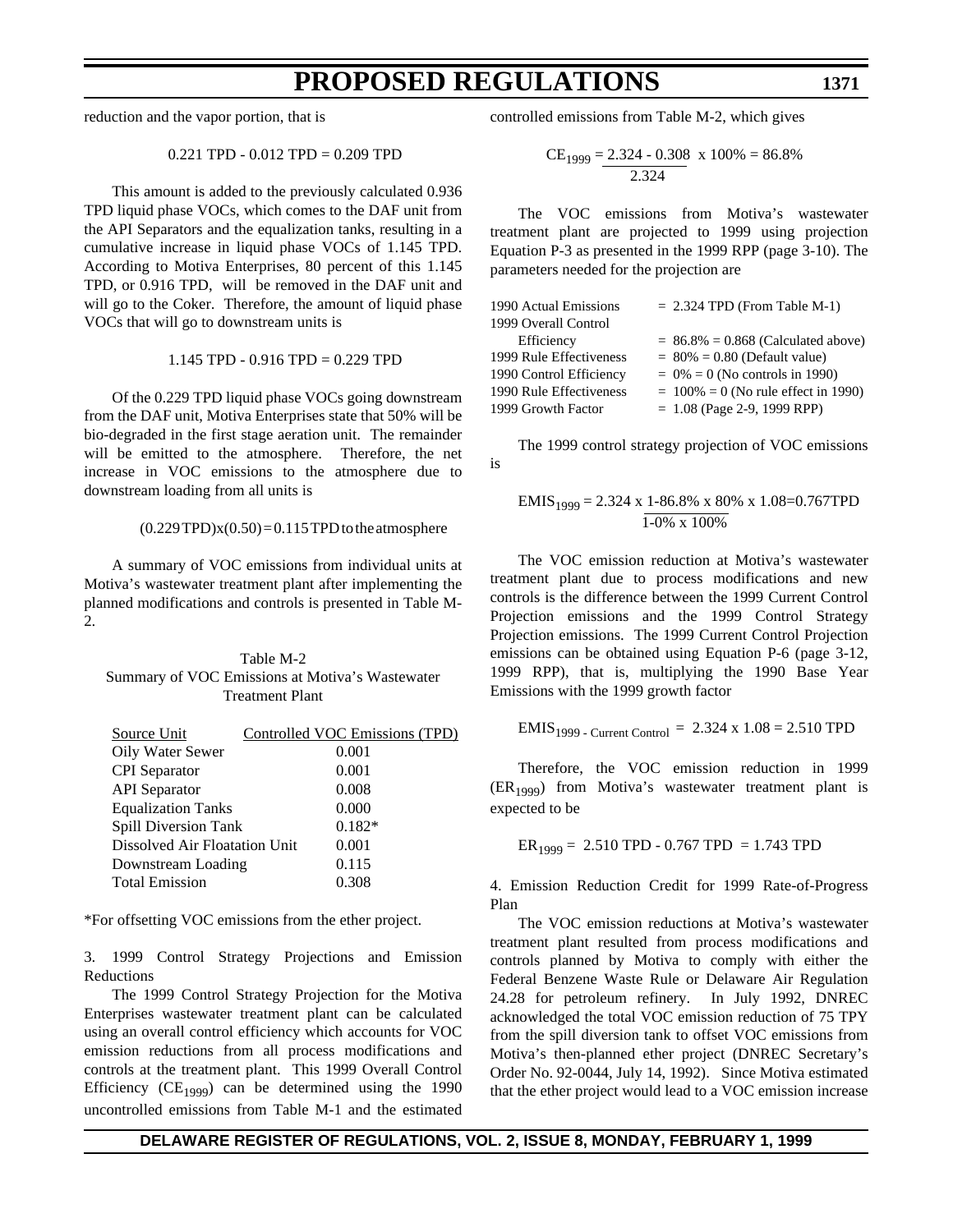of 66.5 TPY, a portion of the acknowledged VOC emission reduction, that is,  $75 - 66.5 = 8.5$  TPY, is included in the total emission reductions estimated in Section 3. Delaware decides (1) not to use this 8.5 TPY acknowledged reduction in its 1999 RPP for reduction credit, and (2) to exploit alternative reductions (e.g., NOx emission reductions) to fulfill the emission reduction requirements in the 1999 RPP. This decision reflects DNREC's consideration to follow the Final Order and Decision, issued by the Environmental Appeals Board, the State of Delaware, on November 20, 1998 (Attachment 2).

The 8.5 TPY VOC reduction is estimated with respect to the 1990 base year. It cannot be simply subtracted from the 1999 total VOC emission reductions projected previously in Section 3. Instead, similar steps used in Section 3 should be applied to the source that produces this reduction, namely, the spill diversion tank. Delaware makes the following analysis to determine the 1999 VOC emission reduction resulting from this 8.5 TPY.

The 1990 base year VOC emission from Motiva's wastewater treatment plant  $(EMIS<sub>1990</sub>)$  can be expressed as

$$
EMIS1990 = EMIS1990CRED + EMIS1990NONCR(1)
$$

where  $EMIS<sub>1990CRED</sub>$  is the emissions from which reduction credits will be taken in 1999, and  $EMIS<sub>1990NONCR</sub>$  is the emissions from which the reductions will not be taken as credit in 1999. The 1999 current control projection is

 $EMIS_{CC1999} = E MIS_{1990}$  x  $GF = E MIS_{1990CRED}$  x  $GF +$  $EMIS<sub>1990NONCR</sub>$  x GF (2)

where GF is the growth factor. The first part of Eq. 2 is the credit portion and the second part is the non-credit portion. The 1999 control strategy projection is

 $EMIS_{CS1999} = EMIS_{1990CRED}$  x GF x (1 -  $CE_{CRED}$ % x  $RE\%$ ) + EMIS<sub>1990NONCR</sub> x GF x (1 -  $CE<sub>NONCR</sub>$ % x RE%) (3)

where  $CE_{CRED}$ % is the control efficiency of the credited sources and CE<sub>NONCR</sub>% is the control efficiency for the non-credited sources. Again, the first part of Eq. 3 is the credit portion and the second part is the non-credit portion. The emission reduction in 1999 ( $ER<sub>1999</sub>$ ) is

 $ER_{1999} = EMIS_{CC1999} - EMIS_{CS1999} = ER_{1999CRED} +$  $ER1999NONCR = EMIS_{1990CRED}$  x GF -  $EMIS_{1990CRED}$  x GF x (1 -  $CE_{CRED}$ % x RE%) +  $EMIS_{1990NONCR}$  x GF - $EMIS<sub>1990NONCR</sub>$  x GF x (1 -  $CE<sub>NONCR</sub>$ % x RE%) (4)

The emission reduction from the credit sources is

$$
ER1999CRED = EMISCC1999CRED
$$
  
= EMIS<sub>CS1999CRED</sub> = EMIS<sub>1990CRED</sub> x GF -  
EMIS<sub>1990CRED</sub> x GF x (1 - CE<sub>CRED</sub>% x RE%) (5)

The emission reduction from the non-credit sources is

$$
ER1999NONCR = EMISCC1999NONCR
$$
  
= EMISCS1999NONCR = EMIS<sub>1990NONCR</sub> x  
GF - EMIS<sub>1990NONCR</sub> x GF x (1 -CE<sub>NONCR</sub>% x RE%) (6)

For credit sources, the total 1990 emission can be obtained from Table M-1 minus 8.5 TPY, that is, 848.4 - 8.5 = 839.9 TPY, or 2.301 TPD. The controlled emission from these sources has been calculated previously in Table M-2. Thus, the control efficiency for the credit sources is

$$
CE1999CRED = 2.301 - 0.308 \times 100\% = 86.6\% 2.301 \tag{7}
$$

Applying Eq. 5 and assuming an 80% rule effectiveness, the emission reduction credit can be calculated as

ER1999CRED = EMISCC1999CRED - EMISCS1999CRED = 2.301 x 1.08 - 2.301 x 1.08 x (1 - 86.6% x 80%) = 2.485 - 0.763 = 1.722 TPD

For the non-credit source, the 1990 emission is 8.5 TPY, or 0.023 TPD. The controlled emission for this source is 0.000 TPD (emission from the spill diversion tank after installation of floating roof). Thus, the control efficiency for the non-credit source is

CE<sub>1999CRED</sub> = 
$$
\frac{0.023 - 0.00}{0.023} \times 100\% = 100\%
$$
 (8)

Applying Eq. 6 and assuming an 80% rule effectiveness, the emission reduction from the non-credit source can be calculated as

 $ER_{1999nonCR} = 0.023 \times 1.08 - 0.023 \times 1.08 \times (1 - 100\% \times$  $80\% = 0.020$  TPD

As mentioned previously, Delaware decides not to take this reduction as credit in its 1999 RPP. Therefore, the emission reduction credit for Delaware's 1999 RPP is only 1.722 TPD as calculated above.

### **1372**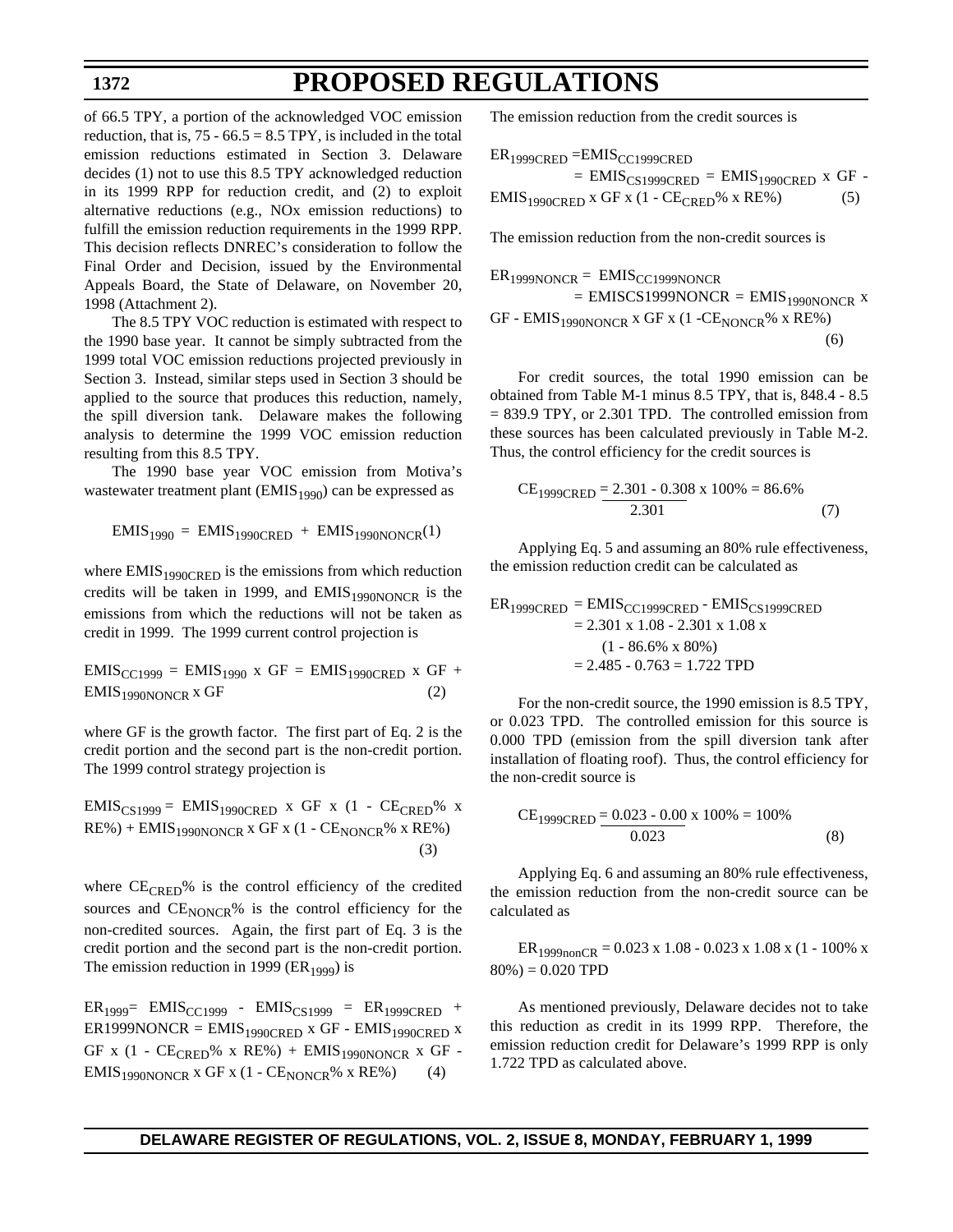**1373**

Attachment 1 to Appendix M (Amended)

(A hardcopy of this attachment is available upon request. The request should be addressed to: Alfred Deramo, Program Manager, ERPA Program, DNREC, 156 S. State St., Dover, DE 19901. Telephone 302-739-4791, fax 302- 739-3106.)

Letter from Motiva's Plant Manager, R.G. Soehlke, to R. Taggart, Program Manager, Engineering and Compliance Section of DNREC, dated on March 6, 1992, and the documentation attached to this letter, entitled "Summary of VOC Emission Effect Resulting from Compliance with the Benzene Waste Rule on the Waste Water Treatment Plant".

Attachment 2 to Appendix M (Amended)

(A hardcopy of this attachment is available upon request. The request should be addressed to: Alfred Deramo, Program Manager, ERPA Program, DNREC, 156 S. State St., Dover, DE 19901. Telephone 302-739-4791, fax 302- 739-3106.)

Final Order and Decision, the Environmental Appeals Board, the State of Delaware, November 20, 1998.

#### Appendix P

Mobile 5a Input and Output Files for Stage Ii Vapor Recovery Program With Annual Inspections

(A hardcopy of this appendix is available upon request. The request should be addressed to: Alfred Deramo, Program Manager, ERPA Program, DNREC, 156 S. State St., Dover, DE 19901. Telephone 302-739-4791, fax 302-739-3106.)

### **DIVISION OF FISH [AND WILDLIFE](http://www.dnrec.state.de.us/fandw.htm)**

Statutory Authority: 7 Delaware Code, Section 1902(a)(5) (7 **Del.C.** 1902(a)(5))

Register Notice

1. Title of The Regulation:

[Shellfish Regulations No. S-23 Lobster-pot Design;](#page-3-4) No. S-25 Lobster-Pot, Season and Limits for Commercial Lobster Pot License and S-26, Possession of V-notched Lobsters Prohibited.

2. Brief Synopsis of The Subject, Substance And Issues: In order to comply with the requirements of Amendment 3 to the Interstate Fishery Management Plan for American Lobster, new lobster pot design criteria are

required to allow the escape of undersized lobsters, to allow any lobster to escape if a pot is lost and limit the size of pots. Mature female lobsters are marked and released by fishermen in New England when they are carrying eggs. The possession of these marked females with a V-notch in one of their tail flippers is prohibited in order to protect known mature female lobsters. It is also required that landing limits be implemented to prohibit the landing of more than 100 lobsters per one day trip or up to 500 per 5 day trip that are not taken by pots in the Exclusive Economic Zone (3-200 nautical miles in the Ocean).

- 3. Possible Terms of The Agency Action: None
- 4. Statutory Basis or Legal Authority to Act: §1902 (a)(5), 7 Del. C.

5. Other Regulations That May Be Affected by The Proposal:

None

6. Notice of Public Comment:

Individuals may present their opinions and evidence and/or request additional information by writing, calling or visiting the Division of Fish and Wildlife, Fisheries Section, 89 Kings Highway, Dover, DE 19901 (302) 739-3441, prior to 4:30 PM on Friday, March 5, 1999. A public hearing on these proposed amendments to Shellfish Regulation Nos. 23 and 25 and new Shellfish Regulation No.26 will be held in the Department of Natural Resources and Environmental Control auditorium, 89 Kings Highway, Dover, DE at 7:30 PM on Thursday February 25, 1999.

7. Prepared by: Charles A. Lesser(302)-739-3441January 11, 1999

> Proposed amendments to Shellfish Regulation No. S-23, LOBSTER-POT DESIGN.

Section 1. Amend Shellfish Regulation No. S-23, LOBSTER-POT DESIGN in subsection (a) by striking the words "one  $(1)$   $\frac{3}{4}$ " x  $6$ "" and substitute in lieu there of the words "1 15/16 inches by 5  $\frac{3}{4}$  inches."

Further amend Shellfish Regulation No. S-23, LOBSTER-POT DESIGN by adding a new subsection (b) to read as follows:

"(b) It shall be unlawful for any person to set, tend or conduct shellfishing for lobsters with any pot or trap, not constructed entirely of wood, excluding heading or parlor twine and the escape vent, in the waters under the jurisdiction of this State that does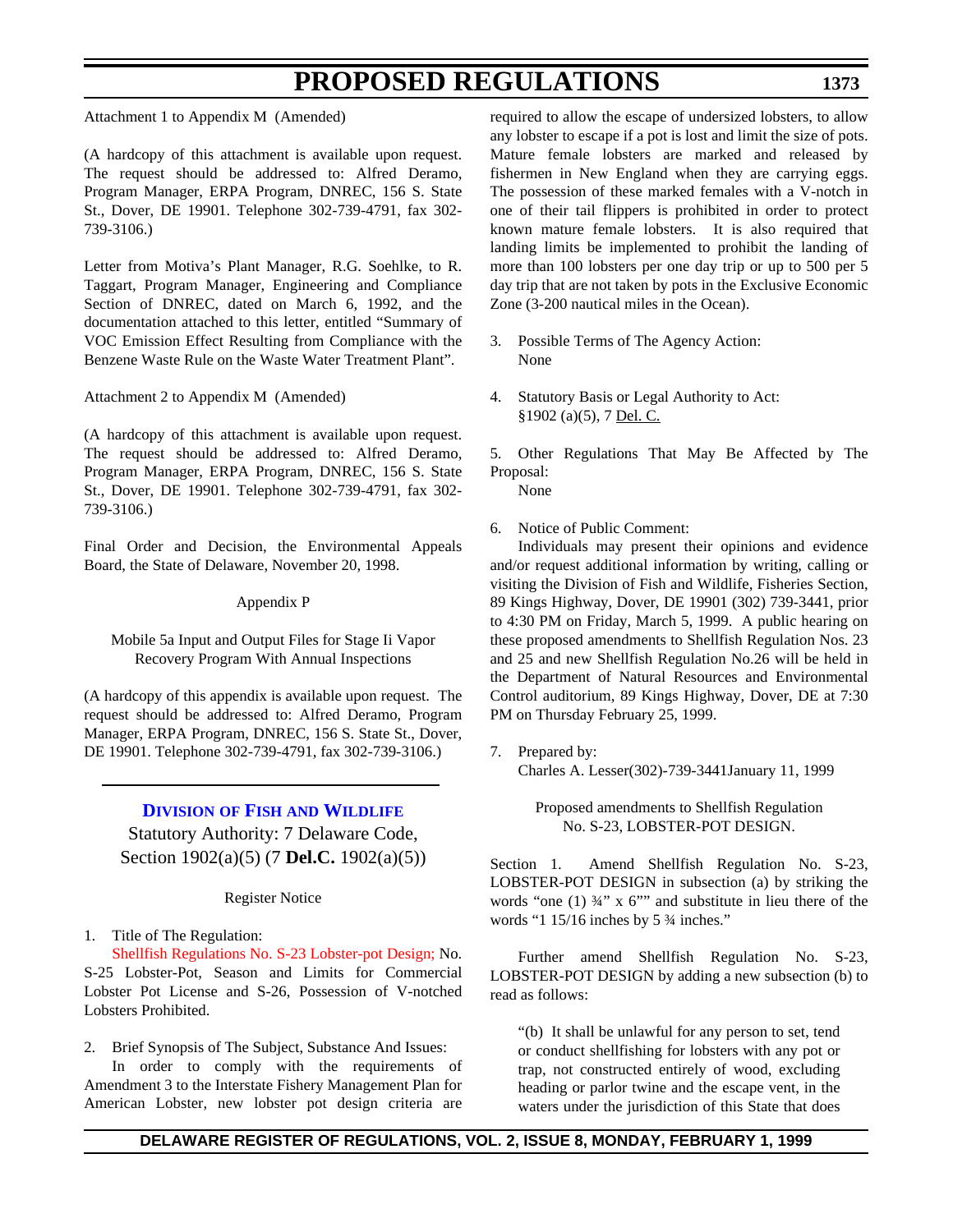# **PROPOSED REGULATIONS**

not contain a ghost panel covering an opening that measures at least 3 3/4 inches by 3 3/4 inches. A ghost panel means a panel, or other mechanism, designed to allow the escapement of lobster after a period of time if the pot or trap has been abandoned or lost. The panel must be constructed of, or fastened to the pot or trap with, one of the following untreated materials: wood lath, cotton, hemp, sisal or jute twine not greater than 3/16 inch in diameter, or non-stainless, uncoated ferrous metal not greater than 3/32 inch in diameter. The door of the pot or trap may serve as the ghost panel, if fastened with a material specified in this subsection. The ghost panel must be located in the outer parlor(s) of the pot or trap and not the bottom of the pot or trap."

Further amend Shellfish Regulation No. S-23, LOBSTER-POT DESIGN by adding a new subsection (c) to read as follows:

"(c) It shall be unlawful for any recreational or commercial lobster pot fisherman to possess a lobster pot or trap with a volume larger than 22,950 cubic inches."

### Section 2. EFFECTIVE DATE

These amendments to Shellfish Regulation No. S-23 shall become effective 30 days from the date the Order adopting these amendments is issued by the Secretary of the Department of Natural Resources and Environmental Control.

#### SHELLFISH REGULATION NO. S-23

### S-23 LOBSTER-POT DESIGN

(a) It shall be unlawful for any person to set, tend or conduct shellfishing for lobsters with any pot or trap in the waters under the jurisdiction of the State unless said pot or trap has an escape vent, slot or port of not less than  $\theta$ ne  $(1)$  $\frac{34}{4}$   $\times$  6<sup>2</sup> 1 15/16 inches by 5  $\frac{3}{4}$  inches located in the parlor section of each pot or trap.

"(b) It shall be unlawful for any person to set, tend or conduct shellfishing for lobsters with any pot or trap, not constructed entirely of wood, excluding heading or parlor twine and the escape vent, in the waters under the jurisdiction of this State that does not contain a ghost panel covering an opening that measures at least 3 3/4 inches by 3 3/4 inches. A ghost panel means a panel, or other mechanism, designed to allow the escapement of lobster after a period of time if the pot or trap has been abandoned or lost. The panel must be constructed of, or fastened to the pot or trap with, one of the following untreated materials: wood lath, cotton, hemp, sisal or jute twine not greater than  $3/16$ 

inch in diameter, or non-stainless, uncoated ferrous metal not greater than 3/32 inch in diameter. The door of the pot or trap may serve as the ghost panel, if fastened with a material specified in this subsection. The ghost panel must be located in the outer parlor(s) of the pot or trap and not the bottom of the pot or trap."

"(c) It shall be unlawful for any recreational or commercial lobster pot fisherman to possess a lobster pot or trap with a volume larger than 22,950 cubic inches."

Proposed amendment to Shellfish Regulation No. S-25, LOBSTER-POT, SEASON AND LIMITS FOR COMERCIAL LOBSTER POT LICENSE.

Section 1. Amend Shellfish Regulation No. S-25, LOBSTER-POT SEASON AND LIMITS FOR COMMERCIAL LOBSTER POT LICENSE by adding a new subsection (c) to read as follows:

"(c) It shall be unlawful for any person, licensed to catch or land lobsters for commercial purposes in this State, who uses gear or methods other than pots or traps outside the jurisdiction of this State, to land more than 100 lobsters per day for each day at sea during the same trip up to a maximum of 500 lobsters per trip for trips 5 days or longer."

### Section 2. EFFECTIVE DATE.

This amendment to Shellfish Regulation No. S-25 shall become effective 30 days from the date the Order adopting this amendment is issued by the Secretary of the Department of Natural Resources and Environmental Control.

#### [SHELLFISH REGULATION S-25](#page-3-4)

### S-25 LOBSTERS-POT, SEASON AND LIMITS FOR COMMERCIAL LOBSTER POT LICENSE

(a) It shall be lawful for any person who has a valid Commercial Lobster Pot License to harvest lobsters in the waters under the jurisdiction of the State at any time as permitted by law on any date except Sunday.

(b) It shall be unlawful for any person who has a valid Commercial Lobster Pot License to harvest lobsters in the waters under the jurisdiction of the State at any time as permitted by law on any date except Sunday.

"(c) It shall be unlawful for any person, licensed to catch or land lobsters for commercial purposes in this State, who uses gear or methods other than pots or traps outside the jurisdiction of this State, to land more than 100 lobsters per day for each day at sea during the same trip, up to a maximum of 500 lobsters per trip for trips 5 days or longer."

### **DELAWARE REGISTER OF REGULATIONS, VOL. 2, ISSUE 8, MONDAY, FEBRUARY 1, 1999**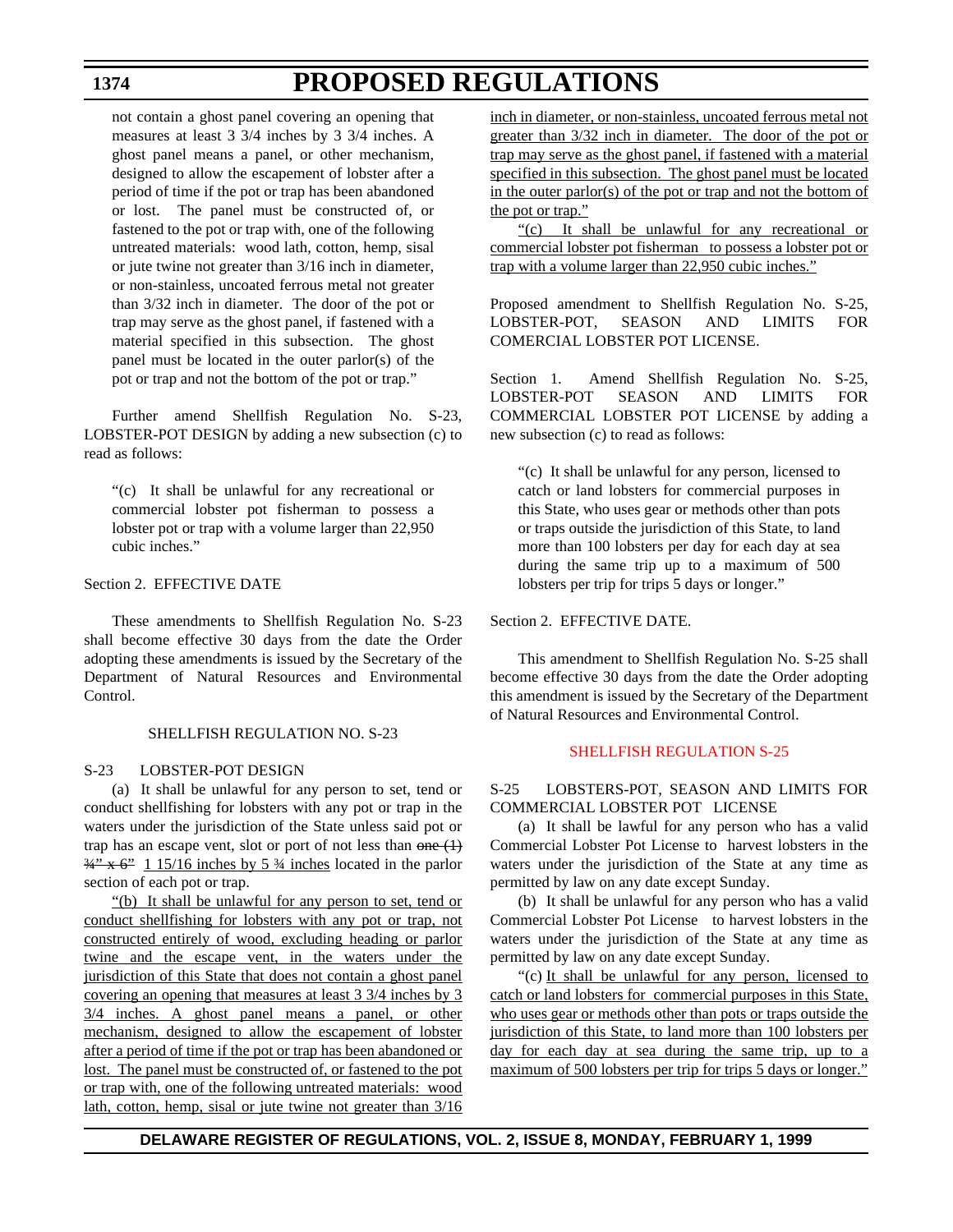## **PROPOSED REGULATIONS**

Proposed Shellfish Regulation to prohibit the possession of V-notched lobsters.

Section 1. Add a new Shellfish Regulation No. S-26 to read as follows:

#### "S-26 [POSSESSION OF V-NOTCHED LOBSTERS](#page-3-0) **PROHIBITED**

It shall be unlawful for any person to possess a Vnotched female lobster. V-notched female lobster means any female lobster bearing a V-notch, a straight-sided triangular cut without setal hairs at least ¼ inch in depth and tapering to a sharp point, in the flipper next to the right of center flipper as viewed from the rear of the female lobster. V-notched female lobster also means any female lobster which is mutilated in a manner which could hide, obscure or obliterate such a mark. The right flipper will be examined when the underside of the lobster is down and its tail is toward the person making the determination."

#### Section 2. EFFECTIVE DATE

This Shellfish Regulation No. S-26 shall become effective 30 days from the date the Order adopting this regulation is issued by the Secretary of the Department of Natural Resources and Environmental Control.

**DIVISION OF FISH [AND WILDLIFE](http://www.dnrec.state.de.us/fandw.htmhttp://www.dnrec.state.de.us/fandw.htm)**

Statutory Authority: 7 Delaware Code, Section 903(e)(2)(a) (7 **Del.C.** 903(e)(2)(a))

Register Notice

#### 1. Title of The Regulation: [Tidal Finfish Regulation No. 4 Summer Flounder Size](#page-3-0) Limits; Possession Limits; Season.

2. Brief Synopsis of The Subject, Substance And Issues:

In order to remain in compliance in 1999 with the Summer Flounder Fishery Management Plan, as amended, Delaware must reduce its recreational fishery harvest by 40% of the 1997 recreational harvest. There are several ways to accomplish this reduction. If Delaware retains the 15 inch minimum size limit and 8 fish creel limit for summer flounder, a seasonal closure is required. There are four options for a closed season. If Delaware raises its minimum size limit to 16 inches and retains the 8 fish creel limit, a much shorter closed season is required. Lowering the creel limit will have a minimal effect on reducing the harvest.

The Division of Fish and Wildlife's preferred option is to retain the 15 inch minimum size limit and 8 fish creel limit and close the recreational and commercial hook and line season on January 1 through May 28 and again on

September 12 through December 31. Other seasonal closure options that are the conservation equivalent of the preferred option are January 1 through July 13; August 9 through December 31 or July 15 through August 8.

Delaware's commercial hook and line fishery for summer flounder will continue to have the same minimum size limit, creel limit and seasonal closure(s) as the recreational fishery in order to keep commercial landings of summer flounder below Delaware's commercial quota of 11,100 pounds.

3. Possible Terms of The Agency Action:

Requirements in the Summer Flounder Fishery Management Plan require changes to reduce recreational harvest by 40% of the 1997 landings. If Delaware does not comply, the summer flounder fishery may be closed.

4. Statutory Basis or Legal Authority to Act: §903 (e)(2)(a), 7 Del. C.

5. Other Regulations That May Be Affected by The Proposal:

None

6. Notice of Public Comment:

Individuals may present their opinions and evidence and/or request additional information by writing, calling or visiting the Division of Fish and Wildlife, Fisheries Section, 89 Kings Highway, Dover, DE 19901 (302)-739-3441 prior to 4:30 PM on Friday, March 5, 1999. A public hearing on proposed amendments to TIDAL FINFISH REGULATION NO. 4 will be held in the Department of Natural Resources and Environmental Control auditorium, 89 Kings Highway, Dover, DE at 7:30 PM on Thursday, February 25,1999.

7. Prepared by: Charles A. Lesser(302)-739-3441January 15, 1999

Proposed Amendment to Tidal Finfish Regulation No. 4 Summer Floundr Size Limits; Possession Limits; Seasons.

Section 1. Amend Tidal Finfish Regulation No. 4, Summer Flounder Size Limits; Possession Limits; Seasons by adding a new subsection to read as follows:

"(k) It shall be unlawful for any recreational fisherman or any commercial hook and line fisherman to take and reduce to possession any summer flounder or to land any summer flounder during the periods beginning at 12:01 AM on January 1 and ending at midnight on May 28 and beginning at 12:01 AM on September 12 and ending at midnight on December 31. To land shall mean to bring on shore."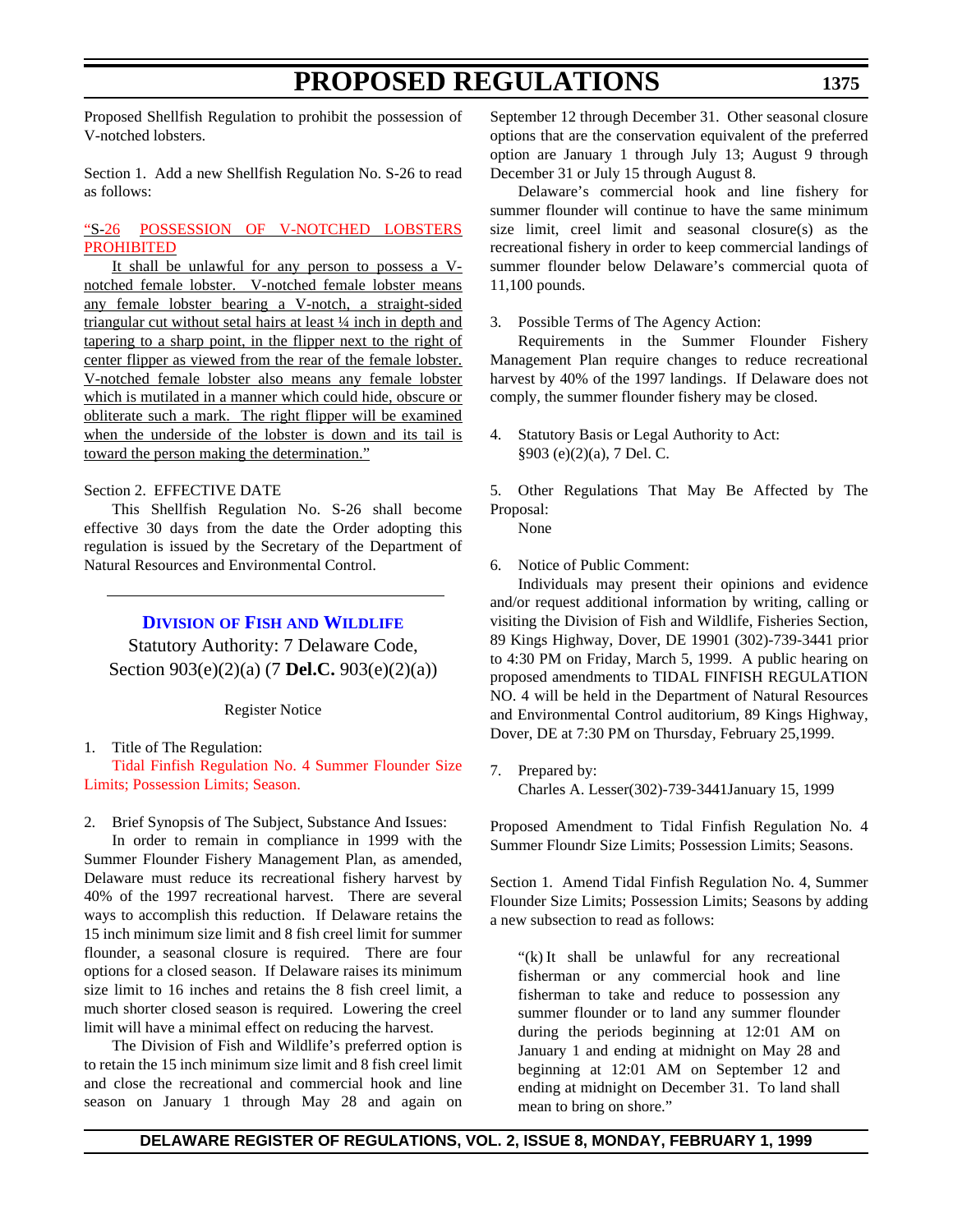## **PROPOSED REGULATIONS**

Section 2. Effective Date

This amendment to Tidal Finfish Regulation No. 4 shall become effective 30 days from the date the Order adopting this amendment is issued by the Secretary of the Department of Natural Resources and Environmental Control.

Tidal Finfish Regulation No. 4

Tidal Finfish Regulation No. 4 Summer Flounder Size Limits; Possession Limits; Seasons.

a) It shall be lawful for any person to take and reduce to possession summer flounder from the tidal waters of this State at any time except as otherwise set forth in this regulation.

b) It shall be unlawful for any recreational fisherman to have in possession more than eight (8) summer flounder at or between the place where said summer flounder were caught and said recreational fisherman's personal abode or temporary or transient place of lodging.

c) It shall be unlawful for any person, other than qualified persons as set forth in paragraph (f) of this regulation, to possess any summer flounder that measure less than fifteen (15) inches between the tip of the snout and the furthest tip of the tail.

d) It shall be unlawful for any person, other than a licensed commercial fisherman with a gill net permit, while on board a vessel, to have in possession any part of a summer flounder that measures less than fifteen (15) inches between said part's two most distant points unless said person also has in possession the head, backbone and tail intact from which said part was removed.

e) It shall be unlawful for any licensed commercial finfisherman with a gill net permit to have in possession any part of a summer flounder that measures less than fourteen (14) inches between said part's two most distant points unless said person also has in possession the head, backbone and tail intact from which said part was removed.

f) Notwithstanding the size limits and possession limits in this regulation, a person may possess a summer flounder that measures no less than fourteen (14) inches between the tip of the snout and the furthest tip of the tail and a quantity of summer flounder in excess of the possession limit set forth in this regulation, provided said person has one of the following:

1) A valid bill-of-sale or receipt indicating the date said summer flounder were received, the amount of said summer flounder received and the name, address and signature of the person who had landed said summer flounder;

2) A receipt from a licensed or permitted fish dealer who obtained said summer flounder; or

3) A bill of lading while transporting fresh or frozen summer flounder.

g) Notwithstanding the size limits in this regulation, a

person may possess a summer flounder that measures no less than fourteen (14) inches between the tip of the snout and the furthest tip of the tail, provided said person has one of the following:

1) A valid commercial finfishing license and gill net permit issued by the Department; or

2) A valid vessel permit issued by the Regional director, NMFS, to fish for and retain summer flounder in the EEZ or a dealer permit issued by the Regional Director or NMFS, as set forth in 50CFR, Part 625.

h) It shall be unlawful for any commercial finfisherman to sell, trade and or barter or attempt to sell, trade and or barter any summer flounder or part thereof that is landed in this State by said commercial fisherman after a date when the de minimis amount of commercial landings of summer flounder is determined to have been landed in this State by the Department. The de minimis amount of summer flounder shall be 0.1% of the coast wide commercial quota as set forth in the Summer Flounder Fishery Management Plan approved by the Atlantic States Marine Fisheries Commission.

i) It shall be unlawful for any vessel to land more than 200 pounds of summer flounder in any one day in this State.

j) It shall be unlawful for any person, who has been issued a commercial foodfishing license and fishes for summer flounder with any food fishing equipment other than a gill net, to have in possession more than eight (8) summer flounder at or between the place where said summer flounder were caught and said persons personal abode or temporary or transient place of lodging.

k) It shall be unlawful for any recreational fisherman or any commercial hook and line fisherman to take and reduce to possession any summer flounder or to land any summer flounder during the periods beginning at 12:01 AM on January 1 and ending at midnight on May 28 and beginning at 12:01 AM on September 12 and ending at midnight on December 31. To land shall mean to bring on shore.

#### **DIVISION OF FISH AND WILDLIFE**

Statutory Authority: 7 Delaware Code, Section 903(e)(2)(a) (7 **Del.C.** 903(e)(2)(a))

#### Register Notice

1. Title of the Regulation:

[Tidal Finfish Regulation No. 23 Black Sea Bass Size](#page-3-0) Limit; Trip Limits; Seasons; Quotas.

2. Brief Synopsis of The Subject, Substance And Issues:

The fishing mortality rate on the black sea bass is under the target level described in the Black Sea Bass Fishery

#### **1376**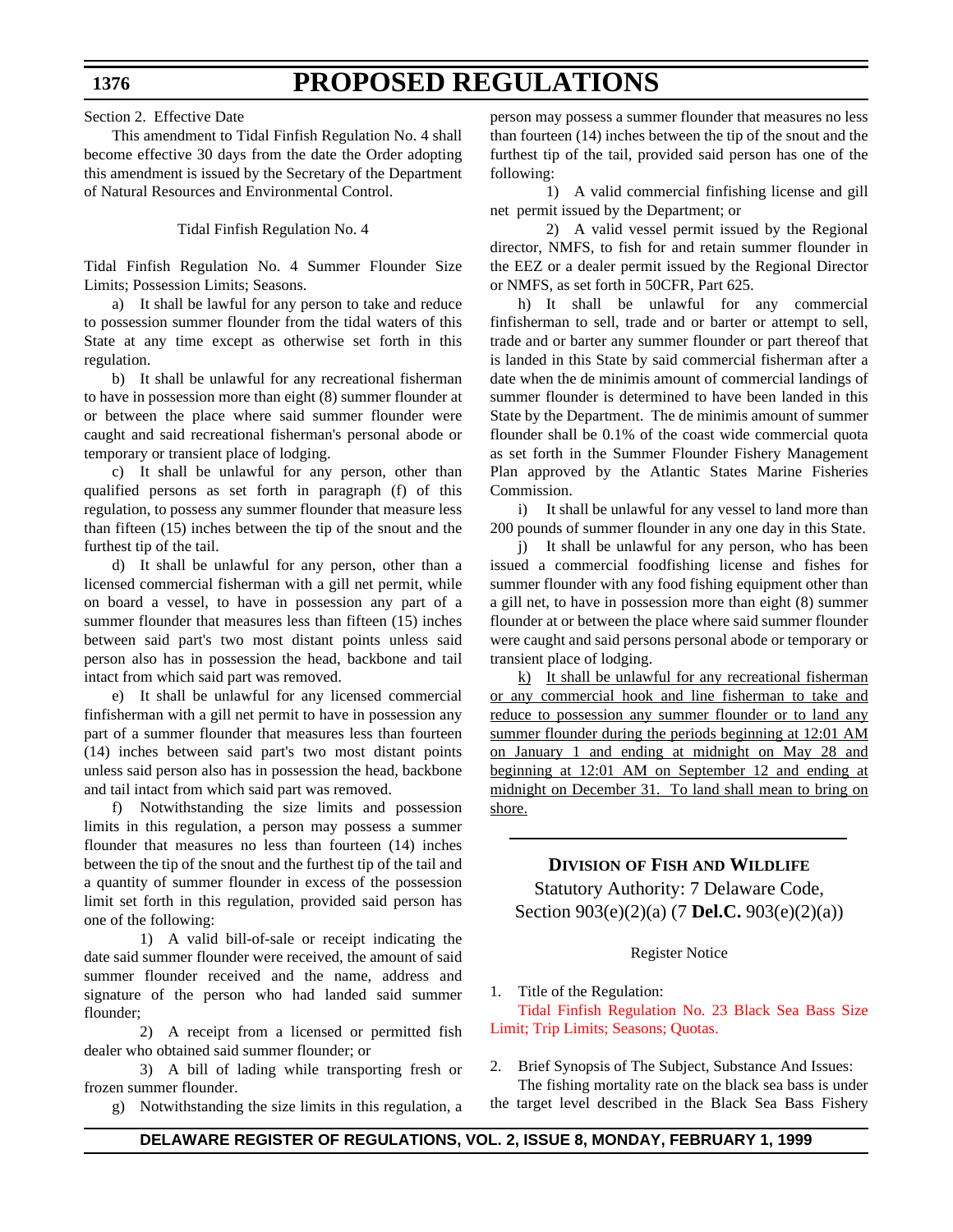## **PROPOSED REGULATIONS**

Management Plan. Therefore the recreational seasonal closure is no longer needed. The current seasonal closure of August 1 – August 15 for recreational fishermen will be dropped.

3. Possible Terms of The Agency Action:

States musts comply with the minimum requirements of the Black Sea Bass Fishery Management Plan or face a closure of the fishery.

- 4. Statutory Basis or Legal Authority to Act: § 903 (e)(2)(a), 7 Del. C.
- 5. Other Regulations That May Be Affected by The Proposal: None

6. Notice of Public Comment:

Individuals may present their opinions and evidence and/or request additional information by writing, calling or visiting the Division of Fish and Wildlife, Fisheries Section, 89 Kings Highway, Dover, DE 19901 (302) 739-3441, prior to 4:30 PM on Friday, March 5, 1999. A public hearing on proposed amendments to TIDAL FINFISH REGULATION NO. 23 will be held in the Department of Natural Resources and Environmental Control auditorium, 89 Kings Highway, Dover, DE at 7:30 PM on Thursday, February 25, 1999.

7. Prepared by:

Charles A. Lesser (302)739-3441January 11,1999

Proposed Amendment to Tidal Finfish Regulation No. 23 Black Sea Bass Size Limits; Trip Limits; Seasons; Quotas

#### Section 1.

Amend Tidal Finfish Regulation No. 23 Black Sea Bass Size Limit; Trip Limits; Seasons; Quotas by striking subsection (b) in its entirety.

#### Section 2. Effective Date

These amendments to Tidal Finfish Regulation No. 23 shall become effective 30 days from the date the Order adopting these amendments is issued by the Secretary of the Department of Natural Resources and Environmental Control.

#### Tidal Finfish Regulaton No. 23

Tidal Finfish Regulation No. 23 Black Sea Bass Size Limit; Trip Limits; Seasons; Quotas

a) It shall be unlawful for any person to have in possession any black sea bass Centropritis striata that measures less than ten (10) inches, total length.

b) It shall be unlawful for any recreational fisherman

to take and reduce to possession any black sea bass or to land any black sea bass during the period beginning at 12:01 a.m. on August 1 and ending at midnight on August 15.

c) It shall be unlawful for any person to possess on board a vessel at any time or to land after one trip more than on the following quantities of black sea bass during the quarter listed:

First Quarter (January, February and March) – 11,000 lbs. Second Quarter (April, May and June) – 7,000 lbs. Third Quarter (July, August and September) – 3,000 lbs. Fourth Quarter (October, November and December) – 4,000 lbs.

"One trip" shall mean the time between a vessel leaving its home port and the next time said vessel returns t any port in Delaware."

d) It shall be unlawful for any person to fish for black sea bass for commercial purposes or to land any black sea bass for commercial purposes during any quarter indicated in subsection (c) after the date in said quarter that the National Marine Fisheries Services determines that quarter's quota is filled."

#### **DELAWARE REGISTER OF REGULATIONS, VOL. 2, ISSUE 8, MONDAY, FEBRUARY 1, 1999**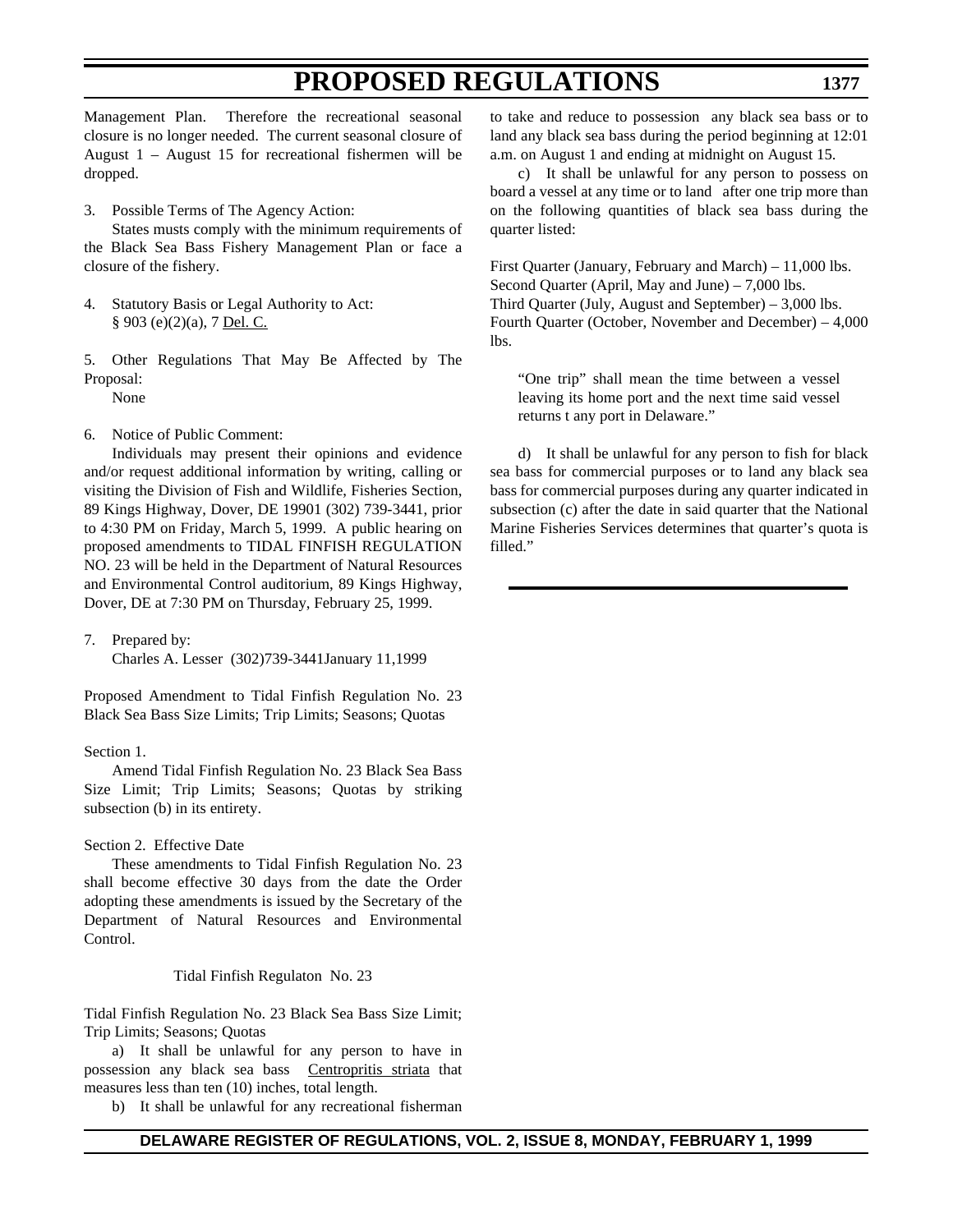## **FINAL REGULATIONS**

#### **Symbol Key**

Roman type indicates the text existing prior to the regulation being promulgated. Underlined text indicates new text added at the time of the proposed action. Language which is stricken through indicates text being deleted. **[Bracketed Bold language]** indicates text added at the time the final order was issued. **[Bracketed stricken through]** indicates language deleted at the time the final order was issued.

#### **Final Regulations**

The opportunity for public comment shall be held open for a minimum of 30 days after the proposal is published in the Register of Regulations. At the conclusion of all hearings and after receipt within the time allowed of all written materials, upon all the testimonial and written evidence and information submitted, together with summaries of the evidence and information by subordinates, the agency shall determine whether a regulation should be adopted, amended or repealed and shall issue its conclusion in an order which shall include: (1) A brief summary of the evidence and information submitted; (2) A brief summary of its findings of fact with respect to the evidence and information, except where a rule of procedure is being adopted or amended; (3) A decision to adopt, amend or repeal a regulation or to take no action and the decision shall be supported by its findings on the evidence and information received; (4) The exact text and citation of such regulation adopted, amended or repealed; (5) The effective date of the order; (6) Any other findings or conclusions required by the law under which the agency has authority to act; and (7) The signature of at least a quorum of the agency members.

The effective date of an order which adopts, amends or repeals a regulation shall be not less than 10 days from the date the order adopting, amending or repealing a regulation has been published in its final form in the Register of Regulations, unless such adoption, amendment or repeal qualifies as an emergency under §10119.

### **DEPARTMENT OF ADMINISTRATIVE SERVICES DIVISION OF PROFESSIONAL REGULATION**

**BOARD [OF COSMETOLOGY & BARBERING](#page-3-1)**

Statutory Authority: 24 Delaware Code, Section 5106 (24 **Del.C.** 5106)

#### BEFORE THE BOARD OF COSMETOLOGY AND BARBERING OF THE STATE OF DELAWARE

IN RE: ADOPTION OF RULES AND | **REGULATIONS** 

#### ORDER ADOPTINGING RULES AND REGULATIONS

AND NOW, this 25th day of January, 1999, in accordance with 29 **Del.C.** 10118 and for the reasons stated hereinafter, the Board of Cosmetology and Barbering ('the Board") enters this Order adopting Rules and Regulations.

#### Nature of the Proceedings

The Board proposes to add provisions to one of its existing rules and to adopt three new regulations to supplement its existing rules. Notice of the public hearing on the Board's proposal was published in the Delaware Register of Regulations on October 1, 1998 and in two Delaware newspapers of general circulation, all in accord with 29 DelC. 10115. (An affidavit from personnel of the News Journal confirming such publication and a copy of the notice that appeared in The Delaware State News were received into evidence at the public hearing.) The public hearing was held as noticed on October 26, 1998. The Board continued accepting comments on the proposed additions through October 30, 1998. The Board deliberated on the public comments at its November 30, 1998 meeting. This is the Board's Decision and Order ADOPTING the regulations as proposed.

Evidence and Information Submitted at the Public Hearing

The Board received two written comments into evidence at the public hearing: (1) a summary of a survey conducted by the Maryland cosmetology board identifying the positions of twenty different state cosmetology boards on the use of electric nail drills and the use of laser technology; and (2) a summary from the American Electrology Association of the position of various state medical licensing boards on the use of lasers for hair removal.

#### Findings of Fact and Conclusions

The public was given appropriate notice of the Board's intention to revise and add to its Rules and Regulations and had an adequate opportunity to provide the Board with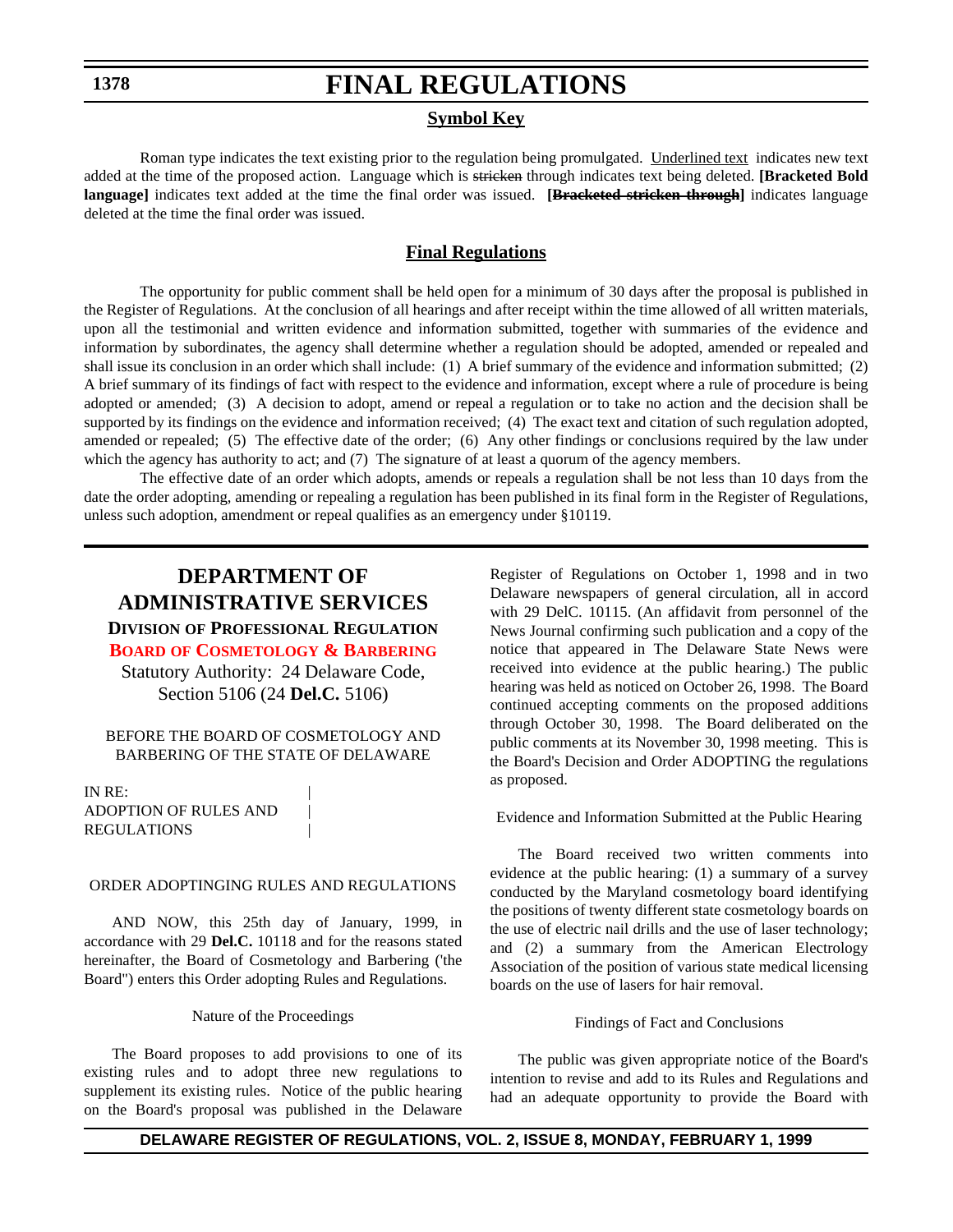comments on the proposed changes. The Board further concludes that its consideration of the proposed Rules and Regulations is- within the Board's authority under

24 DelC. 5106(l).

The first change proposed by the Board is to add provisions to current Rule  $12<sup>1</sup>$ . The additions establish time frames in which apprentice hours must be completed and allow the Board to extend the time frames when an applicant demonstrates good cause for exception. The Board believes that by setting both minimum and maximum time frames, the proposed rule assures that the apprentice hours will be concentrated enough to be an effective learning experience, yet not so rushed as to be cursory. The Board notes that the time parameters are tailored to the type of apprenticeship and finds that the provision for good cause exceptions will allow the Board to mitigate any unintended and unnecessarily harsh effect the rules may have in individual cases.

Proposed Rule 14 makes licensees and registrants of the Board responsible for assuring that their employees are appropriately licensed in Delaware and subjects them to disciplinary action by the Board for failing to do so. The Board finds that this rule advances the statutory prohibition on unlicensed practice<sup>2</sup> and is consistent with the standards of conduct expected of licensed professionals.

Proposed Rule 15 outlines the documentation that an applicant for licensure must provide the Board. It also specifically requires that applicants who have received their education and training from non-domestic programs must provide the Board with translated documents, if necessary, and with an evaluation from an educational credential evaluation agency showing that his or her training and experience are equivalent to the statutory requirements for licensure. The Board believes that this rule is necessary to put applicants on notice of the type of documentation the Board requires and to bring conformity to the large numbers of applications the Board reviews. The requirement of educational credential evaluations is necessary to help the Board fairly and consistently assess the qualifications of applicants trained in other countries, where the educational process is often organized differently.

Finally, proposed Rule 16 adopts National Interstate Council standards for infection control, adopts the health and safety regulations developed by the Division of Public Health, limits the use of electric files to artificial nails and prohibits the use of laser technology for hair removal. The rule also makes violating any of these standards a ground for discipline, as a necessary enforcement mechanism for the standards. The Board notes that one of the recommendations from its 1998 "sunset review" was adoption of the NIC standards. More generally, the Board finds that it is essential to establish health and safety standards in a profession that provides personal services, often using potentially dangerous tools and chemicals.

Likewise, the Board finds that the, use of electric nail files and drills on natural nails creates an unreasonable and unnecessary risk of injury to clients and therefore, their use should be limited to artificial nails. In this regard, the Board notes that the information submitted by Maryland's licensing agency suggests that several other states have already imposed restrictions on the use of electric nail equipment, or are considering doing so. While the Board does not consider the Maryland summary dispositive, it does tend to confirm the existence of a public safety issue.

The prohibition on using lasers for hair removal flows from the Board's conclusion that such services not work generally performed by cosmetologists. The-Board finds that the possible harm from the use of lasers is serious and the risk of allowing licensees to perform this type of hair removal for cosmetic purposes is unwarranted. In this regard, the Board notes the submission of the American Electrology Association, suggesting that the medical licensing boards of at least twenty states have limited the use of laser for hair removal to physicians or personnel working under the supervision of a doctor.

In summary, the Board concludes that the proposed additions to its Rules and Regulations are necessary for the enforcement of Chapter 51 of Title 24 of The Delaware Code and for the full effective and fair performance of the Boards duties under that chapter. The Board also finds that adopting the regulations as proposed is in the best interests of the citizens of the State of Delaware and is necessary to protect the general public and to regulate and oversee the practices of cosmetology, barbering and affiliated professions. The Board, therefore, adopts the proposed additions to existing Rule 12 and new Rules 14, 15 and 16 as set forth in Exhibit "A" attached hereto.

#### ORDER

NOW, THEREFORE, by unanimous vote of a quorum of the Board of Cosmetology and Barbering, IT IS HEREBY ORDERED THAT:

1. Proposed Rules and Regulations 14, 15 and 16, and the additions to existing Rule 12, are approved and adopted in the exact text attached hereto as Exhibit "A."

2. The effective date of this Order is ten (10) days from the date of its publication in the Delaware-Register of Regulations, pursuant to 29 DelC. 10118(e).

3. The Board reserves the jurisdiction and authority to issue such other and further orders in this matter as may be necessary and proper.

<sup>1</sup> As part of this rule-making process the format and numbering style of the Rules and Regulations have also been updated 29 Del.C 10113(4) allows the Board to informally adopt these nonsubstantive changes in style and form and the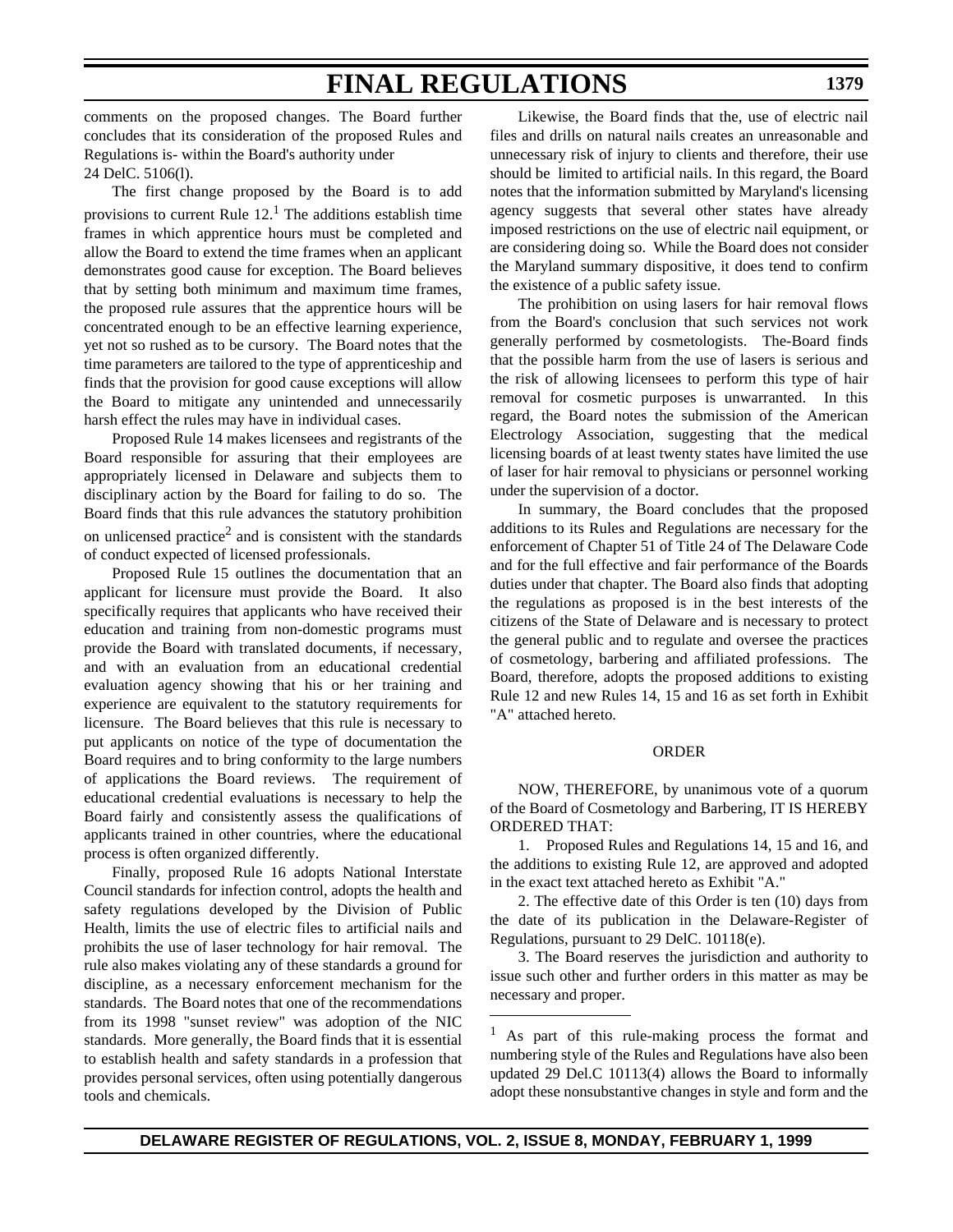# **FINAL REGULATIONS**

Board has done so in an effort to make the Rules easier to use and consistent with the style of other agency regulations. This Order refers to the new numbering style.

 $2^2$  See 24 Del C 5103.

**\*Please note that no changes were made to the regulation as originally proposed and published in the October 1998 issue of the Register at page 440 (2:4 Del.R. 440). Therefore, the final regulation is not being republished. Please refer to the October 1998 issue of the Register or contact the Division of Professional Regulation, Board of Cosmetology and Barbering.**

### **[DEPARTMENT OF AGRICULTURE](http://www.state.de.us/deptagri/index.htmhttp://www.state.de.us/deptagri/index.htm)**

Statutory Authority: 3 Delaware Code, Section 1237 (3 **Del.C.** 1237)

On November, 23, 1998, the Pesticide Section of the [Delaware Department of Agriculture held a public meeting](#page-3-2) to hear comments on the proposed amendments to the Delaware pesticide Rules and Regulations. We accepted written comments until December 23, 1998.

After a brief review of the amendments comments were accepted. Comments were received from twelve (12) members of the regulated community and one (1) member of the University of Delaware Cooperative Extension service. Each of the twelve members of the regulated community stated that they were in favor of the amendments as written. The representative from the University of Delaware Cooperative Extension Service (education) spoke in favor of the amendments as written. A question was raised concerning the availability of training for recertification. The Delaware Pest Control Association and University of Delaware Cooperative Extension Service have stated that they will be increasing the number of programs that they provide which will add to the current training programs available. In addition to the increased training that is proposed, the Agricultural Specialist stated that based upon programs that have been approved over the past three years training is currently available to meet the increased training requirement.

There were no written comments received on the proposed changes.

Based upon the comments received the Delaware Department of Agriculture, Pesticide Section will adopt these proposed amendments with the Order attached.

Amendments to the Rules and Regulations of the Delaware Pesticide Law

In accordance with the authority vested in the State of Delaware, Department of Agriculture, to establish rules and

procedures for the enforcement of the Delaware Pesticide Law, 3 DelC., Chapter 12, the amendments to the Delaware Pesticide Rules and Regulations, as printed in 2:5 Del.R. 724-740 (November 1, 1998), are promulgated. The effective date of these amendments shall be February 10, 1999.

Date 5 January 1999 John F. Tarburton Secretary of Agriculture

**\*Please note that no changes were made to the regulation as originally proposed and published in the November 1998 issue of the Register at page 724 (2:5 Del.R. 724). Therefore, the final regulation is not being republished. Please refer to the November 1998 issue of the Register or contact the Department of Agriculture.**

### **[DEPARTMENT OF EDUCATION](http://www.doe.state.de.us/index_js.htm)**

Statutory Authority: 14 Delaware Code, Section 122(d) (14 **Del.C.** 122(d))

BEFORE THE DEPARTMENT OF EDUCATION OF THE STATE OF DELAWARE REGULATORY IMPLEMENTING ORDER

#### [SCHOOL CONSTRUCTION](#page-3-2)

#### I. SUMMARY OF THE EVIDENCE AND INFORMATION SUBMITTED

The Secretary seeks the approval of the State Board of Education to amend the regulations on School Construction. These regulations are found in the School Construction Manual, May 1991. The School Construction Manual is a combination of technical assistance, Department of Education Regulations and sections of the Delaware Code, particularly Title 14, Chapter 20, Standard School Construction and Title 29, Chapter 75, School Construction Capital Improvements. The purpose of the amendments is to isolate the regulatory sections from the technical assistance and the Del. C. citations. Three main regulations have been identified. They include Major Capital Improvement Programs, Minor Capital Improvement Programs and Satellite Schools. These regulations define the process and procedures that local school districts must follow for Major and Minor Capital Improvement Projects and when opening a satellite school.

Notice of the proposed regulation was published in the News Journal and the Delaware State News on December 11, 1998 in the form hereto attached as Exhibit A. The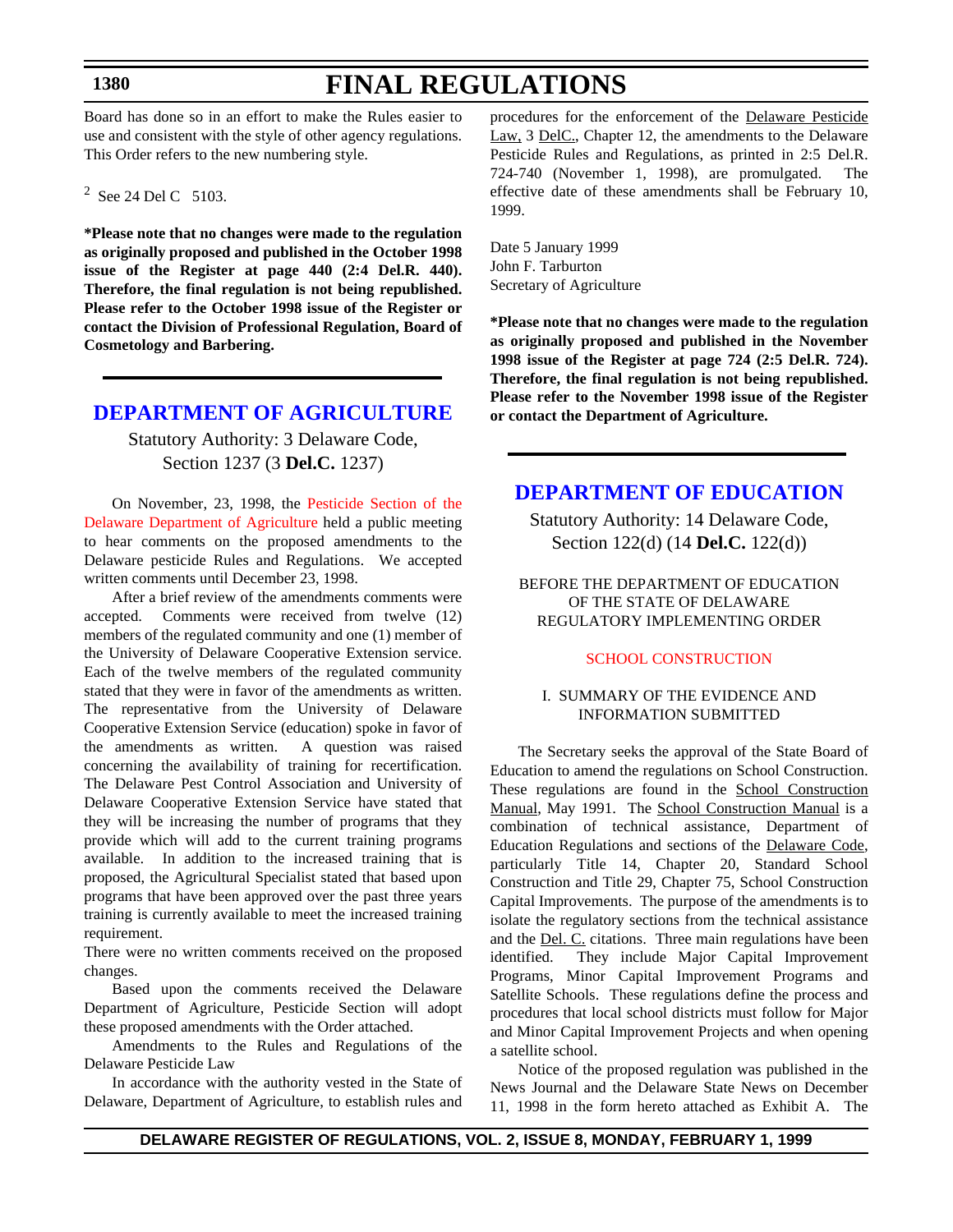notice invited written comments and none were received from the newspaper advertisements.

#### II. FINDINGS OF FACT

The Secretary finds that it is necessary to amend these regulations in order to clarify their content and to put them into regulatory form.

#### III. DECISION TO AMEND THE REGULATIONS

For the foregoing reasons, the Secretary concludes that it is necessary to amend the regulations. Therefore, pursuant to 14 Del. C., Section 122, the regulations attached hereto as Exhibit B are hereby amended. Pursuant to the provisions of 14 Delaware Code, Section 122(e), the regulations hereby amended shall be in effect for a period of five years from the effective date of this order as set forth in Section V. below.

#### IV. TEXT AND CITATION

The text of the regulations amended hereby shall be in the form attached hereto as Exhibit B, and said regulations shall be cited in the document entitled the Regulations of the Department of Education.

#### V. EFFECTIVE DATE OF ORDER

The actions hereinabove referred to were taken by the Secretary pursuant to 14 Del. C., Section 122, on January 21, 1999. The effective date of this Order shall be ten (10) days from the date this Order is published in the Delaware Register of Regulations.

IT IS SO ORDERED this 21st day of January, 1999. DEPARTMENT OF EDUCATION

Dr. Iris T. Metts, Secretary of Education

Approved this 21st day of January, 1999.

STATE BOARD OF EDUCATION

Dr. James L. Spartz, President Jean W. Allen, Vice President Nancy A. Doorey John W. Jardine, Jr. Dr. Joseph A. Pika Dennis J. Savage Dr. Claibourne D. Smith

400.2 Major Capital Improvement Programs

**FINAL REGULATIONS**

1.0 Major Capital Improvement Programs are projects in excess of \$250,000.

2.0 Procedures for Approval of a Site for School Construction

2.1 Local school districts shall contact the State Department of Education for a site review when they propose to purchase a site for school purposes. All prospective sites shall be reviewed at one time. It is preferable that at least four (4) sites be considered.

2.2 The Department of Education will forward all prospective sites to the following agencies for their review and comments. The Department of Education will consolidate the responses of the other agencies in order to review and rank the prospective sites and list all reasons for approval or rejection. The Department shall then notify the school district concerning their final decision.

2.2.1 State Planning Coordination Office

2.2.2 The Budget Office

2.2.3 The Department of Natural Resources and Environmental Control

2.2.4 The Department of Agriculture

2.2.5 The Department of Transportation

2.2.6 The Local Planning Agency having jurisdiction

3.0 Educational Specifications, Schematic Plans, Preliminary Plans, and Final Plan Approvals

3.1 Educational Specifications are defined as a document which presents to an architect what is required of an educational facility to house and implement the educational philosophy and institutional program in an effective way.

3.1.1 Educational Specifications shall be approved by the local school board and the State Department of Education. The State Department will require ten working days for completion of the review and approval process.

3.2 All Schematic Plans shall be approved by the local school board and the Department of Education and these approved plans should be sent to the county or city planning office for information purposes only.

3.3 All Preliminary Plans shall be approved by the local school board and the State Department of Education.

3.4 All final plans shall be approved by the local school board and the State Department of Education.

3.5 The Local School District must involve the following groups in reviewing these plans prior to the final approval.

3.5.1 Fire Marshal to review the plans for fire safety.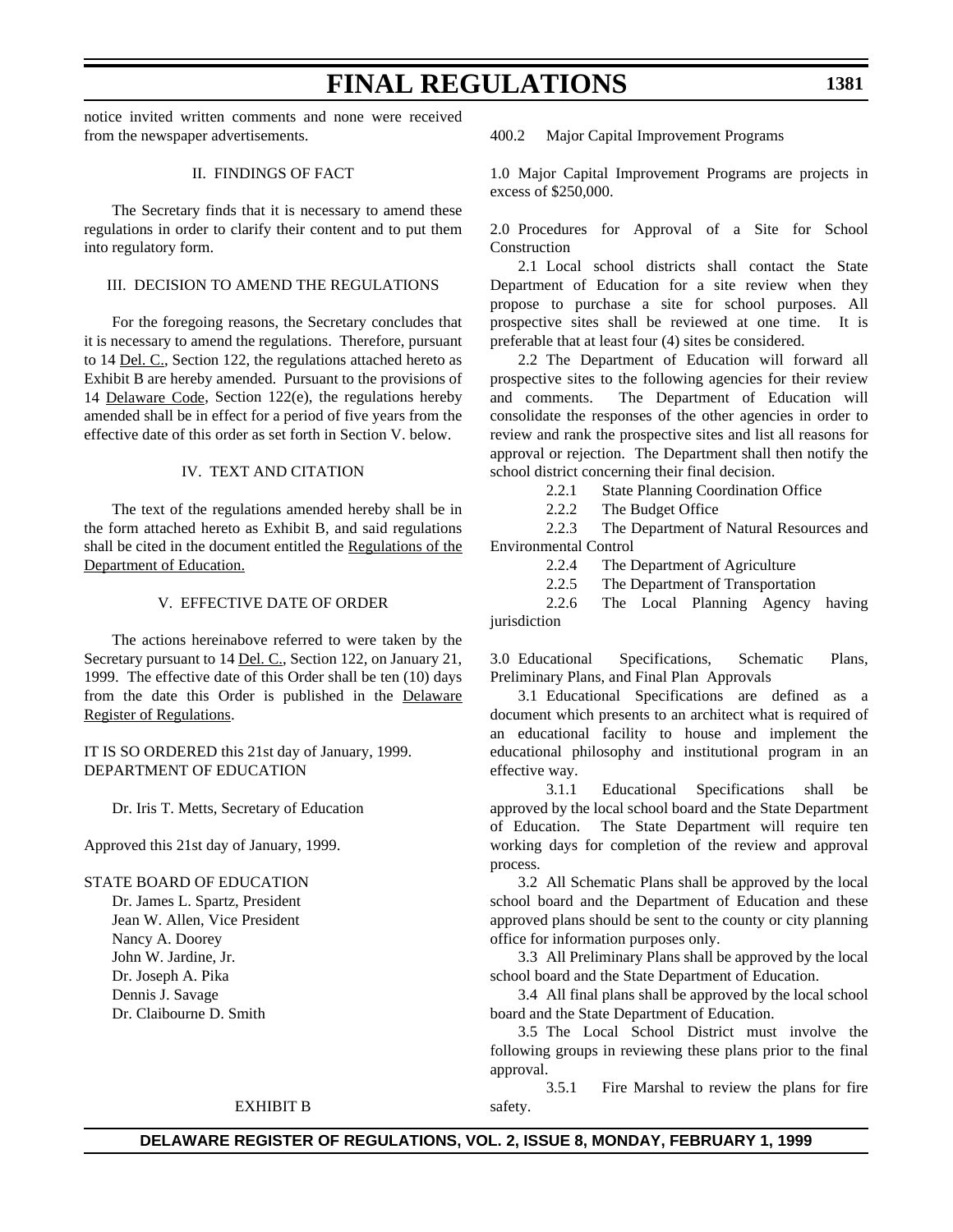3.5.2 Division of Public Health, Bureau of Environmental Health, Sanitary Engineering for Swimming Pools, and the County Health Unit for information on Kitchens and Cafeterias.

3.5.3 Division of Facilities Management, Chief of Engineering & Operations for compliance with building codes.

3.5.4 Division of Highways for review of the Site Plan showing entrances and exits.

3.5.5 Architectural Accessibility Board for access for persons with disabilities.

4.0 Certificates of Necessity

4.1 The Certificate of Necessity is a document issued by the Department of Education which certifies that a construction project is necessary and sets the scope and cost limits for that project.

4.2 Certificates of Necessity shall be obtained sufficiently in advance to meet all prerequisites for the holding of a local referendum as it must be quoted in the advertisement for the referendum and shall be issued only at the written request of the local school district.

5.0 Notification, Start of Construction, Completion of Construction and Certificate of Occupancy

5.1 The school district shall submit to the State Department of Education and the State Budget Director a construction schedule, showing start dates, intermediate stages and final completion dates.

5.2 The school district shall notify the State Department of Education, the State Budget Director and the Insurance Coverage Office at the completion of the construction, which is defined as when the school district, with the concurrence of the architect, accepts the building as complete.

5.3 The school district shall notify the State Department of Education, the State Auditor, and the State Budget Director upon approval of the Certificate of Occupancy.

5.4 Local school districts shall submit to the Department of Education a copy of the electronic autocad files. Electronic autocad files shall be submitted no later than 30 calendar days after the completion of any major renovation or addition to an existing facility.

6.0 Purchase Orders: All purchase orders for any major capital improvement project shall be approved by both the State Department of Education and the Director of Capital Budget and Special Projects prior to submission to the Division of Accounting.

#### 7.0 Change Orders

7.1 Change Orders are changes in the construction contract negotiated with the contractor. The main purpose is to correct design omissions, faults of unforeseen circumstances which arise during the construction process.

7.2 All Change Orders must be agreed upon by the architect, the school district and the contractor and shall be forwarded to the State Department of Education.

7.2.1 Submission of a Change Order must include the following documents: Completed purchase order as applicable; Local Board of Education minutes identifying and approving the changes; Completed AIA document G701; Correspondence which gives a breakdown in materials, mark-up and other expenses; and, if not contained in any of the preceding, an explanation of need plus any drawings needed to explain the requested change.

8.0 Transfer of funds between Projects

8.1 The transfer of funds between projects during the bidding and construction process shall have the written approval of the State Department of Education. Acceptability of the transfer of funds will meet the following criteria:

8.1.1 No project may have more than 10% of its funding moved to another project. For example - no more than \$10,000 could be transferred from a \$100,000 project to any other project.

8.1.2 No project may have more than 10% added to its initial funding. For example - no more than \$10,000 would be transferred from all other projects to a project originally budgeted at \$100,000.

9.0 Educational Technology: All school buildings being constructed or renovated under the Major Capital Improvement Program shall include, in the project, wiring for technology that meets the Delaware Center for Educational Technology standards appropriate to the building type, such as high school, administration, etc. The cost of such wiring shall be borne by project funds.

10.0 Administration of the New School: The principal of a new school may be hired for up to one (1) year prior to student occupancy to organize and hire staff. The State portion of salary/benefits may be paid from Major Capital Improvement Programs.

400.3 Minor Capital Improvement Program

1.0 The Minor Capital Improvement Program is a program to provide for the planned and programmed maintenance and repair of the school plant. The program's primary purpose is to keep real property assets in their original condition of completeness and efficiency on a scheduled basis. It is not for increasing the plant inventory, changing its composition or more frequent maintenance activities. Minor Capital Improvement projects are projects that cost less than \$250,000 unless the project is for roof repair. The three year

#### **1382**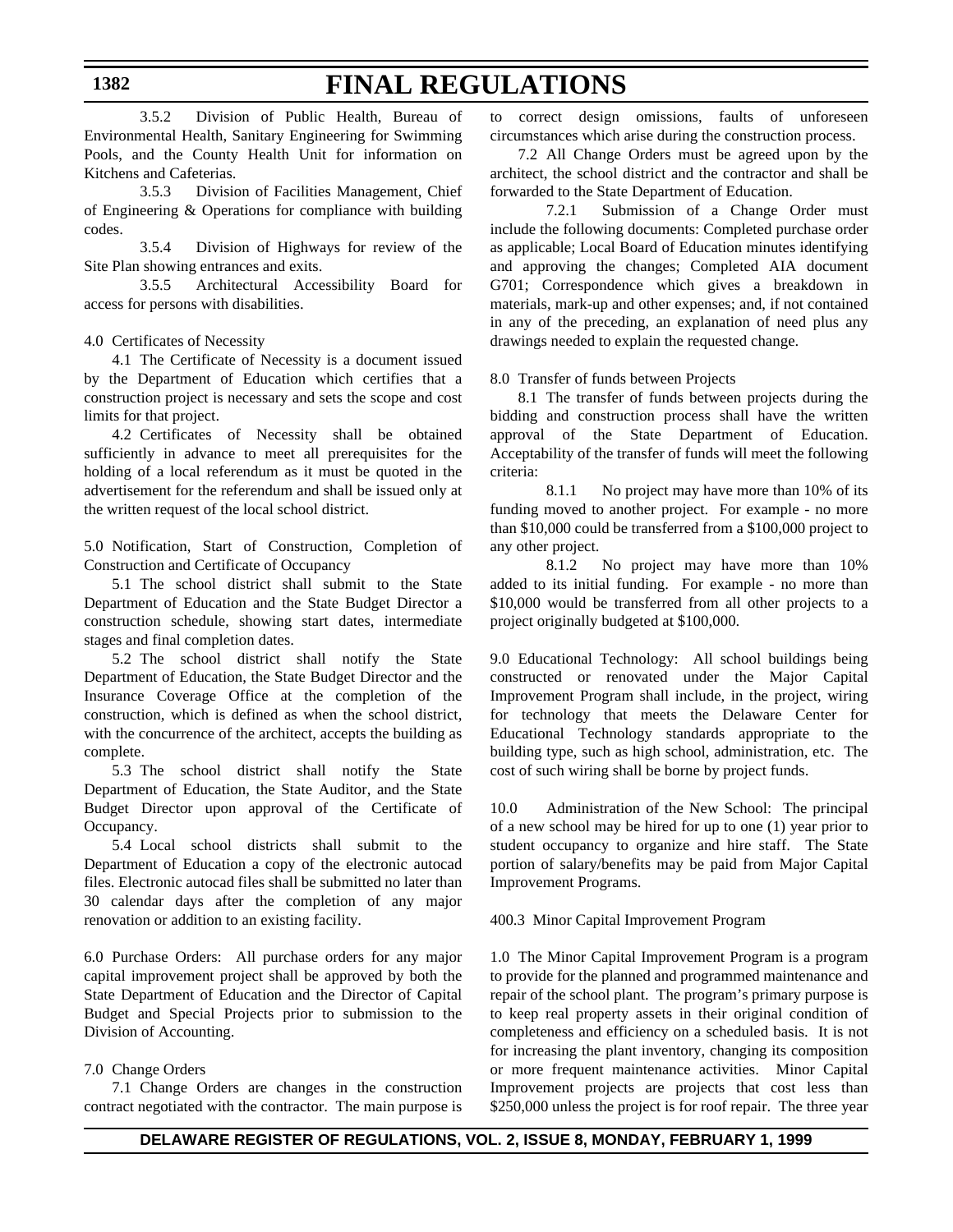program is submitted annually and should be comprised of work necessary for good maintenance practice.

1.1 Minor Capital Improvement projects shall be submitted to the State Division of Accounting prior to any work being done. A separate purchase order must be submitted for each project. (One copy of the approved purchase order will be returned to the district for their information and record.)

1.2 The local school district shall send a copy of the purchase order to the State Department of Education.

1.3 The following areas are authorized for Minor Capital Improvement Project funds: roofs, heating system, ventilation & air conditioning systems, plumbing & water systems, electrical systems, windows, (sashes, frames), doors, floors, ceilings, masonry, structural built-in equipment, painting (fire suppression and life safety), maintenance of site, typewriters and office machines used for instructional purposes only, renovations/alterations/ modernization that does not require major structural changes.

1.4 Use of Funds: Funds allocated for a specific project shall be used only for that project. Program funds may not be used for routine janitorial supplies, upkeep of grounds nor any movable equipment. Recurring items such as broken glass and torn window screens, may not be repaired or replaced with these funds.

1.5 Invoices: Invoices may be sent directly to the Division of Accounting for processing after work has been completed and accepted, except for invoices with an adjustment which must be approved by the State Department of Education before transmittal to the Division of Accounting.

2.0 Vocational Equipment Replacement Requests

2.1 Requests for the replacement of vocational equipment may be made under the Minor Capital Improvement Program. Requests shall be made when the equipment is within three years of its estimated life so districts can accumulate the necessary dollars to purchase the item.

2.2 Equipment shall be defined as a movable or fixed unit, not built-in, that:

2.2.1 retains its original shape and appearance with use.

2.2.2 is non-expendable, i.e., is not consumed in use.

2.2.3 represents an investment in money which makes it feasible and advisable to capitalize.

2.2.4 does not lose its identity through incorporation into a different or more complex unit.

2.3 The equipment shall meet the following criteria to be replaced:

2.3.1 Item is non-expendable.

2.3.2 Item has a minimum 10-year life expectancy.

- 2.3.3 Item has a unit cost of \$500 or more.
- 2.3.4 Item is worn-out or not repairable.

2.3.5 Item is obsolete and five or more years old.

2.3.6 Item was originally purchased with State, State and local, or local funds only.

2.4 Funds: Funds shall be allocated based on the percentage of a district's Vocational Division II Units to the total of such units of all participating districts. This percentage is applied to the total funds available in a given year for capital equipment. Vocational schools are 100% State funded and all others are funded 60% State and 40% local.

2.5 Purchase Orders: Funds may be expended anytime during the life of the Act which appropriated the funds, usually, a three-year period. Appropriations may be accumulated over those three years and expended for a major replacement when a sufficient balance is attained. However, should funds prove insufficient after three years of appropriations, the district must supplement the program from their own or other resources. Funds unexpended when the appropriating Act expires will revert to the State.

3.0 Cost Limitations: The maximum cost of a Minor Capital Improvement project is \$250,000 except roof repairs/replacements which are not cost limited. Non-roof projects exceeding the ceiling shall be requested in the Major Capital Improvement Program.

4.0 Temporary Employees: Workers may be hired under the Minor Capital Improvement Program provided they are temporary hires and directly involved in the planning, constructing, or record maintenance of the construction project.

400.4 Satellite School Agreements

1.0 Satellite school facilities shall be subject to the same health and safety codes required of other public school facilities. Plans and specifications of proposed satellite school facilities shall be submitted for review and approval, as appropriate, to the following agencies by the local district or charter school board:

1.1 Fire Marshal of Appropriate Jurisdiction.

1.2 Architectural Accessibility Board.

1.3 Division of Public Health for food preparation and serving area and swimming pools.

1.4 Department of Natural Resources & Environmental Control, wastewater and erosion control.

1.5 Local Building Officials to provide Certificate of Occupancy or Approval.

1.6 State Risk Manager.

1.7 State Department of Education.

2.0 Documentary evidence of review and approval by the authorities listed as a. through g. shall be provided to the

#### **DELAWARE REGISTER OF REGULATIONS, VOL. 2, ISSUE 8, MONDAY, FEBRUARY 1, 1999**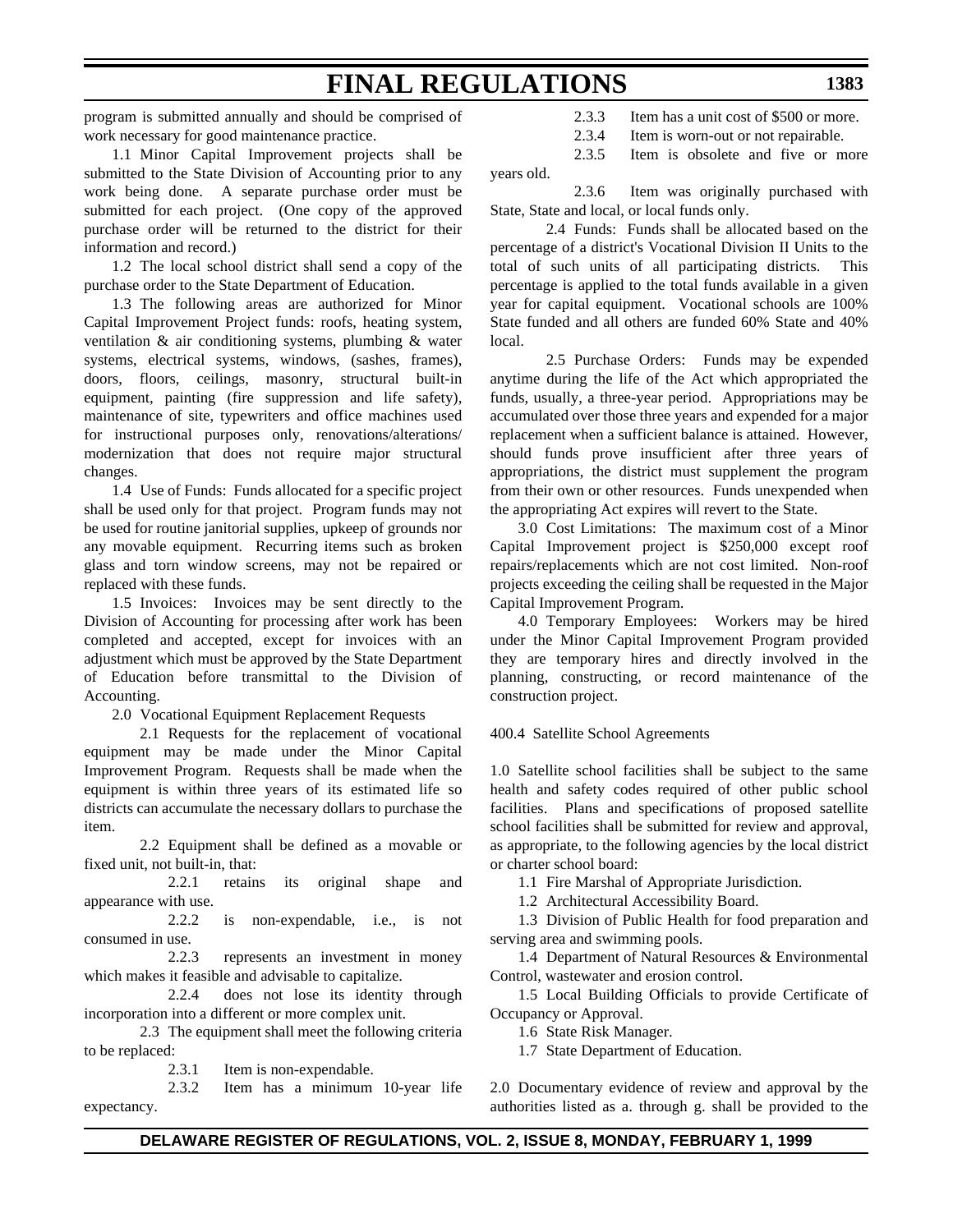State Department of Education.

3.0 Upon receipt of the aforementioned documentary evidence, the State Department of Education shall cause a review of the plans or inspection of the proposed facilities to be conducted by appropriate Department staff to determine the adequacy of the facilities for the intended educational purpose considering such items as size, adequacy of sanitary facilities, adequacy of lighting and ventilation, etc.

4.0 Certificates of Occupancy or Occupancy Permits shall be obtained from the appropriate jurisdictional authorities prior to occupancy of the facilities by the satellite school. A copy of such certificate or permit shall be provided to the State Department of Education. The satellite school facilities shall be subject to the same periodic inspections for health and safety as other public schools.

5.0 The reorganized school district or charter school shall confer with the State Risk Manager regarding any liabilities that they and their employees may be subject to and shall provide appropriate protection and coverage for same.

### **DEPARTMENT OF HEALTH AND SOCIAL SERVICES**

#### **DIVISION [OF SOCIAL SERVICES](http://www.state.de.us/govern/agencies/dhss/irm/dss/dsshome.htm)**

Statutory Authority: 31 Delaware Code, Section 512(31 **Del.C.** 512)

#### BEFORE THE DELAWARE DEPARTMENT OF HEALTH AND SOCIAL SERVICES

|

IN THE MATTER OF:

#### [REVISION OF THE REGULATIONS](#page-3-2) | OF THE MEDICAID/MEDICAL ASSISTANCE PROGRAM |

#### NATURE OF THE PROCEEDINGS:

The Delaware Department of Health and Social Services ("Department") initiated proceedings to update policies related outpatient hospital, practitioner, nonemergency medical transportation, private duty nursing community support services, and general policies. The Department's proceedings to amend its regulations were initiated pursuant to 29 Delaware Code Section 10114 and its authority as prescribed by 31 Delaware Code Section 512.

The Department published its notice of proposed regulation changes pursuant to 29 Delaware Code Section 10115 in the December 1998 Delaware Register of Regulations, requiring written materials and suggestions

from the public concerning the proposed regulations to be produced by January 1, 1999, at which time the Department would receive information, factual evidence and public comment to the said proposed changes to the regulations.

No written or verbal comments were received relating to this proposed rule.

#### FINDINGS OF FACT:

The Department finds that the proposed changes as set forth in the December 1998 Register of Regulations should be adopted as written.

THEREFORE, IT IS ORDERED, that the proposed regulations of the Medicaid/Medical Assistance Program are adopted and shall be final effective February 10, 1999.

Gregg C. Sylvester, M.D. 1/13/99 Secretary

**\*Please note that no changes were made to the regulation as originally proposed and published in the December 1998 issue of the Register at page 836 (2:6 Del.R. 836). Therefore, the final regulation is not being republished. Please refer to the December 1998 issue of the Register or contact the Department of Health and Social Services.**

> **DIVISION [OF SOCIAL SERVICES](http://www.state.de.us/govern/agencies/dhss/irm/dss/dsshome.htm)** Statutory Authority: 31 Delaware Code, Section 512 (31 **Del.C.** 512)

BEFORE DELAWARE HEALTH AND SOCIAL SERVICES

|

IN THE MATTER OF:

[REVISION OF THE REGULATIONS](#page-3-2) OF THE A BETTER CHANCE

#### NATURE OF THE PROCEEDINGS:

The Delaware Health and Social Services / Division of Social Services / *A Better Chance* Program is proposing to implement a policy change to the Division of Social Services' Manual Section 3024. This change adds categories of non-citizens who are eligible to receive TANF. The Balanced Budget Act of 1997 allowed certain immigrants who were barred from receiving benefits under the Personal Responsibility and Work Opportunity Reconciliation Act (PRWORA) of 1996.

On November 1, 1998, the DHSS published in the Delaware Register of Regulations pages 744-745, its notice of proposed regulation changes, pursuant to 29 Delaware Code Section 10115. It requested that written materials and

#### **1384**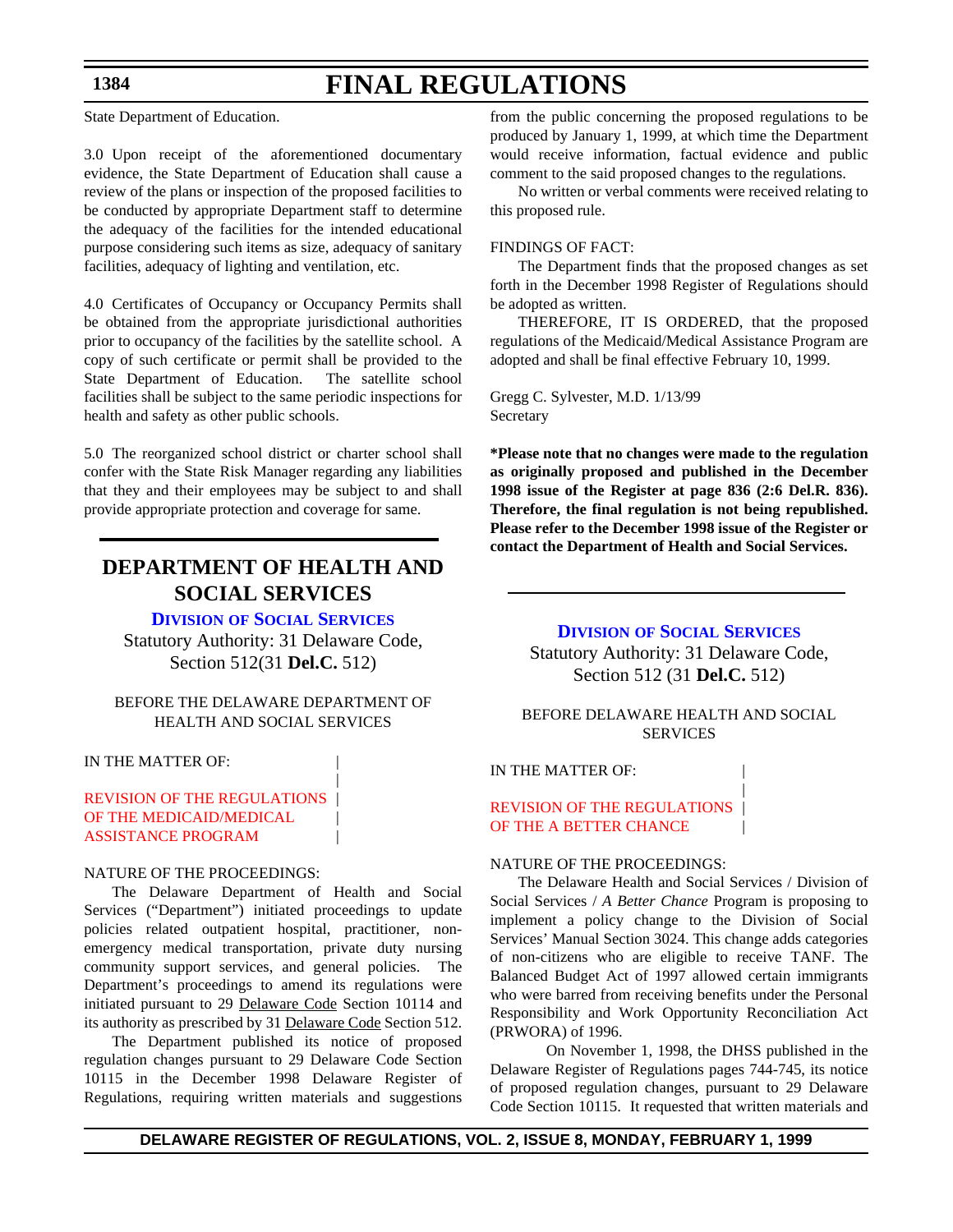suggestions from the public concerning the proposed regulations be delivered to DHSS by November 30, 1998, at which time the Department would review information, factual evidence and public comment to the said proposed changes to the regulations. There were no written or oral comments to the proposed regulation.

#### FINDINGS OF FACT:

The Department finds that the proposed change, as set forth in the attached copy should be made in the best interest of the general public of the State of Delaware.

 THEREFORE, IT IS ORDERED, that the proposed regulation of the *A Better Chance* are adopted and shall become effective ten days after publication of the final regulation in the Delaware Register.

December 14, 1998 GREGG C. SYLVESTER, MD SECRETARY

3024 Citizens and Aliens [233.50]

Only U.S. citizens and qualified aliens, as defined in section 431 of PRWORA, are eligible to receive public assistance benefits.

Citizens are those persons born in the 50 states and the district of Columbia, Puerto Rico, Guam, U.S. Virgin Islands, and Northern Mariana Islands. Children born outside of the United States are citizens if both parents are citizens.

Qualified aliens who entered the United States prior to August 22, 1996 are treated as if they were United States citizens. Qualified aliens are defined as aliens who are:

1. An alien lawfully admitted for permanent residence under the Immigration and Nationality Act (INA);

2. An alien granted asylum under section 208 of the INA;

3. A refugee admitted to the United States under section 207 of the INA;

4. An alien paroled into the United States under section 212(d)(5) of the INA for a period of at least 1 year;

5. An alien whose deportation is being withheld under section 243(h) of the INA as in effect prior to April 1, 1997, or whose removal is being withheld under section 241(b)(3) of the INA;

6. An alien granted conditional entry under section  $203(a)(7)$  of the INA as in effect prior to April 1, 1980;

7. An alien who is a Cuban or Haitian entrant; or

8. An alien who (or whose child or parent) has been battered or subjected to extreme cruelty in the United States and otherwise satisfies the requirements of 8 U.S.C.  $1641(c)$ .

Qualified aliens admitted on or after August 22, 1996,

are barred from receiving cash benefits for five (5) years, except for certain excepted groups described below who are not subject to the bar. The following excepted groups of aliens are exempt from the 5-year ban on benefits:

1. Qualified aliens lawfully residing in the State who are honorably discharged veterans and who fulfill minimum active-duty service requirements, or who are on non-training active duty in the U.S. Armed Forces, or who are the spouse, unmarried dependent child, or unremarried surviving spouse of such a veteran or active-duty personnel, provided that, in the latter case, the marriage satisfied the requirements of 38 U.S.C. § 1304;

2. Refugees, for a period of five years after the date they entered the U.S. as refugees;

3. Asylees, for a period of five years after obtaining such status;

4. Aliens whose deportation of removal has been withheld, for a period of five years after obtaining such status;

5. Cuban/Haitian entrants, as defined in section 501(e) of the Refugee Education Assistance Act of 1980, for a period of five years after they obtain such status; and

6. Amerasian immigrants from Vietnam, admitted to the U.S. pursuant to section 84 of the Foreign Operations, Export Financing, and Related Programs Appropriations Act of !988, for a period of five years after their admission.

Documentation

- 1. Lawful permanent resident status is verified by:
- INS Form I-551; or
- Unexpired temporary I-551 stamp in foreign passport or on INS Form I-94.

2. Refugee status is verified by:

INS Form I-94 annotated with stamp showing admission under section 207 of the INS;

• INS Form I-688B (Employment Authorization Card) annotated "274a12(a)(3);

• INS Form I=766 (Employment Authorization Document) annotated "A3"; or

• INS Form I-571 (Refugee travel Document).

3. Asylee status is verified by:

INS Form I-94 annotated with stamp showing grant of asylum under § 208 of the INA;

INS Form I-688B (Employment Authorization Card) annotated " $274a12(a)(5)$ ;

• INS Form I-766 (Employment Authorization Document) annotated "A5";

• Grant letter from the Asylum Office of INS; or

• Order from an immigration judge granting asylum.

4. The status of an alien whose deportation is withheld is verified by: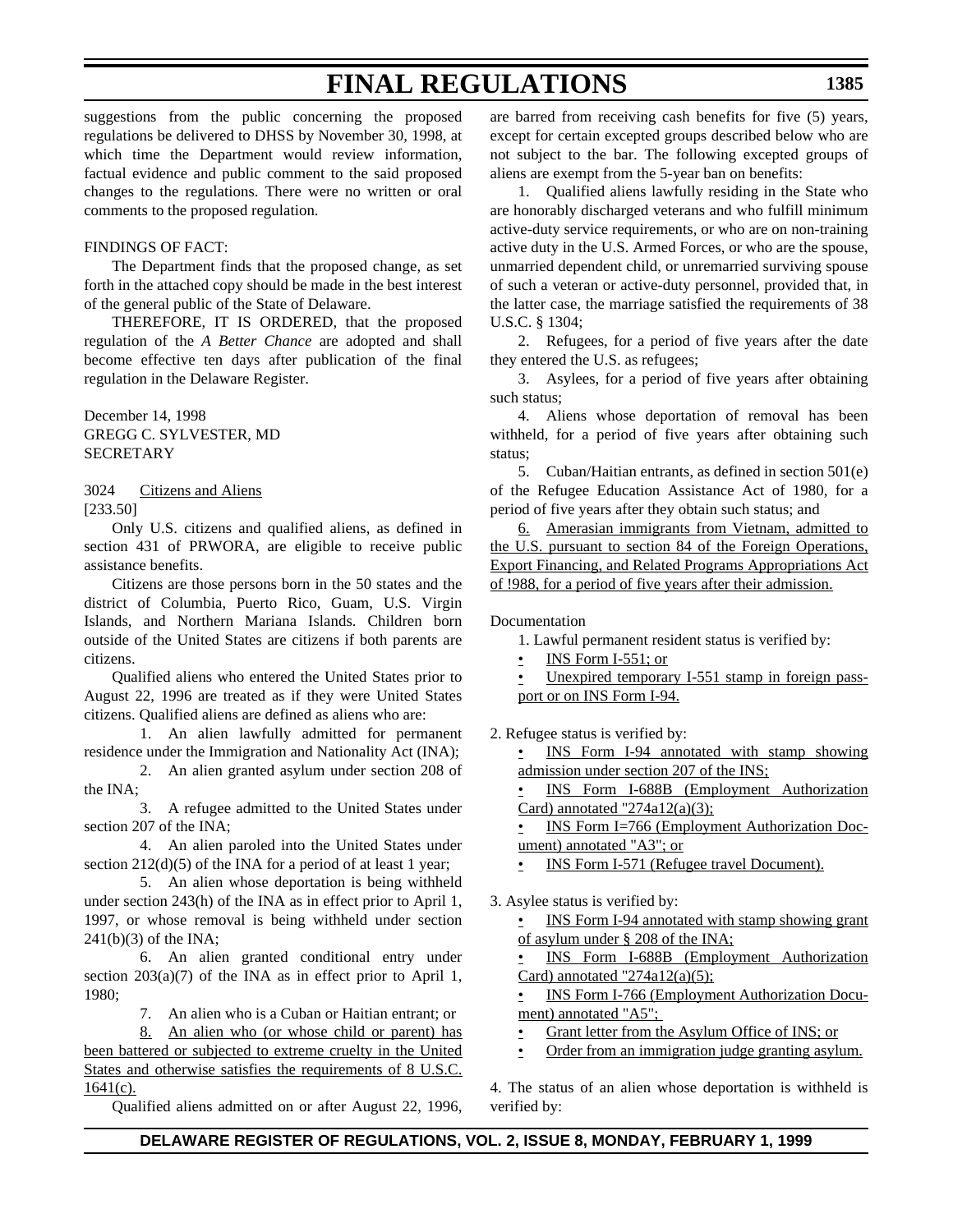INS Form I-688B (Employment Authorization Card) annotated " $274a12(a)(10)$ ;

• INS Form I-766 (Employment Authorization Document) annotated "A10"; or

• Order from an immigration judge showing deportation withheld under §243(h) of the INA as in effect prior to April 1, 1997, or removal withheld under §241(b)(3) of the INA.

5. Cuban/Haitian entrant status is verified by:

• INS Form I-551 (Alien Registration Receipt Card) with the code CU6, CU7, or CH6;

• An unexpired temporary I-551 stamp in foreign passport or on INS Form I-94 with the code CU^ or CU&;

• INS Form I-94 with stamp showing parole as "Cuban/Haitian Entrant" (Status Pending);

• INS Form I-94 showing parole into the United States on or after October 10, 1980; and

• Cuban or Haitian passport, identity card, birth certificate, or other reasonable evidence of Cuban or Haitian nationality

6. Amerasian immigrant status is verified by:

• INS Form I-551 with the code AM6, AM7, or AM8; or

• Unexpired temporary I-551 stamp in foreign passport or on INS Form I-94 with the code AM1, AM2, or AM3.

7. For aliens who (or whose child or parent) is claiming that they have been battered or subjected to extreme cruelty in the United States and otherwise meets the requirements of 8 U.S.C. 1641(c) call PPDU to determine if the documentation provided is satisfactory.

Aliens admitted as temporary residents are not eligible for public assistance benefits. Included are visitors, tourists, diplomats, and students.

Citizenship and alien status are verified at the time of application.

#### **DIVISION [OF SOCIAL SERVICES](http://www.state.de.us/govern/agencies/dhss/irm/dss/dsshome.htm)**

Statutory Authority: 31 Delaware Code, Section 512 (31 **Del.C.** 512)

#### BEFORE DELAWARE HEALTH AND SOCIAL SERVICES

|

IN THE MATTER OF:

[NEW WORK FOR YOUR WELFARE](#page-3-2) | **REGULATIONS** 

#### NATURE OF THE PROCEEDINGS:

The Delaware Health and Social Services, Division of Social Services, initiated proceedings to create new policy governing Work For Your Welfare guidelines to the Division of Social Services' Manual Sections 3031 through 3031.5, pursuant to the Administrative Procedures Act. The policy changes arose from Delaware's A Better Chance welfare reform initiatives.

On November 1, 1998, the DHSS published in the Delaware Register of Regulations (pages 754-748) its notice of proposed regulation changes, pursuant to 29 Delaware Code Section 10115. It requested that written materials and suggestions from the public concerning the proposed be delivered by November 30, 1998, at which time the Department would review information, factual evidence and public comment to the said proposed changes to the regulations.

It was determined that no written materials or suggestions had been received from any individual or the public.

#### FINDINGS OF FACT:

The Department finds that the proposed changes, as set forth in the attached copy should be made in the best interest of the general public of the State of Delaware.

THEREFORE, IT IS ORDERED that the proposed regulations of the Work For Your Welfare program shall become effective ten days after publication of the final regulation in the Delaware Register.

January 12, 1999 GREGG C. SYLVESTER, MD SECRETARY

**\*Please note that no changes were made to the regulation as originally proposed and published in the November 1998 issue of the Register at page 745 (2:5 Del.R. 745). Therefore, the final regulation is not being republished. Please refer to the November 1998 issue of the Register or contact the Department of Health and Social Services.**

#### **DELAWARE REGISTER OF REGULATIONS, VOL. 2, ISSUE 8, MONDAY, FEBRUARY 1, 1999**

#### **1386**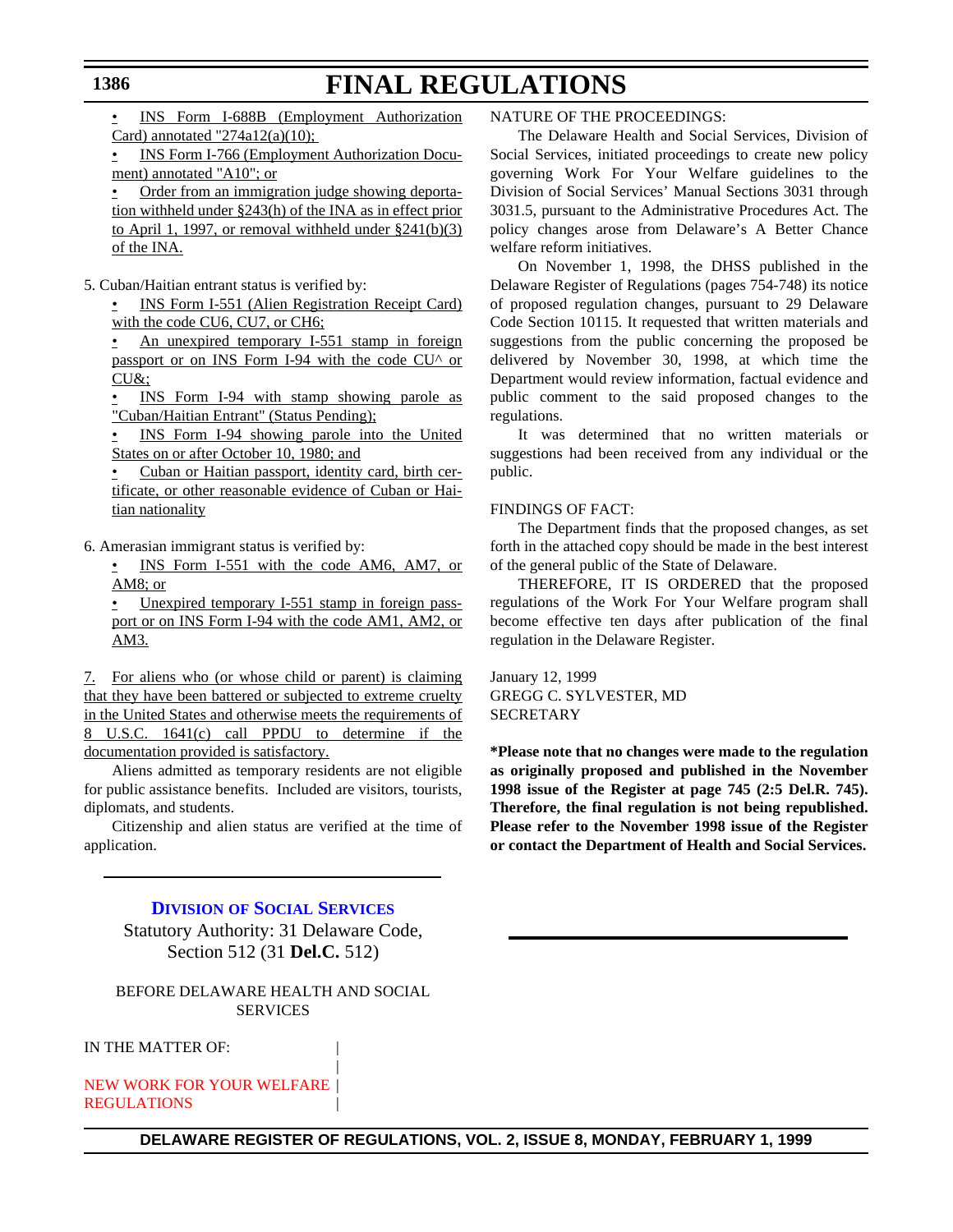### **DEPARTMENT OF NATURAL RESOURCES AND ENVIRONMENTAL CONTROL**

**DIVISION [OF AIR & WASTE MANAGEMENT](http://www.dnrec.state.de.us/aandw.htm)**

#### **[AIR QUALITY MANAGEMENT SECTION](#page-4-0)**

Statutory Authority: 7 Delaware Code, Chapter 60 (7 **Del.C.** Ch. 60)

Secretary's Order No. 99-A-0002

Date of Issuance: January 13, 1999

Re: Proposal to Amend Regulations Governing the Control of Air Pollution Nos. 24 & 38 Relating to Dry Cleaning Facilities using Perchloroethylene

Effective Date of Regulatory Amendments: June 30, 1999

#### I. Background

The Department has proposed to amend Regulations No. 38 and 24 of the Delaware *Regulations Governing the Control of Air Pollution* concerning the regulation of dry cleaning facilities in Delaware that use perchloroethylene ("PERC") as a cleaning solvent. These changes will affect facilities state wide, and affect a significant percentage of facilities in New Castle County that are operated by individuals to whom Korean is their first language.

Prior to the public hearings, public workshops concerning the proposed regulatory changes were held in all three counties. Workshops were held on September 22, 1998 (in Newark), September 23, 1998 (in Dover), September 28, 1998 (in Newark) and September 30, 1998 (in Georgetown). The workshop that was held on September 28th in Newark was also translated into Korean.

In all, four public hearings were conducted concerning these regulatory changes. The first hearing was held at the Delaware Technical & Community College, Terry Campus, in Dover, on December 1, 1998, beginning at approximately 7:30 p.m. The second hearing was held at the Delaware Technical & Community College, Stanton Campus in Newark on Wednesday, December 2, 1998, beginning at approximately 7:30 p.m. The third hearing was held at the Delaware Technical & Community College, Owens Campus, in Georgetown on Thursday, December 3, 1998 beginning at approximately 7:50 p.m. Finally, an additional public hearing was translated into the Korean language ("Translated Hearing"). The Translated Hearing was held in New Castle County at the Delaware Technical & Community College, Stanton Campus in Newark on Wednesday, December 2, 1998, beginning at approximately 8:30 p.m. Proper notice of all four hearings was provided as

required by law.

By memorandum dated January 13, 1999, the Hearing Officers submitted their report and recommendation, and that document is expressly incorporated into this Order by reference.

#### II. Findings

1. Proper notice of all four hearings was provided as required by law.

2. Public workshops were held before the hearing to educate the regulated community, and one of them was translated into Korean for the benefit of the regulated community.

3. In all, four public hearings were held to provide significant public notice and opportunity to comment on the proposed regulatory action. In addition, one of the public hearings was translated into Korean in order to provide even greater opportunity for public comment.

4. AQM's response document and suggested changes to the regulatory proposal were extremely well thought out, and rationally based in the evidence in the record of these proceedings.

5. None of the changes made to the proposal after it was subject to public notice constitute significant changes.

6. To allow further time for dry cleaners to comply with the proposed regulatory changes, the effective date of the changes shall be June 30, 1999.

#### III. Order

In view of the above findings, it is hereby ordered the proposed regulatory changes be adopted in the manner and form provided by law.

#### IV. Reasons

Adoption of these changes to the Regulations Governing the Control of Air Pollution will further the policies and purposes of 7 Del. C. Chapter 60, in that it will allow the Department to regulate the Hazardous Air Pollutant perchloroethylene in a manner that is consistent with the federal regulations. In addition, delaying the effective date of this regulation until June 30, 1999, will allow additional time for the regulated community to understand and comply with the regulations.

#### Mary L. McKenzie, Acting Secretary

The Department amends Regulation 24 by repealing Section 39. Section 39 and the Table of Contents reference to Section 39 follows.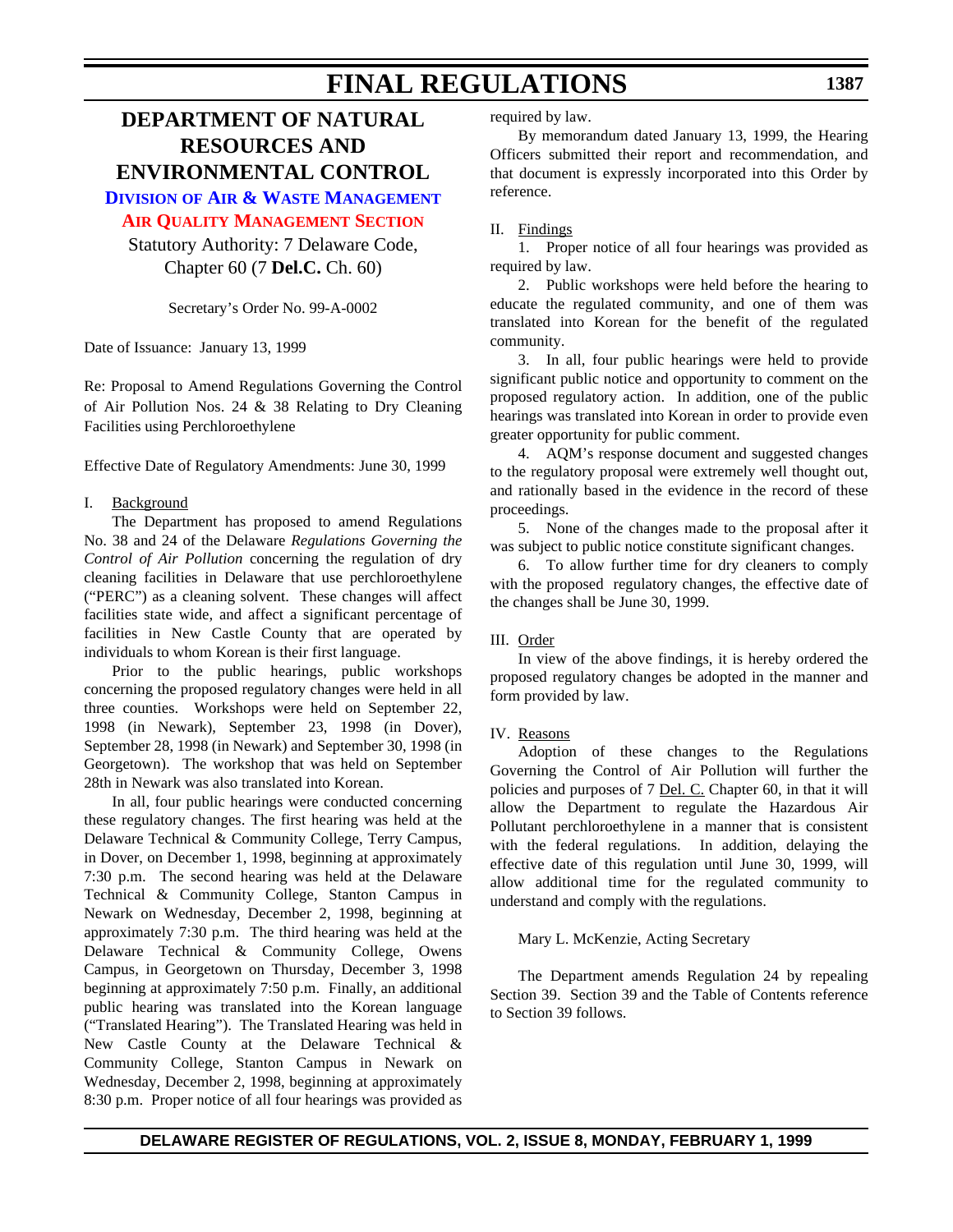Table of Contents

| Section 39 - [RESERVED]                                       | Page 132 |
|---------------------------------------------------------------|----------|
| Section 40 - Leaks from Synthetic Organic                     |          |
| Chemical, Polymer, and Resin Manufacturing                    |          |
| Equipment.                                                    | Page 138 |
| Section 41 - Manufacture of High-Density Polyethylene,        |          |
| Polypropylene and Polystyrene Resins.                         | Page 144 |
| Section 42 - Air Oxidation Processes in the Synthetic         |          |
| Organic Chemical Manufacturing Industry                       | Page 152 |
| Section 43 - Bulk Gasoline Marine Tank Vessel                 |          |
| Loading Facilities.                                           | Page 164 |
| Section 44 - Batch Processing Operations.                     | Page 174 |
| Section 45 - Industrial Cleaning Solvents.                    | Page 182 |
| Section 46 - [RESERVED]                                       | Page 187 |
| Section 47 - Offset Lithographic Printing.                    | Page 187 |
| Section 48 - Reactor Processes and Distillation Operations in |          |
| the Synthetic Organic Chemical                                |          |
| Manufacturing Industry.                                       | Page 195 |

Section 39 - Perchloroethylene Dry Cleaning [RESERVED]. 1/11/93 2/11/99

#### a. Applicability.

1. This Section applies to any perchloroethylene dry cleaning facility.

2. Perchloroethylene dry cleaning facilities that are coin-operated are exempt from the provisions of paragraphs  $(e)(1)$  and  $(e)(2)$  of this Section.

3. Any other facilities that the Department determines are demonstrated to experience hardships that justify exclusion are exempt from the provisions of paragraphs  $(e)(1)$  and  $(e)(2)$  of this Section provided that their exemption is approved as part of a State Implementation Plan (SIP) or Federal Implementation Plan (FIP) revision.

b. Definitions. As used in this Section, all terms not defined herein shall have the meaning given them in the November15,1990 Clean Air Act Amendments, or in Section<sub>2</sub> of this regulation.

"Dry cleaning facility" means a facility engaged in the cleaning of fabrics in an essentially nonaqueous solvent by means of one or more washes in solvent, extraction of excess solvent by spinning, and drying by tumbling in an airstream. The facility includes, but is not limited to, any washer, dryer, filter and purification system, waste disposal system, holding tank, pump, and attendant piping and valves.

c. Standards. The owner or operator of a perchloroethylene dry cleaning facility subject to this Section shall:

1. Vent the entire dryer exhaust through a properly functioning carbon adsorption system or equally effective control device.

2. Emit no more than 100parts per million volumetric (ppmv) of volatile organic compounds (VOCs) from the dryer control device before dilution.

3. Maintain the system so as to prevent the leaking of liquid VOC and prevent perceptible vapor losses from gaskets, seals, ducts, and related equipment.

4. Cook or treat all diatomaceous earth filters so that the residue contains 25kilograms (kg) (55pounds [lb]) or less of VOC per 100kg (220lb) of wet waste material.

5. Reduce the VOCs from all solvent stills to 60kg (132lb) or less per 100kg (220lb) of wet waste material.

6. Drain all filtration cartridges in the filter housing for at least 24hours before discarding the cartridges.

7. Dry or store all drained cartridges so that VOC is not emitted to the atmosphere.

d. Compliance provisions.

1. Compliance with paragraphs $(c)(1)$ ,  $(c)(6)$ , and (c)(7) of this Section shall be determined by means of a visual inspection.

2. Compliance with paragraph(c)(3) of this Section shall be determined by means of a visual inspection of the following components:

i. Hose connections, unions, couplings and valves.

- ii. Machine door gaskets and seatings.
- iii. Filter head gasket and seating.
- iv. Pumps.
- v. Base tanks and storage containers.
- vi. Water separators.
- vii. Filter sludge recovery.
- viii. Distillation unit.
- ix. Diverter valves.
- x. Saturated lint from lint basket.
- xi. Cartridge filters.

3. Compliance with paragraph(c)(2) of this Section shall be determined by one of the following:

i. A test as described in EPA Guideline Series document, "Measurement of Volatile Organic Compounds," EPA-450/2-78-041.

ii. Proof of the proper installation, operation, and maintenance of equipment that has been demonstrated to be adequate to meet the emission limit in paragraph(c)(2) of this Section.

4. Compliance with paragraphs  $(e)(4)$  and  $(e)(5)$  of this Section shall be determined by means of the test method in paragraph(e) of this Section.

e. Test methods. The test method in paragraph (e) of this Section shall be used to determine compliance with  $paragnbs(e)(4)$  and  $(e)(5)$  of this Section.

1. Applicability of the method. This method is

#### **1388**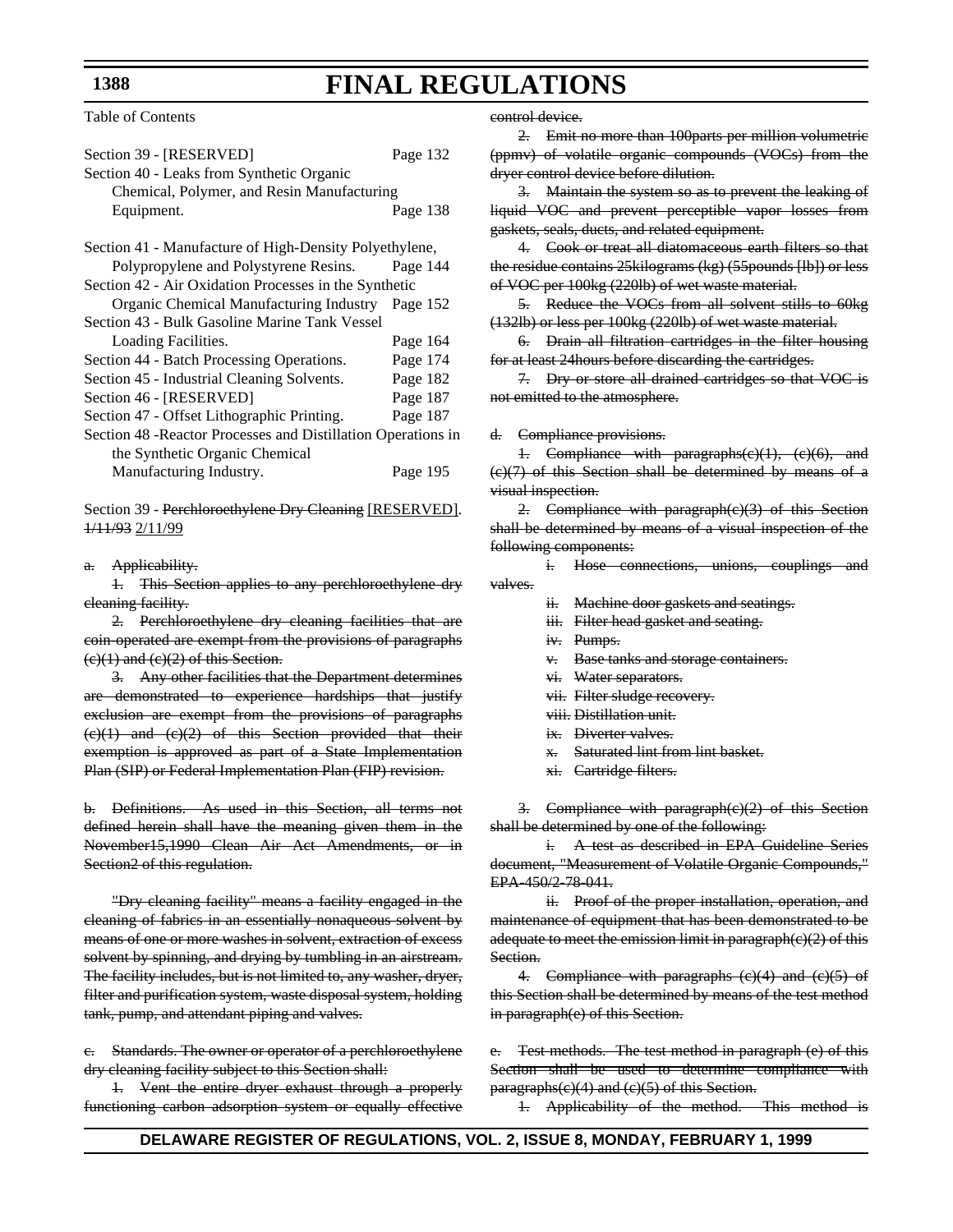applicable to the sampling and determination perchloroethylene in wet waste material from diatomaceous earth filters and solvent stills at perchloroethylene dry cleaners on a weight percent basis.

2. Principle. Samples are obtained from waste material at a perchloroethylene dry cleaning facility. A known sample mass is mixed with water and placed in a glass still equipped with a Liebig straight-tube-type reflux condenser and a Bidwell-Sterling-type graduated trap. Water and perchloroethylene in the sample are separated through repeated distillation until all of the perchloroethylene has been recovered in the trap and the volume recorded. The mass of perchloroethylene collected is determined from the product of its volume and specific gravity. The total weight of perchloroethylene obtained is divided by the total weight of sample analyzed to obtain the perchloroethylene content of the wet waste residue.

Apparatus. The following apparatus shall be used:

i. Flask. Round-bottom, short-necked flask having a nominal capacity of 500milliliters (ml).

ii. Condenser. Liebig straight-tube type, with a jacket not less than 400millimeters (mm) long and with an inner tube having an outside diameter of 10 to 13mm.

iii. Trap. Bidwell-Sterling type, graduated from 0 to 5ml in 0.1-ml divisions. Calibrate at four or more points by first filling the trap with water and then adding a hydrophobic solvent with a specific gravity greater than water from a standard buret having a calibrated capacity at least equal to that of the trap. The error of the indicated volume shall not exceed 0.05ml.

iv. Heater. Any suitable gas burner or electric heater for the glass flask.

v. Sample container. Metal can with a leakproof closure, 150ml.

4. Sampling procedure.

From distiller (cooker).

A. After a cycle of perchloroethylene distilling and when the still bottoms have come approximately to room temperature (i.e., 21 to 38EC), obtain three 150-ml samples of the wet waste residue from the distiller (cooker) drain. Completely fill each of the three sample containers to prevent evaporation loss.

B. Immediately close the sample container lids securely.

C. Label the containers using waterproof and oil-proof ink.

D. Store the samples in a cool, dry atmosphere.

E. Transfer the samples to the appropriate laboratory for analysis within 48 hours of obtaining the samples. The samples shall remain sealed until the time of analysis.

ii. From wet waste containers.

A. Large unmixed containers. Using a clean

sampling spoon, spatula, or other appropriate device, obtain three 150-ml samples. Each sample shall be comprised of three 50-ml subsamples, one each from the top, midpoint, and bottom of the wet waste container. Transfer the three subsamples that comprise each of the 150-ml samples to a sample container. Each of the three sample containers should be completely filled to prevent evaporation loss.

B. Small containers. If the waste container can be thoroughly mixed prior to sampling, mix the container contents thoroughly and obtain three 150-ml samples by pipetting. The pipette should have a capacity of at least 150 ml and should be long enough to reach within 2 cm of the bottom of the wet waste container. Each 150-ml sample should be transferred to a sample container. Each sample container should be completely filled to prevent evaporation loss.

C. Immediately close the sample container lids securely.

D. Label the containers using waterproof and oil-proof ink.

E. Store the samples in a cool, dry atmosphere.

F. Transfer the samples to the appropriate laboratory for analysis within 48hours of obtaining the samples. The samples shall remain sealed until the time of analysis.

5. Analysis procedure.

i. Conduct duplicate analyses of each sample and record the recovered perchloroethylene from each analysis.

ii. For each analysis, weigh and record the weight of an empty flask and stopper (Wi) to the nearest 0.1mg.

iii. Mix each unopened sample container by shaking.

iv. Open the sample container and immediately transfer approximately 20 ml of wet waste material to the flask.

v. Stopper the flask and reseal the sample container.

vi. Weigh and record the weight of the flask plus  $\rm{added~portion,~d_i,~to~the~nearest~0.1g.~The~mass~added~to~the}$ flask shall not exceed 35g.

vii. Add water to the flask to make a total mixture volume of approximately 250ml.

viii. Fill the trap with cold water.

ix. Connect the flask to the distillation trap.

x. Assemble the apparatus so that the tip of the condenser is directly over the indentation in the trap.

xi. Heat the flask so that refluxing starts within 7 to 10minutes. Adjust the rate of boiling so that the condensed distillate is discharged from the condenser at a rate of 1 to 3drops per second.

xii. From the time refluxing starts, obtain readings of the amount of perchloroethylene collected after 5, 15, and 30minutes, and each following 15minutes. End the test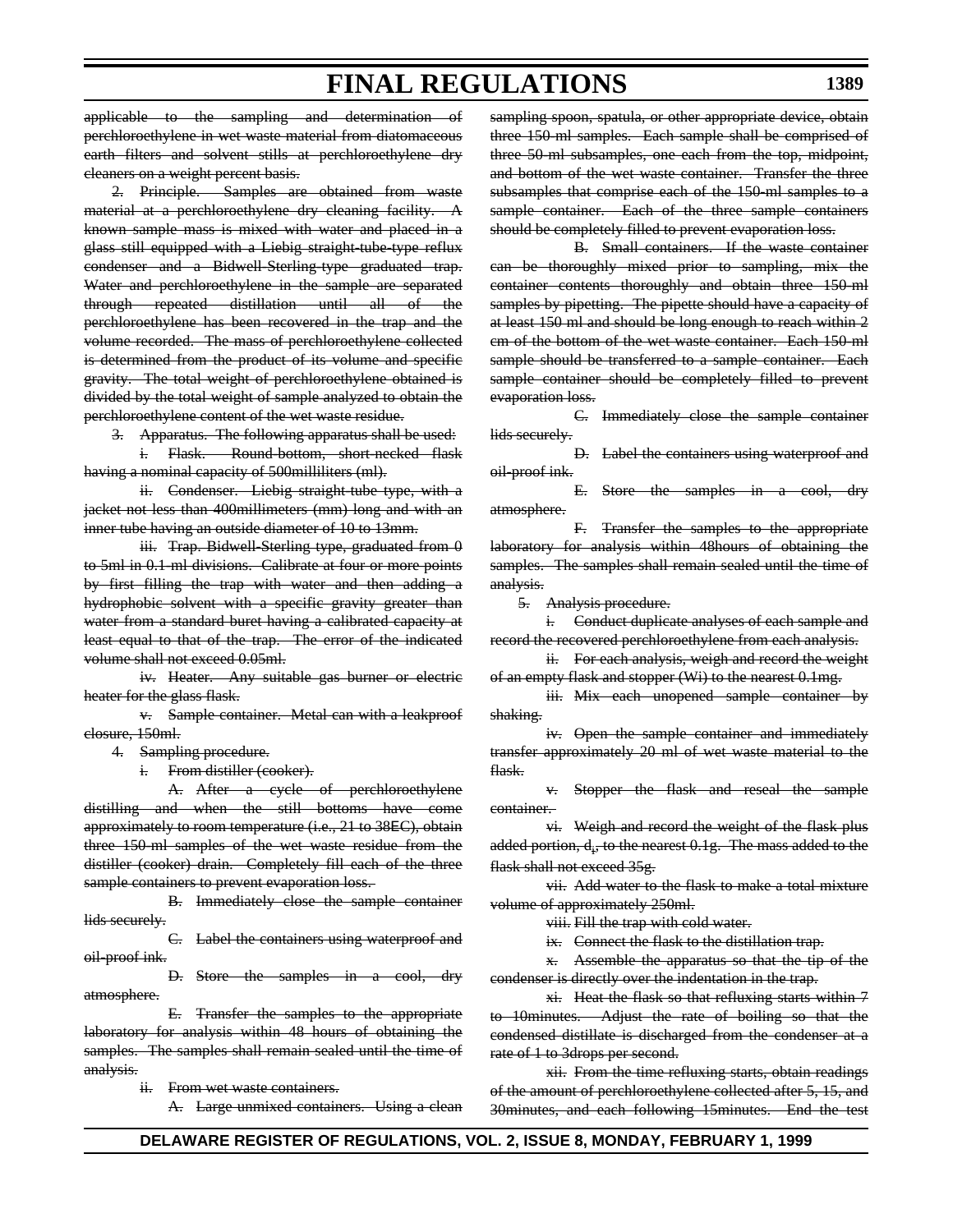# **FINAL REGULATIONS**

when the volume of perchloroethylene is increased by not more than 0.1ml in a 15-minute period or the amount of perchloroethylene exceeds the trap capacity.

xiii. At the end of the test run, turn off the heater. Allow the equipment to stand at least 30 minutes to allow the distillate to settle clear and to cool to room temperature.

xiv. Read the volume of perchloroethylene collected in the trap. If the amount of perchloroethylene exceeded the calibrated capacity of the trap, report the volume of perchloroethylene as 5.0ml plus.

6. Calculations.

 $\overline{\mathbf{w}}$ 

i. Calculate the total mass of the portion in the flask:

$$
S_i = d_i - W_i
$$

 $Si$  = Weight of wet waste portion, g.

 $W_1$  = Weight of the empty flask and stopper, g.

 $di =$  Weight of flask plus wet waste portion, g.

ii. Calculate the total mass of perchloroethylene (fi) collected in the trap from each analysis:

$$
F_{i} = V_{i} * D
$$
  
where

 $f_1$  = Weight of perchloroethylene in the wet waste portion, g.

 $V_i$  = Volume of perchloroethylene collected in the trap, ml.

 $D =$  Density of perchloroethylene at  $20E$ 1.6227g/ml.

iii. Calculate the perchloroethylene content of the wet waste (R) using the following equation:

> $3 - f_1$  $i=1$  $R = 100$ n  $3-S_i$  $i=1$

where:

n

R = The perchloroethylene content of the wet waste, expressed in kg per 100kg (lb per 200 lb) wet waste material.

- $f_1$  = Weight of perchloroethylene in the wet waste portion, g.
	- $Si = Weight of wet waste portion, g.$

n = The total number of analyses.

7. Precision and Accuracy.

i. Accuracy. Concentrations of audit samples obtained by the analyst shall agree within 10 percent of the actual concentrations. If the 10-percent specification is not met, reanalyze the compliance samples and audit samples, and include initial and reanalysis values in the test report.

ii. Precision. Duplicate results produced by the same analyst should be considered suspect if they differ by more than 5 percent.

f. Recordkeeping. Each owner or operator of a perchloroethylene dry cleaning facility subject to this Section shall maintain the following records in a readily accessible location for at least 5 years and shall make these records available to the Department upon verbal or written request:

1. A record of control equipment maintenance, such as replacement of the carbon in a carbon adsorption unit.

2. A record of the results of visual leak inspections conducted in accordance with paragraph (d) of this Section.

3. The results of all tests conducted in accordance with the requirements described in paragraphs (d)(3) and (d)(4) of this Section.

g. Reporting requirements. The owner or operator of any facility containing sources subject to this Section shall:

1. Comply with the initial compliance certification requirements of Section5(a) of this regulation.

2. Comply with the requirements of Section5(b) of this regulation for excess emissions related to the control devices required to comply with paragraph (c) of this Section, as well as any other State of Delaware exceedance reporting requirements.

### **DIVISION OF [AIR & WASTE MANAGEMENT](http://www.dnrec.state.de.us/aandw.htm) [AIR QUALITY MANAGEMENT SECTION](#page-4-0)**

Statutory Authority: 7 Delaware Code, Chapter 60 (7 **Del.C.** Ch. 60)

Secretary's Order No. 99-A-0002

Date of Issuance: January 13, 1999

Re: Proposal to Amend Regulations Governing the Control of Air Pollution Nos. 24 & 38 Relating to Dry Cleaning Facilities using Perchloroethylene

Effective Date of Regulatory Amendments: June 30, 1999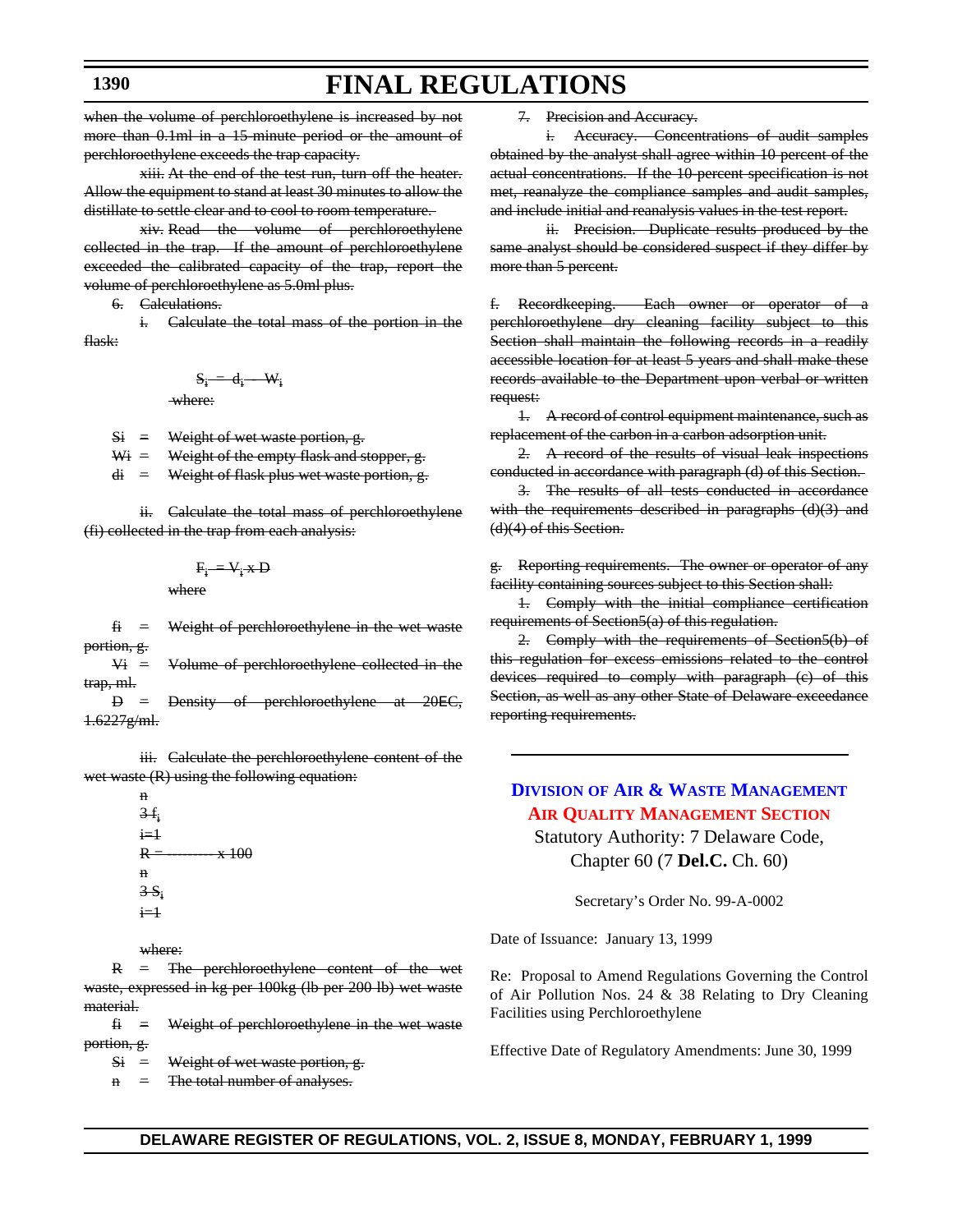#### I. Background

The Department has proposed to amend Regulations No. 38 and 24 of the Delaware *Regulations Governing the Control of Air Pollution* concerning the regulation of dry cleaning facilities in Delaware that use perchloroethylene ("PERC") as a cleaning solvent. These changes will affect facilities state wide, and affect a significant percentage of facilities in New Castle County that are operated by individuals to whom Korean is their first language.

Prior to the public hearings, public workshops concerning the proposed regulatory changes were held in all three counties. Workshops were held on September 22, 1998 (in Newark), September 23, 1998 (in Dover), September 28, 1998 (in Newark) and September 30, 1998 (in Georgetown). The workshop that was held on September 28th in Newark was also translated into Korean.

In all, four public hearings were conducted concerning these regulatory changes. The first hearing was held at the Delaware Technical & Community College, Terry Campus, in Dover, on December 1, 1998, beginning at approximately 7:30 p.m. The second hearing was held at the Delaware Technical & Community College, Stanton Campus in Newark on Wednesday, December 2, 1998, beginning at approximately 7:30 p.m. The third hearing was held at the Delaware Technical & Community College, Owens Campus, in Georgetown on Thursday, December 3, 1998 beginning at approximately 7:50 p.m. Finally, an additional public hearing was translated into the Korean language ("Translated Hearing"). The Translated Hearing was held in New Castle County at the Delaware Technical & Community College, Stanton Campus in Newark on Wednesday, December 2, 1998, beginning at approximately 8:30 p.m. Proper notice of all four hearings was provided as required by law.

By memorandum dated January 13, 1999, the Hearing Officers submitted their report and recommendation, and that document is expressly incorporated into this Order by reference.

#### II. Findings

1. Proper notice of all four hearings was provided as required by law.

2. Public workshops were held before the hearing to educate the regulated community, and one of them was translated into Korean for the benefit of the regulated community.

3. In all, four public hearings were held to provide significant public notice and opportunity to comment on the proposed regulatory action. In addition, one of the public hearings was translated into Korean in order to provide even greater opportunity for public comment.

4. AQM's response document and suggested changes to the regulatory proposal were extremely well thought out, and rationally based in the evidence in the record of these proceedings.

5. None of the changes made to the proposal after it was subject to public notice constitute significant changes.

6. To allow further time for dry cleaners to comply with the proposed regulatory changes, the effective date of the changes shall be June 30, 1999.

#### III. Order

In view of the above findings, it is hereby ordered the proposed regulatory changes be adopted in the manner and form provided by law.

#### IV. Reasons

Adoption of these changes to the Regulations Governing the Control of Air Pollution will further the policies and purposes of 7 Del. C. Chapter 60, in that it will allow the Department to regulate the Hazardous Air Pollutant perchloroethylene in a manner that is consistent with the federal regulations. In addition, delaying the effective date of this regulation until June 30, 1999, will allow additional time for the regulated community to understand and comply with the regulations.

Mary L. McKenzie, Acting Secretary

The Department amends Regulation 38 by adding Subpart M, which follows. Subpart M does not change any of the existing subparts of Regulation 38 and shall be placed between existing Subpart B and Subpart Q.

#### REGULATION NO. 38 Amendment

#### EMISSION STANDARDS FOR HAZARDOUS AIR POLLUTANTS FOR SOURCE CATEGORIES

#### 2/11/ 6/30/99

Subpart M Perchloroethylene Air Emission Standards for Dry Cleaning Facilities

The provisions of Sections 63.320 through 63.325 in Subpart M, of Title 40, Part 63 of the Code of Federal Regulations, dated July 1, 1997 are hereby adopted by reference with the following changes:

(a) Except in section 63.325 of this subpart, "Department" shall replace "Administrator".

(b) Paragraph 63.320(b) shall be replaced with the following language: "Each dry cleaning system that commences construction or reconstruction on or after December 9, 1991, shall be in compliance with the provisions of this subpart beginning on February 11, 1999 June 30, 1999 or immediately upon startup, whichever is later, except for dry cleaning systems complying with section  $112(i)(2)$  of the Clean Air Act."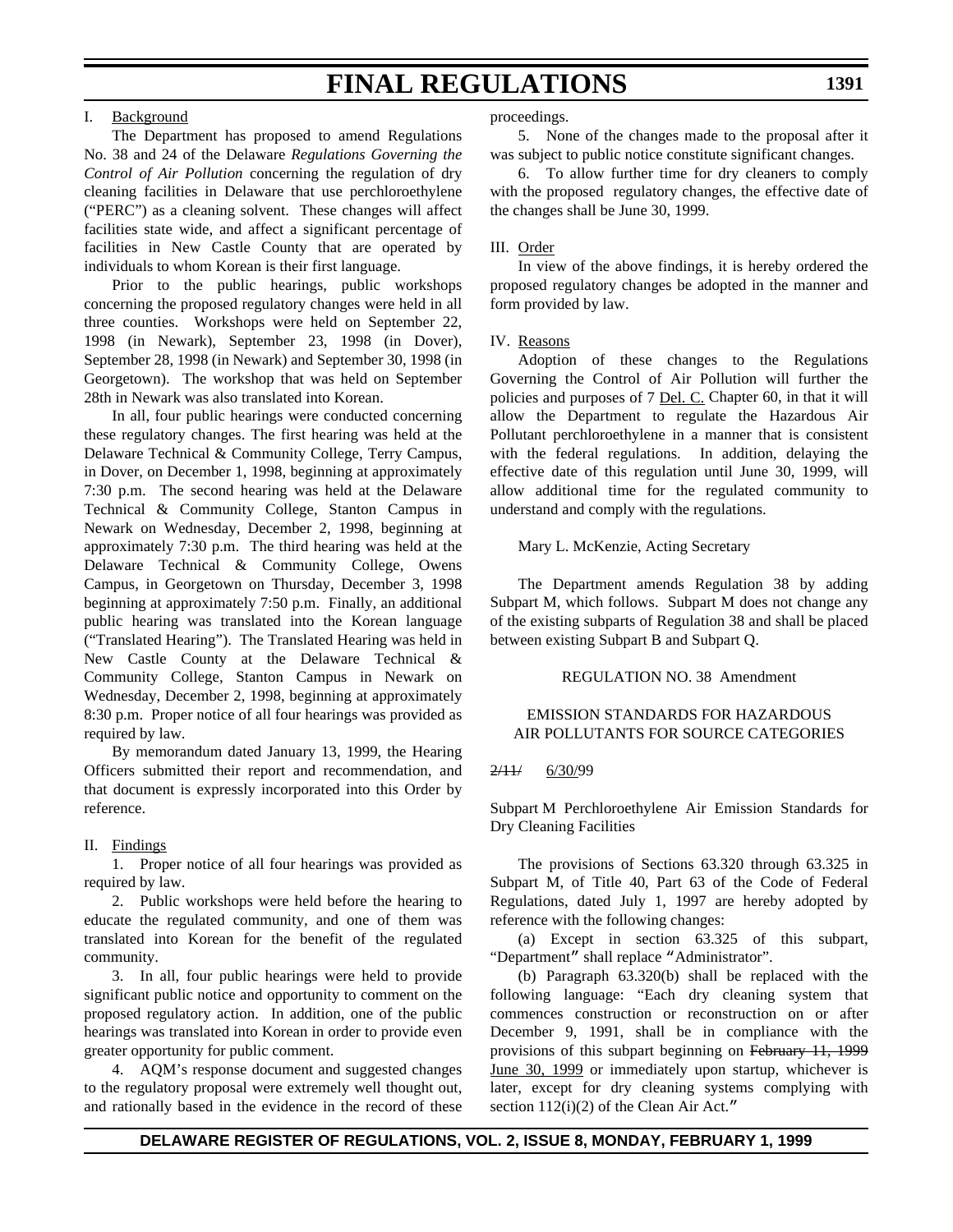# **FINAL REGULATIONS**

(c) Paragraph 63.320(c) shall be replaced with the following language: "Each dry cleaning system that commenced construction or reconstruction before December 9, 1991, and each new transfer machine system and its ancillary equipment that commenced construction or reconstruction on or after December 9, 1991 and before September 22, 1993, shall be in compliance with the provisions of this subpart beginning on February 11, 1999 June 30, 1999."

(d) Dry cleaning machine systems subject to paragraphs 63.320(d) or 63.320(e) shall also be subject the requirements of 63.324(c).

(e) Paragraph 63.320(f) shall be replaced with the following language: "

(f)(1) If the total yearly perchloroethylene consumption of a dry cleaning facility determined according to Sec. 63.323(d) is initially less than the amounts specified in paragraph (d) or (e) of this section, but later exceeds those amounts, the existing dry cleaning system(s) and new transfer machine system(s) and its (their) ancillary equipment installed between December 9, 1991 and September 22, 1993 in the dry cleaning facility must comply with Sec. 63.322, Sec. 63.323, and Sec. 63.324 by 180 calendar days from the date that the facility determines it has exceeded the amounts specified, or by June 30, 1999, whichever is later.

(2) Following review of notification submitted in accordance with  $63.324(c)(1)$ , the Department may determine that the dry cleaning facility shall not be subject to the additional requirements imposed under paragraph  $(f)(1)$ , if , unless there has been no exceedance during the prior 36 months and ---

(i) The total yearly perchloroethylene consumption falls below and remains below the amounts specified in paragraph (d) or (e) before and after the next purchase of perchloroethylene, or

(ii) The exceedance occurred due to the initial filling of a newly installed dry-to-dry machine and the total yearly perchloroethylene consumption, exclusive of the quantity of perchloroethylene purchased to initially fill the newly installed dry-to-dry machine, remains below the amounts specified in paragraph (d) or (e).

 (2) A dry cleaning facility identified in paragraph  $(f)(1)$  above shall comply with Sec. 63.322, Sec. 63.323, and Sec. 63.324 within 180 calendar days from the date that the facility determined that it exceeded the amounts specified in paragraph (d) or (e).@

(f) Paragraph 63.320(i) shall be replaced with the following language:

"(i)(1)If the total yearly perchloroethylene consumption of a dry cleaning facility determined according to Sec. 63.323(d) is initially less than the amounts specified in paragraph (g) of this section, but then exceeds those

amounts, the dry cleaning facility becomes a major source and all dry cleaning systems located at that dry cleaning facility must comply with the appropriate requirements for major sources under Secs. 63.322, 63.323, and 63.324 by 180 calendar days from the date that the facility determines it has exceeded the amounts specified, or by June 30, 1999, whichever is later.

(2) Following review of notification submitted in accordance with  $63.324(c)(1)$ , the Department may determine that the dry cleaning facility shall not be subject to the additional requirements imposed under paragraph  $(i)(1)$ ,  $\underline{\text{if}}$ , unless there has been no exceedance during the prior 36 months and ---

(i) The total yearly perchloroethylene consumption falls below and remains below the amounts specified in paragraph (g) before and after the next purchase of perchloroethylene, or

(ii) The exceedance occurred due to the initial filling of a newly installed dry-to-dry machine and the total yearly perchloroethylene consumption, exclusive of the quantity of perchloroethylene purchased to initially fill the newly installed dry-to-dry machine, remains below the amounts specified in paragraph (g).

(2) A dry cleaning facility identified in paragraph  $(i)(1)$  above shall comply with the appropriate requirements for major sources under Sec. 63.322, Sec. 63.323, and Sec. 63.324 within 180 calendar days from the date that the facility determined that it exceeded the amounts specified in paragraph (g)."

(g) Paragraph 63.320(j) shall be replaced with the following language:

(j)(1)All coin-operated dry cleaning machines are exempt from Sec. 63.320(f), Sec. 63.322, Sec. 63.323, and Sec. 63.324, except paragraphs 63.322 (c), (d), (i), (j), (k), (l), and (m), 63.323(d), and 63.324 (a), (b), (c), (d)(1), (d)(2),  $(d)(3)$ ,  $(d)(4)$ , and  $(e)$ .

(2) Facilities consisting of only coin-operated dry cleaning machines, unless otherwise subject to Regulation 30 permitting requirements, are exempt from paragraph  $63.320(k)$ ."

(h) Paragraph 63.320(k) shall be replaced with the following language: "The owner or operator of any source subject to the provisions of this subpart M is subject to Regulation 30 permitting requirements. These affected sources, if not major or located at major sources as defined under Regulation 30, are deferred by the Department from Regulation 30 permitting until December 9, 1999. All sources receiving deferrals shall submit Regulation 30 permit applications by December 9, 2000. All sources receiving deferrals still must meet the compliance schedule as stated in Sec. 63.320."

(i) The definition of Administrator found in Section 63.321 shall be replaced with the following language: "*Administrator* means the Administrator of the United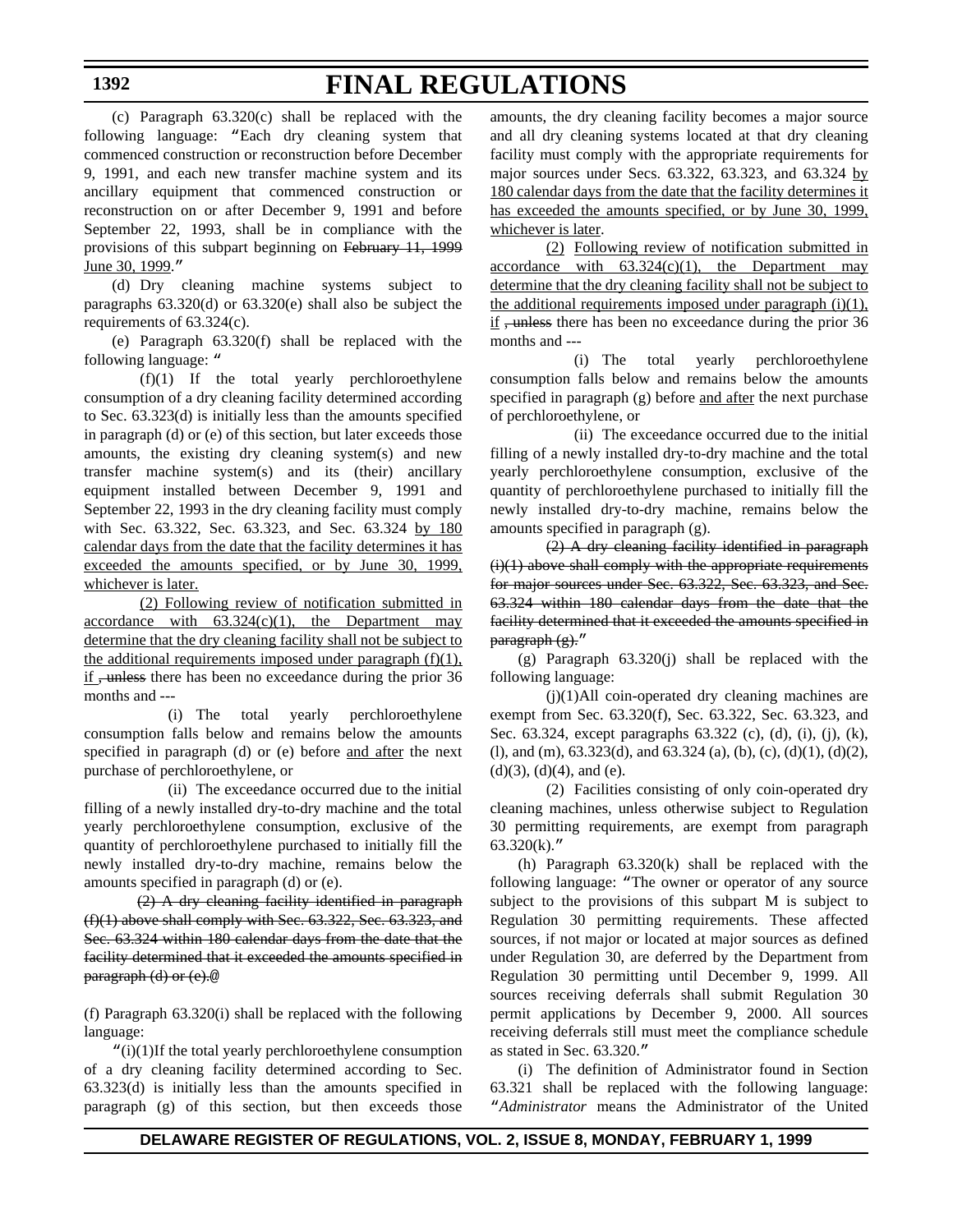States Environmental Protection Agency."

(j) The definition of Department is added to the list of definitions found in Section 63.321 with the following language: "*Department* means the Department of Natural Resources and Environmental Control as defined in Title 29, Delaware Code, Chapter 80, as amended."

(k) The definition of Diverter valve found in Section 63.321 shall be replaced with the following language: "*Diverter valve* means a flow control device or flow control devices that prevents room air from passing through a refrigerated condenser when the door of the dry cleaning machine is open."

 $(k 1)$  The opening to paragraph  $63.322(b)$  shall be replaced with the following language: "The owner or operator of each new dry-to-dry machine and its ancillary equipment and of each new transfer machine system and its ancillary equipment installed on or after September 22, 1993:"

 $(\frac{1 \text{ m}}{2})$  Paragraph 63.322(m) shall be replaced with the following language: "The owner or operator of a dry cleaning system shall repair all perceptible leaks detected under paragraph (k) or (l) of this section within 24 hours. If repair parts must be ordered, either a written or verbal order for those parts shall be initiated within 2 working days of detecting such a leak. Such repair parts shall be installed within 5 working days after receipt."

(n) The opening to paragraph 63.323(b) shall be replaced with the following language: "When a carbon adsorber is used to comply with Sec. 63.322(a)(2), Sec. 63.322(h) or exhaust is passed through a carbon adsorber immediately upon machine door opening to comply with Sec.  $63.322(b)(3)$ , the owner or operator shall measure the concentration of perchloroethylene in the exhaust of the carbon adsorber weekly with a colorimetric detector tube, while the dry cleaning machine is venting to that carbon adsorber at the end of the last dry cleaning cycle prior to desorption of that carbon adsorber to determine that the perchloroethylene concentration in the exhaust is equal to or less than 100 parts per million by volume. The owner or operator shall:"

 $(m_0)$ The opening to paragraph 63.324(a) shall be replaced with the following language: "Each owner or operator of a dry cleaning facility shall notify the Department in writing by February 11, 1999 June 30, 1999 or upon startup, whichever is later, and provide the following information:"

 $(n\text{ p})$  The opening to paragraph 63.324(b) shall be replaced with the following language: "Each owner or operator of a dry cleaning facility shall submit to the Department on or before the 30th day following start-up or February 11, 1999 June 30, 1999, whichever is later, a notification of compliance status providing the following information and signed by a responsible official who shall certify its accuracy:"

 $(e \ q)$  The opening to p Paragraph 63.324(c) shall be replaced with the following language: " $(c)(1)$  Each owner or operator of an area source dry cleaning facility that exceeds the solvent consumption amounts specified in paragraphs 63.320 (d), (e) or (g) shall notify the Department not later than 30 days after the exceedance occurred. The notification shall provide the following information and shall be signed by a responsible official who shall certify its accuracy:

(i) The name and address of the dry cleaning facility;

(ii) A copy of the yearly perchloroethylene consumption records that indicate that there was an exceedance of the applicable amount specified in paragraphs 63.320 (d), (e) or  $(g)$ ;

(iii) The circumstances that led to the exceedance; and

(iv) A statement that all information contained in the notification is true and accurate.

(2) Each owner or operator of an area source dry cleaning facility that becomes subject to additional requirements under Sec.  $63.320$  (f)(1) or (i)(1) shall submit to the Department on or before the dates specified in Sec. 63.320 (f)( $\frac{2}{2}$  1) or (i)( $\frac{2}{2}$  1), a notification of compliance status providing the following information and signed by a responsible official who shall certify its accuracy:

(i) The new yearly perchloroethylene solvent consumption limit based upon the yearly solvent consumption calculated according to Sec. 63.323(d);

(ii) Whether or not they are in compliance with each applicable requirement of Sec. 63.322; and

All information contained in the statement is accurate and true."

(p) Paragraph 63.324(d)(1) shall be replaced with the following language: "The volume of perchloroethylene purchased each month by the dry cleaning facility as recorded from perchloroethylene purchases; if no perchloroethylene is purchased during a given month then the owner or operator would enter zero gallons into the log. If the purchased perchloroethylene was to used to initially fill a newly installed dry-to-dry machine, the volume and date of the purchase is identified separately from the other monthly purchases;"

 $(q r)$  The opening to paragraph 63.325(a) shall be replaced with the following language: "Any person requesting that the use of certain equipment or procedures be considered equivalent to the requirements under Sec. 63.322 shall collect, verify, and submit to the Administrator (with copy to the Department) the following information to show that the alternative achieves equivalent emission reductions:"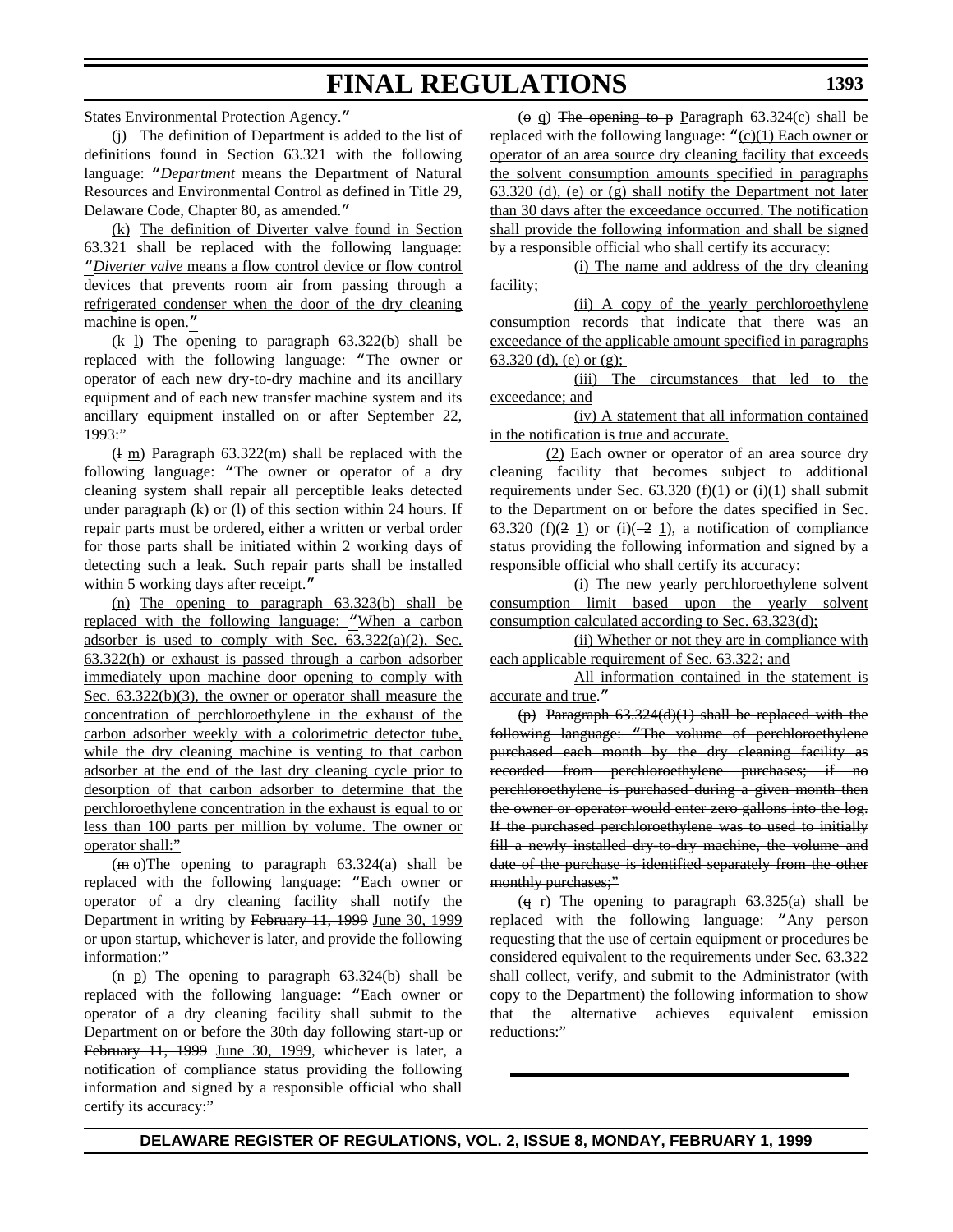### **GOVERNOR'S EXECUTIVE ORDERS**

#### STATE OF DELAWARE [EXECUTIVE DEPARTMENT](http://www.state.de.us/governor/index.htmhttp://www.state.de.us/governor/index.htm) DOVER

#### EXECUTIVE ORDER [NUMBER FIFTY-SEVEN](#page-4-0)

TO: HEADS OF ALL STATE DEPARTMENTS, AGENCIES AND AUTHORITIES, AND ALL POLITICAL SUBDIVISIONS AND GOVERNMENTAL UNITS OF THE STATE OF DELAWARE

RE: REALLOCATION OF STATE PRIVATE ACTIVITY BOND VOLUME CAP FOR CALENDAR YEAR 1998 AND INITIAL SUBALLOCATION OF STATE PRIVATE ACTIVITY BOND VOLUME CAP FOR CALENDAR YEAR 1999

WHEREAS, pursuant to 29 Del.C. 5091, the State's private activity bond volume cap ("Volume Cap") for 1998 under Section 103 of the Internal Revenue Code of 1986 (the "Code") has been allocated among various state and local government issuers; and

WHEREAS, pursuant to Executive Order Number Forty-Nine, \$75,000,000 of the Volume Cap for 1998 which had been allocated to the State of Delaware was further suballocated between the Delaware Economic Development Authority and the Delaware State Housing Authority; and

WHEREAS, the allocation of Volume Cap in Executive Order Number Forty-Nine is subject to modification by further Executive Order; and

WHEREAS, the State's Volume Cap for 1998 and 1999 is allocated among the various State and local government issuers by 29 Del. C. 5091 (a); and

WHEREAS, Kent County has reassigned \$15,000,000 of its unallocated Volume Cap for 1998 to the State of Delaware; and

WHEREAS, Sussex County has reassigned \$15,000,000 of its unallocated Volume Cap for 1998 to the State of Delaware; and

WHEREAS, the Delaware Economic Development Authority has reassigned \$19,340,000 of its unallocated Volume Cap for 1998 to the Delaware State Housing Authority; and

WHEREAS, pursuant to 29 Del. C. 5091 (b), the State's \$75,000,000 Volume Cap for 1999 is to be suballocated by the Governor among the Delaware State Housing Authority, the Delaware Economic Development Authority and other governmental issuers within the State; and

WHEREAS, the Secretary of Finance recommends (i) that the \$30,000,000 unallocated Volume Cap for 1998 reassigned to the State of Delaware by other issuers be suballocated to the Delaware State Housing Authority for carry forward for use in future years; and (ii) that the \$19,340,000 of unallocated Volume Cap reassigned by the Delaware Economic Development Authority be suballocated to the Delaware State Housing Authority for carry forward for use in future years; and (iii) that the State's \$75,000,000 Volume Cap for 1999 be allocated equally between the Delaware State Housing Authority and the Delaware Economic Development Authority; and

WHEREAS, the Chairperson of the Delaware Economic Development Authority and the Chairperson of the Delaware State Housing Authority concur in the recommendations of the Secretary of Finance.

NOW, THEREFORE, I, Thomas R. Carper, by the authority vested in me as Governor of the State of Delaware, do hereby declare and order as follows:

1. The \$30,000,000 of unallocated Volume Cap for 1998 that has been reassigned by other issuers to the State of Delaware is hereby reassigned to the Delaware State Housing Authority for carry forward use, in addition to the \$37,500,000 previously suballocated to the Delaware State Housing Authority for 1998 under Executive Order Forty-Nine and the \$19,340,000 of unallocated Volume Cap for 1998 that has been reassigned by the Delaware Economic Development Authority, for a total carry-forward amount of \$86,840,000.

2. The \$75,000,000 allocation to the State of Delaware of the 1999 Volume Cap is hereby suballocated \$37,500,000 to the Delaware State Housing Authority and \$37,500,000 to the Delaware Economic Development Authority.

3. The aforesaid suballocations have been made with due regard to actions taken by other persons in reliance upon previous suballocations to bond issuers.

Approved this 28th day of December, 1998

Thomas R. Carper Governor

Attest:

Edward J. Freel Secretary of State

**1394**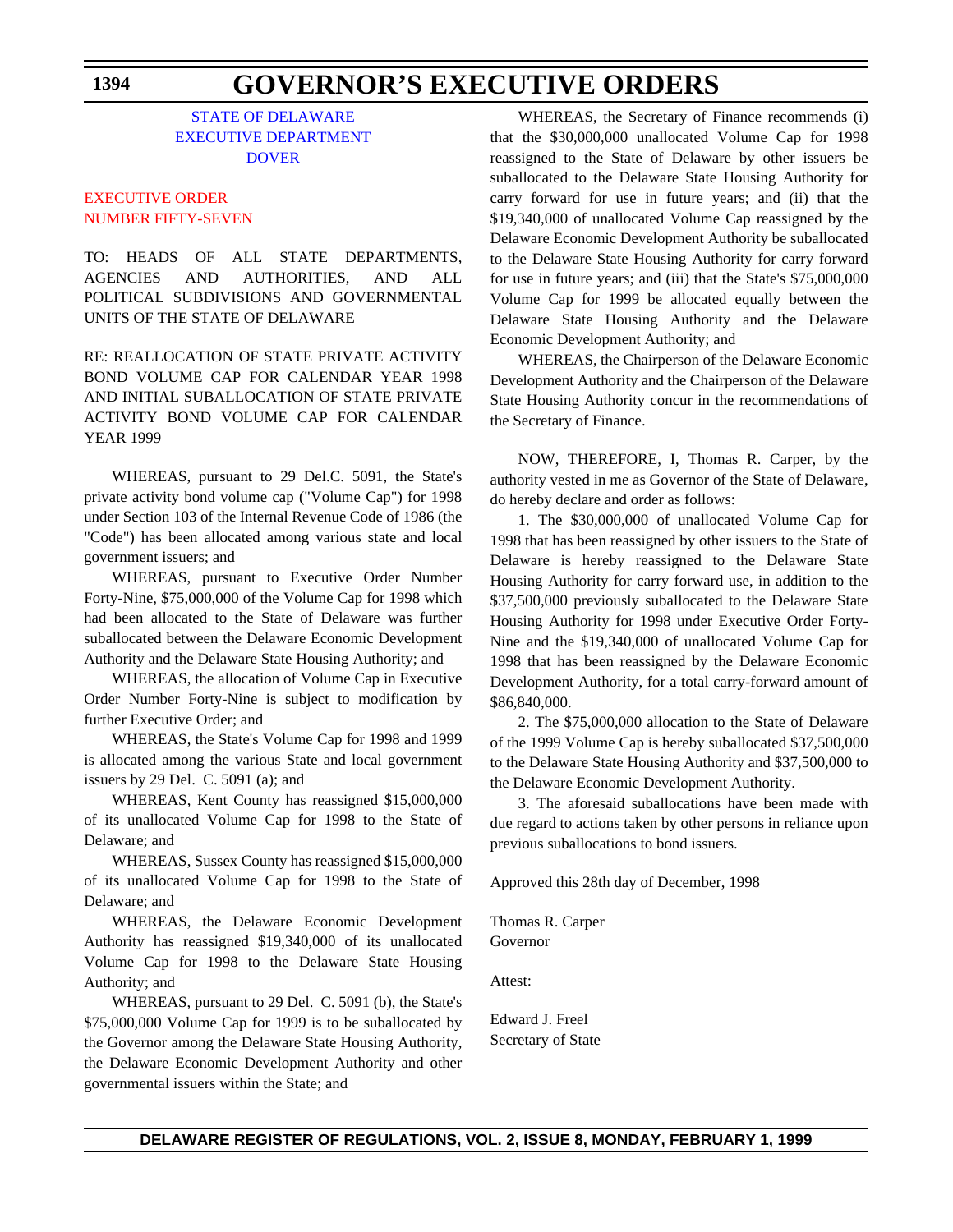|                                          | <b>GOVERNOR'S APPOINTMENTS</b> | 139.                            |
|------------------------------------------|--------------------------------|---------------------------------|
| <b>BOARD/COMMISSION</b><br><b>OFFICE</b> | <b>APPOINTEE</b>               | <b>TERM OF</b><br><b>OFFICE</b> |
|                                          |                                |                                 |

E

| Advisory Panel on Intergovernmental<br>Planning & Coordination | Mr. R. Thorpe Moeckel,<br>Chairperson                                                 | 12/24/01                                     |
|----------------------------------------------------------------|---------------------------------------------------------------------------------------|----------------------------------------------|
| Board of Cosmetology & Barbering                               | Mr. John P. Bonarigo<br>Ms. Bonnie J. Paynter                                         | 12/04/01<br>04/30/00                         |
| Board of Examiners of Private Investigators<br>& Sec. Agencies | Mr. James R. Gettier                                                                  | 12/04/01                                     |
| <b>Council on Boiler Safety</b>                                | Mr. Theobald P. Omlor, Jr.<br>Mr. Dennis E. Stordahl                                  | 12/24/01<br>12/24/01                         |
| <b>Council on Development Finance</b>                          | Mr. Steven Biener<br>Mr. Donald J. Lynch<br>Ms. Ann T. Tansey<br>Mr. F. Samuel Wilcox | 12/24/01<br>12/24/01<br>12/24/01<br>12/24/01 |
| <b>Council on Environmental Control</b>                        | The Honorable Robert J. Voshell                                                       | 12/24/01                                     |
| Delaware Bicycle Council                                       | Mr. Paul W. Layton                                                                    | 04/18/00                                     |
| <b>Delaware Commission on Veterans Affairs</b>                 | Mr. Charles A. Kashner<br>Mr. Reese E. Phillips                                       | 12/24/02<br>12/24/02                         |
| Delaware Harness Racing Commission                             | Mr. Robert W. Kerr                                                                    | 04/28/00                                     |
| <b>Delaware Health Care Commission</b>                         | Mr. A. Herbert Nehrling, Jr.                                                          | 12/04/02                                     |
| Delaware Institute of Medical Education<br>& Research          | Dr. Kim L. Carpenter<br>Mr. Charles S. McDowell                                       | 12/24/01<br>12/24/01                         |
| Human Relations Commission                                     | Ms. Nicole Cunningham<br>Ms. Mary Powell<br>Ms. Latricia Odette Wright                | 12/04/02<br>12/04/02<br>12/04/02             |
| Juvenile Justice Advisory Group                                | Ms. Melissa A. Grey                                                                   | Pleasure of<br>the Governor                  |
| Pesticide Advisory Committee                                   | Mr. John Barndt                                                                       | 12/04/01                                     |
| <b>State Board of Electrical Examiners</b>                     | Mr. Steven Dignan<br>Mr. Bruce A. Goldsborough                                        | 12/04/01<br>12/04/01                         |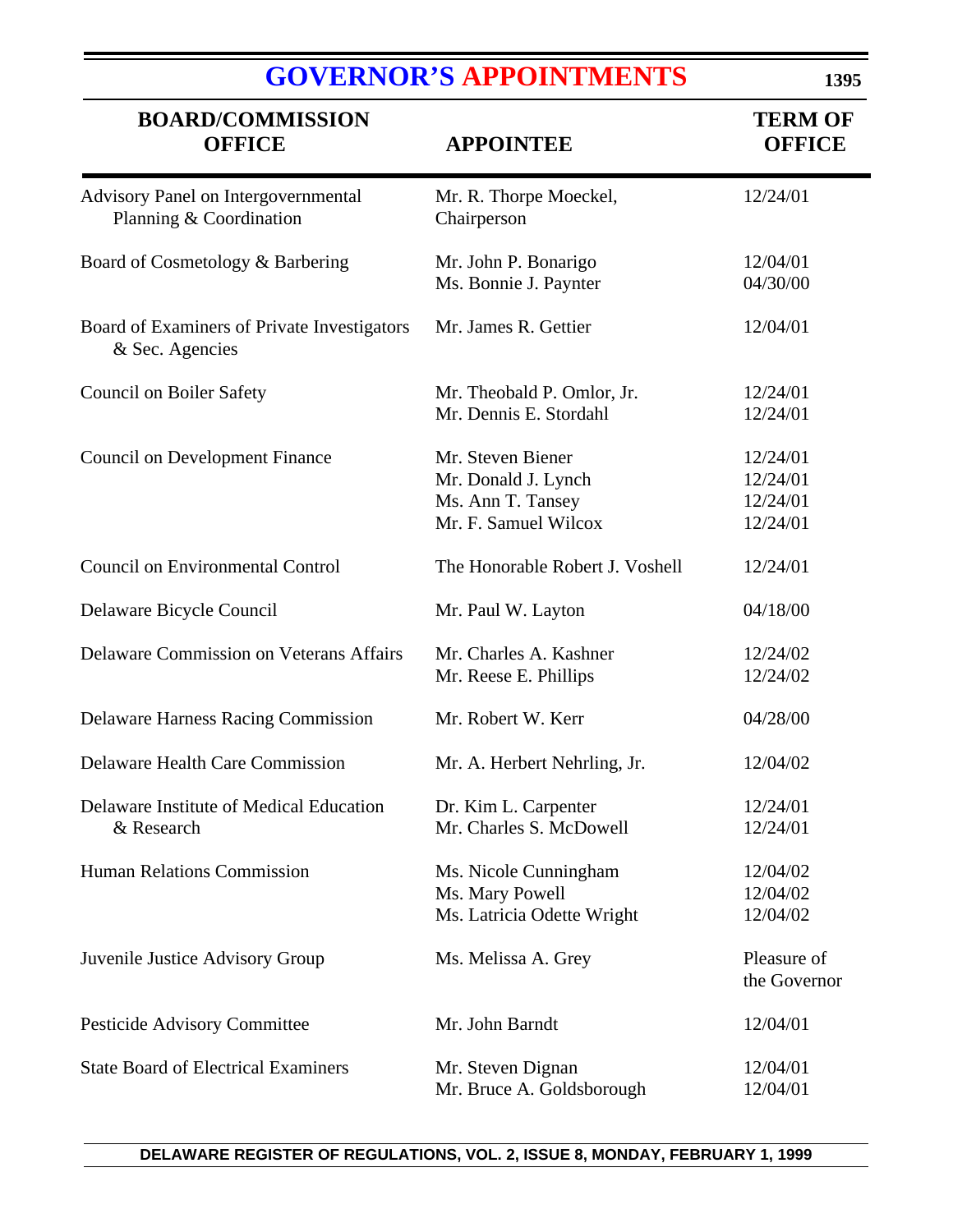#### STATE OF DELAWARE [DEPARTMENT OF JUSTICE](http://www.state.de.us/attgen/index.htm) [ATTORNEY GENERAL OPINION](#page-4-1) NO. 98-IB09

September 25, 1998

Mr. Milton F. Morozowich RD 2, Box 166 Bridgeville, DE 19933

RE: Freedom of Information Act Complaint Against Woodbridge School District

Dear Mr. Morozowich:

This letter is our written determination in response to your letter of July 29, 1998 (received by this Office on August 5, 1998) alleging that the Woodbridge School District (the "School District") violated the Freedom of Information Act, 29 Del.C. Sections 10001 - 10005 ("FOIA"). You claim that the School District discussed five matters in executive session at a meeting on July 28, 1998 which are not authorized by FOIA. Those matters were: (1) Secretarial - Central Office; (2) WES Assistant Principal; (3) J.V. Football; (4) Student Code of Conduct and (5) Cafeteria.

By letter dated August 6, 1998, we asked the School District to respond to your complaint within ten days. The School District asked for an extension of time to respond, which we granted. By letter dated August 28, 1998, the School District responded to your allegations, denying any violation of FOIA. The School District provided us with copies of a Memorandum dated July 28, 1998 from Dr. Kevin E. Carson to Dr. Robert C. Sutton (personnel recommendations for the July 28, 1998 meeting), the agenda posted for the meeting, and the minutes of that meeting and the executive, session.

The School District acknowledges that FOIA does not authorize a public body to go into executive session to discuss a subject like a student code of conduct. The School District points out, however, that shortly after the subject came up, "Dr. Sutton advised the Board that the topic was not appropriate for executive session, at which time the discussion ended."

As the Chancery Court has noted, "[t]here is always a risk that a public body will drift into discussing matters beyond the proper purpose of an executive session." Common Cause of Delaware v. Red Clay Consolidated School District, Del. Ch., 1995 WL 733401, at p. 3 (Dec. 5, 1995) (Balick, V.C.). But there is no FOIA violation if this is brought to the public body's attention in time, and "discussion of that subject would immediately cease." Id. We agree with the School Board that "a public body should be encouraged, rather than punished, for attempting to curtail

inappropriate discussions in executive session." We find no violation of FOIA in the limited, immediately curtailed, discussion of a student code of conduct.

Two of the matters discussed during the executive session on July 28, 1998 ("Secretarial Central Office" and "WES Assistant Principal") fall within the "personnel" exception under FOIA, 29 <u>Del.C</u>. Section 10004(b)(9) (discussion of the "names, competency and abilities of individual employees"). The reference to "Cafeteria" was a discussion of contract negotiations for trash removal. Labor negotiations are a proper subject for executive session. See 29 Del.C. Sections 10004(b)(6) and 10002(d)(7) (exemption records "involving labor negotiations or collective bargaining").

As for "J.V. Football," it is not clear whether that subject fell within the personnel exception since we do not know if the School District was considering any specific coaches at the time. The minutes of the meeting state that you made motion "to consider a Contingency Budget for Junior Varsity Football and hire an Assistant Coach with the guarantee of 50% salary if program does not make; with an option to go to Varsity if programs does not make." If there were some discussion of this contingency budget during executive session, then that may have violated FOIA. But since you were the member of the School District who sponsored the contingency budget, we do not think it appropriate at the same time for you to challenge the validity of action you took.

Finally, you suggest in your complaint letter that the agenda posted for the July 28, 1998 meeting failed to give proper notice of the subjects for executive session. The agenda listed two subjects: "Personnel" and "Negotiations." Having reviewed the minutes of the meeting, we find that the discussion during the executive session on July 28 dealt with personnel matters and contract negotiations. The notice provided, therefore, was not deficient or misleading.

#### Conclusion

Based on your complaint, the School District's response, and the documents provided to us, we determine that the School District did not commit any violation of FOIA in connection with the July 28, 1998 meeting.

> Very truly yours, W. Michael Tupman

Approved: Michael J. Rich State Solicitor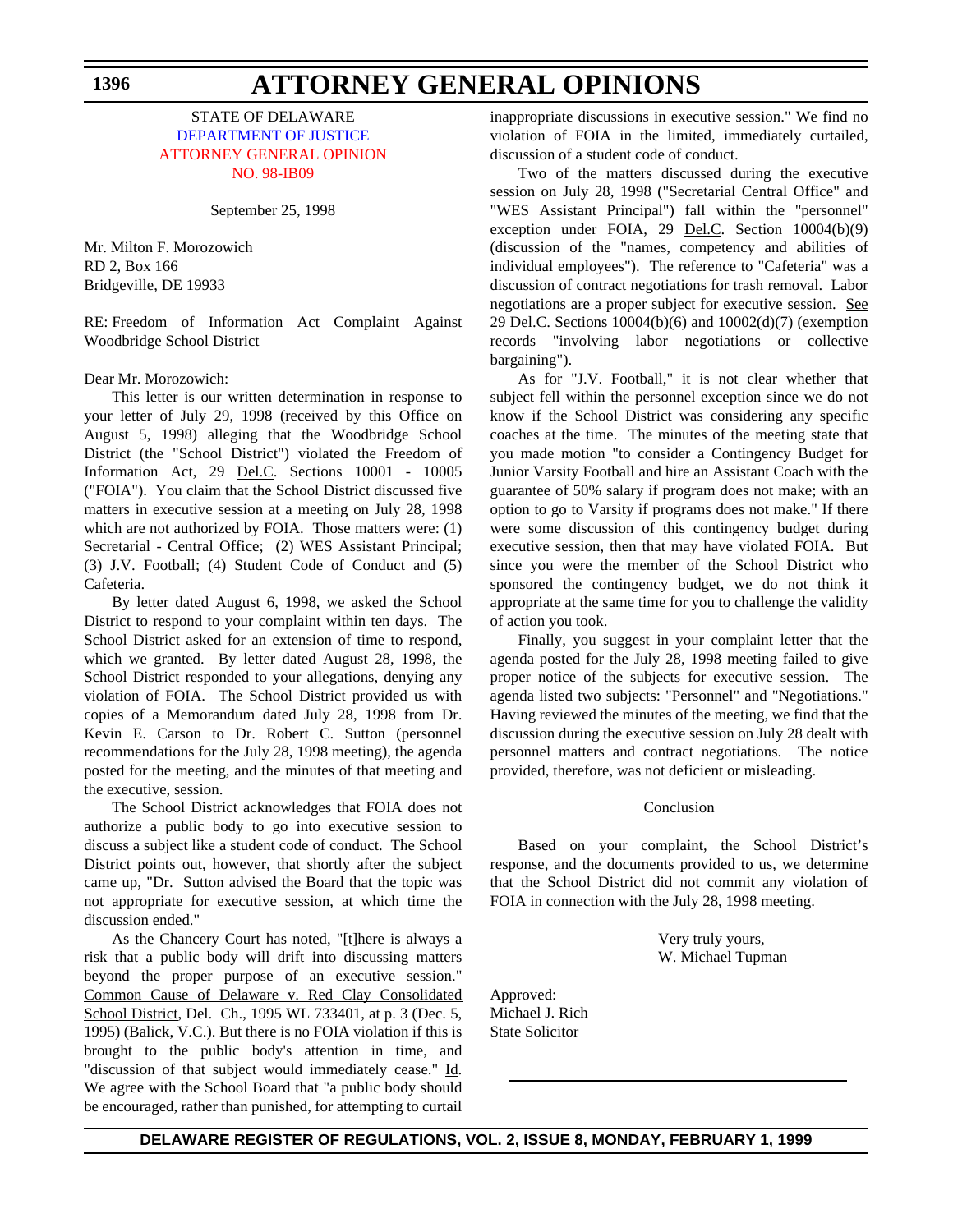STATE OF DELAWARE [DEPARTMENT OF JUSTICE](http://www.state.de.us/attgen/index.htm) [ATTORNEY GENERAL OPINION](#page-4-1) NO. 98-IB10

October 2, 1998

The Honorable Thomas J. Cook State Election Commissioner 32 Loockerman Street, M101 Dover, Delaware 19904

Re: Candidacy of Douglas Salter

Dear Commissioner Cook:

You have asked "whether there would be any violation of federal, state or constitutional law if an active state trooper campaigned for or was elected to the office of State Representative in the State of Delaware."<sup>1</sup> Your request has been prompted by the candidacy of Douglas Salter, an active state trooper, who is a candidate for State Representative in the 17th Representative District. The inquiry actually raises two questions. The first, whether Mr. Salter may campaign for the office of State Representative, can be easily answered. The second question, whether, if elected, he can serve as both a State Representative and as a state trooper, is more complex.

As to the first issue, assuming Mr. Salter is engaging in campaign activities in conformity with any relevant State Police regulations, and assuming he is not in violation of any federal law, he is guaranteed by the Law Enforcement Officers Bill of Rights "the same rights to engage in political activity as are afforded any other person." 11 Del.C. § 9200. This broad grant of authority clearly, includes the right to campaign for elective office.

The more significant issue is whether, if elected, Mr. Salter, a sergeant in the Delaware State Police, would violate the prohibition against holding dual office contained in Art. II § 14 of<sup>1</sup> the Delaware Constitution<sup>2</sup> by serving both as a State Representative and as a state trooper. Stated differently, the question to be resolved is not whether Mr. Salter may run for State Representative but whether his election to, and assumption of, the office of State Representative would result in his resignation from the State Police by operation of law. See *Opinion of the Justices,* Del.Supr., 245 A.2d 172, 174 (1968). In the *Opinion of the Justices,* in answer to questions propounded by the

1. Although we are aware that other uniformed officers may have campaigned for or been elected to office, we find no record of this office having previously opined on this issue.

Governor, the Supreme Court held that proposed legislation that would have prohibited a person from receiving a salary as a "mere employee" of the State while also serving as a Senator or Representative was unconstitutional as exceeding the prohibition contained in Art. 11 § 14 Del. Const. Id. at 174. In reaching its conclusion, the Court recognized that not every state employee is the holder of a state "office" so as to preclude the employee from serving as a Senator or Representative as well. Id.

In determining what is a state "office" and therefore who is a "public officer," the Supreme Court has identified certain criteria which must be weighed against the facts of the particular case. Specifically, the Court has stated that:

[n]o single definition will despositively identify who is a "public officer," as that term is used in several separate sections of the Delaware Constitution. In determining who is a public officer, this Court has identified four *non-exclusive* criteria which are most frequently indicative of a public office: (1) the exercise of some portion of the State's sovereign power, (2) tenure in office, (3) fees and emoluments, and (4) oaths of office. (Footnote omitted) (Emphasis added).

*Opinion of the Justices,* Del.Supr., 672 A.2d 4, 7 (1995); See also *Raduszewski v. Superior Court,* Del.Supr., 232 A2d. 95 (1967); and State ex rel. *Biggs v. Corely,* Del.Supr., 172 A. 415 (1934).

In *Raduszewski v. Superior Court,* Del.Supr., 232 A.2d 95 (1967), the Court when determining whether an employee of the Motor Vehicle Department could be charged with certain common law offenses which, at that time, only applied to persons holding public office, decided that a motor vehicle inspector was a public employee not a public officer. The Court cited two earlier cases *Green v. Glen,* Del. Super., 4 A.2d 366 (1939) and *Martin v. Trivitts, Del.* Super., 103 A.2d 779 (1954) in which the Court found that because the duties of the Secretary of the Department of Elections were not defined by statute but could be changed at will by the Department, the Secretary was, by necessity, not a public officer but instead was a public employee. The Court in *Trivitts held:*

2.

Section 14 provides in part:

"No Senator or Representative shall, during the time for which he shall have been elected, be appointed to any civil office under this State which shall have been created, or the emoluments of which shall have been increased during such time. No ... person holding any office under this State ... shall during his continuance ... in office be a Senator or Representative . . ."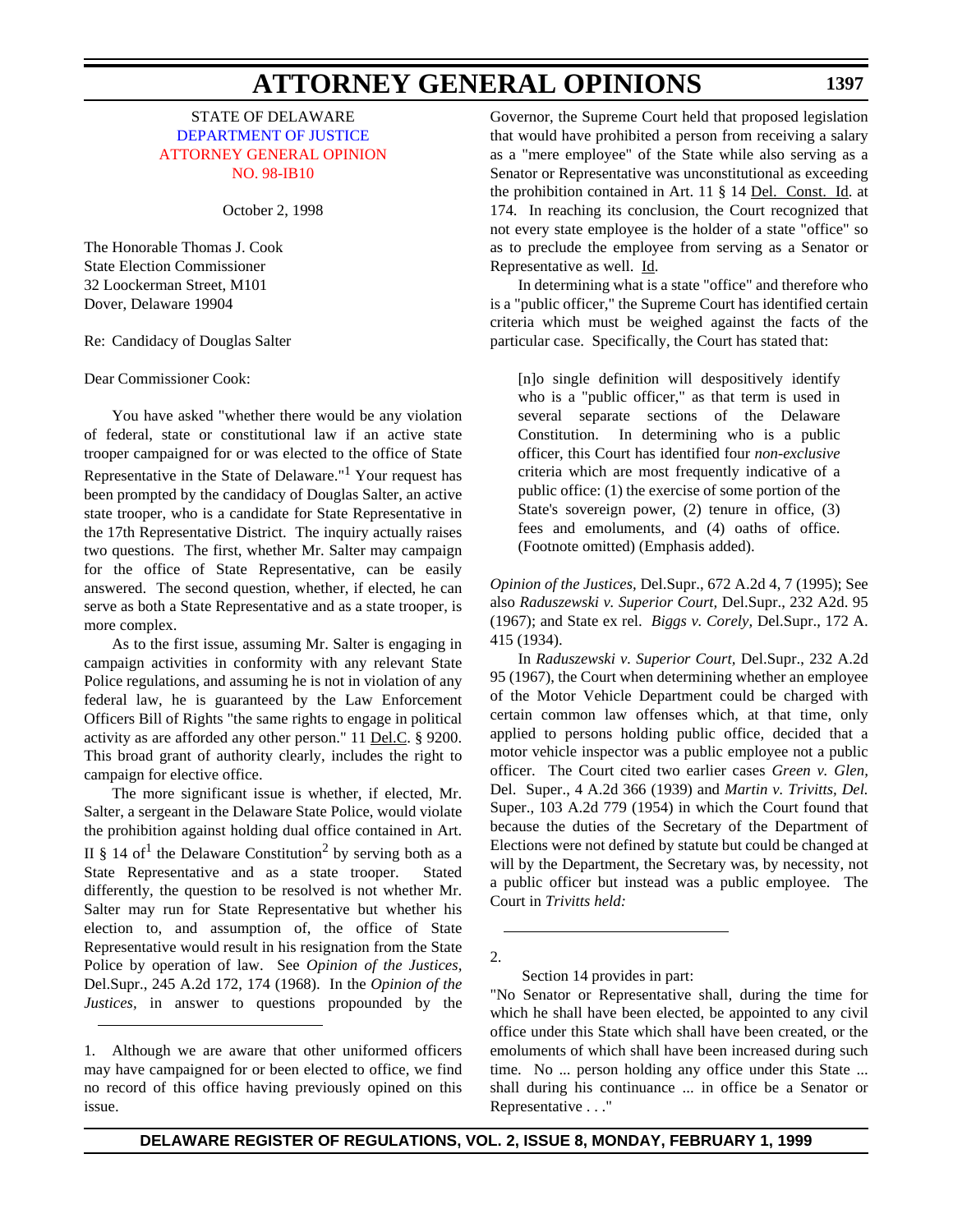### **ATTORNEY GENERAL OPINIONS**

A position, the duties of which are undefined by law and which can be changed at the will of the superior, is not a public office but a mere public employment. In order to constitute a public office, and the incumbent a public officer, it is necessary that the powers and duties of the position be conferred and defined by law. (Citations omitted).

#### Id. at 780.

When applying this body of law to the instant case, we look to the statute creating the Delaware State Police. Although the powers and duties of the State Police generally are set out in 11 Del.C. § 8302, 11 Del.C. § 8301 provides that "[t]he Department may classify such state police according to such rank as the Department determines, and *according to the duties assigned to them from time to time by the Department."* (Emphasis added). Thus, like the Secretary of the Department of Elections, Sergeant Salter has such duties as are assigned to him by the Department of Public Safety. According to his job description, Sergeant Salter is charged with making recommendations to improve and create policies and programs, but may not implement such polices and programs. He reports to the Planning Director, who reports to the Superintendent. Although Sergeant Salter, took an oath, as do all Delaware law enforcement officers, he has no fixed term or tenure in office, and his duties are undefined by law and can be changed at will by the Department.

We conclude that Mr. Salter, if elected and sworn in as a State Representative will not be deemed to have forfeited his employment with the State Police, since we find that his position with the State Police constitutes "mere employment" not "office holding." We believe that this conclusion is consistent with prior courts interpretations and opinions of this office dealing with matters related to the election process in Delaware. As has been consistently held:

The right of a person to be a candidate for a public office is a fundamental one that should be restricted only by clear constitutional or statutory language. *"[A]ny question or doubts of eligibility of a candidate should be resolved in favor of the candidate. "* (Citations omitted). (Emphasis added).

*Democratic Party of the State of Delaware v. Department of Elections for New Castle County, et al.,* Del. Super., C.A. No. 94C-08-227,1994 WL 555405, Ridgely, P.J. (Sept. 6,1994) at 6, *aff'd.* Del. Supr., 650 A.2d 1305 (1994) (Table); *Att'y Gen. Op. 98-IB-06; Att'y Gen. Op.* 94-I024.

Of course, our conclusion is based on the law as it presently exists. We offer no opinion on the broader issue of whether it is good public policy to permit state police officers or other state employees also to serve as elected officials. That general policy matter lies within the province of the General Assembly and can be addressed by it through amendment to Art. 11 § 14 of the Delaware Constitution should it deem such an amendment to be in the public's interest.

Finally, despite some published misstatements to the contrary, you are aware that opinions of the Attorney General are advisory and not legally binding on those to whom they are given. *Council 81, AFSCME v. State, Department of Finance,* Del. Ch., 288 A.2d 453 (1972). Therefore, as we have previously advised, we believe the only way to resolve this matter definitively is for one of the parties in interest to place the issue before a court of competent jurisdiction.

If you have any further questions, please feel free to contact us.

> Very truly yours, Malcolm S. Cobin Assistant State Solicitor

Approved Michael J. Rich State Solicitor

#### STATE OF DELAWARE [DEPARTMENT OF JUSTICE](http://www.state.de.us/attgen/index.htm) [ATTORNEY GENERAL OPINION](#page-4-1) NO. 98-IB11

November 6, 1998

Richard L. Sklut, DDS 2205 Sliverside Road Wilmington, DE 19810

Re: Opinion of the Attorney General concerning the licensing of oral maxillofacial surgeons

#### Dear Dr. Sklut:

On behalf of the Delaware Board of Dental Examiners, you have asked whether a board certified oral and maxillofacial surgeon with a certificate to practice medicine and surgery in the State of Delaware can practice such surgery in this State without also being licensed as a dentist.

Oral and maxillofacial surgery is a unique dental specialty in that it is commonly practiced by both physicians and dentists with adequate training and while it is not a recognized as a medical specialty, it is recognized as a dental specialty by the American Dental Association. In fact, the organization which provides national board certification for oral and maxillofacial surgeons, the Board of Oral and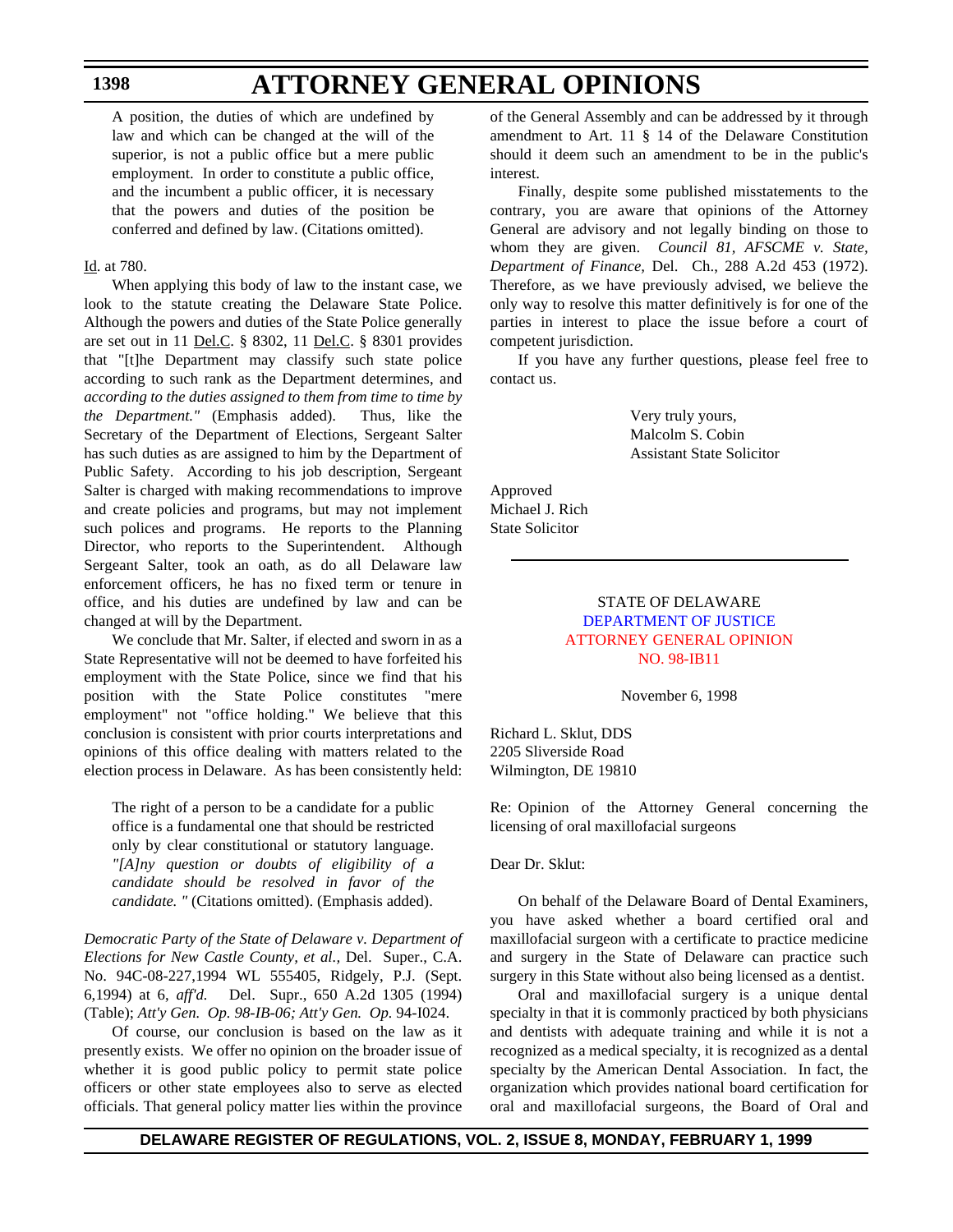Maxillofacial Surgery, requires a dental degree or other dental education approved by the American Dental Association as a condition of national board certification.

It is our opinion that the issuance of a dental license by the Board of Dental Examiners is required even for a duly licensed medical doctor to practice exclusively as an oral and maxillofacial surgeon in Delaware.<sup>1</sup>

In relevant part, the practice of medicine is defined in the Medical Practice Act (24 Del.C. chapter 17) as including surgery and all respective branches thereof, 24 Del.C. § 1703(a). This is a broad definition and, although such surgery is nationally recognized as a dental specialty, it is nonetheless, broadly speaking, a branch of surgery. Therefore, in the absence of other particular statutory language, a duly licensed Delaware medical doctor, as a part of his or her medical practice could practice such surgery.

Accordingly, one must inquire whether other statutory enactments condition the terms under which a medical doctor can practice oral and maxillofacial surgery in Delaware. There are a number of states in which oral and maxillofacial surgery may be practiced under either a medical license or a dental license. In fact, that situation apparently pertained in Delaware in the Code of 1915 where Chapter 30, Part 7 of Section 890 provided "Nothing in this chapter shall be so construed as to interfere with the rights and privileges of physicians and surgeons in the discharge of their professional duties."

In 1933, in 38 Del. Laws ch. 48, § 30, the General Assembly included the following limiting language in the dental act: "... unless he practices dentistry as a specialty." That language is substantially similar to the wording found in the present act in 24 <u>Del.C</u>.  $\S$  1134(b)(1). There is a clear legislative intent to limit the broad scope of the statutory description of surgery as it appears in the Medical Practice Act. It should also be noted that 24 Del.C. § 1764 expressly provides that the Medical Practice Act does not apply to dentists or to dental surgery. This statutory exemption addresses the fact that a duly licensed dentist may, if qualified, perform oral surgery without being licensed as a physician. It does not answer the question of whether a duly licensed physician also needs a dental license to practice oral and maxillofacial surgery in Delaware. The answer to that question turns on the specific wording of the Dental Practice Act and not the Medical Practice Act.

1. This opinion does not address any credentialing or bylaw requirements of hospitals or other facilities, except to observe that it is our understanding that there are hospitals in Delaware where the practice of oral and maxillofacial surgery is placed within the dental department and others where it is within the department of surgery. Such placement is not dispositive of the question of whether or not a dental license is required under current Delaware law.

The provisions governing the requirements and conditions for the issuance of a dental license are contained in Chapter II, Title 24 of the Delaware Code. Twenty-four Del.C. § 1134(b)(1) provides that nothing in chapter I I prevents "[a] legally qualified physician or surgeon from extracting teeth or treating pathological conditions about the mouth, teeth, oral tissues or of *radiographing such tissues unless the person practices dentistry as a specialty."* (Emphasis supplied.)

The statute governing dental practice cannot limit the medical doctor's right to perform surgery. However, since oral and maxillofacial surgery is a dental specialty, and the practice of that specialty is governed by the provisions of 24 Del.C. ch. 11, a licensed medical doctor cannot practice oral and maxillofacial surgery in Delaware without practicing dentistry as a specialty. Therefore having a medical license would not obviate the need for a concurrent dental license in order to perform oral and maxillofacial surgery in Delaware.

It is therefore the advice of the office of the Attorney General that the Board may conclude that an oral and maxillofacial surgeon (irrespective of board certification), either with or without a license to practice medicine and surgery in Delaware, must have a dental license issued by the Board of Dental Examiners to practice lawfully this dental specialty within Delaware.

> Very truly Michael M. Tischer Deputy Attorney General

Approved:

Michael J. Rich State Solicitor

#### STATE OF DELAWARE [DEPARTMENT OF JUSTICE](http://www.state.de.us/attgen/index.htm) [ATTORNEY GENERAL](#page-4-2) OPINION NO. 98-IB12

November 10, 1998

Mr. Milton F.Morozowich R.D. 2, Box 166 Bridgeville, DE 19933

RE: Freedom of Information Act Complaint Against Woodbridge School District

#### Dear Mr. Morozowich:

This is our written determination in response to your letter of September 23, 1998 alleging that the Woodbridge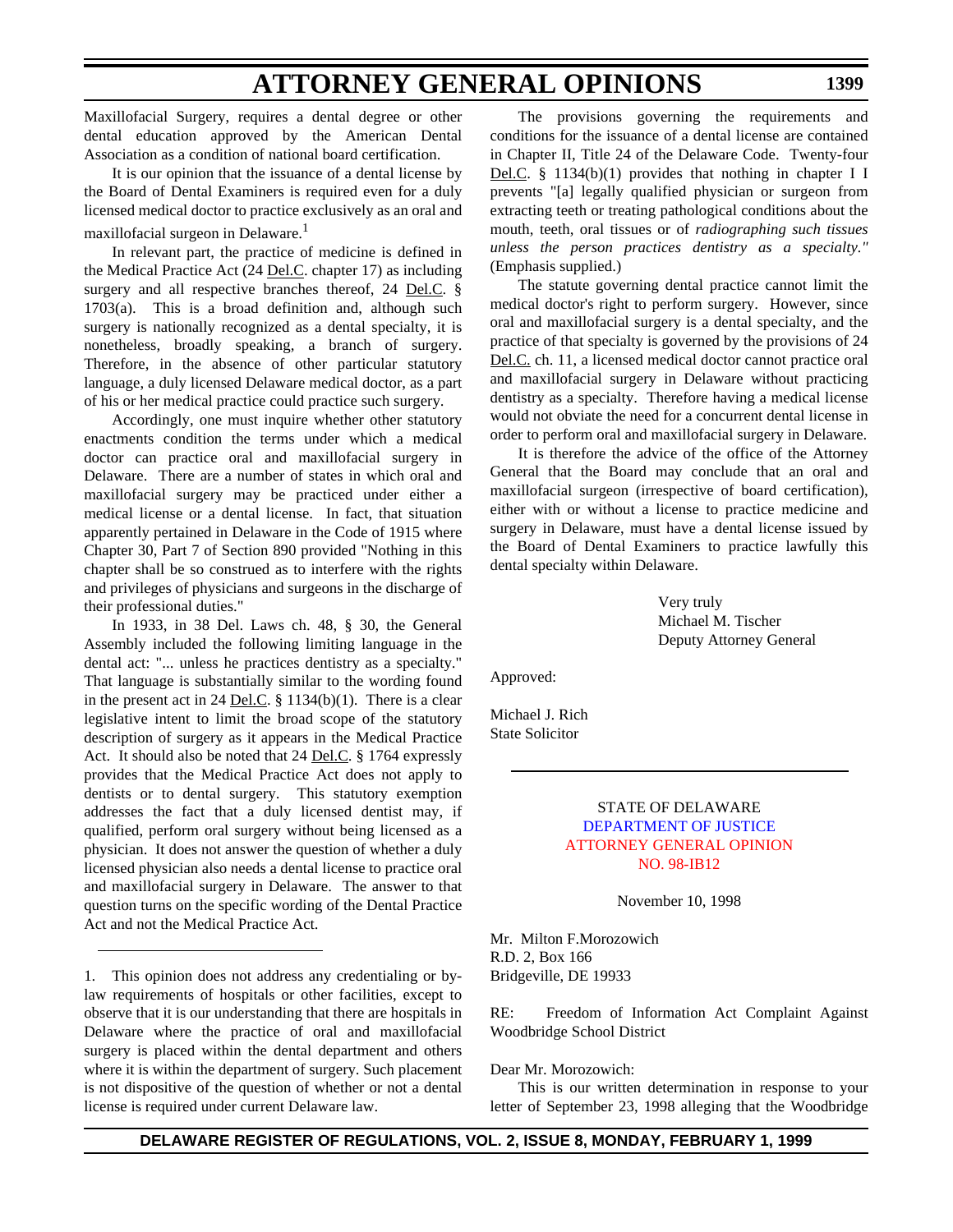School District (the "School District") violated the Freedom of Information Act, 29 Del.C. Sections 10001-10005 *("FOIA").*

You claim that the School District violated the open meeting requirements of FOIA by: (1) holding a public meeting on September 17, 1998 at a place which could not accommodate the members of the public who wanted to attend- (2) continuing to meet and discuss public business after some members of the public had been directed elsewhere, and (3) by meeting privately with the Band Director after the public meeting.

By letter dated September 30, 1998 we asked the School District for its response to your complaint. The School District asked for an extension of time until October 26, 1998, which we granted.

By letter dated October 21, 1998, the School District responded, enclosing a copy of the notice and agenda for the September 17, 1998 meeting and the minutes. According to the School District, at the time it posted the notice of the September 17, 1998 meeting, the School District did not expect a large crowd for the group discussion with the PTA. A larger group of people showed up after the September 15, 1998 resignation of the Band Director (Ty Sponsler) wanting to know whether the School District would accept his resignation. As stated in the School District's letter: "When it became apparent to the Board that night that a large number of the members of the public who were in attendance were there to discuss the band director's resignation, the Board believed it made adequate accommodations by indicating to those parents that when the Board finished the discussion with the PTA it would move to the cafeteria which would accommodate the large number of music booster parents in attendance."

The School District contends that it did not tell anybody to leave the library. The music boosters were informed "that the band discussion would be held in the cafeteria in order to accommodate the large number of music boosters in attendance. This is confirmed in the minutes.

As for the alleged "private" meeting afterwards, the School District claims that two board members were approached by Mr. Sponsler. who wanted to apologize to them about the circumstances of tile meeting. After a third board member approached, "Mr. Morozowich walked up and informed tile three that 'you can't talk with him, this is a quorum."'

By letter dated October 29, 1998, you responded to the School Board's letter. You dispute that the music boosters were able to enter the library, but rather had to stand outside. You also dispute that the meeting in the cafeteria started at 8:10 p.m., as the School Board contends. You claim that it started at 8:30 p.m. The remainder of your October 29, 1998 letter is a reiteration of your original complaint.

#### 1. Adequate Meeting Facilities

FOIA does not require that the meeting place of a public body have a seat for every potential citizen. The selection of the meeting site may violate the open meeting law only if it was unreasonable. In making that determination, our Office "'need not look for optimal outcomes, but must seek to determine whether the local governmental unit achieved a reasonable balance under the circumstances presented at the time the decision was made."' Att'y Gen. Op. 96-IB23 (June 20, 1995) (quoting State v. Village Board of Greendale, Wis. Supr., 494 N.W.2d 408, 420 (1993)).

At the time the September 17, 1998 meeting was scheduled, it was reasonable for the School District to expect a smaller group of people for the PTA group discussion. The School District had no reason to expect the larger crowd of music boosters who showed up concerned about Mr. Sponsler's resignation two days before. It was also reasonable for the School District to bifurcate the meeting and address the resignation issue in a larger forum (the cafeteria) to accommodate the music boosters. We find that the site selections by the School District were reasonable, and did not violate FOIA. The School District is not required to schedule its meetings in a room (like the auditorium, as you would have liked) to accommodate any possible number of persons who might attend. It is only when a public body has reason to believe that a large crowd is to be expected that larger accommodations may be required under tile open meeting law.

#### 2. The Library Meeting

There is conflicting evidence whether any members of the public were denied access to the library so as to be unable to hear and participate in the PTA group discussion. According to the School District, a number of music boosters did attend that meeting, though the majority were not interested and went to the cafeteria to await discussion of the resignation issue. You claim that the music boosters were forced to stand outside the library, until they were directed to go to the cafeteria.

The minutes tend to support the School District since there is reference to an apology to the PTA "for the size of the group," suggesting the presence of the music boosters. For purposes of FOIA, however, we do not have to resolve this factual dispute. There is no evidence that the music boosters were interested in the PTA issues being discussed in the library. They were there to talk about the Band Director's resignation, which was discussed in the cafeteria, as you agree in your letter of October 29, 1998: "At approximately 8:30 P.M., the Board President called upon the "Music Boosters" spokesperson for comment, followed by individual comment from the Bank Director, individual parents, students, and community members in attendance."

**1400**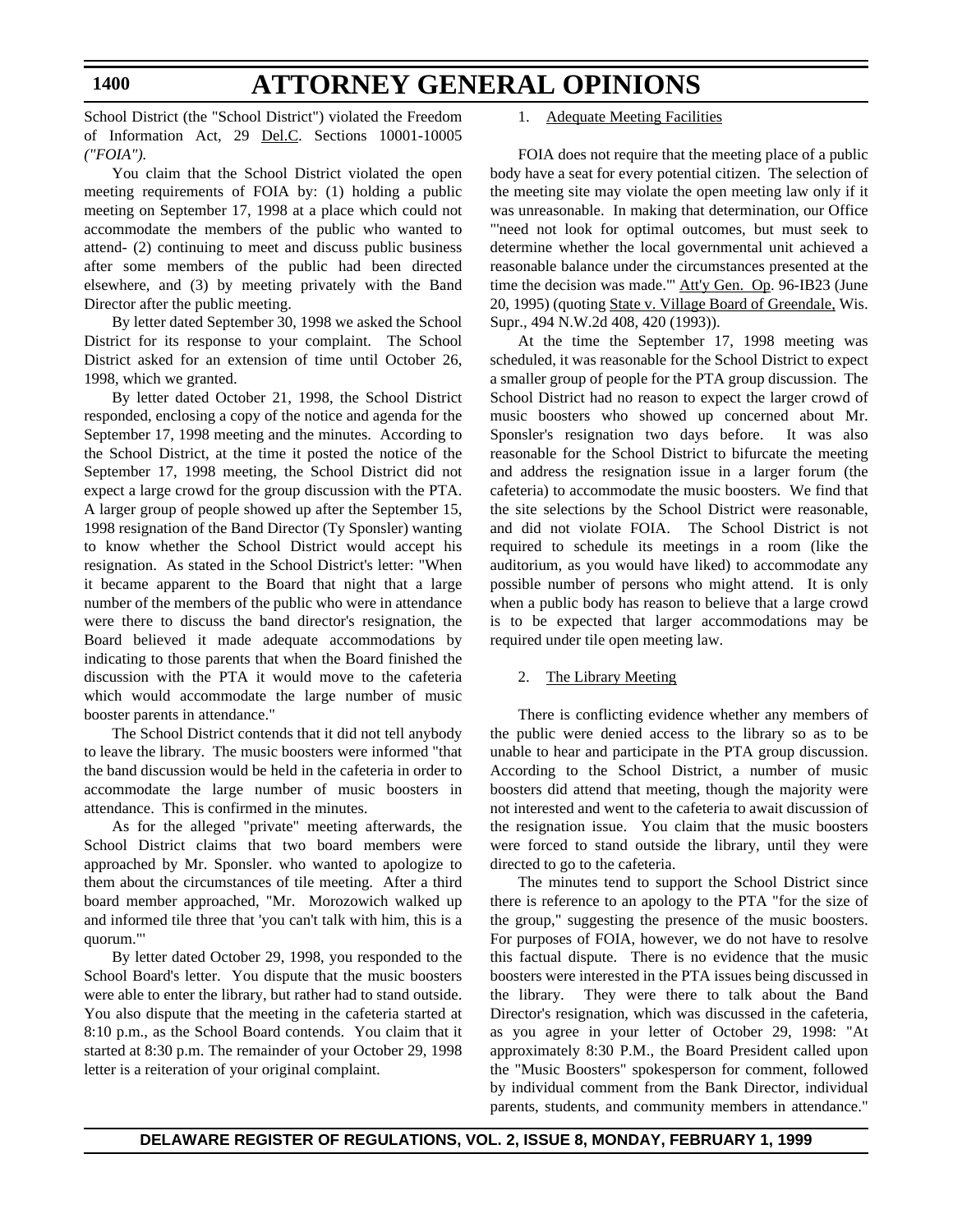Whether the meeting in the cafeteria started at 8:10 p.m. (according to the School District) or 8:30 p.m. (according to you) is irrelevant.

We find no violation of the open meeting law with respect to the PTA group discussion in the library.

#### 3. The "Private Meeting" Afterwards

There is no evidence that the alleged "private" meeting by several members of the board was a deliberate attempt to discuss public business outside the requirements of the open meeting laws. Even if Mr. Sponsler's attempts to apologize to individual members of the board were deemed a matter of "public business," it is not disputed that this "private session" (as you call it) was "adjourned" after it was, as you describe it, "interrupted" by you. At most, this may have been a technical violation of the open meeting law which did not affect any substantial right of the citizenry to be involved in the discussion of public business.

#### Conclusion

Based on your complaint, the School District's response, and the documents provided to us, we determine that the School District did not commit any violation of FOIA in connection with the September 17, 1998 meeting.

> Very truly yours W. Michael Tupman Deputy Attorney General

Approved:

Michael J. Rich State Solicitor

#### STATE OF DELAWARE [DEPARTMENT OF JUSTICE](http://www.state.de.us/attgen/index.htm) [ATTORNEY GENERAL OPINION](#page-4-1) NO. 98-IB13

#### December 8, 1998

Mr. John Lopes P.O. Box 694 Laurel, DE 19956

RE: Freedom of Information Act Complaint Against Town of Laurel

Dear Mr. Lopes:

In your letter dated August 29, 1998 (received by this

Office on September 2, 1998), you alleged that the Town of Laurel (the "Town") had violated the Delaware Freedom of Information Act, 29 Del.C. Sections 10001-10005 ("FOIA"), by denying you access to public records. Specifically, you allege that the Town did not provide you with copies of notices sent out by the Code Enforcement Officer from April 1, 1997 to March 31, 1998 regarding violations of the Housing Code.

By letter dated September 17, 1998, we asked the Town to respond to this issue. By letter dated September 28, 1998, the Town responded. The Town took the position that, since there are potential criminal penalties for violations of the Housing Code, the notices you asked to see are excepted from disclosure under F0IA under the "investigative file" exception. Alternatively, the Town claims that the records are protected by the common law right of privacy.

On October 9, 1998, we asked the Town for further information to support their legal position, which we received on October 12, 1998. The release of this decision was unfortunately delayed by our inability to timely complete the necessary internal review process which we follow for every FOIA complaint.

#### STATUTORY PROVISIONS

Section 10003(a) of FOIA provides: "All public records shall be open to inspection and copying by any citizen of the State during regular business hours by the custodian of the records for the appropriate public body." Section 10002(d)(3) excepts from the definition of a "public record" "[i]nvestigatory files compiled for civil or criminal lawenforcement purposes including pending investigative files, pretrial and presentence investigations, and child custody and adoption files where there is no criminal complaint at issue."

#### OPINION

Although the statute refers to "pending" investigations, the Chancery Court has held that the "investigative file" exception to FOIA applies even after the file has been closed. See NewsJournal Co. v. Billingsley, Del. Ch., 1980 WL 3043 (Nov. 20, 1980) (Hartnett, V. C.). Moreover, the investigatory file exception applies to administrative agencies, not just criminal law enforcement agencies such as the police. See, e.g., Equitable Trust Co. v. State, Md. Spec. App., 399 A.2d 908 (1979) (state human relations commission investigating charges of racial discrimination); State *ex rel.* McGee v. Ohio Board of Psychology, Ohio Supr., 550 N.E.2d 945, 947 (1990) (per curiam) (exception applied to "investigative activities of state licensing boards").

The Town's Code Enforcement Officer is charged with investigating violations of the Housing Code and enforcing,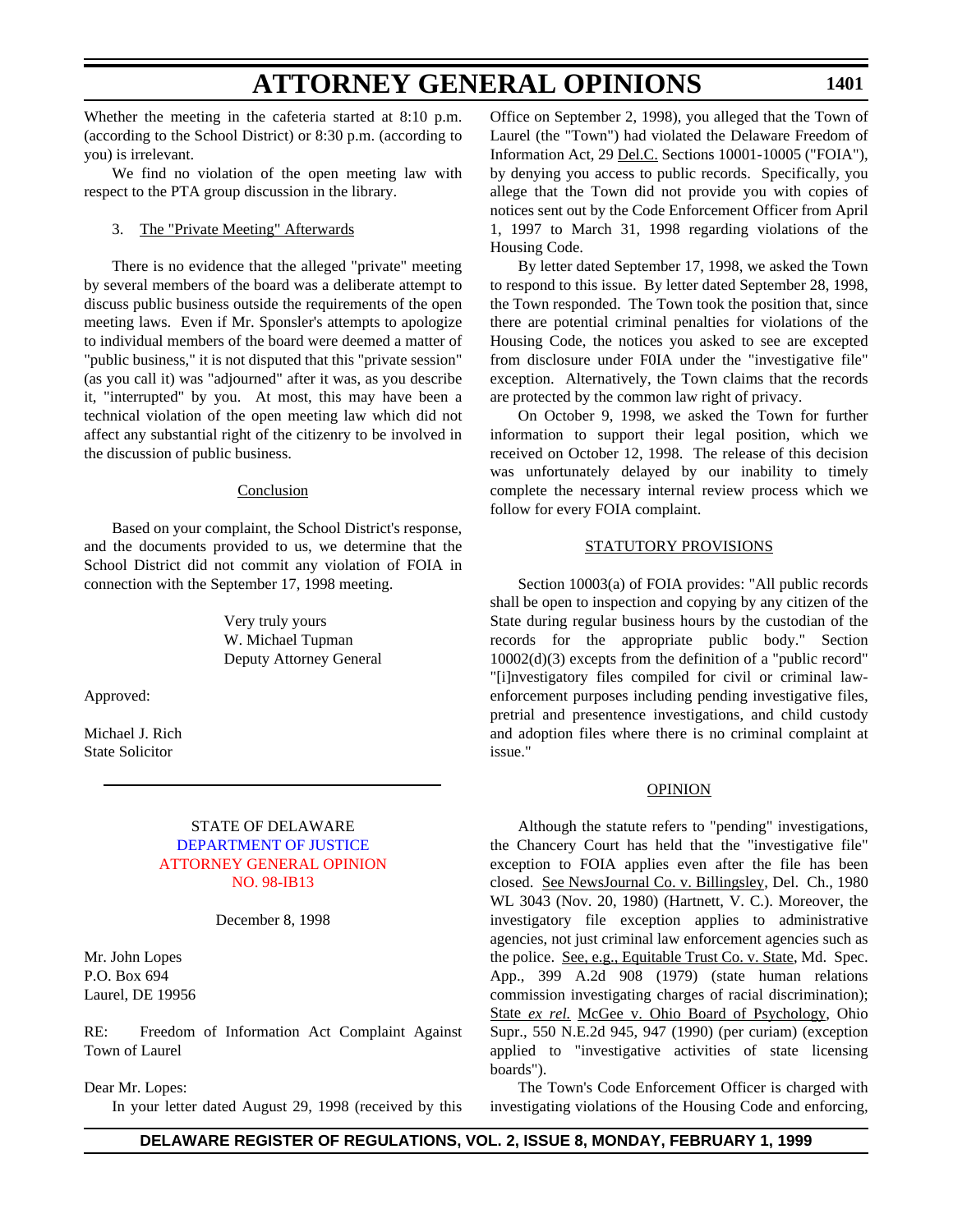### **ATTORNEY GENERAL OPINIONS**

if necessary, through criminal prosecution, violations of the Code. See Laurel Code Section 87-11 ("The provisions of this chapter shall be enforced by the Code Enforcement Officer."); Section 87-85 ("Violations and penalties" - violation of the Housing Code is a "misdemeanor and, upon conviction thereof, shall be fined . . . or imprisoned for a term not to exceed thirty (30) days, or both").

If the Code Enforcement Officer has reason to believe that there is a Housing Code violation, then notice must be given and an opportunity to remediate. See Laurel Code Section 87-74. If the owner does not remediate, then the Town Solicitor can seek equitable relief (see Section 87- 85.B.), or the Town can ask the Attorney General's Office to prosecute the matter criminally. According to the Town Solicitor, he has worked with the Attorney General's Office on a number of occasions in the past for criminal enforcement of Housing Code violations.

The Code Enforcement Officer is the kind of investigative agency whose files FOIA excepts from disclosure. Accordingly, the notices of Housing Code violations which you have asked to inspect and copy are not "public records" for purposes of FOIA. This investigative file exception applies whether or not the investigating agency decides "to file charges." McGee, supra. Indeed, the policies behind the exception are even more compelling when the agency decides not to take enforcement action, in order to protect the "identity of uncharged suspects." Id,

If any particular investigation in which you are interested resulted in criminal charges, then that becomes a matter of public record. While a citizen could still be denied access to the investigative agency's files under FOIA, the citizen may have access to whatever criminal records are available through the courts.

You raised three other issues in your complaint letter. Regarding Issue 2, FOIA does not require a public body to advise a citizen of his or rights under the statute to enforce the law. As for Issue 3, as a general rule you are correct that the reason why a citizen wants access to public records is not relevant, and that public records must be made available for inspection during normal business hours, not at the "convenience" of the public body. On the other hand, we have determined in the past that a public body can enact a rule or regulation requiring that an appointment be made in advance to inspect and copy records.

As for Issue 4, you are also correct that, as a general rule, the reason why a citizen wants access to public records is not relevant (unless the personal privacy rights of other citizens are involved). We decline, however, to render an advisory opinion on Issues 3 and 4, since you either had access to the documents you requested, or they are excepted from disclosure under FOIA.

#### **Conclusion**

For the foregoing reasons, we determine that the Town did not violate FOIA by denying you access to public records.

> Very truly yours, W. Michael Tupman Deputy Attorney General

APPROVED:

Michael J. Rich State Solicitor

#### STATE OF DELAWARE [DEPARTMENT OF JUSTICE](http://www.state.de.us/attgen/index.htm) [ATTORNEY GENERAL OPINION](#page-4-3) NO. 98-IB14

December 17, 1998

Ms. Nancy H. Turner 176 West Main Street Newark, DE 19711

RE: Freedom of Information Act Complaint Against City of Newark

#### Dear Ms. Turner:

This is the Attorney General's written determination in response to your letter dated August 19, 1998 (received by this Office on August 26, 1998) alleging that the City of Newark (the "City") violated the Freedom of Information Act, 29 Del.C. Sections 10001-10005 ("FOIA"). Specifically, you allege that the City denied you the right to copy the minutes of an executive session held on June 9, 1997. You further allege that the City allowed another citizen, Alice Shurtleff, to copy these same records.

By letter dated September 28, 1998, we asked the City to respond to your complaint but to limit its response to two questions: (1) Whether the City provided other citizens with access to the minutes of the June 9, 1997 executive session; and (2) How does the City decide, as a matter of general practice, whether it will disclose minutes of executive session to the public.

By letter dated September 29, 1998, you asked us to clarify between reasonable access to public records, and the opportunity to copy records. You pointed out that, as a Council member, you had access to minutes of executive sessions, but that the City would not let you copy them. By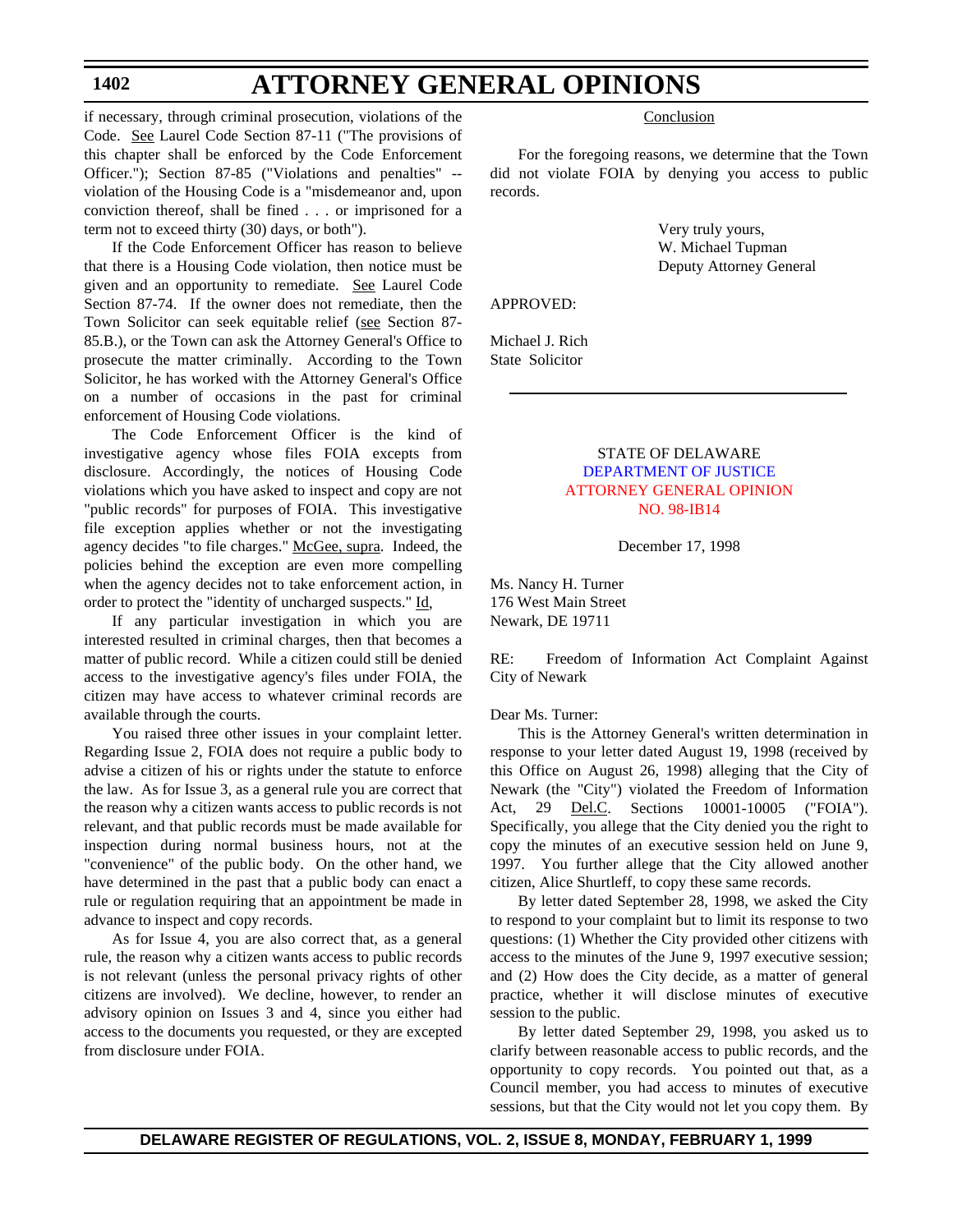letter dated October 2, 1998, we clarified this point for purposes of the City's response to your complaint.

By letter dated October 5, 1998, we received the City's response. The City noted that the minutes of the executive session on June 9, 1997 was the subject of recent litigation, Turner v. City of Newark, Del. Ch., C.A. No. 15787 (Mar. 17, 1998) (Chandler, C.). The City contends that you did not "move or request that the Council vote on public disclosure of the 'non-protocol' personnel matters discussed on June 9, 1997" after the Chancery Court ruled in your favor. In contrast, another citizen, "Ms. Shurtleff made a formal request for the minutes. That request was placed before City Council. On July 27, 1998, the Council determined that public disclosure of the requested portions of the minutes would no longer defeat the lawful purpose for which the session was called under 29 Del.C. Section 10004(f)." The City maintains that its general practice is to consider requests for disclosure of minutes of executive session on a case-bycase basis. "[T]he Council acts on such request [by a citizen] or motion [by a Council member] after consulting with its attorney."

By letter dated October 7, 1998, the City further responded to your claim that you were denied the right to copy minutes of executive session. "In order to preserve the integrity and confidentiality of Executive Session minutes, the Secretary has adopted a practice of not distributing personal copies to Council Members. Until and unless the Council has made a determination that public disclosure will no longer 'defeat the lawful purpose' of an Executive Session, the Secretary does not permit any Member of Council to have a personal file copy of a set of Executive Session minutes." The City stated "that Ms. Turner has been provided nothing more nor less than her former colleagues on the Council in regard to access." The City distinguishes between Ms. Turner's position as a Council member, to which she is entitled to "access," and her position as a citizen to inspect and copy records for whatever use. The City characterizes the FOIA complaint, not as an " access" issue, but rather as a complaint "about a procedure which the City of Newark has adopted to attempt to maintain the integrity of Executive Session materials while permitting controlled access to Council Members upon request."

By letter dated October 12, 1998, you replied to the City's October 5, 1998 response. You dispute what the City claims as its historical practice of voting to decide whether to honor a request (from a citizen) or a motion (from a Council member) to release minutes of executive session. You stated that the City's stated practice was "boldly inconsistent" with the way in which the City had handled a request, one year earlier, from another citizen (Mr. Alfred Tarrant).

#### The Chancery Court Litigation

On July 1, 1997, you sued the City of Newark for

violating FOIA by going into executive session on June 9, 1997 to discuss matters that were not authorized by statute. The Court found that certain of the matters discussed clearly fell within the "personnel" exception for executive session: (1) the hiring of a new City Assistant Administrator; (2) the Police Chief's possibly taking a new job out-of-state; and (3) interviews for a new City Finance Director. At issue was whether the portion of the executive session, described as "Council Protocol," was a "personnel" matter. That portion of the meeting "involved a lengthy and candid discussion among the Mayor and certain Council members over the words and actions of other members of the Council and the public perception of Council performance. This discussion included personal criticisms, by some members of the Council, of the motivations of other members. This discussion evidently arose in part because of one councilman's concerns about a potential nominee to the City's Ethics Board." Letter Opinion at p. 3.

**1403**

The Chancery Court rejected the City's argument that the "Protocol" portion of the executive session fell within the "Personnel" exception to FOIA. The Court found that during the "Protocol," no personnel file "was discussed or circulated among Council members . . . And certainly no disclosures of confidential information about individual members of the Council or employees of the City occurred . . . ." Letter Opinion at pp. 6-7. The discussion during the Protocol "easily qualified" as "'public business.' Council members were engaged in a frank debate over a matter of public policy about which members of the public have a right to be informed as a means both to observe the performance of their public officials and, perhaps, to better understand the decisions that they make." Letter Opinion at p. 7.

The Chancery Court believed that the "members of the Council acted honestly and in good faith in convening the executive session and in undertaking a discussion of both personnel issues and Council protocol issues." Letter Opinion at pp. 8-9. Nevertheless, the Court held that "the nonpersonnel matters discussed during the executive session were 'public business' and should have been discussed fully and openly during the June 9 meeting." Id. at p. 9.

#### Pertinent Statutes

FOIA excepts from the definition of "public record" any "record of discussions held in executive session pursuant to subsections (b) and (c) of Section 10004 of this title;......" 29 Del.C. Section 10002(d))(10). Subsection (b) of Section 10004 authorizes a public body to go into executive session for any of nine reasons, including "personnel matters." See 29 Del.C. Section 10004(b)(9).

In the Chancery Court litigation, the Court demarcated what portions of the June 9, 1997 executive session were within the "personnel" exception under FOIA. The Council "Protocol" portion of the meeting was not within that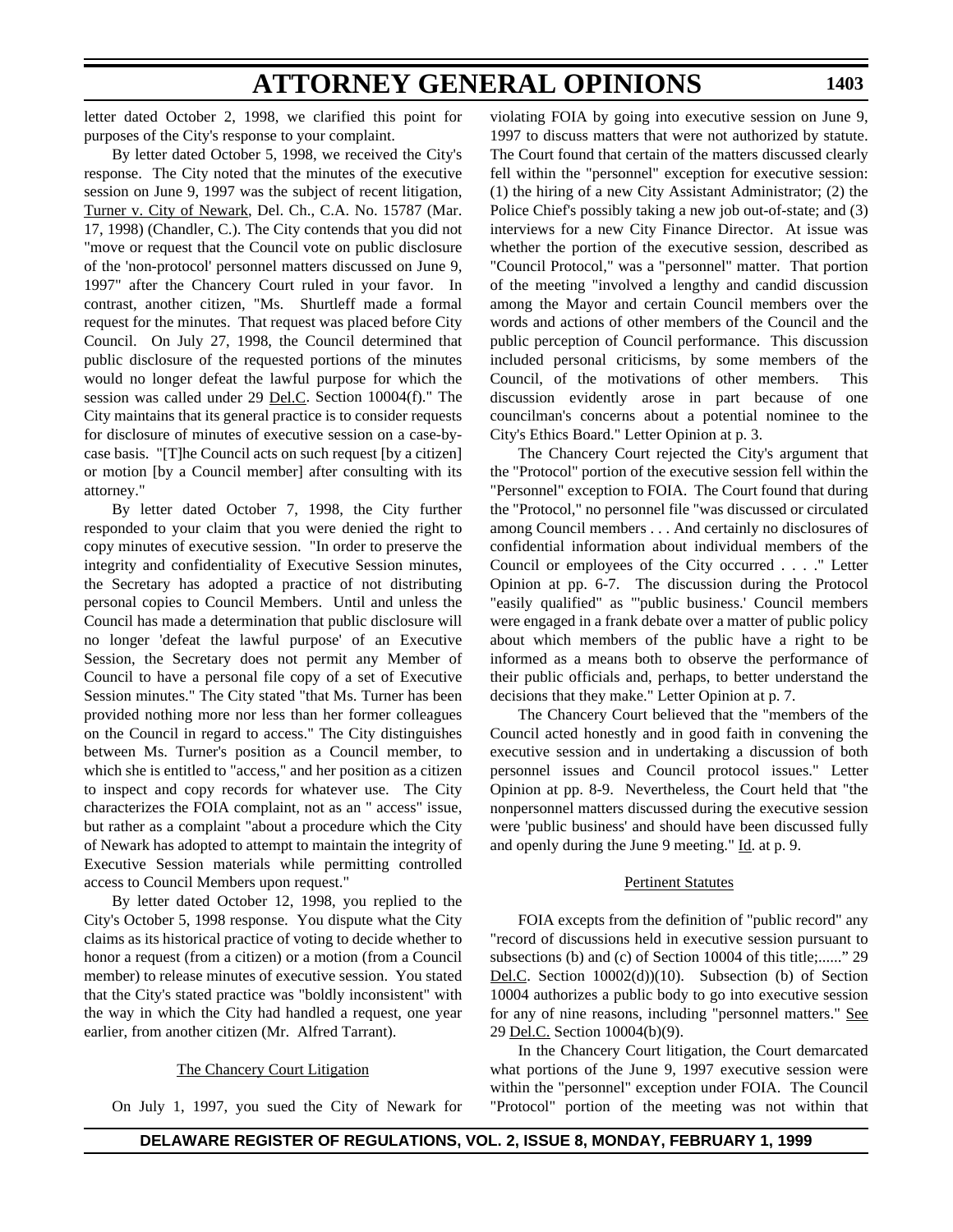### **ATTORNEY GENERAL OPINIONS**

exception, so any minutes of that portion of the meeting are "public records" under FOIA and must be made available for inspection and copying upon request by a citizen.

As for the portion of the minutes dealing with "personnel" matters, a public body has discretion under FOIA to make minutes of executive session available to the public if it determines that public disclosure would no longer "defeat the lawful purpose for the executive session." 29 Del.C. Section 10004(f).

#### Legal Analysis

It is difficult to segregate the FOIA issue raised by your complaint from the procedure by which the Council, historically or on ad hoc basis, decides whether to release minutes of executive session to the public. The City argues that its policies and procedures regarding the release of confidential is not governed by FOIA because the City has discretion to decide whether disclosure of the minutes of an executive sessions would no longer "defeat the lawful purpose for the executive session." Irrespective of the Council's procedural requirements, however, FOIA is implicated if the process works to deny any citizen reasonable access to records that can be disclosed under FOIA.

Your request for the minutes of the June 9, 1997 meeting was forestalled by the Chancery Court litigation until the Court ruled in your favor on March 18, 1998. The City then decided to release the pages of the minutes of the "Protocol" section of the June 9, 1997 meeting, On March 31, 1998, you then renewed your request for the minutes, not only for the "Protocol" portion, but also for the portion dealing with personnel matters. Under Section 10004(f) of FOIA, the City had discretion to release the section of minutes regarding personnel matters if it believed that the personal privacy of the individual(s) involved would not be compromised. You also asked for the minutes of executive sessions held on July 14 and September 22, 1997. Those minutes were not at issue in the Chancery Court litigation.

By memorandum dated March 31, 1998, the City Secretary denied your request for the minutes of the three executive sessions, citing a memorandum dated June 18, 1997 ("[o]nce Council as a whole, and/or its legal counsel, decides the release of these minutes will not compromise the confidential nature of the topic discussed, I will then release them as directed"). Apparently, it is the City's position that it was then incumbent upon you to cause the Council to place on its agenda a vote to decide whether to release the minutes of the June 9, 1997 meeting per your request under FOIA.

Subsequently, another citizen, Helen Shurtleff, made a request for the personnel portions of the June 9, 1997 executive session minutes. At its meeting on July 27, 1998, the Council voted unanimously to release to Ms. Shurtleff the first four pages of the minutes dealing with personnel matters.

FOIA does not prescribe any procedures by which a public body determines whether disclosure of the minutes would "no longer defeat the purpose" of the executive session. Since the decision is discretionary, a public body could, as long as the need for protection of the records exists, follow a uniform rule of not disclosing the minutes of executive session under any circumstances. However, once the public body determines that disclosure would no longer defeat the purpose of the executive session and that the record may be publicly disclosed, availability must be permitted in a consistent and fair manner.

"When the agency exercises its permissive disclosure authority, public inspection follows." Black Panther Party v. Kehoe, 42 Cal.App.3d 645 (1974). The public records laws do not permit a government agency "to indulge in selective disclosure . . . Records are completely public or completely confidential. The Public Records Act denies public officials any power to pick and choose the recipients of disclosure." Id. at 656.

The City tries to distinguish between Ms. Shurtleff, who it claims "made a formal request for the minutes" of the June 9, 1997 meeting, and you, who did not "move or request that the Council vote on public disclosure of the 'non-protocol' personnel matters discussed on June 9, 1997." This distinction is untenable. FOIA only requires a citizen to request reasonable access to inspect and copy records. If a request is made to copy minutes of an executive session, it is not incumbent upon the citizen to frame that request using particular words of art or to ask for a vote by the public body to decide whether disclosure would "no longer defeat" the purpose of the executive session. The FOIA request itself triggers the requirement that the public body follow its normal procedures to determine whether the records may be made available to the public.

We do not find anything in the record provided to us to show that your request for the minutes of the January 9, 1997 executive session was any different than Ms. Shurtleff's. Once the Council decided to release the complete minutes to Ms. Shurtleff, the minutes became a public record for all purposes and should have been provided to you as well.

We do not decide the question of access to or for copies of the minutes of the executive session meetings on July 14 and September 22, 1997. There is no evidence in any of the documents submitted to our office in connection with this complaint to suggest that the reason for going into executive session on those dates was not authorized by statute, or that the City has released copies of the minutes of those two meetings to any other citizen. In fact, the city secretary's memorandum of March 31, 1998 incorporates a June 18, 1997 memorandum to you setting forth the policy and procedure which must be followed to obtain public access to the minutes. Since the Council has not voted in accordance with its policy to make those minutes public, there is no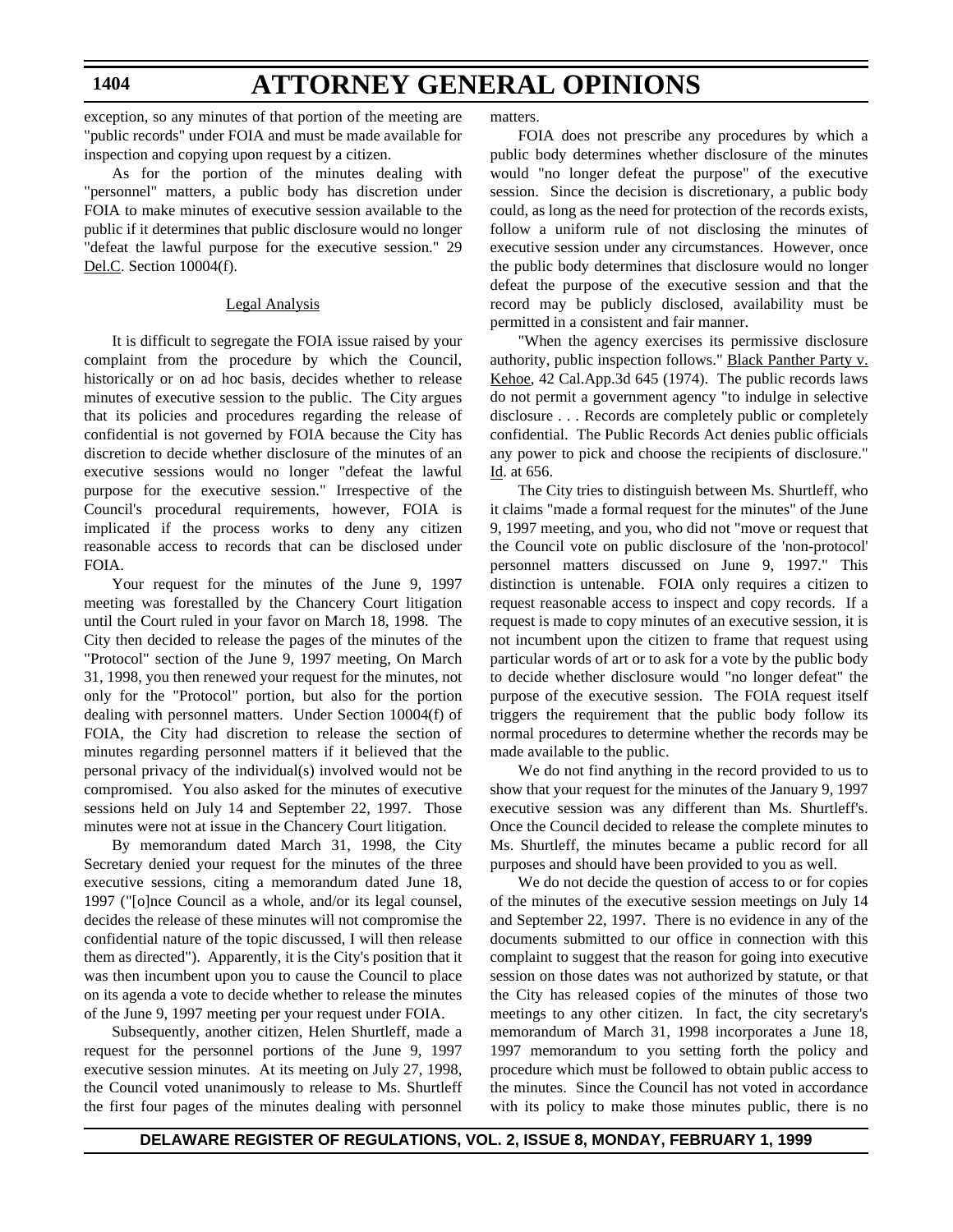FOIA violation as to the Council's refusal to provide the minutes of the meetings of July 14 and September 22, 1997 to you.

#### **Conclusion**

Based on your complaint, the City's responses, your reply, and the documents provided to us by both parties, we determine that the City violated the public records provisions of FOIA by not providing you with a complete copy of the minutes of the executive session held on June 9, 1997 after the Chancery Court issued its Letter Opinion dated March 17, 1998, in light of the Council's decision to make the same minutes available to Ms. Shurtleff. To remedy that FOIA violation, we direct the City to provide you with a copy of those minutes within thirty days of the date of this letter.

> Very truly yours, W. Michael Tupman Deputy Attorney General

Approved

Michael F. Rich State Solicitor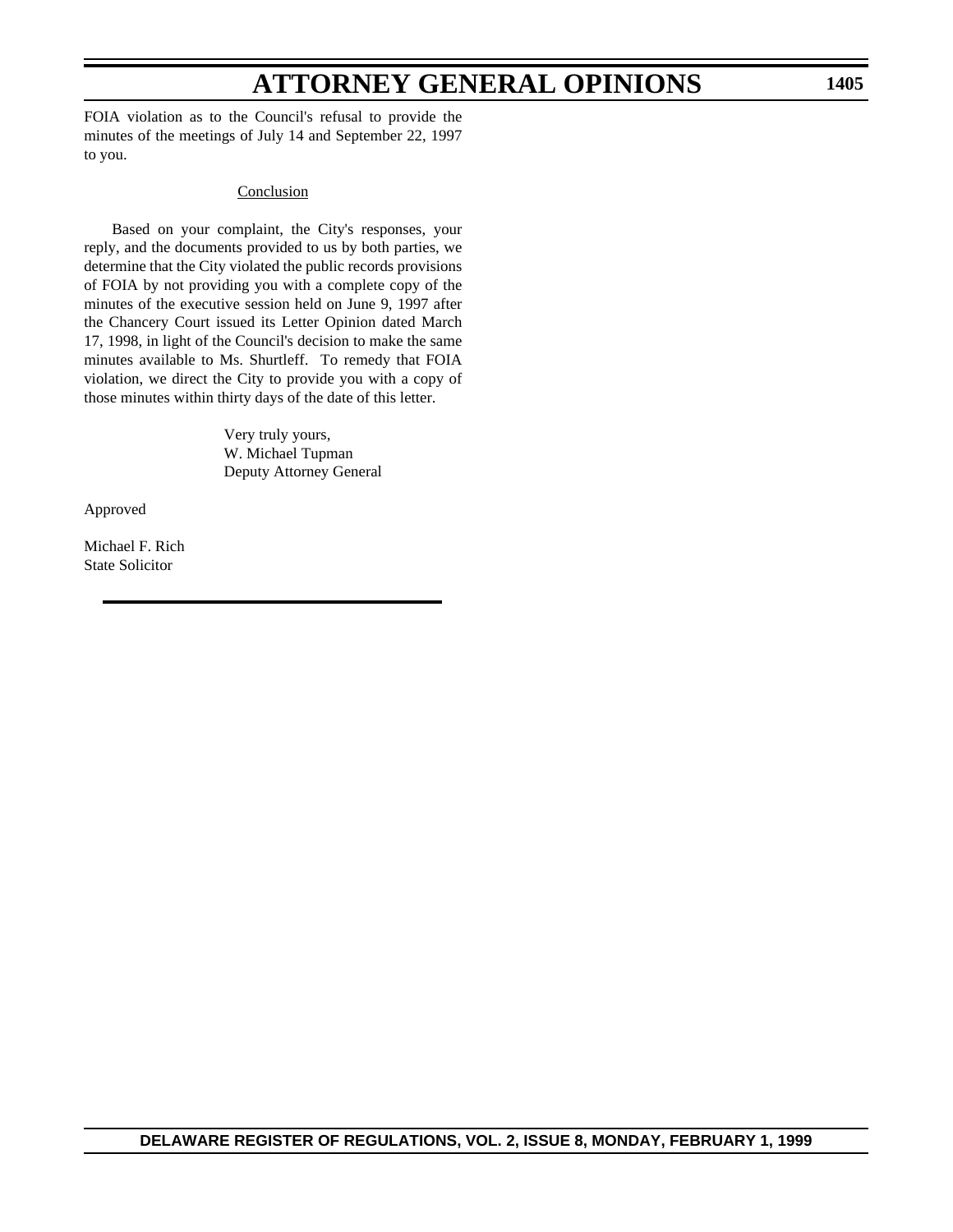# **GENERAL NOTICES**

### **[DEPARTMENT OF EDUCATION](http://www.doe.state.de.us/index_js.htm)**

Senate Bill No. 250, Section 10: The Department of Education shall promulgate the rules and regulations necessary to implement this Act in an orderly fashion that provides adequate lead time for school districts to align their practices, plans, and policies with the requirements of this Act. Within 150 days after enactment, the Department shall publish a master schedule for the regulations required under this Act which will indicate when anticipated drafts will be available and when State Board of Education consideration of such regulations is anticipated.

**Senate Bill Substitute #1 to Senate Bill 250**

[Regulatory Action Required by the Department of Education](#page-4-1)

| <b>SECTION OF THE</b><br><b>ACCOUNTABILITY</b><br><b>LEGISLATION FROM</b><br>14 DEL.C. | <b>REGULATIONS NECESSARY</b><br>TO IMPLEMENT THE<br><b>LEGISLATION</b>                                                                                                                                                                                                     | <b>TIME LINE FOR AVAILABLE</b><br><b>DRAFTS OF REGULATIONS</b><br>AND CONSIDERATION BY THE<br><b>STATE BOARD</b>                              |
|----------------------------------------------------------------------------------------|----------------------------------------------------------------------------------------------------------------------------------------------------------------------------------------------------------------------------------------------------------------------------|-----------------------------------------------------------------------------------------------------------------------------------------------|
| Section 152, State High School<br>Diploma Requirements                                 | Establish the level of perfor-<br>mance in reading, writing, mathe-<br>matics, science and social studies<br>necessary to graduate from high<br>school.                                                                                                                    | September 1999-December 1999<br>for reading, writing and mathemat-<br>ics.<br>September 2002-December 2002<br>for science and social studies. |
|                                                                                        | May establish the level of perfor-<br>mance required in reading, writ-<br>ing, mathematics, science and<br>social studies for a state distin-<br>guished achievement diploma and<br>may include other criteria.                                                            | September 1999-December 1999<br>for reading, writing and mathemat-<br>ics.<br>September 2002-December 2002<br>for science and social studies. |
| Section 153, Matriculation and<br>Academic Promotion Require-<br>ments                 | Provide appropriate accommoda-<br>tions for administering the assess-<br>ment to students with disabilities<br>to address the academic improve-<br>ment activities required of stu-<br>dents whose performance is<br>inadequate to demonstrate grade<br>level proficiency. | April 1999-June1999                                                                                                                           |
|                                                                                        | Ensure<br>that<br>assessments<br>are<br>administered in accordance with<br>security procedures.                                                                                                                                                                            | April 1999-June 1999                                                                                                                          |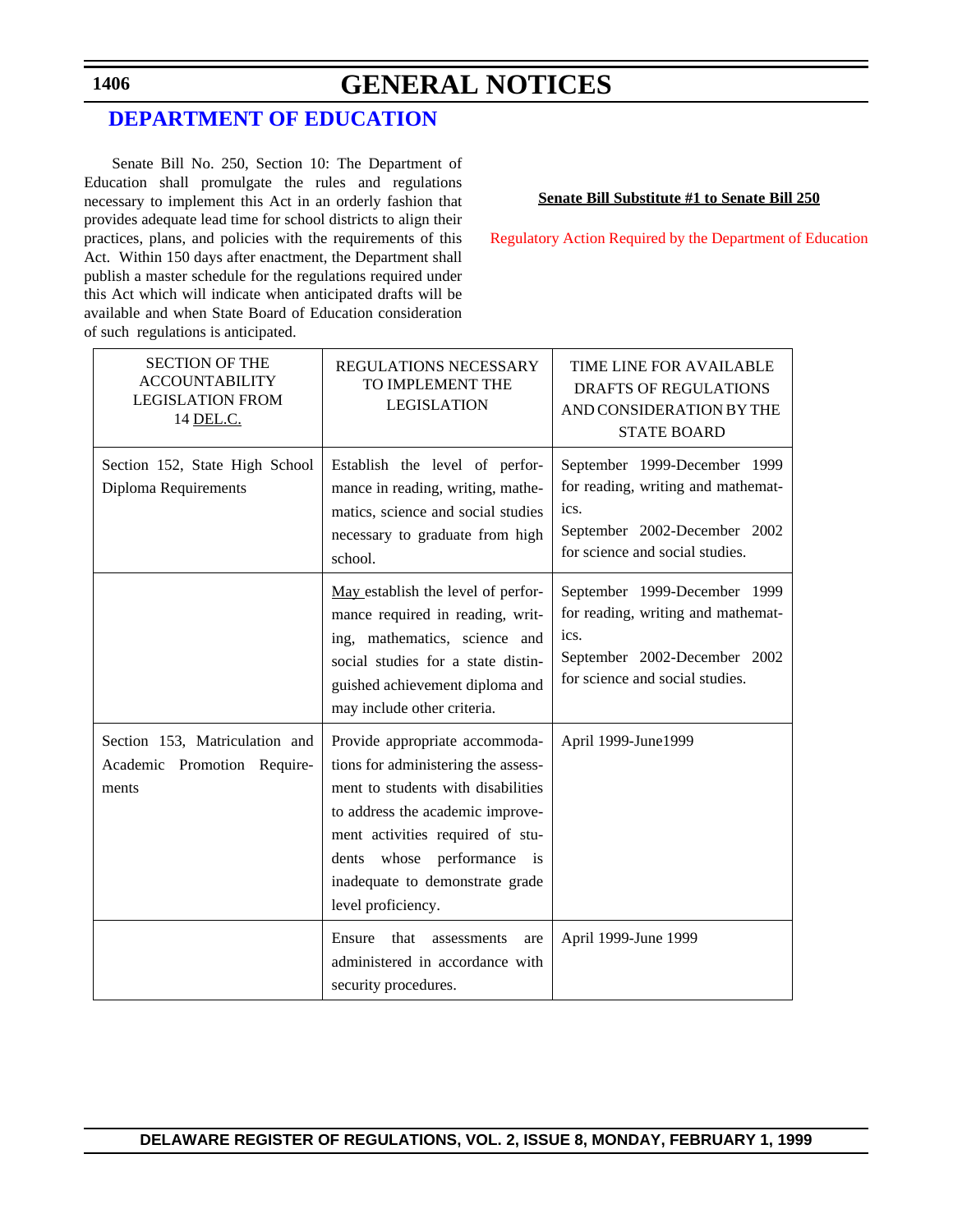# **GENERAL NOTICES**

| Name and define the five levels     | September 1999-December 1999         |
|-------------------------------------|--------------------------------------|
| of individual student performance   | for reading, writing and mathemat-   |
| relative to the state content stan- | ics.                                 |
| dards in reading, writing, mathe-   | September 2002-December 2002         |
| matics, science and social studies. | for science and social studies to    |
|                                     | define the levels of individual per- |
|                                     | needed to<br>calculate<br>formance   |
|                                     | school and district performance      |
|                                     | levels.                              |

| <b>SECTION OF THE</b><br><b>ACCOUNTABILITY</b><br><b>LEGISLATION FROM</b><br>14 DEL. C. | REGULATIONS NECESSARY<br>TO IMPLEMENT THE<br><b>LEGISLATION</b>                                                                                                                                                            | TIME LINE FOR AVAILABLE<br><b>DRAFTS OF REGULATIONS</b><br>AND CONSIDERATION BY THE<br><b>STATE BOARD</b> |
|-----------------------------------------------------------------------------------------|----------------------------------------------------------------------------------------------------------------------------------------------------------------------------------------------------------------------------|-----------------------------------------------------------------------------------------------------------|
|                                                                                         | Define the term "grade level pro-<br>ficiency".                                                                                                                                                                            | September 1999-December 1999                                                                              |
|                                                                                         | May specify the role of other<br>individual student indicators in<br>determining a student's perfor-<br>mance level.                                                                                                       | September 1999-December 1999                                                                              |
|                                                                                         | Establish a program to recognize<br>superior and proficient perfor-<br>mance on the state assessments in<br>reading, writing, mathematics,<br>science and social studies.                                                  | September 1999-December 1999                                                                              |
|                                                                                         | Define the appropriate action<br>steps for students in grades 3, 5,<br>8, and 10, whose performance on<br>the reading assessment is either<br>approaching grade level, below or<br>far below grade level perfor-<br>mance. | September 1999-December 1999                                                                              |
|                                                                                         | Define the appropriate action<br>steps for students in grades 8 and<br>10, whose performance on the<br>mathematics assessment is either<br>approaching grade level, below or<br>far below grade level perfor-<br>mance.    | September 1999-December 1999                                                                              |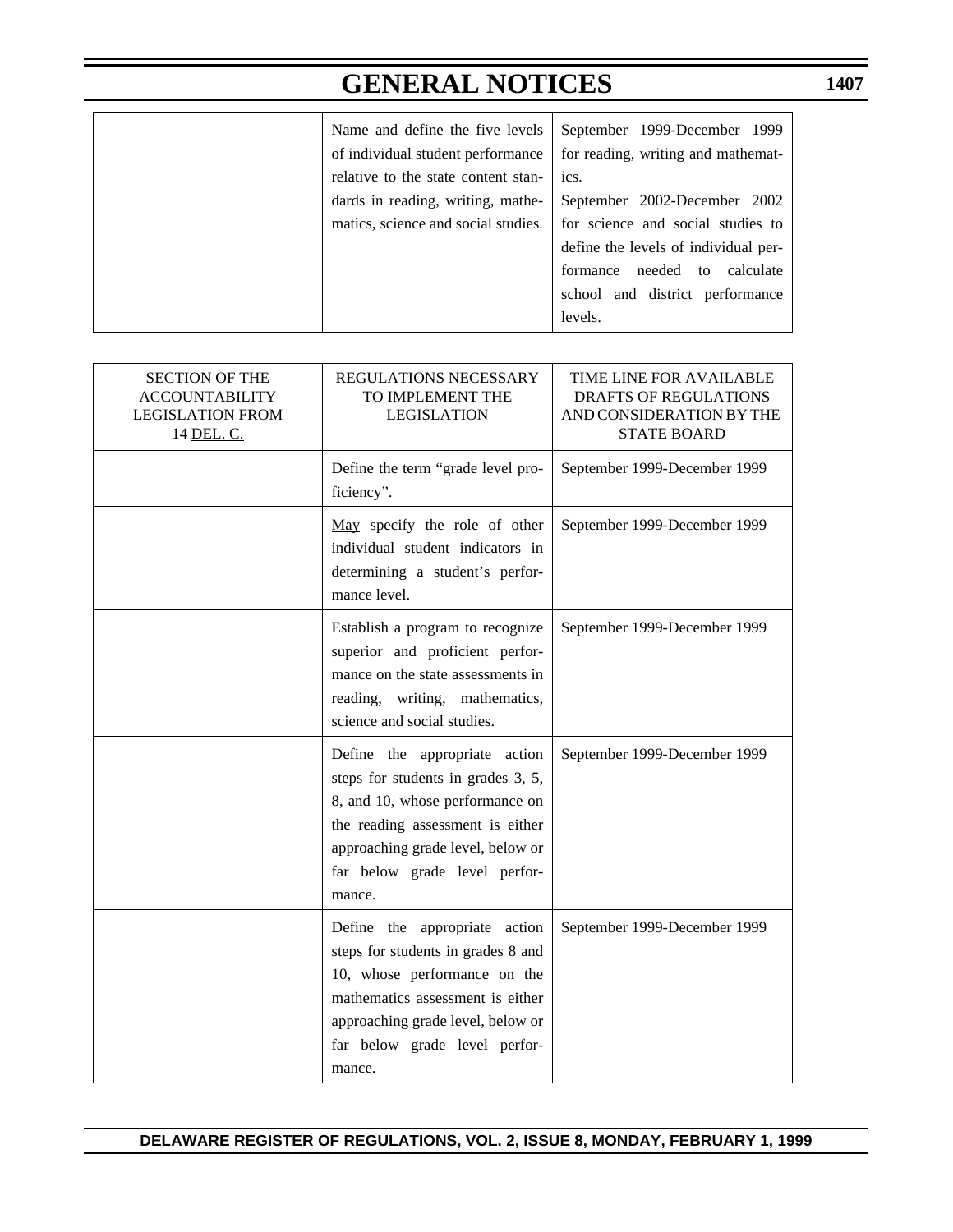# **GENERAL NOTICES**

| <b>SECTION OF THE</b><br><b>ACCOUNTABILITY</b><br><b>LEGISLATION FROM</b><br>14 DEL. C.     | REGULATIONS NECESSARY<br>TO IMPLEMENT THE<br><b>LEGISLATION</b>                                                                                                                                           | <b>TIME LINE FOR AVAILABLE</b><br><b>DRAFTS OF REGULATIONS</b><br>AND CONSIDERATION BY THE<br><b>STATE BOARD</b> |
|---------------------------------------------------------------------------------------------|-----------------------------------------------------------------------------------------------------------------------------------------------------------------------------------------------------------|------------------------------------------------------------------------------------------------------------------|
| Section 154, School Accountabil-<br>ity for Academic Performance                            | Ensure that all eligible students<br>take the state assessments.                                                                                                                                          | April 1999-June 1999                                                                                             |
|                                                                                             | Establish an equitable composite<br>scoring system for schools with<br>two assessment grades.                                                                                                             | September 2000-December 2000                                                                                     |
|                                                                                             | Establish criteria for the determi-<br>nation of whether a school is eli-<br>gible for recognition for superior<br>performance or is subject to<br>improvement and accountability<br>activities.          | September 2000-December 2000                                                                                     |
|                                                                                             | Determine the weight to be given<br>each subject tested by the assess-<br>ments in calculating the compos-<br>ite score for each building.                                                                | January 2001-March 2001                                                                                          |
|                                                                                             | Develop an appeal process for<br>those schools who seek to chal-<br>lenge their accreditation classifi-<br>cation.                                                                                        | January 2001-March 2001                                                                                          |
| Section 155, School District and<br>School Board Accountability for<br>Academic Performance | Establish criteria for the determi-<br>nation of whether a school district<br>is eligible for recognition for<br>superior performance or is subject<br>to improvement and accountabil-<br>ity activities. | September 2000-December 2000                                                                                     |
|                                                                                             | Develop an appeal process for<br>those districts who seek to chal-<br>lenge their accreditation classifi-<br>cation.                                                                                      | January 2001-March 2001                                                                                          |

For further information, contact Carol O'Neill Mayhew.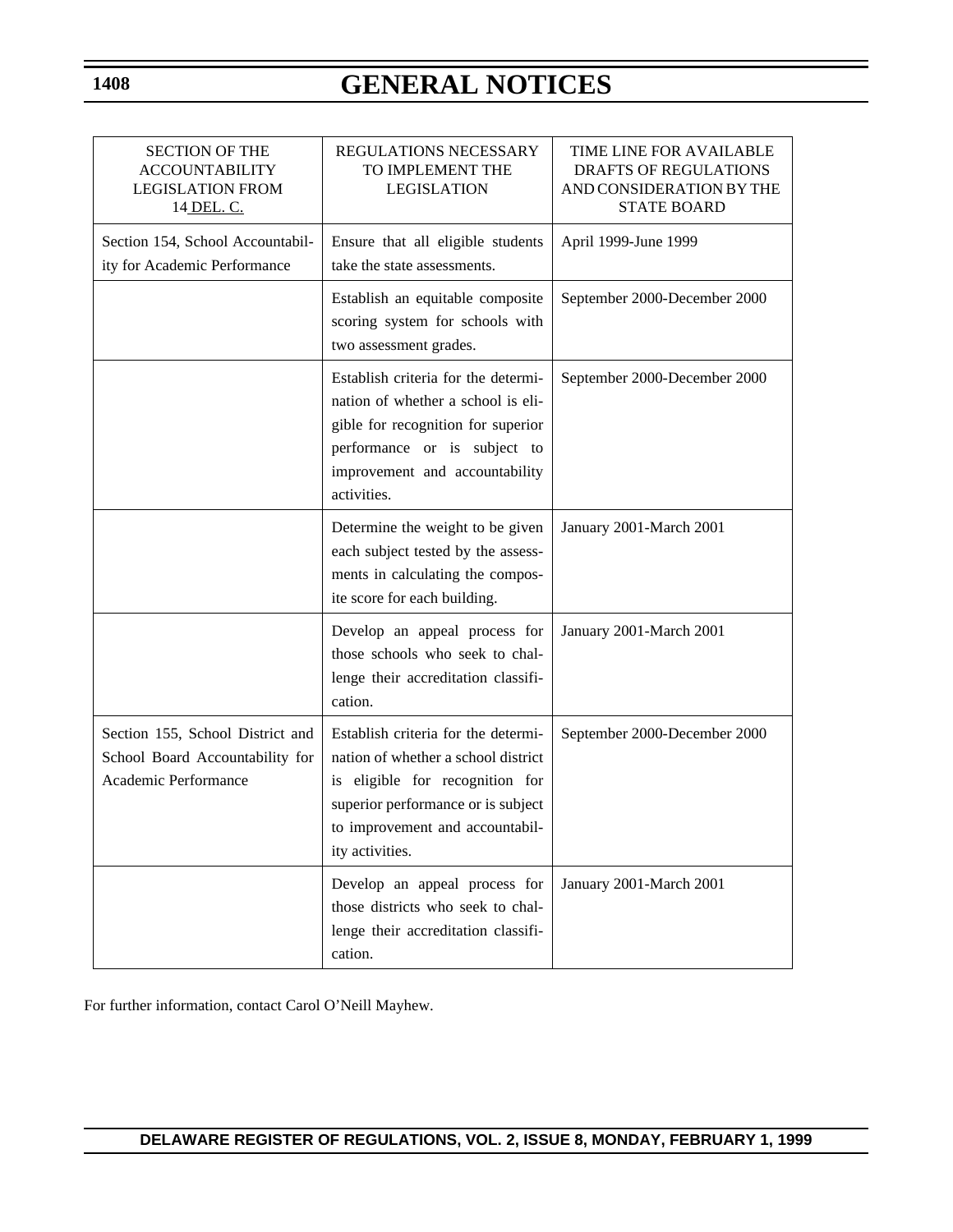### **GENERAL NOTICES**

### **DEPARTMENT OF NATURAL RESOURCES AND [ENVIRONMENTAL CONTROL](http://www.dnrec.state.de.us/)**

#### 1. [TITLE OF THE REGULATIONS:](#page-4-1)

This is not a regulation, but is a formalization of a commitment that the State "intends to forbear" from adopting a California Motor Vehicle Control Program, sometimes called the "California Car Program", until 2006.

#### 2. BRIEF SYNOPSIS OF THE SUBJECT, SUBSTANCE AND ISSUES:

About a year ago, (then) Secretary Tulou committed to not adopting a California car option, and this process, called a SIP revision, formalizes that commitment. The Department of Natural Resources and Environmental Control is using the DE Register as a vehicle to address the public outreach aspect of this commitment. There should be no issues involved with this commitment, since the State is only committing to take no action, rather than committing to take an action.

3. POSSIBLE TERMS OF THE AGENCY ACTION: None

4. STATUTORY BASIS OR LEGAL AUTHORITY TO ACT:

7 Del.C. , Chapter 60

### 5. OTHER REGULATIONS THAT MAY BE AFFECTED BY THE PROPOSAL:

None

- 6. NOTICE OF PUBLIC COMMENT: Provided in the News Journal and Delaware State News.
- 7. PREPARED BY: Raymond H. Malenfant 302-730-4791

#### **Delaware's State Implementation Plan (SIP) Revision For the Implementation of the National Low Emission Vehicle (NLEV) Program**

On June 6, 1997, in recognition of the progress made between the twelve States and the District of Columbia which comprise the northeast Ozone Transport Commission (the OTC States) and the automobile manufacturers in developing an NLEV program, the EPA finalized the main regulatory framework rules for the NLEV program. For the details of this action, see 62 Fed. Reg. 31192. On January 7, 1998, EPA finalized its supplemental NLEV program rules addressing the reciprocal commitments necessary to effectuate the NLEV program. See 63 Fed. Reg. 926. These rules established voluntary exhaust emissions standards for new light-duty vehicles that are not quite as stringent as those of the California Low Emission Vehicle (CAL-LEV) program. The CAL-LEV program was provided as an option to any State under Section 177 of the Clean Air Act as Amended in 1990, which is nonattainment of the ozone standard. The EPA has determined that implementation of these voluntary standards on a national basis under the NLEV program would provide emissions benefits to the OTC States substantially equivalent to those obtainable from the implementation of the CAL-LEV program in all of the OTC States (the OTC-LEV program), due to the expanse of the program. Further, the standards, which are applicable in the OTC States starting with the 1999 model year and in the remaining states except for California starting with the 2001 model year, are more stringent than those standards that the EPA is authorized to mandate for implementation prior to the 2004 model year. Generally, this program will be in effect until 2006.

By letter dated January 14, 1998, Governor Thomas Carper advised EPA Administrator Carol Browner of Delaware's commitment to the NLEV program. The letter also directed Secretary Tulou to complete the States opt-in by taking the necessary steps to adopt appropriate regulations and submit the requisite state implementation plan (SIP) revision committing the State to NLEV in accordance with the EPA NLEV regulations. These EPA NLEV regulations specify that the states shall submit their SIP revisions to the EPA by March 1, 1999. This action allows for more substantive public awareness than the singular action taken by the Governor to participate in the NLEV Program. Any action more stringent than the action taken herein is expected to require specific authority by the Legislature of the State of Delaware.

On March 2, 1998, after having received notifications from all manufacturers that they voluntarily opted into the NLEV program, the EPA made its finding that the NLEV program is in effect starting in the OTC States with the 1999 model year and in the remainder of the Nation (except for California) with the 2001 model year. See 63 Fed. Reg. 11374.

#### **Social Impact**

Implementation of the NLEV program by EPA will significantly aid the State of Delaware in its efforts to achieve and maintain the NAAQS for ozone by reducing the in-use emissions of air contaminants from gasoline-fueled motor vehicles, and thereby make the air in Delaware more healthful than would otherwise be possible.

Motor vehicles are significant contributors of carbon monoxide, volatile organic compounds (VOCs) and oxides of nitrogen  $(NO_x)$ . In the presence of sunlight, VOCs,  $NO_x$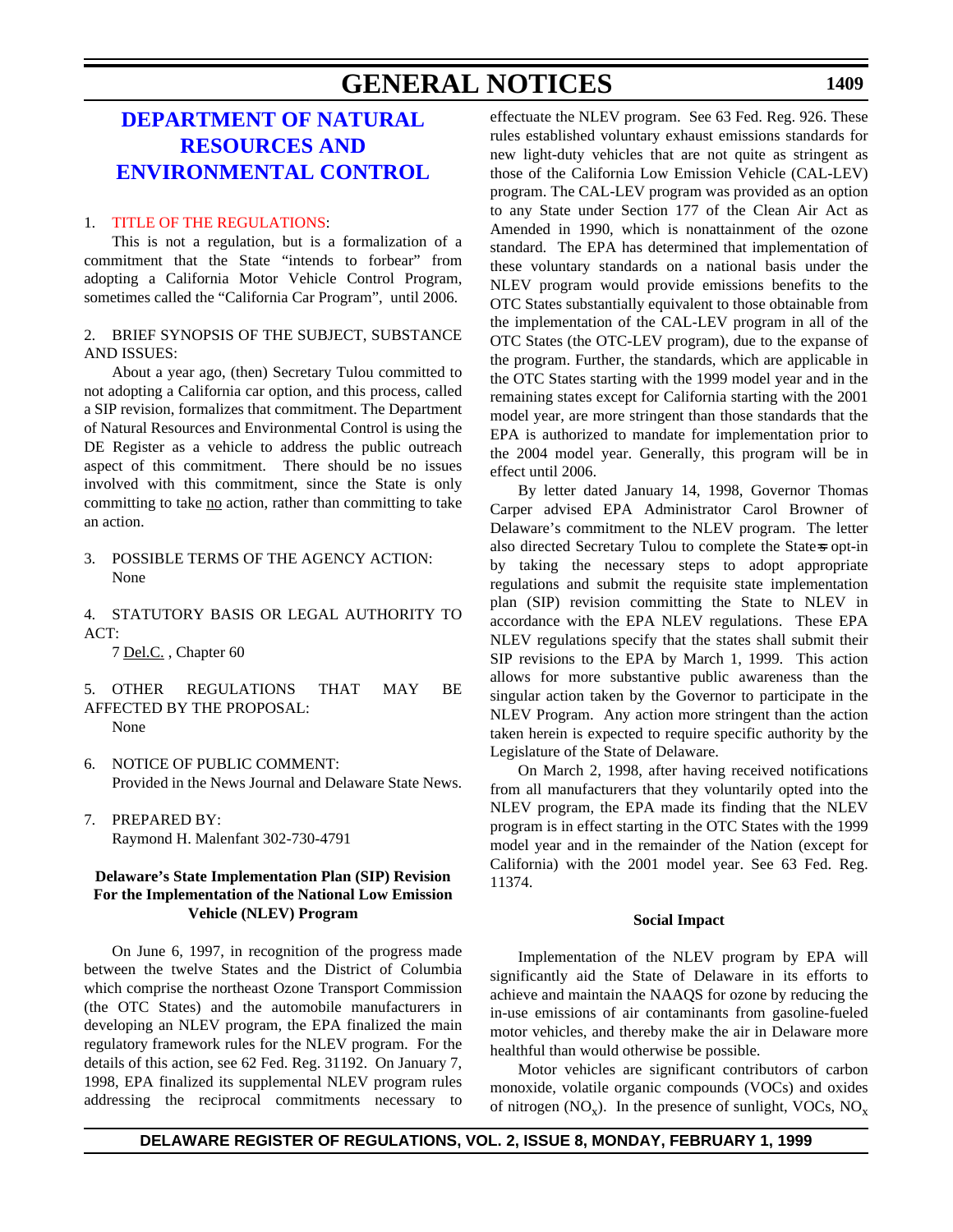# **GENERAL NOTICES**

and other compounds in the ambient air react to form ozone. VOCs are a subcategory of a much broader spectrum of organic chemical compounds, including hydrocarbons (HCs). HCs are compounds composed of only hydrogen and carbon atoms.

Carbon monoxide is a poisonous gas at certain threshold levels. It is absorbed into the bloodstream and may have both direct and indirect effects on the cardiovascular system. This poisonous gas interferes with the oxygen-carrying ability of the blood. Exposure to CO aggravates angina and other aspects of coronary heart disease and decreases exercise tolerance in persons with cardiovascular problems. In fetuses, infants, elderly persons, and individuals with respiratory diseases, elevated levels of CO are also a serious health risk.

 $NO<sub>x</sub>$  by themselves exhibit serious human health effects. For example, although nitric oxide (NO) itself is a relatively nonirritating gas, it is readily oxidized to nitrogen dioxide  $(NO<sub>2</sub>)$ , which can damage respiratory defense mechanisms, allowing bacteria to proliferate and invade the lung tissue.  $NO_x$  cause irritation to the lungs, lower resistance to respiratory infections, and contribute to the development of emphysema, bronchitis, and pneumonia.  $NO<sub>x</sub>$  also react chemically in the air to form nitric acid, which contributes to acid rain formation.

Some VOCs, including benzene, formaldehyde and 1,3-butadiene, are classified as air toxics. They have been associated with the onset of cancer and other adverse health effects. As is mentioned above, VOCs participate in photochemical reactions with  $NO<sub>x</sub>$  to create ozone and other oxidants harmful to health. Ground level ozone is a major public health problem in Delaware. Studies have proven that ozone has severe and debilitating effects on lung capacity and can have detrimental effects on respiration. A series of EPA studies indicate that ozone exposures as low as 0.08 ppm, which is the newly-promulgated 8-hour National Ambient Air Quality Standard (NAAQS) for ozone, can impair lung function. Even at low levels, ozone can cause average humans to experience breathing difficulty, chest pains, coughing and irritation to the nose, throat and eyes. For individuals who already experience respiratory problems or who are predisposed to respiratory ailments, these symptoms can become much more severe, forcing those individuals to alter their lifestyles to avoid unnecessary exposure.

In addition, chronic ozone exposure studies performed on laboratory animals indicate that long-term exposure to ozone affects lung physiology and morphology. These studies suggest that humans exposed to ozone over prolonged periods of time can experience chronic respiratory injuries resulting in premature or accelerated aging of human lung tissue.

During the May to October ozone season of this year,

the 8-hour National Ambient Air Quality Standard (NAAQS) for ozone was exceeded on 34 days, statewide, with 21 of these same days recording exceedances at more than one of the State's six (6) ozone monitoring sites. It is clear, therefore, that the ozone levels in Delaware must be reduced in order to protect the health and welfare of the residents of the State. While the State has never violated the NAAQS for CO, it is critical that we continue to maintain this important health standard.

#### **Economic Impact**

It is expected that the cost of some motor vehicles produced under the NLEV Program may increase slightly over a comparable vehicle not produced under the NLEV Program, but that differential, if any, will only impact model year (MY) 1999 and 2000 vehicles. Beginning with MY 2001, all vehicles produced nationwide will be subject to the NLEV program. The early introduction of the NLEV to the northeast is in recognition of that area's experience with higher ozone concentrations that the balance of the nation, except for California.

#### **Environmental Impact**

The implementation of these amendments will have a positive impact on the environment by reducing the emissions of VOCs, and NOx, thereby reducing the formation of ground-level ozone, and by reducing the emissions of CO. The primary impact of both ground-level ozone and CO is upon human health and well-being. In addition to human health effects, studies have shown that increasing ozone levels damage foliage. One of the earliest and most obvious manifestations of ozone impact on the environment is this type of damage to sensitive plants. Subsequent effects include reduced plant growth and decreased crop yield. A reduction in ambient ozone concentrations will mitigate damage to foliage, fruits, vegetables and grain. Considering Delaware's vast agricultural activity, this is an important factor in determining overall impact.

Decreased ozone levels will also reduce the level of the degradation of various man-made materials, such as rubber, plastics, dyes and paints. This degradation is caused by the oxidizing properties of ozone. However, if the photochemical production of ground-level ozone can be limited, as it will be with the implementation of the proposed amendments, this degradation can be significantly reduced.

#### **Regulatory Requirements**

This program is not a regulation in any traditional sense. A stated earlier, the OTC requested EPA to adopt such a program as this NLEV Program. EPA agreed to this request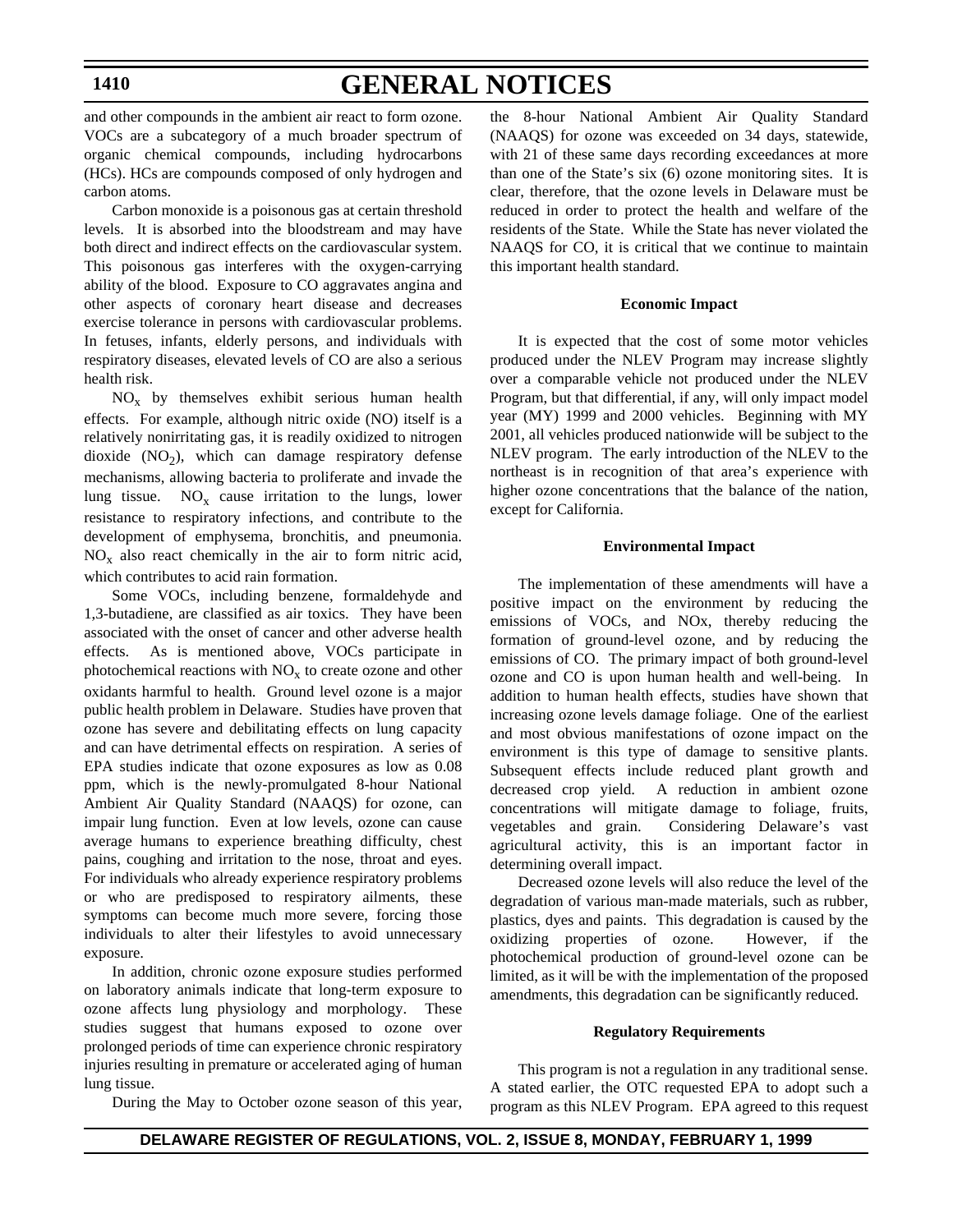# **GENERAL NOTICES**

and promulgated the program which is now in effect. The action taken herein utilizes the traditional SIP process to assure that public awareness of the program has been accomplished. It is implicit in the "commitments" made by Delaware in this action that Delaware recognizes its authority to adopt a motor vehicle emission control program identical to that of California, but also recognizes that the NLEV program is "substantially equivalent" to those same California emission standards. For that reason, and for the reason that the NLEV program will not require any State resources to implement the program, Delaware has chosen to participate in the NLEV Program.

Full text of the proposal follows. The entire text is new and therefor displayed in the conventional *bold italics* type. This action will not be included in the *Delaware Regulations Governing the Control of Air Polution* since there is no regulatory impact on the public.

### **Delaware's National Low Emission Vehicle (NLEV) Program**

### Section 1 - Applicability

The environmental benefits of this federal program will be realized in all counties in the State of Delaware.

#### Section 2 - Definitions

The following terms, when used in this program description, shall have the following meanings:

ANLEV Program@ or ANational Low Emission Vehicle Program@ means a federally enforceable, voluntary nationwide clean car program designed to reduce smog and other pollution from new motor vehicles and that would achieve emission reductions from new motor vehicles in the Ozone Transport Region equivalent to or greater than would be achieved by the adoption of the CAL-LEV Program by all the OTC states.

Section 3 – Program Participation

(a) For the duration of Delaware=s participation in NLEV, manufacturers may comply with NLEV or equally stringent mandatory Federal standards in lieu of compliance with any program, including the provisions of this subchapter and including any mandates for sales of ZEVs, adopted by the State pursuant to the authority provided in '177 of the Clean Air Act (CAA), 42 U.S.C. ''7401 et seq., applicable to passenger cars, light-duty trucks up through 6,000 pounds GVWR, and/or medium-duty vehicles from 6,001 to 14,000 pounds GVWR if designed to operate on gasoline, as these categories of motor vehicles are defined in the California Code of Regulations, Title 13, Division 3, Chapter 1, Article 1, '1900, incorporated herein by reference.

(b) Delaware's participation in NLEV extends until the commencement of model year 2006, except as provided in 40 C.F.R. 86.1707. If, no later than December 15, 2000, the EPA does not adopt standards at least as stringent as the NLEV standards provided in 40 C.F.R. Part 86, subpart R, that apply to new motor vehicles in model year 2004, 2005 or 2006, the State=s participation in NLEV extends only until the commencement of model year 2004, except as provided in 40 C.F.R. '86.1707.

(c) If a covered manufacturer, as defined at 40 C.F.R. 86.1702, opts out of the NLEV program pursuant to the EPA NLEV regulations at 40 C.F.R. '86.1707, the transition from NLEV requirements to any State Clean Air Act '177 Program applicable to passenger cars, light-duty trucks up through 6000 pounds GVWR, and/or medium-duty vehicles from 6001 to 14,000 pounds GVWR if designed to operate on gasoline, as these categories of motor vehicles are defined in the California Code of Regulations, Title 13, Division 3, Chapter 1, Article 1, '1900, incorporated herein by reference will proceed in accordance with the EPA NLEV regulations at 40 C.F.R. '86.1707.

### Section 4 – Commitments

(a) The State commits to support NLEV as an acceptable alternative to the State=s Section 177 Program for the duration of the State-s participation in NLEV.

(b) The State recognizes that its commitment to NLEV is necessary to ensure that NLEV remain in effect.

(c) The State is submitting this SIP revision in accordance with the applicable Clean Air Act requirements at '110 and EPA regulations at 40 C.F.R. Part 86 and 40 C.F.R. Parts 51 and 52.

Section 5 – Agreement to Forbear Adoption of Replacement Programs

For the duration of Delaware=s participation in NLEV, the State intends to forbear from adopting and implementing a ZEV mandate effective prior to model year 2006. Notwithstanding the previous sentence, if, no later than December 15, 2000, the US EPA does not adopt standards at least as stringent as the NLEV standards provided in 40 C.F.R. Part 86, subpart R that apply to new motor vehicles in model year 2004, 2005, or 2006, the State intends to forbear from adopting and implementing a ZEV mandate effective prior to model year 2004.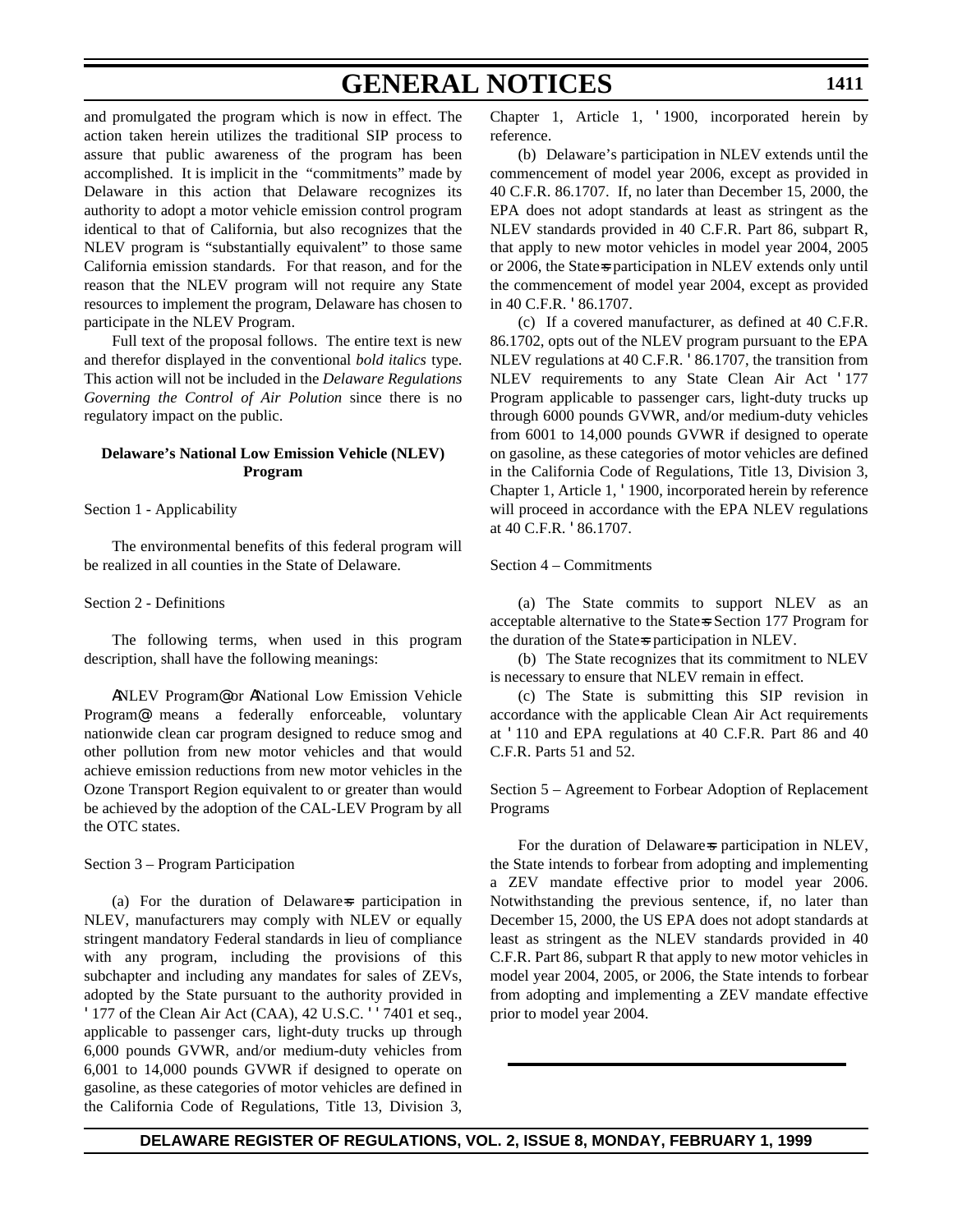# **GENERAL NOTICES**

# **[Delaware River Basin Commission](#page-4-0)**

Notice of Proposed Rulemaking

# **Proposed Amendments to the Commission's Ground Water Protected Area Regulations for Southeastern Pennsylvania**

Notice is hereby given that the Delaware River Basin Commission will hold a public hearing to receive comments on proposed amendments to its Ground Water Protected Area Regulations for Southeastern Pennsylvania with respect to the establishment of numerical ground water withdrawal limits for 62 subbasins which are entirely or partially within the Ground Water Protected Area. Limits, based upon baseflow frequency analyses, were initially specified for the 14 subbasins in the Neshaminy Creek Basin. Limits for the remaining 62 subbasins are based upon additional baseflow frequency analyses provided by the U.S. Geological Survey in 1998. Although the limits within the Neshaminy Creek Basin remain unchanged, the withdrawal limits for the entire protected area are presented in this notice.

**DATES:** The public hearing will be held on Tuesday, March 9, 1999 beginning at 1:00 p.m. and continuing until 5:00p.m., as long as there are people present wishing to testify. The hearing will resume at 7:00 p. m. and continue until 9:00 p.m., as long as there are people present wishing to testify.

The deadline for inclusion of written comments in the hearing record will be announced at the hearing. Persons wishing to testify at the hearing are requested to register with the Secretary in advance of the hearing.

**ADDRESSES:** Written comments should be submitted to Susan M. Weisman, Delaware River Basin Commission, P.O. Box 7360, West Trenton, New Jersey 08628. The public hearings will be held in the Hearing Room of the Pennsylvania Department of Environmental Protection's Southeastern Regional Office at 555 E. North Lane, Lee Park Suite 6010, Conshohocken, Pennsylvania.

**FOR FURTHER INFORMATION CONTACT:** Copies of the Commission's Ground Water Protected Area Regulations for Southeastern Pennsylvania may be obtained by contacting Susan M. Weisman, Commission Secretary, at (609) 883-9500 ext. 203.

# **SUPPLEMENTARY INFORMATION:**

Background and Rationale

The Commission's Ground Water Protected Area Regulations for Southeastern Pennsylvania were adopted in 1980 to prevent depletion of ground water, protect the interests and rights of lawful users of the same water source, and balance and reconcile alternative and conflicting uses of limited water resources in the area. Lowered water tables resulting from withdrawals in excess of recharge rates have led to reduction of flows in some perennial streams in the region and have dried up some stream reaches which previously flowed all year. Such reductions in base flow interfere with instream and downstream water uses, adversely affect fisheries and aquatic life, and threaten to reduce the capacity of streams in the region to assimilate pollutants.

On January 28, 1998, the Commission adopted amendments to the Ground Water Protected Area Regulations which established a two-tiered system of withdrawal limits. The first tier serves as a warning that a subbasin is "potentially stressed". In potentially stressed subbasins, applicants for new or expanded ground water withdrawals are required to implement one or more programs to mitigate adverse impacts of additional ground water withdrawals. Acceptable programs include: conjunctive use of ground water and surface water; expanded water conservation; control of ground water infiltration to the receiving sewer systems; and artificial recharge and spray irrigation. The second tier serves as the maximum withdrawal limit. The Commission seeks to prevent ground water withdrawals from exceeding the maximum withdrawal limit.

The regulations also provide incentives for holders of existing DRBC dockets and protected area permits to implement the above-cited conjunctive use and conservation programs to mitigate the adverse impacts of their ground water withdrawals. If docket or permit holders successfully implement one or both programs, the Commission could extend the docket or permit duration for up to ten years.

The regulations also specify administrative criteria for issuing and review of dockets and permits as well as protocol for updating and revising withdrawal limits to provide additional protection for streams designated by the Commonwealth of Pennsylvania as "high quality" or "exceptional value", or to correspond with any integrated resources plans adopted by municipalities for subbasins.

The ground water study which provided the basis for the withdrawal limits for the subbasins in the Neshaminy Creek Basin was prepared by the U. S. Geological Survey in cooperation with the Commission and is entitled 'Water-Use Analysis Program for the Nesharniny Creek Basin, Bucks and Montgomery Counties, Pennsylvania." The U S. Geological Survey was contracted by the Commission to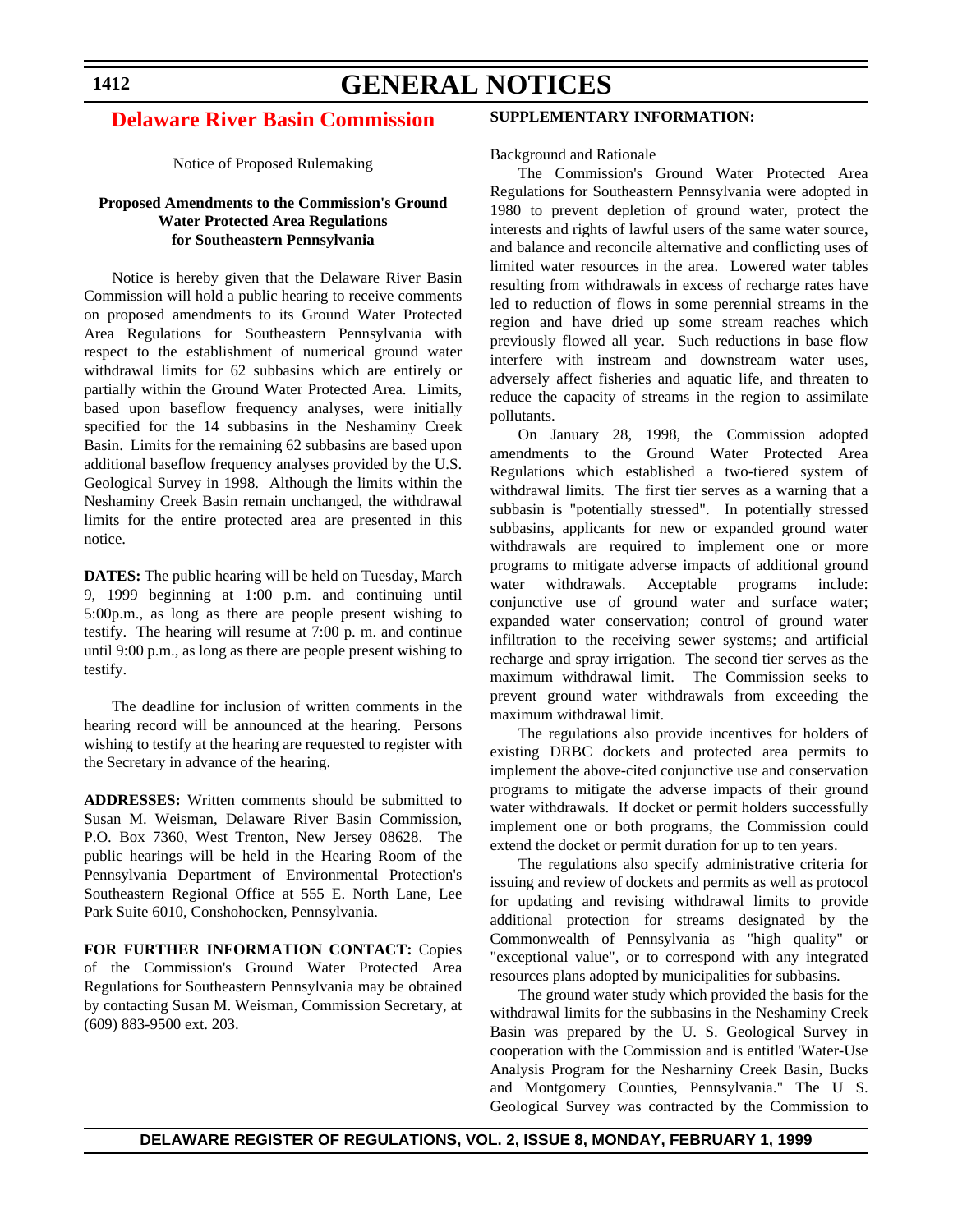# **GENERAL NOTICES**

prepare, a similar study to investigate the withdrawal limits for the remaining subbasins in the protected area. The results of both studies are recorded on CD-ROM which is available from the Commission. Specific software, the Access database and ArcView from ESRI are required to view the CD-ROM. To review the CD-ROM at the Commission's offices, please contact Judith Strong, at (609) 883-9500 ext. 263 for an appointment. To order the CD-ROM at a cost of \$10, please contact Carolyn Hartman at (609)883-9500 ext. 249. To review the CD-ROM at locations within the protected area, please contact Susan M. Weisman at (609) 883-9500 ext. 203.

The subject of the hearing will be as follows:

Amendment to the Commission's Ground Water Protected Area Regulations for Southeastern Pennsylvania Relating to the Establishment of Numerical Ground Water Withdrawal Limits for Subbasins in the Protected Area.

It is proposed to:

1. Amend the Ground Water Protected Area Regulations for Southeastern Pennsylvania as follows:

Subsection 6.i.(3) is hereby revised to read as follows:

(3) The potentially stressed levels and withdrawal limits for all delineated basins and subbasins are set forth below:

| Subbasin                                        | Neshaminy Creek Basin<br>Potentially Withdrawal |       |  |
|-------------------------------------------------|-------------------------------------------------|-------|--|
|                                                 | Stressed                                        | Limit |  |
|                                                 | (mgy)                                           | (mgy) |  |
| West Branch Neshaminy Creek Basin               | 1054                                            | 1405  |  |
| Pine Run Basin                                  | 596                                             | 795   |  |
| North Branch Neshaminy Creek                    | 853                                             | 1131  |  |
| Doylestown Subbasin Neshaminy Creek             | 710                                             | 946   |  |
| Warwick Subbasin Neshaminy Creek                | 889                                             | 1185  |  |
| Warrington Subbasin Little Nesharniny Creek 505 |                                                 | 673   |  |
| Park Creek Basin                                | 582                                             | 776   |  |
| Warminster Subbasin Little Neshaminy            |                                                 |       |  |
| Creek                                           | 1018                                            | 1355  |  |
| Mill Creek Basin                                | 1174                                            | 1565  |  |
| Northampton Subbasin Nesharniny Creek           | 596                                             | 794   |  |
| Newtown Creek                                   | 298                                             | 397   |  |
| Core Creek Basin                                | 494                                             | 658   |  |
| Ironworks Creek Basin                           | 326                                             | 434   |  |
| Lower Section Subbasin Neshaminy Creek 3026     |                                                 | 4034  |  |

Subbasin

Subbasin

| Hay Creek                             | 974                                | 1299  |
|---------------------------------------|------------------------------------|-------|
|                                       | Potentially Withdrawal<br>Stressed | Limit |
|                                       | (mgy)                              | (mgy) |
| Lower Reach Manatawny-Ironstone Creek | 1811                               | 2414  |
| Pigeon Creek                          | 611                                | 815   |
| Schuylkill-Crow Creek                 | 1157                               | 1543  |
| Schuylkill-Mingo Creek                | 671                                | 895   |
| Schuylkill-Plymouth-Mill Creeks       | 4446                               | 5929  |
| Schuylkill-Sixpenny Creek             | 1490                               | 1987  |
| Schuylkill-Sprogels Run               | 1091                               | 1455  |
| Schuylkill-Stony Creek                | 687                                | 916   |
| Schuylkill-Trout Creek                | 1082                               | 1443  |
| <b>Stony Creek</b>                    | 1242                               | 1655  |
| <b>Valley Creek</b>                   | 1885                               | 2486  |
| French and Pickering Creek Subbasins  |                                    |       |
| Subbasin                              |                                    |       |
| Lower Reach French Creek              | 634                                | 845   |
| Lower Reach Pickering Creek           | 1716                               | 2288  |
| Middle Reach French Creek             | 1608                               | 2145  |
| South Branch French Creek             | 1044                               | 1393  |
| <b>Upper Reach French Creek</b>       | 1295                               | 1726  |
| <b>Upper Reach Pickering Creek</b>    | 1358                               | 1811  |
|                                       |                                    |       |

Perkiomen and Skippack Creek Subbasins

| East Branch Perkiomen-Indian Creeks | 633                  | 844  |
|-------------------------------------|----------------------|------|
| East Branch Perkiomen-Mill Creeks   | 720                  | 961  |
| East Branch Perkiornen-Morris Run   | 1214                 | 1619 |
| Hosensack-Indian Creeks             | 1257                 | 1676 |
| Lower Reach Skippack Creek          | 1069                 | 1426 |
| Perkiomen-Deep Creeks               | 1047                 | 1396 |
| Perkiomen-Lodal Creeks              | 1200                 | 1600 |
| Perkiomen-Macoby Creek              | 1252                 | 1669 |
| Swamp-Middle Creeks                 | 1423                 | 1898 |
| <b>Swamp-Minister Creeks</b>        | 547                  | 730  |
| Swamp-Scioto Creeks                 | 746                  | 994  |
| <b>Towarnencin Creek</b>            | 466                  | 622  |
| Unarni-Licking Creeks               | 992                  | 1322 |
| Unami-Ridge Valley Creeks           | 1068                 | 1424 |
| Upper Reach Perkiomen Creek         | 1223                 | 1631 |
| Upper Reach Skippack. Creek         | 813                  | 1084 |
| West Branch Perkiomen Creek         | 1566                 | 2088 |
|                                     | Delaware River Basin |      |
| Subbasin                            |                      |      |

| Jericho Creek | 421    | 562  |
|---------------|--------|------|
| Mill Creek    | 1600 - | 2134 |

## **DELAWARE REGISTER OF REGULATIONS, VOL. 2, ISSUE 8, MONDAY, FEBRUARY 1, 1999**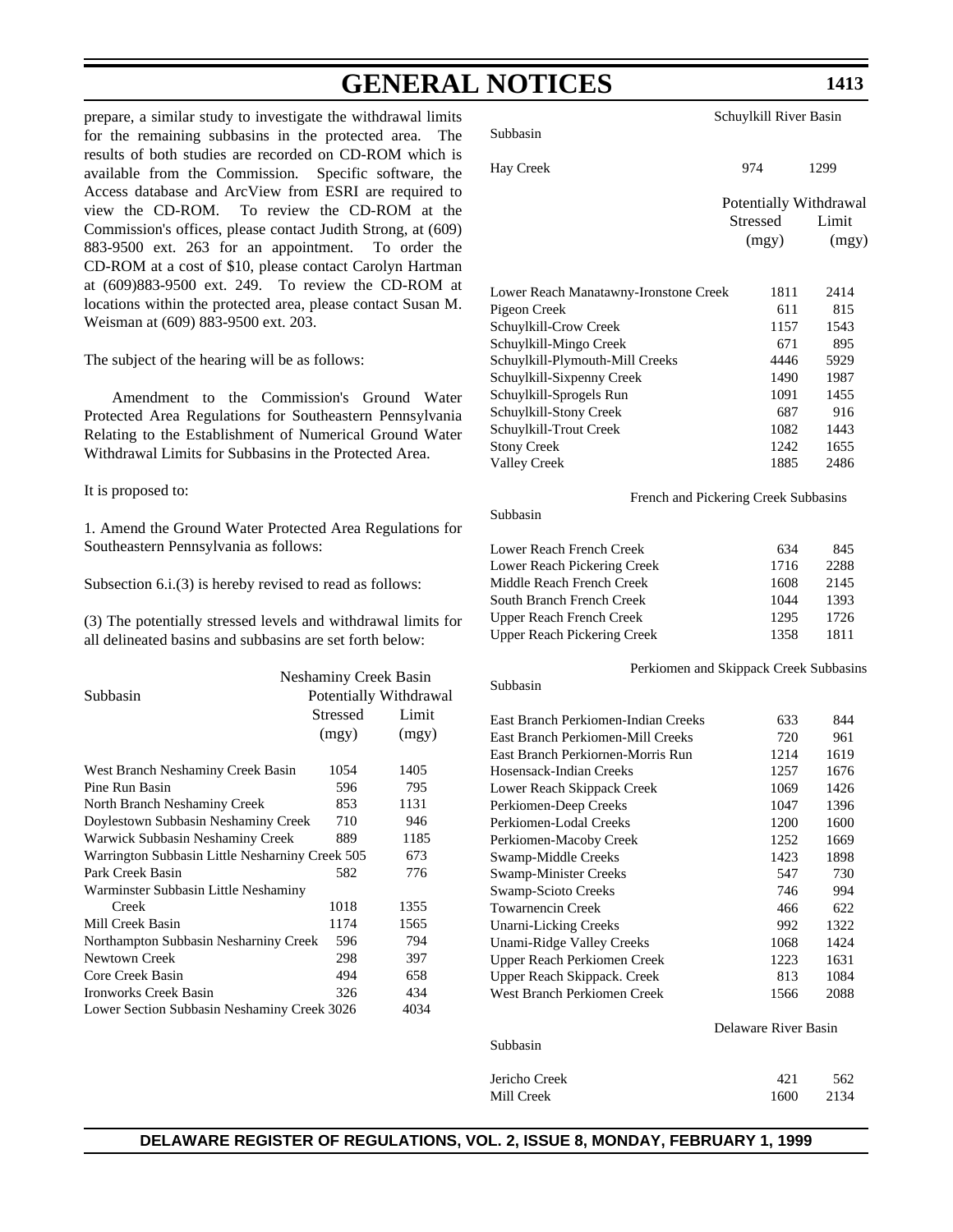## **1414**

# **GENERAL NOTICES**

|                                       | Potentially     |     | Withdrawal |
|---------------------------------------|-----------------|-----|------------|
|                                       | <b>Stressed</b> |     | Limit      |
|                                       | (mgy)           |     | (mgy)      |
| <b>Paunnacussing Creek</b>            |                 | 513 | 684        |
| Pidcock Creek                         |                 | 563 | 751        |
| <b>Upper Reach Cobbs Creek</b>        |                 | 871 | 1161       |
| Upper Reach Crum Creek                | 1290            |     | 1721       |
| <b>Upper Reach Darby Creek</b>        | 1625            |     | 2167       |
| Upper Reach East Branch Chester Creek | 1865            |     | 2487       |
| Upper Reach Frankford Creek           | 1414            |     | 1886       |
| <b>Upper Reach Poquessing Creek</b>   | 1008            |     | 1344       |
| Upper Reach Ridley Creek              | 1707            |     | 2275       |
|                                       |                 |     |            |

### Subbasin

| 1156 | 1541  |
|------|-------|
| 956  | 12.74 |
| 602  | 803   |
| 556  | 741   |
| 726  | 968   |
|      |       |

### Pennypack and Wissahickon Subbasins Subbasin

| Lower Reach Wissahickon Creek | 2750 | 3666 |
|-------------------------------|------|------|
| Upper Reach Wissahickon Creek | 1302 | 1738 |
| Middle Reach Pennypack Creek  | 1295 | 1727 |
| Upper Reach Pennypack Creek   | 1358 | 1811 |
|                               |      |      |

### Subbasin

Brandywine Creek Subbasin

Tohickon Subbasin

| East Branch Brandywine-Taylor Run | 1054            | 1405  |
|-----------------------------------|-----------------|-------|
| Middle Reach Brandywine Creek     | 823             | 1098  |
| Upper Reach Brandywine Creek      | 1614            | 2153  |
| West Branch Brandywine-Beaver Run | 2110            | 2813  |
| West Branch Brandywine-Broad Run  | 2380            | 3173  |
| <b>West Valley Creek</b>          | 1673            | 2231  |
|                                   | Lehigh Subbasin |       |
| Subbasin                          |                 |       |
| <b>Upper Reach Saucon Creek</b>   | 946             | 1262. |

\* mgy means million gallons per year

Subject to public notice and hearing, this section may be updated or revised based upon new and evolving information on hydrology and streamflow and ground water monitoring or in accordance with (2).

2. This regulation shall be effective immediately. Delaware River Basin Compact, 75 Stat. 688.

Susan M. Weisman Secretary January 4, 1999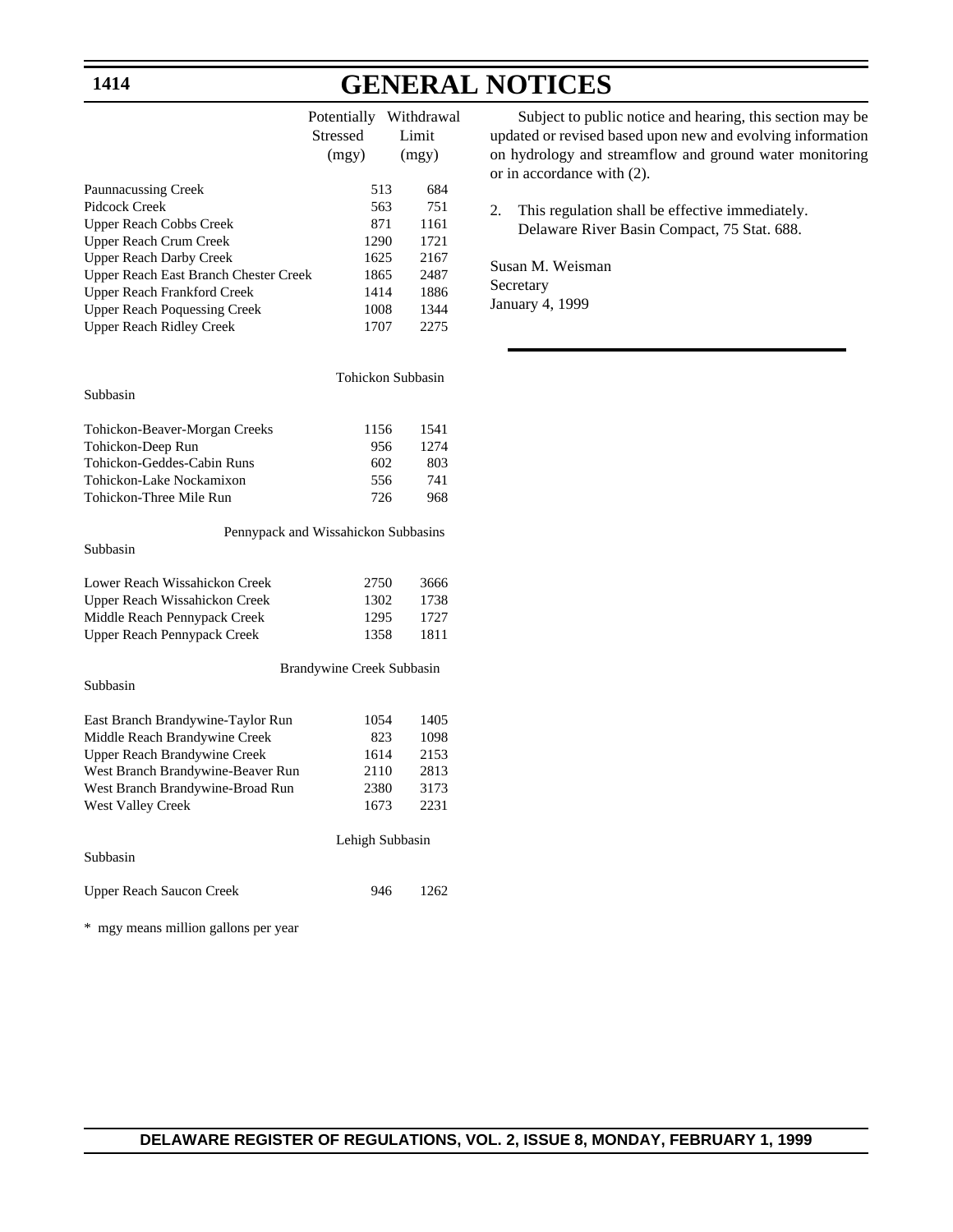# **[DELAWARE SOLID WASTE](#page-4-0) AUTHORITY**

### PUBLIC NOTICE

Pursuant to 7 Delaware Code, Section 6403 (i), 6403 (j), 6403 (k), 6403 (l), 6406 (a) (11), 6406 (a) (13), 6421 and other pertinent provisions of 7 Delaware Code, Chapter 64, the Delaware Solid Waste Authority (DSWA) will conduct a hearing to consider an amendment to the following documents:

(a) Statewide Solid Waste Management Plan (adopted May, 1994), and

(b) Regulations of the Delaware Solid Waste Authority (adopted October 1997)

(c) Differential Disposal Fee Program (new fee structure)

The hearing is to provide opportunity for public comment on the proposed amendments. The public record will close at the close of the Hearing.

The hearing will be held February 23, 1999 at 7:00 p.m. in the Public Meeting Room of the Delaware Solid Waste Authority, 1128 South Bradford Street, Dover, DE 19903.

Copies of the proposed amendments will be available February 1, 1999 from the Delaware Solid Waste Authority upon request. The proposed amendments will also be published in the February 1, 1999 edition of the "Register of Regulations."

If you have any questions regarding the hearing, please contact T. E. Houska, Chief of Administrative Services, Delaware Solid Waste Authority, P.O. Box 455, Dover, Delaware 19903-0455 or call (302) 739-5361. Mr. Houska can also be reached by e-mail: teh@dswa.com.

# **[STATE FIRE PREVENTION](http://www.state.de.us/dvfa/html/commission.html) COMMISSION [STATE FIRE MARSHALLS OFFICE](#page-4-0)**

### NOTICE OF PUBLIC HEARING

The Delaware State Fire Prevention Commission will hold a hearing pursuant to 16 Del.C. §6603 and 29 Del.C. 101 on Tuesday, February 16, 1999, at 2:00 P.M. and 7:00 P.M. in the Commission Chamber, Delaware State Fire School, Delaware Fire Service Center, 1463 Chestnut Grove Road, Dover, Delaware. The Commission is proposing changes to the following Regulations.

Part V, Chapter 5 Standard for the Marking, Identification, and Accessibility Of Fire Lanes, Exits, Fire Hydrants, Sprinkler, and Standpipe Connections.

Persons may view the proposed changes to the Regulations between the hours of 8:00 a.m. to 4:30 p.m., Monday through Friday, at the Delaware State Fire Prevention Commission, Delaware State Fire School, Delaware Fire Service Center, 1463 Chestnut Grove Road, Dover, Delaware, 19904, or the Administrative Office of the State Fire Marshal located at the Delaware Fire Service Center, 1537 Chestnut Grove Road, Dover, Delaware, 19904, or the Regional State Fire Marshal's Offices located in the First Federal Plaza Building, 704 King Street, Suite 200, Wilmington, Delaware, 19801, and Road 321, Georgetown, Delaware, 19947.

Persons may present their views in writing by mailing their views to the Commission at the above addresses prior to the hearing, and the Commission will consider those responses received before 10:a.m. on February 16, 1999, or by offering testimony at the Public Hearing. If the number of persons desiring to testify at the Public Hearing is large, the amount of time allotted to each speaker will be limited. There will be a reasonable fee charge for copies of the proposed changes.

# **DEPARTMENT OF ADMINISTRATIVE SERVICES DIVISION OF PROFESSIONAL REGULATION [DELAWARE BOARD](#page-4-0) OF OCCUPATIONAL THERAPY**

### Notice of Public Hearing

Please Take Notice, pursuant to 29 Del.C. Chapter 101 and 24 Del.C. §2007(a)(1), the Delaware Board of Occupational Therapy has developed and proposes to adopt comprehensive Rules and Regulations. The regulations will describe the Board's organization, operations and rules of procedure, the process and requirements for licensure and certain standards of conduct applicable to the practice of occupational therapy.

A public hearing will be held on the proposed Rules and Regulations on Wednesday, March 17, 1999 at 4:30 p.m. in the Second Floor Conference Room A of the Cannon Building, 861 Silver Lake Blvd., Dover, DE 19904. The Board will receive and consider input in writing from any person on the proposed Rules and Regulations. Written comments should be submitted to the Board in care of Mary Paskey at the above address. Final date to submit written comments shall be at the above scheduled public hearing. Anyone wishing to obtain a copy of the proposed Rules and Regulations or to make comments at the public hearing should contact Mary Paskey at the above address or by calling (302) 739-4522, ext. 207.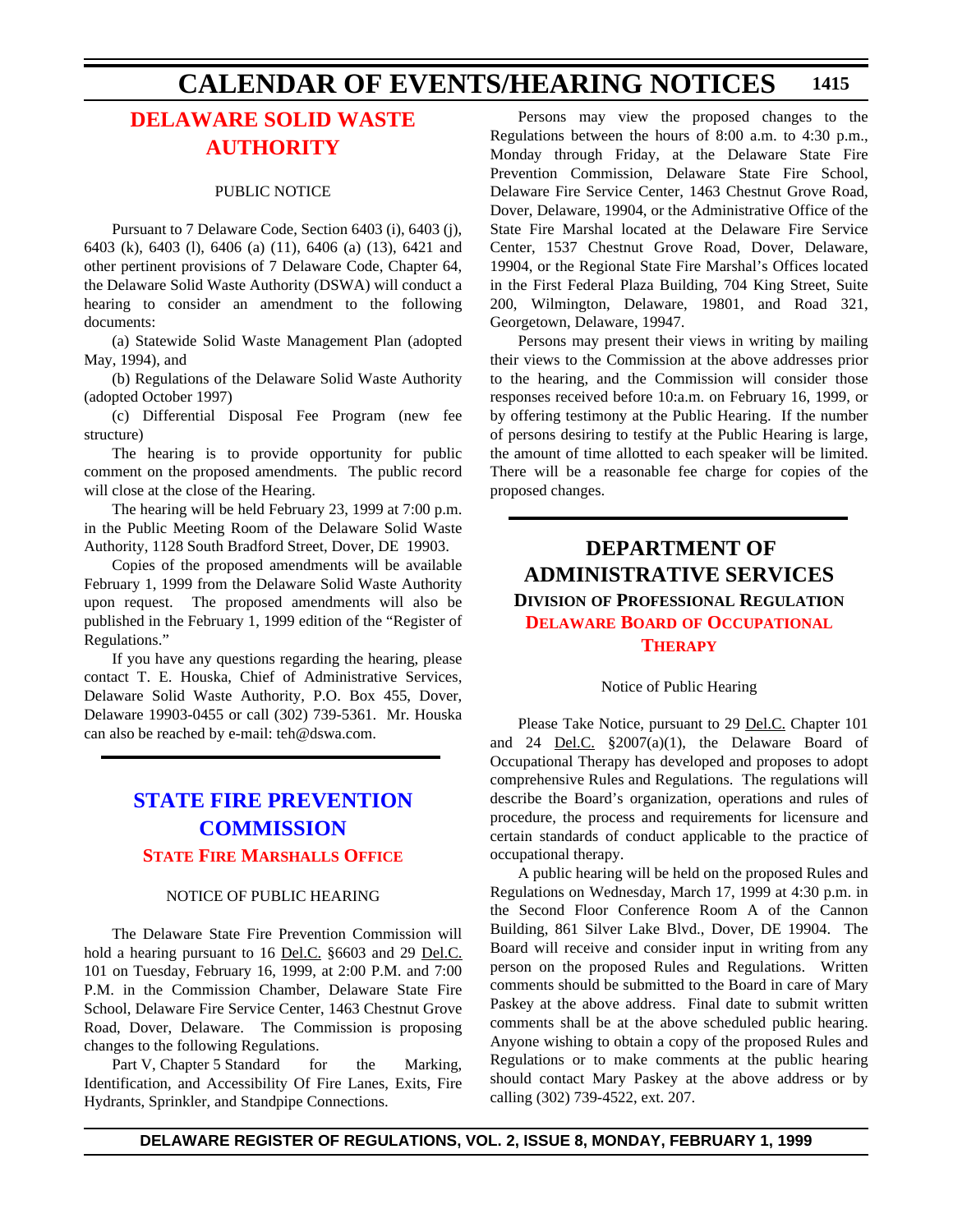This notice will be published in two newspapers of general circulation not less than twenty (20) days prior to the date of the hearing.

### **[DELAWARE REAL ESTATE COMMISSION](#page-4-0)**

Notice of Public Hearing

The Delaware Real Estate Commission, in accordance with 24 Delaware Code, Section 2905(a)(1) and 29 Delaware Code, Section 10115 of the Administrative Procedures Act, hereby give notice that it shall hold a public hearing on March 18, 1999 at 1:30 p.m. in the second floor Conference Room A of the Cannon Building, 861 Silver Lake Boulevard, Dover Delaware.

The Commission shall receive input in writing or by oral testimony from interested persons regarding revisions of the rules and regulations: Rule I.C.I (Responsibility). Add sentence specifying responsibility of broker to see that all agents affiliated with his/her office are currently licensed; Rule II.A.2. Non-substantive changes updating the title of the education guidelines. Rule XII. (Inducements). Add subsection B permitting a broker or salesperson who must be a resident or non-resident licensee to give a rebate/discount/ any other thing of value to a purchaser or seller and C which requires the licensee to disclose to his or her principal any rebate or discount made to buyer.

The final date for interested persons to submit views in writing or orally shall be at the above scheduled public hearing. Anyone wishing to make oral or written comments or who would like a copy of the proposed changes may contact the Commission office at 302-739-4522, extension 219, or write to the Delaware Real Estate Commission , 861 Silver Lake Boulevard Suite 203, Dover, DE 19904-2467.

### **[DELAWARE GAMING CONTROL BOARD](#page-4-0)**

The Delaware Gaming Control Board proposed amendments to the Bingo Regulations and charitable Gambling Regulations. The Board proposes these regulations pursuant to 28 Del. C. §1122 and 29 Del. C. §10111. A copy of the proposed regulations are attached to this letter.

The public may obtain copies of the existing regulations and proposed regulations from the Board's office, Division of Professional Regulations, c/o Lynn Houska, Cannon Building, Suite #203, 861 Silver Lake Boulevard, Dover, DE 19904, phone (302) 739-4522. The Board will accept written comments from February 1, 1999, until March 2, 1999. A public hearing will be held at the Board's monthly meeting on March 3, 1999, at 1:00 p.m. at the Common Building, second floor conference room.

The Board proposes to amend Charitable Gambling Regulation 3.12 to provide for filing of an after occasion report within fifteen (15) days of the last day of the function consistent with 28 <u>Del. C.</u> §1140. The Board proposes to amend Bingo Regulation 1.04(7) to further define the cookie jar bingo games by providing: 1) that no licensee can start a third cookie jar bingo jackpot without first giving away their first cookie jar bingo jackpot; and, 2) if a licensee has not given away a first cookie jar jackpot as required, then the licensee must hold a separate bingo coverall game as the last game to award the jackpot.

# **[DEPARTMENT OF EDUCATION](#page-4-0)**

The State Board of Education will hold its monthly meeting on Thursday, February 18, 1999 at 11:00 a.m.

# **DEPARTMENT OF HEALTH AND SOCIAL SERVICES DIVISION [OF PUBLIC HEALTH](http://www.state.de.us/govern/agencies/dhss/irm/dph/dphhome.htm)**

Notice of Public Hearing

[The Office of Vital Statistics, Division of Public Health](#page-4-0) of the Department of Health and Social Services, will hold a public hearing to discuss proposed Regulations for the Vital Statistics Code (Title XVI, Chapter 31, Delaware Code). These proposed regulations describe procedures the Office of Vital Statistics will utilize in registering, maintaining, and releasing vital events for the State of Delaware.

This public hearing will be held on Monday, March 15, 1999 beginning at 10:00 a.m. in Room 309, Jesse Cooper Building, Dover, Delaware.

Copies of the proposed regulations are available for review by contacting:

> Mr. Michael Richards Office of Vital Statistics Division of Public Health Jesse Cooper Building P. O. Box 637 Dover, Delaware 19903 Telephone: 302.739.4721

Anyone wishing to present their oral comments at this hearing should contact Mr. Michael Richards at (302) 577-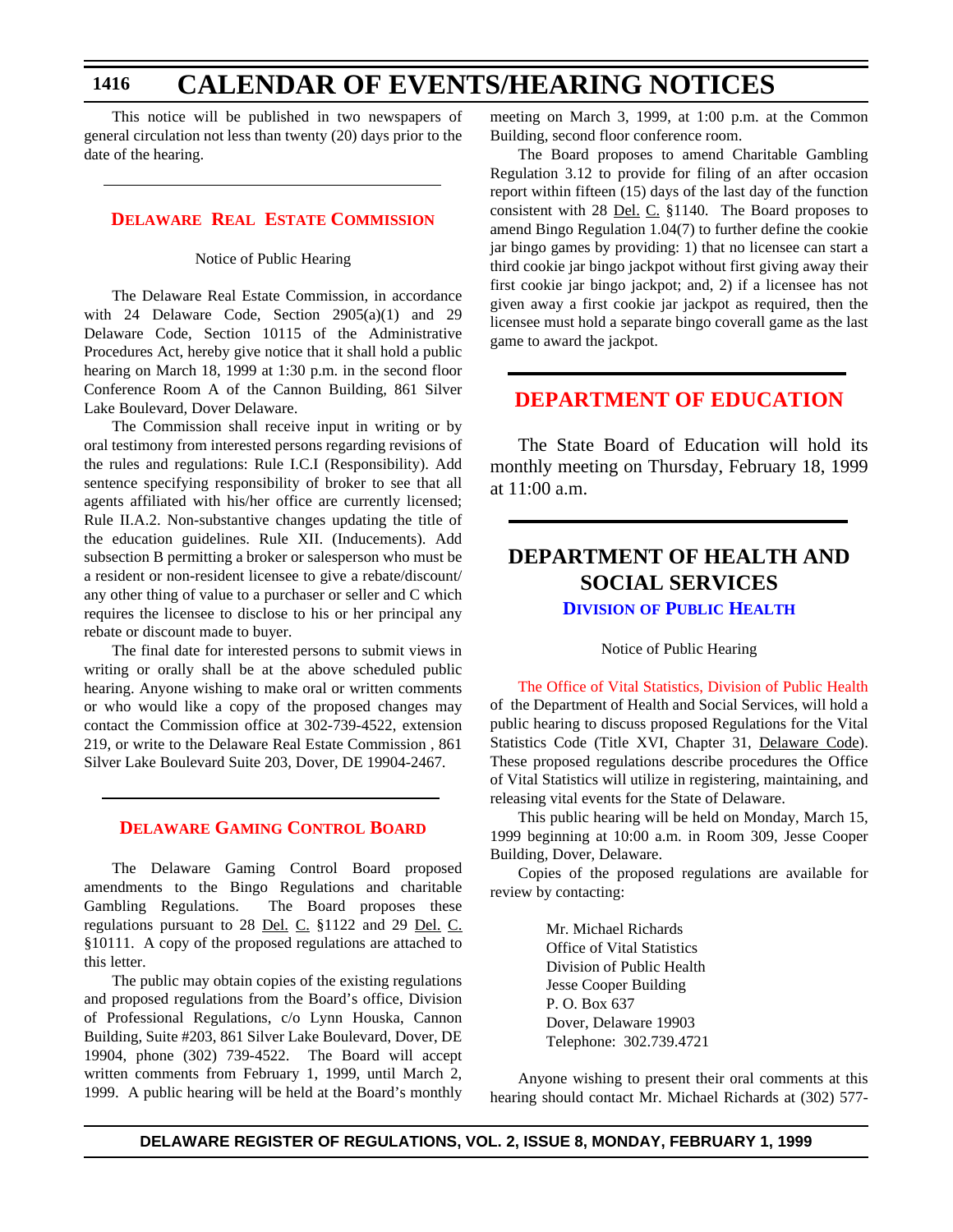6666 by March 8, 1999. Anyone wishing to submit written comments as a supplement to, or in lieu of oral testimony should submit such comments by March 19, 1999 to:

> Mr. Michael Richards, Director Office of Vital Statistics Division of Public Health PO Box 637 Dover, Delaware 19903

# **DIVISION [OF MENTAL RETARDATION](http://www.state.de.us/govern/agencies/dhss/irm/dmr/dmrhome.htm)**

### Public Notice [DMR Eligibility Criteria](#page-4-0)

In compliance with the State's Administrative Procedures Act (APA - Title 29, Chapter 101 of the Delaware Code) and with 42CFR §447.205, and under the authority of Title 31 of the Delaware Code, Chapter 5, Section 505, the Delaware Department of Health and Social Services (DHSS)/Division of Mental Retardation is amending its eligibility criteria.

Comments, written suggestions, compilations of data, testimony, briefs or other written materials concerning this change must be received by mail no later than March 3, 1999, at the DMR Administrative Office, Jesse Cooper Building, Federal Street, Dover, DE 19903, attention Susan Morrison Smith. Materials filed thereafter will not be considered except where good cause for lateness is demonstrated. Copies of all written submissions filed with the Division of Mental Retardation office will be available for public inspection in the DMR Administrative Office at the address given above. Please call (302) 739-4881, for an appointment if you wish to review the materials. Individuals with disabilities who wish to participate in these proceedings, or review the materials submitted, should contact the Division to discuss auxiliary aids or services needed to facilitate such review or participation. Such contact may be in person, in writing or by telephone by using the Telecommunications Relay Service, or otherwise.

# **DEPARTMENT OF NATURAL RESOURCES AND ENVIRONMENTAL CONTROL**

**DIVISION OF AIR AND WASTE [MANAGEMENT](http://www.dnrec.state.de.us/aandw.htm) AIR QUALITY MANAGEMENT SECTION**

## REGISTER NOTICE

1. Title of the Regulations:

Amendments to the Delaware 1999 Rate-of-progress [Plan for Kent and New Castle Counties: for Demonstrating](#page-4-0) Progress Toward Attainment of the National Ambient Air Quality Standard for Ground Level Ozone

2. Brief Synopsis of the Subject, Substance and Issues:

The Amendments consist of 1) updated calculations of emission reduction credits resulting from the imposition of facility caps on NOx emissions as required by Air Quality Regulation #37; 2) the removal from the original Plan of the peak ozone season equivalent of 8.5 tons per year of credited reductions attributed to emission controls on the spill diversion tank at Motiva Enterprises' waste water treatment system; 3) the inclusion of a contingency plan to cover the Clean Air Act requirement for a minimum of an additional 3 percent reduction held in reserve in case of failure to meet the emission target levels in 1999.

- 3. Possible Terms of The Agency Action: None
- 4. Statutory Basis or Legal Authority to Act:
	- 7 Del. C., Chapter 60 Section 6010
	- Clean Air Act Amendments of 1990

5. OTHER REGULATIONS THAT MAY BE AFFECTED BY THE PROPOSAL: None

6. Notice of Public Comment:

March 16, 1999 6:00 p.m. DNREC Auditorium, 89 Kings Highway, Dover, DE

7. Prepared by:

Alfred R. Deramo, Program Manager (302) 739-4791 January 15, 1999

# **DIVISION OF FISH [AND WILDLIFE](http://www.dnrec.state.de.us/fandw.htm)**

### Register Notice

1. Title of The Regulation:

[Shellfish Regulations No. S-23 Lobster-pot Design;](#page-4-0) No. S-25 Lobster- Pot, Season and Limits for Commercial Lobster Pot License and S-26, Possession of V-notched Lobsters Prohibited.

2. Brief Synopsis of The Subject, Substance And Issues: In order to comply with the requirements of Amendment 3 to the Interstate Fishery Management Plan for American Lobster, new lobster pot design criteria are required to allow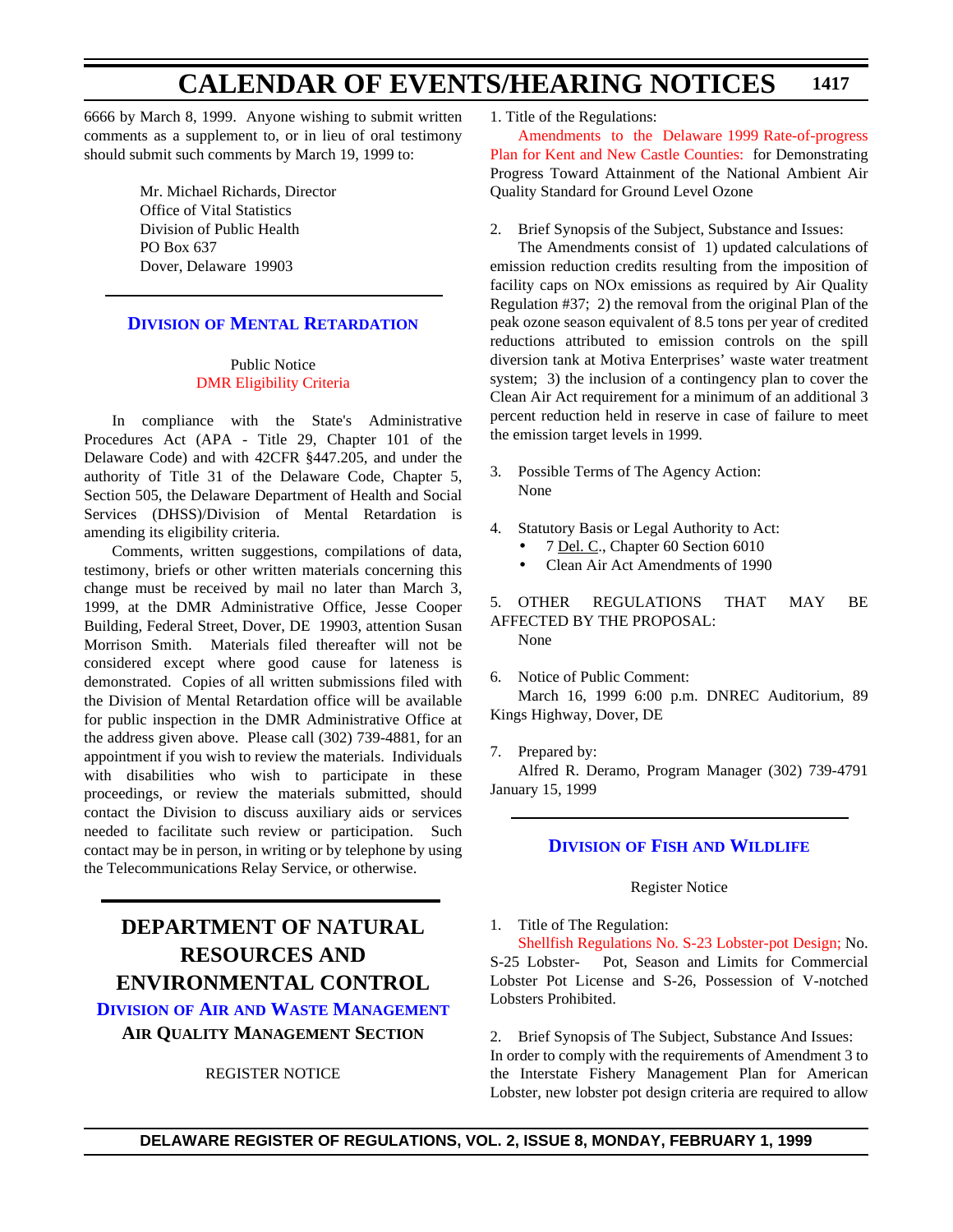the escape of undersized lobsters, to allow any lobster to escape if a pot is lost and limit the size of pots. Mature female lobsters are marked and released by fishermen in New England when they are carrying eggs. The possession of these marked females with a V-notch in one of their tail flippers is prohibited in order to protect known mature female lobsters. It is also required that landing limits be implemented to prohibit the landing of more than 100 lobsters per one day trip or up to 500 per 5 day trip that are not taken by pots in the Exclusive Economic Zone (3-200 nautical miles in the Ocean).

- 3. Possible Terms of The Agency Action: None
- 4. Statutory Basis or Legal Authority to Act: §1902 (a)(5), 7 Del. C.

5. Other Regulations That May Be Affected by The Proposal:

None

6. Notice of Public Comment:

Individuals may present their opinions and evidence and/or request additional information by writing, calling or visiting the Division of Fish and Wildlife, Fisheries Section, 89 Kings Highway, Dover, DE 19901 (302) 739-3441, prior to 4:30 PM on Friday, March 5, 1999. A public hearing on these proposed amendments to Shellfish Regulation Nos. 23 and 25 and new Shellfish Regulation No.26 will be held in the Department of Natural Resources and Environmental Control auditorium, 89 Kings Highway, Dover, DE at 7:30 PM on Thursday February 25, 1999.

7. Prepared by: Charles A. Lesser(302)-739-3441January 11, 1999

# **DIVISION OF FISH [AND WILDLIFE](http://www.dnrec.state.de.us/fandw.htm)**

Register Notice

1. Title of The Regulation: [Tidal Finfish Regulation No. 4 Summer Flounder Size](#page-4-0) Limits; Possession Limits; Season.

2. Brief Synopsis of The Subject, Substance And Issues:

In order to remain in compliance in 1999 with the Summer Flounder Fishery Management Plan, as amended, Delaware must reduce its recreational fishery harvest by 40% of the 1997 recreational harvest. There are several ways to accomplish this reduction. If Delaware retains the 15 inch minimum size limit and 8 fish creel limit for summer

flounder, a seasonal closure is required. There are four options for a closed season. If Delaware raises its minimum size limit to 16 inches and retains the 8 fish creel limit, a much shorter closed season is required. Lowering the creel limit will have a minimal effect on reducing the harvest.

The Division of Fish and Wildlife's preferred option is to retain the 15 inch minimum size limit and 8 fish creel limit and close the recreational and commercial hook and line season on January 1 through May 28 and again on September 12 through December 31. Other seasonal closure options that are the conservation equivalent of the preferred option are January 1 through July 13; August 9 through December 31 or July 15 through August 8.

Delaware's commercial hook and line fishery for summer flounder will continue to have the same minimum size limit, creel limit and seasonal closure(s) as the recreational fishery in order to keep commercial landings of summer flounder below Delaware's commercial quota of 11,100 pounds.

3. Possible Terms of The Agency Action:

Requirements in the Summer Flounder Fishery Management Plan require changes to reduce recreational harvest by 40% of the 1997 landings. If Delaware does not comply, the summer flounder fishery may be closed.

4. Statutory Basis or Legal Authority to Act: §903 (e)(2)(a), 7 Del. C.

5. Other Regulations That May Be Affected by The Proposal:

None

6. Notice of Public Comment:

Individuals may present their opinions and evidence and/or request additional information by writing, calling or visiting the Division of Fish and Wildlife, Fisheries Section, 89 Kings Highway, Dover, DE 19901 (302)-739-3441 prior to 4:30 PM on Friday, March 5, 1999. A public hearing on proposed amendments to TIDAL FINFISH REGULATION NO. 4 will be held in the Department of Natural Resources and Environmental Control auditorium, 89 Kings Highway, Dover, DE at 7:30 PM on Thursday, February 25,1999.

7. Prepared by: Charles A. Lesser(302)-739-3441January 15, 1999